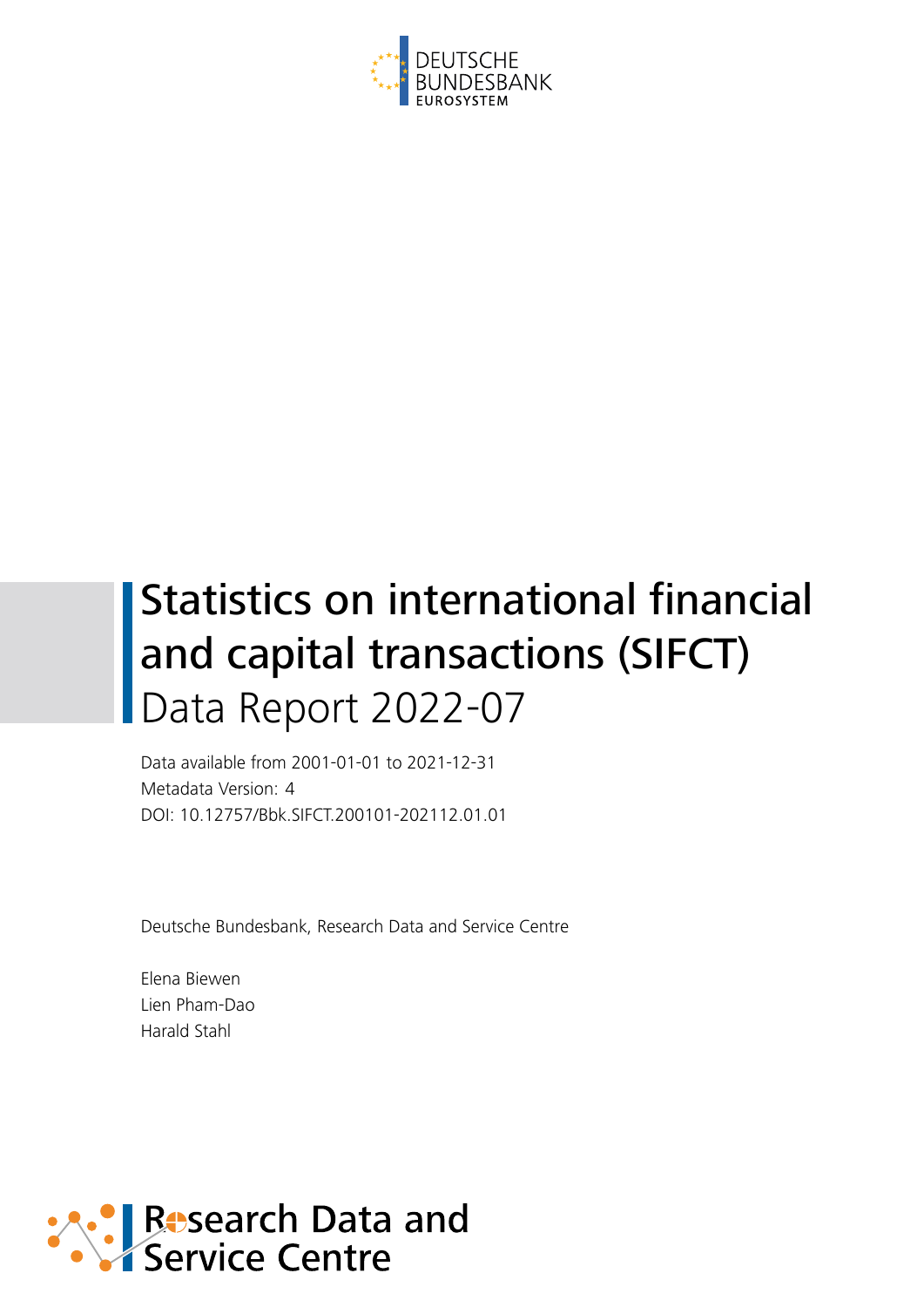$\overline{2}$ 

# Abstract

We describe the research dataset "Statistics on international financial and capital transactions (SI-FCT)" using a structured metadata schema.<sup>[1\)](#page-1-0)</sup> This document consists of three sections. In the first section, we describe the general properties of the dataset as a whole, such as its scope and coverage and the methods of data collection and data appraisal. The second section looks at the variable level, providing an overview of the variables and tables with details on each variable. The third section looks at the value level and provides codelists, i.e. information on the meaning of values for categorical variables.

Keywords: financial account, capital account, investment income, balance of payments, residents, non-residents

#### Metadata Version: 4

#### DOI: 10.12757/Bbk.SIFCT.200101-202112.01.01

Citation: Biewen, E., L. Pham-Dao and H. Stahl (2022). Statistics on international financial and capital transactions (SIFCT), Data Report 2022-07 – Metadata Version4. Deutsche Bundesbank, Research Data and Service Centre.

<span id="page-1-0"></span><sup>1</sup> The metadata scheme is derived from the "Data Documentation Initiative" (DDI, [http://www.ddialliance.org\)](http://www.ddialliance.org).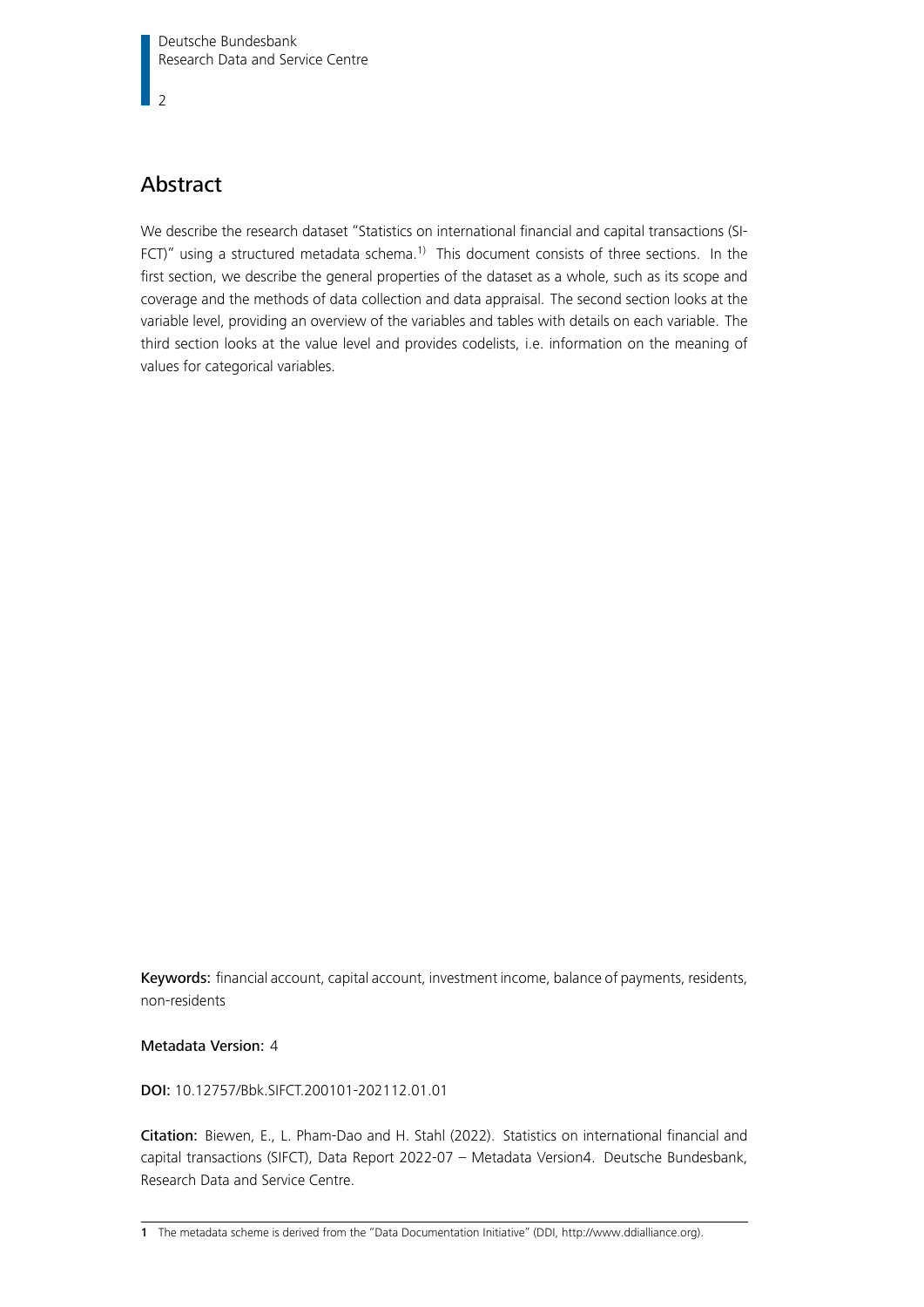# **Contents**

<span id="page-2-0"></span>

| 1 Dataset description with a subsequent service of the service of the service of the service of the service of<br>4                                                                                                                              |
|--------------------------------------------------------------------------------------------------------------------------------------------------------------------------------------------------------------------------------------------------|
| $\overline{4}$                                                                                                                                                                                                                                   |
| 1.2 Dataset scope and coverage enters and contract the contract of the contract of the contract of the contract of the contract of the contract of the contract of the contract of the contract of the contract of the contrac<br>$\overline{4}$ |
| 6                                                                                                                                                                                                                                                |
| $\overline{7}$                                                                                                                                                                                                                                   |
| 8                                                                                                                                                                                                                                                |
| 8                                                                                                                                                                                                                                                |
| 10                                                                                                                                                                                                                                               |
| 2.1 Overview of variables - long version with the content of the content of the content of the content of the content of the content of the content of the content of the content of the content of the content of the content<br>10             |
| 10                                                                                                                                                                                                                                               |
| 2.3 Overview of variables - wide version: I Investment of residents in foreign economic                                                                                                                                                          |
| 13<br>territories                                                                                                                                                                                                                                |
| 2.4 Overview of variables - wide version: II Investment of non-residents in Germany<br>15                                                                                                                                                        |
| 2.5 Overview of variables - wide version: III Financial derivatives<br>19                                                                                                                                                                        |
| 2.6 Overview of variables - wide version: IV Investment income<br>20                                                                                                                                                                             |
| 2.7 Details of variables - wide version: I Investment of residents in foreign economic territories 22                                                                                                                                            |
| 2.8 Details of variables - wide version: II Investment of non-residents in Germany<br>48                                                                                                                                                         |
| 2.9 Details of variables - wide version: III Financial derivatives<br>88                                                                                                                                                                         |
| 94                                                                                                                                                                                                                                               |
|                                                                                                                                                                                                                                                  |
|                                                                                                                                                                                                                                                  |
|                                                                                                                                                                                                                                                  |
|                                                                                                                                                                                                                                                  |
|                                                                                                                                                                                                                                                  |
|                                                                                                                                                                                                                                                  |
|                                                                                                                                                                                                                                                  |
|                                                                                                                                                                                                                                                  |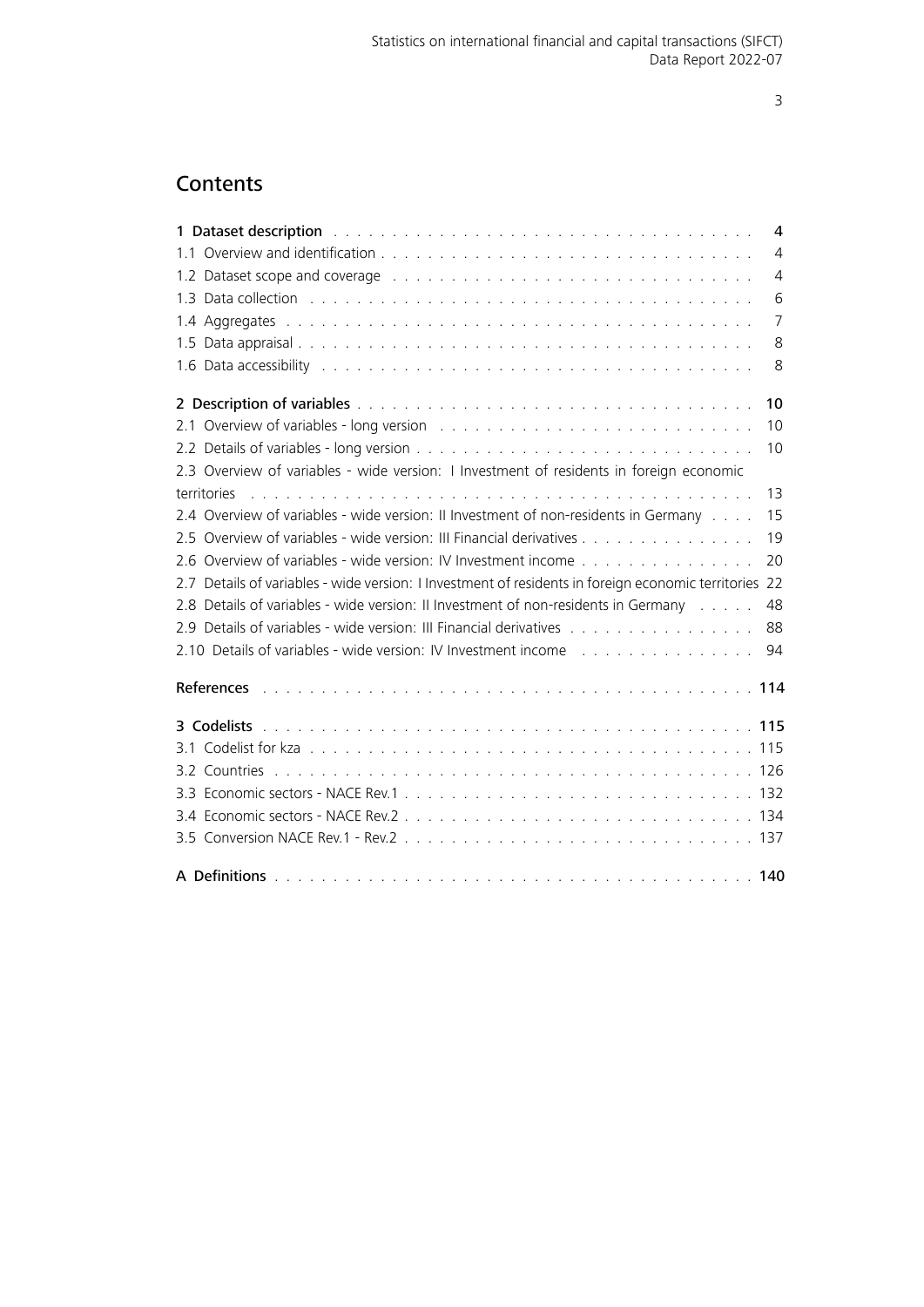# <span id="page-3-0"></span>1 Dataset description

#### 1.1 Overview and identification

#### Title of dataset

Statistics on international financial and capital transactions

#### German title

Statistik zum internationalen Kapitalverkehr

#### Abbreviation

SIFCT

#### Dataset abstract

The research dataset "Statistics on international financial and capital transactions (SIFCT)" provides part of the microdata collected by the Deutsche Bundesbank for the compilation of the financial account, capital account and investment income of the German balance of payments statistics.<sup>[2\)](#page-3-2)</sup> This research dataset provides detailed information on capital transfers receivable and payable between residents and nonresidents, the acquisition and disposal of nonproduced, nonfinancial assets as well as transactions involving financial assets and liabilities and investment income. It is supplemented by the country of the counterparty and the sector classification of the resident firm.<sup>[3\)](#page-3-3)</sup> The research data are available from 2001 as a panel dataset with a monthly frequency.

#### Data ID (DOI)

10.12757/Bbk.SIFCT.200101-202112.01.01

### <span id="page-3-1"></span>1.2 Dataset scope and coverage

#### Legal framework

- Section 11(2) of the Foreign Trade and Payments Act (Außenwirtschaftsgesetz/AWG)
- Section 64 and section 67 et seq of the Foreign Trade and Payments Regulation ( $Au\beta en$ wirtschaftsverordnung/AWV)
- The Act on Statistics for Federal Purposes (BStatG), particulary the provisions of section 9, 15 and 16, also applies
- Guideline (EU) 2018/1151 of the EUROPEAN CENTRAL BANK

<span id="page-3-2"></span><sup>2</sup> Due to high volatility and other reasons data on short-term claims and liabilities arising from financial transactions and from short and longer-term claims and liabilities arising from goods and services transactions (trade credits) are derived from the foreign status of non-banks (AUSTANB) and the external positions of banks (AUSTA), respectively.

<span id="page-3-3"></span><sup>3</sup> Transactions in produced assets such as machinery and equipment are covered by the foreign trade statistics compiled by the German Federal Statistical Office.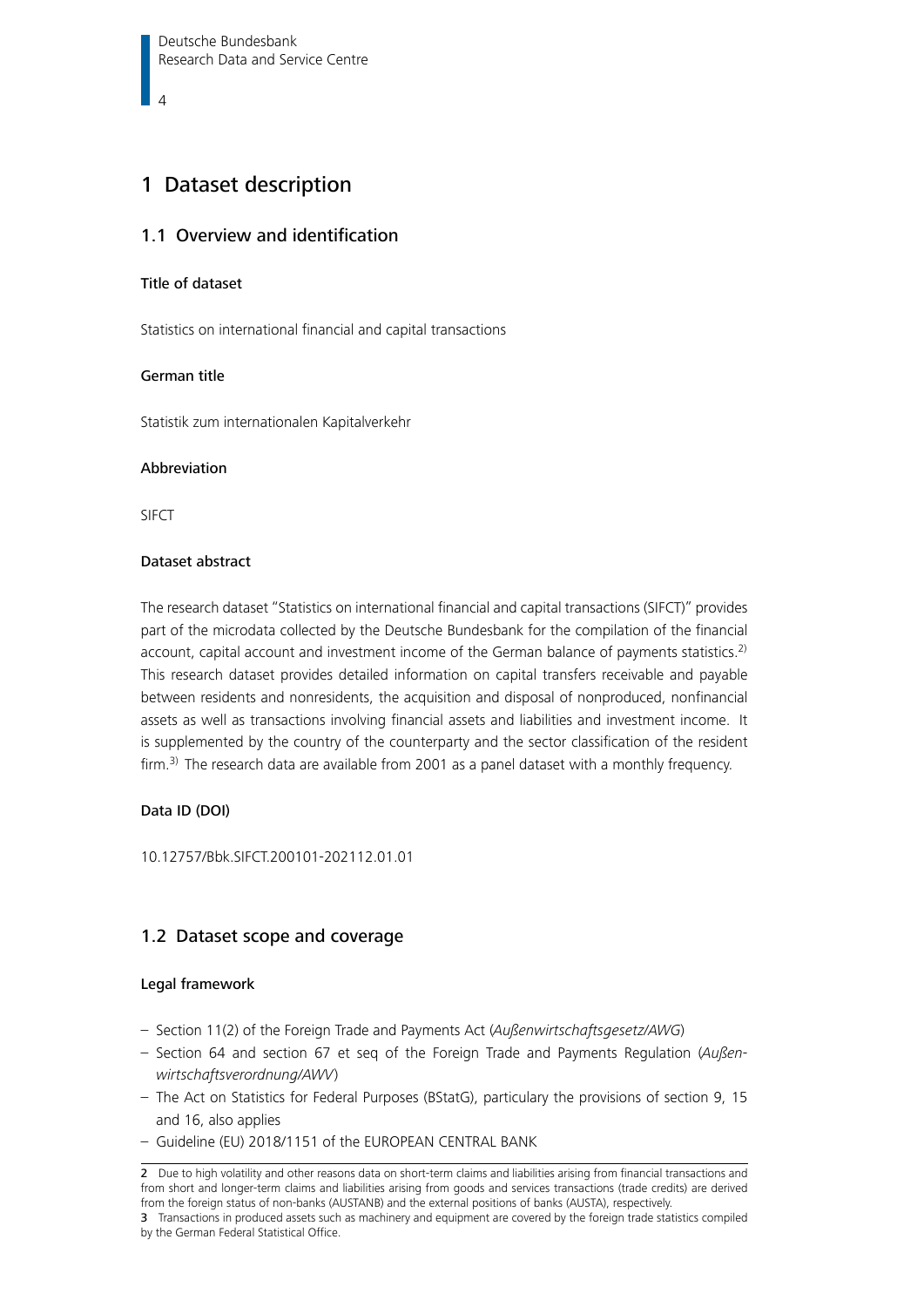### Unit of analysis

Each line in the dataset corresponds to the total amount of the receipts of a certain type of capital or financial transaction of a certain resident vis-à-vis a certain country in a certain month and the total amount of the expenditure, respectively.

#### Time periods

01/2001 until 12/2021

#### Geographic coverage

Germany, Rest of the world (individual countries)

#### Universe

All German residents have to report the capital transactions, financial transactions, and investment income exceeding €12,500 or the equivalent value in another currency that they receive from non-residents (receipts, incoming payments) or make to non-residents (expenditure, outgo-ing payments).<sup>[4\)](#page-4-0)</sup> The reporting threshold of  $\epsilon$ 12,500 does not apply to a single transaction but to the total amount per combination of month, country, transaction code and direction. There is no reporting threshold for monetary financial institutions (MFIs) for income payments on securities vis-à-vis non-residents.

Payments of non-banks in connection with short-term loans, short- and long-term trade loans and deposits (agreed maturity or period of notice up to and including 12 months) are not part of the SIFCT. The corresponding data can be calculated from the foreign status of non-banks as first differences of stocks. Interest generated by such transactions must be reported.

Monetary financial institutions are exempt from the reporting requirements covering the granting and repayment of loans to non-residents, the establishment and repayment of credit balances held at non-resident banks and the assignment of claims vis-à-vis non-residents (external claims independent of their maturity). The corresponding data can be calculated from the external positions of banks (MFIs). These reporting exemptions do not apply to transactions (including any assignment of claims) in conjunction with long-term borrower's note loans, registered debt instruments and similar non-marketable securities.

There is also no reporting if residents forward payments to non-residents. If firms undertake mutual transactions and then offset payments, they have to report the values of individual transactions rather than netted values payable to the trading partner. Taxes are also included in the reported transaction values. Transactions are to be reported when they occur (accrual accounting), rather than when payments are made.

#### Historical changes

<span id="page-4-0"></span><sup>4</sup> Transactions in produced assets such as machinery and equipment are covered by the foreign trade statistics compiled by the German Federal Statistical Office.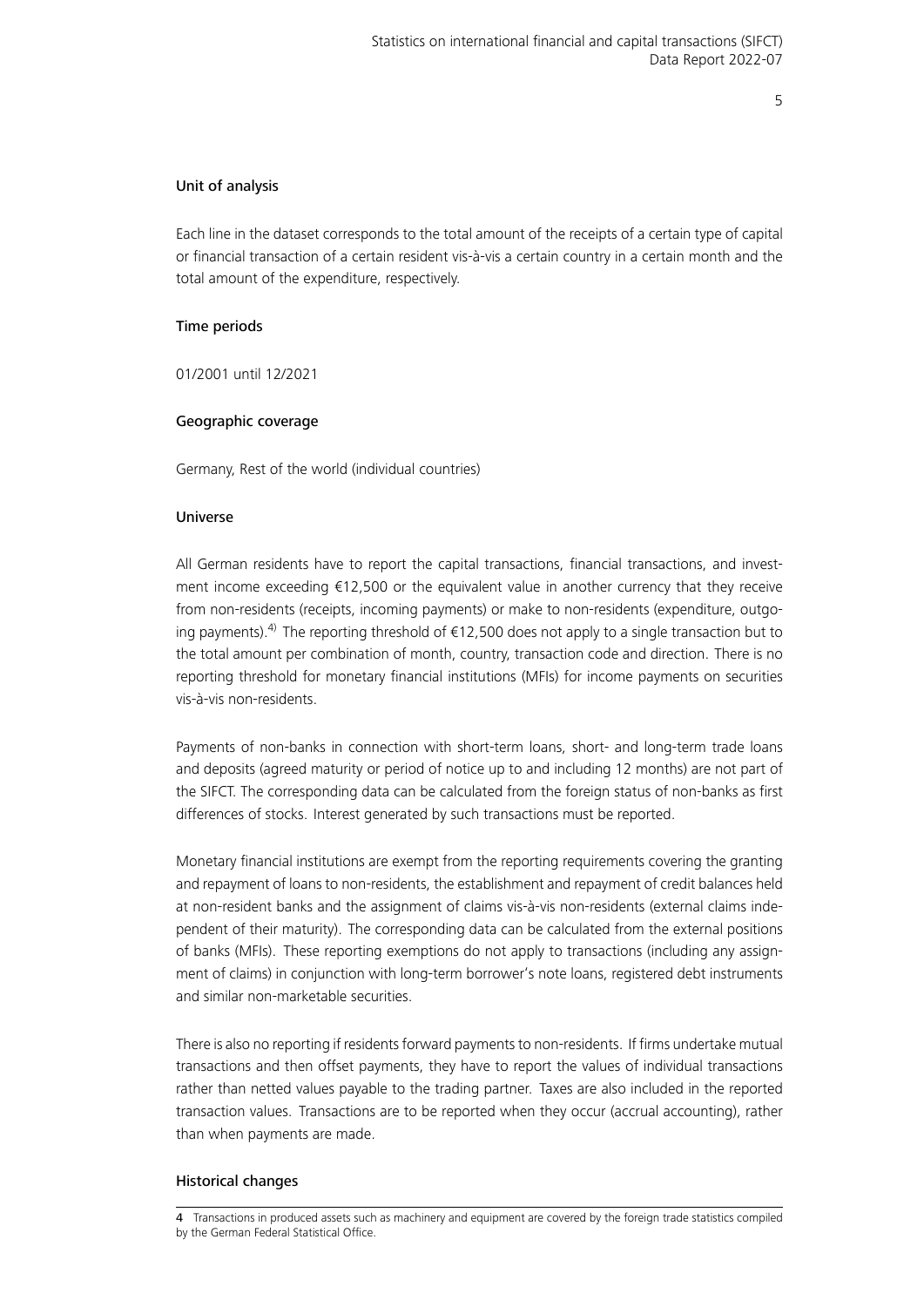#### September 2013

A new coding list of the Deutsche Bundesbank for balance of payments (Annex LV to the Foreign Trade and Payments Regulation, AWV) has been in force since 1 September 2013. These codes are based on the recommendations of the sixth version of the IMF's Balance of Payments and the International Investment Position Manual (BPM6). The reporting agents have been able to use the new classification since July 2013. Since September 2013, its usage has been mandatory. However, there was a transition period up to mid-2013 (in some cases until the end of 2013) in which some firms used the old and other firms the new classification. The information for some of the new codes was available for many firms already before 2013 implying an overlap of old and new codes. Since 2014, only the new codes may be used. Emission rights have been moved from services transactions to the capital account, for example. The conversion table showing newly introduced codes and corresponding old codes included in the SIFCT can be found in the Bundesbank's Special Statistical Publication 7 (2013). This information is included in the variable details sections 2.7 to 2.10. Changes due to conversion from BPM5 to BPM6 are described in more detail in an article in the Bundesbank's June 2014 Monthly Report entitled "Changes in the methodology and classifications of the balance of payments and the internal investment position." The impact of the changes on the major aggregates is expected to be rather small. However, within the individual accounts the methodological changes in the balance of payments are likely to have a greater impact.

#### August 2020

Further sector breakdown of short-term loans and deposits and long-term loans and deposits (codes 275, 261, 263, and 276) was introduced after a first split in September 2009: "MFIs," "MMFs," "General government," "Non-MMF investment funds," "Insurance corporations and pension funds," "Other financial institutions," "Non-financial corporations," and "Households and NPISHs."

#### April 2021

Change of identifier for MFIs. Previously, the original identifier of the MFIs in the database underlying the SIFCT has been anonymized by using the identifier of the banking statistics. To be in line with the "Microdatabase Direct Investment (MiDi)" and with the tables of the Record Linkage, SIFCT now uses the identifier of the MiDi and its name has been changed to AWMUS\_CD.

#### December 2021

The previous identifier AWMUSID has been included alongside AWMUS\_CD to facilitate the match MFIs in the SIFCT with other MFI data. For non-MFIs AWMUSID and AWMUS\_CD coincide.

#### <span id="page-5-0"></span>1.3 Data collection

#### Data collection mode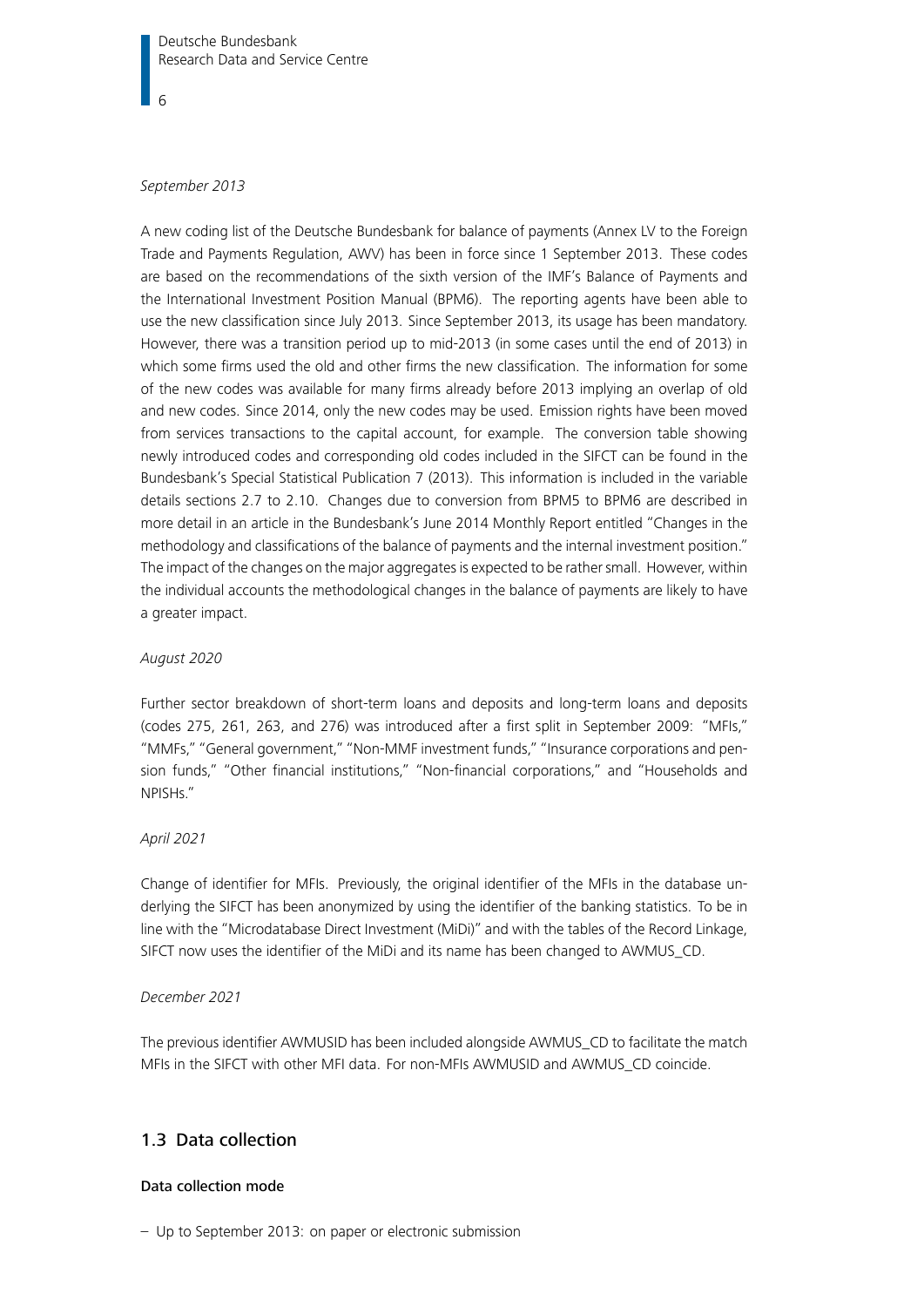– September 2013 up to present: electronic submission

#### Data collectors

Deutsche Bundesbank, Statistics Department, Balance of payments statistics

#### Collection frequency

Monthly

#### Sampling

Complete inventory above the reporting threshold €12,500 with the exception of private persons and the Deutsche Bundesbank. The dataset also includes transactions below the legal reporting threshold of €12,500 which are reported on a voluntary basis.

#### Response rate

Comparing transaction data on returns on foreign direct investment with reports on stocks of direct investments held by residents abroad and stocks of direct investments held by non-residents in Germany shows that some transactions are missing. Quite likely this is the case for other transactions, too.

### Supervision

Pursuant to section 23 of the Foreign Trade and Payments Act (Außenwirtschaftsgesetz/AWG), the Bundesbank may request information for the purpose of monitoring compliance with this Act and with the regulations and orders issued in connection with this Act, as well as with legislation introduced by the Council or the Commission of the European Communities under foreign trade and payments law. To this end, it may also perform audits on parties required to report. Within the framework of their audits, the four Service Centres for External Sector Audits and Reporting Queries monitor compliance with the relevant external reporting regulations. Parties who fail to report are subject to penalty payments.

## <span id="page-6-0"></span>1.4 Aggregates

The Deutsche Bundesbank supplements the collected data with estimates. This particularly applies to transactions below the reporting threshold, transactions undertaken by individuals and for some categories for which the required methodology cannot be reported. As the research micro dataset does not include estimates and collective reports, and as some adjustments are made in calculating published figures, it is not possible to replicate these aggregates through the mere addition of transactions values in the micro data. The balance of payments does not only use the micro-data from the SIFCT but also micro-data from the foreign status of non-banks and from the external positions of banks.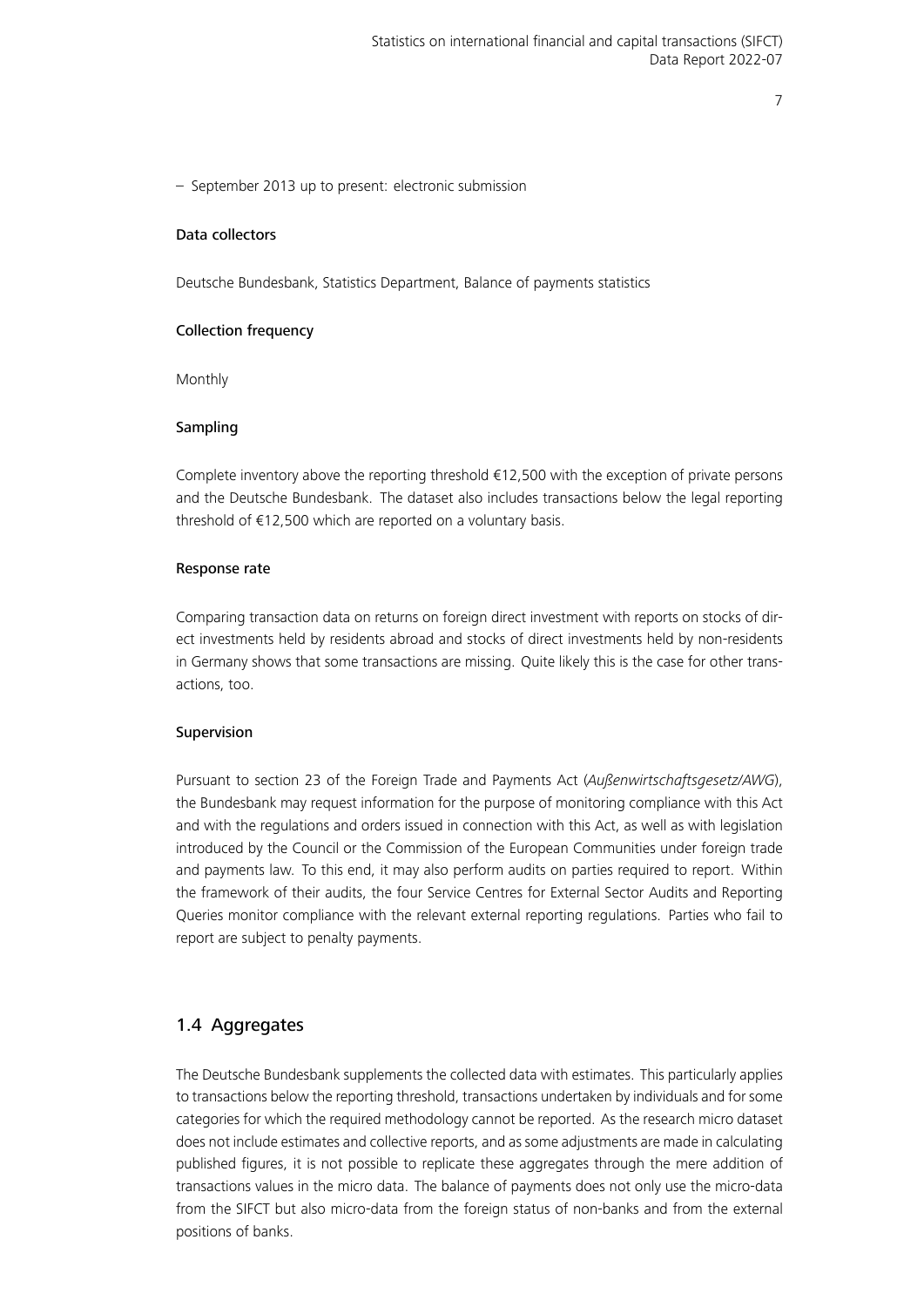### <span id="page-7-0"></span>1.5 Data appraisal

#### Quality checks

All reports above the threshold are checked for correctness by the Deutsche Bundesbank. Correctness is assessed by various plausibility checks. However, the cross-checking with reports on stocks of direct investments held by residents abroad and stocks of direct investments held by non-residents in Germany is incomplete. If the correctness is in question, the reporter is contacted and asked for more information. If the reported data are incorrect, the reporter has to send a corrected version of the data.

#### Data editing

In the case of cancellations, the reporting agents have to report the total sum of the initial payment with a minus sign on the same payment side (expenditure or receipts) and for the same month, country and transaction code. In the case of corrections, the transaction must be cancelled and the correct amount has to be reported as a new observation. Corrections may be wrong themselves. If the total of receipts or expenditure for a given country, economic sector, and code is not negative and below a certain threshold, no further action is taken implying that negative values for single reporting agents may still occur.

NACE Rev.2 classification starts 2008. The RDSC has imputed NACE Rev.2 classification for the period before. For firms with a NACE Rev.2 code in 2008, this code is used in the period before. For firms that stopped reporting before 2008, NACE Rev.2 code has been imputed based on NACE Rev.1 code, if available, using the conversion table provided in the appendix.

#### Update and revisions of the dataset

Normally, the research dataset is annually updated. The update includes the data for the following year and revisions for the four preceding years, which contain corrected reports. During the Covid-19-pandemie the research dataset is updated monthly, but not every month. If the dataset is expanded by one month, the last month is updated, since there is a non-negligible number of delayed reports.

### <span id="page-7-1"></span>1.6 Data accessibility

#### Research proposal conditions

A research proposal is checked for feasibility of the research project given the research data, i.e. the suitability of the data to answer the research questions raised by the proposal. The research project must be of public interest, that is without commercial goals.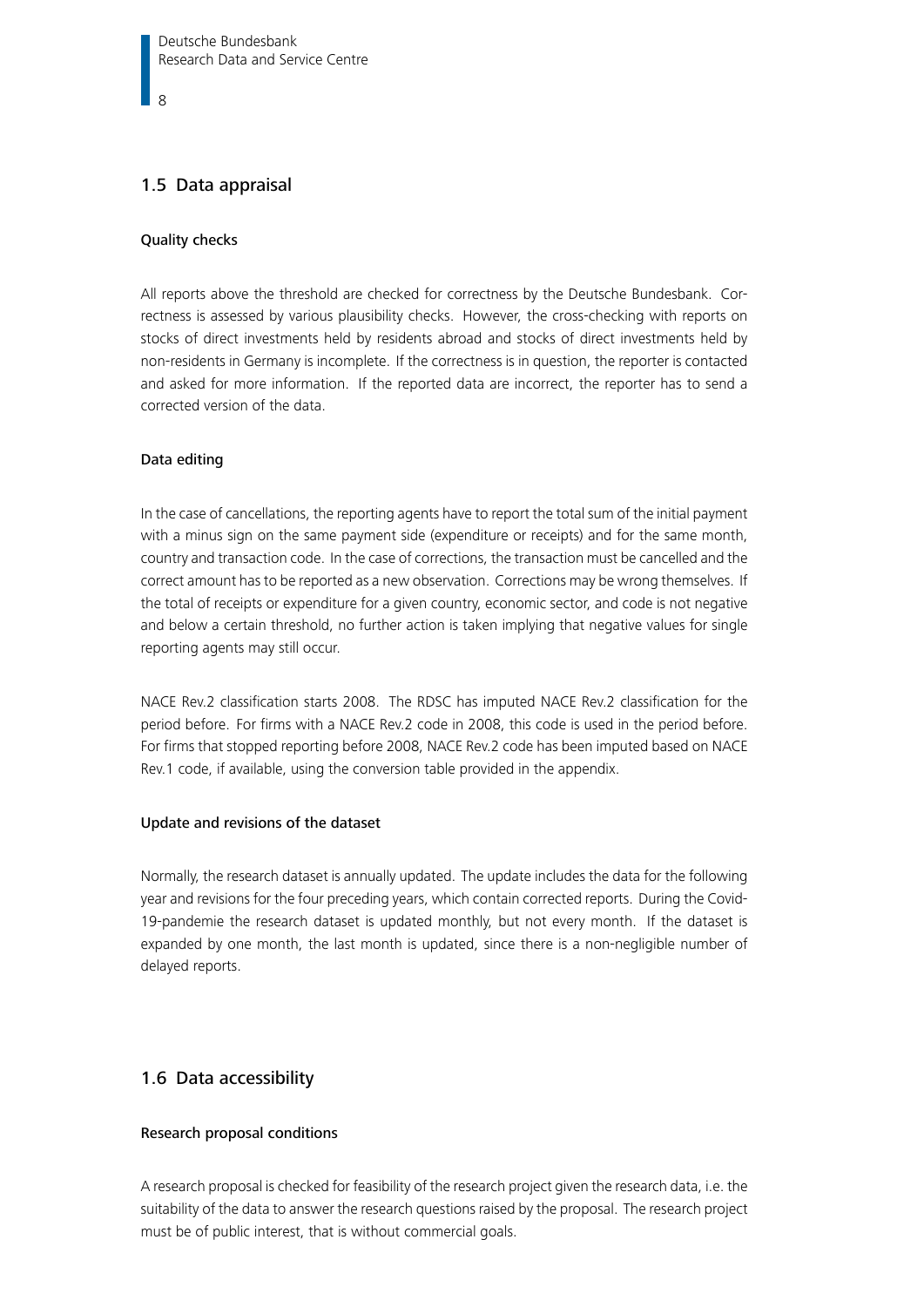#### Institutional access conditions

The researcher must be affiliated with a research institution that clearly has a scientific, noncommercial agenda.

#### Contact

Deutsche Bundesbank, Research Data and Service Centre (RDSC) E-mail: [fdsz-data@bundesbank.de](mailto:fdsz-data@bundesbank.de) Homepage:<https://www.bundesbank.de/rdsc>

#### Deposit requirements

The researcher must sign a confidentiality agreement and a special contract between Deutsche Bundesbank and the research institution has to be set up. The RDSC must be informed about every document that is made available to the public that contains information derived from the provided data.

#### Citation requirements

For any study or other document which is made available to the public and contains information derived from the provided data, the researcher is obliged to properly cite the data source as:

Biewen, E., L. Pham-Dao and H. Stahl (2022). Statistics on international financial and capital transactions (SIFCT), Data Report 2022-07 – Metadata Version4. Deutsche Bundesbank, Research Data and Service Centre.

In addition to that, the DOI for the data employed in the research has to be cited as:

<span id="page-8-0"></span>10.12757/Bbk.SIFCT.200101-202112.01.01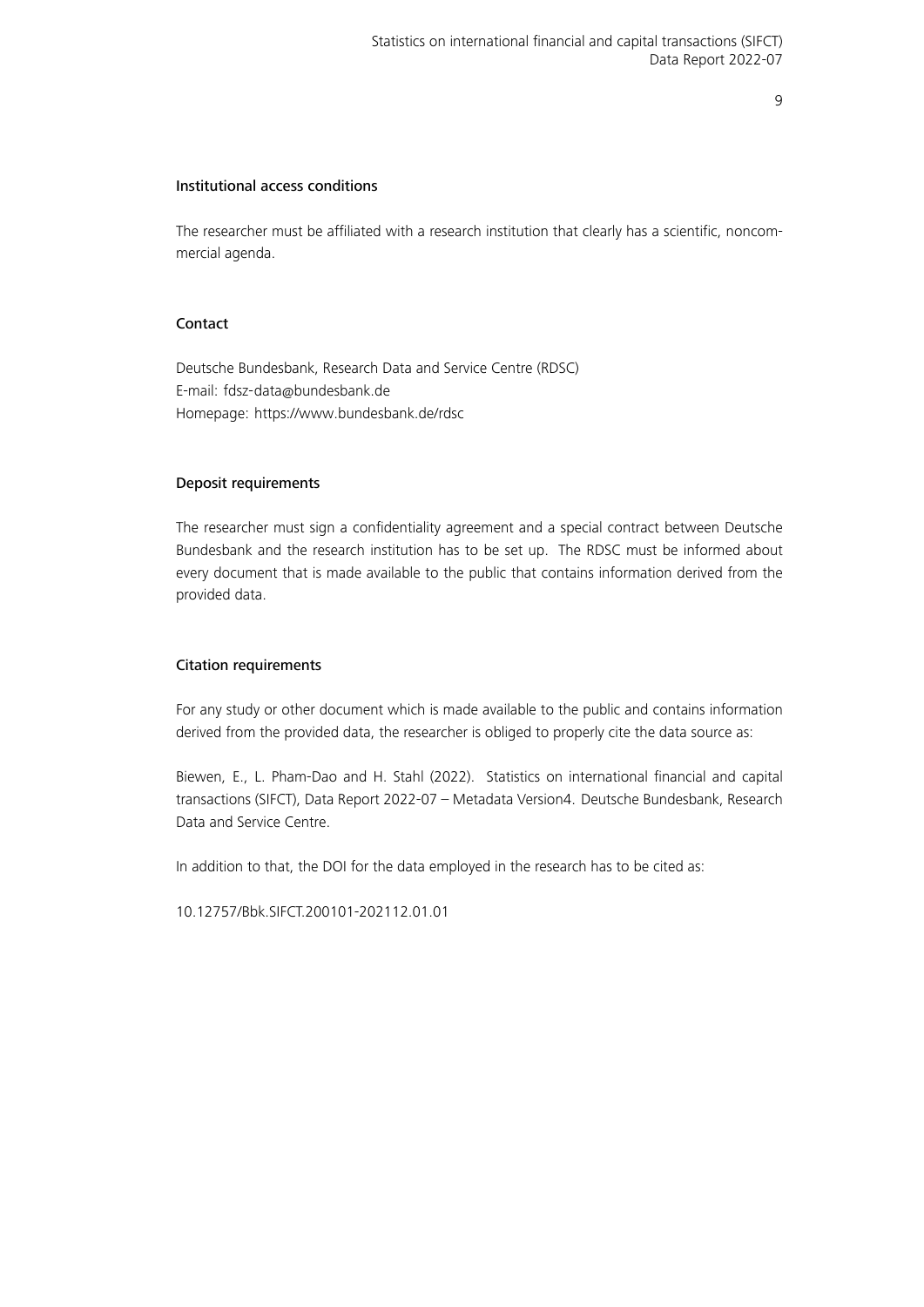# 2 Description of variables

# <span id="page-9-0"></span>2.1 Overview of variables - long version

| Name         | Label                                                                     |
|--------------|---------------------------------------------------------------------------|
| AWMUS CD     | Identifier of the German reporting party (particular for merge with MiDi) |
| AWMUSID      | ID of the reporting party (particular for merge with banking statistics)  |
| YEAR         | Year in which the transactions occured (YYYY)                             |
| <b>MONTH</b> | Month in which the transactions occured (MM)                              |
| <b>DAY</b>   | Last day of month (28, 29, 30, 31, for complete date)                     |
| receipts     | Receipts (incoming payments, capital exports)                             |
| expenditure  | Expenditure (outgoing payments, capital imports)                          |
| kza          | Transaction type                                                          |
| lan          | Country of destination or origin                                          |
| bra          | Economic sector NACE Rev. 1                                               |
| bra2         | Economic sector NACE Rev. 2                                               |

# <span id="page-9-1"></span>2.2 Details of variables - long version

<span id="page-9-2"></span>AWMUS\_CD: Identifier of the German reporting party (particular for merge with MiDi)

| <b>Notes</b>                    | Identifier of the German reporting party (non-financial en-<br>terprises, banks, public authorities). For MFIs it is the identi-<br>fier of the external sector, if available. Otherwise it is derived<br>from the six-letter BAID according to "10" + BAID_DOM. |
|---------------------------------|------------------------------------------------------------------------------------------------------------------------------------------------------------------------------------------------------------------------------------------------------------------|
| Available from $-$ to           | $2001 - 01 - 2021 - 12$                                                                                                                                                                                                                                          |
| Frequency                       | monthly                                                                                                                                                                                                                                                          |
| Source                          | Meta and master data of the external sector; banking stat-                                                                                                                                                                                                       |
|                                 | istics                                                                                                                                                                                                                                                           |
| <b>Type</b>                     | alphabetic                                                                                                                                                                                                                                                       |
| Number of distinct observations | 77215                                                                                                                                                                                                                                                            |

<span id="page-9-3"></span>

| AWMUSID: ID of the reporting party (particular for merge with banking statistics) |  |  |
|-----------------------------------------------------------------------------------|--|--|
|                                                                                   |  |  |

| <b>Notes</b>                    | Identifier of the German reporting party (non-financial en-<br>terprises, banks, public authorities). For MFIs it is derived<br>from the six-letter BAID according to $"10" + BAD\_DOM$ , if<br>available. Otherwise it is the identifier of the external sector. |
|---------------------------------|-------------------------------------------------------------------------------------------------------------------------------------------------------------------------------------------------------------------------------------------------------------------|
| Available from $-$ to           | $2001 - 01 - 2021 - 12$                                                                                                                                                                                                                                           |
| Frequency                       | monthly                                                                                                                                                                                                                                                           |
| Source                          | Meta and master data of the external sector; banking stat-                                                                                                                                                                                                        |
|                                 | <i>istics</i>                                                                                                                                                                                                                                                     |
| Type                            | alphabetic                                                                                                                                                                                                                                                        |
| Number of distinct observations | 77215                                                                                                                                                                                                                                                             |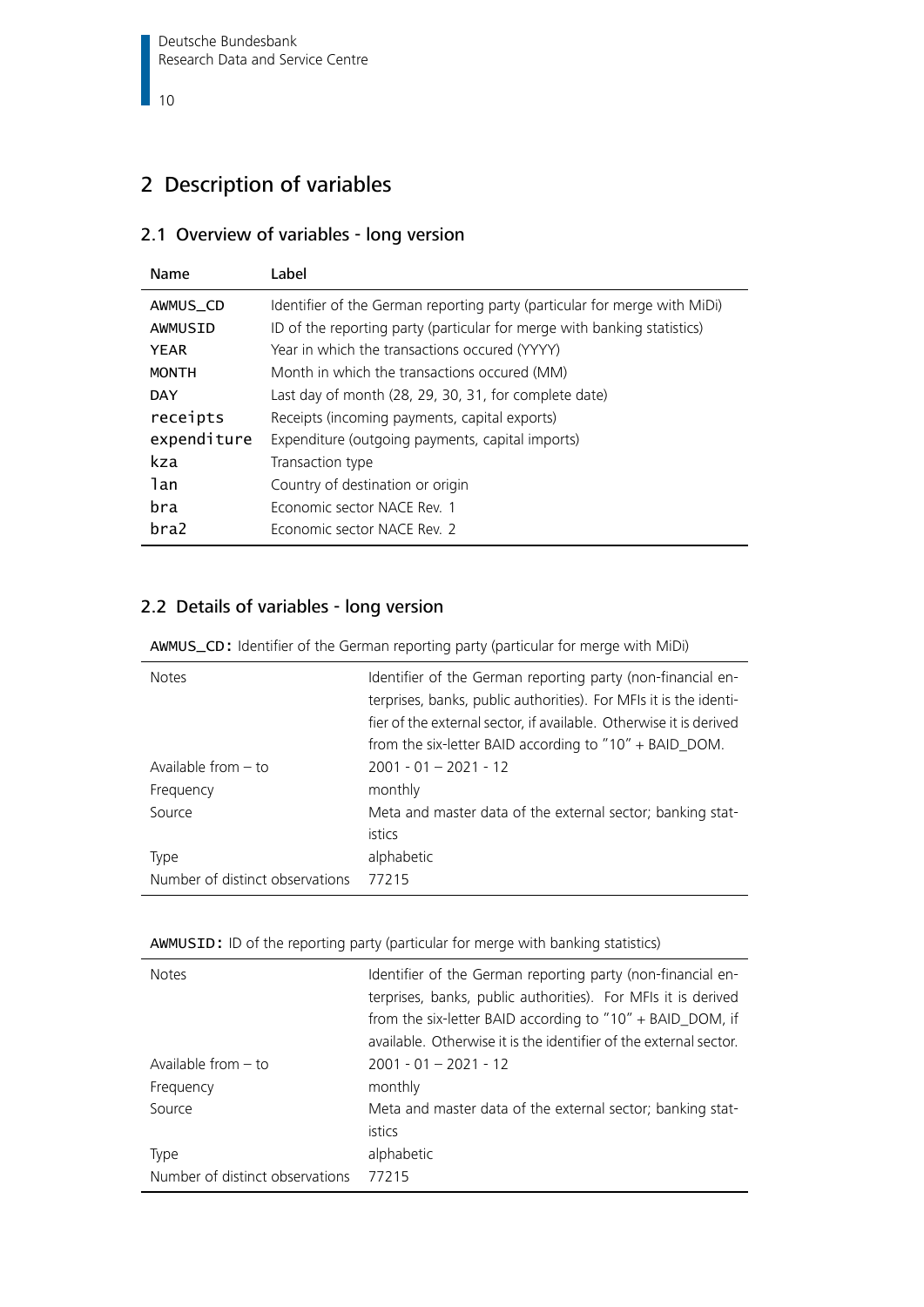| <b>Notes</b>                    | Year in which the transaction occured, in the following        |  |  |
|---------------------------------|----------------------------------------------------------------|--|--|
|                                 | format: YYYY                                                   |  |  |
| Available from $-$ to           | $2001 - 01 - 2021 - 12$                                        |  |  |
| Frequency                       | monthly                                                        |  |  |
| Source                          | Statistics on international financial and capital transactions |  |  |
| Type                            | numeric                                                        |  |  |
| Number of distinct observations | - 21                                                           |  |  |
|                                 |                                                                |  |  |

<span id="page-10-0"></span>YEAR: Year in which the transactions occured (YYYY)

#### <span id="page-10-1"></span>MONTH: Month in which the transactions occured (MM)

| <b>Notes</b>                    | Month in which the transaction occured, in the following<br>format: MM |
|---------------------------------|------------------------------------------------------------------------|
| Available from $-$ to           | $2001 - 01 - 2021 - 12$                                                |
| Frequency                       | monthly                                                                |
| Source                          | Statistics on international financial and capital transactions         |
| <b>Type</b>                     | numeric                                                                |
| Number of distinct observations | 12                                                                     |

#### <span id="page-10-2"></span>DAY: Last day of month (28, 29, 30, 31, for complete date)

| Available from $-$ to             | $2001 - 01 - 2021 - 12$ |
|-----------------------------------|-------------------------|
| Frequency                         | monthly                 |
| Source                            | <b>RCDS</b>             |
| Type                              | numeric                 |
| Number of distinct observations 4 |                         |

#### <span id="page-10-3"></span>receipts: Receipts (incoming payments, capital exports)

| <b>Notes</b>                 | Value of the exported financial or capital transaction         |
|------------------------------|----------------------------------------------------------------|
| Available from - to          | $2001 - 01 - 2021 - 12$                                        |
| Frequency                    | monthly                                                        |
| Source                       | Statistics on international financial and capital transactions |
| Type                         | numeric                                                        |
| Valid number of observations | 8104541                                                        |
| Dimension                    | in thousands of euros                                          |

#### <span id="page-10-4"></span>expenditure: Expenditure (outgoing payments, capital imports)

| <b>Notes</b>                 | Value of the imported financial or capital transaction         |
|------------------------------|----------------------------------------------------------------|
| Available from $-$ to        | $2001 - 01 - 2021 - 12$                                        |
| Frequency                    | monthly                                                        |
| Source                       | Statistics on international financial and capital transactions |
| Type                         | numeric                                                        |
| Valid number of observations | 7305425                                                        |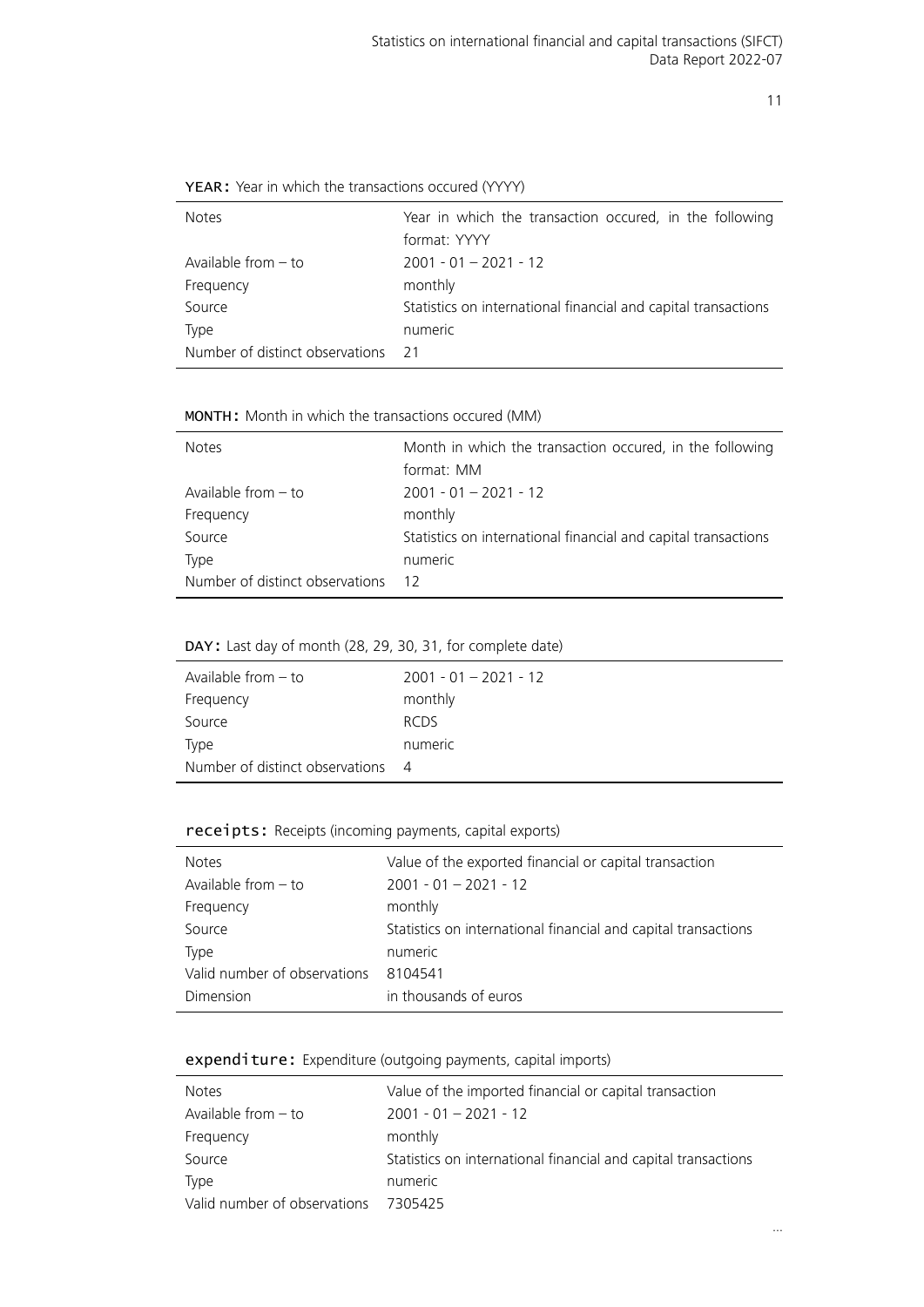| Dimension |  |
|-----------|--|
|           |  |
|           |  |

#### <span id="page-11-0"></span>kza: Transaction type

| <b>Notes</b>                    | Type of the financial or capital transaction according to the<br>coding list of the Deutsche Bundesbank for the balance of<br>payments. |
|---------------------------------|-----------------------------------------------------------------------------------------------------------------------------------------|
| Available from $-$ to           | $2001 - 01 - 2021 - 12$                                                                                                                 |
| Frequency                       | monthly                                                                                                                                 |
| Source                          | Statistics on international financial and capital transactions                                                                          |
| Type                            | numeric                                                                                                                                 |
| Number of distinct observations | 174                                                                                                                                     |

### <span id="page-11-1"></span>1an: Country of destination or origin

| <b>Notes</b>                    | Country of destination (in case of exports) or origin (in case<br>of imports) of the capital transaction. A code list is provided<br>in Section 3.4. Due to confidentiality reasons, all interna-<br>tional organisations receive the same code: 1A. |
|---------------------------------|------------------------------------------------------------------------------------------------------------------------------------------------------------------------------------------------------------------------------------------------------|
| Available from $-$ to           | $2001 - 01 - 2021 - 12$                                                                                                                                                                                                                              |
| Frequency                       | monthly                                                                                                                                                                                                                                              |
| Source                          | Statistics on international financial and capital transactions                                                                                                                                                                                       |
| <b>Type</b>                     | alphabetic                                                                                                                                                                                                                                           |
| Number of distinct observations | 248                                                                                                                                                                                                                                                  |

#### <span id="page-11-2"></span>bra: Economic sector NACE Rev. 1

| Economic sector of the reporting party $-$ NACE Rev. 1. The<br>value zero indicates that no information about the branch<br>has been submitted or it has been cancelled. The variable is<br>available until 2016. |
|-------------------------------------------------------------------------------------------------------------------------------------------------------------------------------------------------------------------|
| $2001 - 01 - 2016 - 12$                                                                                                                                                                                           |
| monthly                                                                                                                                                                                                           |
| Statistics on international financial and capital transactions                                                                                                                                                    |
| numeric                                                                                                                                                                                                           |
| 92                                                                                                                                                                                                                |
|                                                                                                                                                                                                                   |

<span id="page-11-3"></span>

| bra2: Economic sector NACE Rev. 2 |  |
|-----------------------------------|--|
|-----------------------------------|--|

| <b>Notes</b>          | Economic sector of the reporting party $-$ NACE Rev. 2. The<br>value zero indicates that no information about the branch<br>has been submitted or it has been cancelled. NACE Rev.2 |
|-----------------------|-------------------------------------------------------------------------------------------------------------------------------------------------------------------------------------|
| Available from $-$ to | starts in 2008. Codes preceding 2008 have been imputed.<br>$2001 - 01 - 2021 - 12$                                                                                                  |
| Frequency             | monthly                                                                                                                                                                             |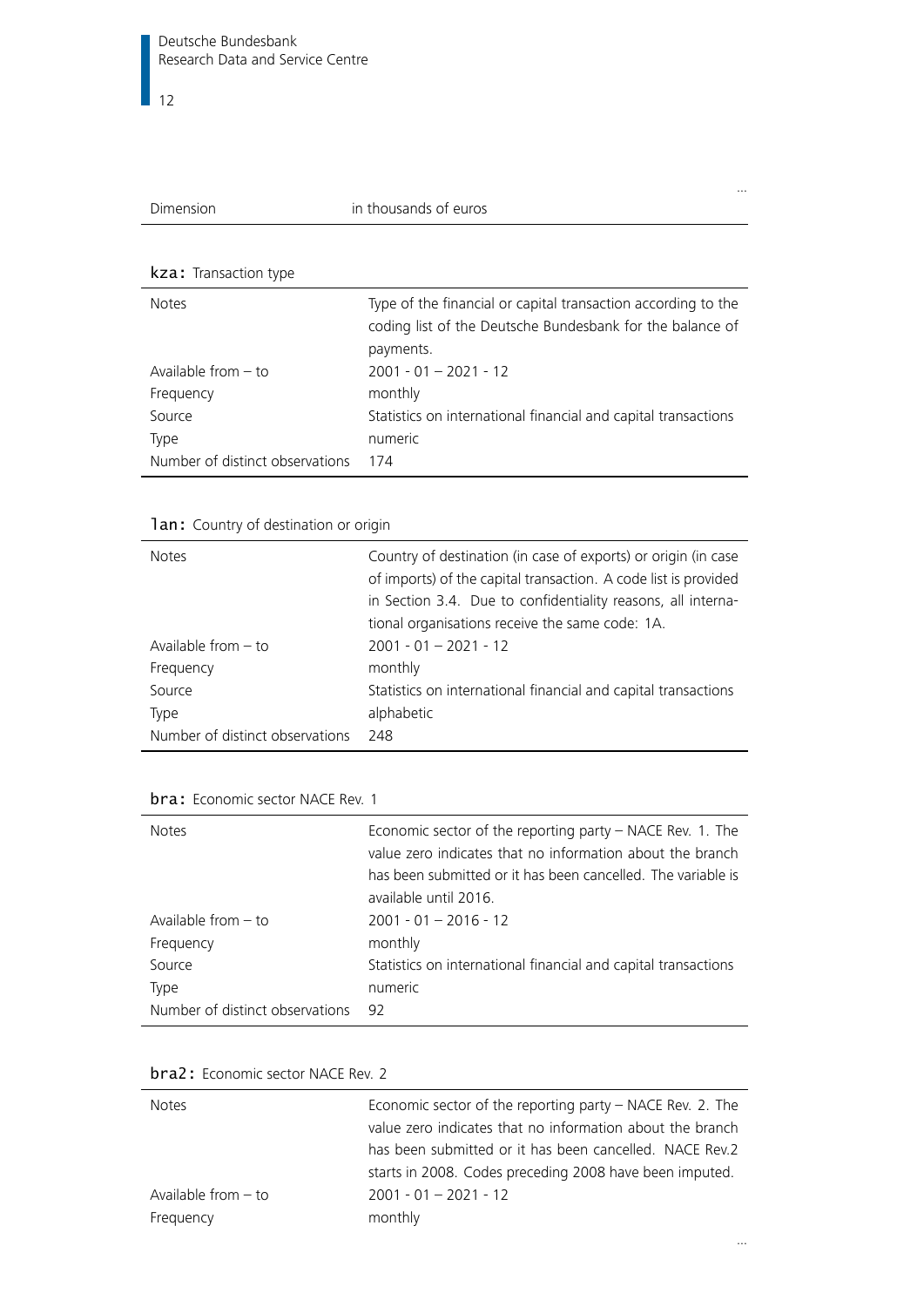|                                 | $\cdots$                                                       |
|---------------------------------|----------------------------------------------------------------|
| Source                          | Statistics on international financial and capital transactions |
| <b>Type</b>                     | numeric                                                        |
| Number of distinct observations | 115                                                            |

# <span id="page-12-0"></span>2.3 Overview of variables - wide version: I Investment of residents in foreign economic territories

| Name       | Label                                                                                                                                                                |
|------------|----------------------------------------------------------------------------------------------------------------------------------------------------------------------|
| bpcr100    | Rec: abroad: Foreign D-Mark bonds issued by foreign public sector                                                                                                    |
| bpcr701    | Rec: abroad: Euro-denominated bonds issued by foreign public sector                                                                                                  |
| bpcr101    | Rec: abroad: Foreign currency bonds issued by foreign public sector                                                                                                  |
| bpcr103    | Rec: abroad: Foreign D-Mark bonds issued by foreign private sector                                                                                                   |
| bpcr702    | Rec: abroad: Euro-denominated bonds issued by foreign private sector                                                                                                 |
| bpcr102    | Rec: abroad: Foreign currency bonds issued by foreign private sector                                                                                                 |
| bpcr105    | Rec: abroad: Money market instruments issued by non-residents orig mat <= 1y                                                                                         |
| bpcr104    | Rec: abroad: Shares and other equity issued by non-residents                                                                                                         |
| bpcr606    | Rec: abroad: Money market fund shares issued by foreign borrowers earnings<br>distribution                                                                           |
| bpcr607    | Rec: abroad: Money market fund shares issued by foreign borrowers earnings<br>retention                                                                              |
| bpc $r106$ | Rec: abroad: Other mutual fund shares issued by foreign borrowers earnings                                                                                           |
|            | distribution                                                                                                                                                         |
| bpcr129    | Rec: abroad: Other mutual fund shares issued by foreign borrowers earnings<br>retention                                                                              |
| bpc $r107$ | Rec: abroad: Shares in foreign, unlisted plc MFIs                                                                                                                    |
| bpcr827    | Rec: abroad: Shares in foreign, listed plc MFIs                                                                                                                      |
| bpcr108    | Rec: abroad: Capital reserves of foreign plc MFIs                                                                                                                    |
| bpcr207    | Rec: abroad: Shares in foreign, unlisted plc enterprises, HH, gen gov                                                                                                |
| bpcr927    | Rec: abroad: Shares in foreign, listed plc enterprises, HH, gen gov                                                                                                  |
| bpcr208    | Rec: abroad: Capital reserves of foreign plc enterprises, HH, gen gov                                                                                                |
| bpcr111    | Rec: abroad: Shares in foreign non-plc MFIs                                                                                                                          |
| bpcr112    | Rec: abroad: Capital reserves of foreign non-plc MFIs                                                                                                                |
| bpcr211    | Rec: abroad: Shares in foreign non-plc enterprises, HH, gen gov                                                                                                      |
| bpcr212    | Rec: abroad: Capital reserves of foreign non-plc enterprises, HH, gen gov                                                                                            |
| bpcr237    | Rec: abroad: Exploration costs abroad enterprises, HH, gen gov                                                                                                       |
| bpcr890    | Rec: abroad: Shares in foreign open-end inv funds, listed plc, cap interest>=10%                                                                                     |
| bpcr891    | Rec: abroad: Shares in foreign open-end inv funds, unlisted plc, cap in-                                                                                             |
|            | terest $>=10\%$                                                                                                                                                      |
| bpcr892    | Rec: abroad: Shares in foreign open-end inv funds, non-plc, cap interest>=10%                                                                                        |
| bpcr894    | Rec: abroad: Shares in foreign closed-end inv funds, non-listed plc, cap in-                                                                                         |
| bpcr895    | terest>=10%                                                                                                                                                          |
| bpcr222    | Rec: abroad: Shares in foreign closed-end inv funds, non-plc, cap interest>=10%<br>Rec: abroad: Direct inv loans>=1y to non-resident firms in which there is a stake |
|            |                                                                                                                                                                      |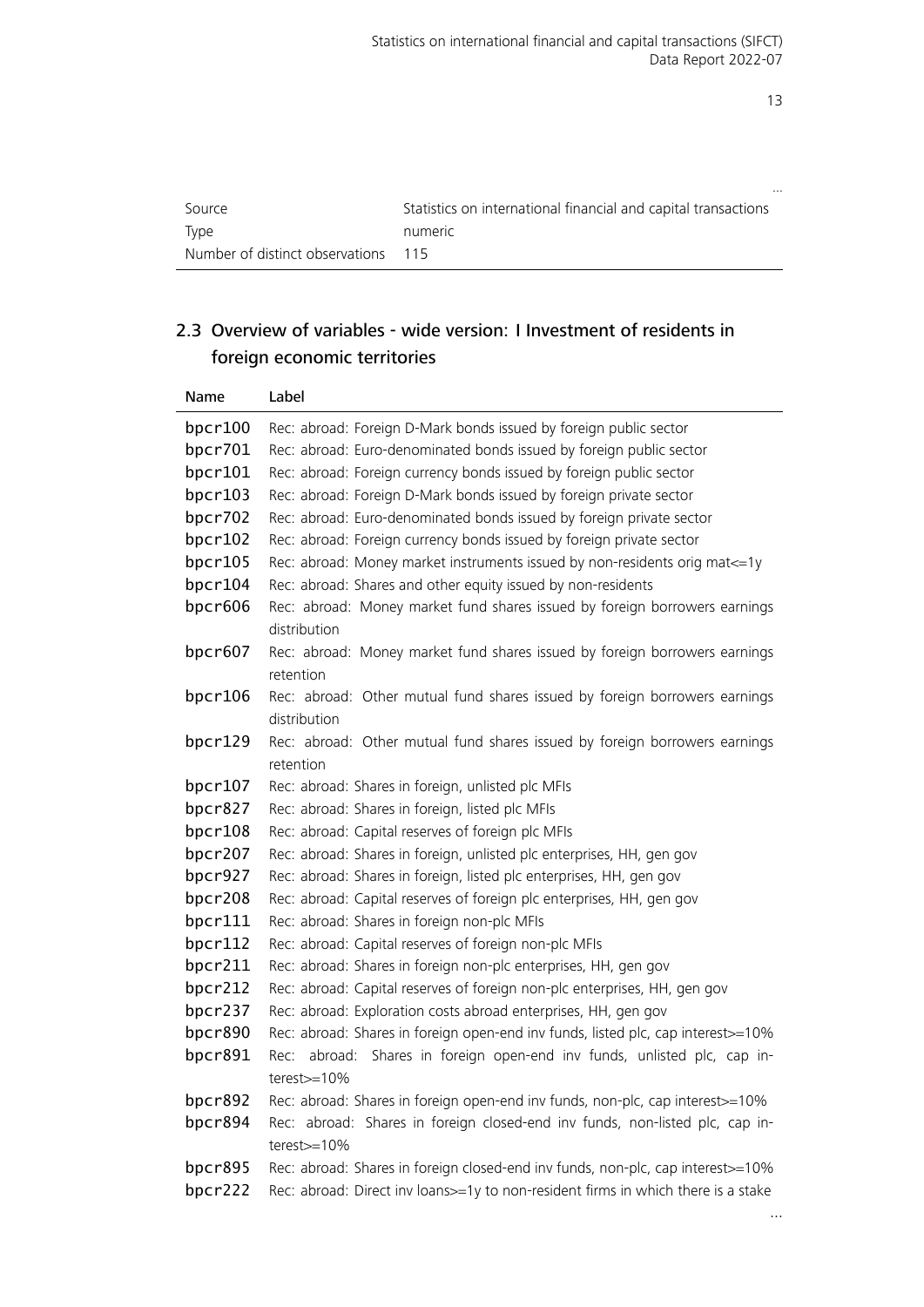| Name       | Label                                                                             |
|------------|-----------------------------------------------------------------------------------|
| bpcr267    | Rec: abroad: Direct inv loans>=1y from non-resident firms in which there is a     |
|            | stake                                                                             |
| bpcr269    | Rec: abroad: Direct inv loans>=1y from non-resident financial subsid in which is  |
|            | a stake                                                                           |
| bpcr228    | Rec: Direct inv loans>=12m to non-resident fellow companies                       |
| bpcr268    | Rec: Direct inv loans>=12m from non-resident fellow companies                     |
| bpcr221    | Rec: abroad: Granting, repaying loans and deposits >1y firms, HH                  |
| bpcr321    | Rec: abroad: Granting, repaying loans and deposits >1y gen gov                    |
| bpc $r123$ | Rec: abroad: Foreign D-Mark bonds issued by foreign public sector                 |
| bpcr223    | Rec: abroad: Euro-denominated bonds issued by foreign public sector               |
| bpcr323    | Rec: abroad: Foreign currency bonds issued by foreign public sector               |
| bpcr132    | Rec: abroad: Foreign D-Mark bonds issued by foreign private sector                |
| bpcr232    | Rec: abroad: Euro-denominated bonds issued by foreign private sector              |
| bpcr332    | Rec: abroad: Foreign currency bonds issued by foreign private sector              |
| bpcr136    | Rec: abroad: Money market instruments issued by non-residents orig mat <= 1y      |
| bpcr236    | Rec: abroad: Shares and other equity issued by non-residents                      |
| bpcr336    | Rec: abroad: Money market fund shares issued by foreign borrow earnings distrib   |
| bpcr467    | Rec: abroad: Money market fund shares issued by foreign borrow earnings retenti   |
| bpcr139    | Rec: abroad: Other mutual fund shares issued by foreign borrow earnings distrib   |
| bpcr239    | Rec: abroad: Other mutual fund shares issued by foreign borrow earnings retenti   |
| bpcr339    | Rec: abroad: Shares in foreign, unlisted plc held by dom MFIs                     |
| bpce100    | Exp: abroad: Foreign D-Mark bonds issued by foreign public sector                 |
| bpce701    | Exp: abroad: Euro-denominated bonds issued by foreign public sector               |
| bpce101    | Exp: abroad: Foreign currency bonds issued by foreign public sector               |
| bpce103    | Exp: abroad: Foreign D-Mark bonds issued by foreign private sector                |
| bpce702    | Exp: abroad: Euro-denominated bonds issued by foreign private sector              |
| bpce102    | Exp: abroad: Foreign currency bonds issued by foreign private sector              |
| bpce105    | Exp: abroad: Money market instruments issued by non-residents orig mat <= 1y      |
| bpce104    | Exp: abroad: Shares and other equity issued by non-residents                      |
| bpce606    | Exp: abroad: Money market fund shares issued by foreign borrow earnings distrib   |
| bpce607    | Exp: abroad: Money market fund shares issued by foreign borrow earnings retenti   |
| bpce106    | Exp: abroad: Other mutual fund shares issued by foreign borrow earnings distrib   |
| bpce129    | Exp: abroad: Other mutual fund shares issued by foreign borrow earnings retenti   |
| bpce107    | Exp: abroad: Shares in foreign, unlisted plc held by dom MFIs                     |
| bpce827    | Exp: abroad: Shares in foreign, listed plc held by dom MFIs                       |
| bpce108    | Exp: abroad: Capital reserves of foreign plc held by dom MFIs                     |
| bpce207    | Exp: abroad: Shares in foreign, unlisted plc held by enterprises, HH, gen gov     |
| bpce927    | Exp: abroad: Shares in foreign, listed plc held by enterprises, HH, gen gov       |
| bpce208    | Exp: abroad: Capital reserves of foreign plc held by enterprises, HH, gen gov     |
| bpce111    | Exp: abroad: Shares in foreign non-plc held by dom MFIs                           |
| bpce112    | Exp: abroad: Capital reserves of foreign non-plc held by dom MFIs                 |
| bpce211    | Exp: abroad: Shares in foreign non-plc held by enterprises, HH, gen gov           |
| bpce212    | Exp: abroad: Capital reserves of foreign non-plc held by enterprises, HH, gen gov |
| bpce237    | Exp: abroad: Exploration costs abroad                                             |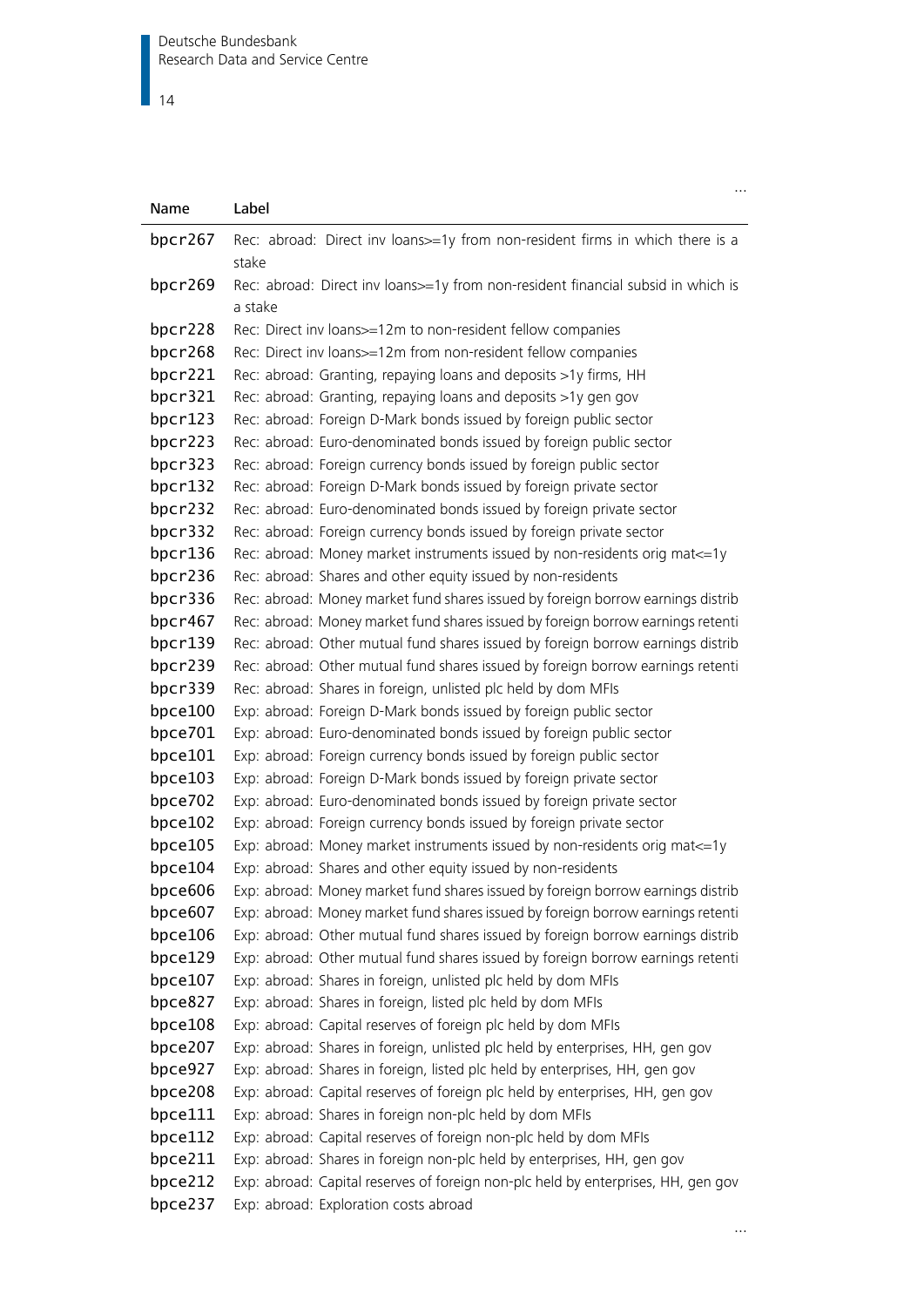| Name    | Label                                                                            |
|---------|----------------------------------------------------------------------------------|
| bpce890 | Exp: abroad: Shares in foreign open-end inv funds, listed plc, cap inter>=10%    |
| bpce891 | Exp: abroad: Shares in foreign open-end inv funds, unlisted plc, cap inter>=10%  |
| bpce892 | Exp: abroad: Shares in foreign open-end inv funds, non-plc, cap inter>=10%       |
| bpce894 | Exp: abroad: Shares in foreign closed-end inv funds, nonlist plc, cap inter>=10% |
| bpce895 | Exp: abroad: Shares in foreign closed-end inv funds, non-plc, cap inter>=10%     |
| bpce222 | Exp: abroad: Direct inv loans>1y to non-resident firms in which there is a stake |
| bpce267 | Exp: abroad: Direct inv loans>1y from nonresident firm in which there is a stake |
| bpce269 | Exp: abroad: Direct inv loans>1y from non-resident fin subs in which is a stake  |
| bpce228 | Exp: abroad: Direct inv loans>1y to non-resident fellow companies                |
| bpce268 | Exp: abroad: Direct inv loans>1y from non-resident fellow companies              |
| bpce221 | Exp: abroad: Granting, repaying loans and deposits >1y by firms, HH              |
| bpce321 | Exp: abroad: Granting, repaying loans and deposits >1y by gen government         |
| bpce123 | Exp: abroad: Purchase and sale of of non-negotiable securities >1y by dom MFIs   |
| bpce223 | Exp: abroad: Purchase and sale of non-negotiable securities >1y by dom firms,    |
|         | HH                                                                               |
| bpce323 | Exp: abroad: Purchase and sale of non-negotiable securities >1y by dom gen gov   |
| bpce132 | Exp: abroad: Purchase and sale of real estate, land abroad by dom MFIs           |
| bpce232 | Exp: abroad: Purchase and sale of real estate, land abroad by dom firms, HH      |
| bpce332 | Exp: abroad: Purchase and sale of real estate, land abroad by dom gen govern-    |
|         | ment                                                                             |
| bpce136 | Exp: abroad: Purchase and sale of shares in foreign firms by dom MFIs            |
| bpce236 | Exp: abroad: Purchase and sale of shares in foreign firms by dom firms, HH       |
| bpce336 | Exp: abroad: Purchase and sale of shares in foreign firms by dom gen government  |
| bpce467 | Exp: abroad: Foreign emission allowances                                         |
| bpce139 | Exp: abroad: Other capital investments by dom MFIs                               |
| bpce239 | Exp: abroad: Other capital investments by dom firms, HH                          |
| bpce339 | Exp: abroad: Other capital investments by general government                     |

# <span id="page-14-0"></span>2.4 Overview of variables - wide version: II Investment of non-residents in Germany

| Name       | Label                                                                |
|------------|----------------------------------------------------------------------|
| bpc $r140$ | Rec: in DE: Federal Treasury notes                                   |
| bpc $r141$ | Rec: in DE: Fixed-interest bonds                                     |
| bpc $r641$ | Rec: in DE: Floating rate notes                                      |
| bpc $r133$ | Rec: in DE: Principal strips of strippable Federal bonds             |
| bpc $r134$ | Rec: in DE: Coupon strips of strippable Federal bonds                |
| bpc $r143$ | Rec: in DE: Foreign currency bonds and funding bonds                 |
| bpc $r461$ | Rec: in DE: Fixed-interest euro bonds issued by dom MFIs             |
| bpc $r465$ | Rec: in DE: Floating-rate euro bonds issued by dom MFIs              |
| bpcr491    | Rec: in DE: Fixed-interest foreign-currency bonds issued by dom MFIs |
| bpcr495    | Rec: in DE: Floating-rate foreign-currency bonds issued by dom MFIs  |
| bpc $r462$ | Rec: in DE: Fixed-interest euro bonds issued by dom firms            |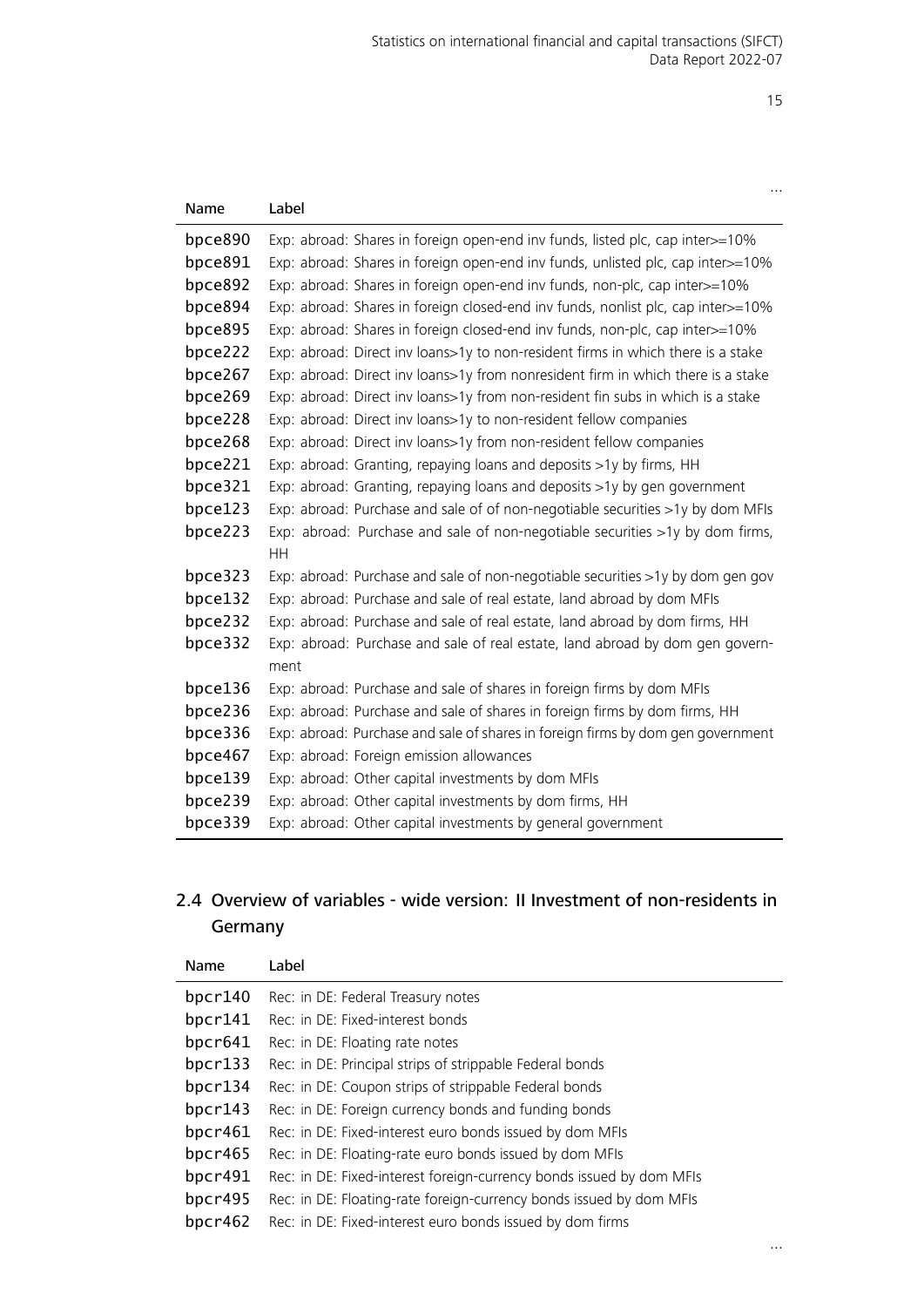$\vert$  16

| Name               | Label                                                                                                                                                           |
|--------------------|-----------------------------------------------------------------------------------------------------------------------------------------------------------------|
| bpcr466            | Rec: in DE: Floating-rate euro bonds issued by dom firms                                                                                                        |
| bpcr492            | Rec: in DE: Fixed-interest foreign-currency bonds issued by dom firms                                                                                           |
| bpcr496            | Rec: in DE: Floating-rate foreign-currency bonds issued by dom firms                                                                                            |
| bpcr142            | Rec: in DE: Fixed-interest euro-denominated bonds                                                                                                               |
| bpcr642            | Rec: in DE: Euro-denominated floating rate notes                                                                                                                |
| bpcr149            | Rec: in DE: Fixed-interest foreign currency bonds                                                                                                               |
| bpcr649            | Rec: in DE: Foreign currency floating rate notes                                                                                                                |
| bpc $r145$         | Rec: in DE: Money market instruments issued by dom MFIs orig maturity <= 1y                                                                                     |
| bpcr245            | Rec: in DE: Money market instruments issued by dom firms orig maturity <= 1y                                                                                    |
| bpcr344            | Rec: in DE: Federal Treasury discount paper (Bubills)                                                                                                           |
| bpcr345            | Rec: in DE: Money market instruments issued by dom gen gov orig maturity <= 1y                                                                                  |
| bpcr144            | Rec: in DE: Bank shares                                                                                                                                         |
| bpcr258            | Rec: in DE: Non-bank shares                                                                                                                                     |
| bpcr155            | Rec: in DE: Participation certificates                                                                                                                          |
| bpcr646            | Rec: in DE: Money market fund shares issued by dom borrow w earnings distri-                                                                                    |
|                    | butio                                                                                                                                                           |
| bpcr647            | Rec: in DE: Money market fund shares issued by dom borrow w earnings retention                                                                                  |
| bpc $r146$         | Rec: in DE: Other domestic mutual fund shares with earnings distribution                                                                                        |
| bpcr157            | Rec: in DE: Other domestic mutual fund shares with earnings retention                                                                                           |
| bpcr147            | Rec: in DE: Shares in domestic unlisted MFIs (plc)                                                                                                              |
| bpcr847            | Rec: in DE: Shares in domestic listed MFIs (plc)                                                                                                                |
| bpcr148            | Rec: in DE: Capital reserves of domestic MFIs (plc)                                                                                                             |
| bpcr247            | Rec: in DE: Shares in domestic unlisted enterprises (plc)                                                                                                       |
| bpcr947            | Rec: in DE: Shares in domestic listed enterprises (plc)                                                                                                         |
| bpcr248            | Rec: in DE: Capital reserves of domestic enterprises (plc)                                                                                                      |
| bpcr151            | Rec: in DE: Shares in domestic MFIs (non-plc)                                                                                                                   |
| bpcr152            | Rec: in DE: Capital reserves of domestic MFIs (non-plc)                                                                                                         |
| bpcr251            | Rec: in DE: Capital interests of domestic enterprises (non-plc)                                                                                                 |
| bpcr252<br>bpcr262 | Rec: in DE: Capital reserves of domestic enterprises (non-plc)                                                                                                  |
| bpcr227            | Rec: in DE: Raising/repayment of loans >1y from/to nonresident stakeholders<br>Rec: in DE: Granting/repayment of loans >1y by dom firms to nonresident stakehol |
| bpcr219            | Rec: in DE: Granting/repayment of loans >1y by resident fin. subs. to stakehold                                                                                 |
| bpcr268            | Rec: in DE: Exp: Direct inv loans>1y from non-resident fellow companies                                                                                         |
| bpcr228            | Rec: in DE: Exp: Direct inv loans>1y to non-resident fellow companies                                                                                           |
| bpcr175            | Rec: in DE: Undisclosed assignment of short-term domestic claims <= 1y MFIs                                                                                     |
| bpcr075            | Rec: in DE: Undisclosed assignment of short-term dom claims <= 1y invest funds                                                                                  |
| bpcr675            | Rec: in DE: Undisclosed assignment of short-term dom claims <= 1y insur c, pens f                                                                               |
| bpcr275            | Rec: in DE: Undisclosed assignment of short-term domestic claims <= 1y OFIs                                                                                     |
| bpcr875            | Rec: in DE: Undisclosed assignment of short-term domestic claims <= 1y HH, NGOs                                                                                 |
| bpcr975            | Rec: in DE: Undisclosed assignment of short-term dom claims <= 1y non-fin firm                                                                                  |
| bpcr373            | Rec: in DE: Undisclosed assignment of short-term domestic claims <= 1y gen gov                                                                                  |
| bpcr041            | Rec: in DE: Granting, repayment loans&deposits with maturity >1y invest funds                                                                                   |
| bpcr541            | Rec: in DE: Granting, repayment loans&deposits w a maturity >1y insur c, pens f                                                                                 |
| bpcr261            | Rec: in DE: Granting, repayment of loans and deposits with a maturity >1y OFIs                                                                                  |

…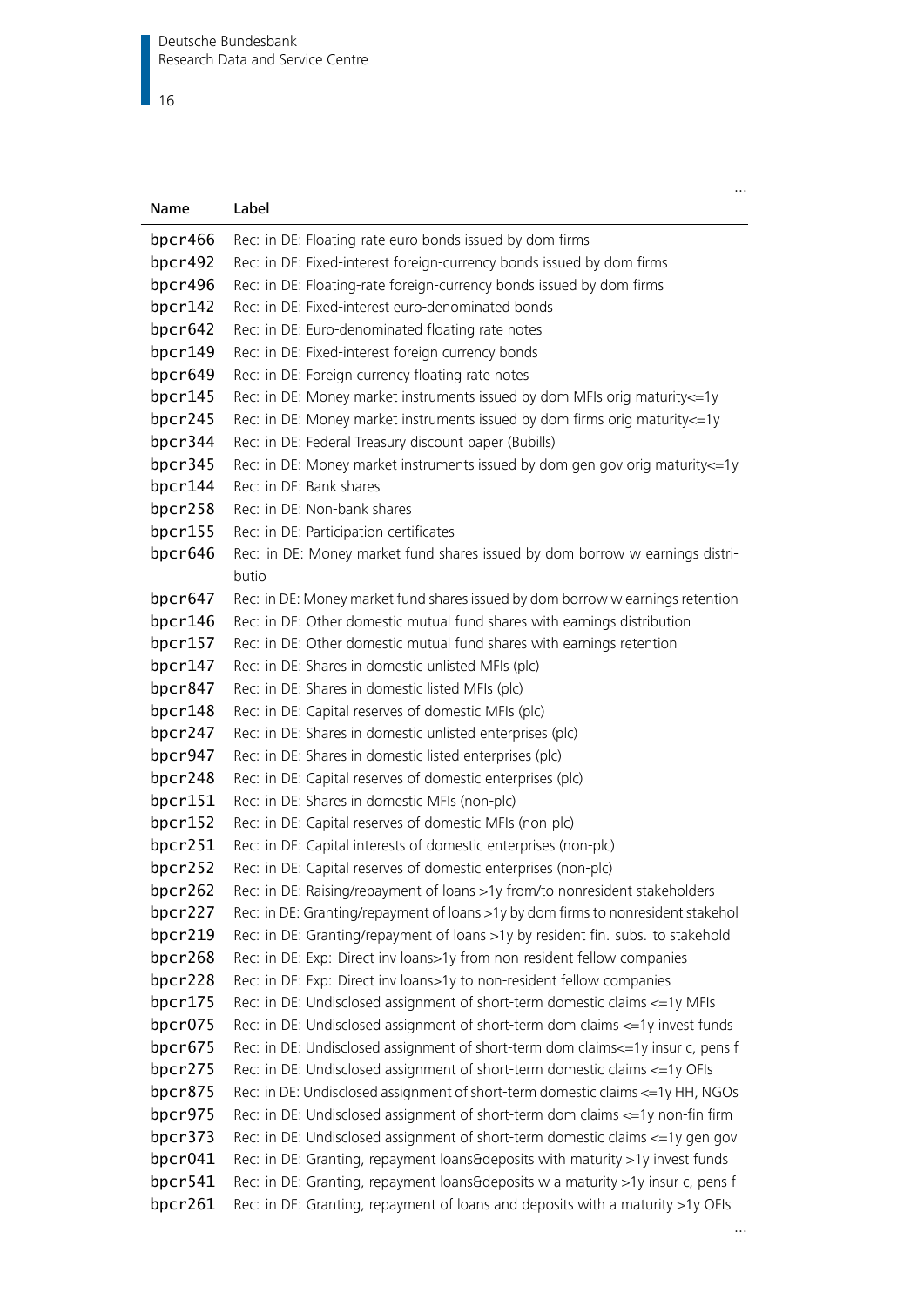| Name               | Label                                                                                                                            |
|--------------------|----------------------------------------------------------------------------------------------------------------------------------|
| bpcr841            | Rec: in DE: Granting, repayment loans and deposits with a maturity >1y HH/NGOs                                                   |
| bpcr941            | Rec: in DE: Granting, repayment loans and deposits >1y non-financial firms/HH                                                    |
| bpcr351            | Rec: in DE: Granting, repayment loans and deposits with a maturity >1y gen gov                                                   |
| bpcr163            | Rec: in DE: Initial sales/repayment of nonnegotiable securities MFIs                                                             |
| bpcr663            | Rec: in DE: Initial sales/repayment of nonnegotiable securities insur c, pens f                                                  |
| bpcr263            | Rec: in DE: Initial sales/repayment of nonnegotiable securities OFIs                                                             |
| bpcr963            | Rec: in DE: Initial sales/repayment of nonnegotiable securities non-fin firms                                                    |
| bpcr366            | Rec: in DE: Initial sales/repayment of nonnegotiable securities gen gov                                                          |
| bpcr367            | Rec: in DE: Initial sales/repayment of nonnegotiable securities federal states                                                   |
| bpcr368            | Rec: in DE: Initial sales/repayment of nonnegotiable securities loc authorities                                                  |
| bpcr176            | Rec: in DE: Undisclosed assignment of long-term domestic claims MFIs                                                             |
| bpcr076            | Rec: in DE: Undisclosed assignment of long-term domestic claims investment                                                       |
|                    | funds                                                                                                                            |
| bpcr776            | Rec: in DE: Undisclosed assignment of long-term domestic claims insur c, pens f                                                  |
| bpcr276            | Rec: in DE: Undisclosed assignment of long-term domestic claims OFIs                                                             |
| bpcr876            | Rec: in DE: Undisclosed assignment of long-term domestic claims HH, NGO                                                          |
| bpcr976            | Rec: in DE: Undisclosed assignment of long-term domestic claims non-fin firms                                                    |
| bpcr352            | Rec: in DE: Undisclosed assignment of long-term domestic claims gen gov                                                          |
| bpcr172            | Rec: in DE: Sales/repurchases of real estate, land to/from non-residents MFIs                                                    |
| bpcr272            | Rec: in DE: Sale/repurchase of real estate, land to/from non-residents firms, HH                                                 |
| bpcr372            | Rec: in DE: Sales/repurchases of real estate, land to/from non-residents gen gov                                                 |
| bpcr178            | Rec: in DE: Purchase/sale of shares in resident MFIs not reported elsewhere                                                      |
| bpcr278            | Rec: in DE: Purchase/sale of shares in resident firms not reported elsewhere                                                     |
| bpcr507            | Rec: in DE: Domestic emission allowances                                                                                         |
| bpcr179            | Rec: in DE: Other capital investment in Germany with MFIs                                                                        |
| bpcr279            | Rec: in DE: Other capital investment in Germany with firms, HH                                                                   |
| bpcr379            | Rec: in DE: Other capital investment in Germany with general government                                                          |
| bpce140            | Exp: in DE: Federal Treasury notes                                                                                               |
| bpce141            | Exp: in DE: Fixed-interest bonds                                                                                                 |
| bpce641            | Exp: in DE: Floating rate notes                                                                                                  |
| bpce133            | Exp: in DE: Principal strips of strippable Federal bonds                                                                         |
| bpce134            | Exp: in DE: Coupon strips of strippable Federal bonds                                                                            |
| bpce143            | Exp: in DE: Foreign currency bonds and funding bonds                                                                             |
| bpce461            | Exp: in DE: Fixed-interest euro bonds issued by dom MFIs                                                                         |
| bpce465<br>bpce491 | Exp: in DE: Floating-rate euro bonds issued by dom MFIs<br>Exp: in DE: Fixed-interest foreign-currency bonds issued by dom MFIs  |
| bpce495            |                                                                                                                                  |
| bpce462            | Exp: in DE: Floating-rate foreign-currency bonds issued by dom MFIs<br>Exp: in DE: Fixed-interest euro bonds issued by dom firms |
| bpce466            | Exp: in DE: Floating-rate euro bonds issued by dom firms                                                                         |
| bpce492            | Exp: in DE: Fixed-interest foreign-currency bonds issued by dom firms                                                            |
| bpce496            | Exp: in DE: Floating-rate foreign-currency bonds issued by dom firms                                                             |
| bpce142            | Exp: in DE: Fixed-interest euro-denominated bonds                                                                                |
| bpce642            | Exp: in DE: Euro-denominated floating rate notes                                                                                 |
| bpce149            | Exp: in DE: Fixed-interest foreign currency bonds                                                                                |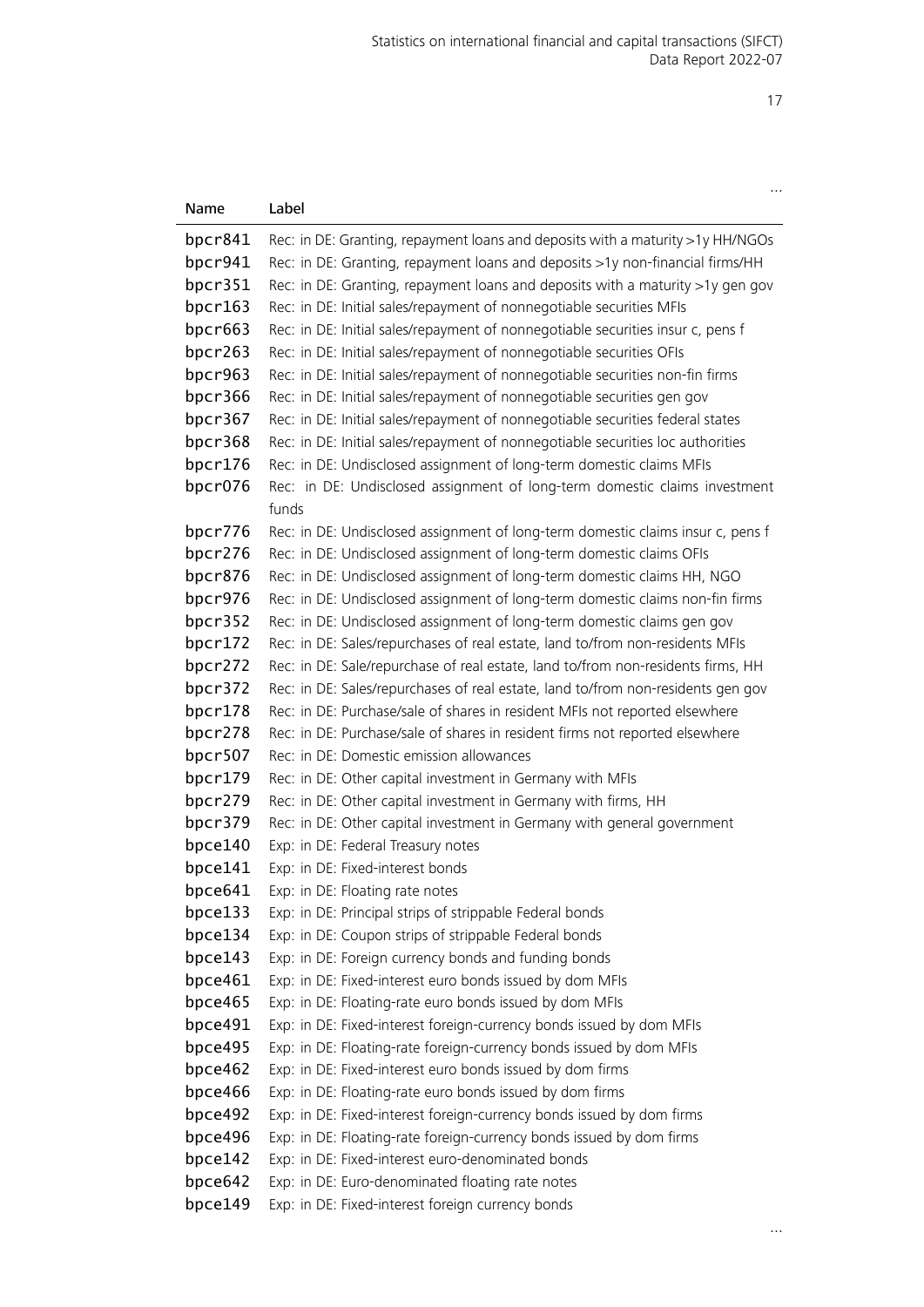### $\overline{\phantom{1}}$  18

| Name    | Label                                                                             |
|---------|-----------------------------------------------------------------------------------|
| bpce649 | Exp: in DE: Foreign currency floating rate notes                                  |
| bpce145 | Exp: in DE: Money market instruments issued by dom MFIs orig maturity <= 1y       |
| bpce245 | Exp: in DE: Money market instruments issued by dom firms orig maturity <= 1y      |
| bpce344 | Exp: in DE: Federal Treasury discount paper (Bubills)                             |
| bpce345 | Exp: in DE: Money market instruments issued by dom gen gov orig maturity <= 1y    |
| bpce144 | Exp: in DE: Bank shares                                                           |
| bpce258 | Exp: in DE: Non-bank shares                                                       |
| bpce155 | Exp: in DE: Participation certificates                                            |
| bpce646 | Exp: in DE: Money market fund shares issued by dom borrow w earnings distri-      |
|         | butio                                                                             |
| bpce647 | Exp: in DE: Money market fund shares issued by dom borrow w earnings retention    |
| bpce146 | Exp: in DE: Other domestic mutual fund shares with earnings distribution          |
| bpce157 | Exp: in DE: Other domestic mutual fund shares with earnings retention             |
| bpce147 | Exp: in DE: Shares in domestic unlisted MFIs (plc)                                |
| bpce847 | Exp: in DE: Shares in domestic listed MFIs (plc)                                  |
| bpce148 | Exp: in DE: Capital reserves of domestic MFIs (plc)                               |
| bpce247 | Exp: in DE: Shares in domestic unlisted enterprises (plc)                         |
| bpce947 | Exp: in DE: Shares in domestic listed enterprises (plc)                           |
| bpce248 | Exp: in DE: Capital reserves of domestic enterprises (plc)                        |
| bpce151 | Exp: in DE: Shares in domestic MFIs (non-plc)                                     |
| bpce152 | Exp: in DE: Capital reserves of domestic MFIs (non-plc)                           |
| bpce251 | Exp: in DE: Capital interests of domestic enterprises (non-plc)                   |
| bpce252 | Exp: in DE: Capital reserves of domestic enterprises (non-plc)                    |
| bpce262 | Exp: in DE: Raising/repayment of loans >1y from/to nonresident stakeholders       |
| bpce227 | Exp: in DE: Granting/repayment of loans >1y by dom firms to nonresident stakehol  |
| bpce219 | Exp: in DE: Granting/repayment of loans >1y by resident fin. subs. to stakehold   |
| bpce268 | Exp: in DE: Exp: Direct inv loans>1y from non-resident fellow companies           |
| bpce228 | Exp: in DE: Exp: Direct inv loans>1y to non-resident fellow companies             |
| bpce175 | Exp: in DE: Undisclosed assignment of short-term domestic claims <= 1y MFIs       |
| bpce075 | Exp: in DE: Undisclosed assignment of short-term dom claims <= 1y invest funds    |
| bpce675 | Exp: in DE: Undisclosed assignment of short-term dom claims <= 1y insur c, pens f |
| bpce275 | Exp: in DE: Undisclosed assignment of short-term domestic claims <= 1y OFIs       |
| bpce875 | Exp: in DE: Undisclosed assignment of short-term domestic claims <= 1y HH, NGOs   |
| bpce975 | Exp: in DE: Undisclosed assignment of short-term dom claims <= 1y non-fin firm    |
| bpce373 | Exp: in DE: Undisclosed assignment of short-term domestic claims <= 1y gen gov    |
| bpce041 | Exp: in DE: Granting, repayment loans&deposits with maturity >1y invest funds     |
| bpce541 | Exp: in DE: Granting, repayment loans&deposits w a maturity >1y insur c, pens f   |
| bpce261 | Exp: in DE: Granting, repayment of loans and deposits with a maturity >1y OFIs    |
| bpce841 | Exp: in DE: Granting, repayment loans and deposits with a maturity >1y HH/NGOs    |
| bpce941 | Exp: in DE: Granting, repayment loans and deposits >1y non-financial firms/HH     |
| bpce351 | Exp: in DE: Granting, repayment loans and deposits with a maturity >1y gen gov    |
| bpce163 | Exp: in DE: Initial sales/repayment of nonnegotiable securities MFIs              |
| bpce663 | Exp: in DE: Initial sales/repayment of nonnegotiable securities insur c, pens f   |
| bpce263 | Exp: in DE: Initial sales/repayment of nonnegotiable securities OFIs              |

…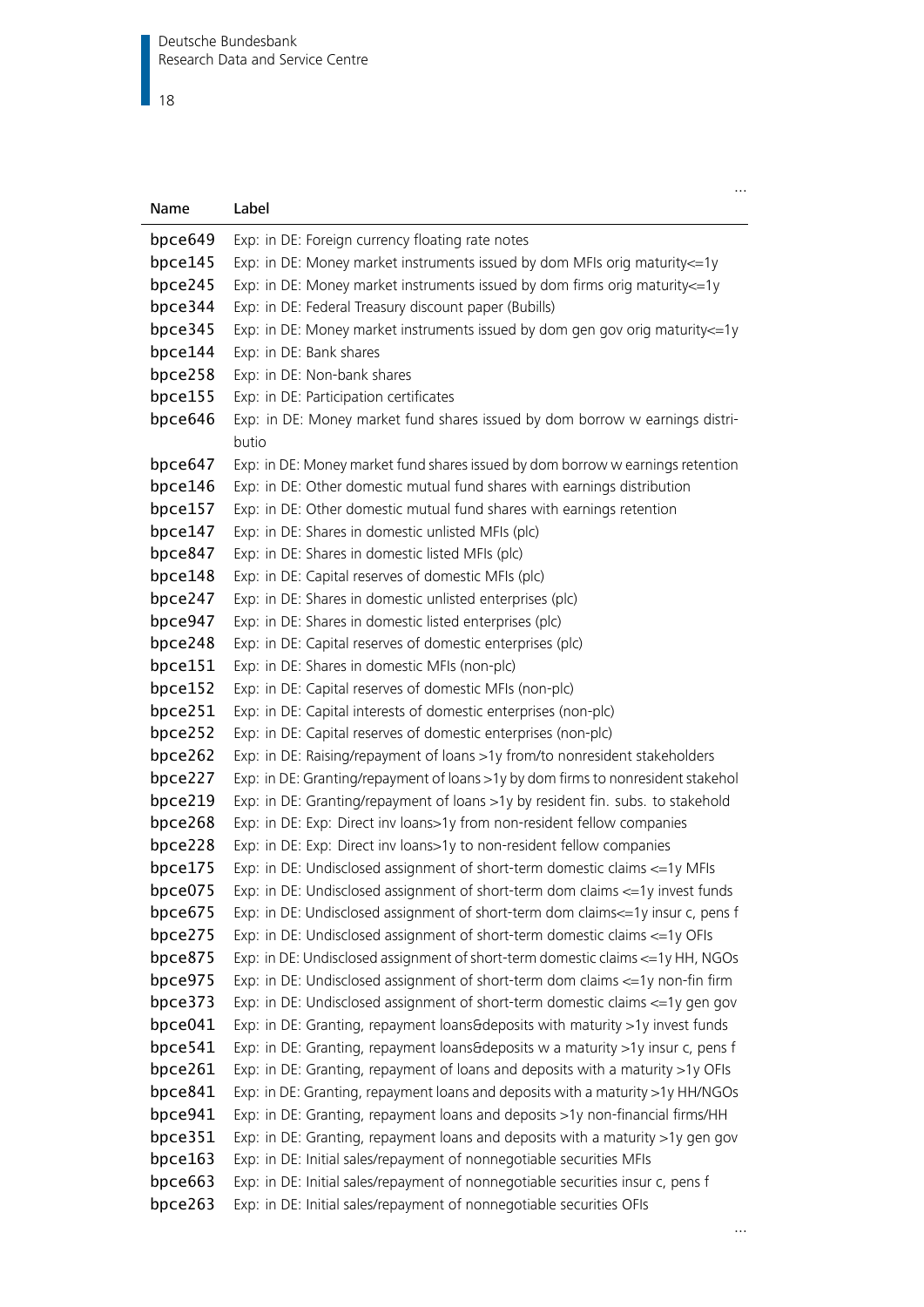| Name    | Label                                                                            |
|---------|----------------------------------------------------------------------------------|
| bpce963 | Exp: in DE: Initial sales/repayment of nonnegotiable securities non-fin firms    |
| bpce366 | Exp: in DE: Initial sales/repayment of nonnegotiable securities gen gov          |
| bpce367 | Exp: in DE: Initial sales/repayment of nonnegotiable securities federal states   |
| bpce368 | Exp: in DE: Initial sales/repayment of nonnegotiable securities loc authorities  |
| bpce176 | Exp: in DE: Undisclosed assignment of long-term domestic claims MFIs             |
| bpce076 | Exp: in DE: Undisclosed assignment of long-term domestic claims investment       |
|         | funds                                                                            |
| bpce776 | Exp: in DE: Undisclosed assignment of long-term domestic claims insur c, pens f  |
| bpce276 | Exp: in DE: Undisclosed assignment of long-term domestic claims OFIs             |
| bpce876 | Exp: in DE: Undisclosed assignment of long-term domestic claims HH, NGO          |
| bpce976 | Exp: in DE: Undisclosed assignment of long-term domestic claims non-fin firms    |
| bpce352 | Exp: in DE: Undisclosed assignment of long-term domestic claims gen gov          |
| bpce172 | Exp: in DE: Sales/repurchases of real estate, land to/from non-residents MFIs    |
| bpce272 | Exp: in DE: Sale/repurchase of real estate, land to/from non-residents firms, HH |
| bpce372 | Exp: in DE: Sales/repurchases of real estate, land to/from non-residents gen gov |
| bpce178 | Exp: in DE: Purchase/sale of shares in resident MFIs not reported elsewhere      |
| bpce278 | Exp: in DE: Purchase/sale of shares in resident firms not reported elsewhere     |
| bpce507 | Exp: in DE: Domestic emission allowances                                         |
| bpce179 | Exp: in DE: Other capital investment in Germany with MFIs                        |
| bpce279 | Exp: in DE: Other capital investment in Germany with firms, HH                   |
| bpce379 | Exp: in DE: Other capital investment in Germany with general government          |

# <span id="page-18-0"></span>2.5 Overview of variables - wide version: III Financial derivatives

| Name       | Label                                                                         |  |
|------------|-------------------------------------------------------------------------------|--|
| bpcr882    | Rec: Derivat: Financial futures listed on foreign derivative exchanges        |  |
| bpcr842    | Rec: Derivat: Financial futures listed on domestic derivative exchanges       |  |
| bpcr821    | Rec: Derivat: Options listed on foreign derivative exchanges                  |  |
| bpcr831    | Rec: Derivat: Options listed on domestic derivative exchanges                 |  |
| bpcr898    | Rec: Derivat: Forward rate agreements                                         |  |
| bpcr584    | Rec: Derivat: Swap rates and compensatory payments from interest, foreign ex- |  |
|            | change swaps                                                                  |  |
| bpcr984    | Rec: Derivat: Equity swaps                                                    |  |
| bpcr820    | Rec: Derivat: OTC options with foreign option writers                         |  |
| bpcr830    | Rec: Derivat: OTC options with resident option writers                        |  |
| bpcr832    | Rec: Derivat: Staff options issued by domestic companies                      |  |
| bpcr833    | Rec: Derivat: Staff options issued by non-resident companies                  |  |
| bpcr840    | Rec: Derivat: Credit default swaps                                            |  |
| bpc $r110$ | Rec: Derivat: Warrants issued by foreign borrowers                            |  |
| bpc $r150$ | Rec: Derivat: Warrants issued by resident borrowers                           |  |
| bpcr883    | Rec: Derivat: Other OTC forwards                                              |  |
| bpce882    | Exp: Derivat: Financial futures listed on foreign derivative exchanges        |  |
| bpce842    | Exp: Derivat: Financial futures listed on domestic derivative exchanges       |  |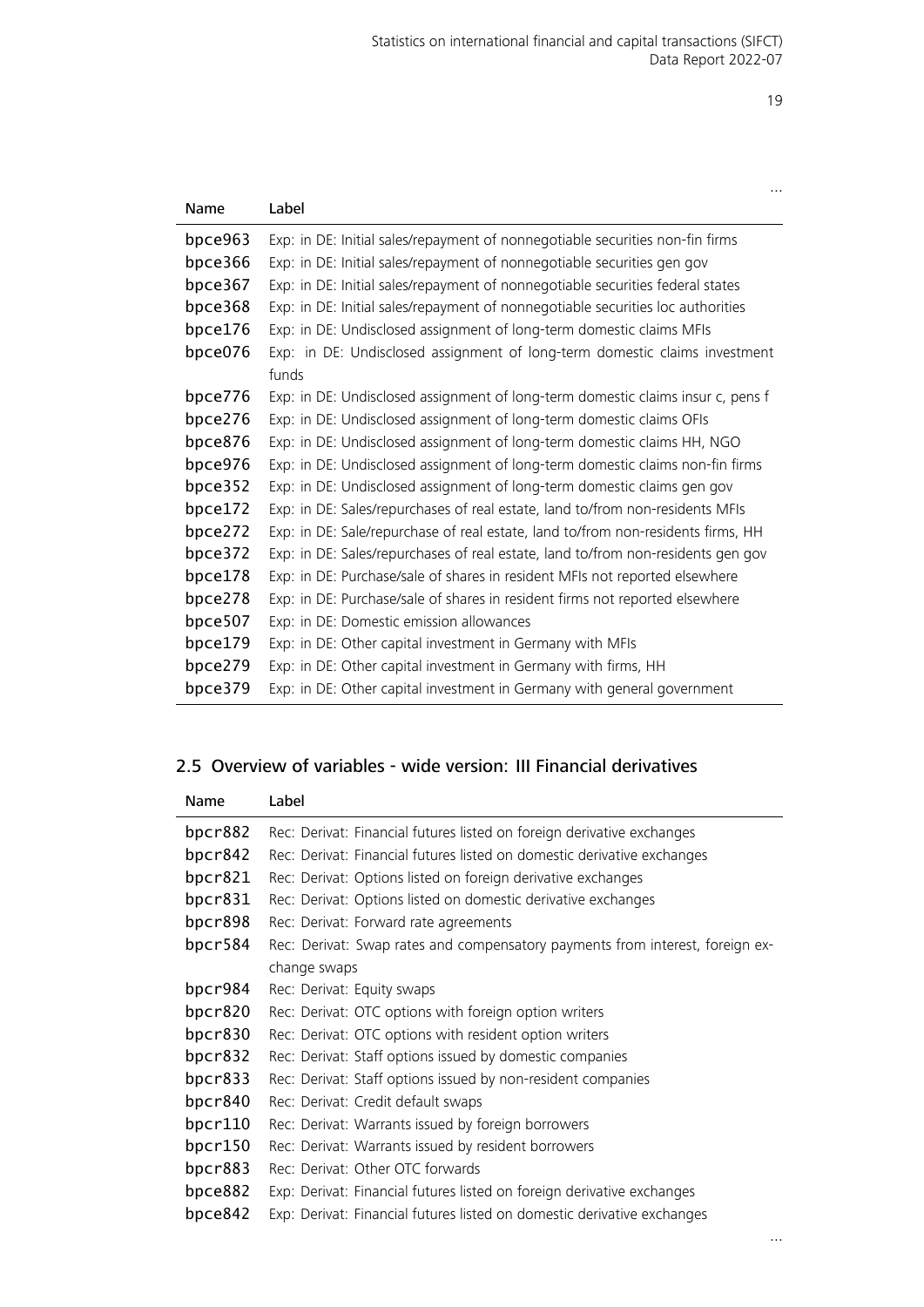|            | $\cdots$                                                                      |
|------------|-------------------------------------------------------------------------------|
| Name       | Label                                                                         |
| bpce821    | Exp: Derivat: Options listed on foreign derivative exchanges                  |
| bpce831    | Exp: Derivat: Options listed on domestic derivative exchanges                 |
| bpce898    | Exp: Derivat: Forward rate agreements                                         |
| bpce584    | Exp: Derivat: Swap rates and compensatory payments from interest, foreign ex- |
|            | change swaps                                                                  |
| bpce984    | Exp: Derivat: Equity swaps                                                    |
| bpce820    | Exp: Derivat: OTC options with foreign option writers                         |
| bpce830    | Exp: Derivat: OTC options with resident option writers                        |
| bpce832    | Exp: Derivat: Staff options issued by domestic companies                      |
| bpce833    | Exp: Derivat: Staff options issued by non-resident companies                  |
| bpce840    | Exp: Derivat: Credit default swaps                                            |
| bpce110    | Exp: Derivat: Warrants issued by foreign borrowers                            |
| bpce $150$ | Exp: Derivat: Warrants issued by resident borrowers                           |
| bpce883    | Exp: Derivat: Other OTC forwards                                              |

# <span id="page-19-0"></span>2.6 Overview of variables - wide version: IV Investment income

| Name       | Label                                                                             |
|------------|-----------------------------------------------------------------------------------|
| bpcr182    | Rec: Income: Interest on securities issued by publ sector collected by dom MFIs   |
| bpcr282    | Rec: Income: Interest on securities issued by foreign publ sect coll by firms/HH  |
| bpcr782    | Rec: Income: Interest on securities issued by fore publ sect coll by dom gen gov  |
| bpcr382    | Rec: Income: Interest on securities issued by domestic public sector              |
| bpcr583    | Rec: Income: Interest on securities issued by foreign priv sect coll by dom MFIs  |
| bpcr283    | Rec: Income: Interest on securities issued by foreign priv sect coll by firms/HH  |
| bpcr783    | Rec: Income: Interest on securities issued by fore priv sect coll by dom gen gov  |
| bpc $r183$ | Rec: Income: Interest on securities issued by domestic private sector             |
| bpcr185    | Rec: Income: Receipts from foreign shares/participation certificates, by MFIs     |
| bpcr893    | Rec: Income: Receipts from foreign open-end investment fund shares >=10%          |
| bpcr896    | Rec: Income: Receipts from foreign closed-end investment fund shares >=10%        |
| bpcr985    | Rec: Income: Receipts from foreign shares/participation certificates, by non-MFIs |
| bpcr285    | Rec: Income: Receipts from foreign shares/particip certificates paid to non-      |
|            | residents                                                                         |
| bpcr585    | Rec: Income: Receipts from foreign investment fund shares, collected by dom       |
|            | <b>MFIs</b>                                                                       |
| bpcr885    | Rec: Income: Receipts from foreign investment fund shares, coll by dom non-MFIs   |
| bpcr685    | Rec: Income: Receipts from foreign investment fund shares paid to non-residents   |
| bpcr188    | Rec: Income: Receipts from shares in plc collected/paid by dom MFIs               |
| bpcr288    | Rec: Income: Receipts from shares in plc collected/paid by dom firms/HH           |
| bpcr186    | Rec: Income: Receipts from shares in other corp. collected/paid by dom MFIs       |
| bpcr286    | Rec: Income: Receipts from shares in other corp. collected/paid by dom firms/HH   |
| bpcr187    | Rec: Income: Receipts from other business/cap.inv. collected/paid by dom MFIs     |
| bpcr287    | Receipts from other business/cap.inv collected/paid by dom<br>Rec: Income:        |
|            | firms/HH                                                                          |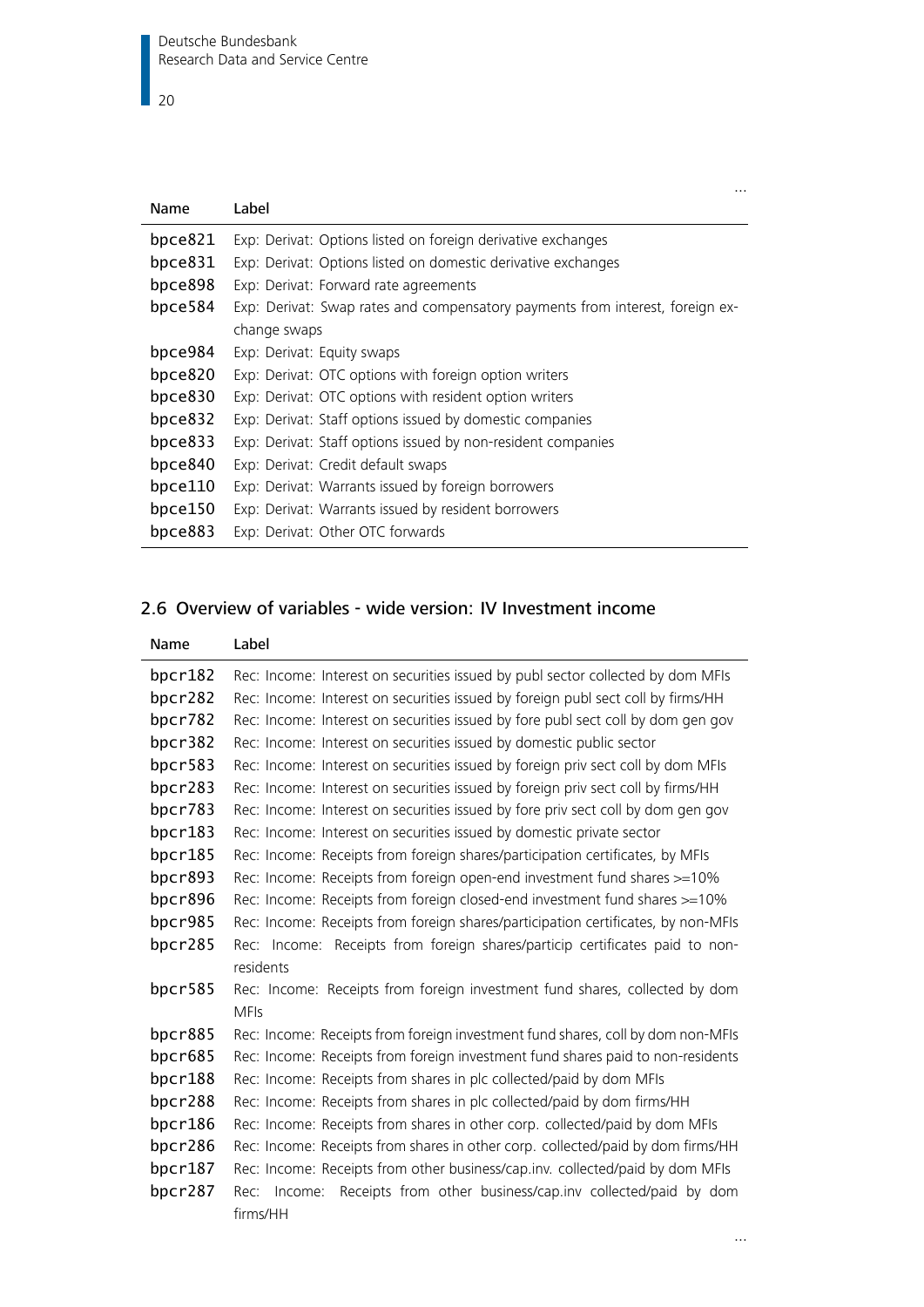| Name               | Label                                                                                                                                                  |
|--------------------|--------------------------------------------------------------------------------------------------------------------------------------------------------|
| bpcr289            | Rec: Income: Interest on loans from direct investors to subsidiaries                                                                                   |
| bpcr689            | Rec: Income: Interest on loans from subsidiaries to direct investors                                                                                   |
| bpcr789            | Rec: Income: Interest on loans between fellow companies                                                                                                |
| bpcr889            | Rec: Income: Interest on loans from financial subsidiaries to direct investors                                                                         |
| bpcr190            | Rec: Income: Grants collected/paid by MFIs to avoid losses carried forward                                                                             |
| bpcr290            | Rec: Income: Grants collected/paid by firms, HH to avoid losses carried forward                                                                        |
| bpcr184            | Rec: Income: Interest of MFIs on loans and bank balances (deposits)                                                                                    |
| bpcr284            | Rec: Income: Interest on loans and bank balances (deposits)                                                                                            |
| bpcr384            | Rec: Income: Interest of gen government on loans and bank balances (deposits)                                                                          |
| bpcr181            | Rec: Income: Negative interest of MFIs on loans and bank balances (deposits)                                                                           |
| bpcr281            | Rec: Income: Negative interest on loans and bank balances (deposits)                                                                                   |
| bpcr381            | Rec: Income: Negative interest of gen gov on loans and bank balances (deposits)                                                                        |
| bpcr481            | Rec: Income: Interest of Bundesbank on loans and bank balances (deposits)                                                                              |
| bpcr485            | Rec: Income: Income of Bundesbank from fin part in international organizations                                                                         |
| bpcr180            | Rec: Income: Leasing, rents on real estate from domestic MFIs                                                                                          |
| bpcr280            | Rec: Income: Leasing, rents on real estate from domestic enterprises/HH                                                                                |
| bpcr380            | Rec: Income: Leasing, rents on real estate from domestic gen gov                                                                                       |
| bpcr197            | Rec: Income: Receipts of MFIs from other capital investment                                                                                            |
| bpcr297            | Rec: Income: Receipts/expenditure of firms/HH/gov from other capital investment                                                                        |
| bpcr900            | Rec: Income: Other transactions                                                                                                                        |
| bpcr951            | Rec: Income: Other financial transactions                                                                                                              |
| bpce182            | Exp: Income: Interest on securities issued by publ sector collected by dom MFIs                                                                        |
| bpce282            | Exp: Income: Interest on securities issued by foreign publ sect coll by firms/HH                                                                       |
| bpce782            | Exp: Income: Interest on securities issued by fore publ sect coll by dom gen gov                                                                       |
| bpce382            | Exp: Income: Interest on securities issued by domestic public sector                                                                                   |
| bpce583            | Exp: Income: Interest on securities issued by foreign priv sect coll by dom MFIs                                                                       |
| bpce283            | Exp: Income: Interest on securities issued by foreign priv sect coll by firms/HH                                                                       |
| bpce783<br>bpce183 | Exp: Income: Interest on securities issued by fore priv sect coll by dom gen gov                                                                       |
| bpce185            | Exp: Income: Interest on securities issued by domestic private sector<br>Exp: Income: Receipts from foreign shares/participation certificates, by MFIs |
| bpce893            | Exp: Income: Receipts from foreign open-end investment fund shares >=10%                                                                               |
| bpce896            | Exp: Income: Receipts from foreign closed-end investment fund shares >=10%                                                                             |
| bpce985            | Exp: Income: Receipts from foreign shares/participation certificates, by non-MFIs                                                                      |
| bpce285            | Exp: Income: Receipts from foreign shares/particip certificates paid to non-                                                                           |
|                    | residents                                                                                                                                              |
| bpce585            | Exp: Income: Receipts from foreign investment fund shares, collected by dom                                                                            |
|                    | <b>MFIs</b>                                                                                                                                            |
| bpce885            | Exp: Income: Receipts from foreign investment fund shares, coll by dom non-MFIs                                                                        |
| bpce685            | Exp: Income: Receipts from foreign investment fund shares paid to non-residents                                                                        |
| bpce188            | Exp: Income: Receipts from shares in plc collected/paid by dom MFIs                                                                                    |
| bpce288            | Exp: Income: Receipts from shares in plc collected/paid by dom firms/HH                                                                                |
| bpce186            | Exp: Income: Receipts from shares in other corp. collected/paid by dom MFIs                                                                            |
| bpce286            | Exp: Income: Receipts from shares in other corp. collected/paid by dom firms/HH                                                                        |
| bpce187            | Exp: Income: Receipts from other business/cap.inv. collected/paid by dom MFIs                                                                          |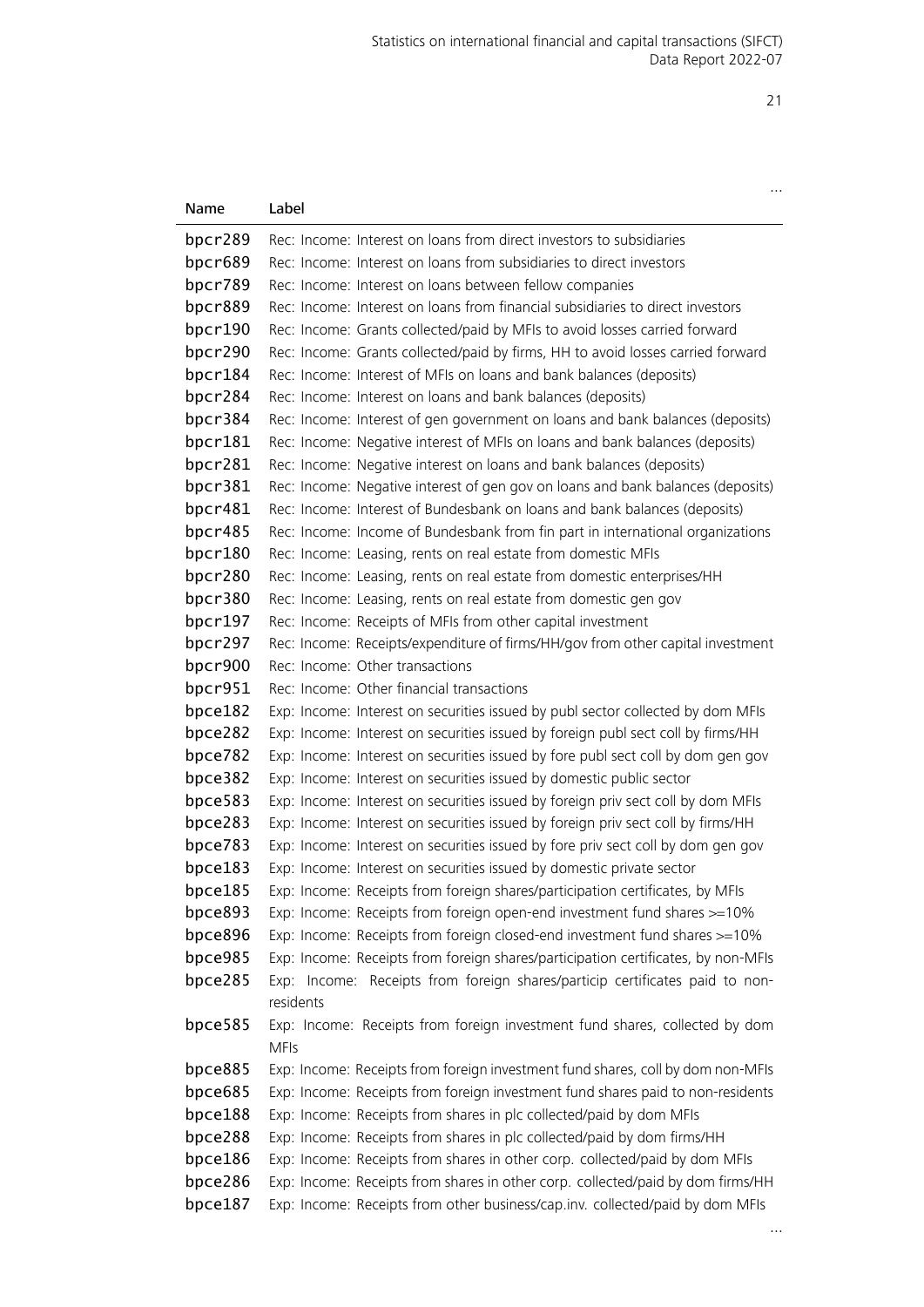| Name    | Label                                                                           |
|---------|---------------------------------------------------------------------------------|
| bpce287 | Receipts from other business/cap.inv collected/paid by dom<br>Exp:<br>Income:   |
|         | firms/HH                                                                        |
| bpce289 | Exp: Income: Interest on loans from direct investors to subsidiaries            |
| bpce689 | Exp: Income: Interest on loans from subsidiaries to direct investors            |
| bpce789 | Exp: Income: Interest on loans between fellow companies                         |
| bpce889 | Exp: Income: Interest on loans from financial subsidiaries to direct investors  |
| bpce190 | Exp: Income: Grants collected/paid by MFIs to avoid losses carried forward      |
| bpce290 | Exp: Income: Grants collected/paid by firms, HH to avoid losses carried forward |
| bpce184 | Exp: Income: Interest of MFIs on loans and bank balances (deposits)             |
| bpce284 | Exp: Income: Interest on loans and bank balances (deposits)                     |
| bpce384 | Exp: Income: Interest of gen government on loans and bank balances (deposits)   |
| bpce181 | Exp: Income: Negative interest of MFIs on loans and bank balances (deposits)    |
| bpce281 | Exp: Income: Negative interest on loans and bank balances (deposits)            |
| bpce381 | Exp: Income: Negative interest of gen gov on loans and bank balances (deposits) |
| bpce481 | Exp: Income: Interest of Bundesbank on loans and bank balances (deposits)       |
| bpce485 | Exp: Income: Income of Bundesbank from fin part in international organizations  |
| bpce180 | Exp: Income: Leasing, rents on real estate from domestic MFIs                   |
| bpce280 | Exp: Income: Leasing, rents on real estate from domestic enterprises/HH         |
| bpce380 | Exp: Income: Leasing, rents on real estate from domestic gen gov                |
| bpce197 | Exp: Income: Receipts of MFIs from other capital investment                     |
| bpce297 | Exp: Income: Receipts/expenditure of firms/HH/gov from other capital investment |
| bpce900 | Exp: Income: Other transactions                                                 |
| bpce951 | Exp: Income: Other financial transactions                                       |

…

…

# <span id="page-21-0"></span>2.7 Details of variables - wide version: I Investment of residents in foreign economic territories

<span id="page-21-1"></span>bpcr100: Rec: abroad: Foreign D-Mark bonds issued by foreign public sector

| <b>Notes</b>                 | Foreign D-Mark bonds issued by foreign public sector (BPM5) |
|------------------------------|-------------------------------------------------------------|
| Available from - to          | $2001 - 01 - 2014 - 01$                                     |
| First non-zero observation   | 2001 - 01                                                   |
| Valid number of observations | 10266                                                       |
| Dimension                    | in thousands of euros                                       |

<span id="page-21-2"></span>

| bpcr701: Rec: abroad: Euro-denominated bonds issued by foreign public sector |  |  |  |
|------------------------------------------------------------------------------|--|--|--|
|------------------------------------------------------------------------------|--|--|--|

| <b>Notes</b>                 | Euro-denominated bonds issued by foreign public sector |
|------------------------------|--------------------------------------------------------|
| Available from $-$ to        | $2001 - 01 - 2021 - 12$                                |
| First non-zero observation   | $2001 - 01$                                            |
| Valid number of observations | 228275                                                 |
| Dimension                    | in thousands of euros                                  |
| <b>Breaks</b>                | $2009 - 09$                                            |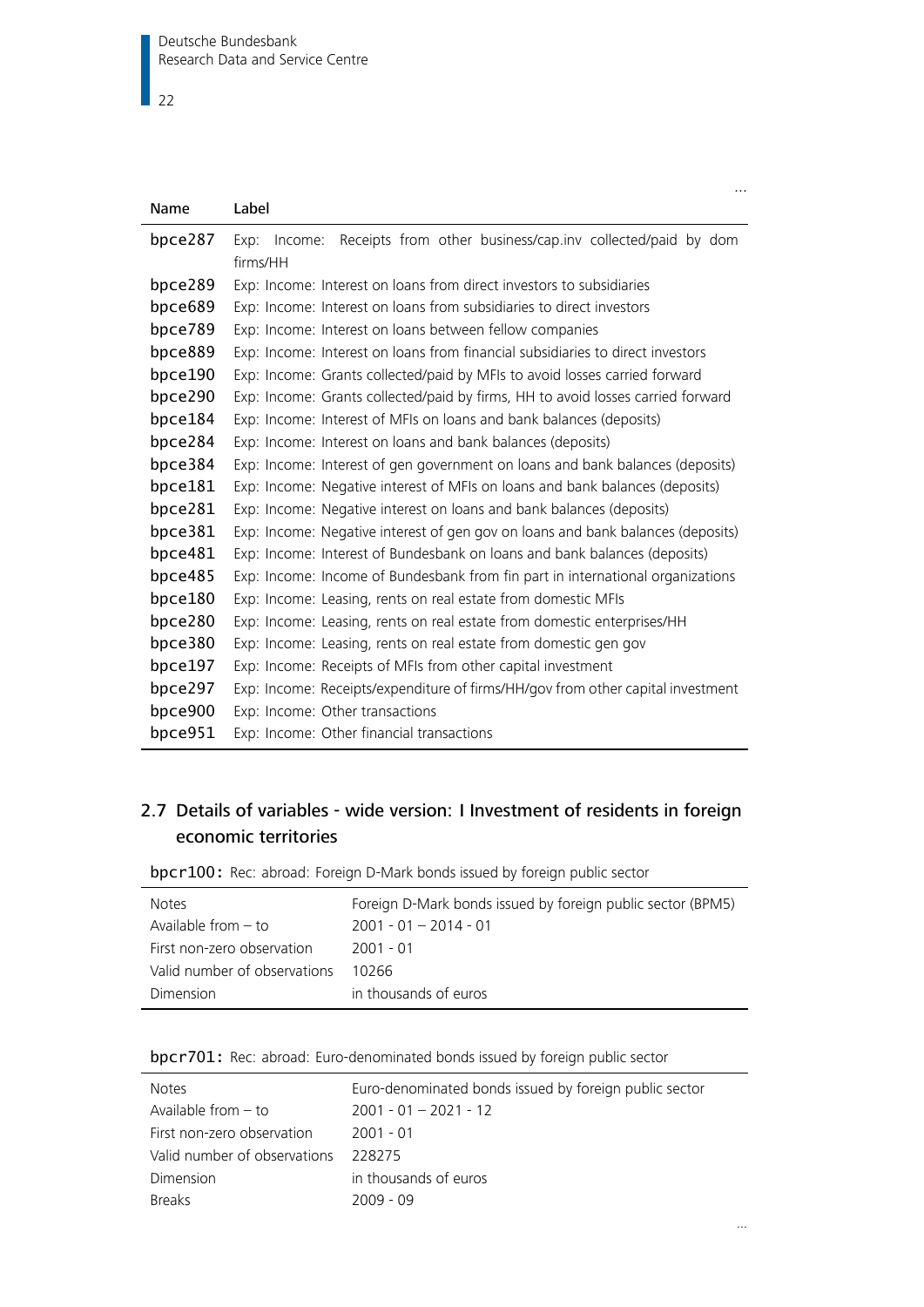…

#### Euro dominated bonds issued by foreign public sector

#### <span id="page-22-0"></span>bpcr101: Rec: abroad: Foreign currency bonds issued by foreign public sector

| <b>Notes</b>                 | Foreign currency bonds issued by foreign public sector |
|------------------------------|--------------------------------------------------------|
| Available from $-$ to        | $2001 - 01 - 2021 - 12$                                |
| First non-zero observation   | 2001 - 01                                              |
| Valid number of observations | 196048                                                 |
| Dimension                    | in thousands of euros                                  |
| <b>Breaks</b>                | 2009 - 09                                              |
| Before first break           | Foreign-currency bonds issued by foreign public sector |

<span id="page-22-1"></span>bpcr103: Rec: abroad: Foreign D-Mark bonds issued by foreign private sector

| <b>Notes</b>                 | Foreign D-Mark bonds issued by foreign private sector (BPM5) |
|------------------------------|--------------------------------------------------------------|
| Available from $-$ to        | $2001 - 01 - 2015 - 12$                                      |
| First non-zero observation   | 2001 - 01                                                    |
| Valid number of observations | 12390                                                        |
| Dimension                    | in thousands of euros                                        |

#### <span id="page-22-2"></span>bpcr702: Rec: abroad: Euro-denominated bonds issued by foreign private sector

| <b>Notes</b>                 | Euro-denominated bonds issued by foreign private sector |
|------------------------------|---------------------------------------------------------|
| Available from $-$ to        | $2001 - 01 - 2021 - 12$                                 |
| First non-zero observation   | $2001 - 01$                                             |
| Valid number of observations | 532685                                                  |
| Dimension                    | in thousands of euros                                   |
| <b>Breaks</b>                | $2009 - 09$                                             |
| Before first break           | Euro-dominated bonds issued by foreign private sector   |

<span id="page-22-3"></span>

| bpcr102: Rec: abroad: Foreign currency bonds issued by foreign private sector |  |  |  |
|-------------------------------------------------------------------------------|--|--|--|
|                                                                               |  |  |  |

| <b>Notes</b>                 | Foreign currency bonds issued by foreign private sector |
|------------------------------|---------------------------------------------------------|
| Available from $-$ to        | $2001 - 01 - 2021 - 12$                                 |
| First non-zero observation   | $2001 - 01$                                             |
| Valid number of observations | 269948                                                  |
| Dimension                    | in thousands of euros                                   |
| <b>Breaks</b>                | $2009 - 09$                                             |
| Before first break           | Foreign-currency bonds issued by foreign private sector |
|                              |                                                         |

<span id="page-22-4"></span>bpcr105: Rec: abroad: Money market instruments issued by non-residents orig mat<=1y

|  | × |
|--|---|
|--|---|

Money market instruments issued by non-residents (original maturity of 12 months or less)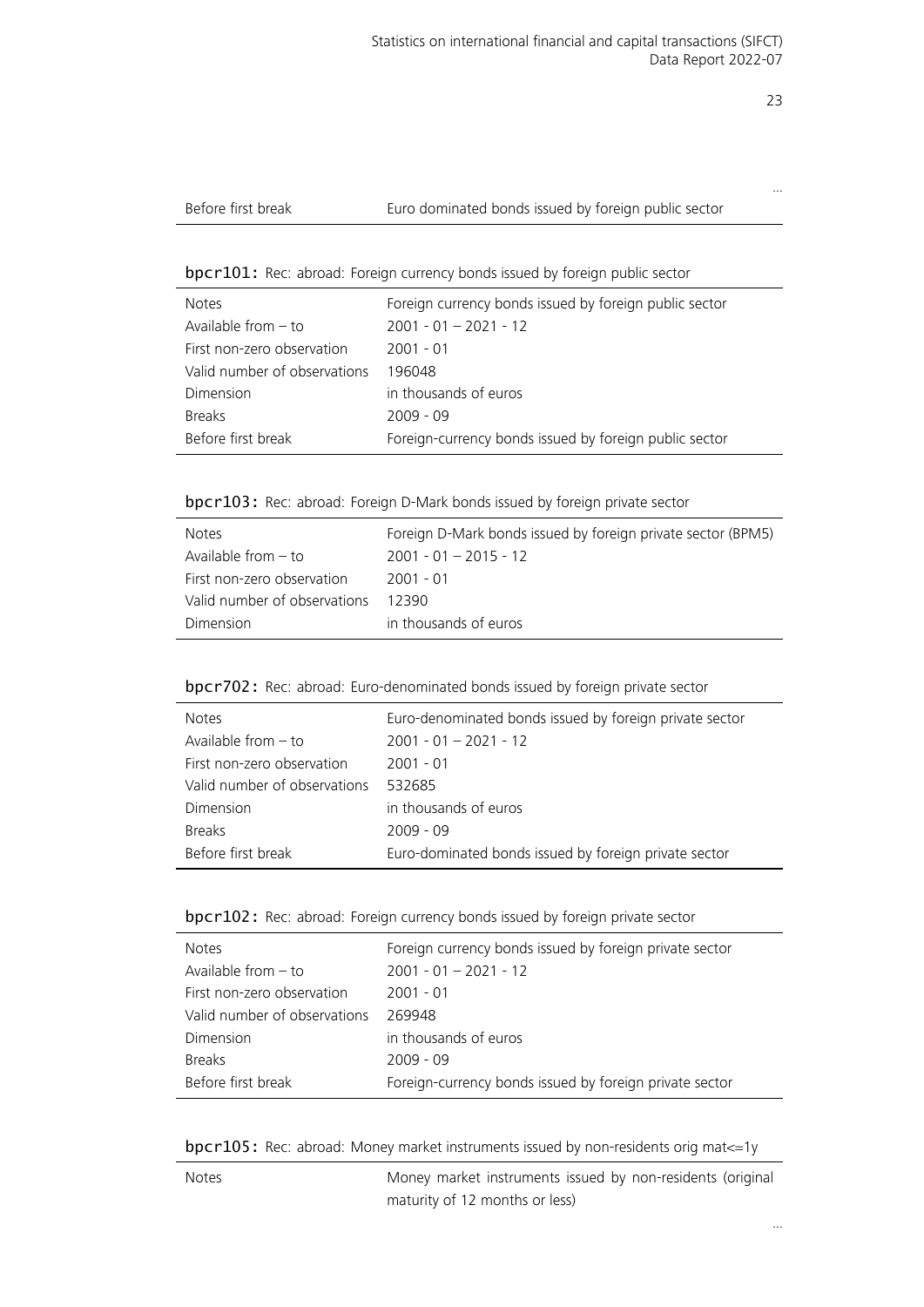| Available from $-$ to        | $2001 - 01 - 2021 - 12$                                                                      |
|------------------------------|----------------------------------------------------------------------------------------------|
| First non-zero observation   | $2001 - 01$                                                                                  |
| Valid number of observations | 66596                                                                                        |
| Dimension                    | in thousands of euros                                                                        |
| <b>Breaks</b>                | $2009 - 09$                                                                                  |
| Before first break           | Money market instruments issued by non-residents (original<br>maturity of 12 months or less) |

…

<span id="page-23-0"></span>bpcr104: Rec: abroad: Shares and other equity issued by non-residents

| <b>Notes</b>                 | Shares and other equity issued by non-residents |
|------------------------------|-------------------------------------------------|
| Available from $-$ to        | $2001 - 01 - 2021 - 12$                         |
| First non-zero observation   | $2001 - 01$                                     |
| Valid number of observations | 656626                                          |
| Dimension                    | in thousands of euros                           |
| <b>Breaks</b>                | $2009 - 09$                                     |
| Before first break           | Shares and other equity issued by nonresidents  |

<span id="page-23-1"></span>bpcr606: Rec: abroad: Money market fund shares issued by foreign borrowers earnings distribution

| <b>Notes</b>                 | Money market fund shares issued by foreign borrowers with<br>earnings distribution |
|------------------------------|------------------------------------------------------------------------------------|
| Available from $-$ to        | $2001 - 01 - 2021 - 12$                                                            |
| First non-zero observation   | $2001 - 01$                                                                        |
| Valid number of observations | 24328                                                                              |
| Dimension                    | in thousands of euros                                                              |
| <b>Breaks</b>                | $2009 - 09$                                                                        |
| Before first break           | Money market fund shares of nonresident issuers with earnings<br>distribution      |

<span id="page-23-2"></span>

| bpcr607: Rec: abroad: Money market fund shares issued by foreign borrowers earnings |  |  |  |  |  |  |
|-------------------------------------------------------------------------------------|--|--|--|--|--|--|
| retention                                                                           |  |  |  |  |  |  |

| <b>Notes</b>                 | Money market fund shares issued by foreign borrowers with |
|------------------------------|-----------------------------------------------------------|
|                              | earnings retention                                        |
| Available from $-$ to        | $2001 - 01 - 2021 - 12$                                   |
| First non-zero observation   | $2001 - 01$                                               |
| Valid number of observations | 13745                                                     |
| Dimension                    | in thousands of euros                                     |
| <b>Breaks</b>                | $2009 - 09$                                               |
| Before first break           | Money market fund shares issued by foreign borrowers with |
|                              | earnings retention                                        |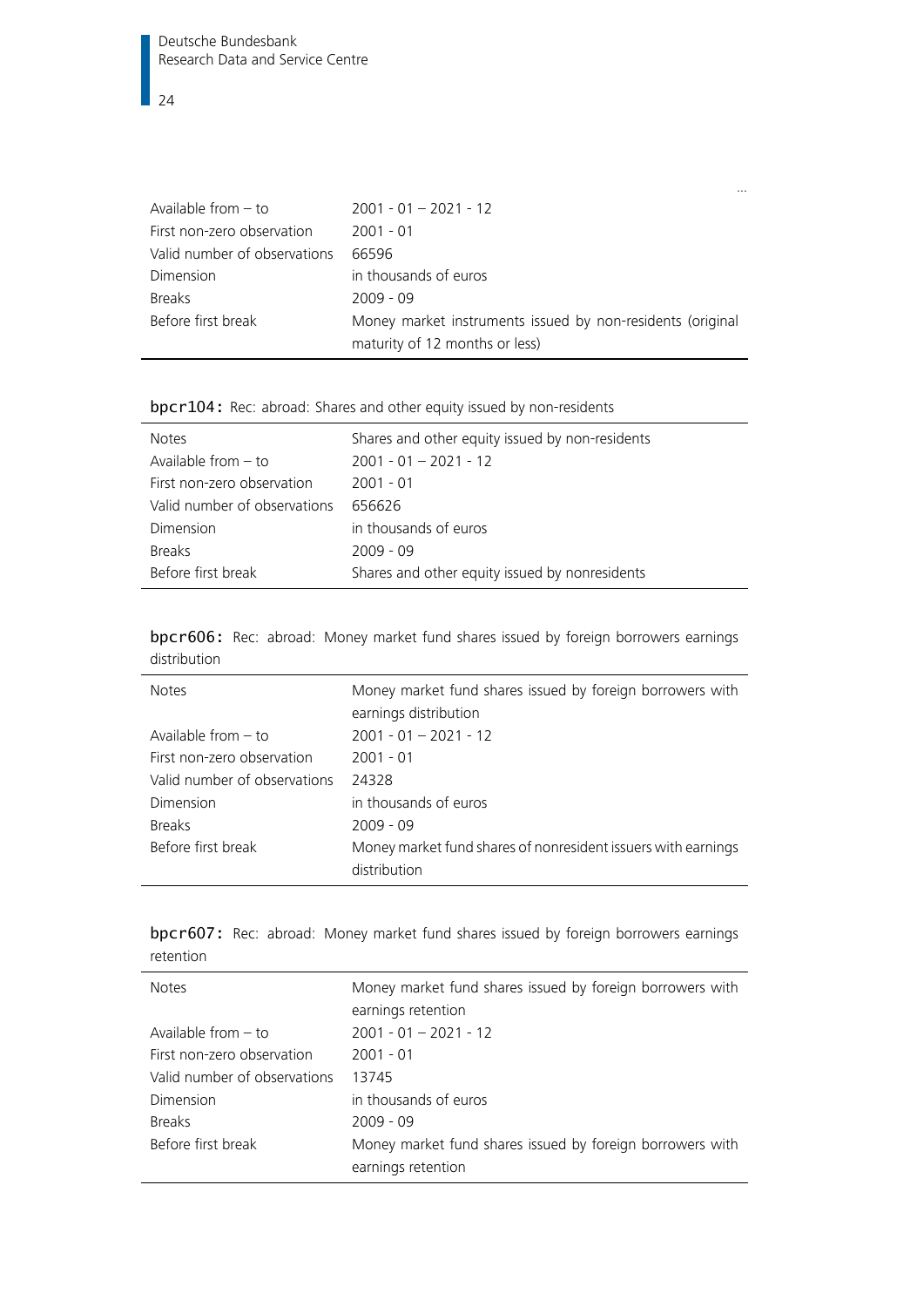…

| <b>Notes</b>                 | Other mutual fund shares issued by foreign borrowers with                          |
|------------------------------|------------------------------------------------------------------------------------|
|                              | earnings distribution                                                              |
| Available from $-$ to        | $2001 - 01 - 2021 - 12$                                                            |
| First non-zero observation   | $2001 - 01$                                                                        |
| Valid number of observations | 147047                                                                             |
| Dimension                    | in thousands of euros                                                              |
| <b>Breaks</b>                | $2009 - 09$                                                                        |
| Before first break           | Other mutual fund shares issued by foreign borrowers with<br>earnings distribution |

<span id="page-24-0"></span>bpcr106: Rec: abroad: Other mutual fund shares issued by foreign borrowers earnings distribution

<span id="page-24-1"></span>bpcr129: Rec: abroad: Other mutual fund shares issued by foreign borrowers earnings retention

| <b>Notes</b>                 | Other mutual fund shares issued by foreign borrowers with                       |
|------------------------------|---------------------------------------------------------------------------------|
|                              | earnings retention                                                              |
| Available from $-$ to        | $2001 - 01 - 2021 - 12$                                                         |
| First non-zero observation   | $2001 - 01$                                                                     |
| Valid number of observations | 97624                                                                           |
| Dimension                    | in thousands of euros                                                           |
| <b>Breaks</b>                | $2009 - 09$                                                                     |
| Before first break           | Other mutual fund shares issued by foreign borrowers with<br>earnings retention |

#### <span id="page-24-2"></span>bpcr107: Rec: abroad: Shares in foreign, unlisted plc MFIs

| <b>Notes</b>                 | Purchase and sale of capital interests, capital contributions,<br>capital increases and capital reductions from/to foreign unlis-<br>ted public limited companies, held by domestic MFIs |
|------------------------------|------------------------------------------------------------------------------------------------------------------------------------------------------------------------------------------|
| Available from $-$ to        | $2001 - 01 - 2021 - 12$                                                                                                                                                                  |
| First non-zero observation   | $2001 - 01$                                                                                                                                                                              |
| Valid number of observations | 727                                                                                                                                                                                      |
| Dimension                    | in thousands of euros                                                                                                                                                                    |
| <b>Breaks</b>                | $2009 - 09$                                                                                                                                                                              |
| Before first break           | Shares held in foreign, unlisted public limited companies by<br><b>MFIs</b>                                                                                                              |

<span id="page-24-3"></span>

| bpcr827: Rec: abroad: Shares in foreign, listed plc MFIs |  |  |  |  |  |  |  |  |
|----------------------------------------------------------|--|--|--|--|--|--|--|--|
|----------------------------------------------------------|--|--|--|--|--|--|--|--|

| <b>Notes</b>               | Purchase and sale of capital interests, capital contributions,  |  |  |  |
|----------------------------|-----------------------------------------------------------------|--|--|--|
|                            | capital increases and capital reductions from/to foreign listed |  |  |  |
|                            | public limited companies, held by domestic MFIs                 |  |  |  |
| Available from $-$ to      | $2001 - 01 - 2021 - 12$                                         |  |  |  |
| First non-zero observation | $2008 - 10$                                                     |  |  |  |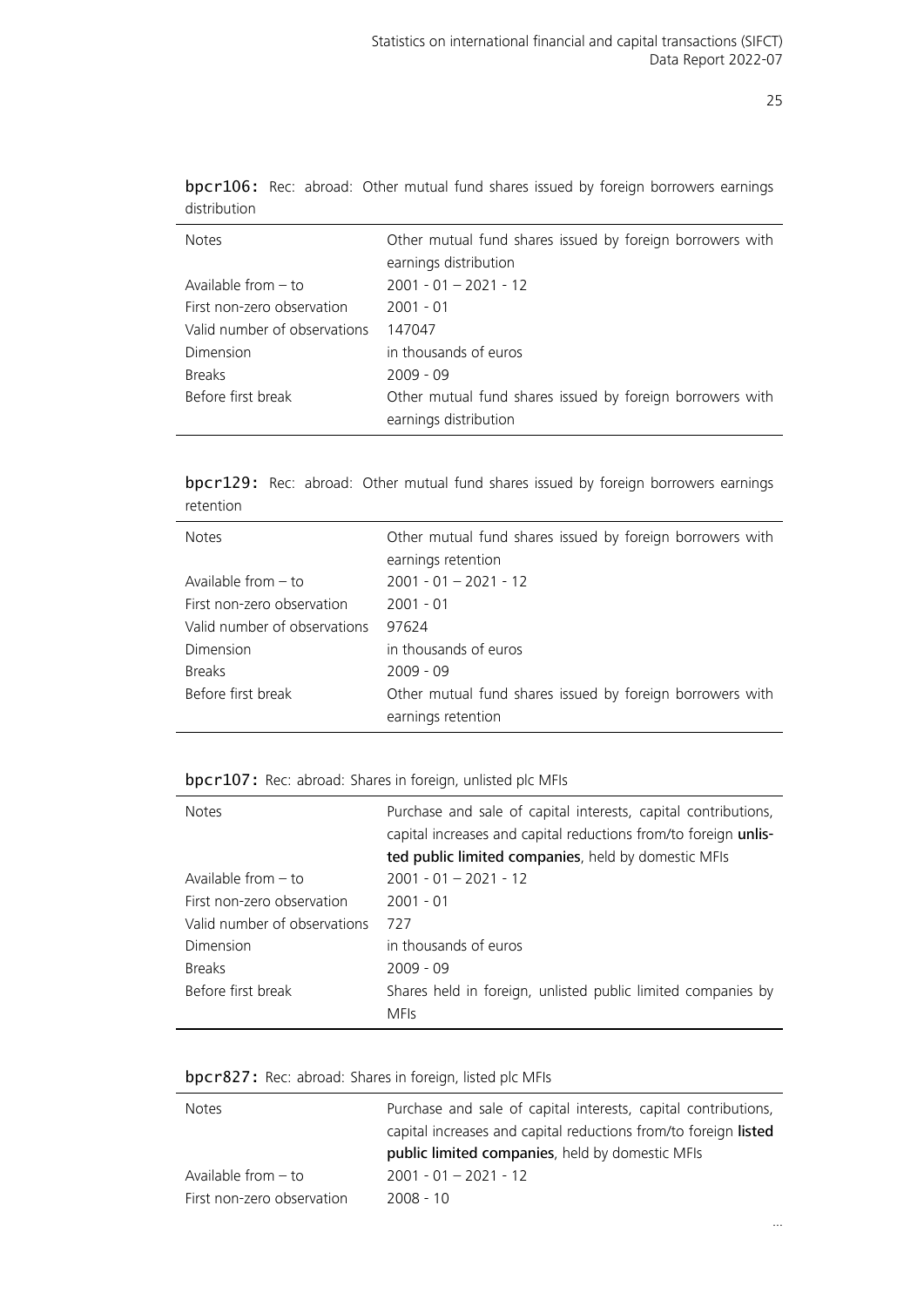| Valid number of observations |                       |
|------------------------------|-----------------------|
| Dimension                    | in thousands of euros |

### <span id="page-25-0"></span>bpcr108: Rec: abroad: Capital reserves of foreign plc MFIs

| <b>Notes</b>                 | Inpayments to the capital reserves of foreign public limited<br>companies and repayments to the latter including grants for<br>the compensation of reported losses carried forward, held by |
|------------------------------|---------------------------------------------------------------------------------------------------------------------------------------------------------------------------------------------|
|                              | domestic MFIs                                                                                                                                                                               |
| Available from $-$ to        | $2001 - 01 - 2021 - 12$                                                                                                                                                                     |
| First non-zero observation   | $2001 - 09$                                                                                                                                                                                 |
| Valid number of observations | 118                                                                                                                                                                                         |
| Dimension                    | in thousands of euros                                                                                                                                                                       |
| <b>Breaks</b>                | $2009 - 09$                                                                                                                                                                                 |
| Before first break           | Capital reserves of foreign public limited companies by MFIs                                                                                                                                |

…

| <b>Notes</b>                 | Purchase and sale of capital interests, capital contributions,<br>capital increases and capital reductions from/to foreign un- |  |  |  |
|------------------------------|--------------------------------------------------------------------------------------------------------------------------------|--|--|--|
|                              | listed public limited companies held by resident enterprises,                                                                  |  |  |  |
|                              | households and general government                                                                                              |  |  |  |
| Available from $-$ to        | $2001 - 01 - 2021 - 12$                                                                                                        |  |  |  |
| First non-zero observation   | $2001 - 01$                                                                                                                    |  |  |  |
| Valid number of observations | 5142                                                                                                                           |  |  |  |
| Dimension                    | in thousands of euros                                                                                                          |  |  |  |
| <b>Breaks</b>                | $2009 - 09$                                                                                                                    |  |  |  |
| Before first break           | Shares in foreign, unlisted public limited companies held by<br>enterprises, households and general government                 |  |  |  |

# <span id="page-25-1"></span>bpcr207: Rec: abroad: Shares in foreign, unlisted plc enterprises, HH, gen gov

| <b>Notes</b>                 | Purchase and sale of capital interests, capital contributions,<br>capital increases and capital reductions from/to foreign listed<br>public limited companies held by resident enterprises, house-<br>holds and general government |
|------------------------------|------------------------------------------------------------------------------------------------------------------------------------------------------------------------------------------------------------------------------------|
| Available from $-$ to        | $2001 - 01 - 2021 - 12$                                                                                                                                                                                                            |
| First non-zero observation   | $2006 - 01$                                                                                                                                                                                                                        |
| Valid number of observations | 167                                                                                                                                                                                                                                |
| Dimension                    | in thousands of euros                                                                                                                                                                                                              |
| <b>Breaks</b>                | $2009 - 09$                                                                                                                                                                                                                        |
| Before first break           | Shares in foreign, listed public limited companies held by en-<br>terprises, households and general government                                                                                                                     |

#### <span id="page-25-2"></span>bpcr927: Rec: abroad: Shares in foreign, listed plc enterprises, HH, gen gov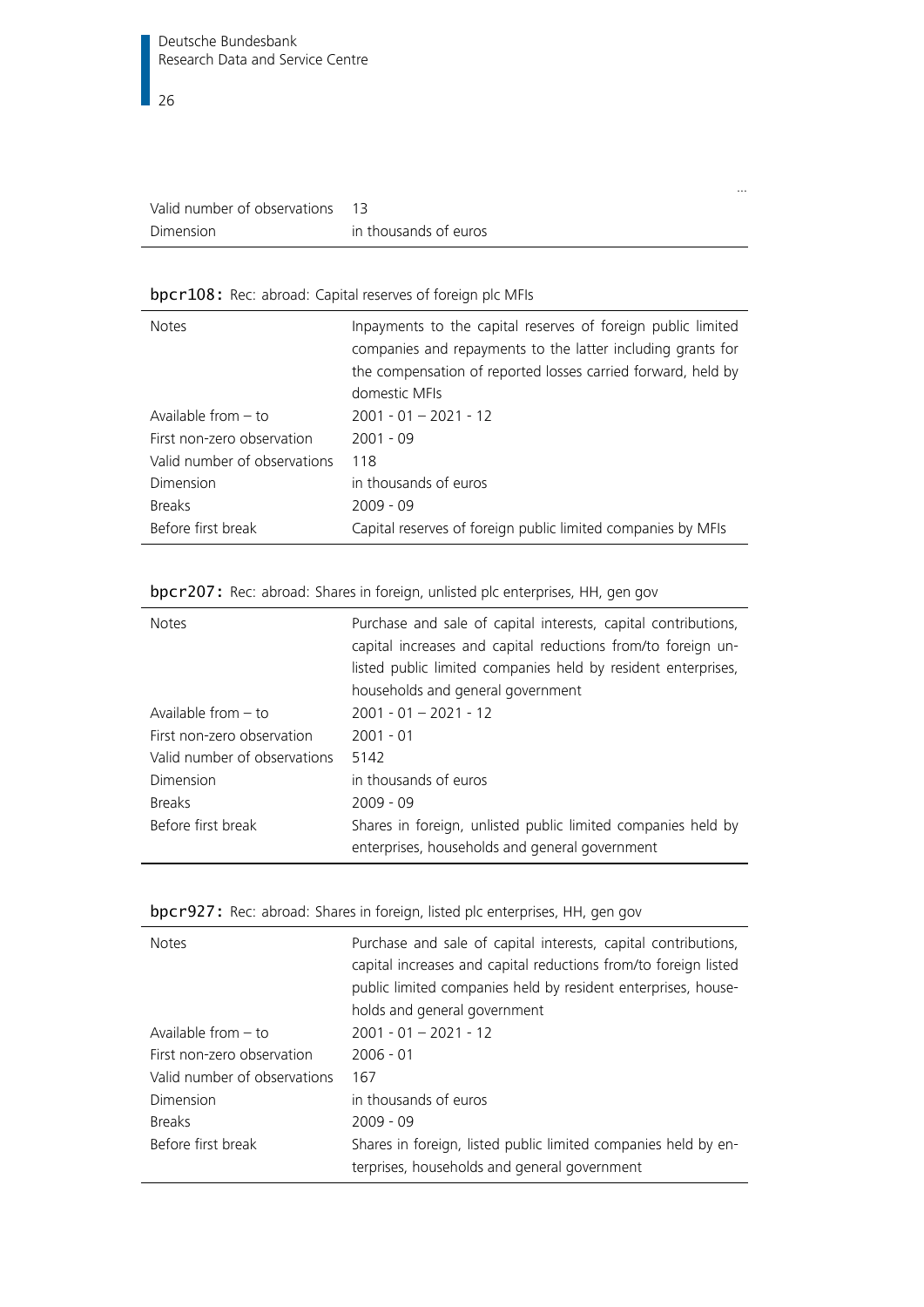| <b>Notes</b>                 | Inpayments to the capital reserves of foreign public limited<br>companies and repayments to the latter including grants for<br>the compensation of reported losses carried forward held by<br>resident enterprises, households and general government |
|------------------------------|-------------------------------------------------------------------------------------------------------------------------------------------------------------------------------------------------------------------------------------------------------|
| Available from $-$ to        | $2001 - 01 - 2021 - 12$                                                                                                                                                                                                                               |
|                              |                                                                                                                                                                                                                                                       |
| First non-zero observation   | $2001 - 05$                                                                                                                                                                                                                                           |
| Valid number of observations | 717                                                                                                                                                                                                                                                   |
| Dimension                    | in thousands of euros                                                                                                                                                                                                                                 |
| <b>Breaks</b>                | $2009 - 09$                                                                                                                                                                                                                                           |
| Before first break           | Capital reserves of foreign public limited companies held by                                                                                                                                                                                          |
|                              | enterprises, households and general government                                                                                                                                                                                                        |

<span id="page-26-0"></span>bpcr208: Rec: abroad: Capital reserves of foreign plc enterprises, HH, gen gov

### <span id="page-26-1"></span>bpcr111: Rec: abroad: Shares in foreign non-plc MFIs

| <b>Notes</b>                 | Purchase and sale of capital interests, capital contributions,<br>capital increases and capital reductions from/to foreign non-<br>public limited companies - payments associated with the es-<br>tablishment and dissolution or purchase and sale of foreign<br>branches and permanent establishments held by domestic<br><b>MFIs</b> |
|------------------------------|----------------------------------------------------------------------------------------------------------------------------------------------------------------------------------------------------------------------------------------------------------------------------------------------------------------------------------------|
| Available from $-$ to        | $2001 - 01 - 2021 - 12$                                                                                                                                                                                                                                                                                                                |
| First non-zero observation   | $2001 - 01$                                                                                                                                                                                                                                                                                                                            |
| Valid number of observations | 1860                                                                                                                                                                                                                                                                                                                                   |
| Dimension                    | in thousands of euros                                                                                                                                                                                                                                                                                                                  |
| <b>Breaks</b>                | $2009 - 09$                                                                                                                                                                                                                                                                                                                            |
| Before first break           | Shares in foreign non-public limited companies by MFIs                                                                                                                                                                                                                                                                                 |

<span id="page-26-2"></span>

| bpcr112: Rec: abroad: Capital reserves of foreign non-plc MFIs |  |  |  |  |  |  |
|----------------------------------------------------------------|--|--|--|--|--|--|
|----------------------------------------------------------------|--|--|--|--|--|--|

| <b>Notes</b>                 | Inpayments to the capital reserves of foreign non-public limited<br>companies and repayments to the latter including grants for<br>the compensation of reported losses carried forward held by<br>domestic MEIs |
|------------------------------|-----------------------------------------------------------------------------------------------------------------------------------------------------------------------------------------------------------------|
| Available from $-$ to        | $2001 - 01 - 2021 - 12$                                                                                                                                                                                         |
| First non-zero observation   | $2001 - 02$                                                                                                                                                                                                     |
| Valid number of observations | 172                                                                                                                                                                                                             |
| Dimension                    | in thousands of euros                                                                                                                                                                                           |
| <b>Breaks</b>                | $2009 - 09$                                                                                                                                                                                                     |
| Before first break           | Capital reserves of foreign non-public limited companies by<br><b>MFIs</b>                                                                                                                                      |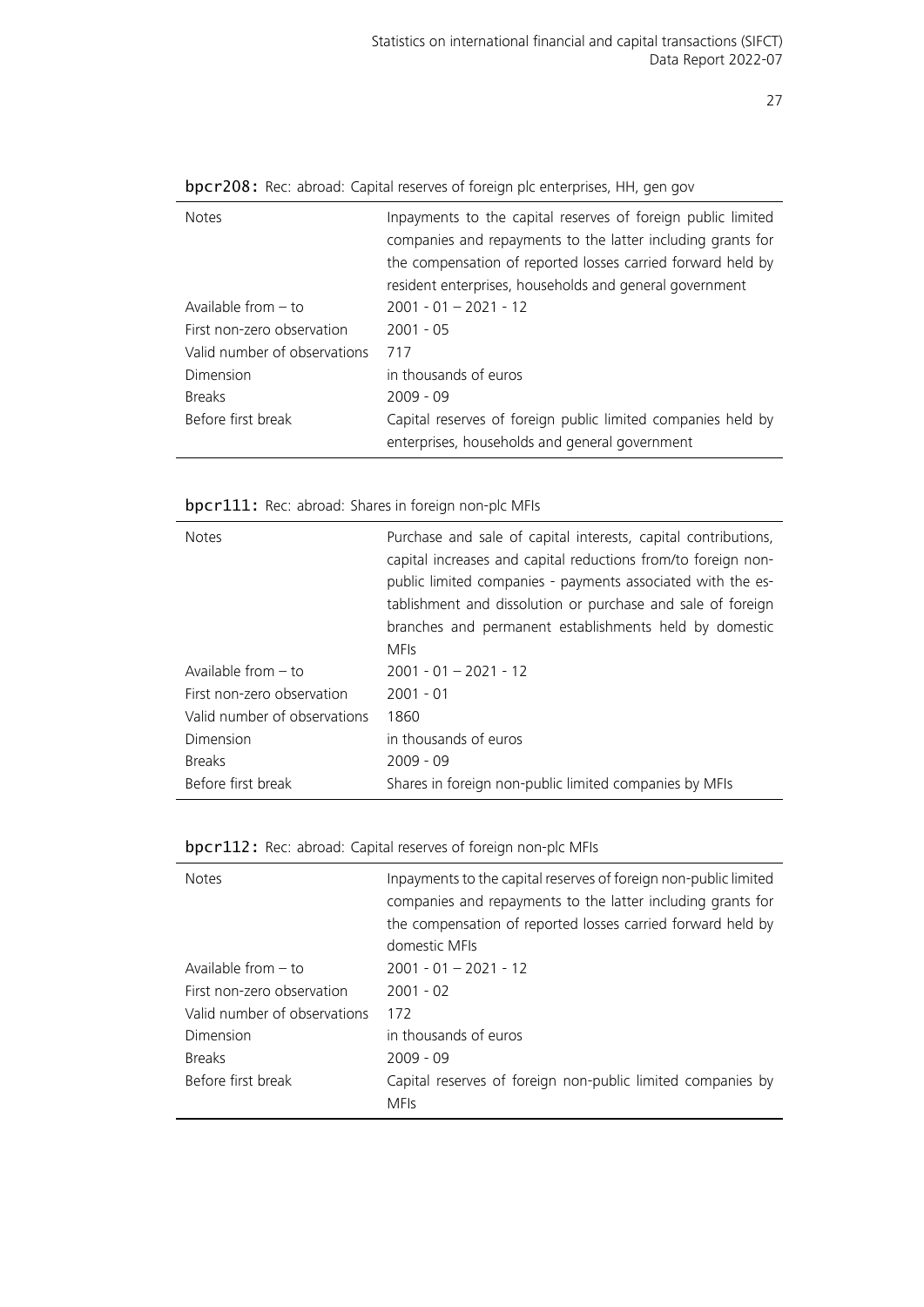Deutsche Bundesbank Research Data and Service Centre

 $\frac{1}{28}$ 

| <b>DPCI EXXI</b> TICC. abibad. Shares in forcign hon pic chiciphses, i.i., gen gov |                                                                                                                                                                                                                                                                                                                                                                             |  |  |  |
|------------------------------------------------------------------------------------|-----------------------------------------------------------------------------------------------------------------------------------------------------------------------------------------------------------------------------------------------------------------------------------------------------------------------------------------------------------------------------|--|--|--|
| <b>Notes</b>                                                                       | Purchase and sale of capital interests, capital contributions,<br>capital increases and capital reductions from/to foreign non-<br>public limited companies - payments associated with the es-<br>tablishment and dissolution or purchase and sale of foreign<br>branches and permanent establishments held by resident en-<br>terprises, households and general government |  |  |  |
| Available from $-$ to                                                              | $2001 - 01 - 2021 - 12$                                                                                                                                                                                                                                                                                                                                                     |  |  |  |
| First non-zero observation                                                         | $2001 - 01$                                                                                                                                                                                                                                                                                                                                                                 |  |  |  |
| Valid number of observations                                                       | 15031                                                                                                                                                                                                                                                                                                                                                                       |  |  |  |
| Dimension                                                                          | in thousands of euros                                                                                                                                                                                                                                                                                                                                                       |  |  |  |
| <b>Breaks</b>                                                                      | $2009 - 09$                                                                                                                                                                                                                                                                                                                                                                 |  |  |  |
| Before first break                                                                 | Shares in foreign, non-public limited companies held by enter-<br>prises, households and general government                                                                                                                                                                                                                                                                 |  |  |  |

### <span id="page-27-0"></span>bpcr211: Rec: abroad: Shares in foreign non-plc enterprises, HH, gen gov

<span id="page-27-1"></span>

| bpcr212: Rec: abroad: Capital reserves of foreign non-plc enterprises, HH, gen gov |  |  |
|------------------------------------------------------------------------------------|--|--|
|                                                                                    |  |  |

| <b>Notes</b>                 | Inpayments to the capital reserves of foreign non-public limited<br>companies and repayments to the latter including grants for<br>the compensation of reported losses carried forward held by<br>resident enterprises, households and general government |
|------------------------------|-----------------------------------------------------------------------------------------------------------------------------------------------------------------------------------------------------------------------------------------------------------|
| Available from $-$ to        | $2001 - 01 - 2021 - 12$                                                                                                                                                                                                                                   |
| First non-zero observation   | $2001 - 03$                                                                                                                                                                                                                                               |
| Valid number of observations | 2392                                                                                                                                                                                                                                                      |
| Dimension                    | in thousands of euros                                                                                                                                                                                                                                     |
| <b>Breaks</b>                | $2009 - 09$                                                                                                                                                                                                                                               |
| Before first break           | Capital reserves of foreign, non-public limited companies held<br>by enterprises, households and general government                                                                                                                                       |

<span id="page-27-2"></span>

| bpcr237: Rec: abroad: Exploration costs abroad enterprises, HH, gen gov |  |  |  |  |  |
|-------------------------------------------------------------------------|--|--|--|--|--|
|                                                                         |  |  |  |  |  |

| Exploration costs abroad |
|--------------------------|
| $2001 - 01 - 2021 - 12$  |
| $2001 - 01$              |
| 1212                     |
| in thousands of euros    |
| $2009 - 09$              |
| Exploration costs abroad |
|                          |

<span id="page-27-3"></span>

| bpcr890: Rec: abroad: Shares in foreign open-end inv funds, listed plc, cap interest >= 10% |  |  |  |  |  |
|---------------------------------------------------------------------------------------------|--|--|--|--|--|
|                                                                                             |  |  |  |  |  |

| <b>Notes</b>          | Purchase and sale of shares in foreign investment funds (open- |
|-----------------------|----------------------------------------------------------------|
|                       | end fund) in the legal form of listed public limited compan-   |
|                       | $ies$ (interest $>=$ 10 per cent)                              |
| Available from $-$ to | $2001 - 01 - 2021 - 12$                                        |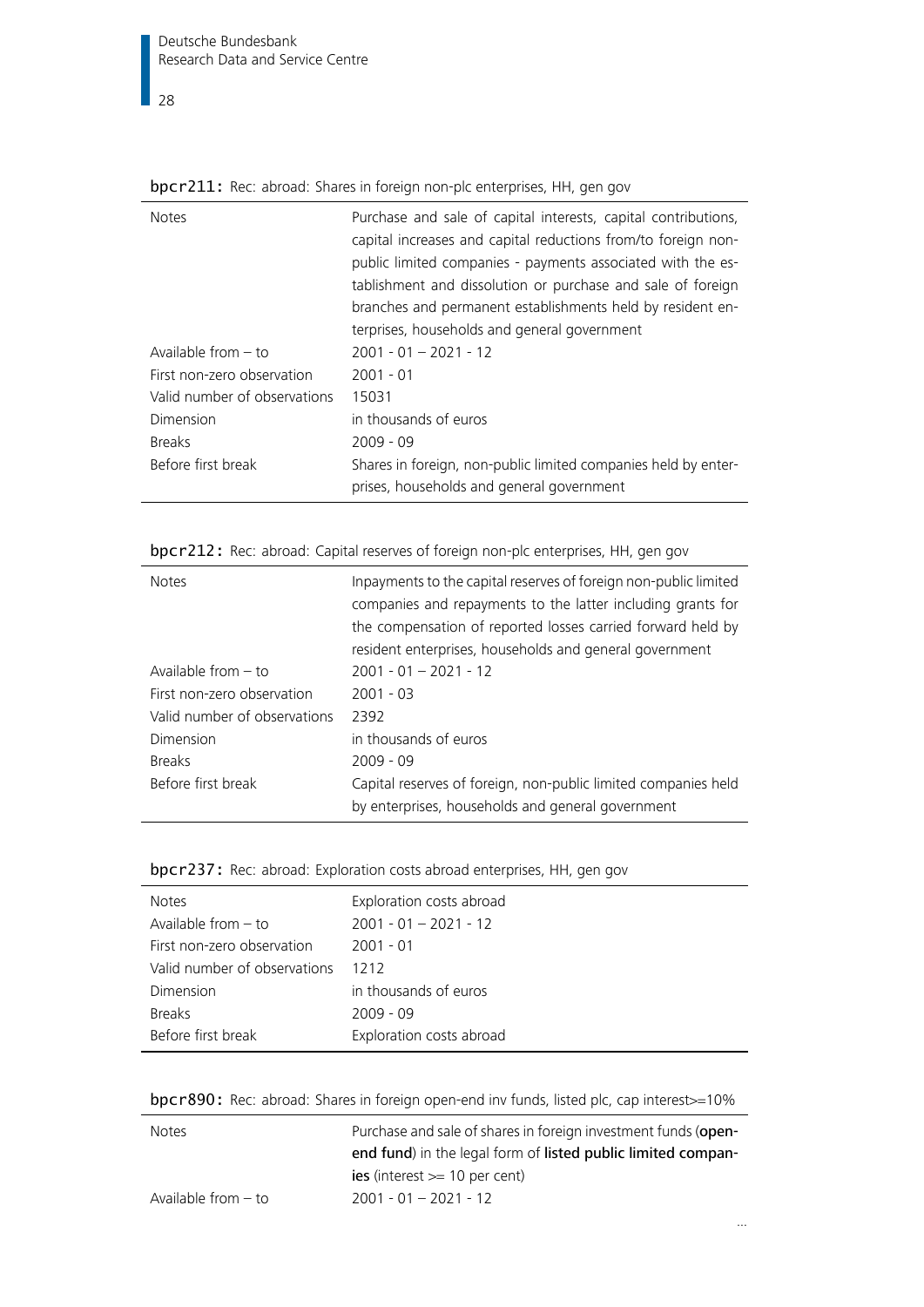…

| First non-zero observation   | 2017 - 05             |
|------------------------------|-----------------------|
| Valid number of observations |                       |
| Dimension                    | in thousands of euros |

<span id="page-28-0"></span>bpcr891: Rec: abroad: Shares in foreign open-end inv funds, unlisted plc, cap interest > = 10%

| <b>Notes</b>                 | Purchase and sale of shares in foreign investment funds (open-<br>end fund) in the legal form of unlisted public limited com- |
|------------------------------|-------------------------------------------------------------------------------------------------------------------------------|
|                              | <b>panies</b> (interest $>= 10$ per cent)                                                                                     |
| Available from $-$ to        | $2001 - 01 - 2021 - 12$                                                                                                       |
| First non-zero observation   | $2016 - 01$                                                                                                                   |
| Valid number of observations | 102                                                                                                                           |
| Dimension                    | in thousands of euros                                                                                                         |

<span id="page-28-1"></span>bpcr892: Rec: abroad: Shares in foreign open-end inv funds, non-plc, cap interest>=10%

| <b>Notes</b>                 | Purchase and sale of shares in foreign investment funds (open-<br>end fund) in the legal form of non-public limited companies<br>$(interest >= 10 per cent)$ |
|------------------------------|--------------------------------------------------------------------------------------------------------------------------------------------------------------|
| Available from - to          | $2001 - 01 - 2021 - 12$                                                                                                                                      |
| First non-zero observation   | $2016 - 11$                                                                                                                                                  |
| Valid number of observations | 123                                                                                                                                                          |
| Dimension                    | in thousands of euros                                                                                                                                        |

<span id="page-28-2"></span>bpcr894: Rec: abroad: Shares in foreign closed-end inv funds, non-listed plc, cap interest>=10%

| <b>Notes</b>                 | Purchase and sale of shares in foreign investment funds       |
|------------------------------|---------------------------------------------------------------|
|                              | (closed-end fund) in the legal form of non-listed public lim- |
|                              | ited companies (interest $>= 10$ per cent)                    |
| Available from $-$ to        | $2001 - 01 - 2021 - 12$                                       |
| First non-zero observation   | $2016 - 04$                                                   |
| Valid number of observations | 168                                                           |
| Dimension                    | in thousands of euros                                         |

<span id="page-28-3"></span>

| bpcr895: Rec: abroad: Shares in foreign closed-end inv funds, non-plc, cap interest>=10% |  |  |  |  |
|------------------------------------------------------------------------------------------|--|--|--|--|
|                                                                                          |  |  |  |  |

| <b>Notes</b>                 | Purchase and sale of shares in foreign investment funds   |
|------------------------------|-----------------------------------------------------------|
|                              | (closed-end fund) in the legal form of non-public limited |
|                              | companies (interest $>= 10$ per cent)                     |
| Available from $-$ to        | $2001 - 01 - 2021 - 12$                                   |
| First non-zero observation   | 2015 - 11                                                 |
| Valid number of observations | 1386                                                      |
| Dimension                    | in thousands of euros                                     |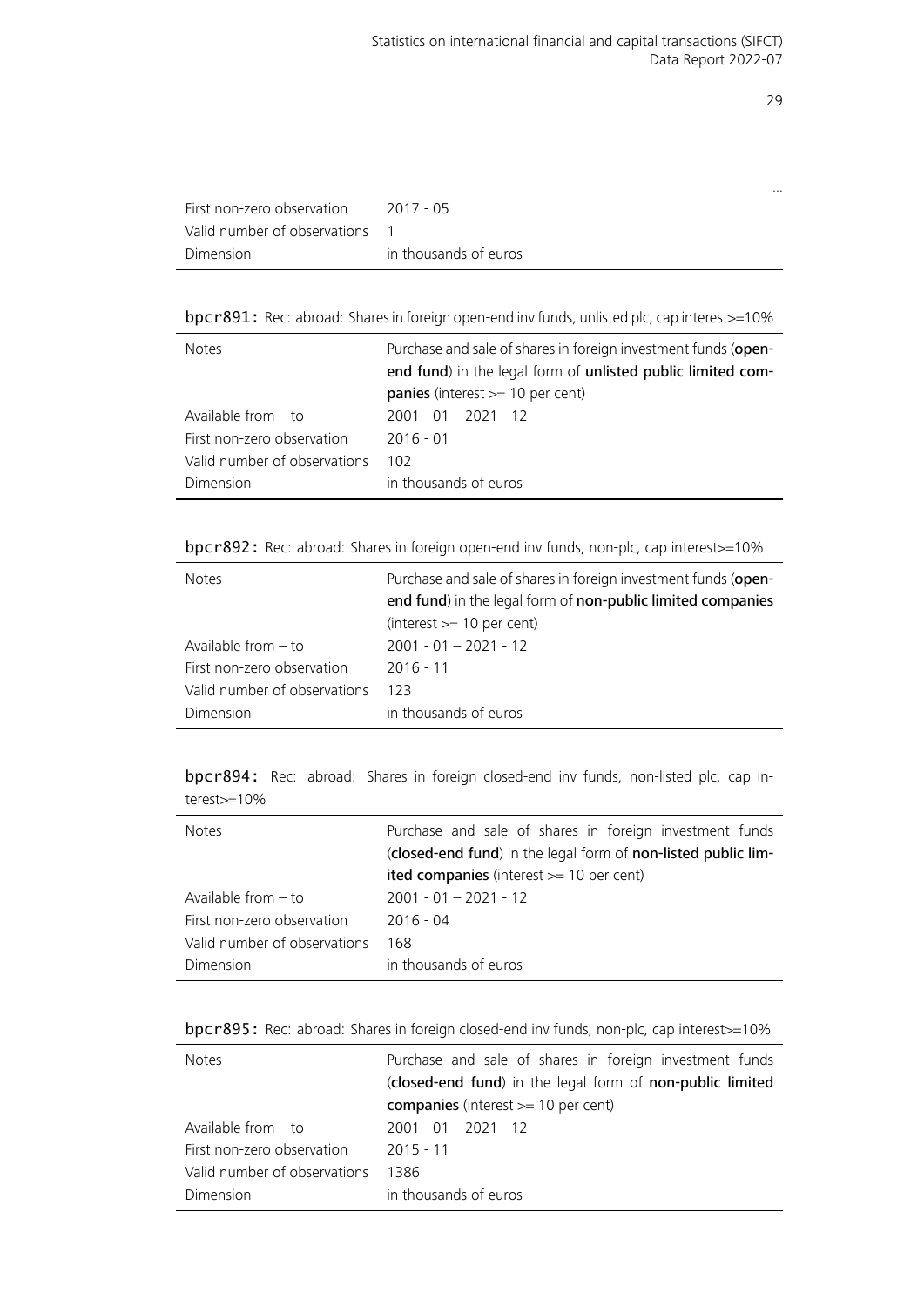<span id="page-29-0"></span>bpcr222: Rec: abroad: Direct inv loans>=1y to non-resident firms in which there is a stake

| <b>Notes</b>                 | Granting and repayment of loans with a maturity of more than<br>12 months by domestic enterprises and households and gen-<br>eral government (as lenders) to non-resident enterprises in<br>which they have a direct or indirect stake and to branches and<br>permanent establishments |
|------------------------------|----------------------------------------------------------------------------------------------------------------------------------------------------------------------------------------------------------------------------------------------------------------------------------------|
| Available from $-$ to        | $2001 - 01 - 2021 - 12$                                                                                                                                                                                                                                                                |
| First non-zero observation   | $2001 - 01$                                                                                                                                                                                                                                                                            |
| Valid number of observations | 71123                                                                                                                                                                                                                                                                                  |
| Dimension                    | in thousands of euros                                                                                                                                                                                                                                                                  |
| <b>Breaks</b>                | $2009 - 09$                                                                                                                                                                                                                                                                            |
| Before first break           | Granting (and repayment) of loans with a maturity of more<br>than 12 months to non-resident enterprises, in which there is<br>a direct or indirect stake                                                                                                                               |

<span id="page-29-1"></span>bpcr267: Rec: abroad: Direct inv loans >=1y from non-resident firms in which there is a stake

| <b>Notes</b>                 | Raising and repayment of loans with a maturity of more than<br>12 months by domestic enterprises and households and gen-<br>eral government (as borrowers) from non-resident enterprises<br>in which they have a direct or indirect stake and with non-<br>resident branches and permanent establishments |
|------------------------------|-----------------------------------------------------------------------------------------------------------------------------------------------------------------------------------------------------------------------------------------------------------------------------------------------------------|
| Available from $-$ to        | $2001 - 01 - 2021 - 12$                                                                                                                                                                                                                                                                                   |
| First non-zero observation   | $2001 - 01$                                                                                                                                                                                                                                                                                               |
| Valid number of observations | 5637                                                                                                                                                                                                                                                                                                      |
| Dimension                    | in thousands of euros                                                                                                                                                                                                                                                                                     |
| <b>Breaks</b>                | $2009 - 09$                                                                                                                                                                                                                                                                                               |
| Before first break           | Raising (and repayment) of loans with a maturity of more than<br>12 months from non-resident enterprises, in which there is a<br>direct or indirect stake                                                                                                                                                 |

<span id="page-29-2"></span>

|       |  |  | bpcr269: Rec: abroad: Direct inv loans>=1y from non-resident financial subsid in which is a |  |  |
|-------|--|--|---------------------------------------------------------------------------------------------|--|--|
| stake |  |  |                                                                                             |  |  |

| <b>Notes</b>                 | Raising and repayment of loans with a maturity of more than<br>12 months by domestic enterprises and households and gen-<br>eral government (as borrowers) from non-resident financial<br>subsidiaries in which they have a direct or indirect stake |
|------------------------------|------------------------------------------------------------------------------------------------------------------------------------------------------------------------------------------------------------------------------------------------------|
| Available from $-$ to        | $2001 - 01 - 2021 - 12$                                                                                                                                                                                                                              |
| First non-zero observation   | $2001 - 01$                                                                                                                                                                                                                                          |
| Valid number of observations | 920                                                                                                                                                                                                                                                  |
| Dimension                    | in thousands of euros                                                                                                                                                                                                                                |
| <b>Breaks</b>                | $2009 - 09$                                                                                                                                                                                                                                          |
| Before first break           | Raising (and repayment) of loans with a maturity of more than                                                                                                                                                                                        |
|                              | 12 months of non-resident financial subsidiaries, in which there                                                                                                                                                                                     |
|                              | is a direct or indirect stake                                                                                                                                                                                                                        |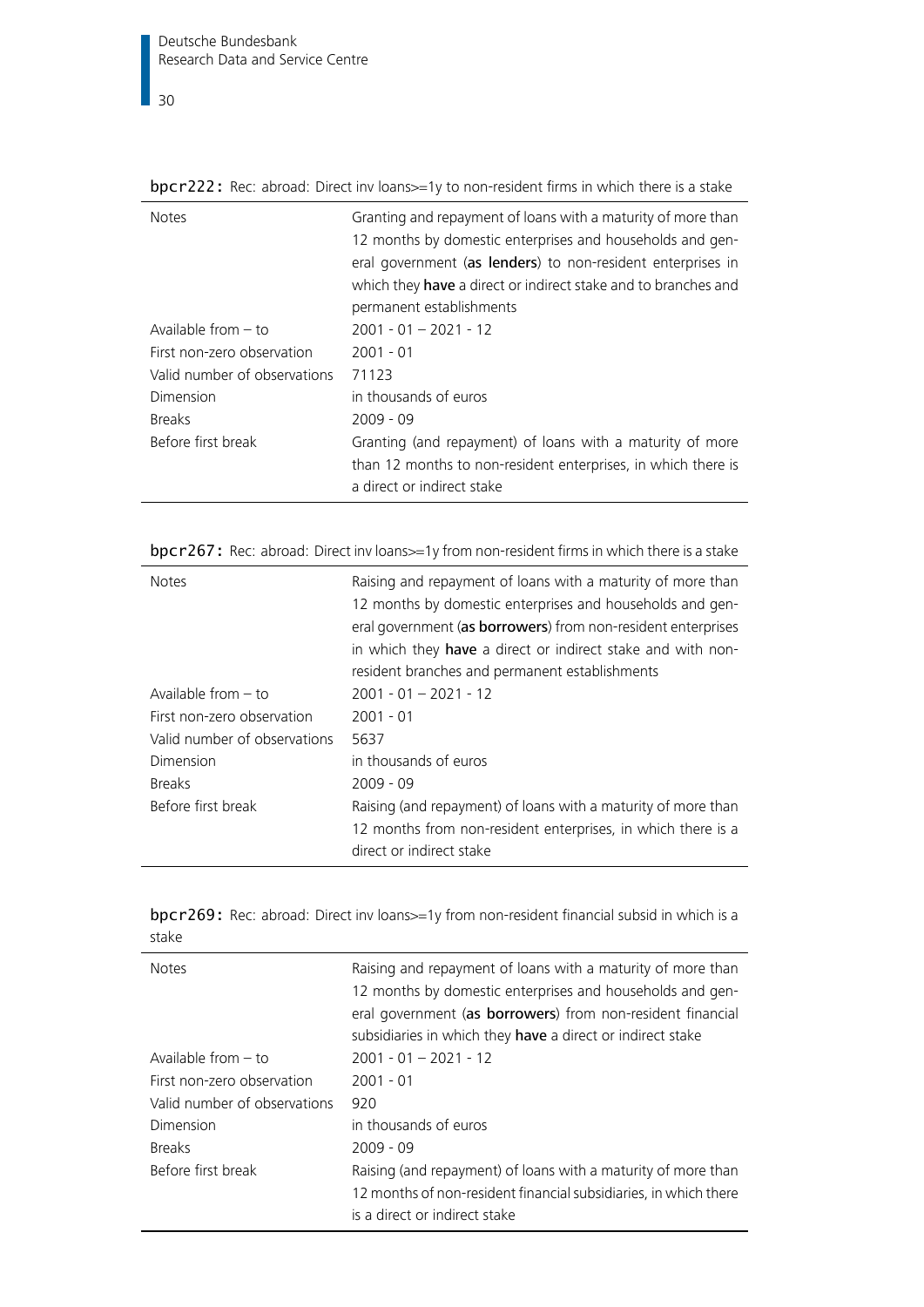| Granting and repayment of loans with a maturity of more<br><b>Notes</b>                                                            |  |
|------------------------------------------------------------------------------------------------------------------------------------|--|
| than 12 months by domestic enterprises (as lenders) to non-<br>resident enterprises in which they do not hold direct or indir-     |  |
| ect stakes (et vice versa), but with which they share, directly or                                                                 |  |
| indirectly, a common direct investor                                                                                               |  |
| Available from $-$ to<br>$2001 - 01 - 2021 - 12$                                                                                   |  |
| First non-zero observation<br>$2001 - 01$                                                                                          |  |
| Valid number of observations<br>8032                                                                                               |  |
| in thousands of euros<br>Dimension                                                                                                 |  |
| <b>Breaks</b><br>$2009 - 09$                                                                                                       |  |
| Before first break<br>Granting (and repayment) of loans with a maturity of more<br>than 12 months to non-resident fellow companies |  |

| <b>bpcr228:</b> Rec: Direct inv loans > = 12m to non-resident fellow companies |  |
|--------------------------------------------------------------------------------|--|
|--------------------------------------------------------------------------------|--|

### bpcr268: Rec: Direct inv loans>=12m from non-resident fellow companies

| <b>Notes</b>                 | Raising and repayment of loans with a maturity of more than<br>12 months by domestic enterprises (as borrowers) from non-<br>resident enterprises in which they do not hold direct or indir-<br>ect stakes (et vice versa) but with which they share, directly or<br>indirectly a common direct investor |
|------------------------------|----------------------------------------------------------------------------------------------------------------------------------------------------------------------------------------------------------------------------------------------------------------------------------------------------------|
| Available from $-$ to        | $2001 - 01 - 2021 - 12$                                                                                                                                                                                                                                                                                  |
| First non-zero observation   | $2001 - 01$                                                                                                                                                                                                                                                                                              |
| Valid number of observations | 15082                                                                                                                                                                                                                                                                                                    |
| Dimension                    | in thousands of euros                                                                                                                                                                                                                                                                                    |
| <b>Breaks</b>                | $2009 - 09$                                                                                                                                                                                                                                                                                              |
| Before first break           | Raising (and repayment) of loans with a maturity of more than<br>12 months from foreign fellow companies                                                                                                                                                                                                 |

<span id="page-30-0"></span>

| bpcr221: Rec: abroad: Granting, repaying loans and deposits >1y firms, HH |  |  |  |  |  |  |  |
|---------------------------------------------------------------------------|--|--|--|--|--|--|--|
|---------------------------------------------------------------------------|--|--|--|--|--|--|--|

| <b>Notes</b>                 | The granting and repayment of loans to non-residents, the en-<br>dowment and repayment of credit balances at non-resident<br>banks and the assignment (disclosed or undisclosed) of ex- |
|------------------------------|-----------------------------------------------------------------------------------------------------------------------------------------------------------------------------------------|
|                              | ternal claims with a period to maturity of more than 12 months                                                                                                                          |
|                              | by enterprises and households                                                                                                                                                           |
| Available from $-$ to        | $2001 - 01 - 2021 - 12$                                                                                                                                                                 |
| First non-zero observation   | $2001 - 01$                                                                                                                                                                             |
| Valid number of observations | 44076                                                                                                                                                                                   |
| Dimension                    | in thousands of euros                                                                                                                                                                   |
| <b>Breaks</b>                | $2009 - 09$                                                                                                                                                                             |
| Before first break           | Granting and repayment of loans and deposits with a maturity<br>of more than 12 months by enterprises and households                                                                    |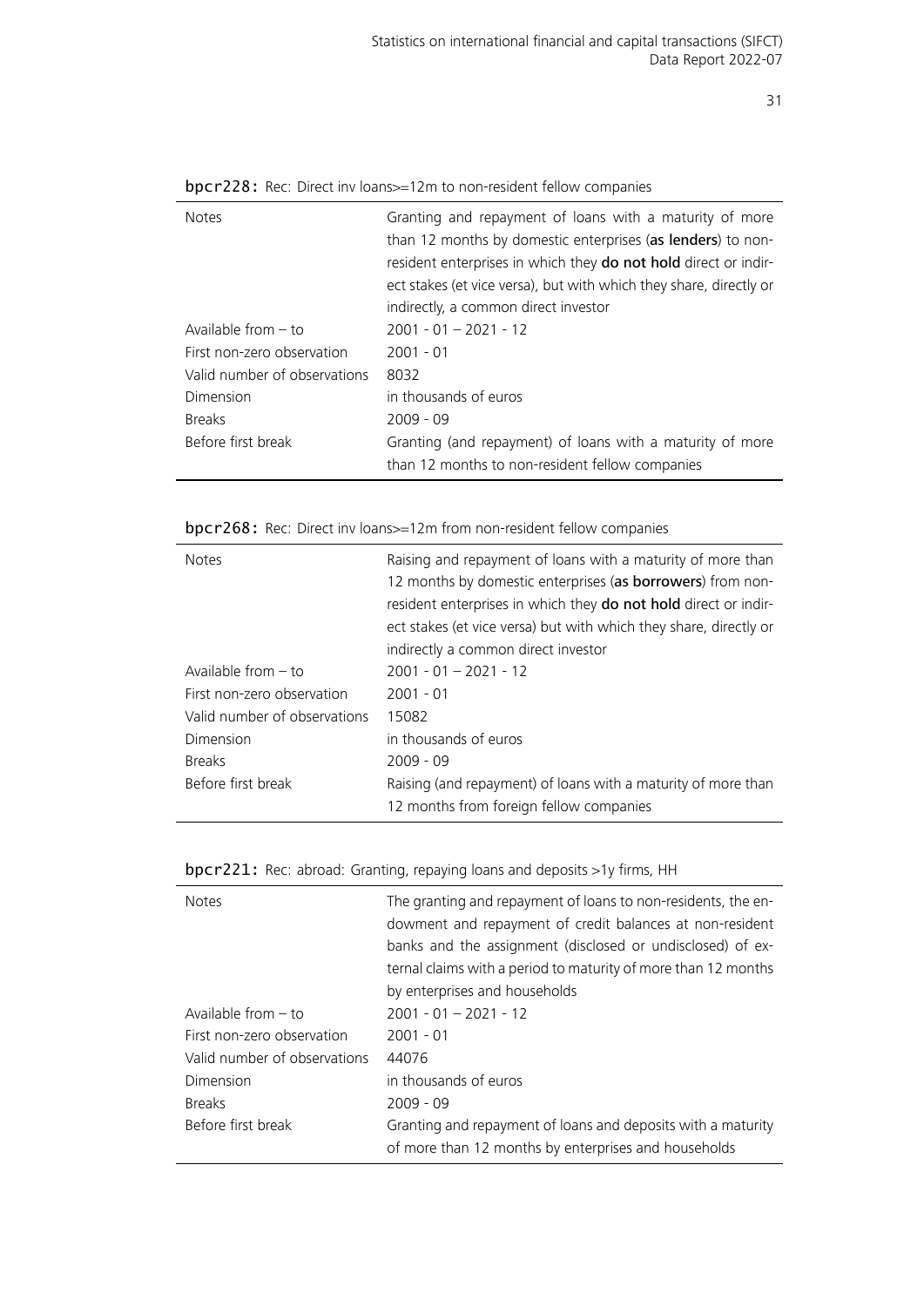$\frac{1}{32}$ 

| <b>Notes</b>                 | The granting and repayment of loans to non-residents, the en-<br>dowment and repayment of credit balances at non-resident |
|------------------------------|---------------------------------------------------------------------------------------------------------------------------|
|                              | banks and the assignment (disclosed or undisclosed) of ex-                                                                |
|                              | ternal claims with a period to maturity of more than 12 months                                                            |
|                              | by general government                                                                                                     |
| Available from $-$ to        | $2001 - 01 - 2021 - 12$                                                                                                   |
| First non-zero observation   | $2001 - 01$                                                                                                               |
| Valid number of observations | 13585                                                                                                                     |
| Dimension                    | in thousands of euros                                                                                                     |
| <b>Breaks</b>                | $2009 - 09$                                                                                                               |
| Before first break           | Granting and repayment of loans and deposits with a maturity<br>of more than 12 months by general government              |

<span id="page-31-0"></span>bpcr321: Rec: abroad: Granting, repaying loans and deposits >1y gen gov

<span id="page-31-1"></span>

| bpcr123: Rec: abroad: Foreign D-Mark bonds issued by foreign public sector |  |  |  |  |
|----------------------------------------------------------------------------|--|--|--|--|
|----------------------------------------------------------------------------|--|--|--|--|

| <b>Notes</b>                 | Foreign D-Mark bonds issued by foreign public sector (BPM5)                                                                                              |
|------------------------------|----------------------------------------------------------------------------------------------------------------------------------------------------------|
| Available from $-$ to        | $2001 - 01 - 2021 - 12$                                                                                                                                  |
| First non-zero observation   | $2001 - 11$                                                                                                                                              |
| Valid number of observations | 5                                                                                                                                                        |
| Dimension                    | in thousands of euros                                                                                                                                    |
| <b>Breaks</b>                | $2009 - 09$                                                                                                                                              |
| Before first break           | Purchase and sale of borrower's note loans as well as non-<br>negotiable securities of foreign issuers with a maturity of more<br>than 12 months by MFIs |

<span id="page-31-2"></span>

|  |  | bpcr223: Rec: abroad: Euro-denominated bonds issued by foreign public sector |  |  |  |  |
|--|--|------------------------------------------------------------------------------|--|--|--|--|
|--|--|------------------------------------------------------------------------------|--|--|--|--|

| <b>Notes</b>                 | Euro-denominated bonds issued by foreign public sector       |
|------------------------------|--------------------------------------------------------------|
| Available from $-$ to        | $2001 - 01 - 2021 - 12$                                      |
| First non-zero observation   | $2001 - 01$                                                  |
| Valid number of observations | 7656                                                         |
| Dimension                    | in thousands of euros                                        |
| <b>Breaks</b>                | $2009 - 09$                                                  |
| Before first break           | Purchase and sale of borrower's notes loans as well as non-  |
|                              | negotiable securities with a maturity of more than 12 months |
|                              | by enterprises and households                                |
|                              |                                                              |

<span id="page-31-3"></span>

| bpcr323: Rec: abroad: Foreign currency bonds issued by foreign public sector |  |  |  |  |  |
|------------------------------------------------------------------------------|--|--|--|--|--|
|                                                                              |  |  |  |  |  |

| <b>Notes</b>                 | Foreign currency bonds issued by foreign public sector |
|------------------------------|--------------------------------------------------------|
| Available from $-$ to        | $2001 - 01 - 2021 - 12$                                |
| First non-zero observation   | $2003 - 05$                                            |
| Valid number of observations | 831                                                    |
| Dimension                    | in thousands of euros                                  |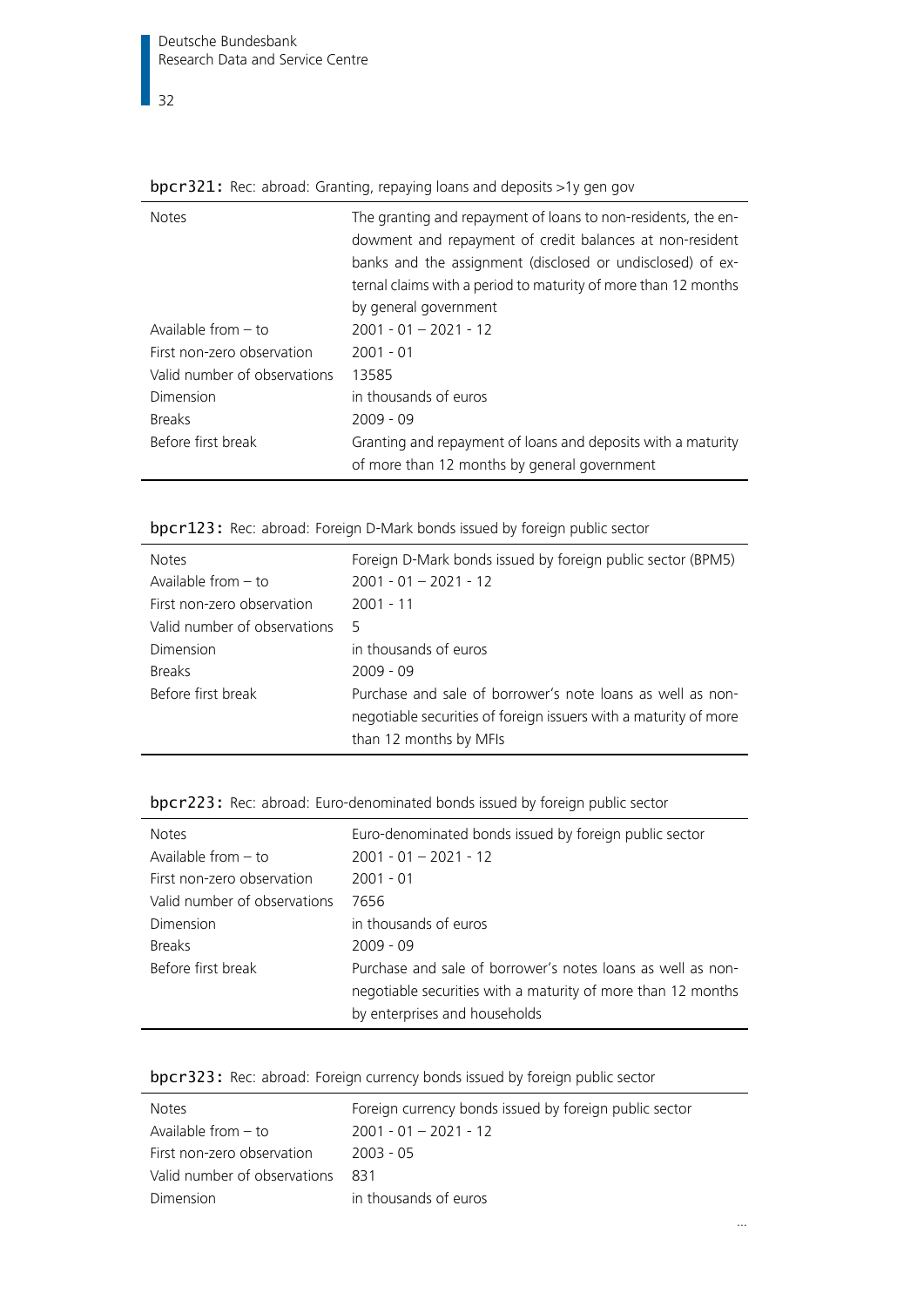|                    | $\cdots$                                                       |
|--------------------|----------------------------------------------------------------|
| <b>Breaks</b>      | $2009 - 09$                                                    |
| Before first break | Purchase and sale of borrower's note as well as non-negotiable |
|                    | securities with a maturity of more than 12 months by general   |
|                    | government                                                     |

<span id="page-32-0"></span>

| bpcr132: Rec: abroad: Foreign D-Mark bonds issued by foreign private sector |  |  |  |
|-----------------------------------------------------------------------------|--|--|--|
|-----------------------------------------------------------------------------|--|--|--|

| Foreign D-Mark bonds issued by foreign private sector (BPM5) |
|--------------------------------------------------------------|
|                                                              |
|                                                              |
|                                                              |
|                                                              |
|                                                              |
|                                                              |
|                                                              |

<span id="page-32-1"></span>

|  |  | bpcr232: Rec: abroad: Euro-denominated bonds issued by foreign private sector |  |  |  |  |  |  |
|--|--|-------------------------------------------------------------------------------|--|--|--|--|--|--|
|--|--|-------------------------------------------------------------------------------|--|--|--|--|--|--|

| <b>Notes</b>                 | Euro-denominated bonds issued by foreign private sector                           |
|------------------------------|-----------------------------------------------------------------------------------|
| Available from $-$ to        | $2001 - 01 - 2021 - 12$                                                           |
| First non-zero observation   | 2001 - 01                                                                         |
| Valid number of observations | 4517                                                                              |
| Dimension                    | in thousands of euros                                                             |
| <b>Breaks</b>                | $2009 - 09$                                                                       |
| Before first break           | Purchase and sale of real estate and land abroad by enterprises<br>and households |

<span id="page-32-2"></span>

| bpcr332: Rec: abroad: Foreign currency bonds issued by foreign private sector |
|-------------------------------------------------------------------------------|
|-------------------------------------------------------------------------------|

| <b>Notes</b>                 | Foreign currency bonds issued by foreign private sector     |
|------------------------------|-------------------------------------------------------------|
| Available from $-$ to        | $2001 - 01 - 2021 - 12$                                     |
| First non-zero observation   | $2004 - 05$                                                 |
| Valid number of observations | 1094                                                        |
| Dimension                    | in thousands of euros                                       |
| <b>Breaks</b>                | $2009 - 09$                                                 |
| Before first break           | Purchase and sale of real estate and land abroad by general |
|                              | government                                                  |
|                              |                                                             |

<span id="page-32-3"></span>

|  |  |  | bpcr136: Rec: abroad: Money market instruments issued by non-residents orig mat <= 1y |
|--|--|--|---------------------------------------------------------------------------------------|
|--|--|--|---------------------------------------------------------------------------------------|

| <b>Notes</b>                 | Money market instruments issued by non-residents (original |
|------------------------------|------------------------------------------------------------|
|                              | maturity of 12 months or less)                             |
| Available from $-$ to        | $2001 - 01 - 2021 - 12$                                    |
| First non-zero observation   | 2002 - 07                                                  |
| Valid number of observations | 2240                                                       |
| Dimension                    | in thousands of euros                                      |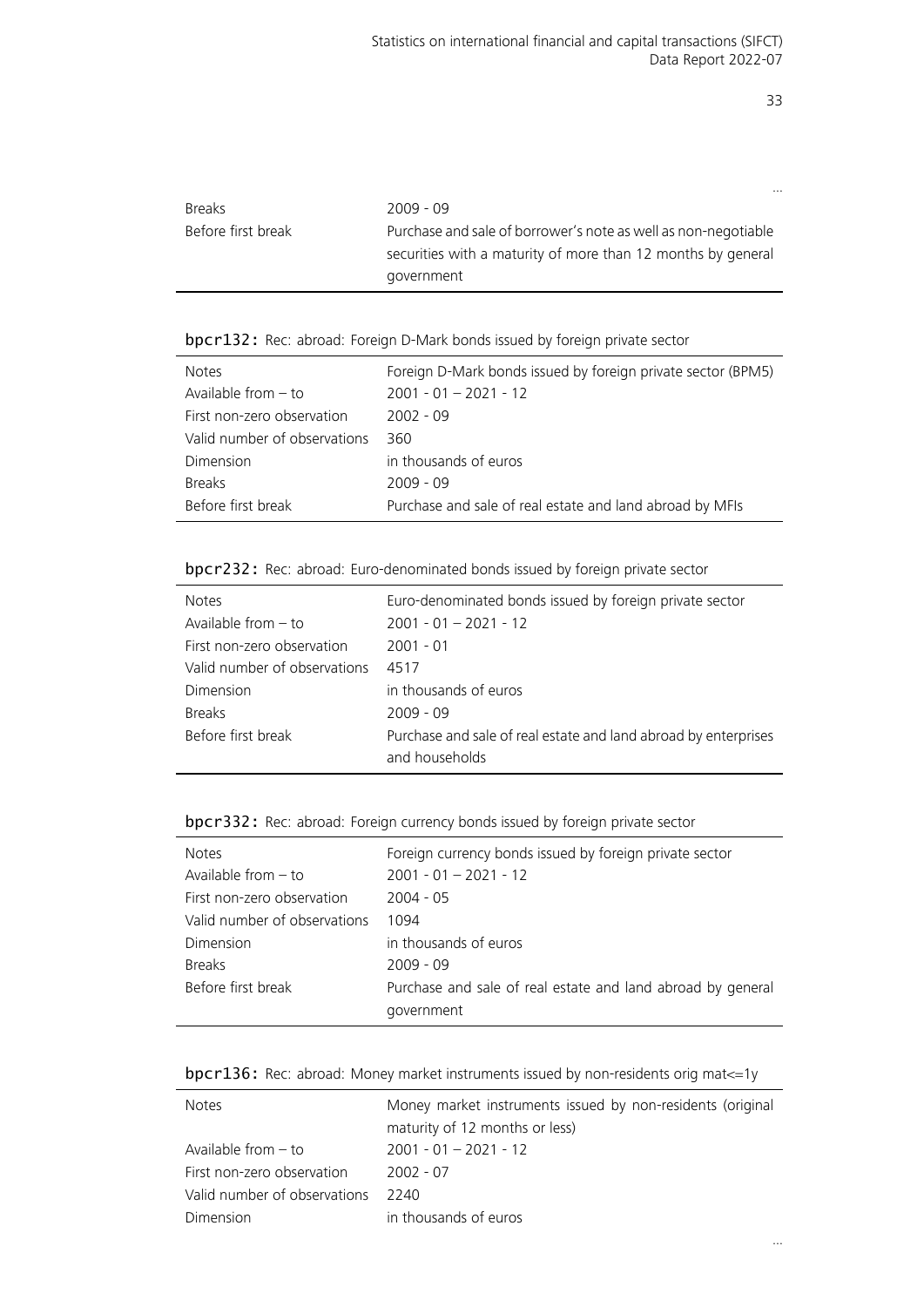|                    | $\cdots$                                                       |
|--------------------|----------------------------------------------------------------|
| <b>Breaks</b>      | $2009 - 09$                                                    |
| Before first break | Purchase and sale of shares in foreign enterprises, provided   |
|                    | that they are not foreign securities or direct investments, by |
|                    | <b>MFIs</b>                                                    |

# <span id="page-33-0"></span>bpcr236: Rec: abroad: Shares and other equity issued by non-residents

| <b>Notes</b>                 | Shares and other equity issued by non-residents                                                                                                                                  |
|------------------------------|----------------------------------------------------------------------------------------------------------------------------------------------------------------------------------|
| Available from $-$ to        | $2001 - 01 - 2021 - 12$                                                                                                                                                          |
| First non-zero observation   | $2001 - 01$                                                                                                                                                                      |
| Valid number of observations | 57733                                                                                                                                                                            |
| Dimension                    | in thousands of euros                                                                                                                                                            |
| <b>Breaks</b>                | $2009 - 09$                                                                                                                                                                      |
| Before first break           | Purchase and sale of shares in foreign enterprises, provided<br>that they are not foreign securities or direct investments, by<br>enterprises, households and general government |
| Calculation formula (I)      | bpcr236 before break = bpcr236 + bpcr336 after break                                                                                                                             |

<span id="page-33-1"></span>

|  |  |  |  |  |  | bpcr336: Rec: abroad: Money market fund shares issued by foreign borrow earnings distrib |
|--|--|--|--|--|--|------------------------------------------------------------------------------------------|
|--|--|--|--|--|--|------------------------------------------------------------------------------------------|

| <b>Notes</b>                 | Money market fund shares issued by foreign borrowers with<br>earnings distribution |
|------------------------------|------------------------------------------------------------------------------------|
| Available from $-$ to        | $2009 - 09 - 2021 - 12$                                                            |
| First non-zero observation   | $2012 - 01$                                                                        |
| Valid number of observations | 176                                                                                |
| Dimension                    | in thousands of euros                                                              |

<span id="page-33-2"></span>

| bpcr467: Rec: abroad: Money market fund shares issued by foreign borrow earnings retenti |  |  |  |  |
|------------------------------------------------------------------------------------------|--|--|--|--|
|                                                                                          |  |  |  |  |

| <b>Notes</b>                 | Money market fund shares issued by foreign borrowers with<br>earnings retention |
|------------------------------|---------------------------------------------------------------------------------|
| Available from - to          | $2001 - 01 - 2021 - 12$                                                         |
| First non-zero observation   | 2011 - 02                                                                       |
| Valid number of observations | 1443                                                                            |
| Dimension                    | in thousands of euros                                                           |

<span id="page-33-3"></span>

| bpcr139: Rec: abroad: Other mutual fund shares issued by foreign borrow earnings distrib |  |  |  |  |
|------------------------------------------------------------------------------------------|--|--|--|--|
|------------------------------------------------------------------------------------------|--|--|--|--|

| <b>Notes</b>                 | Other mutual fund shares issued by foreign borrowers with<br>earnings distribution |
|------------------------------|------------------------------------------------------------------------------------|
| Available from $-$ to        | $2001 - 01 - 2021 - 12$                                                            |
| First non-zero observation   | 2001 - 01                                                                          |
| Valid number of observations | 487                                                                                |
| Dimension                    | in thousands of euros                                                              |
| <b>Breaks</b>                | 2009 - 09                                                                          |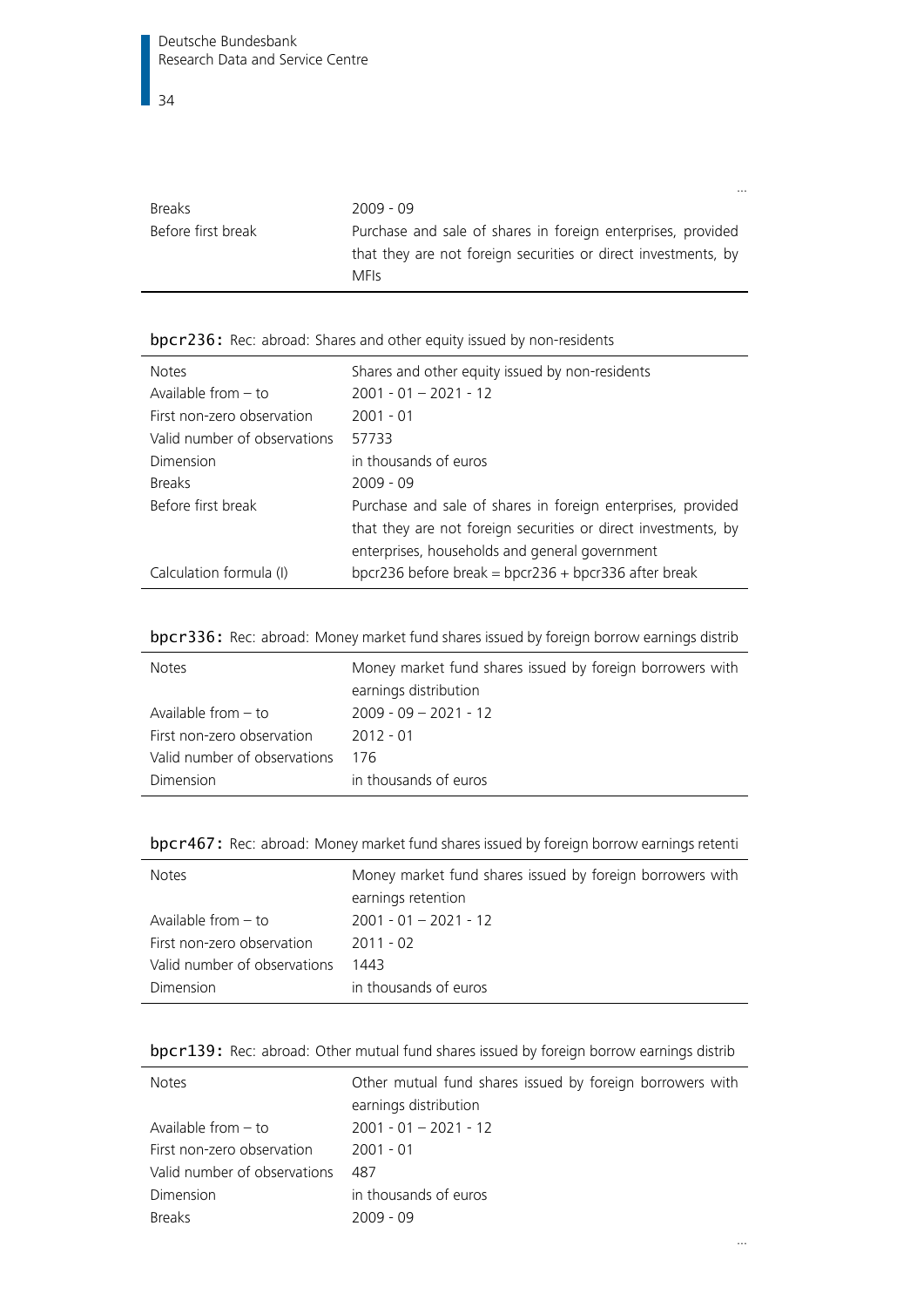…

| Before first break |
|--------------------|
|--------------------|

#### Other investments by MFIs

#### <span id="page-34-0"></span>bpcr239: Rec: abroad: Other mutual fund shares issued by foreign borrow earnings retenti

| <b>Notes</b>                 | Other mutual fund shares issued by foreign borrowers with     |
|------------------------------|---------------------------------------------------------------|
|                              | earnings retention                                            |
| Available from $-$ to        | $2001 - 01 - 2021 - 12$                                       |
| First non-zero observation   | $2001 - 01$                                                   |
| Valid number of observations | 2166                                                          |
| Dimension                    | in thousands of euros                                         |
| <b>Breaks</b>                | $2009 - 09$                                                   |
| Before first break           | Other capital investments by enterprises, households and gen- |
|                              | eral government                                               |
| Calculation formula (I)      | bpcr239 before break = bpcr239 + bpcr339 after break          |

#### <span id="page-34-1"></span>bpcr339: Rec: abroad: Shares in foreign, unlisted plc held by dom MFIs

| <b>Notes</b>                 | Purchase and sale of capital interests, capital contributions,<br>capital increases and capital reductions from/to foreign unlis-<br>ted public limited companies, held by domestic MFIs |
|------------------------------|------------------------------------------------------------------------------------------------------------------------------------------------------------------------------------------|
| Available from $-$ to        | $2009 - 09 - 2021 - 12$                                                                                                                                                                  |
| First non-zero observation   | $2014 - 12$                                                                                                                                                                              |
| Valid number of observations | 96                                                                                                                                                                                       |
| Dimension                    | in thousands of euros                                                                                                                                                                    |

#### <span id="page-34-2"></span>bpce100: Exp: abroad: Foreign D-Mark bonds issued by foreign public sector

| <b>Notes</b>                 | Foreign D-Mark bonds issued by foreign public sector (BPM5) |
|------------------------------|-------------------------------------------------------------|
| Available from $-$ to        | $2001 - 01 - 2014 - 01$                                     |
| First non-zero observation   | 2001 - 01                                                   |
| Valid number of observations | 11120                                                       |
| Dimension                    | in thousands of euros                                       |

#### <span id="page-34-3"></span>bpce701: Exp: abroad: Euro-denominated bonds issued by foreign public sector

| <b>Notes</b>                 | Euro-denominated bonds issued by foreign public sector |
|------------------------------|--------------------------------------------------------|
| Available from $-$ to        | $2001 - 01 - 2021 - 12$                                |
| First non-zero observation   | $2001 - 01$                                            |
| Valid number of observations | 215114                                                 |
| Dimension                    | in thousands of euros                                  |
| <b>Breaks</b>                | $2009 - 09$                                            |
| Before first break           | Euro dominated bonds issued by foreign public sector   |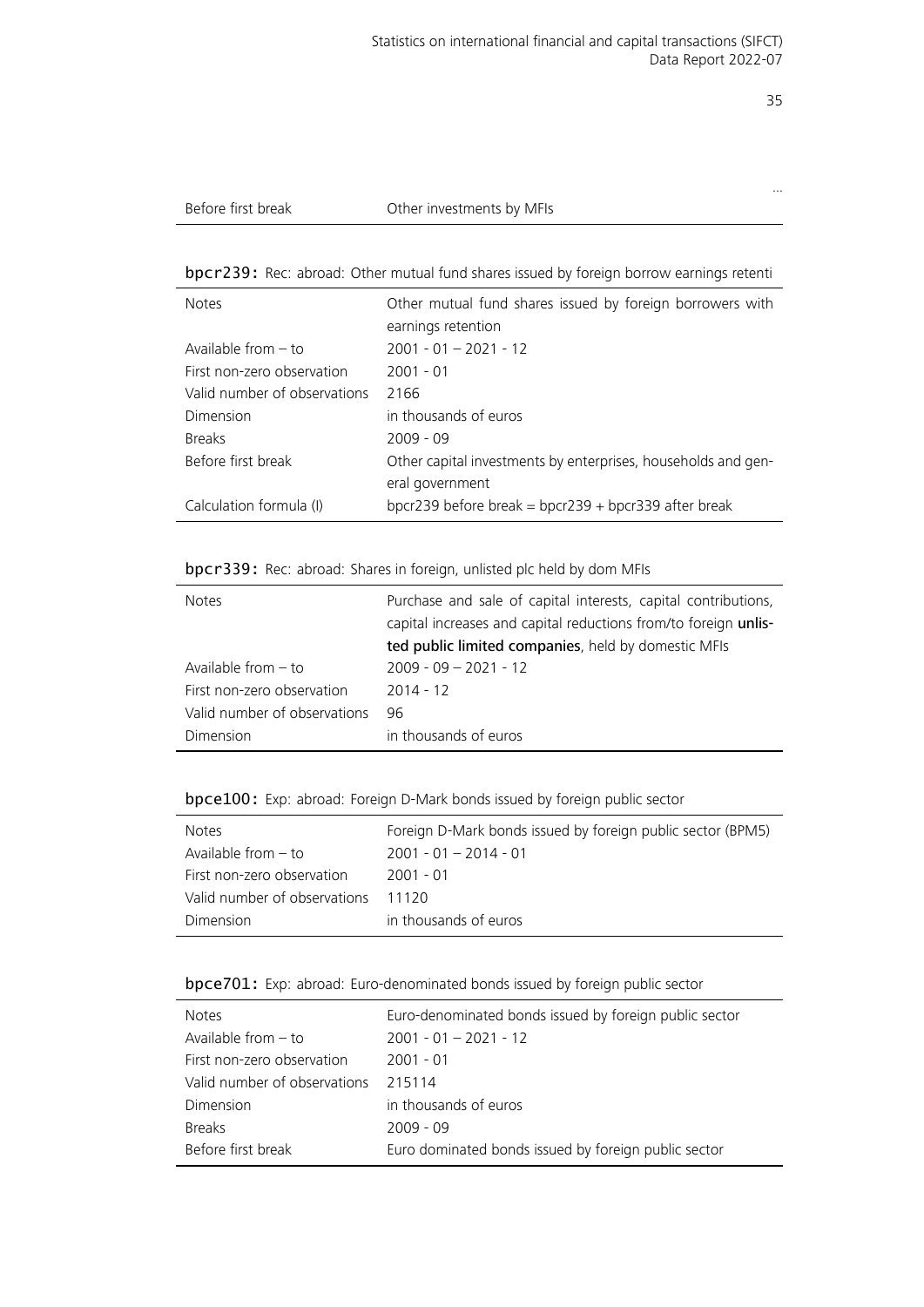| <b>SPECIFOL:</b> EXP. dorodd: Forcign carreity borras issaed by forcign pablic sector |  |  |  |
|---------------------------------------------------------------------------------------|--|--|--|
| Foreign currency bonds issued by foreign public sector                                |  |  |  |
| $2001 - 01 - 2021 - 12$                                                               |  |  |  |
| 2001 - 01                                                                             |  |  |  |
| 200050                                                                                |  |  |  |
| in thousands of euros                                                                 |  |  |  |
|                                                                                       |  |  |  |

<span id="page-35-0"></span>bpce101: Exp: abroad: Foreign currency bonds issued by foreign public sector

<span id="page-35-1"></span>

|  | bpce103: Exp: abroad: Foreign D-Mark bonds issued by foreign private sector |  |
|--|-----------------------------------------------------------------------------|--|
|  |                                                                             |  |

| <b>Notes</b>                 | Foreign D-Mark bonds issued by foreign private sector (BPM5) |
|------------------------------|--------------------------------------------------------------|
| Available from $-$ to        | $2001 - 01 - 2016 - 03$                                      |
| First non-zero observation   | -2001 - 01                                                   |
| Valid number of observations | 11502                                                        |
| Dimension                    | in thousands of euros                                        |

<span id="page-35-2"></span>bpce702: Exp: abroad: Euro-denominated bonds issued by foreign private sector

| <b>Notes</b>                 | Euro-denominated bonds issued by foreign private sector |
|------------------------------|---------------------------------------------------------|
| Available from $-$ to        | $2001 - 01 - 2021 - 12$                                 |
| First non-zero observation   | $2001 - 01$                                             |
| Valid number of observations | 409155                                                  |
| Dimension                    | in thousands of euros                                   |
| <b>Breaks</b>                | $2009 - 09$                                             |
| Before first break           | Euro-dominated bonds issued by foreign private sector   |

<span id="page-35-3"></span>bpce102: Exp: abroad: Foreign currency bonds issued by foreign private sector

| <b>Notes</b>                 | Foreign currency bonds issued by foreign private sector |
|------------------------------|---------------------------------------------------------|
| Available from - to          | $2001 - 01 - 2021 - 12$                                 |
| First non-zero observation   | 2001 - 01                                               |
| Valid number of observations | 259208                                                  |
| Dimension                    | in thousands of euros                                   |

<span id="page-35-4"></span>

| bpce105: Exp: abroad: Money market instruments issued by non-residents orig mat <= 1y |  |  |  |  |  |  |  |  |  |  |  |
|---------------------------------------------------------------------------------------|--|--|--|--|--|--|--|--|--|--|--|
|---------------------------------------------------------------------------------------|--|--|--|--|--|--|--|--|--|--|--|

| <b>Notes</b>                 | Money market instruments issued by non-residents (original<br>maturity of 12 months or less) |
|------------------------------|----------------------------------------------------------------------------------------------|
| Available from $-$ to        | $2001 - 01 - 2021 - 12$                                                                      |
| First non-zero observation   | $2001 - 01$                                                                                  |
| Valid number of observations | 58226                                                                                        |
| Dimension                    | in thousands of euros                                                                        |

<span id="page-35-5"></span>bpce104: Exp: abroad: Shares and other equity issued by non-residents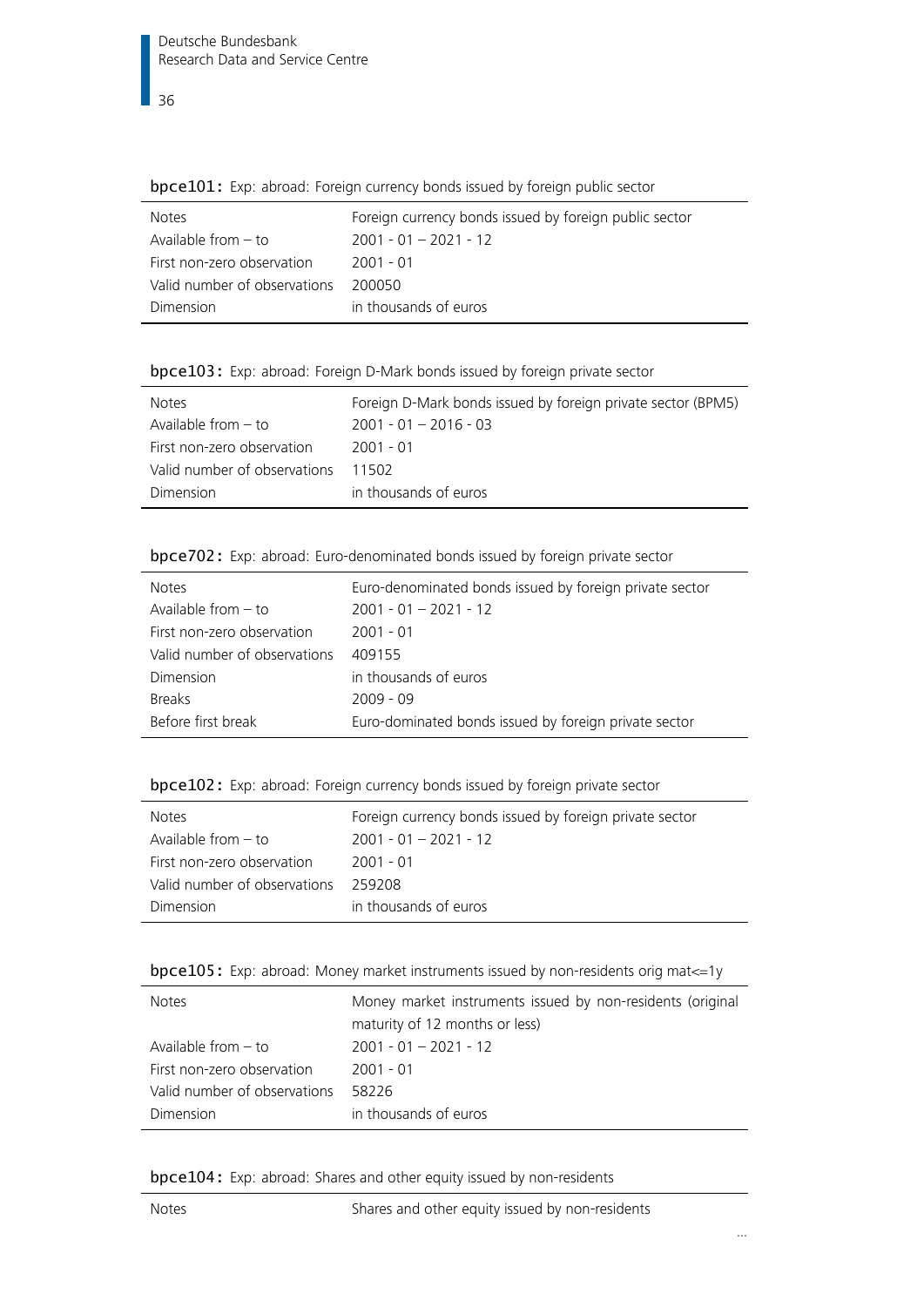…

| Before first break           | Shares and other equity issued by non-residents |
|------------------------------|-------------------------------------------------|
| <b>Breaks</b>                | 2009 - 09                                       |
| Dimension                    | in thousands of euros                           |
| Valid number of observations | 665549                                          |
| First non-zero observation   | $2001 - 01$                                     |
| Available from $-$ to        | $2001 - 01 - 2021 - 12$                         |

bpce606: Exp: abroad: Money market fund shares issued by foreign borrow earnings distrib

| <b>Notes</b>                 | Money market fund shares issued by foreign borrowers with<br>earnings distribution |
|------------------------------|------------------------------------------------------------------------------------|
| Available from $-$ to        | $2001 - 01 - 2021 - 12$                                                            |
| First non-zero observation   | $2001 - 01$                                                                        |
| Valid number of observations | 24749                                                                              |
| Dimension                    | in thousands of euros                                                              |
| <b>Breaks</b>                | $2009 - 09$                                                                        |
| Before first break           | Money market fund shares of nonresident issuers with earnings<br>distribution      |

bpce607: Exp: abroad: Money market fund shares issued by foreign borrow earnings retenti

| <b>Notes</b>                 | Money market fund shares issued by foreign borrowers with<br>earnings retention |
|------------------------------|---------------------------------------------------------------------------------|
| Available from $-$ to        | $2001 - 01 - 2021 - 12$                                                         |
| First non-zero observation   | $2001 - 01$                                                                     |
| Valid number of observations | 12871                                                                           |
| Dimension                    | in thousands of euros                                                           |
| <b>Breaks</b>                | $2009 - 09$                                                                     |
| Before first break           | Money market fund shares issued by foreign borrowers with<br>earnings retention |

| <b>bpce106:</b> Exp: abroad: Other mutual fund shares issued by foreign borrow earnings distrib |  |  |  |  |  |  |
|-------------------------------------------------------------------------------------------------|--|--|--|--|--|--|
|                                                                                                 |  |  |  |  |  |  |

| <b>Notes</b>                 | Other foreign investment funds with earnings distribution (also<br>where there is the choice between a cash dividend and earn-<br>ings retention) |
|------------------------------|---------------------------------------------------------------------------------------------------------------------------------------------------|
| Available from $-$ to        | $2001 - 01 - 2021 - 12$                                                                                                                           |
| First non-zero observation   | $2001 - 01$                                                                                                                                       |
| Valid number of observations | 156792                                                                                                                                            |
| Dimension                    | in thousands of euros                                                                                                                             |
| <b>Breaks</b>                | $2009 - 09$                                                                                                                                       |
| Before first break           | Other mutual fund shares issued by foreign borrowers with<br>earnings distribution                                                                |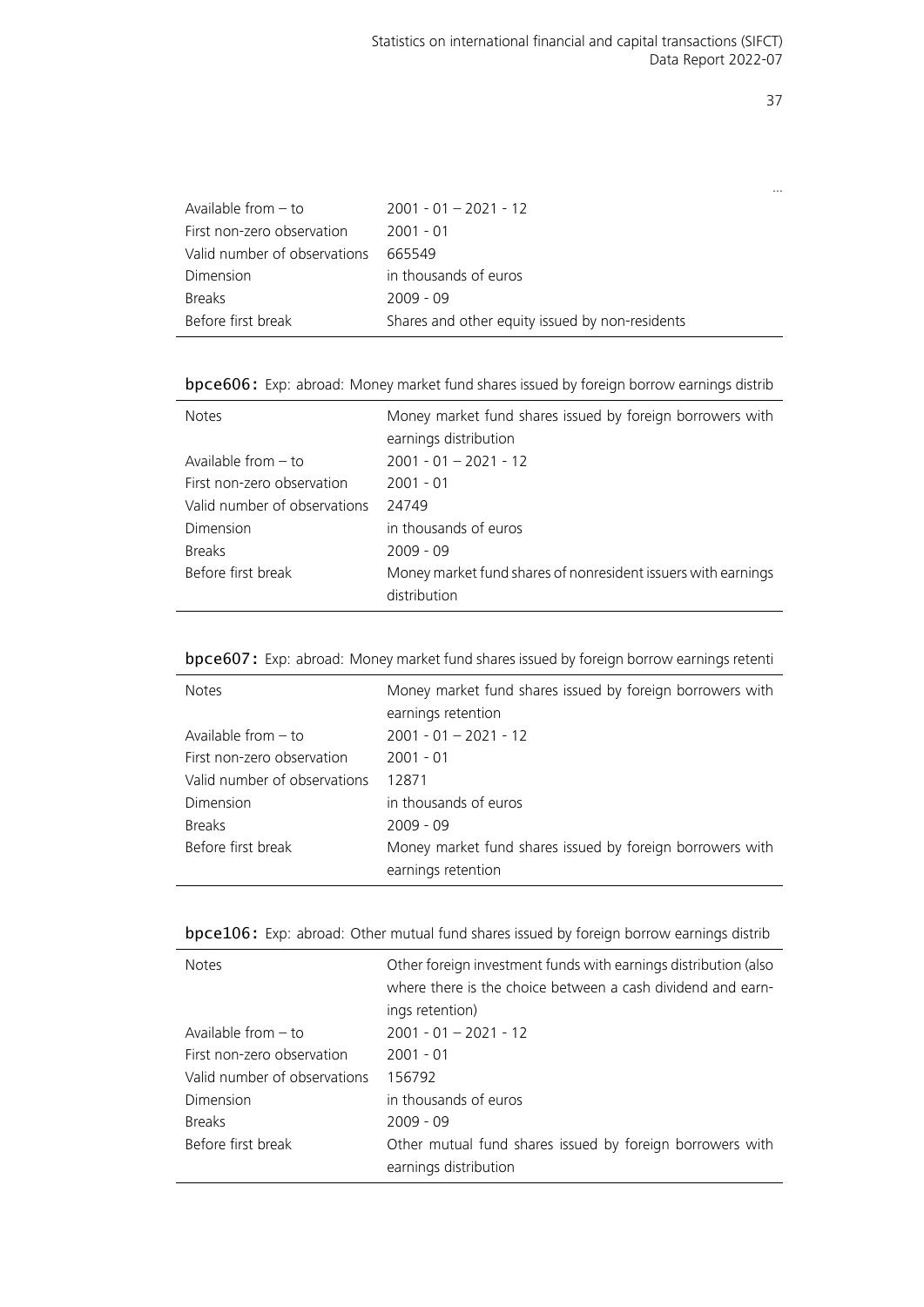| <b>Notes</b>                 | Other mutual fund shares issued by foreign borrowers with |
|------------------------------|-----------------------------------------------------------|
|                              | earnings retention                                        |
| Available from $-$ to        | $2001 - 01 - 2021 - 12$                                   |
| First non-zero observation   | $2001 - 01$                                               |
| Valid number of observations | 100849                                                    |
| Dimension                    | in thousands of euros                                     |
| <b>Breaks</b>                | $2009 - 09$                                               |
| Before first break           | Other mutual fund shares issued by foreign borrowers with |
|                              | earnings retention                                        |
|                              |                                                           |

bpce129: Exp: abroad: Other mutual fund shares issued by foreign borrow earnings retenti

| <b>Notes</b>                 | Purchase and sale of capital interests, capital contributions,<br>capital increases and capital reductions from/to foreign unlis-<br>ted public limited companies, held by domestic MFIs |
|------------------------------|------------------------------------------------------------------------------------------------------------------------------------------------------------------------------------------|
| Available from $-$ to        | $2001 - 01 - 2021 - 12$                                                                                                                                                                  |
| First non-zero observation   | $2001 - 01$                                                                                                                                                                              |
| Valid number of observations | 1072                                                                                                                                                                                     |
| Dimension                    | in thousands of euros                                                                                                                                                                    |
| <b>Breaks</b>                | $2009 - 09$                                                                                                                                                                              |
| Before first break           | Shares held in foreign, unlisted public limited companies by<br><b>MFIs</b>                                                                                                              |

| bpce107: Exp: abroad: Shares in foreign, unlisted plc held by dom MFIs |  |  |  |  |  |  |  |  |  |  |
|------------------------------------------------------------------------|--|--|--|--|--|--|--|--|--|--|
|------------------------------------------------------------------------|--|--|--|--|--|--|--|--|--|--|

bpce827: Exp: abroad: Shares in foreign, listed plc held by dom MFIs

| <b>Notes</b>                 | Purchase and sale of capital interests, capital contributions,  |
|------------------------------|-----------------------------------------------------------------|
|                              | capital increases and capital reductions from/to foreign listed |
|                              | public limited companies, held by domestic MFIs                 |
| Available from $-$ to        | $2001 - 01 - 2021 - 12$                                         |
| First non-zero observation   | $2008 - 04$                                                     |
| Valid number of observations | 10                                                              |
| Dimension                    | in thousands of euros                                           |

| bpce108: Exp: abroad: Capital reserves of foreign plc held by dom MFIs |  |  |  |  |  |  |  |  |  |  |
|------------------------------------------------------------------------|--|--|--|--|--|--|--|--|--|--|
|------------------------------------------------------------------------|--|--|--|--|--|--|--|--|--|--|

| <b>Notes</b>                 | Inpayments to the capital reserves of foreign public limited<br>companies and repayments to the latter including grants for<br>the compensation of reported losses carried forward, held by<br>domestic MFIs |
|------------------------------|--------------------------------------------------------------------------------------------------------------------------------------------------------------------------------------------------------------|
| Available from $-$ to        | $2001 - 01 - 2021 - 12$                                                                                                                                                                                      |
| First non-zero observation   | $2001 - 02$                                                                                                                                                                                                  |
| Valid number of observations | 153                                                                                                                                                                                                          |
| Dimension                    | in thousands of euros                                                                                                                                                                                        |
| <b>Breaks</b>                | $2009 - 09$                                                                                                                                                                                                  |
| Before first break           | Capital reserves of foreign public limited companies by MFIs                                                                                                                                                 |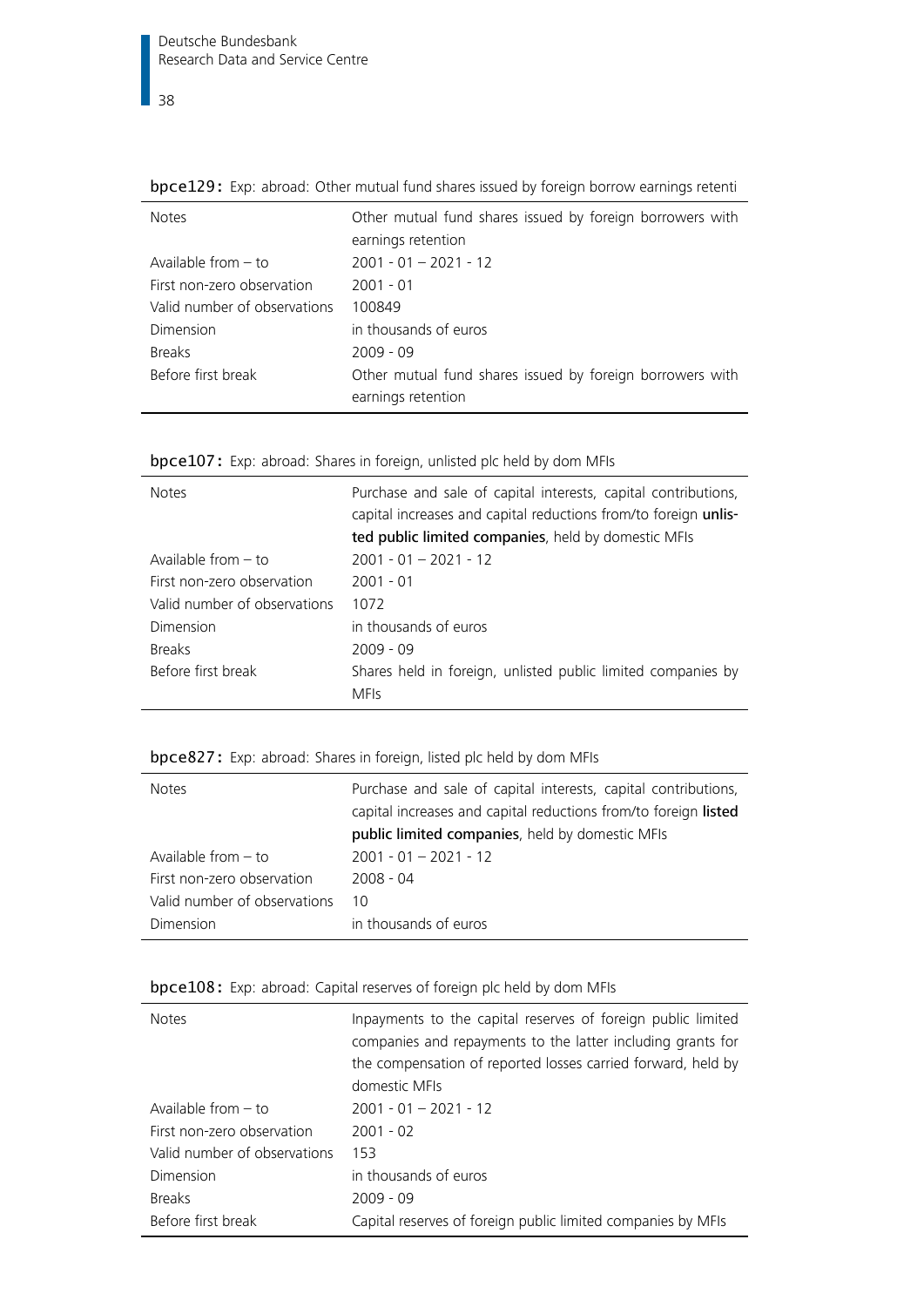| <b>Notes</b>                 | Purchase and sale of capital interests, capital contributions,<br>capital increases and capital reductions from/to foreign un-<br>listed public limited companies held by resident enterprises,<br>households and general government |
|------------------------------|--------------------------------------------------------------------------------------------------------------------------------------------------------------------------------------------------------------------------------------|
|                              |                                                                                                                                                                                                                                      |
| Available from $-$ to        | $2001 - 01 - 2021 - 12$                                                                                                                                                                                                              |
| First non-zero observation   | $2001 - 01$                                                                                                                                                                                                                          |
| Valid number of observations | 19523                                                                                                                                                                                                                                |
| Dimension                    | in thousands of euros                                                                                                                                                                                                                |
| <b>Breaks</b>                | $2009 - 09$                                                                                                                                                                                                                          |
| Before first break           | Shares in foreign, unlisted public limited companies held by<br>enterprises, households and general government                                                                                                                       |

bpce207: Exp: abroad: Shares in foreign, unlisted plc held by enterprises, HH, gen gov

bpce927: Exp: abroad: Shares in foreign, listed plc held by enterprises, HH, gen gov

| <b>Notes</b>                 | Purchase and sale of capital interests, capital contributions,<br>capital increases and capital reductions from/to foreign listed<br>public limited companies held by resident enterprises, house-<br>holds and general government |
|------------------------------|------------------------------------------------------------------------------------------------------------------------------------------------------------------------------------------------------------------------------------|
| Available from $-$ to        | $2001 - 01 - 2021 - 12$                                                                                                                                                                                                            |
| First non-zero observation   | $2006 - 01$                                                                                                                                                                                                                        |
| Valid number of observations | 361                                                                                                                                                                                                                                |
| Dimension                    | in thousands of euros                                                                                                                                                                                                              |
| <b>Breaks</b>                | $2009 - 09$                                                                                                                                                                                                                        |
| Before first break           | Shares in foreign, listed public limited companies held by en-<br>terprises, households and general government                                                                                                                     |

|  |  |  |  | bpce208: Exp: abroad: Capital reserves of foreign plc held by enterprises, HH, gen gov |  |
|--|--|--|--|----------------------------------------------------------------------------------------|--|
|  |  |  |  |                                                                                        |  |

| <b>Notes</b>                 | Inpayments to the capital reserves of foreign public limited<br>companies and repayments to the latter including grants for |
|------------------------------|-----------------------------------------------------------------------------------------------------------------------------|
|                              | the compensation of reported losses carried forward held by                                                                 |
|                              | resident enterprises, households and general government                                                                     |
| Available from $-$ to        | $2001 - 01 - 2021 - 12$                                                                                                     |
| First non-zero observation   | $2001 - 01$                                                                                                                 |
| Valid number of observations | 2353                                                                                                                        |
| Dimension                    | in thousands of euros                                                                                                       |
| <b>Breaks</b>                | $2009 - 09$                                                                                                                 |
| Before first break           | Capital reserves of foreign public limited companies held by<br>enterprises, households and general government              |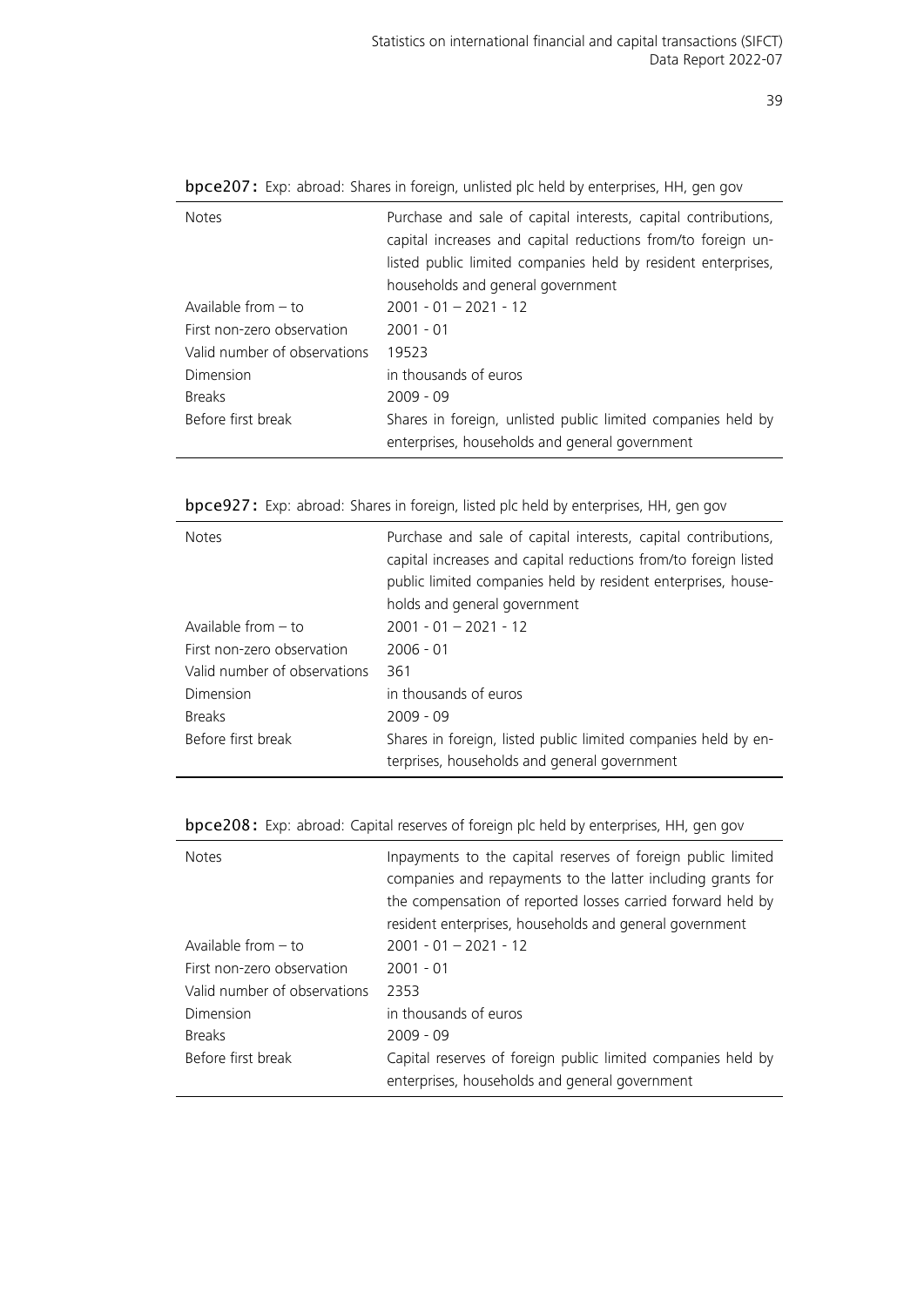| <b>Notes</b>                 | Purchase and sale of capital interests, capital contributions,<br>capital increases and capital reductions from/to foreign non-<br>public limited companies - payments associated with the es-<br>tablishment and dissolution or purchase and sale of foreign<br>branches and permanent establishments held by domestic<br><b>MFIs</b> |
|------------------------------|----------------------------------------------------------------------------------------------------------------------------------------------------------------------------------------------------------------------------------------------------------------------------------------------------------------------------------------|
| Available from $-$ to        | $2001 - 01 - 2021 - 12$                                                                                                                                                                                                                                                                                                                |
| First non-zero observation   | $2001 - 01$                                                                                                                                                                                                                                                                                                                            |
| Valid number of observations | 3184                                                                                                                                                                                                                                                                                                                                   |
| Dimension                    | in thousands of euros                                                                                                                                                                                                                                                                                                                  |
| <b>Breaks</b>                | $2009 - 09$                                                                                                                                                                                                                                                                                                                            |
| Before first break           | Shares in foreign non-public limited companies by MFIs                                                                                                                                                                                                                                                                                 |

# **bpce111:** Exp: abroad: Shares in foreign non-plc held by dom MFIs

| <b>Notes</b>                 | Inpayments to the capital reserves of foreign non-public limited<br>companies and repayments to the latter including grants for<br>the compensation of reported losses carried forward held by |
|------------------------------|------------------------------------------------------------------------------------------------------------------------------------------------------------------------------------------------|
|                              | domestic MFIs                                                                                                                                                                                  |
| Available from $-$ to        | $2001 - 01 - 2021 - 12$                                                                                                                                                                        |
| First non-zero observation   | $2001 - 01$                                                                                                                                                                                    |
| Valid number of observations | 567                                                                                                                                                                                            |
| Dimension                    | in thousands of euros                                                                                                                                                                          |
| <b>Breaks</b>                | $2009 - 09$                                                                                                                                                                                    |
| Before first break           | Capital reserves of foreign non-public limited companies by<br><b>MFIs</b>                                                                                                                     |

bpce112: Exp: abroad: Capital reserves of foreign non-plc held by dom MFIs

|--|

| <b>Notes</b>                 | Purchase and sale of capital interests, capital contributions,<br>capital increases and capital reductions from/to foreign non-<br>public limited companies - payments associated with the es-<br>tablishment and dissolution or purchase and sale of foreign<br>branches and permanent establishments held by resident en-<br>terprises, households and general government |
|------------------------------|-----------------------------------------------------------------------------------------------------------------------------------------------------------------------------------------------------------------------------------------------------------------------------------------------------------------------------------------------------------------------------|
| Available from $-$ to        | $2001 - 01 - 2021 - 12$                                                                                                                                                                                                                                                                                                                                                     |
| First non-zero observation   | $2001 - 01$                                                                                                                                                                                                                                                                                                                                                                 |
| Valid number of observations | 68746                                                                                                                                                                                                                                                                                                                                                                       |
| Dimension                    | in thousands of euros                                                                                                                                                                                                                                                                                                                                                       |
| <b>Breaks</b>                | $2009 - 09$                                                                                                                                                                                                                                                                                                                                                                 |
| Before first break           | Shares in foreign, non-public limited companies held by enter-<br>prises, households and general government                                                                                                                                                                                                                                                                 |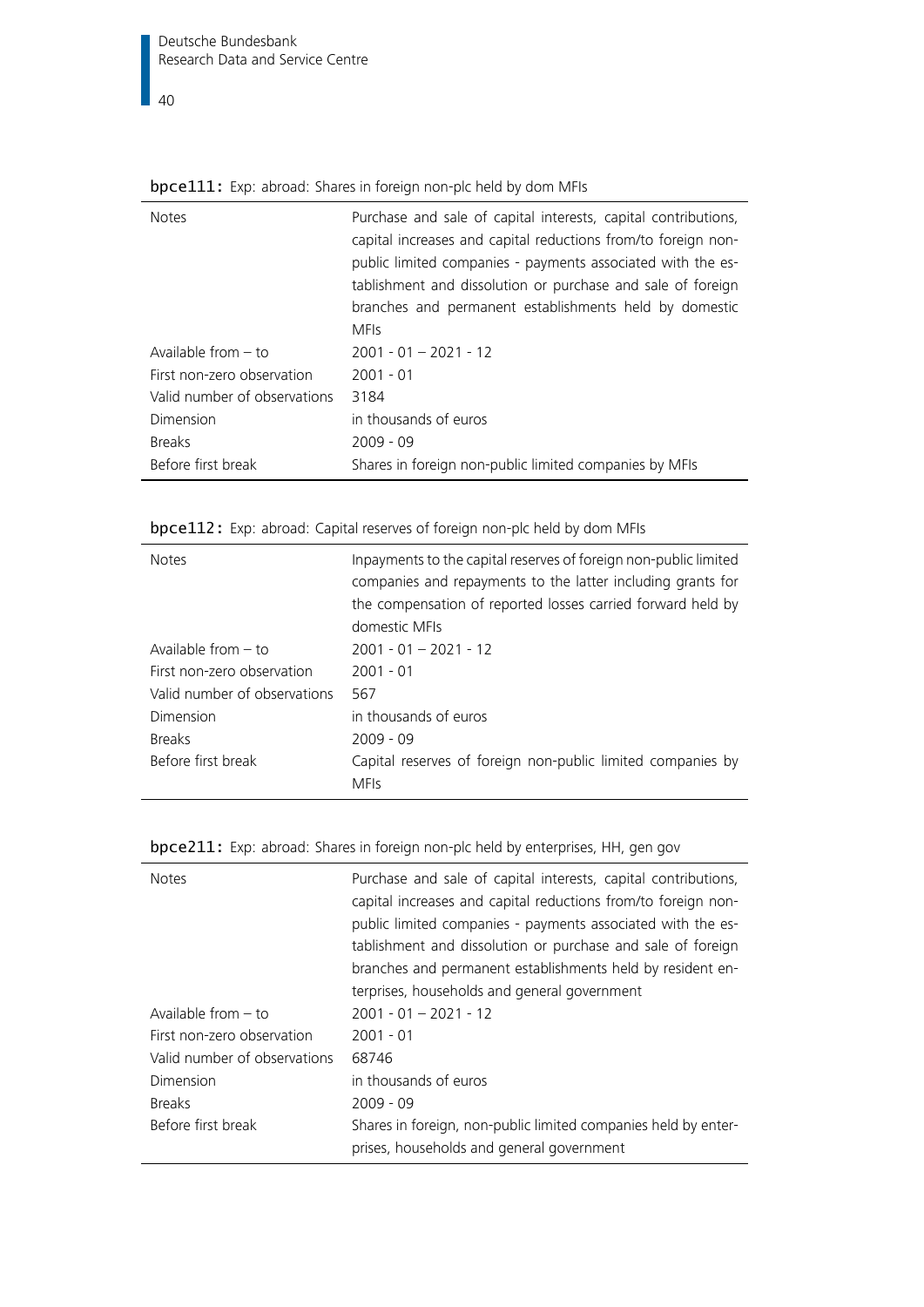| Inpayments to the capital reserves of foreign non-public limited<br>companies and repayments to the latter including grants for<br>the compensation of reported losses carried forward held by<br>resident enterprises, households and general government |
|-----------------------------------------------------------------------------------------------------------------------------------------------------------------------------------------------------------------------------------------------------------|
|                                                                                                                                                                                                                                                           |
| $2001 - 01 - 2021 - 12$                                                                                                                                                                                                                                   |
| $2001 - 01$                                                                                                                                                                                                                                               |
| 9449                                                                                                                                                                                                                                                      |
| in thousands of euros                                                                                                                                                                                                                                     |
| $2009 - 09$                                                                                                                                                                                                                                               |
| Capital reserves of foreign, non-public limited companies held<br>by enterprises, households and general government                                                                                                                                       |
|                                                                                                                                                                                                                                                           |

bpce212: Exp: abroad: Capital reserves of foreign non-plc held by enterprises, HH, gen gov

bpce237: Exp: abroad: Exploration costs abroad

| <b>Notes</b>                 | Exploration costs abroad |
|------------------------------|--------------------------|
| Available from $-$ to        | $2001 - 01 - 2021 - 12$  |
| First non-zero observation   | $2001 - 01$              |
| Valid number of observations | 4910                     |
| Dimension                    | in thousands of euros    |
| <b>Breaks</b>                | $2009 - 09$              |
| Before first break           | Exploration costs abroad |

bpce890: Exp: abroad: Shares in foreign open-end inv funds, listed plc, cap inter>=10%

| <b>Notes</b>                 | Purchase and sale of shares in foreign investment funds (open-<br>end fund) in the legal form of listed public limited compan-<br>ies (capital interest $>= 10$ per cent) |
|------------------------------|---------------------------------------------------------------------------------------------------------------------------------------------------------------------------|
| Available from $-$ to        | $2001 - 01 - 2021 - 12$                                                                                                                                                   |
| First non-zero observation   | not yet reported                                                                                                                                                          |
| Valid number of observations | $\Omega$                                                                                                                                                                  |
| Dimension                    | in thousands of euros                                                                                                                                                     |

bpce891: Exp: abroad: Shares in foreign open-end inv funds, unlisted plc, cap inter>=10%

| <b>Notes</b>                 | Purchase and sale of shares in foreign investment funds (open-<br>end fund) in the legal form of unlisted public limited com- |
|------------------------------|-------------------------------------------------------------------------------------------------------------------------------|
|                              | <b>panies</b> (capital interest $>= 10$ per cent)                                                                             |
| Available from $-$ to        | $2001 - 01 - 2021 - 12$                                                                                                       |
| First non-zero observation   | $2016 - 11$                                                                                                                   |
| Valid number of observations | 193                                                                                                                           |
| Dimension                    | in thousands of euros                                                                                                         |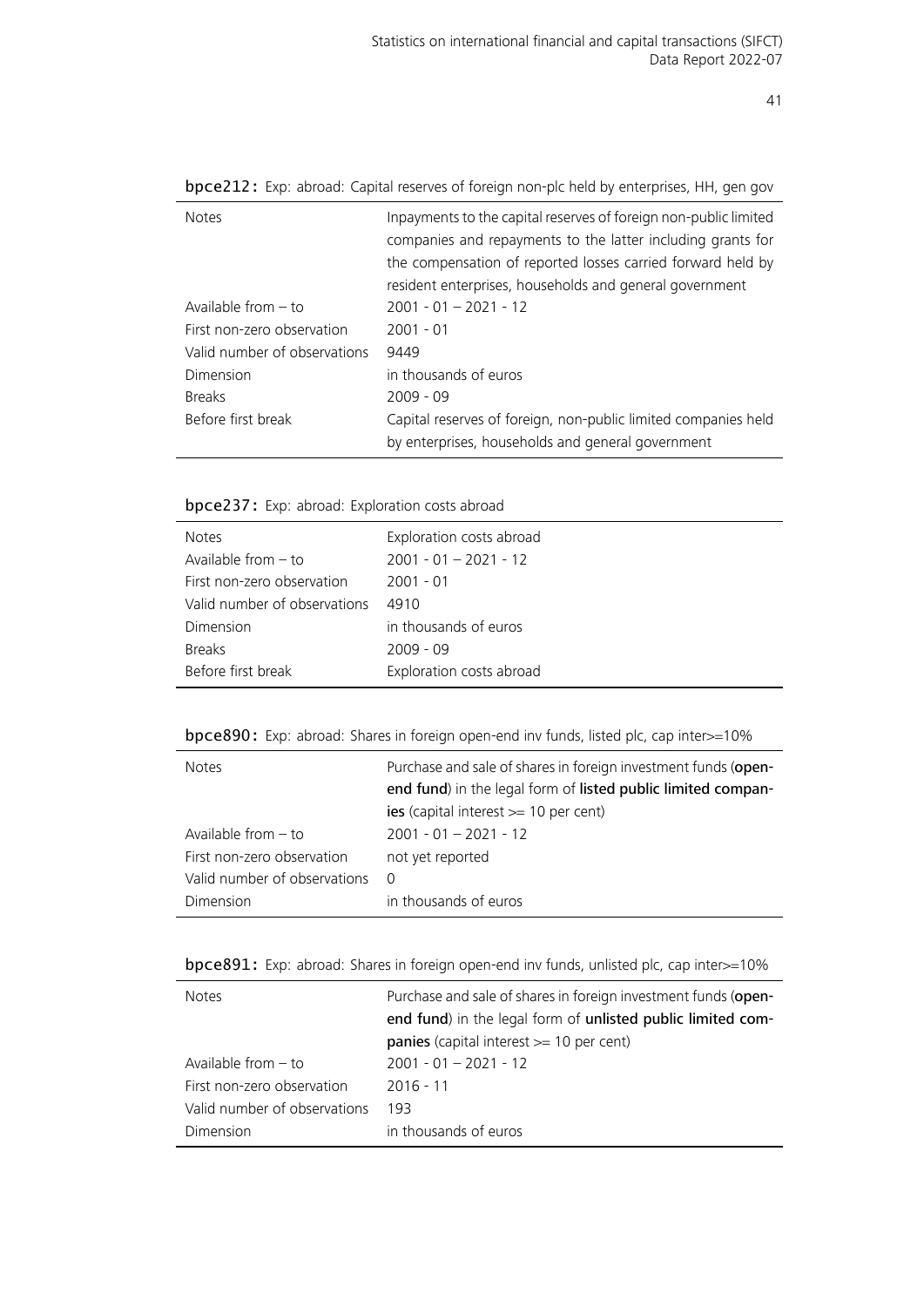| <b>Notes</b>                 | Purchase and sale of shares in foreign investment funds (open- |
|------------------------------|----------------------------------------------------------------|
|                              | end fund) in the legal form of non-public limited companies    |
|                              | (capital interest >= 10 per cent)                              |
| Available from $-$ to        | $2001 - 01 - 2021 - 12$                                        |
| First non-zero observation   | $2016 - 07$                                                    |
| Valid number of observations | 405                                                            |
| Dimension                    | in thousands of euros                                          |
|                              |                                                                |

bpce892: Exp: abroad: Shares in foreign open-end inv funds, non-plc, cap inter>=10%

|  |  |  |  | bpce894: Exp: abroad: Shares in foreign closed-end inv funds, nonlist plc, cap inter>=10% |
|--|--|--|--|-------------------------------------------------------------------------------------------|
|  |  |  |  |                                                                                           |

| <b>Notes</b>                 | Purchase and sale of shares in foreign investment funds       |
|------------------------------|---------------------------------------------------------------|
|                              | (closed-end fund) in the legal form of non-listed public lim- |
|                              | ited companies (capital interest $>= 10$ per cent)            |
| Available from $-$ to        | $2001 - 01 - 2021 - 12$                                       |
| First non-zero observation   | $2016 - 12$                                                   |
| Valid number of observations | 463                                                           |
| Dimension                    | in thousands of euros                                         |

|  |  |  |  | bpce895: Exp: abroad: Shares in foreign closed-end inv funds, non-plc, cap inter>=10% |
|--|--|--|--|---------------------------------------------------------------------------------------|
|  |  |  |  |                                                                                       |

| <b>Notes</b>                 | Purchase and sale of shares in foreign investment funds<br>(closed-end fund) in the legal form of non-public limited |  |  |  |  |
|------------------------------|----------------------------------------------------------------------------------------------------------------------|--|--|--|--|
|                              |                                                                                                                      |  |  |  |  |
|                              | companies (capital interest >= 10 per cent)                                                                          |  |  |  |  |
| Available from $-$ to        | $2001 - 01 - 2021 - 12$                                                                                              |  |  |  |  |
| First non-zero observation   | $2015 - 12$                                                                                                          |  |  |  |  |
| Valid number of observations | 2497                                                                                                                 |  |  |  |  |
| Dimension                    | in thousands of euros                                                                                                |  |  |  |  |

| <b>Notes</b>                                      | Granting and repayment of loans with a maturity of more than<br>12 months by domestic enterprises and households and gen-<br>eral government (as lenders) to non-resident enterprises in<br>which they have a direct or indirect stake and to branches and<br>permanent establishments |
|---------------------------------------------------|----------------------------------------------------------------------------------------------------------------------------------------------------------------------------------------------------------------------------------------------------------------------------------------|
| Available from – to<br>First non-zero observation | $2001 - 01 - 2021 - 12$<br>$2001 - 01$                                                                                                                                                                                                                                                 |
| Valid number of observations                      | 90814                                                                                                                                                                                                                                                                                  |
| Dimension                                         | in thousands of euros                                                                                                                                                                                                                                                                  |
| <b>Breaks</b>                                     | $2009 - 09$                                                                                                                                                                                                                                                                            |
| Before first break                                | Granting (and repayment) of loans with a maturity of more<br>than 12 months to non-resident enterprises, in which there is<br>a direct or indirect stake                                                                                                                               |

bpce222: Exp: abroad: Direct inv loans>1y to non-resident firms in which there is a stake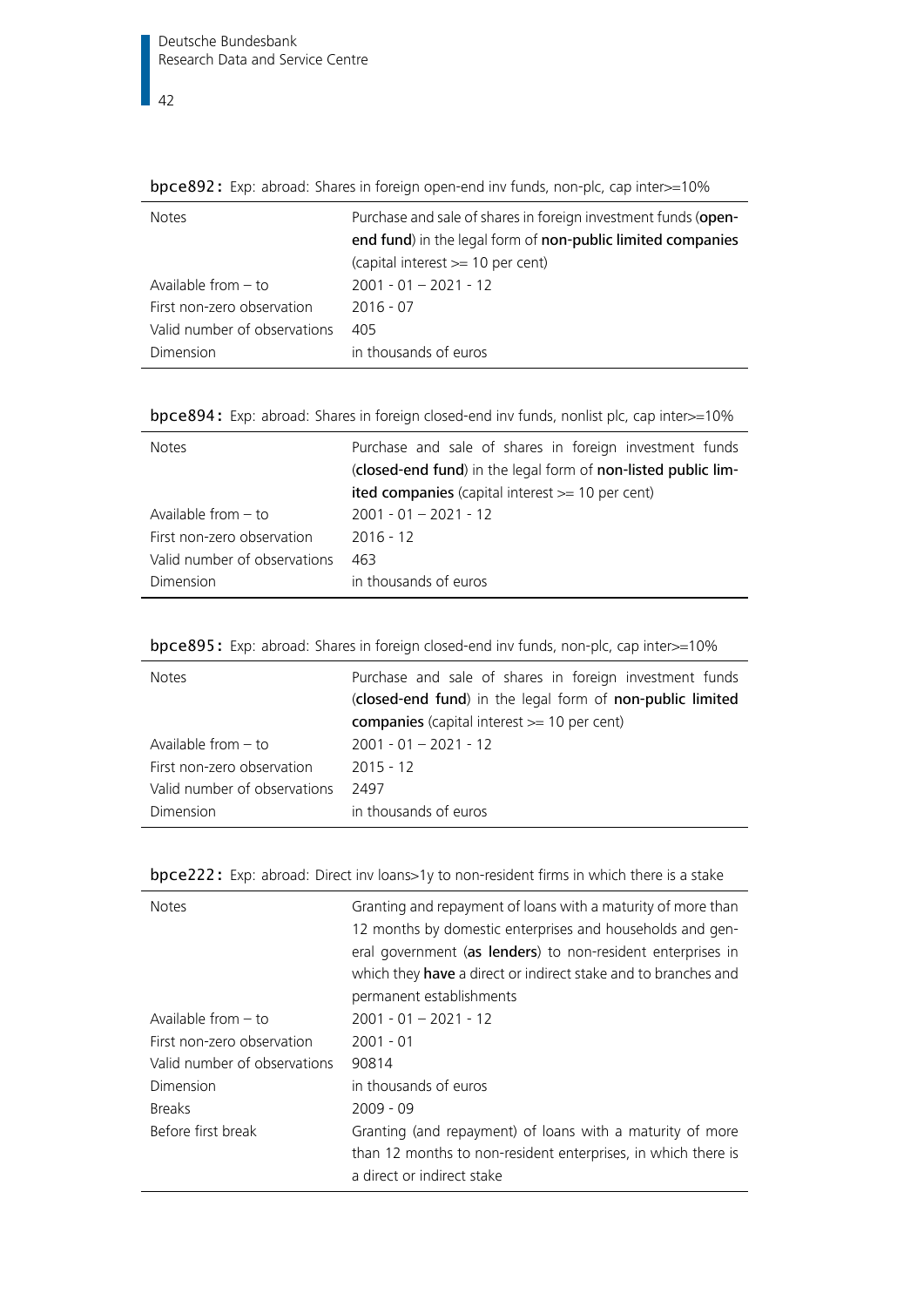| <b>Notes</b>                 | Raising and repayment of loans with a maturity of more than   |
|------------------------------|---------------------------------------------------------------|
|                              | 12 months by domestic enterprises and households and gen-     |
|                              |                                                               |
|                              | eral government (as borrowers) from non-resident enterprises  |
|                              | in which they have a direct or indirect stake and with non-   |
|                              | resident branches and permanent establishments                |
| Available from - to          | $2001 - 01 - 2021 - 12$                                       |
| First non-zero observation   | $2001 - 01$                                                   |
| Valid number of observations | 4426                                                          |
| Dimension                    | in thousands of euros                                         |
| <b>Breaks</b>                | $2009 - 09$                                                   |
| Before first break           | Raising (and repayment) of loans with a maturity of more than |
|                              | 12 months from non-resident enterprises, in which there is a  |
|                              | direct or indirect stake                                      |
|                              |                                                               |

bpce267: Exp: abroad: Direct inv loans>1y from nonresident firm in which there is a stake

bpce269: Exp: abroad: Direct inv loans>1y from non-resident fin subs in which is a stake

| <b>Notes</b>                 | Raising and repayment of loans with a maturity of more than<br>12 months by domestic enterprises and households and gen-<br>eral government (as borrowers) from non-resident financial<br>subsidiaries in which they have a direct or indirect stake |  |  |
|------------------------------|------------------------------------------------------------------------------------------------------------------------------------------------------------------------------------------------------------------------------------------------------|--|--|
| Available from – to          | $2001 - 01 - 2021 - 12$                                                                                                                                                                                                                              |  |  |
| First non-zero observation   | $2001 - 01$                                                                                                                                                                                                                                          |  |  |
| Valid number of observations | 1026                                                                                                                                                                                                                                                 |  |  |
| Dimension                    | in thousands of euros                                                                                                                                                                                                                                |  |  |
| <b>Breaks</b>                | $2009 - 09$                                                                                                                                                                                                                                          |  |  |
| Before first break           | Raising (and repayment) of loans with a maturity of more than                                                                                                                                                                                        |  |  |
|                              | 12 months of non-resident financial subsidiaries, in which there                                                                                                                                                                                     |  |  |
|                              | is a direct or indirect stake                                                                                                                                                                                                                        |  |  |

| <b>Notes</b>                 | Granting and repayment of loans with a maturity of more<br>than 12 months by domestic enterprises (as lenders) to non-<br>resident enterprises in which they do not hold direct or indir-<br>ect stakes (et vice versa), but with which they share, directly or<br>indirectly, a common direct investor |  |  |  |
|------------------------------|---------------------------------------------------------------------------------------------------------------------------------------------------------------------------------------------------------------------------------------------------------------------------------------------------------|--|--|--|
| Available from $-$ to        | $2001 - 01 - 2021 - 12$                                                                                                                                                                                                                                                                                 |  |  |  |
| First non-zero observation   | $2001 - 01$                                                                                                                                                                                                                                                                                             |  |  |  |
| Valid number of observations | 10735                                                                                                                                                                                                                                                                                                   |  |  |  |
| Dimension                    | in thousands of euros                                                                                                                                                                                                                                                                                   |  |  |  |
| <b>Breaks</b>                | $2009 - 09$                                                                                                                                                                                                                                                                                             |  |  |  |
| Before first break           | Granting (and repayment) of loans with a maturity of more<br>than 12 months to non-resident fellow companies                                                                                                                                                                                            |  |  |  |

| bpce228: Exp: abroad: Direct inv loans>1y to non-resident fellow companies |  |  |
|----------------------------------------------------------------------------|--|--|
|----------------------------------------------------------------------------|--|--|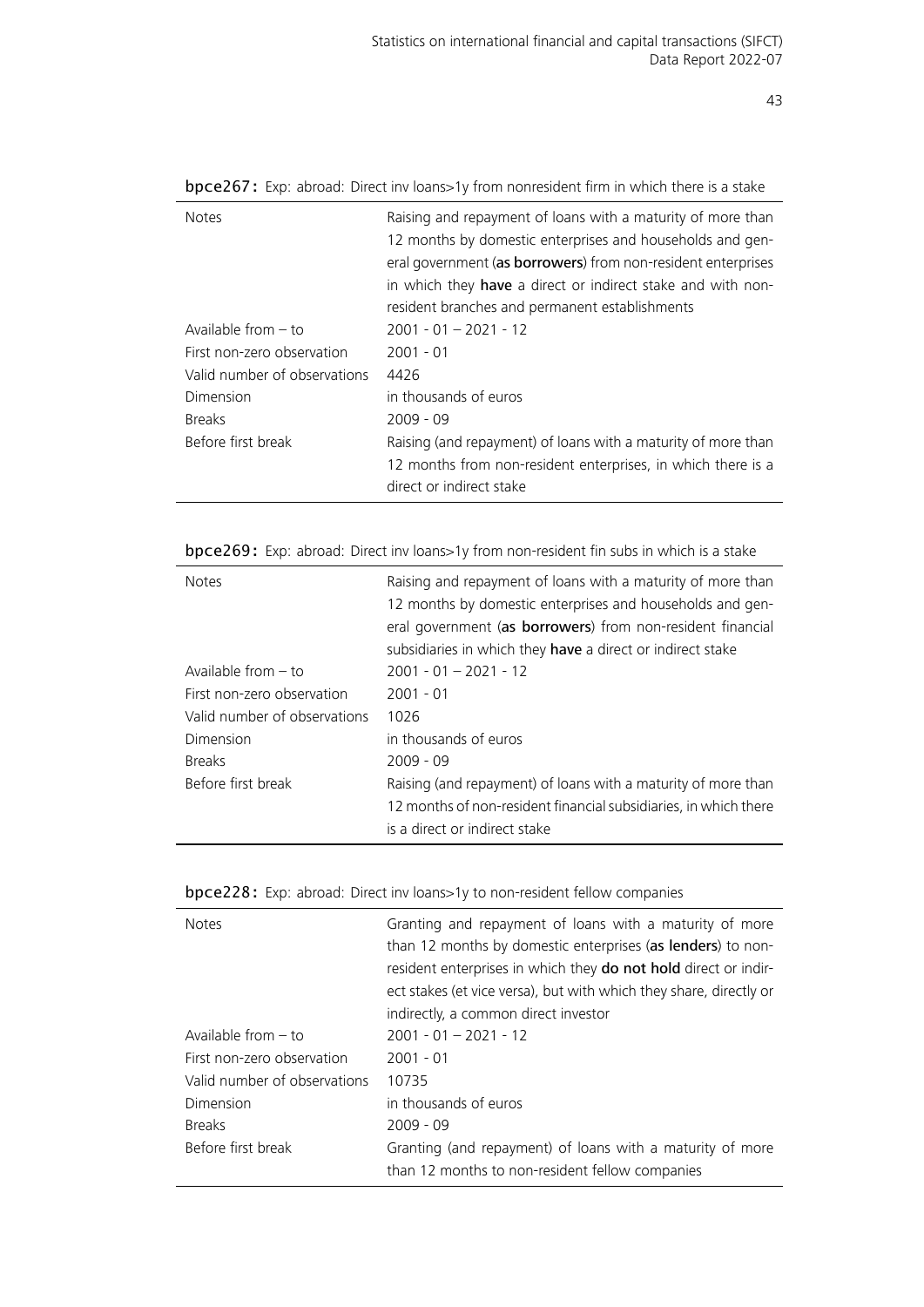| <b>Notes</b>                 | Raising and repayment of loans with a maturity of more than       |  |  |  |  |
|------------------------------|-------------------------------------------------------------------|--|--|--|--|
|                              | 12 months by domestic enterprises (as borrowers) from non-        |  |  |  |  |
|                              | resident enterprises in which they do not hold direct or indir-   |  |  |  |  |
|                              | ect stakes (et vice versa) but with which they share, directly or |  |  |  |  |
|                              | indirectly a common direct investor                               |  |  |  |  |
| Available from $-$ to        | $2001 - 01 - 2021 - 12$                                           |  |  |  |  |
| First non-zero observation   | $2001 - 01$                                                       |  |  |  |  |
| Valid number of observations | 10260                                                             |  |  |  |  |
| Dimension                    | in thousands of euros                                             |  |  |  |  |
| <b>Breaks</b>                | $2009 - 09$                                                       |  |  |  |  |
| Before first break           | Raising (and repayment) of loans with a maturity of more than     |  |  |  |  |
|                              | 12 months from foreign fellow companies                           |  |  |  |  |

bpce268: Exp: abroad: Direct inv loans>1y from non-resident fellow companies

| <b>Notes</b>                 | The granting and repayment of loans to non-residents, the en-<br>dowment and repayment of credit balances at non-resident<br>banks and the assignment (disclosed or undisclosed) of ex-<br>ternal claims with a period to maturity of more than 12 months |  |  |
|------------------------------|-----------------------------------------------------------------------------------------------------------------------------------------------------------------------------------------------------------------------------------------------------------|--|--|
|                              | by enterprises and households                                                                                                                                                                                                                             |  |  |
| Available from $-$ to        | $2001 - 01 - 2021 - 12$                                                                                                                                                                                                                                   |  |  |
| First non-zero observation   | $2001 - 01$                                                                                                                                                                                                                                               |  |  |
| Valid number of observations | 29158                                                                                                                                                                                                                                                     |  |  |
| Dimension                    | in thousands of euros                                                                                                                                                                                                                                     |  |  |
| <b>Breaks</b>                | $2009 - 09$                                                                                                                                                                                                                                               |  |  |
| Before first break           | Granting and repayment of loans and deposits with a maturity<br>of more than 12 months by enterprises and households                                                                                                                                      |  |  |

| <b>bpce221:</b> Exp: abroad: Granting, repaying loans and deposits >1y by firms, HH |  |  |  |  |
|-------------------------------------------------------------------------------------|--|--|--|--|
|                                                                                     |  |  |  |  |

| <b>Notes</b>                 | The granting and repayment of loans to non-residents, the en-<br>dowment and repayment of credit balances at non-resident<br>banks and the assignment (disclosed or undisclosed) of ex-<br>ternal claims with a period to maturity of more than 12 months<br>by general government |
|------------------------------|------------------------------------------------------------------------------------------------------------------------------------------------------------------------------------------------------------------------------------------------------------------------------------|
| Available from $-$ to        | $2001 - 01 - 2021 - 12$                                                                                                                                                                                                                                                            |
| First non-zero observation   | $2001 - 01$                                                                                                                                                                                                                                                                        |
| Valid number of observations | 10814                                                                                                                                                                                                                                                                              |
| Dimension                    | in thousands of euros                                                                                                                                                                                                                                                              |
| <b>Breaks</b>                | $2009 - 09$                                                                                                                                                                                                                                                                        |
| Before first break           | Granting and repayment of loans and deposits with a maturity                                                                                                                                                                                                                       |
|                              | of more than 12 months by general government                                                                                                                                                                                                                                       |
|                              |                                                                                                                                                                                                                                                                                    |

|  |  |  |  | bpce321: Exp: abroad: Granting, repaying loans and deposits >1y by gen government |  |
|--|--|--|--|-----------------------------------------------------------------------------------|--|
|  |  |  |  |                                                                                   |  |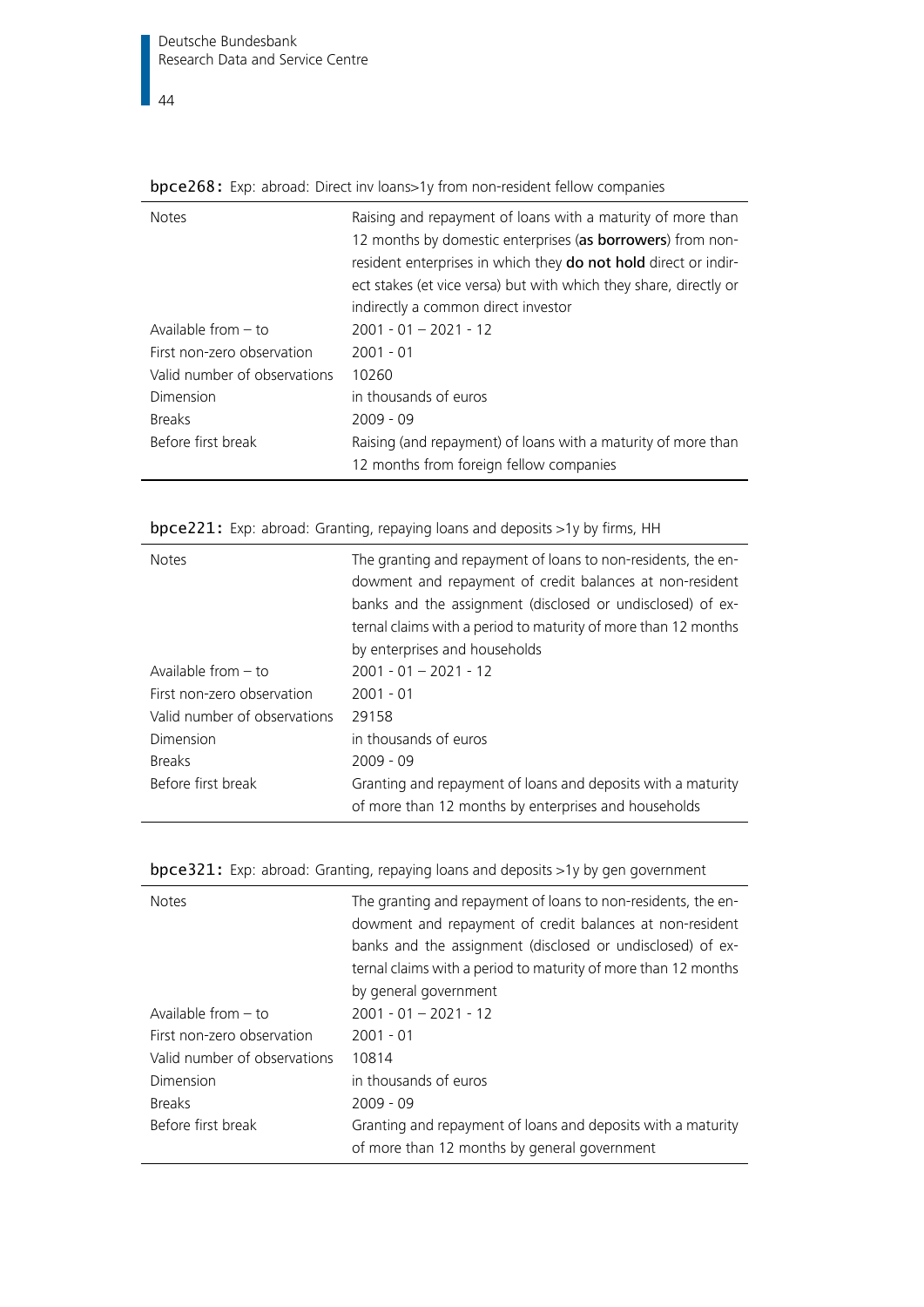| <b>Notes</b>                 | Purchase and assignment (disclosed or undisclosed) and re-<br>demption of borrower's note loans, registered debt securities,<br>registered mortgage bonds and similar non-negotiable secur-<br>ities of foreign issuers with a maturity of more than 12 months<br>by resident MFIs |
|------------------------------|------------------------------------------------------------------------------------------------------------------------------------------------------------------------------------------------------------------------------------------------------------------------------------|
|                              |                                                                                                                                                                                                                                                                                    |
| Available from $-$ to        | $2001 - 01 - 2021 - 12$                                                                                                                                                                                                                                                            |
| First non-zero observation   | $2002 - 09$                                                                                                                                                                                                                                                                        |
| Valid number of observations | 1                                                                                                                                                                                                                                                                                  |
| Dimension                    | in thousands of euros                                                                                                                                                                                                                                                              |
| <b>Breaks</b>                | $2009 - 09$                                                                                                                                                                                                                                                                        |
| Before first break           | Purchase and sale of borrower's note loans as well as non-<br>negotiable securities of foreign issuers with a maturity of more<br>than 12 months by MFIs                                                                                                                           |

bpce123: Exp: abroad: Purchase and sale of of non-negotiable securities >1y by dom MFIs

bpce223: Exp: abroad: Purchase and sale of non-negotiable securities >1y by dom firms, HH

| <b>Notes</b>                 | Purchase and assignment (disclosed or undisclosed) and re-<br>demption of borrower's note loans, registered debt securities,<br>registered mortgage bonds and similar non-negotiable secur-<br>ities of foreign issuers with a maturity of more than 12 months<br>by resident enterprises and households |
|------------------------------|----------------------------------------------------------------------------------------------------------------------------------------------------------------------------------------------------------------------------------------------------------------------------------------------------------|
| Available from – to          | $2001 - 01 - 2021 - 12$                                                                                                                                                                                                                                                                                  |
| First non-zero observation   | $2001 - 01$                                                                                                                                                                                                                                                                                              |
| Valid number of observations | 22601                                                                                                                                                                                                                                                                                                    |
| Dimension                    | in thousands of euros                                                                                                                                                                                                                                                                                    |
| <b>Breaks</b>                | $2009 - 09$                                                                                                                                                                                                                                                                                              |
| Before first break           | Purchase and sale of borrower's notes loans as well as non-<br>negotiable securities with a maturity of more than 12 months<br>by enterprises and households                                                                                                                                             |

| <b>Notes</b>                 | Purchase and assignment (disclosed or undisclosed) and re-<br>demption of borrower's note loans, registered debt securities,<br>registered mortgage bonds and similar non-negotiable secur-<br>ities of foreign issuers with a maturity of more than 12 months<br>by resident general government |
|------------------------------|--------------------------------------------------------------------------------------------------------------------------------------------------------------------------------------------------------------------------------------------------------------------------------------------------|
| Available from $-$ to        | $2001 - 01 - 2021 - 12$                                                                                                                                                                                                                                                                          |
|                              |                                                                                                                                                                                                                                                                                                  |
| First non-zero observation   | $2001 - 12$                                                                                                                                                                                                                                                                                      |
| Valid number of observations | 108                                                                                                                                                                                                                                                                                              |
| Dimension                    | in thousands of euros                                                                                                                                                                                                                                                                            |
| <b>Breaks</b>                | $2009 - 09$                                                                                                                                                                                                                                                                                      |
| Before first break           | Purchase and sale of borrower's note as well as non-negotiable                                                                                                                                                                                                                                   |
|                              | securities with a maturity of more than 12 months by general                                                                                                                                                                                                                                     |
|                              | government                                                                                                                                                                                                                                                                                       |
|                              |                                                                                                                                                                                                                                                                                                  |

|  |  | bpce323: Exp: abroad: Purchase and sale of non-negotiable securities >1y by dom gen gov |  |  |  |
|--|--|-----------------------------------------------------------------------------------------|--|--|--|
|  |  |                                                                                         |  |  |  |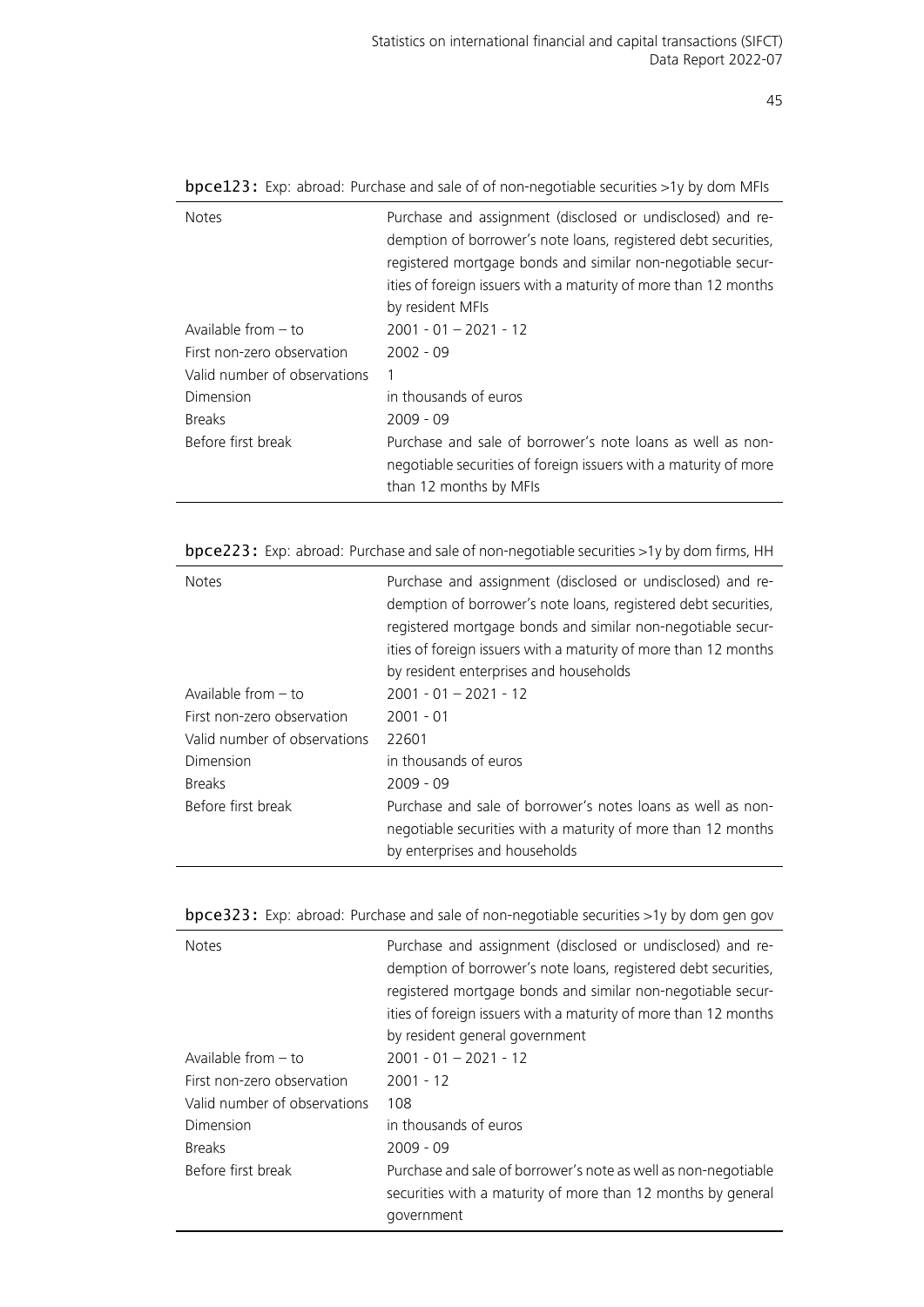| <b>Notes</b>                 | Purchase and sale of property and land abroad, and purchase<br>and sale of units in closed-end real estate funds by domestic<br><b>MFIs</b> |
|------------------------------|---------------------------------------------------------------------------------------------------------------------------------------------|
| Available from $-$ to        | $2001 - 01 - 2021 - 12$                                                                                                                     |
| First non-zero observation   | $2001 - 01$                                                                                                                                 |
| Valid number of observations | 643                                                                                                                                         |
| Dimension                    | in thousands of euros                                                                                                                       |
| <b>Breaks</b>                | $2009 - 09$                                                                                                                                 |
| Before first break           | Purchase and sale of real estate and land abroad by MFIs                                                                                    |

**bpce132:** Exp: abroad: Purchase and sale of real estate, land abroad by dom MFIs

| bpce232: Exp: abroad: Purchase and sale of real estate, land abroad by dom firms, HH |  |
|--------------------------------------------------------------------------------------|--|
|--------------------------------------------------------------------------------------|--|

| <b>Notes</b>                 | Purchase and sale of property and land abroad, and purchase     |
|------------------------------|-----------------------------------------------------------------|
|                              | and sale of units in closed-end real estate funds by domestic   |
|                              | enterprises and households                                      |
| Available from $-$ to        | $2001 - 01 - 2021 - 12$                                         |
| First non-zero observation   | $2001 - 01$                                                     |
| Valid number of observations | 14815                                                           |
| Dimension                    | in thousands of euros                                           |
| <b>Breaks</b>                | $2009 - 09$                                                     |
| Before first break           | Purchase and sale of real estate and land abroad by enterprises |
|                              | and households                                                  |
|                              |                                                                 |

|  |  |  |  | bpce 332: Exp: abroad: Purchase and sale of real estate, land abroad by dom gen government |
|--|--|--|--|--------------------------------------------------------------------------------------------|
|  |  |  |  |                                                                                            |

| $\sim$ proceeding the contract of the choice of the posterior control for the extra state of order the state state in the state of the contract of the contract of the contract of the contract of the contract of the contract |                                                               |  |  |  |  |
|---------------------------------------------------------------------------------------------------------------------------------------------------------------------------------------------------------------------------------|---------------------------------------------------------------|--|--|--|--|
| <b>Notes</b>                                                                                                                                                                                                                    | Purchase and sale of property and land abroad, and purchase   |  |  |  |  |
|                                                                                                                                                                                                                                 | and sale of units in closed-end real estate funds by domestic |  |  |  |  |
|                                                                                                                                                                                                                                 | general government                                            |  |  |  |  |
| Available from $-$ to                                                                                                                                                                                                           | $2001 - 01 - 2021 - 12$                                       |  |  |  |  |
| First non-zero observation                                                                                                                                                                                                      | $2001 - 04$                                                   |  |  |  |  |
| Valid number of observations                                                                                                                                                                                                    | 495                                                           |  |  |  |  |
| Dimension                                                                                                                                                                                                                       | in thousands of euros                                         |  |  |  |  |
| <b>Breaks</b>                                                                                                                                                                                                                   | $2009 - 09$                                                   |  |  |  |  |
| Before first break                                                                                                                                                                                                              | Purchase and sale of real estate and land abroad by general   |  |  |  |  |
|                                                                                                                                                                                                                                 | qovernment                                                    |  |  |  |  |

| <b>bpce136:</b> Exp: abroad: Purchase and sale of shares in foreign firms by dom MFIs |  |  |  |  |  |  |  |
|---------------------------------------------------------------------------------------|--|--|--|--|--|--|--|
|                                                                                       |  |  |  |  |  |  |  |

| <b>Notes</b>               | Purchase and sale of capital interests, capital contributions,<br>capital increases and capital reductions of corporate stakes or<br>to be reported under direct investments, that are not securit-<br>ised by shares, by domestic MFIs |
|----------------------------|-----------------------------------------------------------------------------------------------------------------------------------------------------------------------------------------------------------------------------------------|
| Available from $-$ to      | $2001 - 01 - 2021 - 12$                                                                                                                                                                                                                 |
| First non-zero observation | 2001 - 01                                                                                                                                                                                                                               |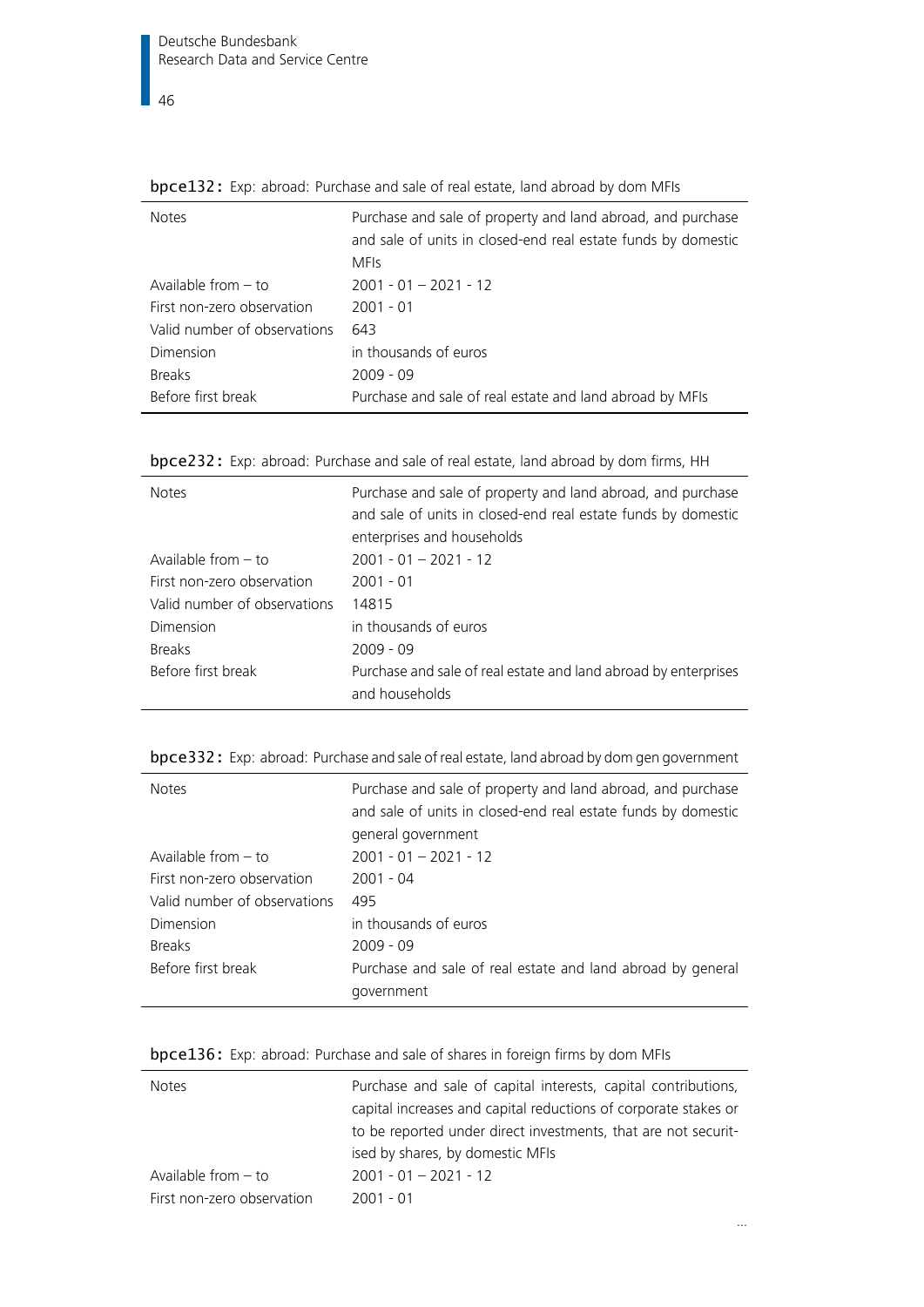…

| Valid number of observations | 2858                                                                                                                                          |
|------------------------------|-----------------------------------------------------------------------------------------------------------------------------------------------|
| Dimension                    | in thousands of euros                                                                                                                         |
| <b>Breaks</b>                | $2009 - 09$                                                                                                                                   |
| Before first break           | Purchase and sale of shares in foreign enterprises, provided<br>that they are not foreign securities or direct investments, by<br><b>MFIs</b> |

| <b>Notes</b>                 | Purchase and sale of capital interests, capital contributions,<br>capital increases and capital reductions of corporate stakes,<br>that are not securitised by shares or to be reported under direct<br>investments, by domestic enterprises and households |
|------------------------------|-------------------------------------------------------------------------------------------------------------------------------------------------------------------------------------------------------------------------------------------------------------|
| Available from $-$ to        | $2001 - 01 - 2021 - 12$                                                                                                                                                                                                                                     |
| First non-zero observation   | $2001 - 01$                                                                                                                                                                                                                                                 |
| Valid number of observations | 90360                                                                                                                                                                                                                                                       |
| Dimension                    | in thousands of euros                                                                                                                                                                                                                                       |
| <b>Breaks</b>                | $2009 - 09$                                                                                                                                                                                                                                                 |
| Before first break           | Purchase and sale of shares in foreign enterprises, provided                                                                                                                                                                                                |
|                              | that they are not foreign securities or direct investments, by                                                                                                                                                                                              |
|                              | enterprises, households and general government                                                                                                                                                                                                              |
| Calculation formula (I)      | bpce236 before break = bpce236 + bpce336 after break                                                                                                                                                                                                        |

bpce236: Exp: abroad: Purchase and sale of shares in foreign firms by dom firms, HH

# bpce336: Exp: abroad: Purchase and sale of shares in foreign firms by dom gen government

| <b>Notes</b>                 | Purchase and sale of capital interests, capital contributions,<br>capital increases and capital reductions of corporate stakes,<br>that are not securitised by shares or to be reported under direct<br>investments, by domestic general government |
|------------------------------|-----------------------------------------------------------------------------------------------------------------------------------------------------------------------------------------------------------------------------------------------------|
| Available from $-$ to        | $2009 - 09 - 2021 - 12$                                                                                                                                                                                                                             |
| First non-zero observation   | $2012 - 01$                                                                                                                                                                                                                                         |
| Valid number of observations | 200                                                                                                                                                                                                                                                 |
| Dimension                    | in thousands of euros                                                                                                                                                                                                                               |

# bpce467: Exp: abroad: Foreign emission allowances

| <b>Notes</b>                 | Foreign emissions allowances |
|------------------------------|------------------------------|
| Available from $-$ to        | $2001 - 01 - 2021 - 12$      |
| First non-zero observation   | $2013 - 07$                  |
| Valid number of observations | 2158                         |
| Dimension                    | in thousands of euros        |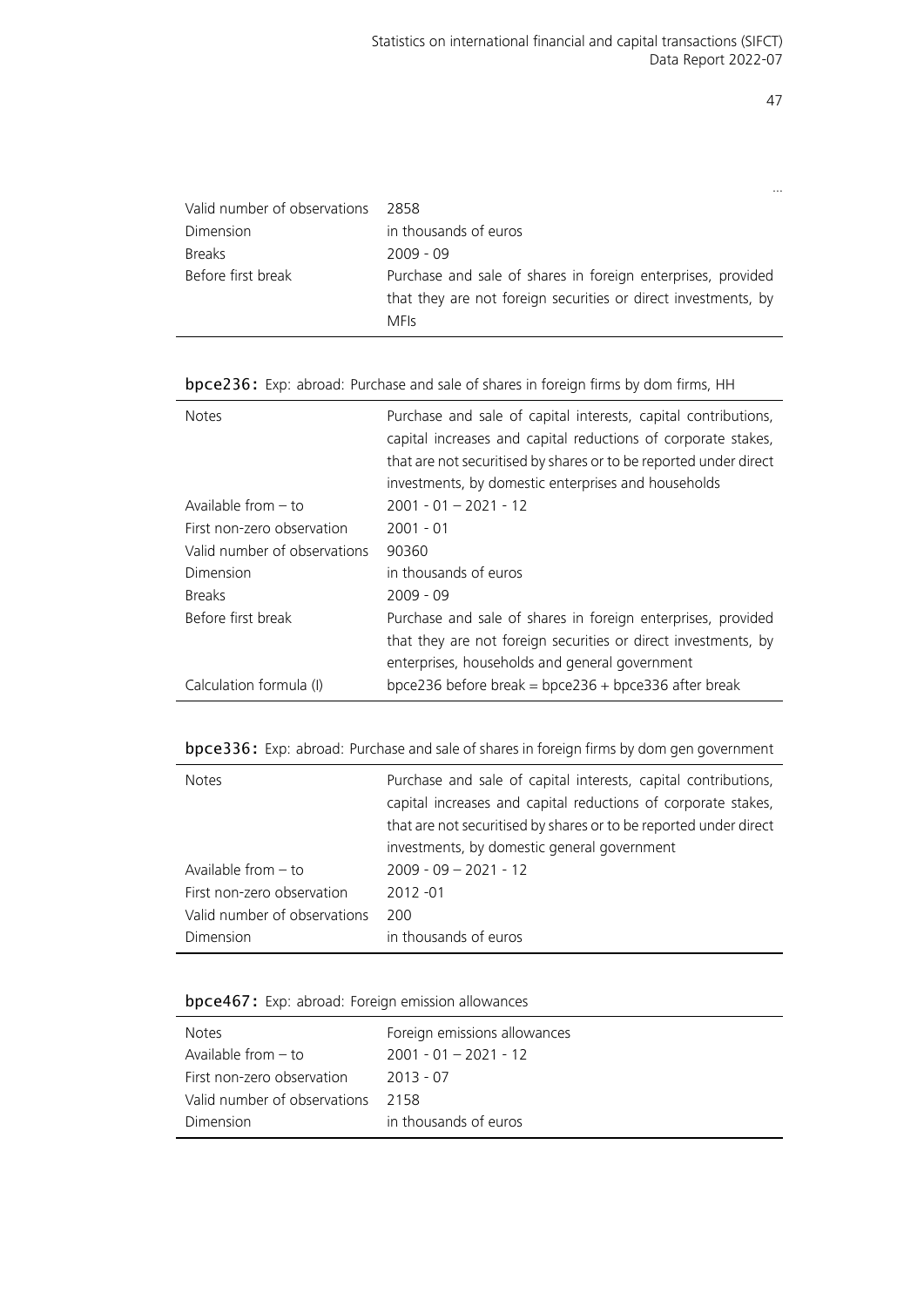| <b>Notes</b>                 | Purchase and sale of other capital investments abroad by do-<br>mestic MFIs |
|------------------------------|-----------------------------------------------------------------------------|
| Available from $-$ to        | $2001 - 01 - 2021 - 12$                                                     |
| First non-zero observation   | $2001 - 01$                                                                 |
| Valid number of observations | 693                                                                         |
| Dimension                    | in thousands of euros                                                       |
| <b>Breaks</b>                | $2009 - 09$                                                                 |
| Before first break           | Other investments by MFIs                                                   |

|  |  |  |  |  | bpce139: Exp: abroad: Other capital investments by dom MFIs |  |  |  |
|--|--|--|--|--|-------------------------------------------------------------|--|--|--|
|--|--|--|--|--|-------------------------------------------------------------|--|--|--|

| bpce239: Exp: abroad: Other capital investments by dom firms, HH |  |  |  |  |  |
|------------------------------------------------------------------|--|--|--|--|--|
|                                                                  |  |  |  |  |  |

| <b>Notes</b>                 | Purchase and sale of other capital investments abroad by do-<br>mestic enterprises and households |
|------------------------------|---------------------------------------------------------------------------------------------------|
| Available from $-$ to        | $2001 - 01 - 2021 - 12$                                                                           |
| First non-zero observation   | $2001 - 01$                                                                                       |
| Valid number of observations | 9129                                                                                              |
| Dimension                    | in thousands of euros                                                                             |
| <b>Breaks</b>                | $2009 - 09$                                                                                       |
| Before first break           | Other capital investments by enterprises, households and gen-                                     |
|                              | eral government                                                                                   |
| Calculation formula (I)      | bpce239 before break = bpce239 + bpce339 after break                                              |

bpce339: Exp: abroad: Other capital investments by general government

| <b>Notes</b>                 | Purchase and sale of other capital investments abroad by do-<br>mestic general government |
|------------------------------|-------------------------------------------------------------------------------------------|
| Available from $-$ to        | $2009 - 09 - 2021 - 12$                                                                   |
| First non-zero observation   | $2005 - 08$                                                                               |
| Valid number of observations | 11                                                                                        |
| Dimension                    | in thousands of euros                                                                     |

# 2.8 Details of variables - wide version: II Investment of non-residents in Germany

| bpcr140: Rec: in DE: Federal Treasury notes |  |  |  |  |  |
|---------------------------------------------|--|--|--|--|--|
|---------------------------------------------|--|--|--|--|--|

| <b>Notes</b>                 | Federal Treasury notes  |
|------------------------------|-------------------------|
| Available from $-$ to        | $2001 - 01 - 2021 - 12$ |
| First non-zero observation   | 2001 - 01               |
| Valid number of observations | 25976                   |
| Dimension                    | in thousands of euros   |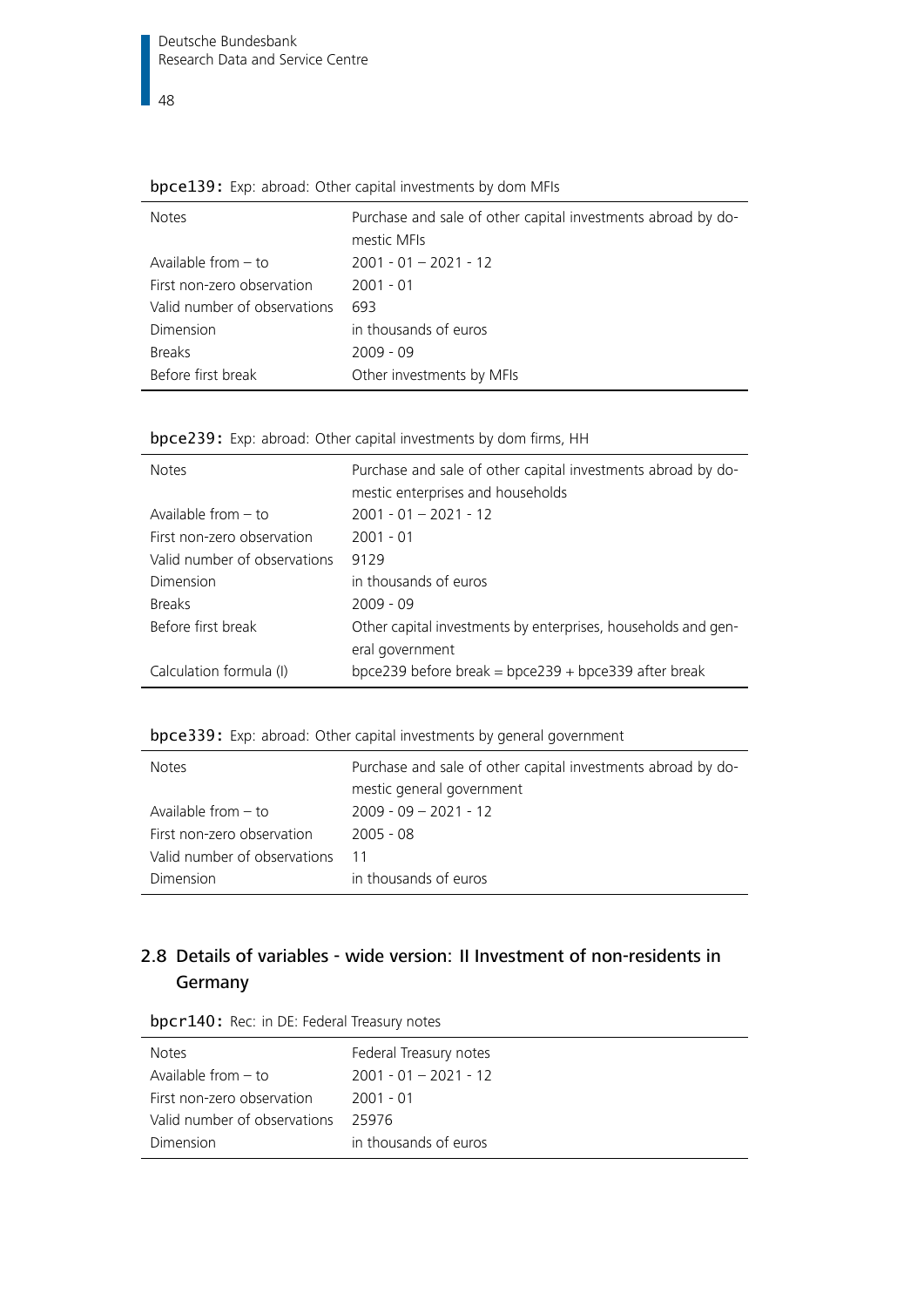| <b>Notes</b>                 | Fixed-interest bonds issued by domestic general government |
|------------------------------|------------------------------------------------------------|
| Available from - to          | $2001 - 01 - 2021 - 12$                                    |
| First non-zero observation   | 2001 - 01                                                  |
| Valid number of observations | 98129                                                      |
| Dimension                    | in thousands of euros                                      |

# bpcr641: Rec: in DE: Floating rate notes

| <b>Notes</b>                 | Floating-rate bonds issued by domestic general government |
|------------------------------|-----------------------------------------------------------|
| Available from - to          | $2001 - 01 - 2021 - 12$                                   |
| First non-zero observation   | 2001 - 01                                                 |
| Valid number of observations | 20684                                                     |
| Dimension                    | in thousands of euros                                     |

# bpcr133: Rec: in DE: Principal strips of strippable Federal bonds

| <b>Notes</b>                 | Principal strips of strippable Federal bonds |
|------------------------------|----------------------------------------------|
| Available from $-$ to        | $2001 - 01 - 2021 - 12$                      |
| First non-zero observation   | 2001 - 01                                    |
| Valid number of observations | 1785                                         |
| Dimension                    | in thousands of euros                        |

# bpcr134: Rec: in DE: Coupon strips of strippable Federal bonds

| <b>Notes</b>                 | Coupon strips of strippable Federal bonds |
|------------------------------|-------------------------------------------|
| Available from - to          | $2001 - 01 - 2021 - 12$                   |
| First non-zero observation   | 2001 - 01                                 |
| Valid number of observations | 2171                                      |
| Dimension                    | in thousands of euros                     |

bpcr143: Rec: in DE: Foreign currency bonds and funding bonds

| <b>Notes</b>                 | Foreign-currency bonds issued by domestic general govern-<br>ment |
|------------------------------|-------------------------------------------------------------------|
| Available from $-$ to        | $2001 - 01 - 2021 - 12$                                           |
| First non-zero observation   | $2001 - 08$                                                       |
| Valid number of observations | 5609                                                              |
| Dimension                    | in thousands of euros                                             |

bpcr461: Rec: in DE: Fixed-interest euro bonds issued by dom MFIs

| Notes                      | Fixed-interest euro bonds issued by domestic MFIs |
|----------------------------|---------------------------------------------------|
| Available from – to        | $2009 - 09 - 2021 - 12$                           |
| First non-zero observation | 2009 - 01                                         |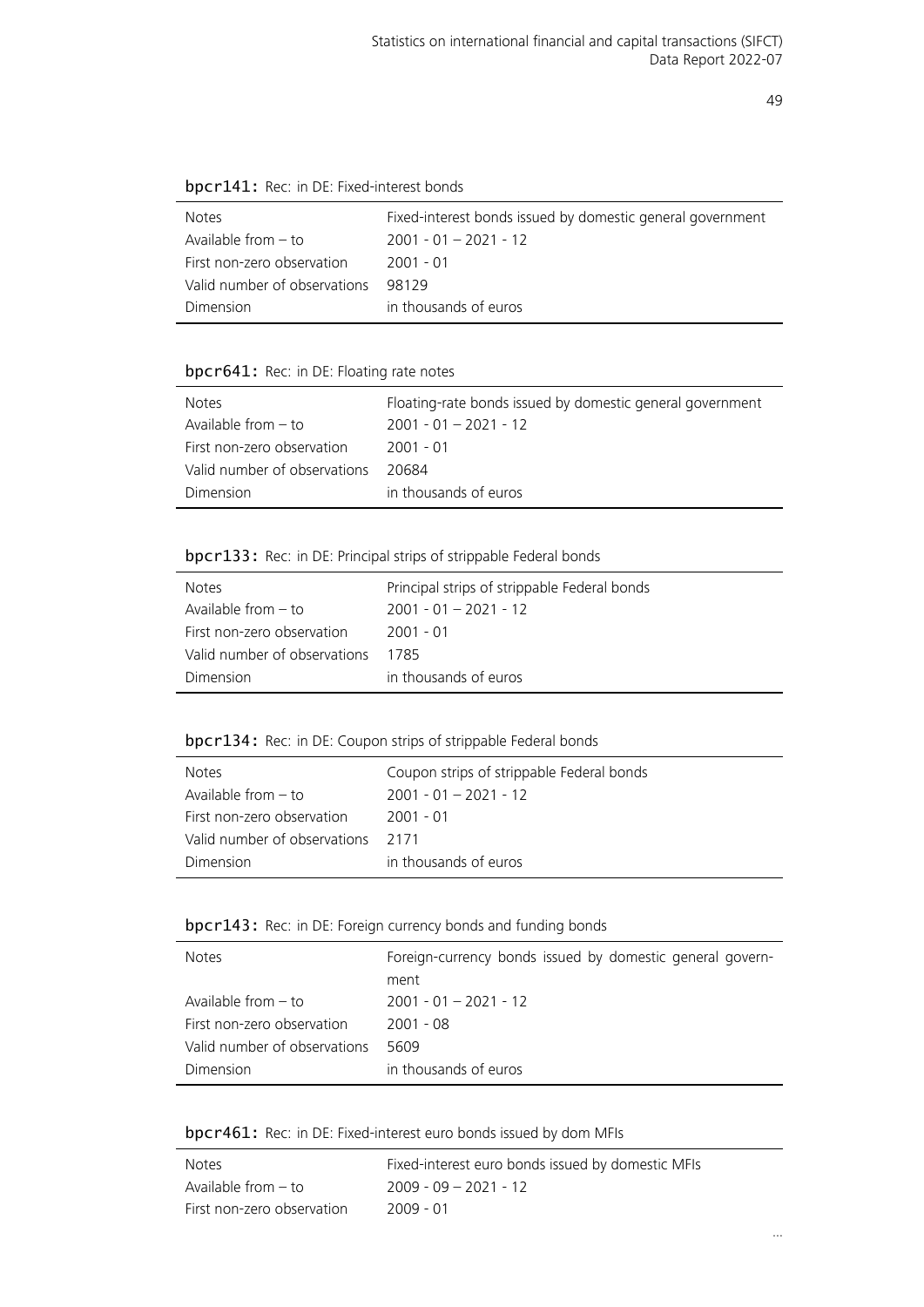| Valid number of observations | 122067                |
|------------------------------|-----------------------|
| Dimension                    | in thousands of euros |

# bpcr465: Rec: in DE: Floating-rate euro bonds issued by dom MFIs

| <b>Notes</b>                 | Floating-rate euro bonds issued by domestic MFIs |
|------------------------------|--------------------------------------------------|
| Available from $-$ to        | $2009 - 09 - 2021 - 12$                          |
| First non-zero observation   | 2009 - 01                                        |
| Valid number of observations | 40571                                            |
| Dimension                    | in thousands of euros                            |

…

# bpcr491: Rec: in DE: Fixed-interest foreign-currency bonds issued by dom MFIs

| <b>Notes</b>                 | Fixed-interest foreign-currency bonds issued by domestic MFIs |
|------------------------------|---------------------------------------------------------------|
| Available from $-$ to        | $2009 - 09 - 2021 - 12$                                       |
| First non-zero observation   | 2009 - 01                                                     |
| Valid number of observations | 30351                                                         |
| Dimension                    | in thousands of euros                                         |

# bpcr495: Rec: in DE: Floating-rate foreign-currency bonds issued by dom MFIs

| <b>Notes</b>                 | Floating-rate foreign-currency bonds issued by domestic MFIs |
|------------------------------|--------------------------------------------------------------|
| Available from - to          | $2009 - 09 - 2021 - 12$                                      |
| First non-zero observation   | $2009 - 01$                                                  |
| Valid number of observations | 7878                                                         |
| Dimension                    | in thousands of euros                                        |

# bpcr462: Rec: in DE: Fixed-interest euro bonds issued by dom firms

| <b>Notes</b>                 | Fixed-interest euro bonds issued by domestic enterprises |
|------------------------------|----------------------------------------------------------|
| Available from $-$ to        | $2009 - 09 - 2021 - 12$                                  |
| First non-zero observation   | 2009 - 01                                                |
| Valid number of observations | 104212                                                   |
| Dimension                    | in thousands of euros                                    |

# bpcr466: Rec: in DE: Floating-rate euro bonds issued by dom firms

| <b>Notes</b>                 | Floating-rate euro bonds issued by domestic enterprises |
|------------------------------|---------------------------------------------------------|
| Available from $-$ to        | $2009 - 09 - 2021 - 12$                                 |
| First non-zero observation   | $2009 - 01$                                             |
| Valid number of observations | 34494                                                   |
| Dimension                    | in thousands of euros                                   |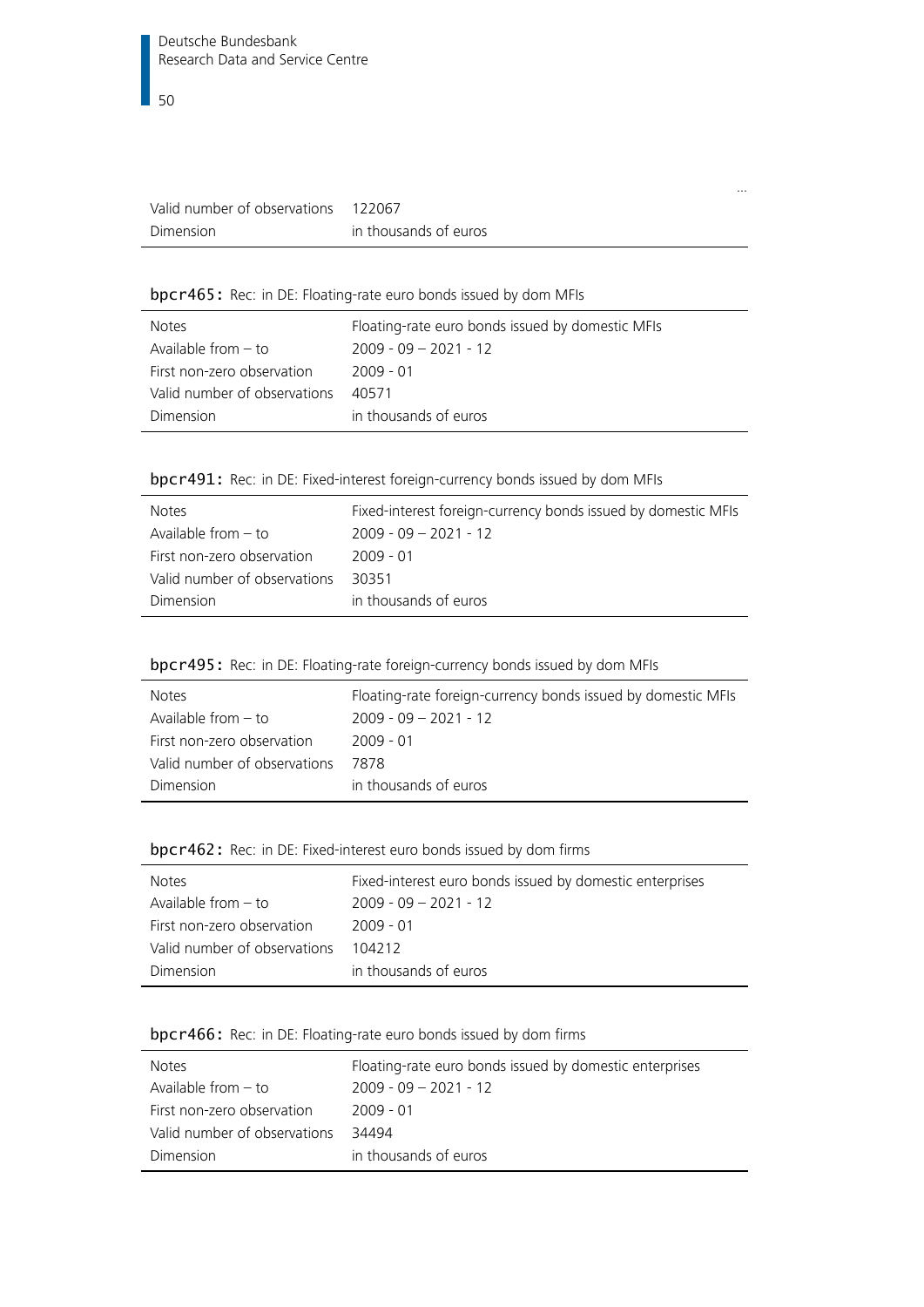| <b>Notes</b>                 | Fixed-interest foreign-currency bonds issued by domestic en- |
|------------------------------|--------------------------------------------------------------|
|                              | terprises                                                    |
| Available from $-$ to        | $2009 - 09 - 2021 - 12$                                      |
| First non-zero observation   | $2009 - 01$                                                  |
| Valid number of observations | 9506                                                         |
| Dimension                    | in thousands of euros                                        |
|                              |                                                              |

bpcr492: Rec: in DE: Fixed-interest foreign-currency bonds issued by dom firms

bpcr496: Rec: in DE: Floating-rate foreign-currency bonds issued by dom firms

| <b>Notes</b>                 | Floating-rate foreign-currency bonds issued by domestic enter- |
|------------------------------|----------------------------------------------------------------|
|                              | prises                                                         |
| Available from $-$ to        | $2009 - 09 - 2021 - 12$                                        |
| First non-zero observation   | 2009 - 04                                                      |
| Valid number of observations | 2049                                                           |
| Dimension                    | in thousands of euros                                          |

#### bpcr142: Rec: in DE: Fixed-interest euro-denominated bonds

| <b>Notes</b>                 | Fixed-interest euro-denominated bonds |
|------------------------------|---------------------------------------|
| Available from $-$ to        | $2001 - 01 - 2013 - 06$               |
| First non-zero observation   | 2001 - 01                             |
| Valid number of observations | 123642                                |
| Dimension                    | in thousands of euros                 |
| Calculation formula (I)      | bpcr142 = bpcr461 + bpcr462           |

# bpcr642: Rec: in DE: Euro-denominated floating rate notes

| <b>Notes</b>                 | Euro-denominated floating rate notes |
|------------------------------|--------------------------------------|
| Available from $-$ to        | $2001 - 01 - 2013 - 05$              |
| First non-zero observation   | 2001 - 01                            |
| Valid number of observations | 29318                                |
| Dimension                    | in thousands of euros                |
| Calculation formula (I)      | $bpcr642 = bpcr465 + bpcr466$        |

# bpcr149: Rec: in DE: Fixed-interest foreign currency bonds

| <b>Notes</b>                 | Fixed-interest foreign currency bonds |
|------------------------------|---------------------------------------|
| Available from $-$ to        | $2001 - 01 - 2013 - 08$               |
| First non-zero observation   | $2001 - 01$                           |
| Valid number of observations | 19809                                 |
| Dimension                    | in thousands of euros                 |
| Calculation formula (I)      | $bpcr149 = bpcr491 + bpcr492$         |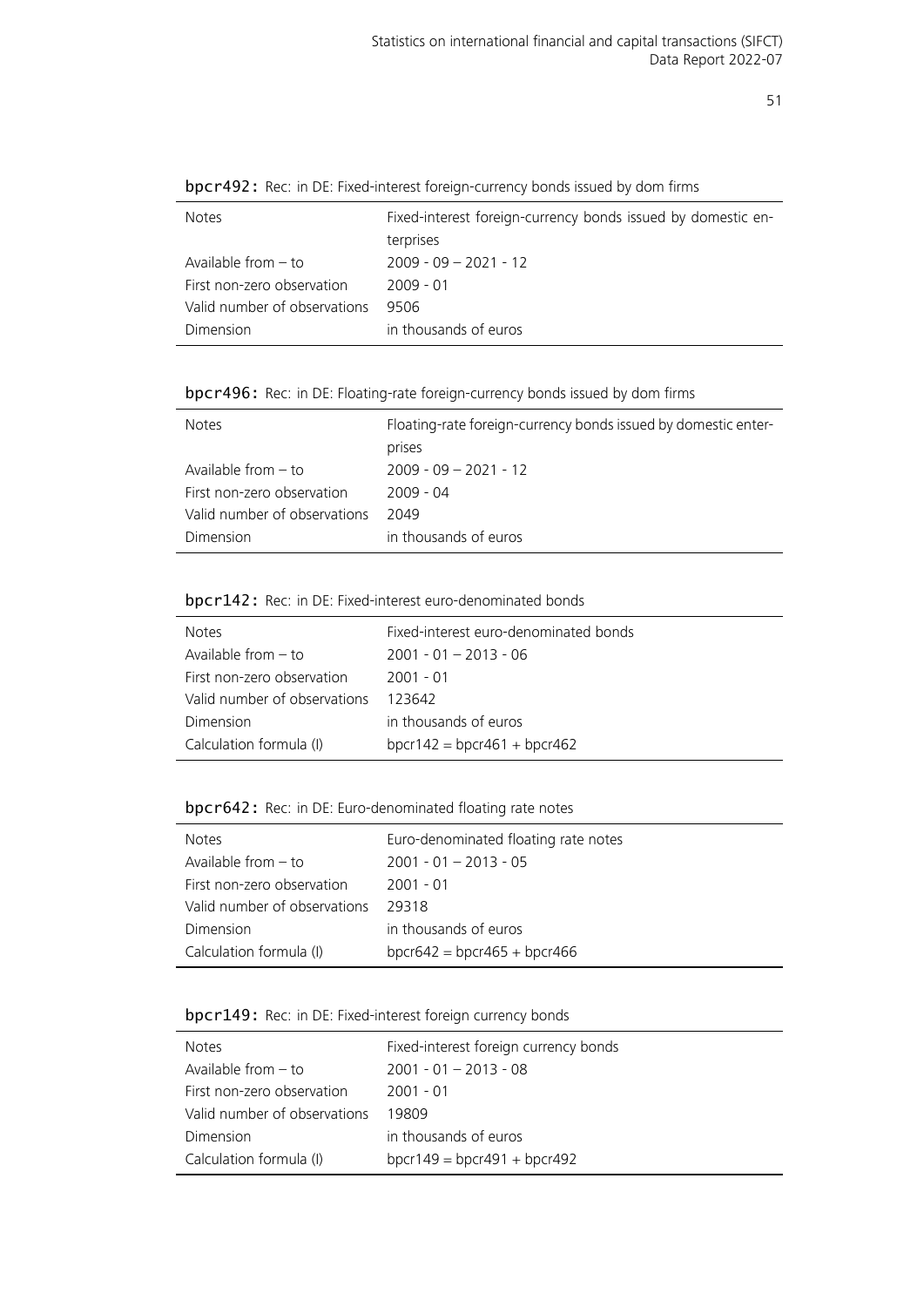# bpcr649: Rec: in DE: Foreign currency floating rate notes

| <b>Notes</b>                 | Foreign currency floating rate notes |
|------------------------------|--------------------------------------|
| Available from $-$ to        | $2001 - 01 - 2012 - 07$              |
| First non-zero observation   | $2001 - 01$                          |
| Valid number of observations | 3276                                 |
| Dimension                    | in thousands of euros                |
| Calculation formula (I)      | bpcr649 = bpcr495 + bpcr496          |

bpcr145: Rec: in DE: Money market instruments issued by dom MFIs orig maturity<=1y

| <b>Notes</b>                 | Money market instruments issued by domestic MFIs (original<br>maturity of 12 months or less) |
|------------------------------|----------------------------------------------------------------------------------------------|
| Available from $-$ to        | $2001 - 01 - 2021 - 12$                                                                      |
| First non-zero observation   | 2001 - 01                                                                                    |
| Valid number of observations | 59895                                                                                        |
| Dimension                    | in thousands of euros                                                                        |

bpcr245: Rec: in DE: Money market instruments issued by dom firms orig maturity<=1y

| <b>Notes</b>                 | Money market instruments issued by domestic enterprises (ori-<br>ginal maturity of 12 months or less) |
|------------------------------|-------------------------------------------------------------------------------------------------------|
| Available from $-$ to        | $2001 - 01 - 2021 - 12$                                                                               |
| First non-zero observation   | $2001 - 01$                                                                                           |
| Valid number of observations | 39749                                                                                                 |
| Dimension                    | in thousands of euros                                                                                 |

bpcr344: Rec: in DE: Federal Treasury discount paper (Bubills)

| <b>Notes</b>                 | Federal Treasury discount paper (Bubills) |
|------------------------------|-------------------------------------------|
| Available from $-$ to        | $2001 - 01 - 2021 - 12$                   |
| First non-zero observation   | 2001 - 01                                 |
| Valid number of observations | 13763                                     |
| Dimension                    | in thousands of euros                     |

|  |  | bpcr345: Rec: in DE: Money market instruments issued by dom gen gov orig maturity <= 1y |  |
|--|--|-----------------------------------------------------------------------------------------|--|
|--|--|-----------------------------------------------------------------------------------------|--|

| <b>Notes</b>                 | Money market instruments issued by domestic general govern- |
|------------------------------|-------------------------------------------------------------|
|                              | ment (original maturity of 12 months or less)               |
| Available from $-$ to        | $2001 - 01 - 2021 - 12$                                     |
| First non-zero observation   | $2001 - 04$                                                 |
| Valid number of observations | 2551                                                        |
| Dimension                    | in thousands of euros                                       |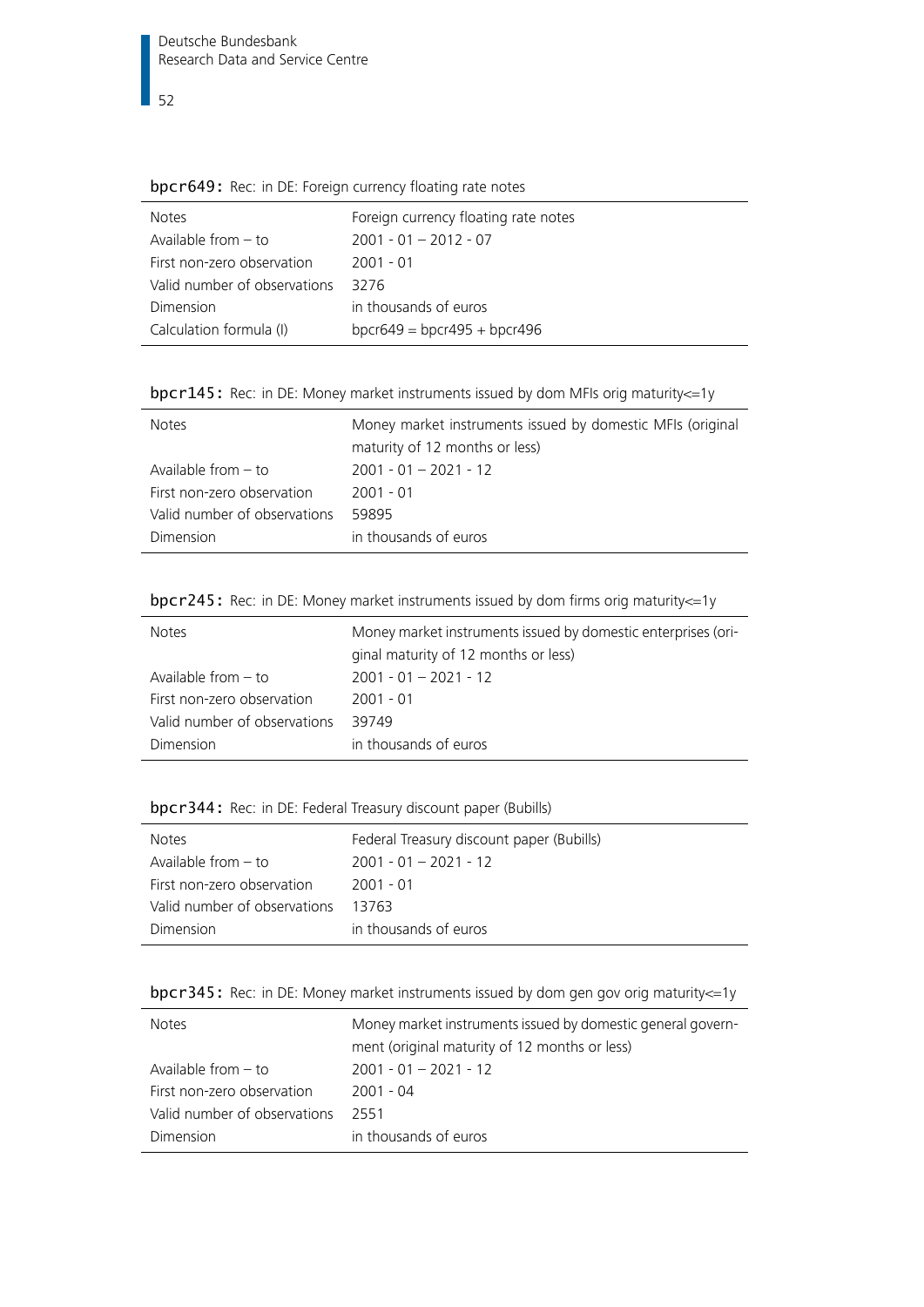# bpcr144: Rec: in DE: Bank shares

| <b>Notes</b>                 | Bank shares             |
|------------------------------|-------------------------|
| Available from - to          | $2001 - 01 - 2021 - 12$ |
| First non-zero observation   | $2001 - 01$             |
| Valid number of observations | 107049                  |
| Dimension                    | in thousands of euros   |

# bpcr258: Rec: in DE: Non-bank shares

| <b>Notes</b>                 | Non-bank shares         |
|------------------------------|-------------------------|
| Available from $-$ to        | $2001 - 01 - 2021 - 12$ |
| First non-zero observation   | -2001 - 01              |
| Valid number of observations | 299471                  |
| Dimension                    | in thousands of euros   |
|                              |                         |

# bpcr155: Rec: in DE: Participation certificates

| <b>Notes</b>                 | Participation certificates |
|------------------------------|----------------------------|
| Available from - to          | $2001 - 01 - 2021 - 12$    |
| First non-zero observation   | -2001 - 01                 |
| Valid number of observations | 6349                       |
| Dimension                    | in thousands of euros      |

# bpcr646: Rec: in DE: Money market fund shares issued by dom borrow w earnings distributio

| <b>Notes</b>                 | Money market fund shares issued by domestic borrowers with<br>earnings distribution |
|------------------------------|-------------------------------------------------------------------------------------|
| Available from $-$ to        | $2001 - 01 - 2021 - 12$                                                             |
| First non-zero observation   | $2001 - 01$                                                                         |
| Valid number of observations | 21620                                                                               |
| Dimension                    | in thousands of euros                                                               |

bpcr647: Rec: in DE: Money market fund shares issued by dom borrow w earnings retention

| <b>Notes</b>                 | Money market fund shares issued by domestic borrowers with |
|------------------------------|------------------------------------------------------------|
|                              | earnings retention                                         |
| Available from $-$ to        | $2001 - 01 - 2021 - 12$                                    |
| First non-zero observation   | $2001 - 01$                                                |
| Valid number of observations | 31069                                                      |
| Dimension                    | in thousands of euros                                      |

bpcr146: Rec: in DE: Other domestic mutual fund shares with earnings distribution

| <b>Notes</b>        | Other domestic mutual fund shares with earnings distribution |
|---------------------|--------------------------------------------------------------|
| Available from – to | $2001 - 01 - 2021 - 12$                                      |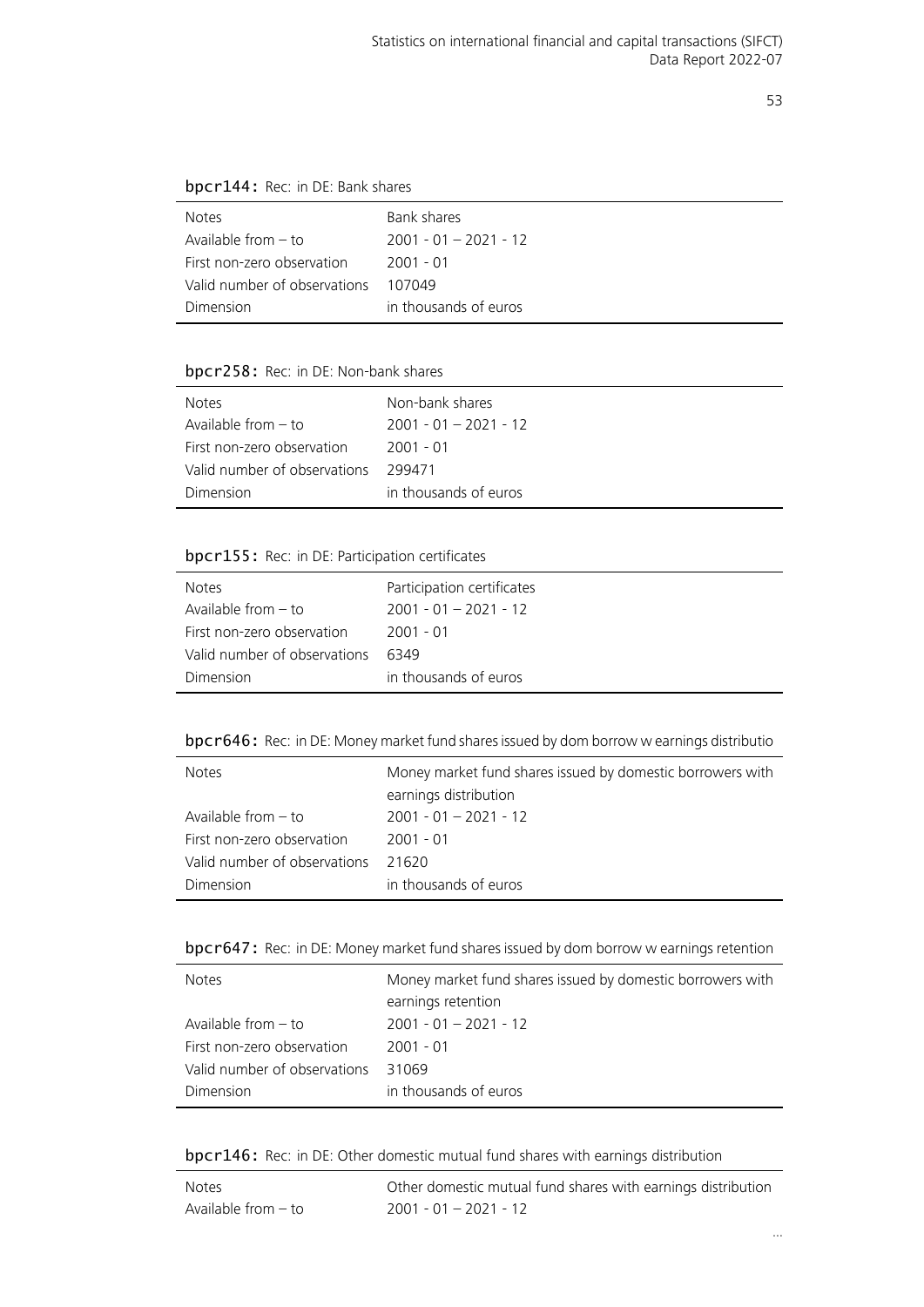| First non-zero observation          | 2001 - 01             |
|-------------------------------------|-----------------------|
| Valid number of observations 171257 |                       |
| Dimension                           | in thousands of euros |

# bpcr157: Rec: in DE: Other domestic mutual fund shares with earnings retention

| <b>Notes</b>                 | Other domestic mutual fund shares with earnings retention |
|------------------------------|-----------------------------------------------------------|
| Available from $-$ to        | $2001 - 01 - 2021 - 12$                                   |
| First non-zero observation   | 2001 - 01                                                 |
| Valid number of observations | 97277                                                     |
| Dimension                    | in thousands of euros                                     |

…

# bpcr147: Rec: in DE: Shares in domestic unlisted MFIs (plc)

| <b>Notes</b>                 | Purchase and sale of capital interests in domestic unlisted<br>MFIs in the legal form of a public limited company, and capital<br>contributions, capital increases and capital reductions in the<br>form of domestic shares, issued by unlisted MFIs |
|------------------------------|------------------------------------------------------------------------------------------------------------------------------------------------------------------------------------------------------------------------------------------------------|
| Available from $-$ to        | $2001 - 01 - 2021 - 12$                                                                                                                                                                                                                              |
| First non-zero observation   | $2001 - 01$                                                                                                                                                                                                                                          |
| Valid number of observations | 172                                                                                                                                                                                                                                                  |
| Dimension                    | in thousands of euros                                                                                                                                                                                                                                |

# bpcr847: Rec: in DE: Shares in domestic listed MFIs (plc)

| <b>Notes</b>                 | Purchase and sale of capital interests in domestic listed MFIs   |
|------------------------------|------------------------------------------------------------------|
|                              | in the legal form of a public limited company, and capital con-  |
|                              | tributions, capital increases and capital reductions in the form |
|                              | of domestic shares, issued by listed MFIs                        |
| Available from $-$ to        | $2001 - 01 - 2021 - 12$                                          |
| First non-zero observation   | $2008 - 10$                                                      |
| Valid number of observations | 15                                                               |
| Dimension                    | in thousands of euros                                            |

# bpcr148: Rec: in DE: Capital reserves of domestic MFIs (plc)

| <b>Notes</b>                 | Inpayments to the capital reserves and repayments including<br>grants for the compensation of reported losses carried forward<br>in the case of domestic MFIs in the legal form of a public limited<br>company |
|------------------------------|----------------------------------------------------------------------------------------------------------------------------------------------------------------------------------------------------------------|
| Available from $-$ to        | $2001 - 01 - 2021 - 12$                                                                                                                                                                                        |
| First non-zero observation   | $2001 - 05$                                                                                                                                                                                                    |
| Valid number of observations | 205                                                                                                                                                                                                            |
| Dimension                    | in thousands of euros                                                                                                                                                                                          |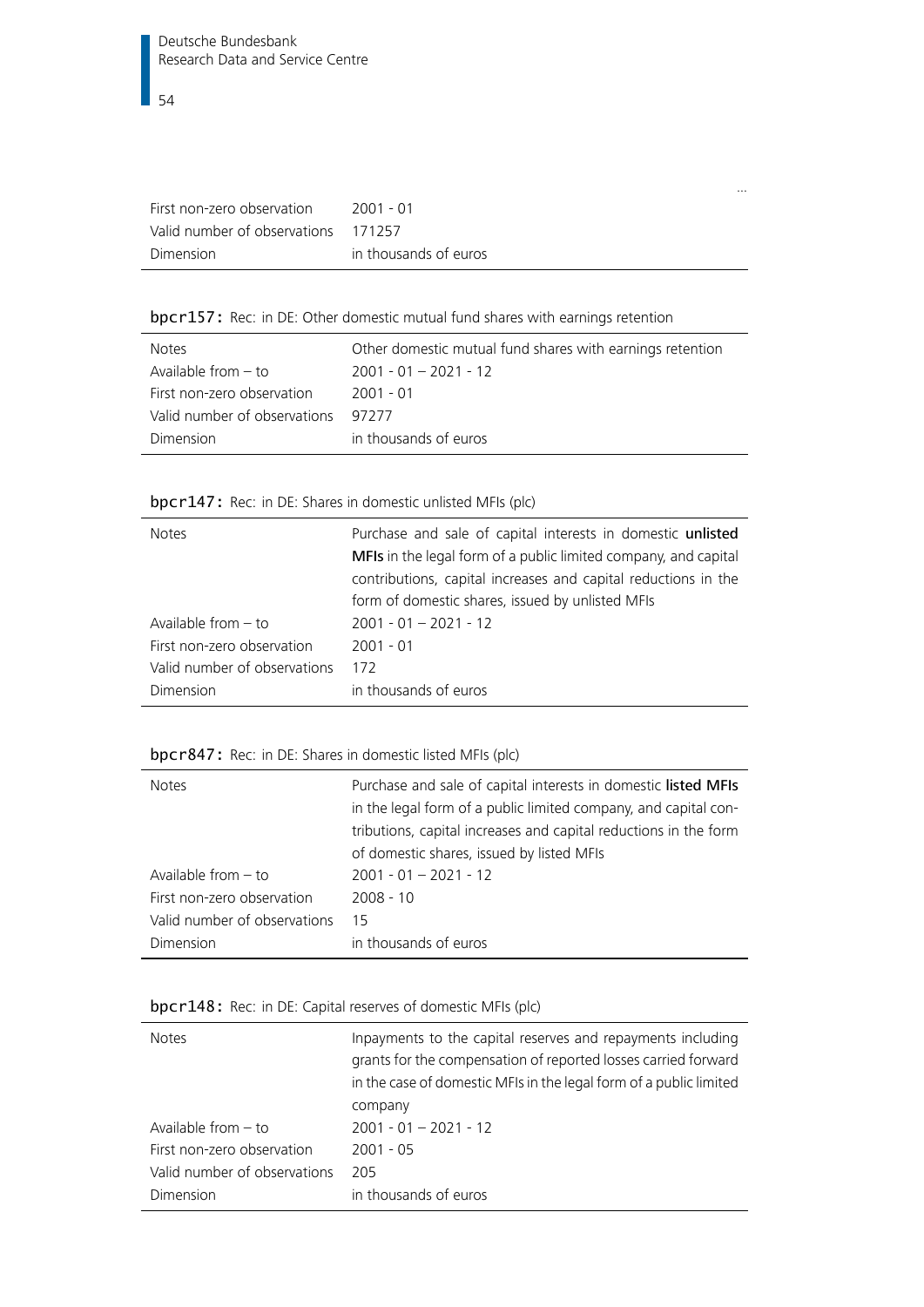| <b>Notes</b>                 | Purchase and sale of capital interests in domestic unlisted en- |
|------------------------------|-----------------------------------------------------------------|
|                              | terprises in the legal form of a public limited company, and    |
|                              | capital contributions, capital increases and capital reductions |
|                              | in the form of domestic shares, issued by unlisted enterprises  |
| Available from $-$ to        | $2001 - 01 - 2021 - 12$                                         |
| First non-zero observation   | $2001 - 01$                                                     |
| Valid number of observations | 905                                                             |
| Dimension                    | in thousands of euros                                           |

| bpcr247: Rec: in DE: Shares in domestic unlisted enterprises (plc) |  |  |  |  |  |  |  |  |
|--------------------------------------------------------------------|--|--|--|--|--|--|--|--|
|--------------------------------------------------------------------|--|--|--|--|--|--|--|--|

bpcr947: Rec: in DE: Shares in domestic listed enterprises (plc)

| <b>Notes</b>                 | Purchase and sale of capital interests in domestic listed en-<br>terprises in the legal form of a public limited company, and<br>capital contributions, capital increases and capital reductions<br>in the form of domestic shares, issued by listed enterprises |  |  |
|------------------------------|------------------------------------------------------------------------------------------------------------------------------------------------------------------------------------------------------------------------------------------------------------------|--|--|
| Available from $-$ to        | $2001 - 01 - 2021 - 12$                                                                                                                                                                                                                                          |  |  |
| First non-zero observation   | $2005 - 08$                                                                                                                                                                                                                                                      |  |  |
| Valid number of observations | 174                                                                                                                                                                                                                                                              |  |  |
| Dimension                    | in thousands of euros                                                                                                                                                                                                                                            |  |  |

# bpcr248: Rec: in DE: Capital reserves of domestic enterprises (plc)

| <b>Notes</b>                 | Inpayments to the capital reserves and repayments including<br>grants for the compensation of reported losses carried forward<br>in the case of domestic enterprises in the legal form of a public<br>limited company |
|------------------------------|-----------------------------------------------------------------------------------------------------------------------------------------------------------------------------------------------------------------------|
| Available from $-$ to        | $2001 - 01 - 2021 - 12$                                                                                                                                                                                               |
| First non-zero observation   | $2001 - 01$                                                                                                                                                                                                           |
| Valid number of observations | 573                                                                                                                                                                                                                   |
| Dimension                    | in thousands of euros                                                                                                                                                                                                 |

# bpcr151: Rec: in DE: Shares in domestic MFIs (non-plc)

| <b>Notes</b>                 | Purchase and sale of capital interests in domestic MFIs in the<br>legal form of non-public limited companies, and capital contri-<br>butions, capital increases and capital reductions with respect<br>to these domestic MFIs. Payments associated with the es-<br>tablishment and dissolution or purchase and sale of domestic<br>branches and permanent establishments of foreign banks that<br>constitute domestic MFIs |
|------------------------------|----------------------------------------------------------------------------------------------------------------------------------------------------------------------------------------------------------------------------------------------------------------------------------------------------------------------------------------------------------------------------------------------------------------------------|
| Available from $-$ to        | $2001 - 01 - 2021 - 12$                                                                                                                                                                                                                                                                                                                                                                                                    |
| First non-zero observation   | $2001 - 01$                                                                                                                                                                                                                                                                                                                                                                                                                |
| Valid number of observations | 568                                                                                                                                                                                                                                                                                                                                                                                                                        |
| Dimension                    | in thousands of euros                                                                                                                                                                                                                                                                                                                                                                                                      |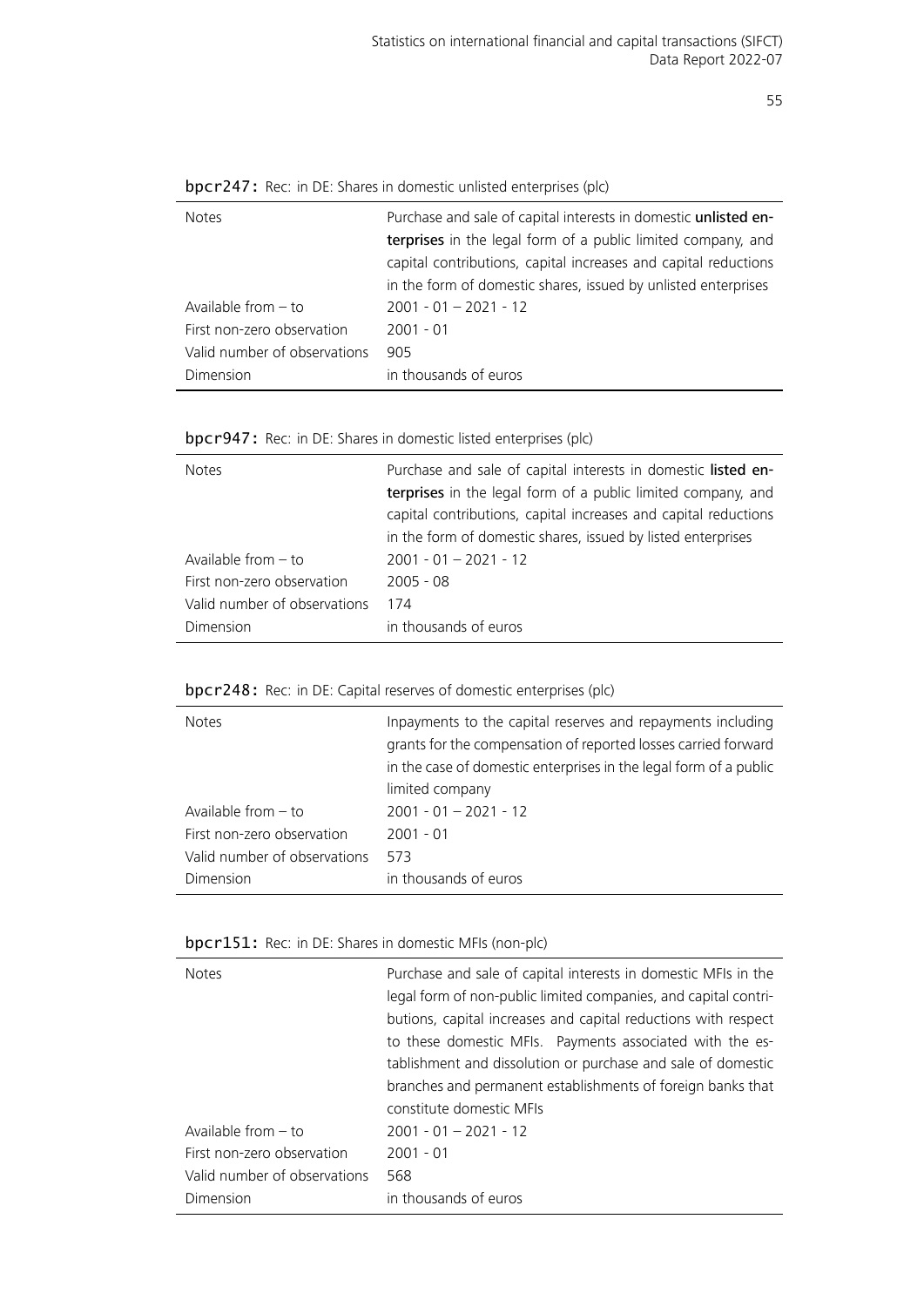| <b>OPCI 1941</b> RCC. III DE. Capital ICSCRES OF GOTHESTIC IVILIS (HOT PIC)                                                                                                                                    |  |  |
|----------------------------------------------------------------------------------------------------------------------------------------------------------------------------------------------------------------|--|--|
| Inpayments to the capital reserves and repayments to domestic<br>MFIs in the legal form of non-public limited companies includ-<br>ing grants for the compensation of their reported losses carried<br>forward |  |  |
| $2001 - 01 - 2021 - 12$<br>$2001 - 04$<br>188<br>in thousands of euros                                                                                                                                         |  |  |
|                                                                                                                                                                                                                |  |  |

|  | bpcr152: Rec: in DE: Capital reserves of domestic MFIs (non-plc) |  |  |  |
|--|------------------------------------------------------------------|--|--|--|
|--|------------------------------------------------------------------|--|--|--|

| bpcr251: Rec: in DE: Capital interests of domestic enterprises (non-plc) |  |  |  |  |
|--------------------------------------------------------------------------|--|--|--|--|
|                                                                          |  |  |  |  |

| <b>Notes</b>                 | Purchase and sale of capital interests in domestic enterprises<br>in the legal form of non-public limited companies, and cap-<br>ital contributions, capital increases and capital reductions with<br>respect to these domestic enterprises. Payments associated<br>with the establishment and dissolution or purchase and sale of<br>domestic branches and permanent establishments of foreign |
|------------------------------|-------------------------------------------------------------------------------------------------------------------------------------------------------------------------------------------------------------------------------------------------------------------------------------------------------------------------------------------------------------------------------------------------|
|                              | enterprises and households                                                                                                                                                                                                                                                                                                                                                                      |
| Available from $-$ to        | $2001 - 01 - 2021 - 12$                                                                                                                                                                                                                                                                                                                                                                         |
| First non-zero observation   | $2001 - 01$                                                                                                                                                                                                                                                                                                                                                                                     |
| Valid number of observations | 16634                                                                                                                                                                                                                                                                                                                                                                                           |
| Dimension                    | in thousands of euros                                                                                                                                                                                                                                                                                                                                                                           |

|  |  | bpcr252: Rec: in DE: Capital reserves of domestic enterprises (non-plc) |  |  |
|--|--|-------------------------------------------------------------------------|--|--|
|--|--|-------------------------------------------------------------------------|--|--|

| <b>Notes</b>                 | Inpayments to the capital reserves and repayments to domestic<br>enterprises in the legal form of non-public limited companies<br>including grants for the compensation of their reported losses<br>carried forward |
|------------------------------|---------------------------------------------------------------------------------------------------------------------------------------------------------------------------------------------------------------------|
| Available from $-$ to        | $2001 - 01 - 2021 - 12$                                                                                                                                                                                             |
| First non-zero observation   | $2001 - 01$                                                                                                                                                                                                         |
| Valid number of observations | 12303                                                                                                                                                                                                               |
| Dimension                    | in thousands of euros                                                                                                                                                                                               |

|  | bpcr262: Rec: in DE: Raising/repayment of loans >1y from/to nonresident stakeholders |  |  |
|--|--------------------------------------------------------------------------------------|--|--|
|--|--------------------------------------------------------------------------------------|--|--|

| <b>Notes</b>               | Raising and repayment of loans with a maturity of more than |
|----------------------------|-------------------------------------------------------------|
|                            | 12 months by domestic enterprises (as borrowers) from/to    |
|                            | non-resident enterprises which hold an indirect or direct   |
|                            | stake in said domestic enterprises and borrowing by resid-  |
|                            | ent branches and permanent establishments from their non-   |
|                            | resident head offices                                       |
| Available from $-$ to      | $2001 - 01 - 2021 - 12$                                     |
| First non-zero observation | $2001 - 01$                                                 |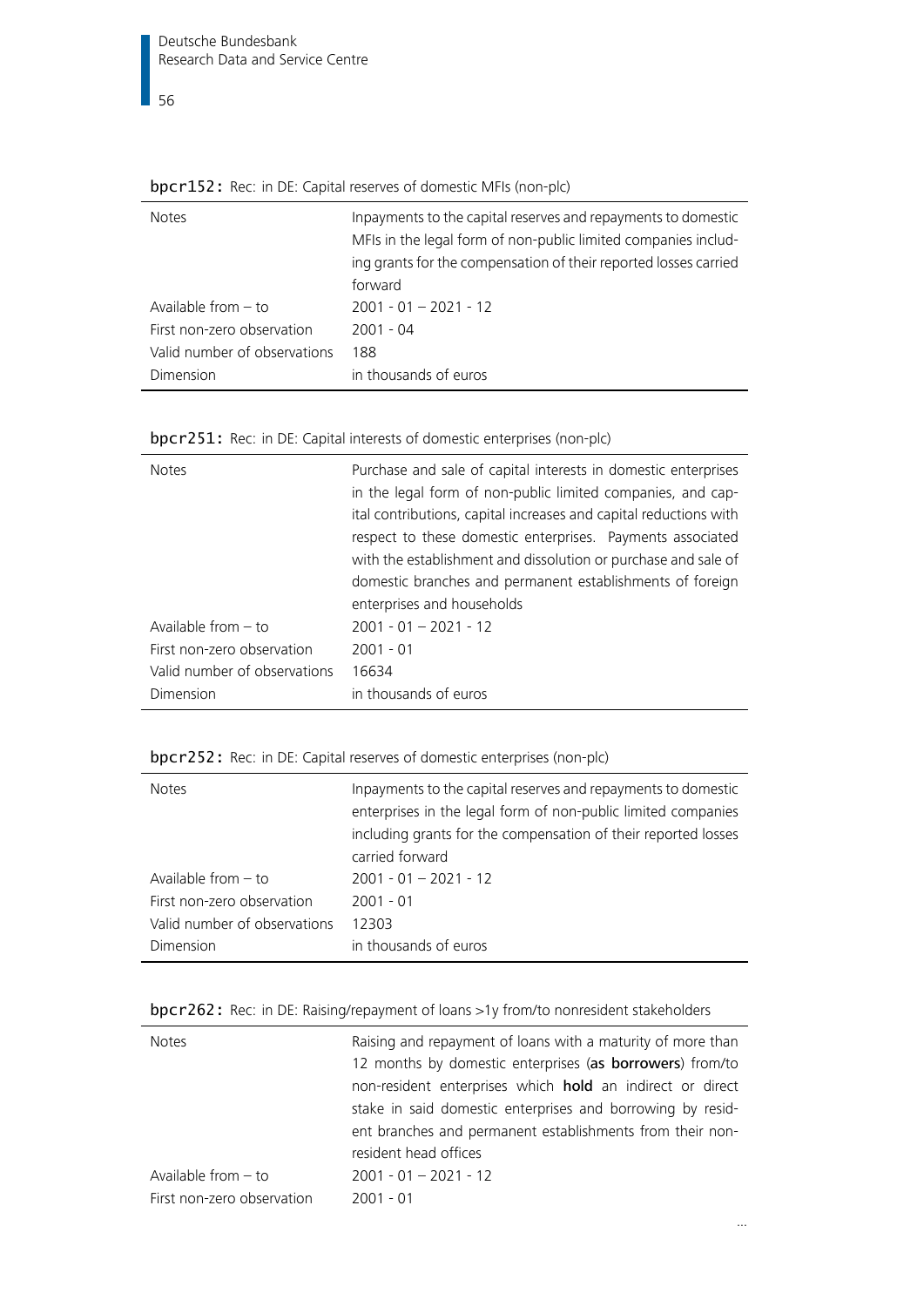…

| Valid number of observations 48186 |                       |
|------------------------------------|-----------------------|
| Dimension                          | in thousands of euros |

bpcr227: Rec: in DE: Granting/repayment of loans >1y by dom firms to nonresident stakehol

| <b>Notes</b>                 | Granting and repayment of loans with a maturity of more        |
|------------------------------|----------------------------------------------------------------|
|                              | than 12 months by domestic enterprises (as lenders) to non-    |
|                              | resident enterprises and individuals which hold an indirect or |
|                              | direct stake in said domestic enterprises and loans that do-   |
|                              | mestic branches and permanent establishments grant to their    |
|                              | non-resident head offices                                      |
| Available from $-$ to        | $2001 - 01 - 2021 - 12$                                        |
| First non-zero observation   | $2001 - 01$                                                    |
| Valid number of observations | 3999                                                           |
| Dimension                    | in thousands of euros                                          |

| bpcr219: Rec: in DE: Granting/repayment of loans >1y by resident fin. subs. to stakehold |  |  |  |  |  |  |  |  |  |  |  |  |  |  |
|------------------------------------------------------------------------------------------|--|--|--|--|--|--|--|--|--|--|--|--|--|--|
|------------------------------------------------------------------------------------------|--|--|--|--|--|--|--|--|--|--|--|--|--|--|

| <b>Notes</b>                 | Granting and repayment of loans with a maturity of more than<br>12 months by resident financial subsidiaries (as lenders) to<br>non-resident enterprises and households which hold an indir-<br>ect or direct stake in them |
|------------------------------|-----------------------------------------------------------------------------------------------------------------------------------------------------------------------------------------------------------------------------|
| Available from $-$ to        | $2001 - 01 - 2021 - 12$                                                                                                                                                                                                     |
| First non-zero observation   | $2004 - 07$                                                                                                                                                                                                                 |
| Valid number of observations | -37                                                                                                                                                                                                                         |
| Dimension                    | in thousands of euros                                                                                                                                                                                                       |

bpcr268: Rec: in DE: Exp: Direct inv loans>1y from non-resident fellow companies

| <b>Notes</b>                 | Raising and repayment of loans with a maturity of more than       |
|------------------------------|-------------------------------------------------------------------|
|                              | 12 months by domestic enterprises (as borrowers) from non-        |
|                              | resident enterprises in which they do not hold indirect or dir-   |
|                              | ect stakes (et vice versa) but with which they share, directly or |
|                              | indirectly a common direct investor                               |
| Available from $-$ to        | $2001 - 01 - 2021 - 12$                                           |
| First non-zero observation   | $2001 - 01$                                                       |
| Valid number of observations | 15082                                                             |
| Dimension                    | in thousands of euros                                             |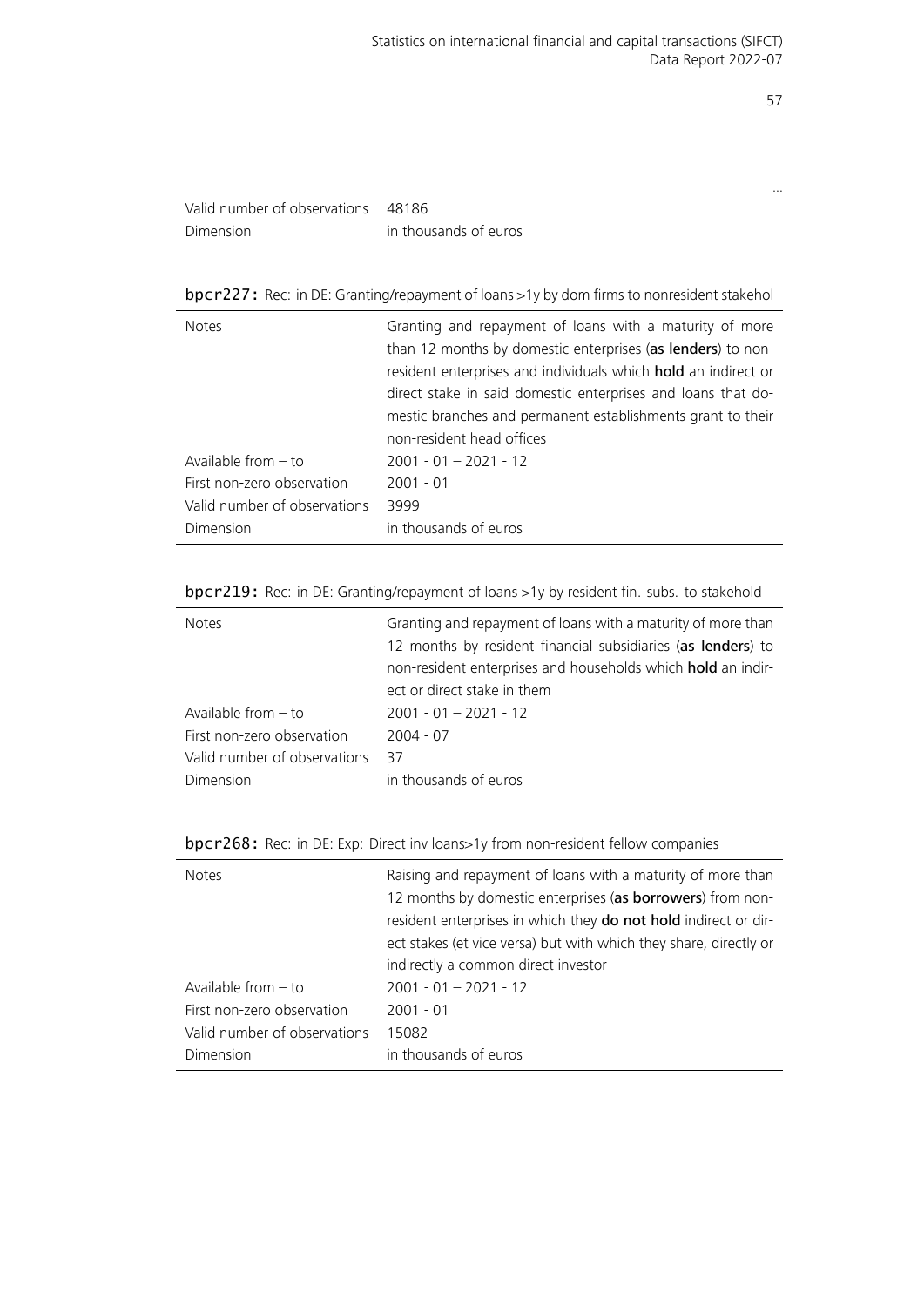$\overline{\phantom{1}}$  58

| <b>Notes</b>                 | Granting and repayment of loans with a maturity of more           |
|------------------------------|-------------------------------------------------------------------|
|                              | than 12 months by domestic enterprises (as lenders) to non-       |
|                              | resident enterprises in which they do not hold indirect or dir-   |
|                              | ect stakes (et vice versa) but with which they share, directly or |
|                              | indirectly a common direct investor                               |
| Available from $-$ to        | $2001 - 01 - 2021 - 12$                                           |
| First non-zero observation   | $2001 - 01$                                                       |
| Valid number of observations | 8032                                                              |
| Dimension                    | in thousands of euros                                             |
|                              |                                                                   |

bpcr228: Rec: in DE: Exp: Direct inv loans>1y to non-resident fellow companies

|  | <b>bpcr175:</b> Rec: in DE: Undisclosed assignment of short-term domestic claims $\leq$ =1y MFIs |  |
|--|--------------------------------------------------------------------------------------------------|--|
|  |                                                                                                  |  |

| <b>Notes</b>                 | Undisclosed assignment and repayment of short-term do-           |
|------------------------------|------------------------------------------------------------------|
|                              | mestic claims and borrower's note loans, registered bonds and    |
|                              | similar non-negotiable securities (original maturity of up to 12 |
|                              | months) on the part of residents, broken down into the fol-      |
|                              | lowing domestic debtor groups: MFIs                              |
| Available from $-$ to        | $2001 - 01 - 2021 - 12$                                          |
| First non-zero observation   | $2002 - 10$                                                      |
| Valid number of observations | 194                                                              |
| Dimension                    | in thousands of euros                                            |
|                              |                                                                  |

|  | bpcr075: Rec: in DE: Undisclosed assignment of short-term dom claims <= 1y invest funds |  |
|--|-----------------------------------------------------------------------------------------|--|
|  |                                                                                         |  |

| <b>Notes</b>                 | Undisclosed assignment and repayment of short-term do-<br>mestic claims and borrower's note loans, registered bonds and<br>similar non-negotiable securities (original maturity of up to 12<br>months) on the part of residents, broken down into the follow-<br>ing domestic debtor groups: Investment funds (without money<br>market funds) |
|------------------------------|-----------------------------------------------------------------------------------------------------------------------------------------------------------------------------------------------------------------------------------------------------------------------------------------------------------------------------------------------|
| Available from $-$ to        | $2020 - 08 - 2021 - 12$                                                                                                                                                                                                                                                                                                                       |
| First non-zero observation   | not yet observed                                                                                                                                                                                                                                                                                                                              |
| Valid number of observations | $\Omega$                                                                                                                                                                                                                                                                                                                                      |
| Dimension                    | in thousands of euros                                                                                                                                                                                                                                                                                                                         |

| bpcr675: Rec: in DE: Undisclosed assignment of short-term dom claims <= 1y insur c, pens f |  |
|--------------------------------------------------------------------------------------------|--|
|--------------------------------------------------------------------------------------------|--|

| <b>Notes</b>          | Undisclosed assignment and repayment of short-term do-           |
|-----------------------|------------------------------------------------------------------|
|                       | mestic claims and borrower's note loans, registered bonds and    |
|                       | similar non-negotiable securities (original maturity of up to 12 |
|                       | months) on the part of residents, broken down into the fol-      |
|                       | lowing domestic debtor groups: Insurance corporations and        |
|                       | pension funds                                                    |
| Available from $-$ to | $2020 - 08 - 2021 - 12$                                          |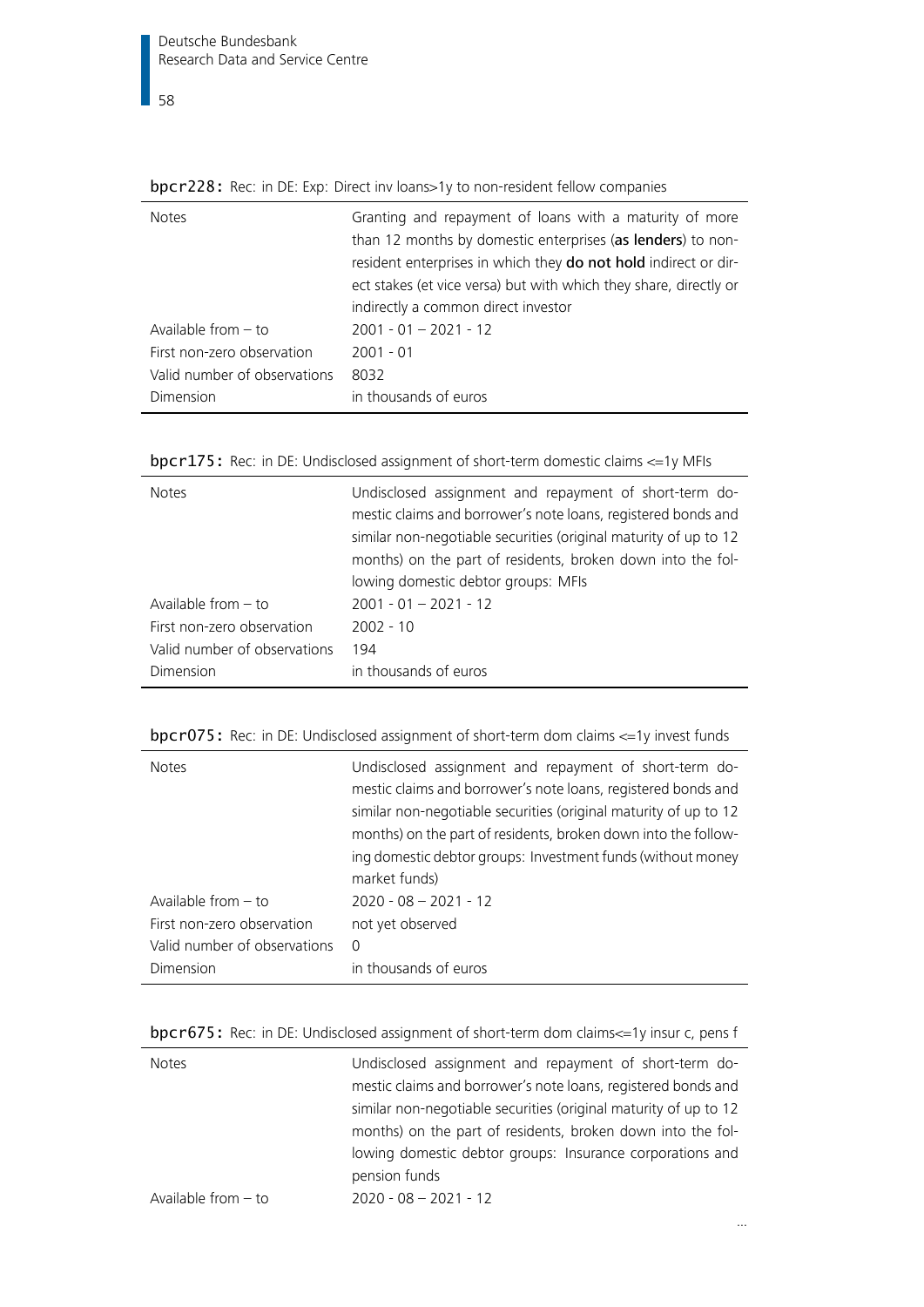|                              |                       | $\cdots$ |
|------------------------------|-----------------------|----------|
| First non-zero observation   | not yet observed      |          |
| Valid number of observations | - 0                   |          |
| Dimension                    | in thousands of euros |          |
|                              |                       |          |

bpcr275: Rec: in DE: Undisclosed assignment of short-term domestic claims <=1y OFIs

| <b>Notes</b>                 | Undisclosed assignment and repayment of short-term do-<br>mestic claims and borrower's note loans, registered bonds and<br>similar non-negotiable securities (original maturity of up to 12<br>months) on the part of residents, broken down into the fol-<br>lowing domestic debtor groups: other financial enterprises |
|------------------------------|--------------------------------------------------------------------------------------------------------------------------------------------------------------------------------------------------------------------------------------------------------------------------------------------------------------------------|
| Available from $-$ to        | $2001 - 01 - 2021 - 12$                                                                                                                                                                                                                                                                                                  |
| First non-zero observation   | $2001 - 01$                                                                                                                                                                                                                                                                                                              |
| Valid number of observations | 11148                                                                                                                                                                                                                                                                                                                    |
| Dimension                    | in thousands of euros                                                                                                                                                                                                                                                                                                    |
| <b>Breaks</b>                | 2009 - 09, 2020 - 08                                                                                                                                                                                                                                                                                                     |
| Before first break           | Undisclosed assignment of short-term term domestic claims<br>(maturity of 12 months or less); debtor enterprises and house-<br>holds                                                                                                                                                                                     |
| Calculation formula (I)      | bpcr275 before break = bpcr275 + bpcr975 after break                                                                                                                                                                                                                                                                     |
| Before second break          | Undisclosed assignment of short-term term domestic claims<br>(maturity of 12 months or less); financial enterprises                                                                                                                                                                                                      |
| Calculation formula (II)     | bpcr275 before break = bpcr275 + bpcr075 + bpcr675 after<br>break                                                                                                                                                                                                                                                        |

bpcr875: Rec: in DE: Undisclosed assignment of short-term domestic claims <=1y HH, NGOs

| <b>Notes</b>                 | Undisclosed assignment and repayment of short-term do-<br>mestic claims and borrower's note loans, registered bonds and<br>similar non-negotiable securities (original maturity of up to 12<br>months) on the part of residents, broken down into the fol-<br>lowing domestic debtor groups: Individuals and non-profit or-<br>ganisations |
|------------------------------|--------------------------------------------------------------------------------------------------------------------------------------------------------------------------------------------------------------------------------------------------------------------------------------------------------------------------------------------|
| Available from $-$ to        | $2020 - 08 - 2021 - 12$                                                                                                                                                                                                                                                                                                                    |
| First non-zero observation   | $2020 - 08$                                                                                                                                                                                                                                                                                                                                |
| Valid number of observations | 14                                                                                                                                                                                                                                                                                                                                         |
| Dimension                    | in thousands of euros                                                                                                                                                                                                                                                                                                                      |

bpcr975: Rec: in DE: Undisclosed assignment of short-term dom claims <=1y non-fin firm

| <b>Notes</b> | Undisclosed assignment and repayment of short-term do-           |
|--------------|------------------------------------------------------------------|
|              | mestic claims and borrower's note loans, registered bonds and    |
|              | similar non-negotiable securities (original maturity of up to 12 |
|              | months) on the part of residents, broken down into the fol-      |
|              | lowing domestic debtor groups: Non-financial enterprises         |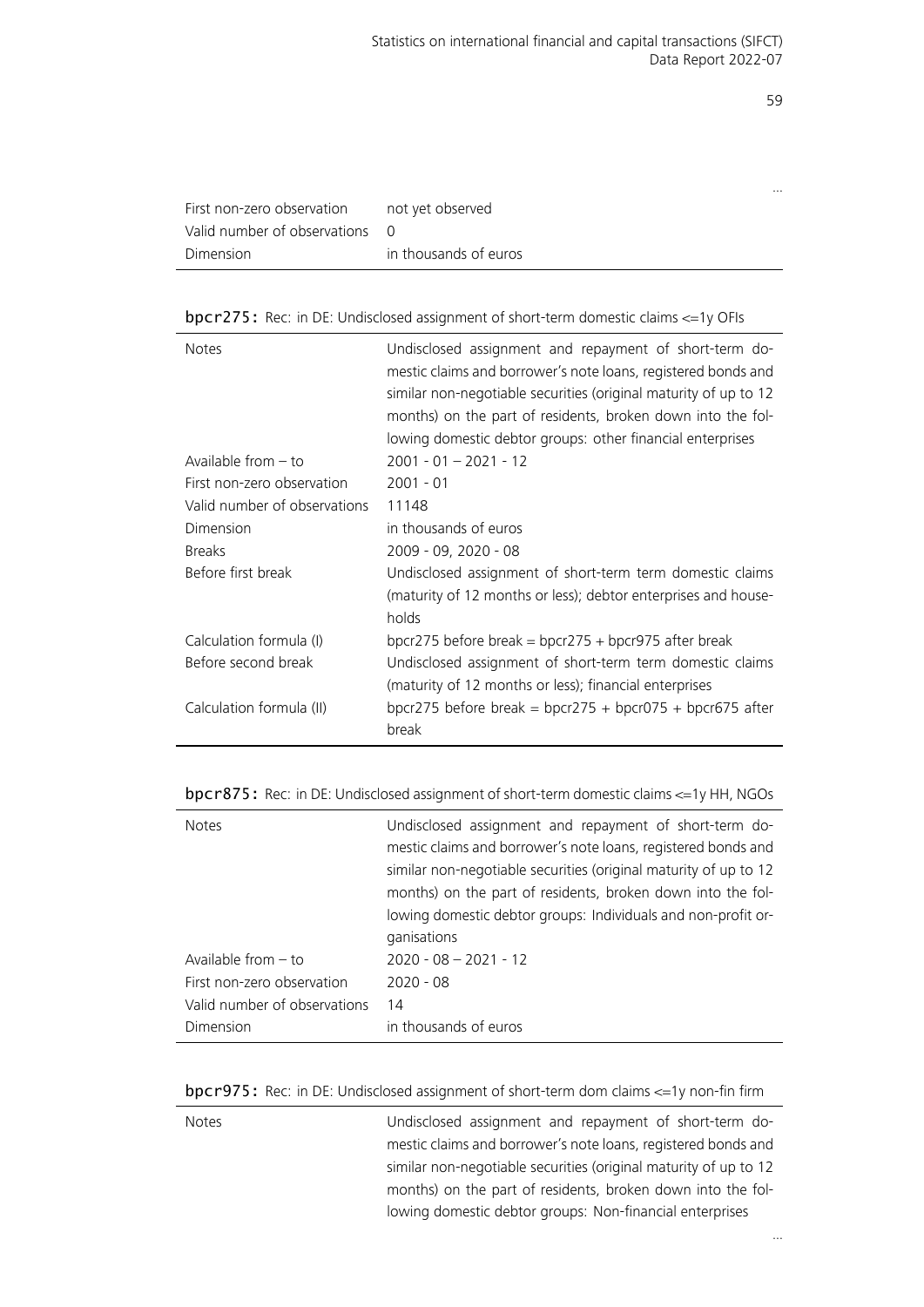| Available from $-$ to        | $2009 - 09 - 2021 - 12$                                        |
|------------------------------|----------------------------------------------------------------|
| First non-zero observation   | $2012 - 01$                                                    |
| Valid number of observations | 14571                                                          |
| Dimension                    | in thousands of euros                                          |
| <b>Breaks</b>                | $2020 - 08$                                                    |
| Before first break           | Undisclosed assignment of short-term term domestic claims      |
|                              | (maturity of 12 months or less); non-financial enterprises, HH |
| Calculation formula (I)      | bpcr975 before break = bpcr875 + bpcr975 after break           |

bpcr373: Rec: in DE: Undisclosed assignment of short-term domestic claims <=1y gen gov

| <b>Notes</b>                 | Undisclosed assignment and repayment of short-term do-<br>mestic claims and borrower's note loans, registered bonds and<br>similar non-negotiable securities (original maturity of up to 12<br>months) on the part of residents, broken down into the fol-<br>lowing domestic debtor groups: general government |
|------------------------------|-----------------------------------------------------------------------------------------------------------------------------------------------------------------------------------------------------------------------------------------------------------------------------------------------------------------|
| Available from $-$ to        | $2001 - 01 - 2021 - 12$                                                                                                                                                                                                                                                                                         |
| First non-zero observation   | $2001 - 12$                                                                                                                                                                                                                                                                                                     |
| Valid number of observations | 87                                                                                                                                                                                                                                                                                                              |
| Dimension                    | in thousands of euros                                                                                                                                                                                                                                                                                           |

|--|

| <b>Notes</b>                 | The granting and repayment of loans (and the disclosed as-<br>signment of domestic claims) with an original maturity of more<br>than 12 months to resident investment funds (without money<br>market funds) |
|------------------------------|-------------------------------------------------------------------------------------------------------------------------------------------------------------------------------------------------------------|
| Available from $-$ to        | $2020 - 08 - 2021 - 12$                                                                                                                                                                                     |
| First non-zero observation   | not yet observed                                                                                                                                                                                            |
| Valid number of observations | $\Omega$                                                                                                                                                                                                    |
| Dimension                    | in thousands of euros                                                                                                                                                                                       |

|  | bpcr541: Rec: in DE: Granting, repayment loans&deposits w a maturity >1y insur c, pens f |  |
|--|------------------------------------------------------------------------------------------|--|
|  |                                                                                          |  |

| <b>Notes</b>                 | The granting and repayment of loans (and the disclosed assign-<br>ment of domestic claims) with an original maturity of more<br>than 12 months to resident insurance corporations and pen-<br>sion funds |
|------------------------------|----------------------------------------------------------------------------------------------------------------------------------------------------------------------------------------------------------|
| Available from $-$ to        | $2020 - 08 - 2021 - 12$                                                                                                                                                                                  |
| First non-zero observation   | $2020 - 11$                                                                                                                                                                                              |
| Valid number of observations | 6                                                                                                                                                                                                        |
| Dimension                    | in thousands of euros                                                                                                                                                                                    |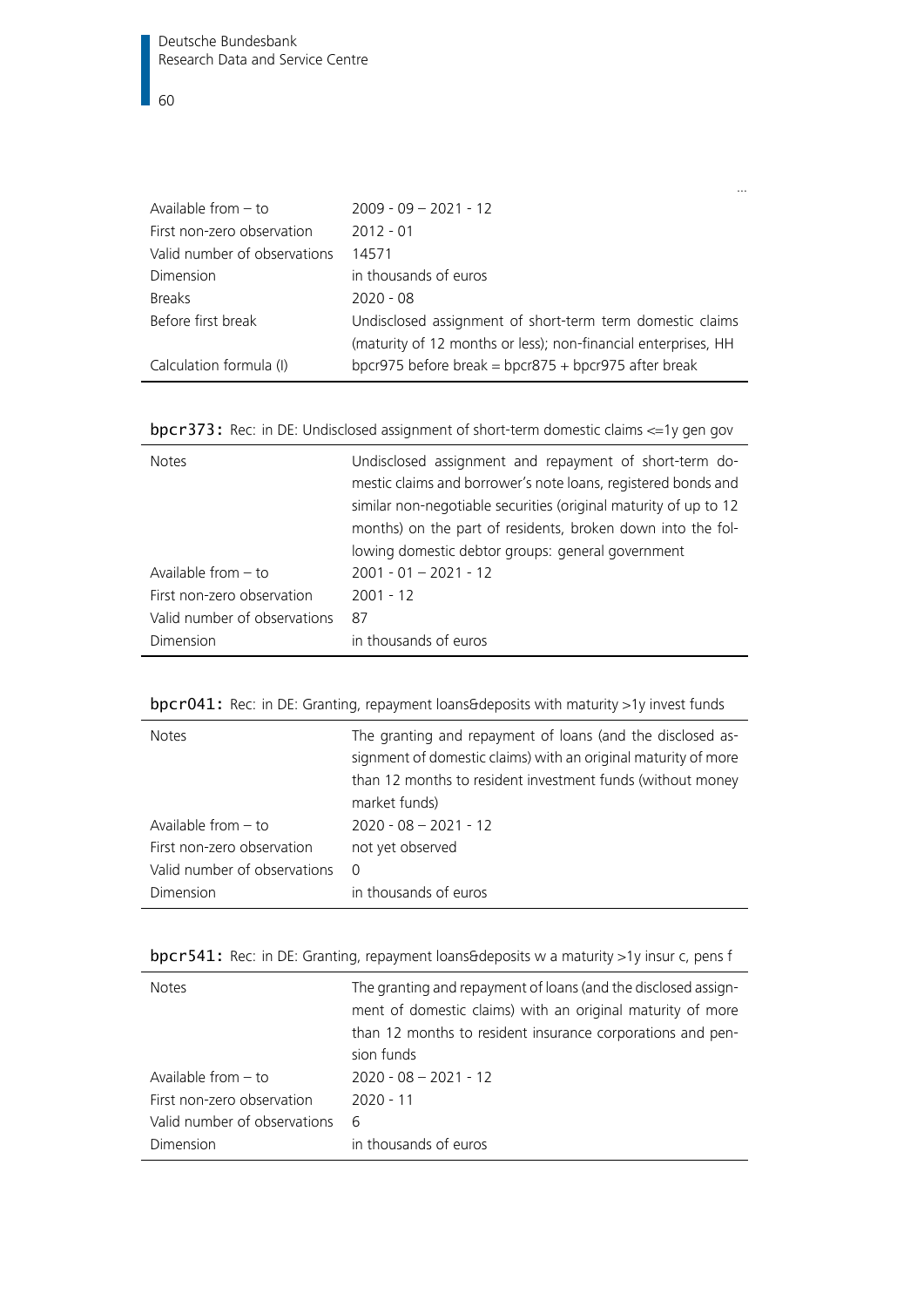| <b>Notes</b>                 | The granting and repayment of loans (and the disclosed as-<br>signment of domestic claims) with an original maturity of more<br>than 12 months to resident other financial enterprises |
|------------------------------|----------------------------------------------------------------------------------------------------------------------------------------------------------------------------------------|
| Available from $-$ to        | $2001 - 01 - 2021 - 12$                                                                                                                                                                |
| First non-zero observation   | $2001 - 01$                                                                                                                                                                            |
| Valid number of observations | 16473                                                                                                                                                                                  |
| Dimension                    | in thousands of euros                                                                                                                                                                  |
| <b>Breaks</b>                | 2009 - 09, 2020 - 08                                                                                                                                                                   |
| Before first break           | Granting and repaying loans and deposits with a maturity of<br>more than 12 months to enterprises and households                                                                       |
| Calculation formula (I)      | bpcr261 before break = bpcr261 + bpcr941 after break                                                                                                                                   |
| Before second break          | Granting and repaying loans and deposits with a maturity of                                                                                                                            |
|                              | more than 12 months to financial firms                                                                                                                                                 |
| Calculation formula (II)     | bpcr261 before break = bpcr261 + bpcr041 + bpcr541 after                                                                                                                               |
|                              | break                                                                                                                                                                                  |

bpcr261: Rec: in DE: Granting, repayment of loans and deposits with a maturity >1y OFIs

bpcr841: Rec: in DE: Granting, repayment loans and deposits with a maturity >1y HH/NGOs

| <b>Notes</b>                 | The granting and repayment of loans (and the disclosed as-<br>signment of domestic claims) with an original maturity of more |
|------------------------------|------------------------------------------------------------------------------------------------------------------------------|
|                              | than 12 months to resident individuals and non-profit organ-                                                                 |
|                              | isations                                                                                                                     |
| Available from $-$ to        | $2020 - 08 - 2021 - 12$                                                                                                      |
| First non-zero observation   | $2020 - 11$                                                                                                                  |
| Valid number of observations | - 8                                                                                                                          |
| Dimension                    | in thousands of euros                                                                                                        |

bpcr941: Rec: in DE: Granting, repayment loans and deposits >1y non-financial firms/HH

| <b>Notes</b>                 | The granting and repayment of loans (and the disclosed as-<br>signment of domestic claims) with an original maturity of<br>more than 12 months to resident non-financial enterprises and<br>households |
|------------------------------|--------------------------------------------------------------------------------------------------------------------------------------------------------------------------------------------------------|
| Available from $-$ to        | $2009 - 09 - 2021 - 12$                                                                                                                                                                                |
| First non-zero observation   | $2011 - 03$                                                                                                                                                                                            |
| Valid number of observations | 27712                                                                                                                                                                                                  |
| Dimension                    | in thousands of euros                                                                                                                                                                                  |
| <b>Breaks</b>                | $2020 - 08$                                                                                                                                                                                            |
| Before first break           | Granting and repaying loans and deposits with a maturity of                                                                                                                                            |
|                              | more than 12 months to non-financial firms and households                                                                                                                                              |
| Calculation formula (I)      | bpcr941 before break = bpcr841 + bpcr941 after break                                                                                                                                                   |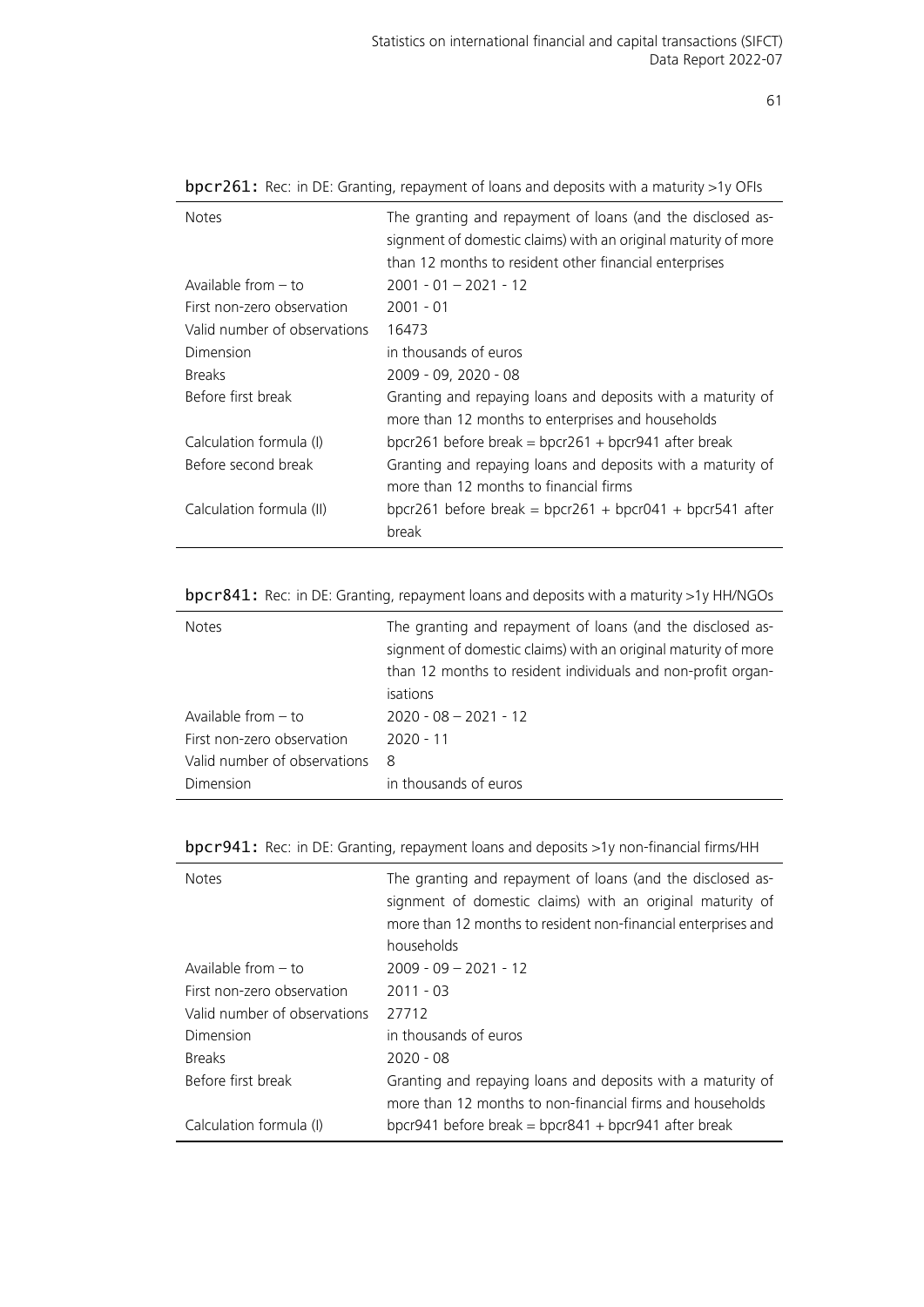Notes The granting and repayment of loans (and the disclosed assignment of domestic claims) with an original maturity of more than 12 months to resident general government Available from – to 2001 - 01 – 2021 - 12 First non-zero observation 2002 - 07 Valid number of observations 286 Dimension in thousands of euros

| bpc $r351$ : Rec: in DE: Granting, repayment loans and deposits with a maturity >1y gen gov |  |  |  |
|---------------------------------------------------------------------------------------------|--|--|--|
|---------------------------------------------------------------------------------------------|--|--|--|

|  |  |  |  |  |  | bpcr163: Rec: in DE: Initial sales/repayment of nonnegotiable securities MFIs |  |  |
|--|--|--|--|--|--|-------------------------------------------------------------------------------|--|--|
|--|--|--|--|--|--|-------------------------------------------------------------------------------|--|--|

| <b>Notes</b>                 | New issues and disclosed assignment, repayment or repur-     |
|------------------------------|--------------------------------------------------------------|
|                              | chase of long-term borrower's note loans, registered bonds   |
|                              | and similar non-negotiable securities (maturity of more than |
|                              | 12 months) on the part of residents issued by MFIs           |
| Available from $-$ to        | $2001 - 01 - 2021 - 12$                                      |
| First non-zero observation   | $2001 - 01$                                                  |
| Valid number of observations | 2146                                                         |
| Dimension                    | in thousands of euros                                        |

|  |  | bpcr663: Rec: in DE: Initial sales/repayment of nonnegotiable securities insur c, pens f |
|--|--|------------------------------------------------------------------------------------------|
|  |  |                                                                                          |

| <b>Notes</b>                 | New issues and disclosed assignment, repayment or repur-<br>chase of long-term borrower's note loans, registered bonds<br>and similar non-negotiable securities (maturity of more than<br>12 months) on the part of residents issued by insurance cor-<br>porations and pension funds |
|------------------------------|---------------------------------------------------------------------------------------------------------------------------------------------------------------------------------------------------------------------------------------------------------------------------------------|
| Available from $-$ to        | $2020 - 08 - 2021 - 12$                                                                                                                                                                                                                                                               |
| First non-zero observation   | not yet observed                                                                                                                                                                                                                                                                      |
| Valid number of observations | - 0                                                                                                                                                                                                                                                                                   |
| Dimension                    | in thousands of euros                                                                                                                                                                                                                                                                 |

|  |  | bpcr263: Rec: in DE: Initial sales/repayment of nonnegotiable securities OFIs |  |
|--|--|-------------------------------------------------------------------------------|--|
|  |  |                                                                               |  |

| <b>Notes</b>                 | New issues and disclosed assignment, repayment or repur-<br>chase of long-term borrower's note loans, registered bonds<br>and similar non-negotiable securities (maturity of more than<br>12 months) on the part of residents issued by other financial<br>enterprises |
|------------------------------|------------------------------------------------------------------------------------------------------------------------------------------------------------------------------------------------------------------------------------------------------------------------|
| Available from $-$ to        | $2001 - 01 - 2021 - 12$                                                                                                                                                                                                                                                |
| First non-zero observation   | $2001 - 01$                                                                                                                                                                                                                                                            |
| Valid number of observations | 1071                                                                                                                                                                                                                                                                   |
| Dimension                    | in thousands of euros                                                                                                                                                                                                                                                  |
| <b>Breaks</b>                | 2009 - 09, 2020 - 08                                                                                                                                                                                                                                                   |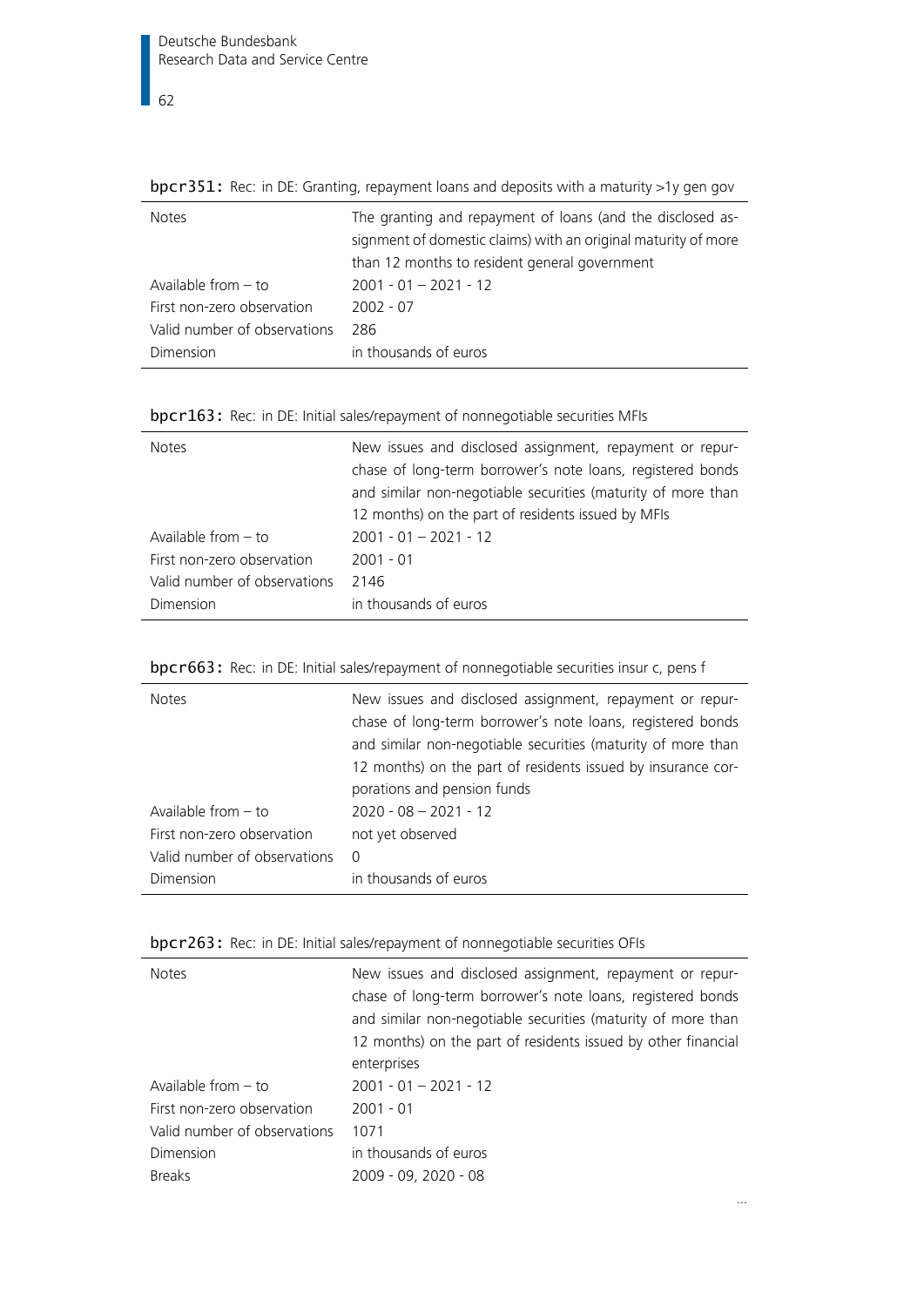| Before first break       | Initial sales, redemptions or reacquisition of borrower's notes |
|--------------------------|-----------------------------------------------------------------|
|                          | as well as non-negotiable securities; issues of enterprises and |
|                          | households enterprises                                          |
| Calculation formula (I)  | bpcr263 before break = bpcr263 + bpcr963 after break            |
| Before second break      | Initial sales, redemptions or reacquisition of borrower's notes |
|                          | as well as non-negotiable securities; issues of financial       |
| Calculation formula (II) | bpcr263 before break = bpcr263 + bpcr663 after break            |

|  |  |  |  | bpcr963: Rec: in DE: Initial sales/repayment of nonnegotiable securities non-fin firms |  |  |  |
|--|--|--|--|----------------------------------------------------------------------------------------|--|--|--|
|--|--|--|--|----------------------------------------------------------------------------------------|--|--|--|

| <b>Notes</b>                                               | New issues and disclosed assignment, repayment or repur-<br>chase of long-term borrower's note loans, registered bonds<br>and similar non-negotiable securities (maturity of more than<br>12 months) on the part of residents issued by non-financial<br>enterprises |
|------------------------------------------------------------|----------------------------------------------------------------------------------------------------------------------------------------------------------------------------------------------------------------------------------------------------------------------|
| Available from $-$ to                                      | $2009 - 09 - 2021 - 12$                                                                                                                                                                                                                                              |
| First non-zero observation<br>Valid number of observations | $2012 - 10$<br>1182                                                                                                                                                                                                                                                  |
| Dimension                                                  | in thousands of euros                                                                                                                                                                                                                                                |

| <b>Notes</b>                 | New issues and disclosed assignment, repayment or repur-<br>chase of long-term borrower's note loans, registered bonds<br>and similar non-negotiable securities (maturity of more than<br>12 months) on the part of residents issued by general govern-<br>ment |
|------------------------------|-----------------------------------------------------------------------------------------------------------------------------------------------------------------------------------------------------------------------------------------------------------------|
| Available from $-$ to        | $2001 - 01 - 2021 - 12$                                                                                                                                                                                                                                         |
| First non-zero observation   | $2001 - 02$                                                                                                                                                                                                                                                     |
| Valid number of observations | 67                                                                                                                                                                                                                                                              |
| Dimension                    | in thousands of euros                                                                                                                                                                                                                                           |
| <b>Breaks</b>                | $2009 - 09$                                                                                                                                                                                                                                                     |

|  |  | bpcr367: Rec: in DE: Initial sales/repayment of nonnegotiable securities federal states |  |  |  |
|--|--|-----------------------------------------------------------------------------------------|--|--|--|
|  |  |                                                                                         |  |  |  |

| <b>Notes</b>                 | New issues and disclosed assignment, repayment or repur-<br>chase of long-term borrower's note loans, registered bonds<br>and similar non-negotiable securities (maturity of more than<br>12 months) on the part of residents issued by federal states<br>(Länder) |
|------------------------------|--------------------------------------------------------------------------------------------------------------------------------------------------------------------------------------------------------------------------------------------------------------------|
| Available from $-$ to        | $2001 - 01 - 2021 - 12$                                                                                                                                                                                                                                            |
| First non-zero observation   | $2001 - 01$                                                                                                                                                                                                                                                        |
| Valid number of observations | 579                                                                                                                                                                                                                                                                |
| Dimension                    | in thousands of euros                                                                                                                                                                                                                                              |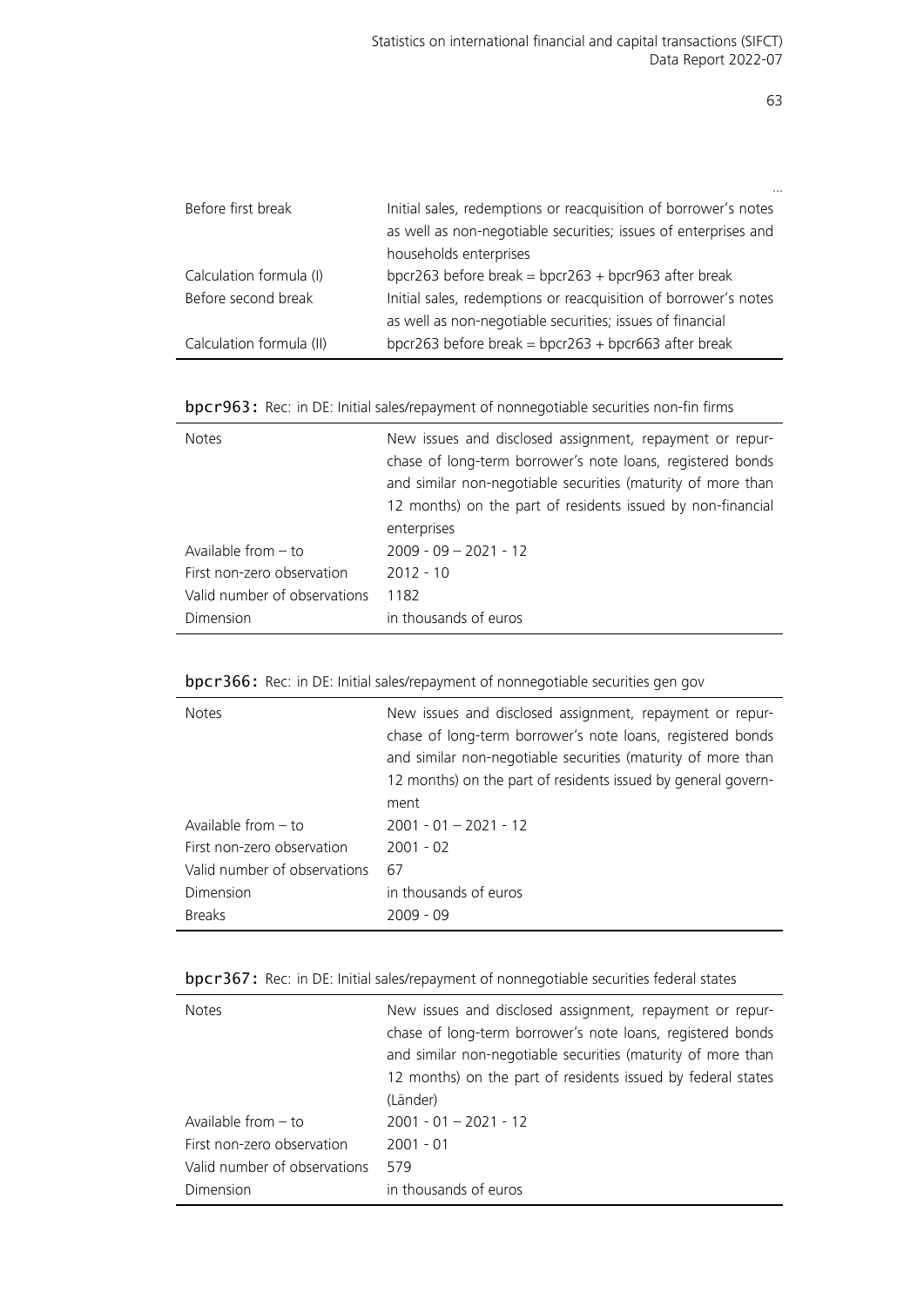| <b>Notes</b>                 | New issues and disclosed assignment, repayment or repur-       |
|------------------------------|----------------------------------------------------------------|
|                              | chase of long-term borrower's note loans, registered bonds     |
|                              | and similar non-negotiable securities (maturity of more than   |
|                              | 12 months) on the part of residents issued by cities and local |
|                              | authorities                                                    |
| Available from $-$ to        | $2001 - 01 - 2021 - 12$                                        |
| First non-zero observation   | $2001 - 09$                                                    |
| Valid number of observations | 21                                                             |
| Dimension                    | in thousands of euros                                          |

bpcr368: Rec: in DE: Initial sales/repayment of nonnegotiable securities loc authorities

| bpcr176: Rec: in DE: Undisclosed assignment of long-term domestic claims MFIs |  |  |
|-------------------------------------------------------------------------------|--|--|
|                                                                               |  |  |

| <b>Notes</b>                 | Undisclosed assignment and repayment of long-term domestic<br>claims and borrower's note loans, registered bonds and similar<br>non-negotiable securities (maturity of more than 12 months)<br>on the part of residents, broken down into the following do-<br>mestic debtor groups: MFIs |
|------------------------------|-------------------------------------------------------------------------------------------------------------------------------------------------------------------------------------------------------------------------------------------------------------------------------------------|
| Available from $-$ to        | $2001 - 01 - 2021 - 12$                                                                                                                                                                                                                                                                   |
| First non-zero observation   | $2001 - 01$                                                                                                                                                                                                                                                                               |
| Valid number of observations | 437                                                                                                                                                                                                                                                                                       |
| Dimension                    | in thousands of euros                                                                                                                                                                                                                                                                     |

bpcr076: Rec: in DE: Undisclosed assignment of long-term domestic claims investment funds

| <b>Notes</b>                 | Undisclosed assignment and repayment of long-term domestic<br>claims and borrower's note loans, registered bonds and similar<br>non-negotiable securities (maturity of more than 12 months)<br>on the part of residents, broken down into the following do-<br>mestic debtor groups: Investment funds (without money mar-<br>ket funds) |
|------------------------------|-----------------------------------------------------------------------------------------------------------------------------------------------------------------------------------------------------------------------------------------------------------------------------------------------------------------------------------------|
| Available from $-$ to        | $2020 - 08 - 2021 - 12$                                                                                                                                                                                                                                                                                                                 |
| First non-zero observation   | not yet observed                                                                                                                                                                                                                                                                                                                        |
| Valid number of observations | $\Omega$                                                                                                                                                                                                                                                                                                                                |
| Dimension                    | in thousands of euros                                                                                                                                                                                                                                                                                                                   |

|  | bpcr776: Rec: in DE: Undisclosed assignment of long-term domestic claims insur c, pens f |  |  |
|--|------------------------------------------------------------------------------------------|--|--|
|  |                                                                                          |  |  |

| <b>Notes</b>          | Undisclosed assignment and repayment of long-term domestic     |
|-----------------------|----------------------------------------------------------------|
|                       | claims and borrower's note loans, registered bonds and similar |
|                       | non-negotiable securities (maturity of more than 12 months)    |
|                       | on the part of residents, broken down into the following do-   |
|                       | mestic debtor groups: Insurance corporations and pension       |
|                       | funds                                                          |
| Available from $-$ to | $2020 - 08 - 2021 - 12$                                        |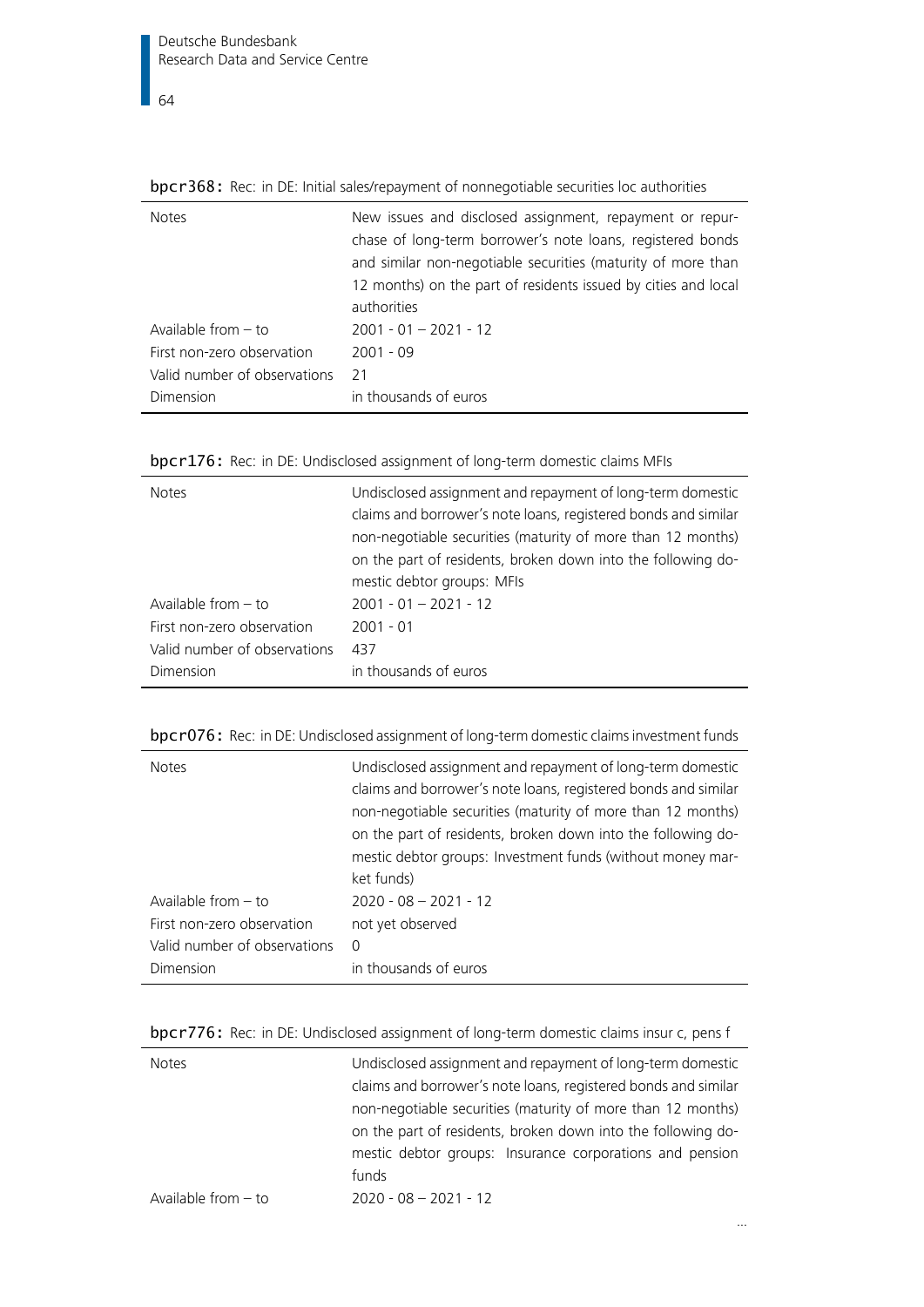…

|                                | not vet observed      |
|--------------------------------|-----------------------|
| Valid number of observations 0 |                       |
| Dimension                      | in thousands of euros |

# bpcr276: Rec: in DE: Undisclosed assignment of long-term domestic claims OFIs

| <b>Notes</b><br>Available from - to<br>First non-zero observation | Undisclosed assignment and repayment of long-term domestic<br>claims and borrower's note loans, registered bonds and similar<br>non-negotiable securities (maturity of more than 12 months)<br>on the part of residents, broken down into the following do-<br>mestic debtor groups: other financial enterprises<br>$2001 - 01 - 2021 - 12$<br>$2001 - 01$ |
|-------------------------------------------------------------------|------------------------------------------------------------------------------------------------------------------------------------------------------------------------------------------------------------------------------------------------------------------------------------------------------------------------------------------------------------|
| Valid number of observations                                      | 4870                                                                                                                                                                                                                                                                                                                                                       |
| Dimension                                                         | in thousands of euros                                                                                                                                                                                                                                                                                                                                      |
| <b>Breaks</b>                                                     | 2009 - 09, 2020 - 08                                                                                                                                                                                                                                                                                                                                       |
| Before first break                                                | Undisclosed assignment and repayment of long-term domestic<br>claims and borrower's note loans, registered debt securities<br>and similar non-negotiable securities (maturity of more than<br>12 months); debtor enterprises and households                                                                                                                |
| Calculation formula (I)                                           | bpcr276 before break = bpcr276 + bpcr279 after break                                                                                                                                                                                                                                                                                                       |
| Before second break                                               | Undisclosed assignment and repayment of long-term domestic<br>claims and borrower's note loans, registered debt securities<br>and similar non-negotiable securities (maturity of more than<br>12 months); financial enterprises                                                                                                                            |
| Calculation formula (II)                                          | bpcr276 before break = bpcr276 + bpcr076 + bpcr776 after<br>break                                                                                                                                                                                                                                                                                          |

# bpcr876: Rec: in DE: Undisclosed assignment of long-term domestic claims HH, NGO

 $\overline{a}$ 

| <b>Notes</b>                 | Undisclosed assignment and repayment of long-term domestic     |
|------------------------------|----------------------------------------------------------------|
|                              | claims and borrower's note loans, registered bonds and similar |
|                              | non-negotiable securities (maturity of more than 12 months)    |
|                              | on the part of residents, broken down into the following do-   |
|                              | mestic debtor groups: Individuals and non-profit organisations |
| Available from $-$ to        | $2020 - 08 - 2021 - 12$                                        |
| First non-zero observation   | $2021 - 01$                                                    |
| Valid number of observations | 13                                                             |
| Dimension                    | in thousands of euros                                          |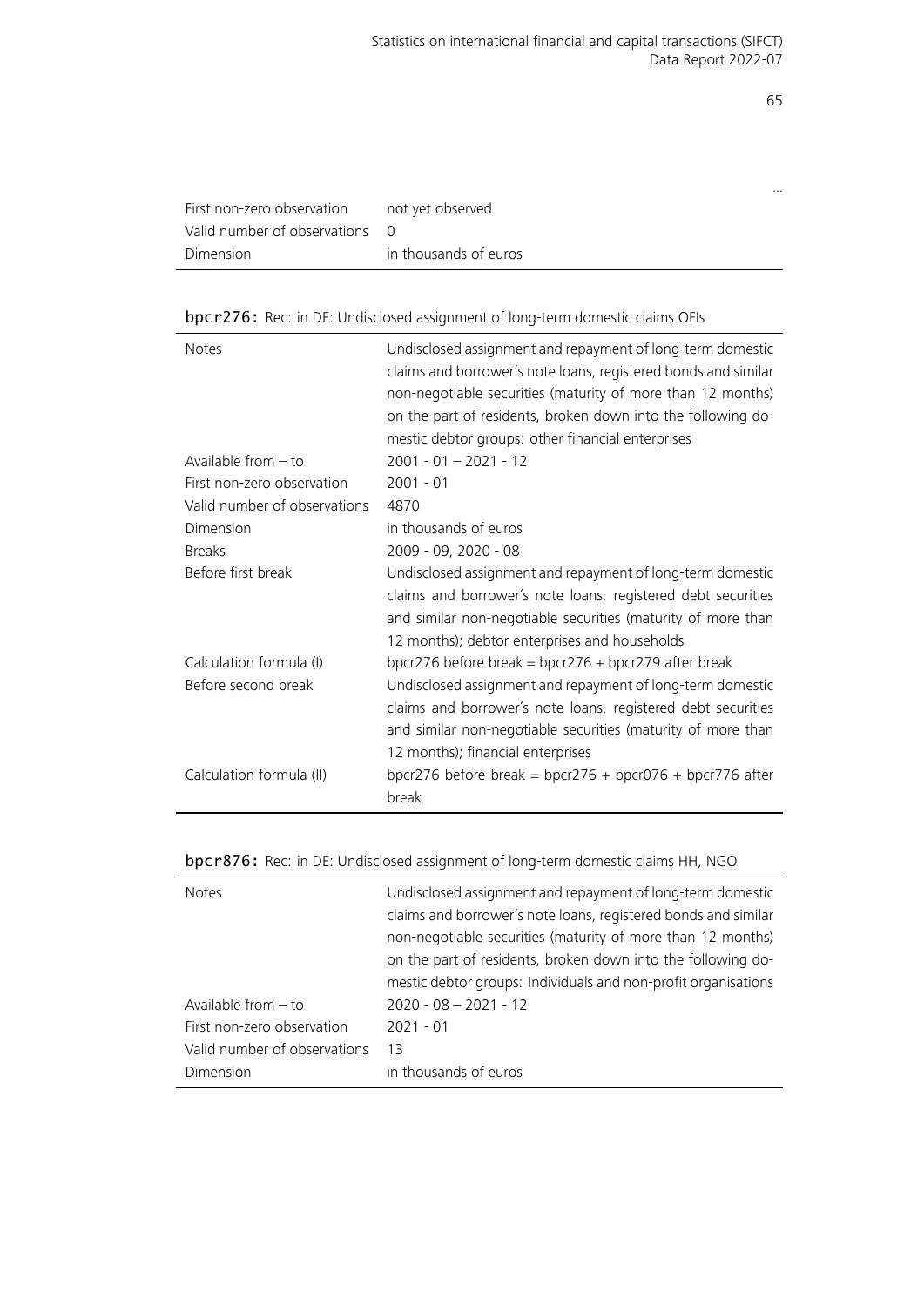$\overline{\phantom{0}}$  66

| <b>Notes</b>                 | Undisclosed assignment and repayment of long-term domestic<br>claims and borrower's note loans, registered bonds and similar<br>non-negotiable securities (maturity of more than 12 months)<br>on the part of residents, broken down into the following do-<br>mestic debtor groups: Non-financial enterprises |
|------------------------------|----------------------------------------------------------------------------------------------------------------------------------------------------------------------------------------------------------------------------------------------------------------------------------------------------------------|
| Available from $-$ to        | $2009 - 09 - 2021 - 12$                                                                                                                                                                                                                                                                                        |
| First non-zero observation   | $2012 - 07$                                                                                                                                                                                                                                                                                                    |
| Valid number of observations | 1373                                                                                                                                                                                                                                                                                                           |
| Dimension                    | in thousands of euros                                                                                                                                                                                                                                                                                          |
| <b>Breaks</b>                | $2020 - 08$                                                                                                                                                                                                                                                                                                    |
| Before first break           | Undisclosed assignment and repayment of long-term domestic<br>claims and borrower's note loans, registered debt securities<br>and similar non-negotiable securities (maturity of more than<br>12 months); non-financial enterprises                                                                            |
| Calculation formula (I)      | bpcr976 before break = bpcr876 + bpcr976 after break                                                                                                                                                                                                                                                           |

bpcr976: Rec: in DE: Undisclosed assignment of long-term domestic claims non-fin firms

bpcr352: Rec: in DE: Undisclosed assignment of long-term domestic claims gen gov

| <b>Notes</b>                 | Undisclosed assignment and repayment of long-term domestic<br>claims and borrower's note loans, registered bonds and similar<br>non-negotiable securities (maturity of more than 12 months)<br>on the part of residents, broken down into the following do-<br>mestic debtor groups: general government |
|------------------------------|---------------------------------------------------------------------------------------------------------------------------------------------------------------------------------------------------------------------------------------------------------------------------------------------------------|
| Available from $-$ to        | $2001 - 01 - 2021 - 12$                                                                                                                                                                                                                                                                                 |
| First non-zero observation   | $2004 - 01$                                                                                                                                                                                                                                                                                             |
| Valid number of observations | 104                                                                                                                                                                                                                                                                                                     |
| Dimension                    | in thousands of euros                                                                                                                                                                                                                                                                                   |

| <b>Notes</b>                 | Purchase and sale of property and land in Germany and of units<br>in closed-end real estate funds floated in the economic territory<br>by MFIs |
|------------------------------|------------------------------------------------------------------------------------------------------------------------------------------------|
| Available from $-$ to        | $2001 - 01 - 2021 - 12$                                                                                                                        |
| First non-zero observation   | $2001 - 01$                                                                                                                                    |
| Valid number of observations | 2126                                                                                                                                           |
| Dimension                    | in thousands of euros                                                                                                                          |

| bpcr272: Rec: in DE: Sale/repurchase of real estate, land to/from non-residents firms, HH |  |  |  |  |  |  |
|-------------------------------------------------------------------------------------------|--|--|--|--|--|--|
|-------------------------------------------------------------------------------------------|--|--|--|--|--|--|

| <b>Notes</b>          | Purchase and sale of property and land in Germany and of units    |
|-----------------------|-------------------------------------------------------------------|
|                       | in closed-end real estate funds floated in the economic territory |
|                       | by enterprises and households                                     |
| Available from $-$ to | $2001 - 01 - 2021 - 12$                                           |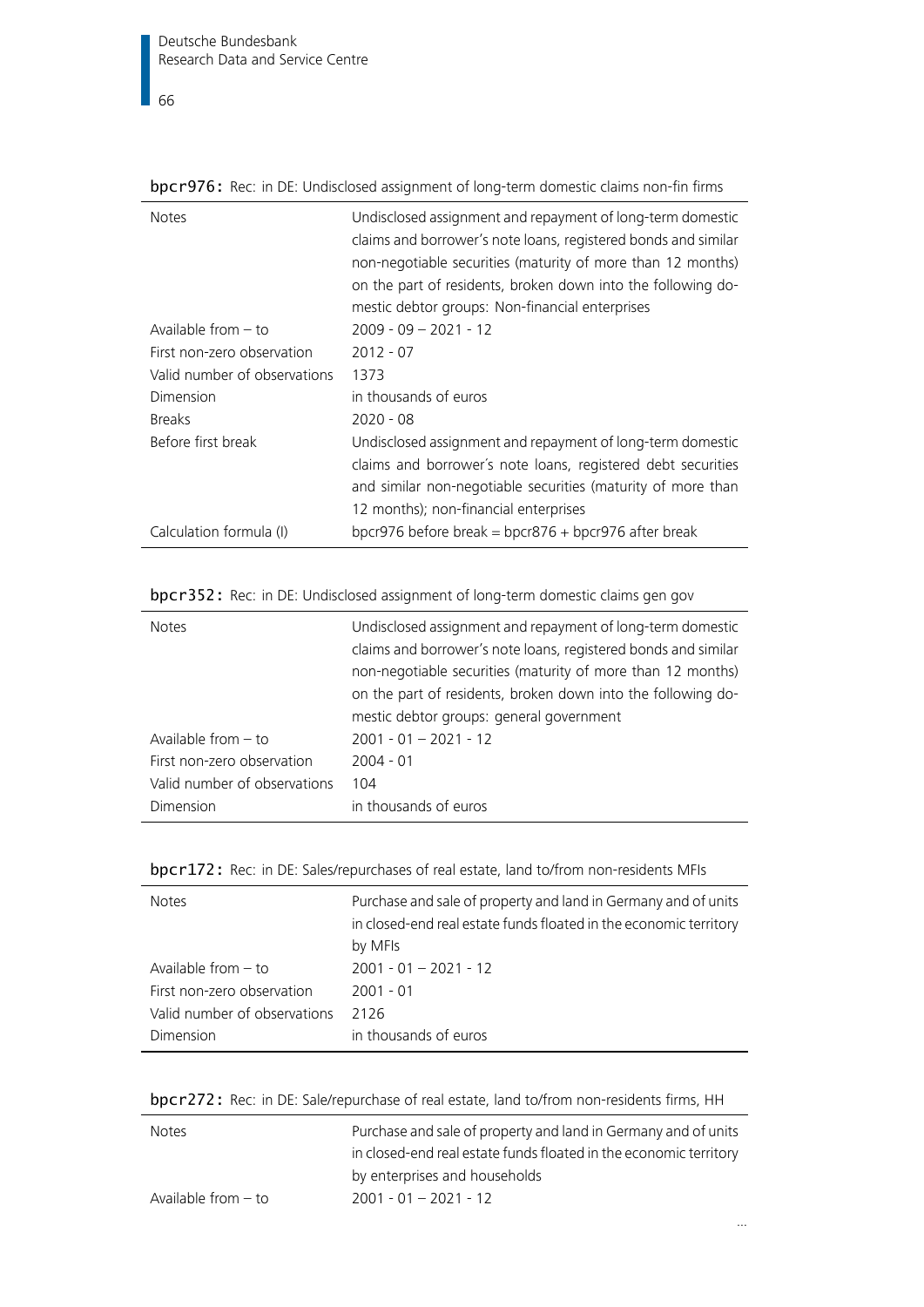…

| First non-zero observation        | 2001 - 01             |
|-----------------------------------|-----------------------|
| Valid number of observations 9559 |                       |
| Dimension                         | in thousands of euros |

bpcr372: Rec: in DE: Sales/repurchases of real estate, land to/from non-residents gen gov

| Purchase and sale of property and land in Germany and of units<br>in closed-end real estate funds floated in the economic territory<br>by general government |
|--------------------------------------------------------------------------------------------------------------------------------------------------------------|
| $2001 - 01 - 2021 - 12$                                                                                                                                      |
| $2002 - 09$                                                                                                                                                  |
| 264                                                                                                                                                          |
| in thousands of euros                                                                                                                                        |
|                                                                                                                                                              |

# bpcr178: Rec: in DE: Purchase/sale of shares in resident MFIs not reported elsewhere

| <b>Notes</b>                 | Purchase and sale of capital interests, capital contributions,<br>capital increases and reductions of corporate stakes, not se-<br>curitised by shares or to be reported under direct investments,<br>in resident MFIs |
|------------------------------|------------------------------------------------------------------------------------------------------------------------------------------------------------------------------------------------------------------------|
| Available from $-$ to        | $2001 - 01 - 2021 - 12$                                                                                                                                                                                                |
| First non-zero observation   | $2001 - 01$                                                                                                                                                                                                            |
| Valid number of observations | 11345                                                                                                                                                                                                                  |
| Dimension                    | in thousands of euros                                                                                                                                                                                                  |

bpcr278: Rec: in DE: Purchase/sale of shares in resident firms not reported elsewhere

| <b>Notes</b>                 | Purchase and sale of capital interests, capital contributions,<br>capital increases and reductions of corporate stakes, not se-<br>curitised by shares or to be reported under direct investments,<br>in resident enterprises |
|------------------------------|-------------------------------------------------------------------------------------------------------------------------------------------------------------------------------------------------------------------------------|
| Available from $-$ to        | $2001 - 01 - 2021 - 12$                                                                                                                                                                                                       |
| First non-zero observation   | $2001 - 02$                                                                                                                                                                                                                   |
| Valid number of observations | 11929                                                                                                                                                                                                                         |
| Dimension                    | in thousands of euros                                                                                                                                                                                                         |

| bpcr507: Rec: in DE: Domestic emission allowances |  |  |  |  |  |
|---------------------------------------------------|--|--|--|--|--|
|---------------------------------------------------|--|--|--|--|--|

| <b>Notes</b>                 | Domestic emissions allowances |
|------------------------------|-------------------------------|
| Available from $-$ to        | $2001 - 01 - 2021 - 12$       |
| First non-zero observation   | 2013 - 04                     |
| Valid number of observations | 3538                          |
| Dimension                    | in thousands of euros         |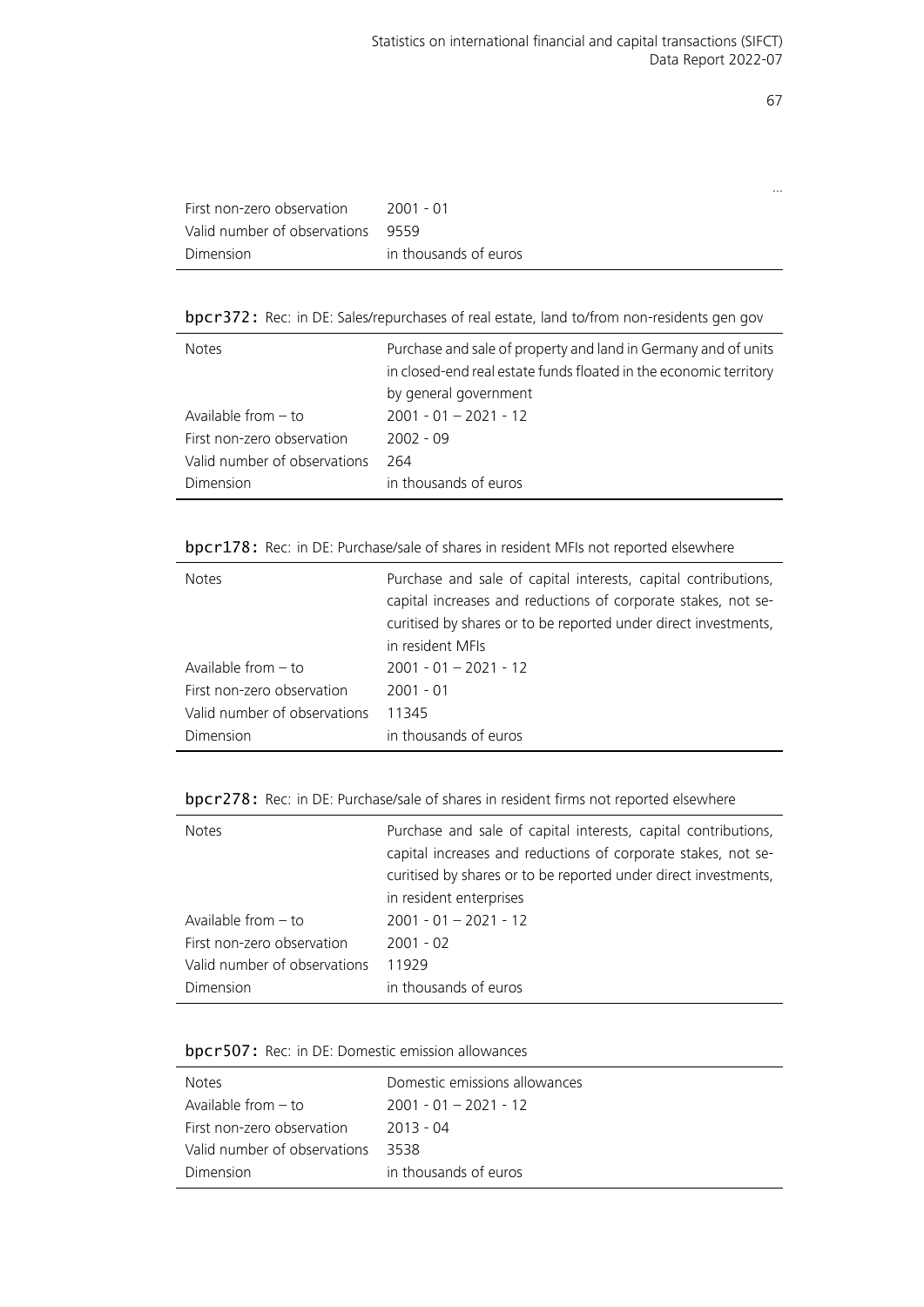| $\frac{1}{2}$ $\frac{1}{2}$ $\frac{1}{2}$ $\frac{1}{2}$ $\frac{1}{2}$ $\frac{1}{2}$ $\frac{1}{2}$ $\frac{1}{2}$ $\frac{1}{2}$ $\frac{1}{2}$ $\frac{1}{2}$ $\frac{1}{2}$ $\frac{1}{2}$ $\frac{1}{2}$ $\frac{1}{2}$ $\frac{1}{2}$ $\frac{1}{2}$ $\frac{1}{2}$ $\frac{1}{2}$ $\frac{1}{2}$ $\frac{1}{2}$ $\frac{1}{2}$ |
|---------------------------------------------------------------------------------------------------------------------------------------------------------------------------------------------------------------------------------------------------------------------------------------------------------------------|
| Purchase and sale of other capital investments in Germany with                                                                                                                                                                                                                                                      |
| resident MFIs                                                                                                                                                                                                                                                                                                       |
| $2001 - 01 - 2021 - 12$                                                                                                                                                                                                                                                                                             |
| $2001 - 01$                                                                                                                                                                                                                                                                                                         |
| 964                                                                                                                                                                                                                                                                                                                 |
| in thousands of euros                                                                                                                                                                                                                                                                                               |
|                                                                                                                                                                                                                                                                                                                     |

bpcr179: Rec: in DE: Other capital investment in Germany with MFIs

|  |  |  |  | bpcr279: Rec: in DE: Other capital investment in Germany with firms, HH |  |  |  |
|--|--|--|--|-------------------------------------------------------------------------|--|--|--|
|--|--|--|--|-------------------------------------------------------------------------|--|--|--|

| <b>Notes</b>                 | Purchase and sale of other capital investments in Germany with |
|------------------------------|----------------------------------------------------------------|
|                              | resident enterprises and households                            |
| Available from $-$ to        | $2001 - 01 - 2021 - 12$                                        |
| First non-zero observation   | $2001 - 05$                                                    |
| Valid number of observations | 383.                                                           |
| <b>Dimension</b>             | in thousands of euros                                          |

| bpcr379: Rec: in DE: Other capital investment in Germany with general government |  |  |  |
|----------------------------------------------------------------------------------|--|--|--|
|----------------------------------------------------------------------------------|--|--|--|

| <b>Notes</b>                 | Purchase and sale of other capital investments in Germany with<br>resident general government |
|------------------------------|-----------------------------------------------------------------------------------------------|
| Available from $-$ to        | $2001 - 01 - 2021 - 12$                                                                       |
| First non-zero observation   | $2001 - 10$                                                                                   |
| Valid number of observations | 37                                                                                            |
| Dimension                    | in thousands of euros                                                                         |

# bpce140: Exp: in DE: Federal Treasury notes

| <b>Notes</b>                 | Federal Treasury notes  |
|------------------------------|-------------------------|
| Available from $-$ to        | $2001 - 01 - 2021 - 12$ |
| First non-zero observation   | 2001 - 01               |
| Valid number of observations | - 23745                 |
| Dimension                    | in thousands of euros   |

# bpce141: Exp: in DE: Fixed-interest bonds

| <b>Notes</b>                 | Fixed-interest bonds issued by domestic general government |
|------------------------------|------------------------------------------------------------|
| Available from $-$ to        | $2001 - 01 - 2021 - 12$                                    |
| First non-zero observation   | 2001 - 01                                                  |
| Valid number of observations | 106405                                                     |
| Dimension                    | in thousands of euros                                      |

# bpce641: Exp: in DE: Floating rate notes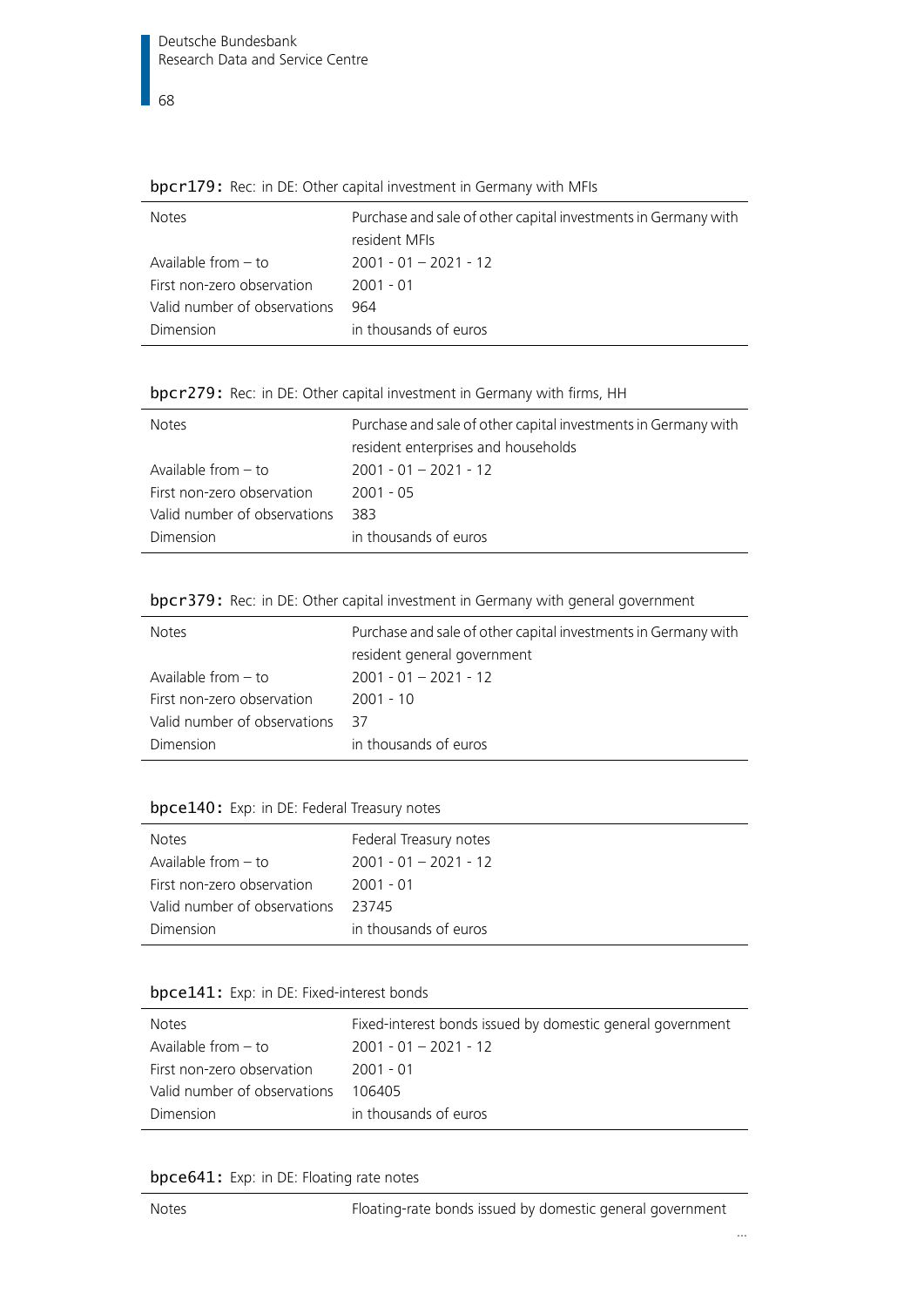…

| Available from $-$ to        | $2001 - 01 - 2021 - 12$ |
|------------------------------|-------------------------|
| First non-zero observation   | 2001 - 01               |
| Valid number of observations | - 25528                 |
| Dimension                    | in thousands of euros   |

# bpce133: Exp: in DE: Principal strips of strippable Federal bonds

| <b>Notes</b>                 | Principal strips of strippable Federal bonds |
|------------------------------|----------------------------------------------|
| Available from – to          | $2001 - 01 - 2021 - 12$                      |
| First non-zero observation   | 2001 - 01                                    |
| Valid number of observations | 1981                                         |
| Dimension                    | in thousands of euros                        |

# bpce134: Exp: in DE: Coupon strips of strippable Federal bonds

| <b>Notes</b>                 | Coupon strips of strippable Federal bonds |
|------------------------------|-------------------------------------------|
| Available from $-$ to        | $2001 - 01 - 2021 - 12$                   |
| First non-zero observation   | 2001 - 01                                 |
| Valid number of observations | 2613                                      |
| Dimension                    | in thousands of euros                     |
|                              |                                           |

# bpce143: Exp: in DE: Foreign currency bonds and funding bonds

| <b>Notes</b>                 | Foreign-currency bonds issued by domestic general govern-<br>ment |
|------------------------------|-------------------------------------------------------------------|
| Available from $-$ to        | $2001 - 01 - 2021 - 12$                                           |
| First non-zero observation   | $2001 - 06$                                                       |
| Valid number of observations | 5871                                                              |
| Dimension                    | in thousands of euros                                             |

# bpce461: Exp: in DE: Fixed-interest euro bonds issued by dom MFIs

| <b>Notes</b>                 | Fixed-interest euro bonds issued by domestic MFIs |
|------------------------------|---------------------------------------------------|
| Available from $-$ to        | $2009 - 09 - 2021 - 12$                           |
| First non-zero observation   | $2009 - 01$                                       |
| Valid number of observations | 140217                                            |
| Dimension                    | in thousands of euros                             |

# bpce465: Exp: in DE: Floating-rate euro bonds issued by dom MFIs

| <b>Notes</b>                 | Floating-rate euro bonds issued by domestic MFIs |
|------------------------------|--------------------------------------------------|
| Available from $-$ to        | $2009 - 09 - 2021 - 12$                          |
| First non-zero observation   | 2009 - 01                                        |
| Valid number of observations | 49634                                            |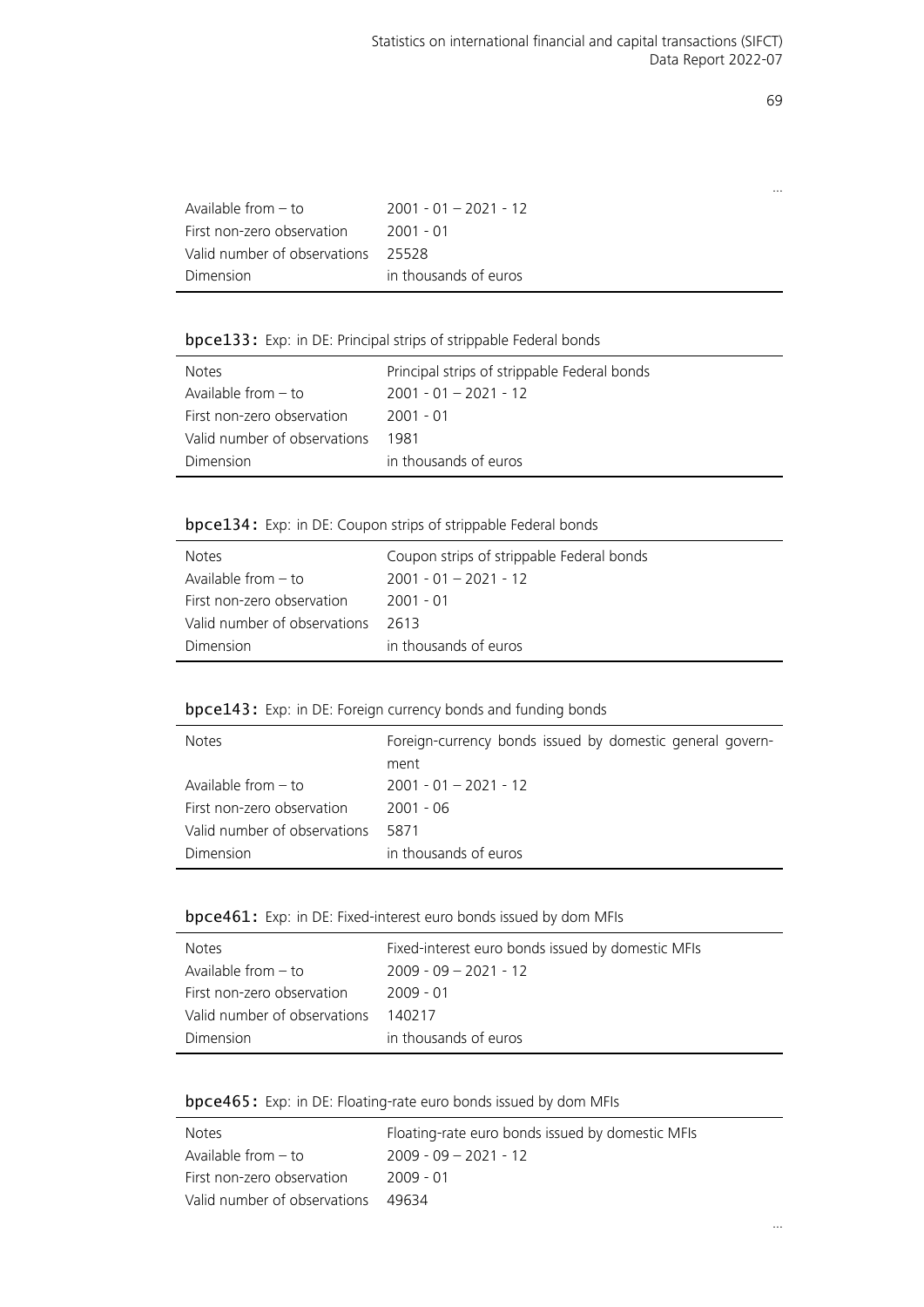#### Dimension in thousands of euros

…

bpce491: Exp: in DE: Fixed-interest foreign-currency bonds issued by dom MFIs

| <b>Notes</b>                 | Fixed-interest foreign-currency bonds issued by domestic MFIs |
|------------------------------|---------------------------------------------------------------|
| Available from $-$ to        | $2009 - 09 - 2021 - 12$                                       |
| First non-zero observation   | $2009 - 01$                                                   |
| Valid number of observations | 34618                                                         |
| Dimension                    | in thousands of euros                                         |

|  | bpce495: Exp: in DE: Floating-rate foreign-currency bonds issued by dom MFIs |  |  |  |
|--|------------------------------------------------------------------------------|--|--|--|
|  |                                                                              |  |  |  |

| <b>Notes</b>                 | Floating-rate foreign-currency bonds issued by domestic MFIs |
|------------------------------|--------------------------------------------------------------|
| Available from $-$ to        | $2009 - 09 - 2021 - 12$                                      |
| First non-zero observation   | 2009 - 01                                                    |
| Valid number of observations | 8075                                                         |
| Dimension                    | in thousands of euros                                        |

# bpce462: Exp: in DE: Fixed-interest euro bonds issued by dom firms

| <b>Notes</b>                 | Fixed-interest euro bonds issued by domestic enterprises |
|------------------------------|----------------------------------------------------------|
| Available from $-$ to        | $2009 - 09 - 2021 - 12$                                  |
| First non-zero observation   | 2009 - 01                                                |
| Valid number of observations | 106930                                                   |
| Dimension                    | in thousands of euros                                    |

# bpce466: Exp: in DE: Floating-rate euro bonds issued by dom firms

| <b>Notes</b>                 | Floating-rate euro bonds issued by domestic enterprises |
|------------------------------|---------------------------------------------------------|
| Available from $-$ to        | $2009 - 09 - 2021 - 12$                                 |
| First non-zero observation   | 2009 - 01                                               |
| Valid number of observations | 36417                                                   |
| Dimension                    | in thousands of euros                                   |

# bpce492: Exp: in DE: Fixed-interest foreign-currency bonds issued by dom firms

| <b>Notes</b>                 | Fixed-interest foreign-currency bonds issued by domestic en- |
|------------------------------|--------------------------------------------------------------|
|                              | terprises                                                    |
| Available from $-$ to        | $2009 - 09 - 2021 - 12$                                      |
| First non-zero observation   | $2009 - 01$                                                  |
| Valid number of observations | 10667                                                        |
| Dimension                    | in thousands of euros                                        |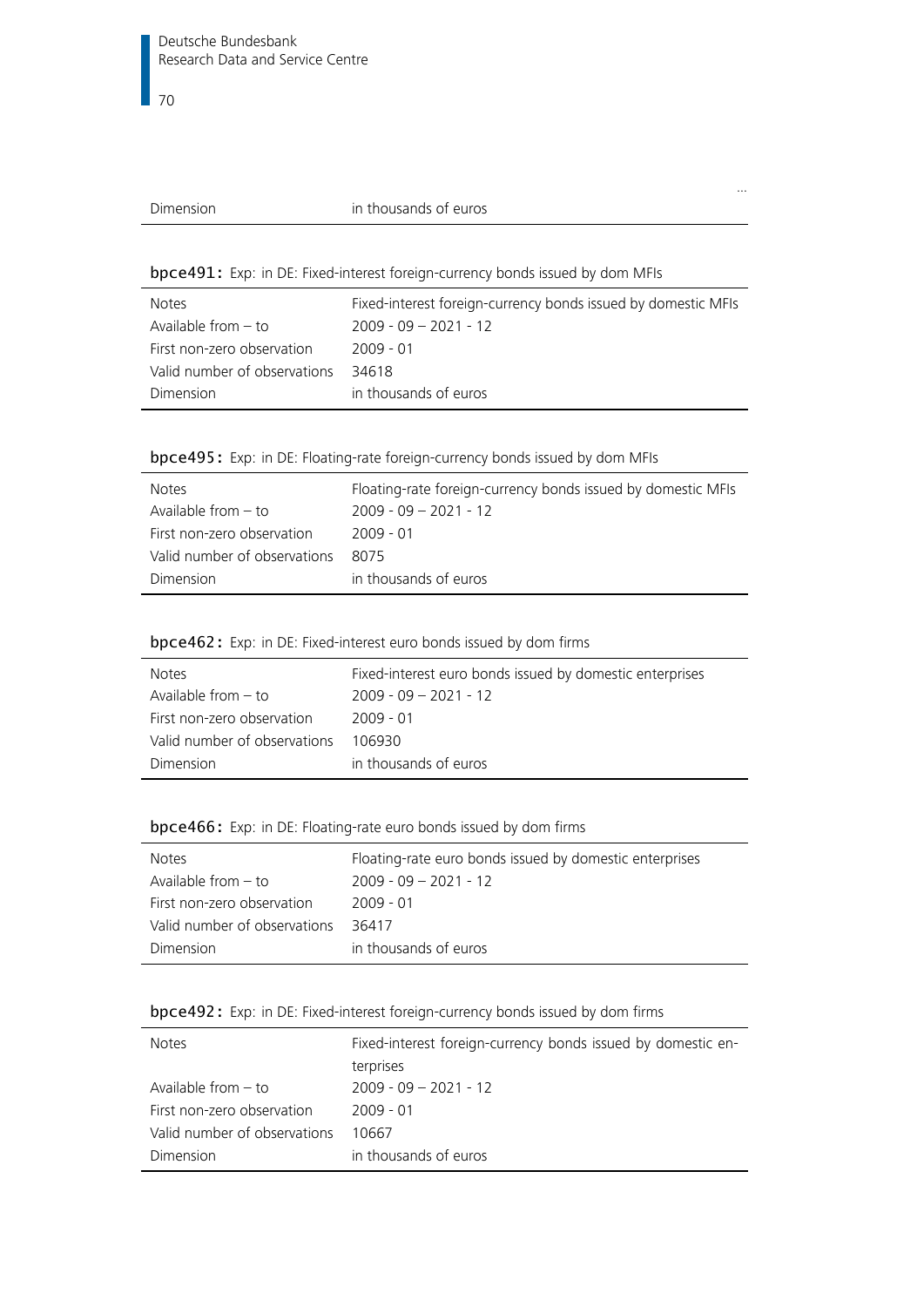| <b>Notes</b>                 | Floating-rate foreign-currency bonds issued by domestic enter- |
|------------------------------|----------------------------------------------------------------|
|                              | prises                                                         |
| Available from $-$ to        | $2001 - 01 - 2021 - 12$                                        |
| First non-zero observation   | $2009 - 01$                                                    |
| Valid number of observations | 2259                                                           |
| Dimension                    | in thousands of euros                                          |
|                              |                                                                |

bpce496: Exp: in DE: Floating-rate foreign-currency bonds issued by dom firms

#### bpce142: Exp: in DE: Fixed-interest euro-denominated bonds

| <b>Notes</b>                 | Fixed-interest euro-denominated bonds |
|------------------------------|---------------------------------------|
| Available from $-$ to        | $2001 - 01 - 2013 - 06$               |
| First non-zero observation   | 2001 - 01                             |
| Valid number of observations | 127994                                |
| Dimension                    | in thousands of euros                 |
| Calculation formula (I)      | $bpce142 = bpce461 + bpce462$         |

# bpce642: Exp: in DE: Euro-denominated floating rate notes

| <b>Notes</b>                 | Euro-denominated floating rate notes |
|------------------------------|--------------------------------------|
| Available from $-$ to        | $2001 - 01 - 2013 - 11$              |
| First non-zero observation   | 2001 - 01                            |
| Valid number of observations | 26345                                |
| Dimension                    | in thousands of euros                |
| Calculation formula (I)      | $bpce642 = bpce465 + bpce466$        |

# bpce149: Exp: in DE: Fixed-interest foreign currency bonds

| <b>Notes</b>                 | Fixed-interest foreign currency bonds |
|------------------------------|---------------------------------------|
| Available from $-$ to        | $2001 - 01 - 2013 - 04$               |
| First non-zero observation   | $2001 - 01$                           |
| Valid number of observations | 20260                                 |
| Dimension                    | in thousands of euros                 |
| Calculation formula (I)      | $bpce149 = bpce491 + bpce492$         |

# bpce649: Exp: in DE: Foreign currency floating rate notes

| <b>Notes</b>                 | Foreign currency floating rate notes |
|------------------------------|--------------------------------------|
| Available from $-$ to        | $2001 - 01 - 2011 - 09$              |
| First non-zero observation   | 2001 - 01                            |
| Valid number of observations | 3350                                 |
| Dimension                    | in thousands of euros                |
| Calculation formula (I)      | $bpce649 = bpce495 + bpce496$        |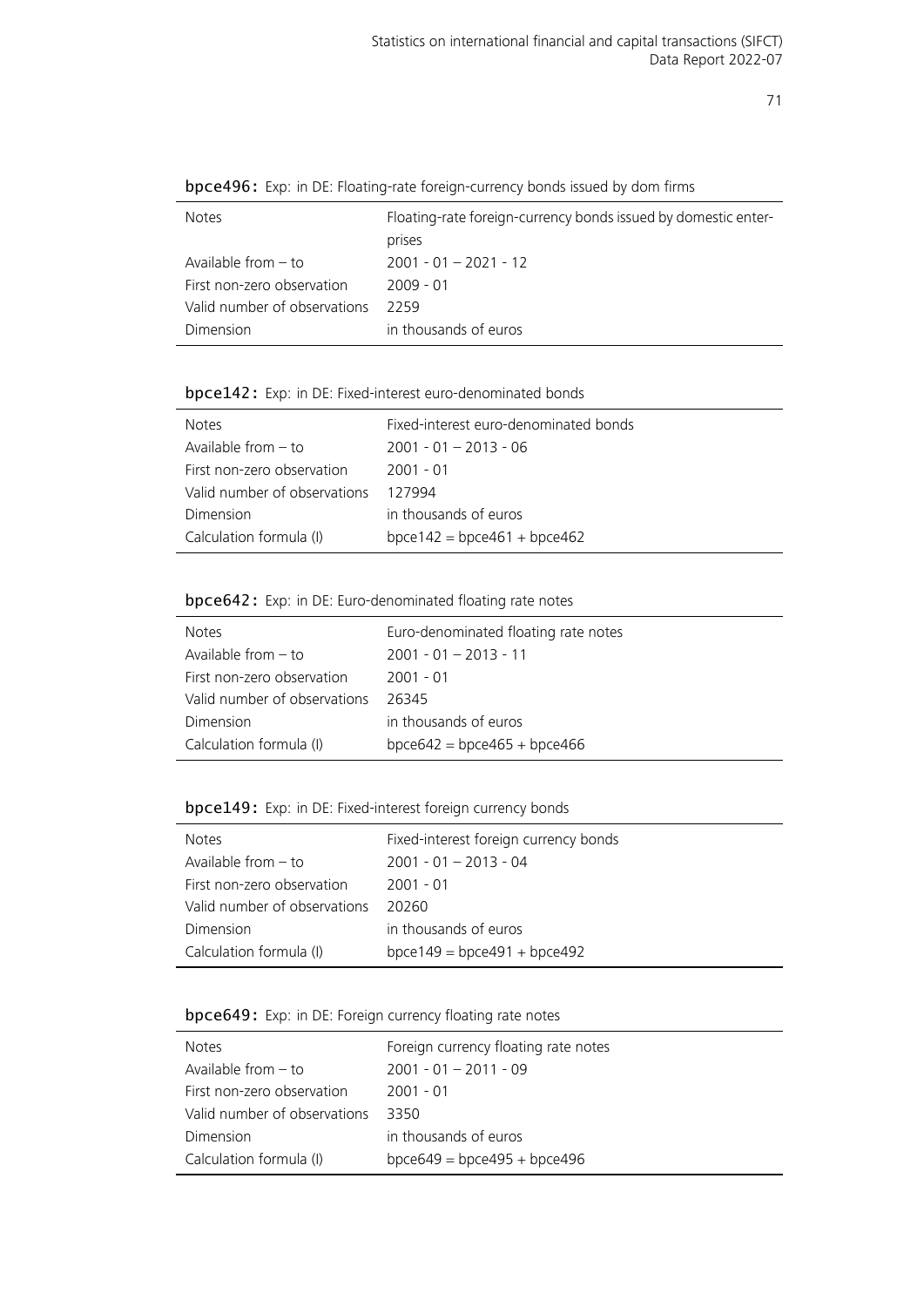Notes Money market instruments issued by domestic MFIs (original maturity of 12 months or less) Available from – to 2001 - 01 – 2021 - 12 First non-zero observation 2001 - 01 Valid number of observations 53940 Dimension in thousands of euros

bpce145: Exp: in DE: Money market instruments issued by dom MFIs orig maturity<=1y

bpce245: Exp: in DE: Money market instruments issued by dom firms orig maturity<=1y

| <b>Notes</b>                 | Money market instruments issued by domestic enterprises (ori-<br>ginal maturity of 12 months or less) |
|------------------------------|-------------------------------------------------------------------------------------------------------|
| Available from $-$ to        | $2001 - 01 - 2021 - 12$                                                                               |
| First non-zero observation   | $2001 - 01$                                                                                           |
| Valid number of observations | 38476                                                                                                 |
| Dimension                    | in thousands of euros                                                                                 |

# bpce344: Exp: in DE: Federal Treasury discount paper (Bubills)

| <b>Notes</b>                 | Federal Treasury discount paper (Bubills) |
|------------------------------|-------------------------------------------|
| Available from $-$ to        | $2001 - 01 - 2021 - 12$                   |
| First non-zero observation   | 2001 - 01                                 |
| Valid number of observations | 11279                                     |
| Dimension                    | in thousands of euros                     |

bpce345: Exp: in DE: Money market instruments issued by dom gen gov orig maturity<=1y

| <b>Notes</b>                 | Money market instruments issued by domestic general govern-<br>ment (original maturity of 12 months or less) |
|------------------------------|--------------------------------------------------------------------------------------------------------------|
| Available from $-$ to        | $2001 - 01 - 2021 - 12$                                                                                      |
| First non-zero observation   | 2001 - 04                                                                                                    |
| Valid number of observations | 1605                                                                                                         |
| Dimension                    | in thousands of euros                                                                                        |

#### bpce144: Exp: in DE: Bank shares

| <b>Notes</b>                 | Bank shares             |
|------------------------------|-------------------------|
| Available from $-$ to        | $2001 - 01 - 2021 - 12$ |
| First non-zero observation   | 2001 - 01               |
| Valid number of observations | 105584                  |
| Dimension                    | in thousands of euros   |

bpce258: Exp: in DE: Non-bank shares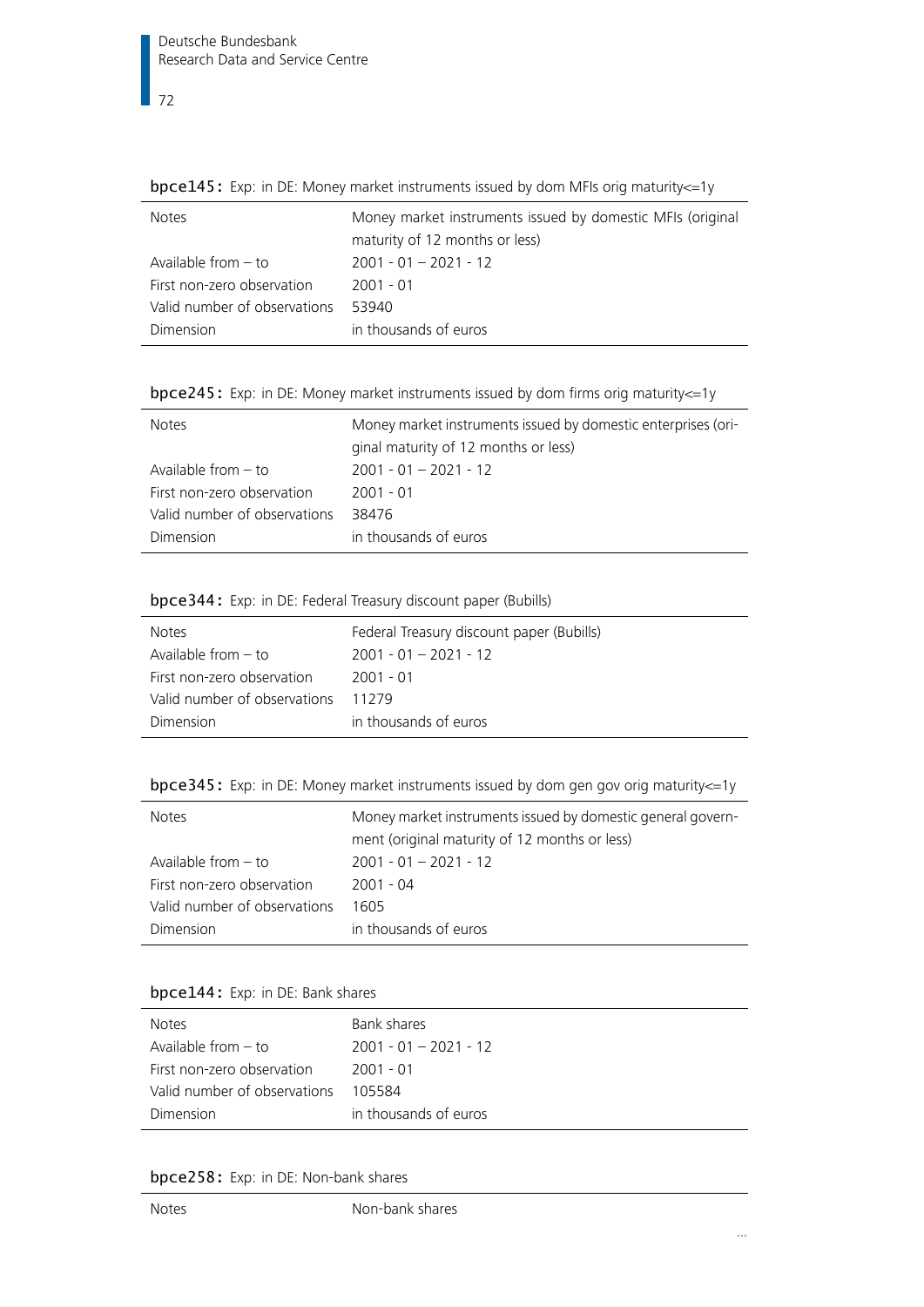…

| Available from $-$ to        | $2001 - 01 - 2021 - 12$ |
|------------------------------|-------------------------|
| First non-zero observation   | 2001 - 01               |
| Valid number of observations | 305545                  |
| Dimension                    | in thousands of euros   |

## bpce155: Exp: in DE: Participation certificates

| <b>Notes</b>                 | Participation certificates |
|------------------------------|----------------------------|
| Available from $-$ to        | $2001 - 01 - 2021 - 12$    |
| First non-zero observation   | 2001 - 01                  |
| Valid number of observations | 8417                       |
| Dimension                    | in thousands of euros      |

bpce646: Exp: in DE: Money market fund shares issued by dom borrow w earnings distributio

| <b>Notes</b>                 | Money market fund shares issued by domestic borrowers with |
|------------------------------|------------------------------------------------------------|
|                              | earnings distribution                                      |
| Available from $-$ to        | $2001 - 01 - 2021 - 12$                                    |
| First non-zero observation   | $2001 - 01$                                                |
| Valid number of observations | 26183                                                      |
| Dimension                    | in thousands of euros                                      |

bpce647: Exp: in DE: Money market fund shares issued by dom borrow w earnings retention

| <b>Notes</b>                 | Money market fund shares issued by domestic borrowers with<br>earnings retention |
|------------------------------|----------------------------------------------------------------------------------|
| Available from $-$ to        | $2001 - 01 - 2021 - 12$                                                          |
| First non-zero observation   | $2001 - 01$                                                                      |
| Valid number of observations | 36985                                                                            |
| Dimension                    | in thousands of euros                                                            |

bpce146: Exp: in DE: Other domestic mutual fund shares with earnings distribution

| <b>Notes</b>                 | Other domestic mutual fund shares with earnings distribution |
|------------------------------|--------------------------------------------------------------|
| Available from $-$ to        | $2001 - 01 - 2021 - 12$                                      |
| First non-zero observation   | 2001 - 01                                                    |
| Valid number of observations | 178874                                                       |
| Dimension                    | in thousands of euros                                        |

| bpce157: Exp: in DE: Other domestic mutual fund shares with earnings retention |  |  |  |  |  |
|--------------------------------------------------------------------------------|--|--|--|--|--|
|                                                                                |  |  |  |  |  |

| Notes                      | Other domestic mutual fund shares with earnings retention |
|----------------------------|-----------------------------------------------------------|
| Available from $-$ to      | $2001 - 01 - 2021 - 12$                                   |
| First non-zero observation | 2001 - 01                                                 |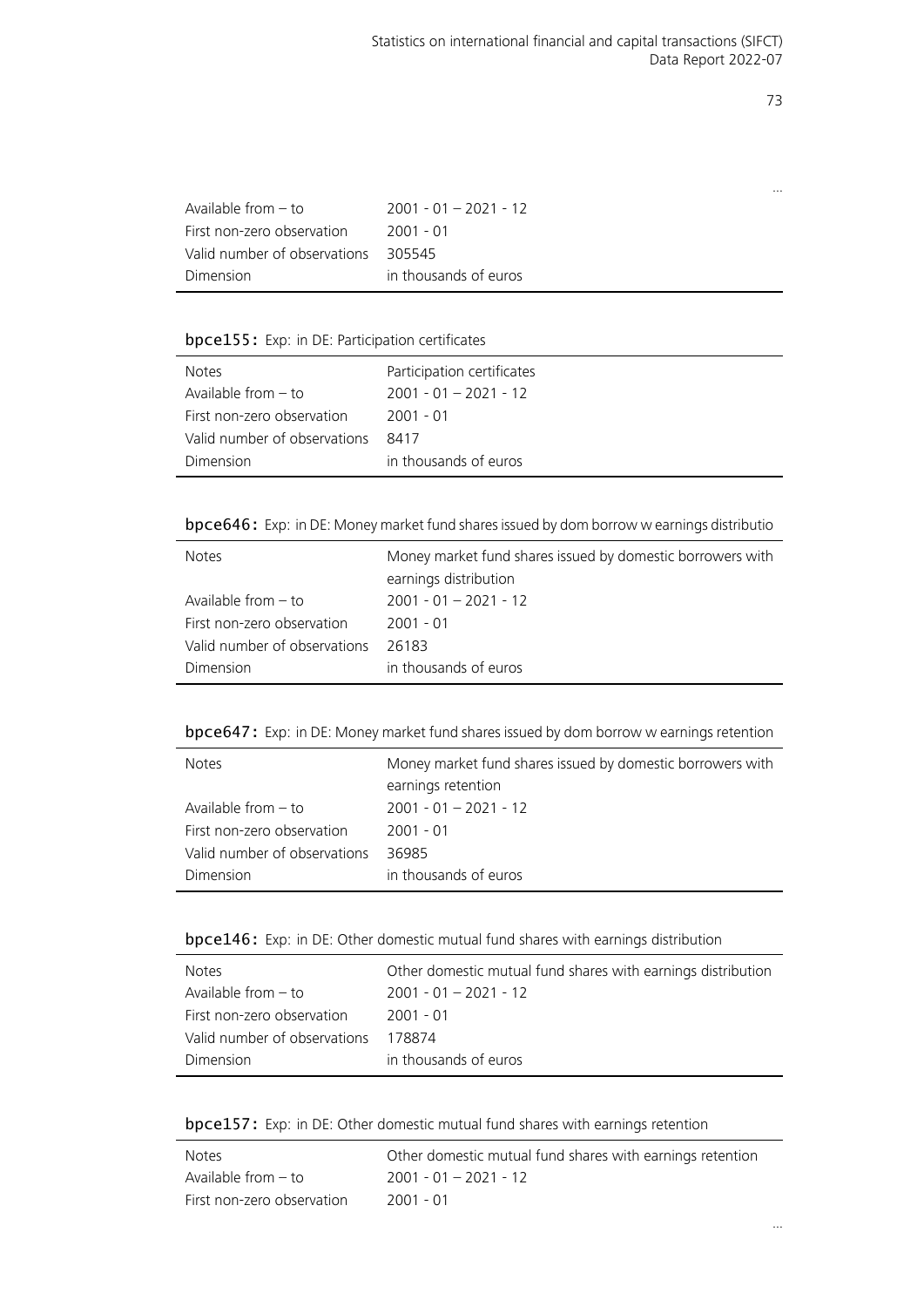| Valid number of observations 104079 |                       |
|-------------------------------------|-----------------------|
| Dimension                           | in thousands of euros |

## bpce147: Exp: in DE: Shares in domestic unlisted MFIs (plc)

| <b>Notes</b>                 | Purchase and sale of capital interests in domestic unlisted<br>MFIs in the legal form of a public limited company, and capital<br>contributions, capital increases and capital reductions in the<br>form of domestic shares, issued by unlisted MFIs |
|------------------------------|------------------------------------------------------------------------------------------------------------------------------------------------------------------------------------------------------------------------------------------------------|
| Available from $-$ to        | $2001 - 01 - 2021 - 12$                                                                                                                                                                                                                              |
| First non-zero observation   | $2001 - 01$                                                                                                                                                                                                                                          |
| Valid number of observations | 76                                                                                                                                                                                                                                                   |
| Dimension                    | in thousands of euros                                                                                                                                                                                                                                |

…

…

## bpce847: Exp: in DE: Shares in domestic listed MFIs (plc)

| <b>Notes</b>                 | Purchase and sale of capital interests in domestic listed MFIs<br>in the legal form of a public limited company, and capital con-<br>tributions, capital increases and capital reductions in the form<br>of domestic shares, issued by listed MFIs |
|------------------------------|----------------------------------------------------------------------------------------------------------------------------------------------------------------------------------------------------------------------------------------------------|
| Available from $-$ to        | $2001 - 01 - 2021 - 12$                                                                                                                                                                                                                            |
| First non-zero observation   | $2010 - 10$                                                                                                                                                                                                                                        |
| Valid number of observations | -6                                                                                                                                                                                                                                                 |
| Dimension                    | in thousands of euros                                                                                                                                                                                                                              |

## bpce148: Exp: in DE: Capital reserves of domestic MFIs (plc)

| <b>Notes</b>                 | Inpayments to the capital reserves and repayments including<br>grants for the compensation of reported losses carried forward<br>in the case of domestic MFIs in the legal form of a public limited<br>company |
|------------------------------|----------------------------------------------------------------------------------------------------------------------------------------------------------------------------------------------------------------|
| Available from $-$ to        | $2001 - 01 - 2021 - 12$                                                                                                                                                                                        |
| First non-zero observation   | $2005 - 10$                                                                                                                                                                                                    |
| Valid number of observations | -24                                                                                                                                                                                                            |
| Dimension                    | in thousands of euros                                                                                                                                                                                          |
|                              |                                                                                                                                                                                                                |

## bpce247: Exp: in DE: Shares in domestic unlisted enterprises (plc)

| <b>Notes</b>                 | Purchase and sale of capital interests in domestic unlisted en- |
|------------------------------|-----------------------------------------------------------------|
|                              | terprises in the legal form of a public limited company, and    |
|                              | capital contributions, capital increases and capital reductions |
|                              | in the form of domestic shares, issued by unlisted enterprises  |
| Available from $-$ to        | $2001 - 01 - 2021 - 12$                                         |
| First non-zero observation   | $2001 - 01$                                                     |
| Valid number of observations | 419                                                             |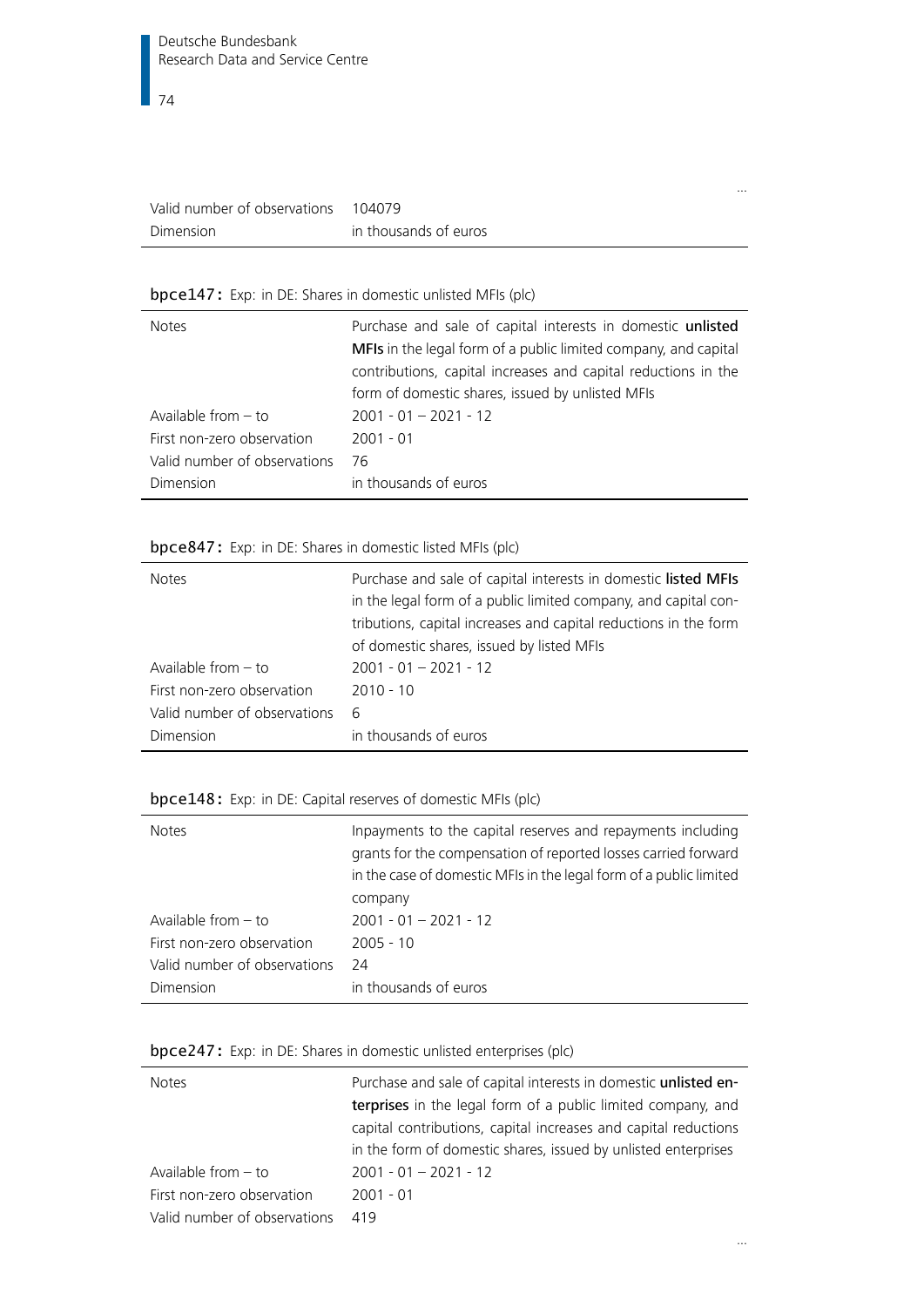…

| Dimension | in thousands of euros |  |
|-----------|-----------------------|--|
|-----------|-----------------------|--|

## bpce947: Exp: in DE: Shares in domestic listed enterprises (plc)

| <b>Notes</b>                 | Purchase and sale of capital interests in domestic listed en-<br>terprises in the legal form of a public limited company, and<br>capital contributions, capital increases and capital reductions<br>in the form of domestic shares, issued by listed enterprises |
|------------------------------|------------------------------------------------------------------------------------------------------------------------------------------------------------------------------------------------------------------------------------------------------------------|
| Available from $-$ to        | $2001 - 01 - 2021 - 12$                                                                                                                                                                                                                                          |
| First non-zero observation   | $2006 - 01$                                                                                                                                                                                                                                                      |
| Valid number of observations | 91                                                                                                                                                                                                                                                               |
| Dimension                    | in thousands of euros                                                                                                                                                                                                                                            |

## bpce248: Exp: in DE: Capital reserves of domestic enterprises (plc)

| <b>Notes</b>                 | Inpayments to the capital reserves and repayments including<br>grants for the compensation of reported losses carried forward<br>in the case of domestic enterprises in the legal form of a public<br>limited company |
|------------------------------|-----------------------------------------------------------------------------------------------------------------------------------------------------------------------------------------------------------------------|
| Available from $-$ to        | $2001 - 01 - 2021 - 12$                                                                                                                                                                                               |
| First non-zero observation   | $2001 - 08$                                                                                                                                                                                                           |
| Valid number of observations | 107                                                                                                                                                                                                                   |
| Dimension                    | in thousands of euros                                                                                                                                                                                                 |

## bpce151: Exp: in DE: Shares in domestic MFIs (non-plc)

| <b>Notes</b>                 | Purchase and sale of capital interests in domestic MFIs in the<br>legal form of non-public limited companies, and capital contri-<br>butions, capital increases and capital reductions with respect<br>to these domestic MFIs. Payments associated with the es-<br>tablishment and dissolution or purchase and sale of domestic<br>branches and permanent establishments of foreign banks that<br>constitute domestic MFIs |
|------------------------------|----------------------------------------------------------------------------------------------------------------------------------------------------------------------------------------------------------------------------------------------------------------------------------------------------------------------------------------------------------------------------------------------------------------------------|
| Available from $-$ to        | $2001 - 01 - 2021 - 12$                                                                                                                                                                                                                                                                                                                                                                                                    |
| First non-zero observation   | $2001 - 01$                                                                                                                                                                                                                                                                                                                                                                                                                |
| Valid number of observations | 260                                                                                                                                                                                                                                                                                                                                                                                                                        |
| Dimension                    | in thousands of euros                                                                                                                                                                                                                                                                                                                                                                                                      |

## bpce152: Exp: in DE: Capital reserves of domestic MFIs (non-plc)

| <b>Notes</b>          | Inpayments to the capital reserves and repayments to domestic    |
|-----------------------|------------------------------------------------------------------|
|                       | MFIs in the legal form of non-public limited companies includ-   |
|                       | ing grants for the compensation of their reported losses carried |
|                       | forward                                                          |
| Available from $-$ to | $2001 - 01 - 2021 - 12$                                          |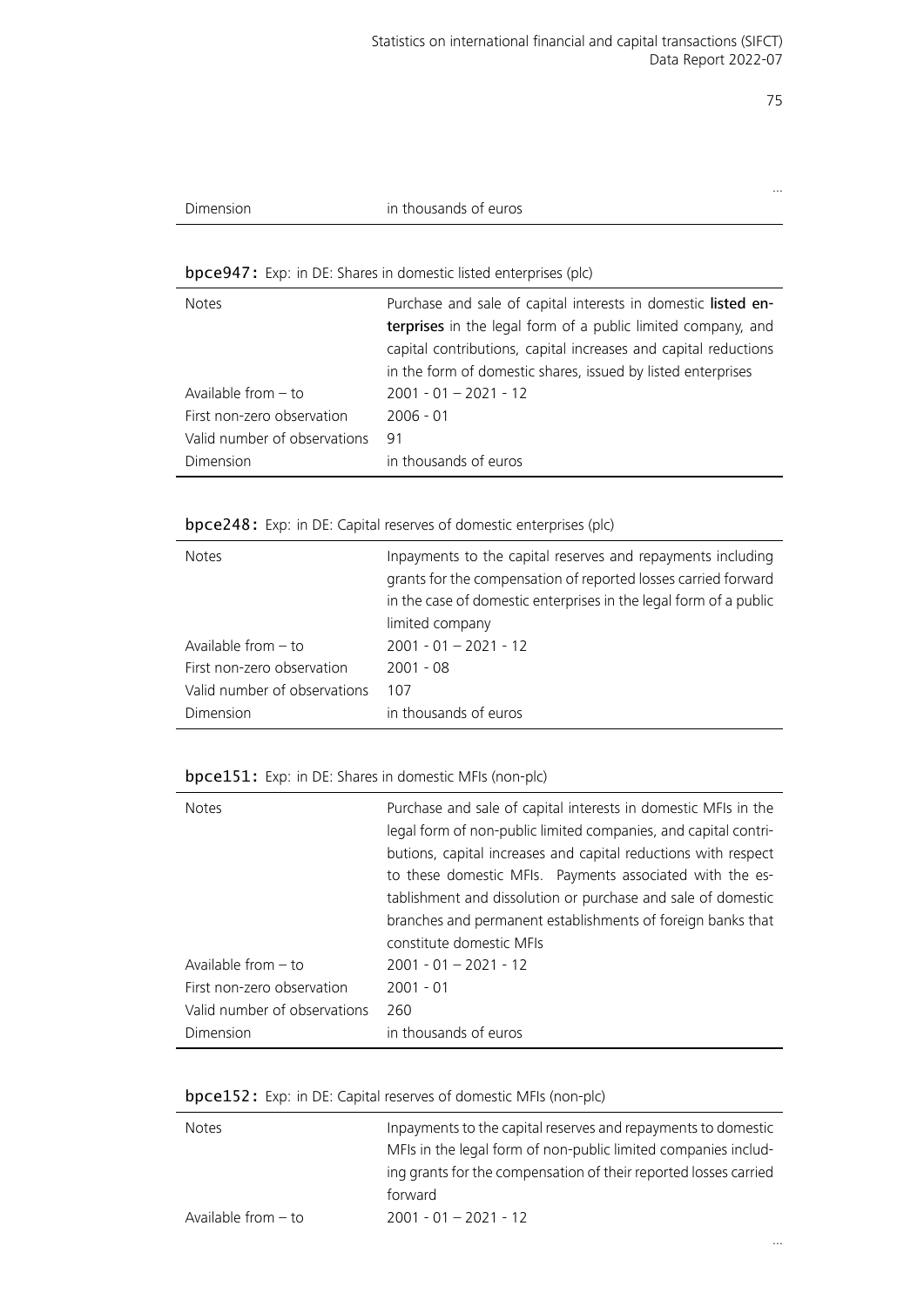|                                  |                       | $\cdots$ |
|----------------------------------|-----------------------|----------|
| First non-zero observation       | 2001 - 08             |          |
| Valid number of observations 132 |                       |          |
| Dimension                        | in thousands of euros |          |

# bpce251: Exp: in DE: Capital interests of domestic enterprises (non-plc)

| <b>Notes</b>                 | Purchase and sale of capital interests in domestic enterprises<br>in the legal form of non-public limited companies, and cap-<br>ital contributions, capital increases and capital reductions with<br>respect to these domestic enterprises. Payments associated |
|------------------------------|------------------------------------------------------------------------------------------------------------------------------------------------------------------------------------------------------------------------------------------------------------------|
|                              | with the establishment and dissolution or purchase and sale of<br>domestic branches and permanent establishments of foreign<br>enterprises and households                                                                                                        |
| Available from $-$ to        | $2001 - 01 - 2021 - 12$                                                                                                                                                                                                                                          |
| First non-zero observation   | $2001 - 01$                                                                                                                                                                                                                                                      |
| Valid number of observations | 6767                                                                                                                                                                                                                                                             |
| Dimension                    | in thousands of euros                                                                                                                                                                                                                                            |

|  |  | bpce252: Exp: in DE: Capital reserves of domestic enterprises (non-plc) |  |  |
|--|--|-------------------------------------------------------------------------|--|--|
|--|--|-------------------------------------------------------------------------|--|--|

| <b>Notes</b>                 | Inpayments to the capital reserves and repayments to domestic<br>enterprises in the legal form of non-public limited companies<br>including grants for the compensation of their reported losses<br>carried forward |
|------------------------------|---------------------------------------------------------------------------------------------------------------------------------------------------------------------------------------------------------------------|
| Available from $-$ to        | $2001 - 01 - 2021 - 12$                                                                                                                                                                                             |
| First non-zero observation   | $2001 - 01$                                                                                                                                                                                                         |
| Valid number of observations | 3581                                                                                                                                                                                                                |
| Dimension                    | in thousands of euros                                                                                                                                                                                               |

| <b>Notes</b>                 | Raising and repayment of loans with a maturity of more than<br>12 months by domestic enterprises (as borrowers) from/to<br>non-resident enterprises which hold an indirect or direct<br>stake in said domestic enterprises and borrowing by resid-<br>ent branches and permanent establishments from their non- |
|------------------------------|-----------------------------------------------------------------------------------------------------------------------------------------------------------------------------------------------------------------------------------------------------------------------------------------------------------------|
| Available from $-$ to        | resident head offices<br>$2001 - 01 - 2021 - 12$                                                                                                                                                                                                                                                                |
|                              |                                                                                                                                                                                                                                                                                                                 |
| First non-zero observation   | $2001 - 01$                                                                                                                                                                                                                                                                                                     |
| Valid number of observations | 35171                                                                                                                                                                                                                                                                                                           |
| Dimension                    | in thousands of euros                                                                                                                                                                                                                                                                                           |

| bpce262: Exp: in DE: Raising/repayment of loans >1y from/to nonresident stakeholders |  |  |  |  |  |
|--------------------------------------------------------------------------------------|--|--|--|--|--|
|                                                                                      |  |  |  |  |  |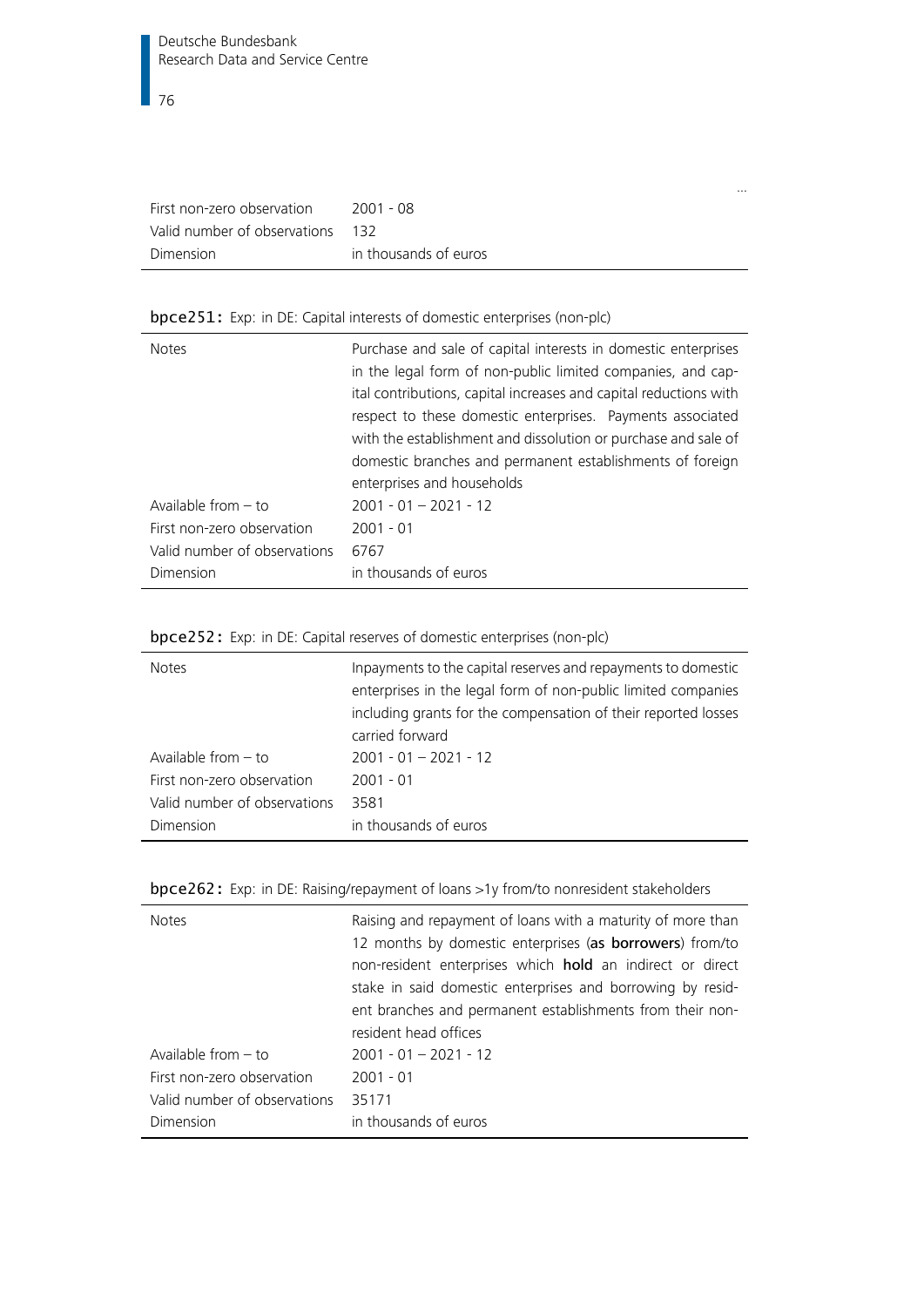| <b>Notes</b>                 | Granting and repayment of loans with a maturity of more<br>than 12 months by domestic enterprises (as lenders) to non-<br>resident enterprises and individuals which hold an indirect or<br>direct stake in said domestic enterprises and loans that do-<br>mestic branches and permanent establishments grant to their |
|------------------------------|-------------------------------------------------------------------------------------------------------------------------------------------------------------------------------------------------------------------------------------------------------------------------------------------------------------------------|
|                              | non-resident head offices                                                                                                                                                                                                                                                                                               |
| Available from $-$ to        | $2001 - 01 - 2021 - 12$                                                                                                                                                                                                                                                                                                 |
| First non-zero observation   | $2001 - 01$                                                                                                                                                                                                                                                                                                             |
| Valid number of observations | 6052                                                                                                                                                                                                                                                                                                                    |
| Dimension                    | in thousands of euros                                                                                                                                                                                                                                                                                                   |

bpce227: Exp: in DE: Granting/repayment of loans >1y by dom firms to nonresident stakehol

bpce219: Exp: in DE: Granting/repayment of loans >1y by resident fin. subs. to stakehold

| <b>Notes</b>                 | Granting and repayment of loans with a maturity of more than<br>12 months by resident financial subsidiaries (as lenders) to<br>non-resident enterprises and households which hold an indir-<br>ect or direct stake in them |
|------------------------------|-----------------------------------------------------------------------------------------------------------------------------------------------------------------------------------------------------------------------------|
| Available from $-$ to        | $2001 - 01 - 2021 - 12$                                                                                                                                                                                                     |
| First non-zero observation   | $2006 - 03$                                                                                                                                                                                                                 |
| Valid number of observations | 65                                                                                                                                                                                                                          |
| Dimension                    | in thousands of euros                                                                                                                                                                                                       |

|  |  |  | bpce268: Exp: in DE: Exp: Direct inv loans>1y from non-resident fellow companies |  |
|--|--|--|----------------------------------------------------------------------------------|--|
|--|--|--|----------------------------------------------------------------------------------|--|

| <b>Notes</b>                 | Raising and repayment of loans with a maturity of more than<br>12 months by domestic enterprises (as borrowers) from non-<br>resident enterprises in which they do not hold indirect or dir-<br>ect stakes (et vice versa) but with which they share, directly or<br>indirectly a common direct investor |
|------------------------------|----------------------------------------------------------------------------------------------------------------------------------------------------------------------------------------------------------------------------------------------------------------------------------------------------------|
| Available from $-$ to        | $2001 - 01 - 2021 - 12$                                                                                                                                                                                                                                                                                  |
| First non-zero observation   | $2001 - 01$                                                                                                                                                                                                                                                                                              |
| Valid number of observations | 10260                                                                                                                                                                                                                                                                                                    |
| Dimension                    | in thousands of euros                                                                                                                                                                                                                                                                                    |

bpce228: Exp: in DE: Exp: Direct inv loans>1y to non-resident fellow companies

| <b>Notes</b>                 | Granting and repayment of loans with a maturity of more           |
|------------------------------|-------------------------------------------------------------------|
|                              | than 12 months by domestic enterprises (as lenders) to non-       |
|                              | resident enterprises in which they do not hold indirect or dir-   |
|                              | ect stakes (et vice versa) but with which they share, directly or |
|                              | indirectly a common direct investor                               |
| Available from $-$ to        | $2001 - 01 - 2021 - 12$                                           |
| First non-zero observation   | $2001 - 01$                                                       |
| Valid number of observations | 10735                                                             |
| Dimension                    | in thousands of euros                                             |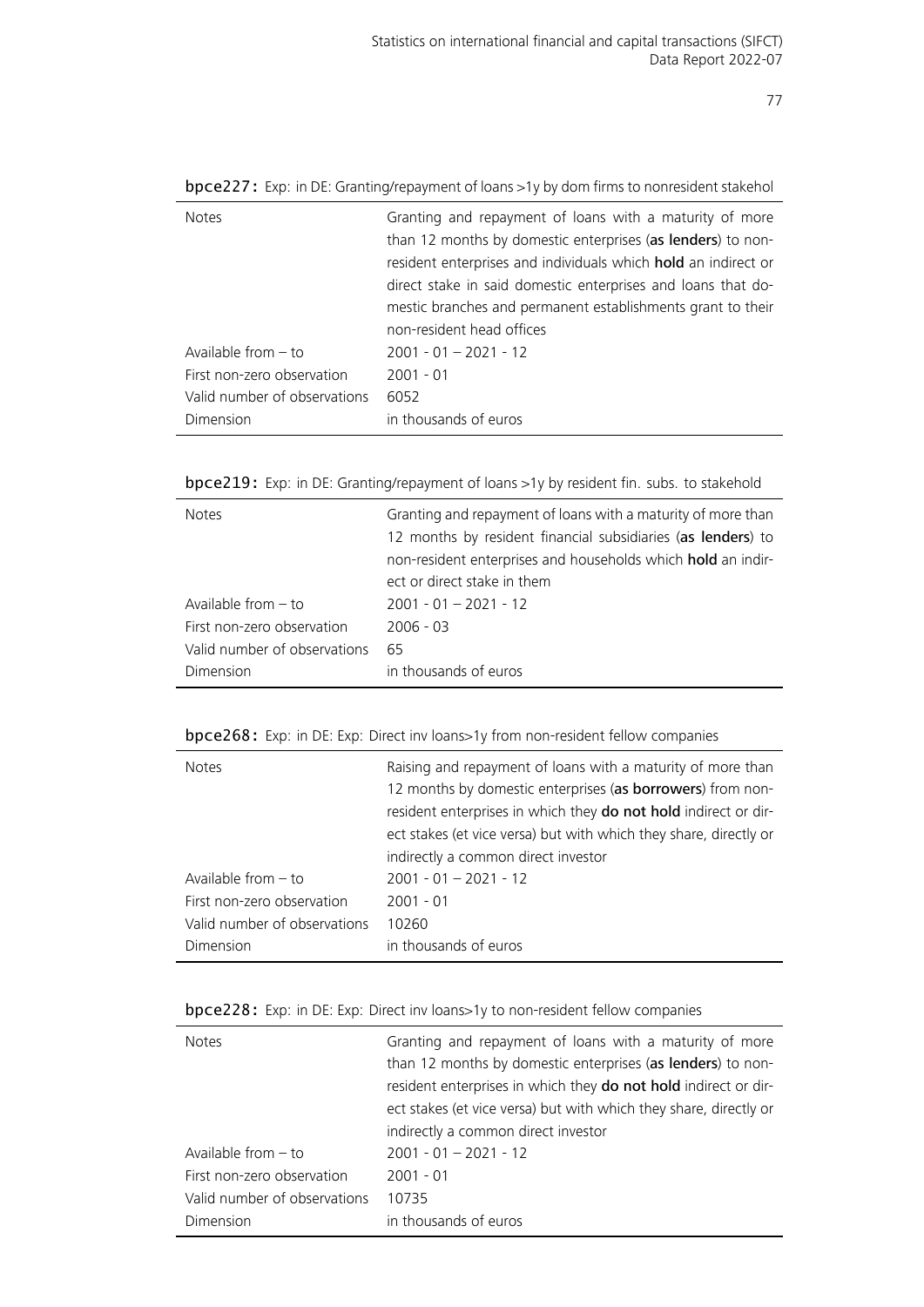bpce175: Exp: in DE: Undisclosed assignment of short-term domestic claims <=1y MFIs

| <b>Notes</b>                 | Undisclosed assignment and repayment of short-term do-<br>mestic claims and borrower's note loans, registered bonds and<br>similar non-negotiable securities (original maturity of up to 12<br>months) on the part of residents, broken down into the fol-<br>lowing domestic debtor groups: MFIs |
|------------------------------|---------------------------------------------------------------------------------------------------------------------------------------------------------------------------------------------------------------------------------------------------------------------------------------------------|
| Available from $-$ to        | $2001 - 01 - 2021 - 12$                                                                                                                                                                                                                                                                           |
| First non-zero observation   | $2001 - 11$                                                                                                                                                                                                                                                                                       |
| Valid number of observations | 244                                                                                                                                                                                                                                                                                               |
| Dimension                    | in thousands of euros                                                                                                                                                                                                                                                                             |

bpce075: Exp: in DE: Undisclosed assignment of short-term dom claims <=1y invest funds

| <b>Notes</b><br>Available from $-$ to<br>First non-zero observation<br>Valid number of observations | Undisclosed assignment and repayment of short-term do-<br>mestic claims and borrower's note loans, registered bonds and<br>similar non-negotiable securities (original maturity of up to 12<br>months) on the part of residents, broken down into the follow-<br>ing domestic debtor groups: Investment funds (without money<br>market funds)<br>$2020 - 08 - 2021 - 12$<br>not yet observed |
|-----------------------------------------------------------------------------------------------------|----------------------------------------------------------------------------------------------------------------------------------------------------------------------------------------------------------------------------------------------------------------------------------------------------------------------------------------------------------------------------------------------|
| Dimension                                                                                           | 0<br>in thousands of euros                                                                                                                                                                                                                                                                                                                                                                   |

bpce675: Exp: in DE: Undisclosed assignment of short-term dom claims<=1y insur c, pens f

| <b>Notes</b><br>Available from $-$ to<br>First non-zero observation<br>Valid number of observations | Undisclosed assignment and repayment of short-term do-<br>mestic claims and borrower's note loans, registered bonds and<br>similar non-negotiable securities (original maturity of up to 12<br>months) on the part of residents, broken down into the fol-<br>lowing domestic debtor groups: Insurance corporations and<br>pension funds<br>$2020 - 08 - 2021 - 12$<br>not yet observed<br>0 |
|-----------------------------------------------------------------------------------------------------|----------------------------------------------------------------------------------------------------------------------------------------------------------------------------------------------------------------------------------------------------------------------------------------------------------------------------------------------------------------------------------------------|
| Dimension                                                                                           | in thousands of euros                                                                                                                                                                                                                                                                                                                                                                        |

|  | <b>bpce275:</b> Exp: in DE: Undisclosed assignment of short-term domestic claims $\leq$ =1y OFIs |  |
|--|--------------------------------------------------------------------------------------------------|--|
|--|--------------------------------------------------------------------------------------------------|--|

| <b>Notes</b>          | Undisclosed assignment and repayment of short-term do-           |
|-----------------------|------------------------------------------------------------------|
|                       | mestic claims and borrower's note loans, registered bonds and    |
|                       | similar non-negotiable securities (original maturity of up to 12 |
|                       | months) on the part of residents, broken down into the fol-      |
|                       | lowing domestic debtor groups: other financial enterprises       |
| Available from $-$ to | $2001 - 01 - 2021 - 12$                                          |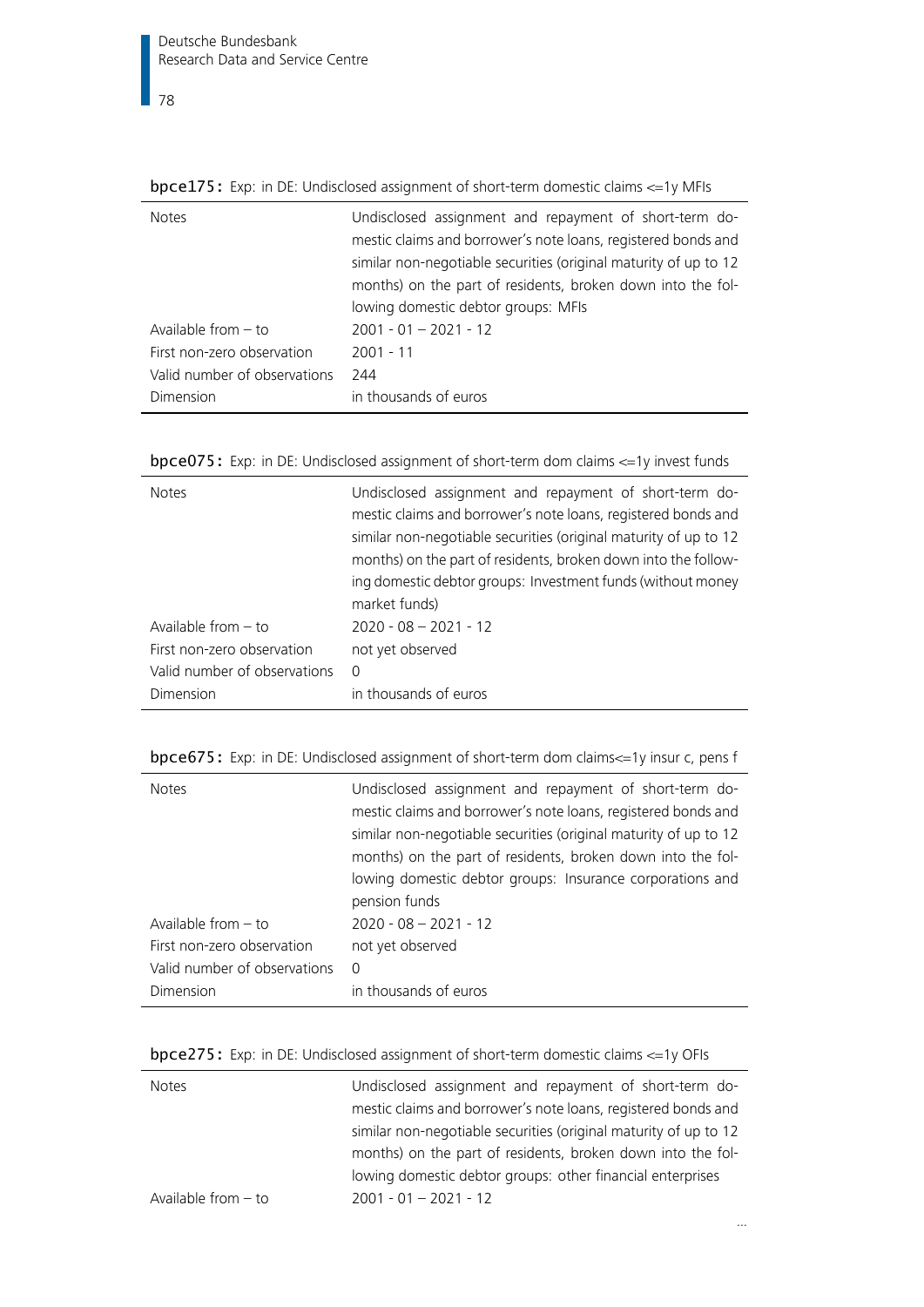| First non-zero observation   | $2001 - 01$                                                    |
|------------------------------|----------------------------------------------------------------|
| Valid number of observations | 11802                                                          |
| Dimension                    | in thousands of euros                                          |
| <b>Breaks</b>                | 2009 - 09, 2020 - 08                                           |
| Before first break           | Undisclosed assignment of short-term term domestic claims      |
|                              | (maturity of 12 months or less); debtor enterprises and house- |
|                              | holds                                                          |
| Calculation formula (I)      | bpce275 before break = bpce275 + bpce975 after break           |
| Before second break          | Undisclosed assignment of short-term term domestic claims      |
|                              | (maturity of 12 months or less); financial enterprises         |
| Calculation formula (II)     | bpcr275 before break = bpcr275 + bpcr075 + bpcr675 after       |
|                              | break                                                          |
|                              |                                                                |

| <b>bpce875:</b> Exp: in DE: Undisclosed assignment of short-term domestic claims $\leq$ =1y HH, NGOs |  |  |  |  |
|------------------------------------------------------------------------------------------------------|--|--|--|--|
|                                                                                                      |  |  |  |  |

| <b>Notes</b>                 | Undisclosed assignment and repayment of short-term do-<br>mestic claims and borrower's note loans, registered bonds and<br>similar non-negotiable securities (original maturity of up to 12<br>months) on the part of residents, broken down into the fol-<br>lowing domestic debtor groups: Individuals and non-profit or- |
|------------------------------|-----------------------------------------------------------------------------------------------------------------------------------------------------------------------------------------------------------------------------------------------------------------------------------------------------------------------------|
|                              | ganisations                                                                                                                                                                                                                                                                                                                 |
| Available from $-$ to        | $2020 - 08 - 2021 - 12$                                                                                                                                                                                                                                                                                                     |
| First non-zero observation   | $2020 - 08$                                                                                                                                                                                                                                                                                                                 |
| Valid number of observations | -7                                                                                                                                                                                                                                                                                                                          |
| Dimension                    | in thousands of euros                                                                                                                                                                                                                                                                                                       |
|                              |                                                                                                                                                                                                                                                                                                                             |

|  |  |  | <b>bpce975:</b> Exp: in DE: Undisclosed assignment of short-term dom claims $\leq$ =1y non-fin firm |  |  |  |
|--|--|--|-----------------------------------------------------------------------------------------------------|--|--|--|
|  |  |  |                                                                                                     |  |  |  |

| <b>Notes</b>                 | Undisclosed assignment and repayment of short-term do-<br>mestic claims and borrower's note loans, registered bonds and<br>similar non-negotiable securities (original maturity of up to 12<br>months) on the part of residents, broken down into the fol-<br>lowing domestic debtor groups: Non-financial enterprises |
|------------------------------|------------------------------------------------------------------------------------------------------------------------------------------------------------------------------------------------------------------------------------------------------------------------------------------------------------------------|
| Available from - to          | $2009 - 09 - 2021 - 12$                                                                                                                                                                                                                                                                                                |
| First non-zero observation   | $2013 - 02$                                                                                                                                                                                                                                                                                                            |
| Valid number of observations | 12980                                                                                                                                                                                                                                                                                                                  |
| Dimension                    | in thousands of euros                                                                                                                                                                                                                                                                                                  |
| <b>Breaks</b>                | $2020 - 08$                                                                                                                                                                                                                                                                                                            |
| Before first break           | Undisclosed assignment of short-term term domestic claims<br>(maturity of 12 months or less); non-financial enterprises, HH                                                                                                                                                                                            |
| Calculation formula (I)      | bpcr975 before break = bpcr875 + bpcr975 after break                                                                                                                                                                                                                                                                   |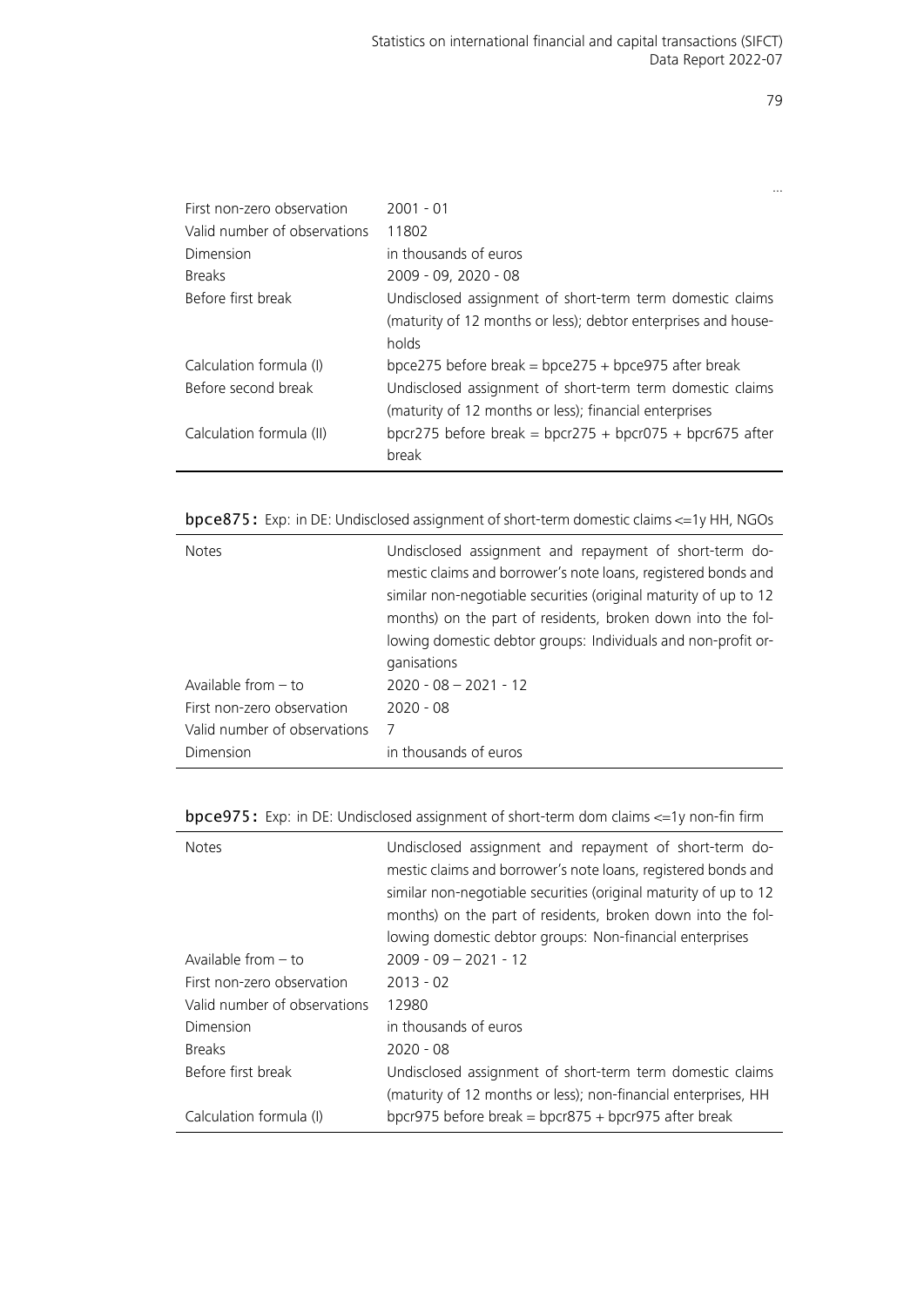bpce373: Exp: in DE: Undisclosed assignment of short-term domestic claims <=1y gen gov

| <b>Notes</b>                 | Undisclosed assignment and repayment of short-term do-<br>mestic claims and borrower's note loans, registered bonds and<br>similar non-negotiable securities (original maturity of up to 12<br>months) on the part of residents, broken down into the fol-<br>lowing domestic debtor groups: general government |
|------------------------------|-----------------------------------------------------------------------------------------------------------------------------------------------------------------------------------------------------------------------------------------------------------------------------------------------------------------|
| Available from $-$ to        | $2001 - 01 - 2021 - 12$                                                                                                                                                                                                                                                                                         |
| First non-zero observation   | $2003 - 07$                                                                                                                                                                                                                                                                                                     |
| Valid number of observations | 38                                                                                                                                                                                                                                                                                                              |
| Dimension                    | in thousands of euros                                                                                                                                                                                                                                                                                           |

| bpce041: Exp: in DE: Granting, repayment loans&deposits with maturity >1y invest funds |  |  |
|----------------------------------------------------------------------------------------|--|--|
|----------------------------------------------------------------------------------------|--|--|

| <b>Notes</b>                 | The granting and repayment of loans (and the disclosed as-<br>signment of domestic claims) with an original maturity of more<br>than 12 months to resident investment funds (without money<br>market funds) |
|------------------------------|-------------------------------------------------------------------------------------------------------------------------------------------------------------------------------------------------------------|
| Available from $-$ to        | $2020 - 08 - 2021 - 12$                                                                                                                                                                                     |
| First non-zero observation   | not yet observed                                                                                                                                                                                            |
| Valid number of observations | 0                                                                                                                                                                                                           |
| Dimension                    | in thousands of euros                                                                                                                                                                                       |

bpce541: Exp: in DE: Granting, repayment loans&deposits w a maturity >1y insur c, pens f

| <b>Notes</b>                 | The granting and repayment of loans (and the disclosed assign-<br>ment of domestic claims) with an original maturity of more<br>than 12 months to resident insurance corporations and pen-<br>sion funds |
|------------------------------|----------------------------------------------------------------------------------------------------------------------------------------------------------------------------------------------------------|
| Available from $-$ to        | $2020 - 08 - 2021 - 12$                                                                                                                                                                                  |
| First non-zero observation   | $2020 - 08$                                                                                                                                                                                              |
| Valid number of observations | 5                                                                                                                                                                                                        |
| Dimension                    | in thousands of euros                                                                                                                                                                                    |

| <b>Notes</b>                 | The granting and repayment of loans (and the disclosed as-<br>signment of domestic claims) with an original maturity of more<br>than 12 months to resident other financial enterprises |
|------------------------------|----------------------------------------------------------------------------------------------------------------------------------------------------------------------------------------|
| Available from $-$ to        | $2001 - 01 - 2021 - 12$                                                                                                                                                                |
| First non-zero observation   | $2001 - 01$                                                                                                                                                                            |
| Valid number of observations | 36236                                                                                                                                                                                  |
| Dimension                    | in thousands of euros                                                                                                                                                                  |
| <b>Breaks</b>                | 2009 - 09, 2020 - 08                                                                                                                                                                   |
| Before first break           | Granting and repaying loans and deposits with a maturity of<br>more than 12 months to enterprises and households                                                                       |

…

bpce261: Exp: in DE: Granting, repayment of loans and deposits with a maturity >1y OFIs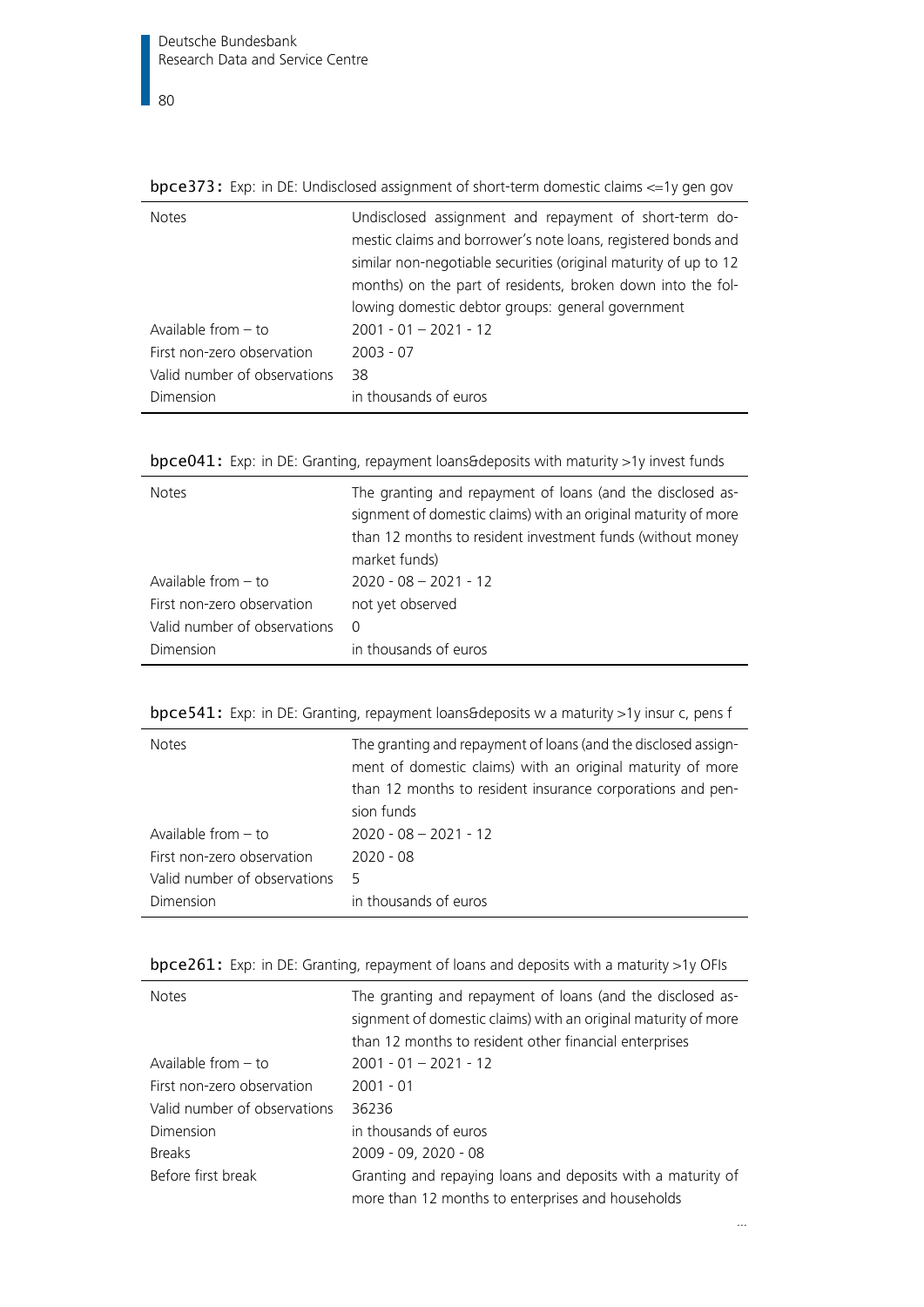|                          | $\cdots$                                                          |
|--------------------------|-------------------------------------------------------------------|
| Calculation formula (I)  | bpce261 before break = bpce261 + bpce941 after break              |
| Before second break      | Granting and repaying loans and deposits with a maturity of       |
|                          | more than 12 months to financial firms                            |
| Calculation formula (II) | bpcr261 before break = bpcr261 + bpcr041 + bpcr541 after<br>break |
|                          |                                                                   |

|  |  |  |  | bpce841: Exp: in DE: Granting, repayment loans and deposits with a maturity >1y HH/NGOs |
|--|--|--|--|-----------------------------------------------------------------------------------------|
|--|--|--|--|-----------------------------------------------------------------------------------------|

| <b>Notes</b>                 | The granting and repayment of loans (and the disclosed as-<br>signment of domestic claims) with an original maturity of more<br>than 12 months to resident individuals and non-profit organ-<br>isations |
|------------------------------|----------------------------------------------------------------------------------------------------------------------------------------------------------------------------------------------------------|
| Available from $-$ to        | $2020 - 08 - 2021 - 12$                                                                                                                                                                                  |
| First non-zero observation   | $2021 - 03$                                                                                                                                                                                              |
| Valid number of observations | 3                                                                                                                                                                                                        |
| Dimension                    | in thousands of euros                                                                                                                                                                                    |

|  |  |  |  |  | bpce941: Exp: in DE: Granting, repayment loans and deposits >1y non-financial firms/HH |
|--|--|--|--|--|----------------------------------------------------------------------------------------|
|--|--|--|--|--|----------------------------------------------------------------------------------------|

 $\overline{a}$ 

| <b>Notes</b>                 | The granting and repayment of loans (and the disclosed as-<br>signment of domestic claims) with an original maturity of<br>more than 12 months to resident non-financial enterprises and<br>households |
|------------------------------|--------------------------------------------------------------------------------------------------------------------------------------------------------------------------------------------------------|
| Available from $-$ to        | $2009 - 09 - 2021 - 12$                                                                                                                                                                                |
| First non-zero observation   | $2011 - 12$                                                                                                                                                                                            |
| Valid number of observations | 36351                                                                                                                                                                                                  |
| Dimension                    | in thousands of euros                                                                                                                                                                                  |
| <b>Breaks</b>                | $2020 - 08$                                                                                                                                                                                            |
| Before first break           | Granting and repaying loans and deposits with a maturity of<br>more than 12 months to non-financial firms and households                                                                               |
| Calculation formula (I)      | bpcr941 before break = bpcr841 + bpcr941 after break                                                                                                                                                   |

|  | bpce351: Exp: in DE: Granting, repayment loans and deposits with a maturity >1y gen gov |  |
|--|-----------------------------------------------------------------------------------------|--|
|  |                                                                                         |  |

| <b>Notes</b>                 | The granting and repayment of loans (and the disclosed as-<br>signment of domestic claims) with an original maturity of more<br>than 12 months to resident general government |
|------------------------------|-------------------------------------------------------------------------------------------------------------------------------------------------------------------------------|
| Available from $-$ to        | $2001 - 01 - 2021 - 12$                                                                                                                                                       |
| First non-zero observation   | $2001 - 01$                                                                                                                                                                   |
| Valid number of observations | 653                                                                                                                                                                           |
| Dimension                    | in thousands of euros                                                                                                                                                         |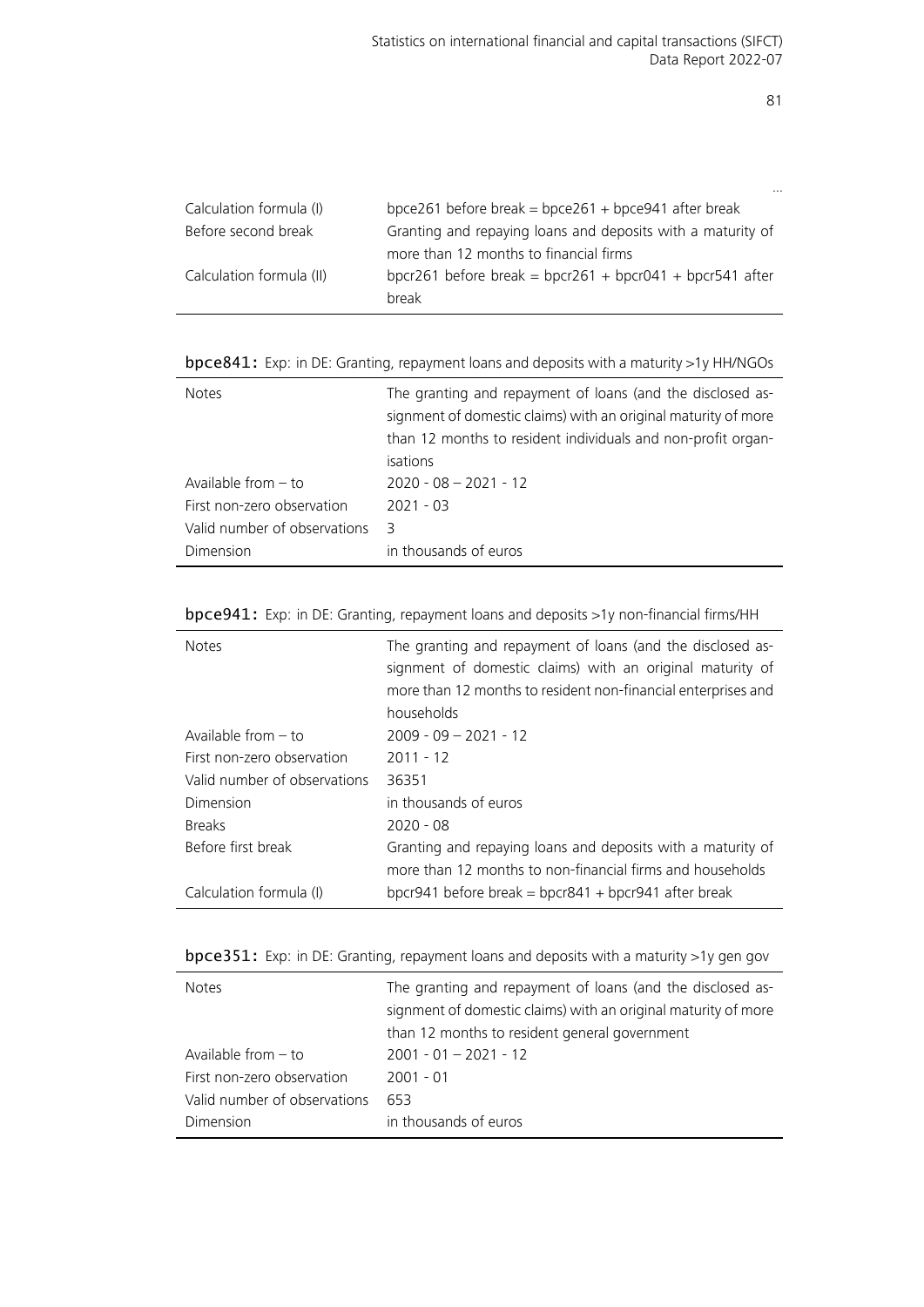$\frac{1}{82}$ 

| <b>Notes</b>                 | New issues and disclosed assignment, repayment or repur-<br>chase of long-term borrower's note loans, registered bonds<br>and similar non-negotiable securities (maturity of more than |
|------------------------------|----------------------------------------------------------------------------------------------------------------------------------------------------------------------------------------|
|                              | 12 months) on the part of residents issued by MFIs                                                                                                                                     |
| Available from $-$ to        | $2001 - 01 - 2021 - 12$                                                                                                                                                                |
| First non-zero observation   | $2001 - 01$                                                                                                                                                                            |
| Valid number of observations | 3664                                                                                                                                                                                   |
| Dimension                    | in thousands of euros                                                                                                                                                                  |

|  |  |  | bpce163: Exp: in DE: Initial sales/repayment of nonnegotiable securities MFIs |  |  |
|--|--|--|-------------------------------------------------------------------------------|--|--|
|--|--|--|-------------------------------------------------------------------------------|--|--|

| <b>Notes</b>                 | New issues and disclosed assignment, repayment or repur-<br>chase of long-term borrower's note loans, registered bonds<br>and similar non-negotiable securities (maturity of more than<br>12 months) on the part of residents issued by insurance cor- |
|------------------------------|--------------------------------------------------------------------------------------------------------------------------------------------------------------------------------------------------------------------------------------------------------|
|                              | porations and pension funds                                                                                                                                                                                                                            |
| Available from $-$ to        | $2020 - 08 - 2021 - 12$                                                                                                                                                                                                                                |
| First non-zero observation   | not yet observed                                                                                                                                                                                                                                       |
| Valid number of observations | - 0                                                                                                                                                                                                                                                    |
| Dimension                    | in thousands of euros                                                                                                                                                                                                                                  |

| bpce663: Exp: in DE: Initial sales/repayment of nonnegotiable securities insur c, pens f |  |  |  |  |  |  |  |  |  |  |  |  |  |  |
|------------------------------------------------------------------------------------------|--|--|--|--|--|--|--|--|--|--|--|--|--|--|
|------------------------------------------------------------------------------------------|--|--|--|--|--|--|--|--|--|--|--|--|--|--|

| <b>Notes</b>                 | New issues and disclosed assignment, repayment or repur-<br>chase of long-term borrower's note loans, registered bonds<br>and similar non-negotiable securities (maturity of more than<br>12 months) on the part of residents issued by other financial<br>enterprises |
|------------------------------|------------------------------------------------------------------------------------------------------------------------------------------------------------------------------------------------------------------------------------------------------------------------|
| Available from $-$ to        | $2001 - 01 - 2021 - 12$                                                                                                                                                                                                                                                |
| First non-zero observation   | $2001 - 03$                                                                                                                                                                                                                                                            |
| Valid number of observations | 1384                                                                                                                                                                                                                                                                   |
| Dimension                    | in thousands of euros                                                                                                                                                                                                                                                  |
| <b>Breaks</b>                | 2009 - 09, 2020 - 08                                                                                                                                                                                                                                                   |
| Before first break           | Initial sales, redemptions or reacquisition of borrower's notes<br>as well as non-negotiable securities; issues of enterprises and<br>households                                                                                                                       |
| Calculation formula (I)      | bpce263 before break = bpce263 + bpce963 after break                                                                                                                                                                                                                   |
| Before second break          | Initial sales, redemptions or reacquisition of borrower's notes<br>as well as non-negotiable securities; issues of financial                                                                                                                                           |
| Calculation formula (II)     | bpcr263 before break = bpcr263 + bpcr663 after break                                                                                                                                                                                                                   |

# bpce263: Exp: in DE: Initial sales/repayment of nonnegotiable securities OFIs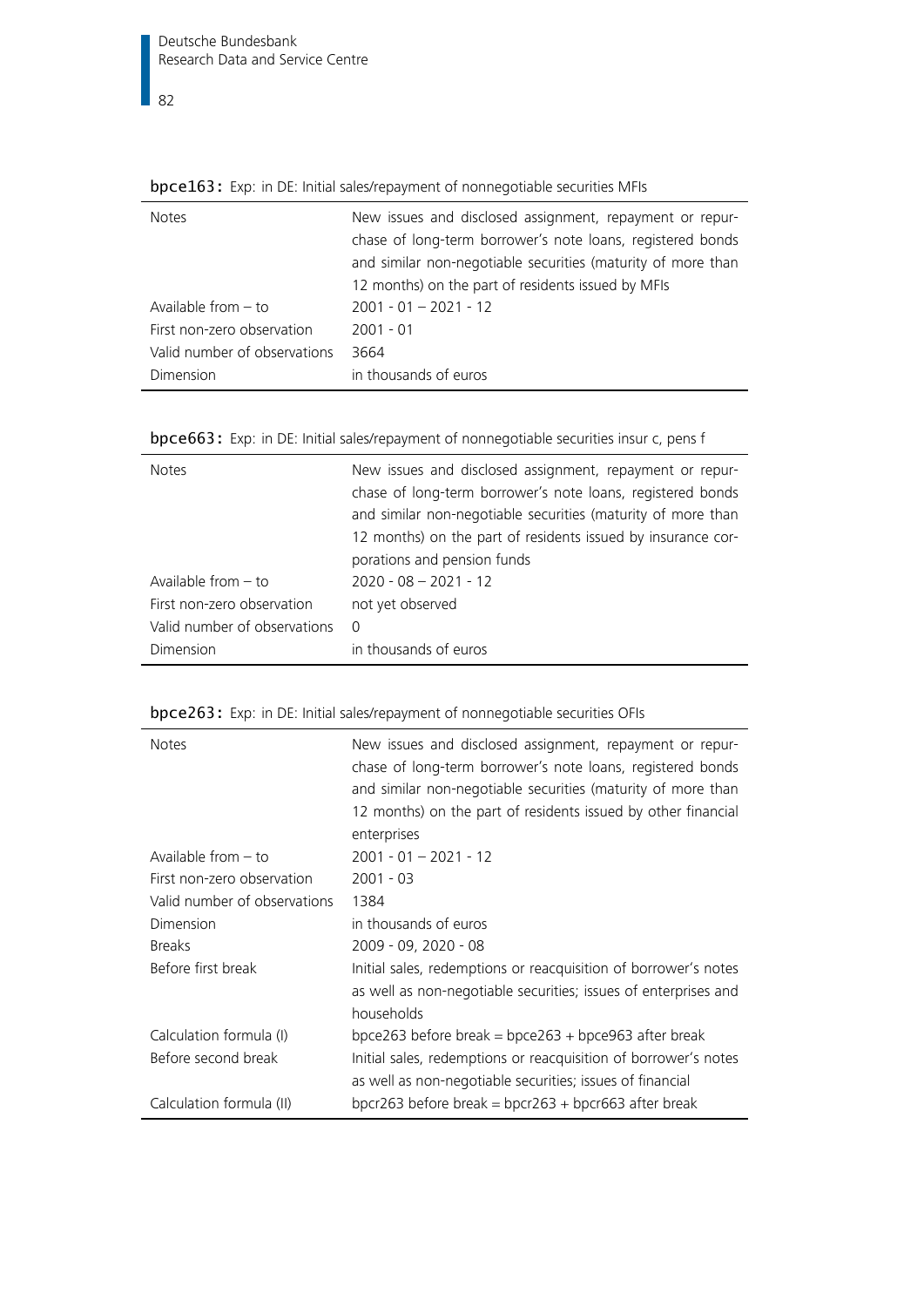…

| <b>Notes</b>                 | New issues and disclosed assignment, repayment or repur-     |
|------------------------------|--------------------------------------------------------------|
|                              | chase of long-term borrower's note loans, registered bonds   |
|                              | and similar non-negotiable securities (maturity of more than |
|                              | 12 months) on the part of residents issued by non-financial  |
|                              | enterprises                                                  |
| Available from $-$ to        | $2009 - 09 - 2021 - 12$                                      |
| First non-zero observation   | $2013 - 07$                                                  |
| Valid number of observations | 1133                                                         |
| Dimension                    | in thousands of euros                                        |
|                              |                                                              |

bpce963: Exp: in DE: Initial sales/repayment of nonnegotiable securities non-fin firms

|  |  | bpce366: Exp: in DE: Initial sales/repayment of nonnegotiable securities gen gov |  |  |
|--|--|----------------------------------------------------------------------------------|--|--|
|  |  |                                                                                  |  |  |

| <b>Notes</b>                 | New issues and disclosed assignment, repayment or repur-<br>chase of long-term borrower's note loans, registered bonds<br>and similar non-negotiable securities (maturity of more than<br>12 months) on the part of residents issued by general govern-<br>ment |
|------------------------------|-----------------------------------------------------------------------------------------------------------------------------------------------------------------------------------------------------------------------------------------------------------------|
| Available from $-$ to        | $2001 - 01 - 2021 - 12$                                                                                                                                                                                                                                         |
| First non-zero observation   | $2001 - 01$                                                                                                                                                                                                                                                     |
| Valid number of observations | 143                                                                                                                                                                                                                                                             |
| Dimension                    | in thousands of euros                                                                                                                                                                                                                                           |
| <b>Breaks</b>                | $2009 - 09$                                                                                                                                                                                                                                                     |

|  |  | bpce367: Exp: in DE: Initial sales/repayment of nonnegotiable securities federal states |
|--|--|-----------------------------------------------------------------------------------------|
|  |  |                                                                                         |

| <b>Notes</b>                 | New issues and disclosed assignment, repayment or repur-<br>chase of long-term borrower's note loans, registered bonds<br>and similar non-negotiable securities (maturity of more than<br>12 months) on the part of residents issued by federal states<br>(Länder) |
|------------------------------|--------------------------------------------------------------------------------------------------------------------------------------------------------------------------------------------------------------------------------------------------------------------|
| Available from $-$ to        | $2001 - 01 - 2021 - 12$                                                                                                                                                                                                                                            |
| First non-zero observation   | $2001 - 01$                                                                                                                                                                                                                                                        |
| Valid number of observations | 864                                                                                                                                                                                                                                                                |
| Dimension                    | in thousands of euros                                                                                                                                                                                                                                              |

|  |  | bpce368: Exp: in DE: Initial sales/repayment of nonnegotiable securities loc authorities |  |  |
|--|--|------------------------------------------------------------------------------------------|--|--|
|  |  |                                                                                          |  |  |

| <b>Notes</b>               | New issues and disclosed assignment, repayment or repur-       |
|----------------------------|----------------------------------------------------------------|
|                            | chase of long-term borrower's note loans, registered bonds     |
|                            | and similar non-negotiable securities (maturity of more than   |
|                            | 12 months) on the part of residents issued by cities and local |
|                            | authorities                                                    |
| Available from $-$ to      | $2001 - 01 - 2021 - 12$                                        |
| First non-zero observation | $2001 - 09$                                                    |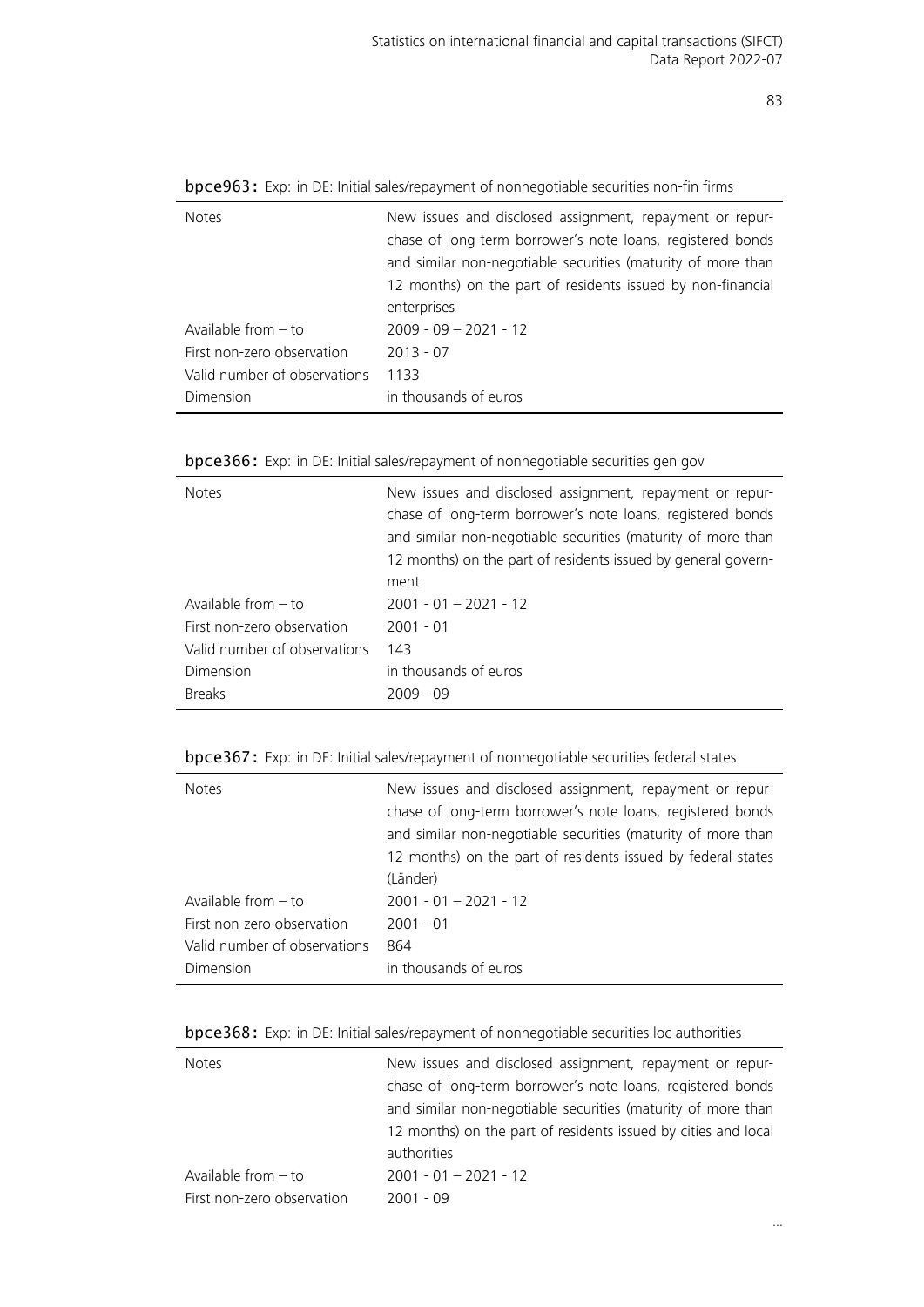| Valid number of observations |                       |
|------------------------------|-----------------------|
| Dimension                    | in thousands of euros |

## bpce176: Exp: in DE: Undisclosed assignment of long-term domestic claims MFIs

| <b>Notes</b>                 | Undisclosed assignment and repayment of long-term domestic<br>claims and borrower's note loans, registered bonds and similar<br>non-negotiable securities (maturity of more than 12 months)<br>on the part of residents, broken down into the following do-<br>mestic debtor groups: MFIs |
|------------------------------|-------------------------------------------------------------------------------------------------------------------------------------------------------------------------------------------------------------------------------------------------------------------------------------------|
| Available from $-$ to        | $2001 - 01 - 2021 - 12$                                                                                                                                                                                                                                                                   |
| First non-zero observation   | $2001 - 01$                                                                                                                                                                                                                                                                               |
| Valid number of observations | 589                                                                                                                                                                                                                                                                                       |
| Dimension                    | in thousands of euros                                                                                                                                                                                                                                                                     |

…

## bpce076: Exp: in DE: Undisclosed assignment of long-term domestic claims investment funds

| <b>Notes</b>                 | Undisclosed assignment and repayment of long-term domestic<br>claims and borrower's note loans, registered bonds and similar<br>non-negotiable securities (maturity of more than 12 months)<br>on the part of residents, broken down into the following do-<br>mestic debtor groups: Investment funds (without money mar-<br>ket funds) |
|------------------------------|-----------------------------------------------------------------------------------------------------------------------------------------------------------------------------------------------------------------------------------------------------------------------------------------------------------------------------------------|
| Available from $-$ to        | $2020 - 08 - 2021 - 12$                                                                                                                                                                                                                                                                                                                 |
| First non-zero observation   | not yet observed                                                                                                                                                                                                                                                                                                                        |
| Valid number of observations | $\Omega$                                                                                                                                                                                                                                                                                                                                |
| Dimension                    | in thousands of euros                                                                                                                                                                                                                                                                                                                   |

|  |  |  |  |  | bpce776: Exp: in DE: Undisclosed assignment of long-term domestic claims insur c, pens f |  |
|--|--|--|--|--|------------------------------------------------------------------------------------------|--|
|--|--|--|--|--|------------------------------------------------------------------------------------------|--|

| <b>Notes</b>                 | Undisclosed assignment and repayment of long-term domestic<br>claims and borrower's note loans, registered bonds and similar<br>non-negotiable securities (maturity of more than 12 months)<br>on the part of residents, broken down into the following do-<br>mestic debtor groups: Insurance corporations and pension<br>funds |
|------------------------------|----------------------------------------------------------------------------------------------------------------------------------------------------------------------------------------------------------------------------------------------------------------------------------------------------------------------------------|
|                              |                                                                                                                                                                                                                                                                                                                                  |
| Available from $-$ to        | $2020 - 08 - 2021 - 12$                                                                                                                                                                                                                                                                                                          |
| First non-zero observation   | not yet observed                                                                                                                                                                                                                                                                                                                 |
| Valid number of observations | 0                                                                                                                                                                                                                                                                                                                                |
| Dimension                    | in thousands of euros                                                                                                                                                                                                                                                                                                            |
|                              |                                                                                                                                                                                                                                                                                                                                  |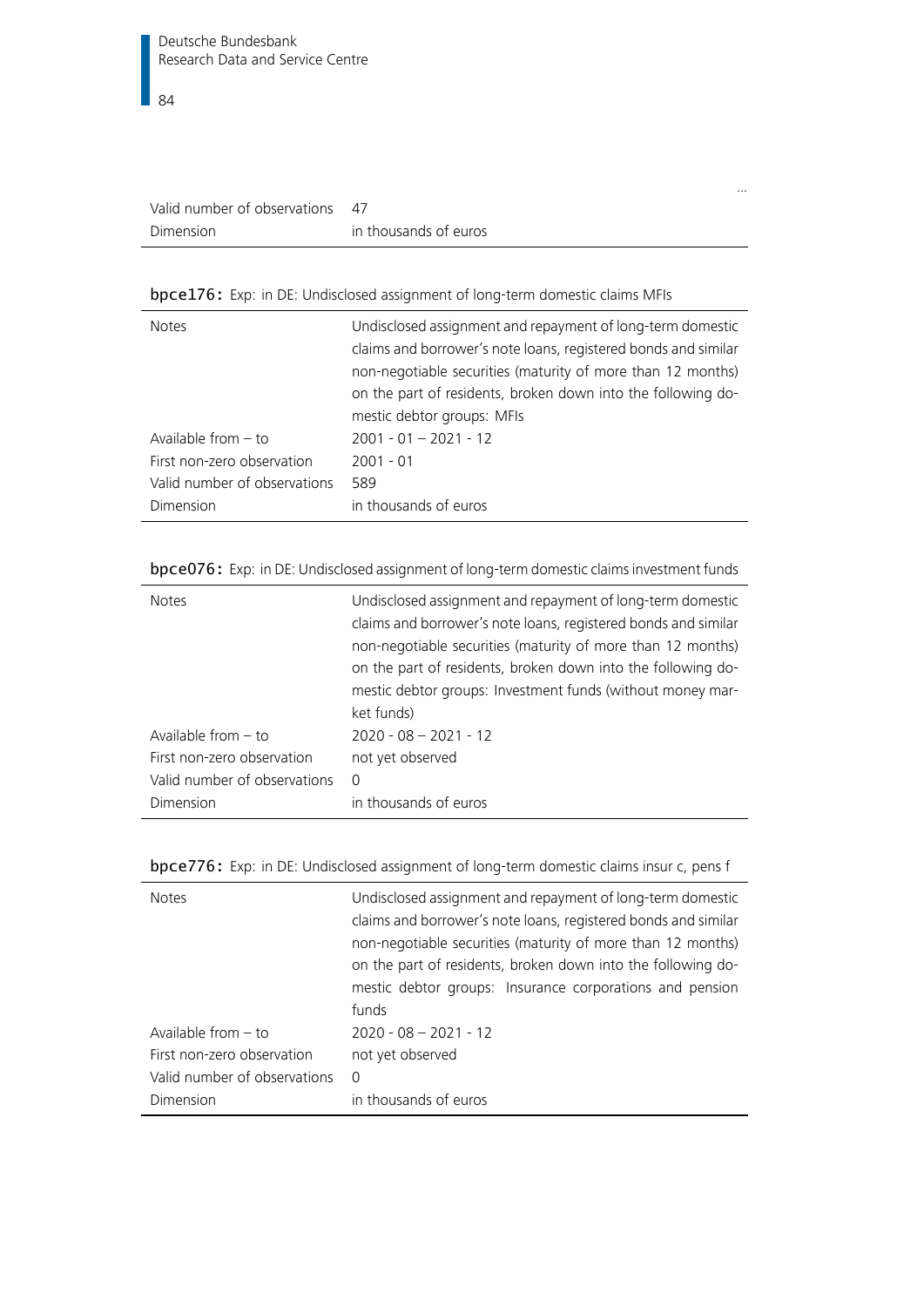| <b>Notes</b>                 | Undisclosed assignment and repayment of long-term domestic<br>claims and borrower's note loans, registered bonds and similar<br>non-negotiable securities (maturity of more than 12 months)<br>on the part of residents, broken down into the following do-<br>mestic debtor groups: Other financial enterprises |
|------------------------------|------------------------------------------------------------------------------------------------------------------------------------------------------------------------------------------------------------------------------------------------------------------------------------------------------------------|
| Available from $-$ to        | $2001 - 01 - 2021 - 12$                                                                                                                                                                                                                                                                                          |
| First non-zero observation   | $2001 - 01$                                                                                                                                                                                                                                                                                                      |
| Valid number of observations | 9101                                                                                                                                                                                                                                                                                                             |
| Dimension                    | in thousands of euros                                                                                                                                                                                                                                                                                            |
| <b>Breaks</b>                | 2009 - 09, 2020 - 08                                                                                                                                                                                                                                                                                             |
| Before first break           | Undisclosed assignment and repayment of long-term domestic<br>claims and borrower's note loans, registered debt securities<br>and similar non-negotiable securities (maturity of more than<br>12 months); debtor enterprises and households                                                                      |
| Calculation formula (I)      | bpce276 before break = bpce276 + bpce279 after break                                                                                                                                                                                                                                                             |
| Before second break          | Undisclosed assignment and repayment of long-term domestic<br>claims and borrower's note loans, registered debt securities<br>and similar non-negotiable securities (maturity of more than<br>12 months); financial enterprises                                                                                  |
| Calculation formula (II)     | bpcr276 before break = bpcr276 + bpcr076 + bpcr776 after<br>break                                                                                                                                                                                                                                                |

|  | bpce276: Exp: in DE: Undisclosed assignment of long-term domestic claims OFIs |  |  |
|--|-------------------------------------------------------------------------------|--|--|
|  |                                                                               |  |  |

| <b>bpce876:</b> Exp: in DE: Undisclosed assignment of long-term domestic claims HH, NGO |  |  |  |  |  |
|-----------------------------------------------------------------------------------------|--|--|--|--|--|
|                                                                                         |  |  |  |  |  |

| <b>Notes</b>                 | Undisclosed assignment and repayment of long-term domestic     |
|------------------------------|----------------------------------------------------------------|
|                              | claims and borrower's note loans, registered bonds and similar |
|                              | non-negotiable securities (maturity of more than 12 months)    |
|                              | on the part of residents, broken down into the following do-   |
|                              | mestic debtor groups: Individuals and non-profit organisations |
| Available from $-$ to        | $2020 - 08 - 2021 - 12$                                        |
| First non-zero observation   | $2020 - 08$                                                    |
| Valid number of observations | 8                                                              |
| Dimension                    | in thousands of euros                                          |
|                              |                                                                |

|  |  |  | <b>bpce976:</b> Exp: in DE: Undisclosed assignment of long-term domestic claims non-fin firms |
|--|--|--|-----------------------------------------------------------------------------------------------|
|  |  |  |                                                                                               |

| <b>Notes</b>                 | Undisclosed assignment and repayment of long-term domestic<br>claims and borrower's note loans, registered bonds and similar<br>non-negotiable securities (maturity of more than 12 months) |
|------------------------------|---------------------------------------------------------------------------------------------------------------------------------------------------------------------------------------------|
|                              | on the part of residents, broken down into the following do-                                                                                                                                |
|                              | mestic debtor groups: Non-financial enterprises                                                                                                                                             |
| Available from $-$ to        | $2009 - 09 - 2021 - 12$                                                                                                                                                                     |
| First non-zero observation   | $2012 - 01$                                                                                                                                                                                 |
| Valid number of observations | 2199                                                                                                                                                                                        |
| Dimension                    | in thousands of euros                                                                                                                                                                       |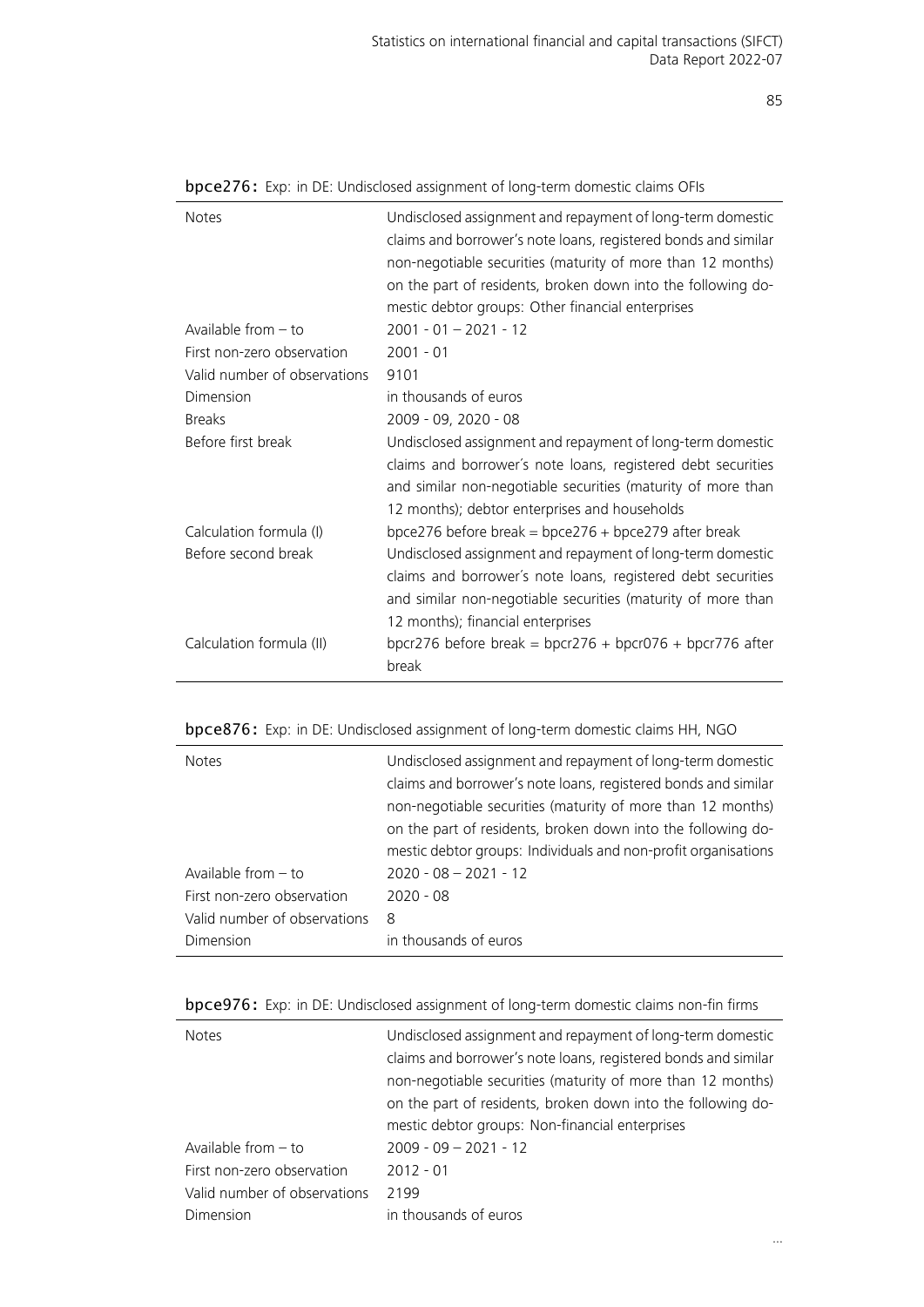|                         | $\cdots$                                                     |
|-------------------------|--------------------------------------------------------------|
| <b>Breaks</b>           | $2020 - 08$                                                  |
| Before first break      | Undisclosed assignment and repayment of long-term domestic   |
|                         | claims and borrower's note loans, registered debt securities |
|                         | and similar non-negotiable securities (maturity of more than |
|                         | 12 months); non-financial enterprises                        |
| Calculation formula (I) | bpcr976 before break = bpcr876 + bpcr976 after break         |

|  | bpce352: Exp: in DE: Undisclosed assignment of long-term domestic claims gen gov |
|--|----------------------------------------------------------------------------------|
|  |                                                                                  |

| <b>Notes</b>                 | Undisclosed assignment and repayment of long-term domestic<br>claims and borrower's note loans, registered bonds and similar<br>non-negotiable securities (maturity of more than 12 months)<br>on the part of residents, broken down into the following do-<br>mestic debtor groups: general government |
|------------------------------|---------------------------------------------------------------------------------------------------------------------------------------------------------------------------------------------------------------------------------------------------------------------------------------------------------|
| Available from $-$ to        | $2001 - 01 - 2021 - 12$                                                                                                                                                                                                                                                                                 |
| First non-zero observation   | $2003 - 05$                                                                                                                                                                                                                                                                                             |
| Valid number of observations | 346                                                                                                                                                                                                                                                                                                     |
| Dimension                    | in thousands of euros                                                                                                                                                                                                                                                                                   |

|  |  | bpce172: Exp: in DE: Sales/repurchases of real estate, land to/from non-residents MFIs |  |
|--|--|----------------------------------------------------------------------------------------|--|
|--|--|----------------------------------------------------------------------------------------|--|

| <b>Notes</b>                 | Purchase and sale of property and land in Germany and of units<br>in closed-end real estate funds floated in the economic territory<br>by MFIs |
|------------------------------|------------------------------------------------------------------------------------------------------------------------------------------------|
| Available from $-$ to        | $2001 - 01 - 2021 - 12$                                                                                                                        |
| First non-zero observation   | $2001 - 03$                                                                                                                                    |
| Valid number of observations | 399                                                                                                                                            |
| Dimension                    | in thousands of euros                                                                                                                          |

| <b>Notes</b>                 | Purchase and sale of property and land in Germany and of units<br>in closed-end real estate funds floated in the economic territory |
|------------------------------|-------------------------------------------------------------------------------------------------------------------------------------|
|                              | by enterprises and households                                                                                                       |
| Available from $-$ to        | $2001 - 01 - 2021 - 12$                                                                                                             |
| First non-zero observation   | $2001 - 01$                                                                                                                         |
| Valid number of observations | 3669                                                                                                                                |
| Dimension                    | in thousands of euros                                                                                                               |

|  |  |  |  |  | bpce272: Exp: in DE: Sale/repurchase of real estate, land to/from non-residents firms, HH |
|--|--|--|--|--|-------------------------------------------------------------------------------------------|
|--|--|--|--|--|-------------------------------------------------------------------------------------------|

| bpce372: Exp: in DE: Sales/repurchases of real estate, land to/from non-residents gen gov |  |  |  |  |  |  |  |
|-------------------------------------------------------------------------------------------|--|--|--|--|--|--|--|
|-------------------------------------------------------------------------------------------|--|--|--|--|--|--|--|

| <b>Notes</b>          | Purchase and sale of property and land in Germany and of units    |
|-----------------------|-------------------------------------------------------------------|
|                       | in closed-end real estate funds floated in the economic territory |
|                       | by general government                                             |
| Available from $-$ to | $2001 - 01 - 2021 - 12$                                           |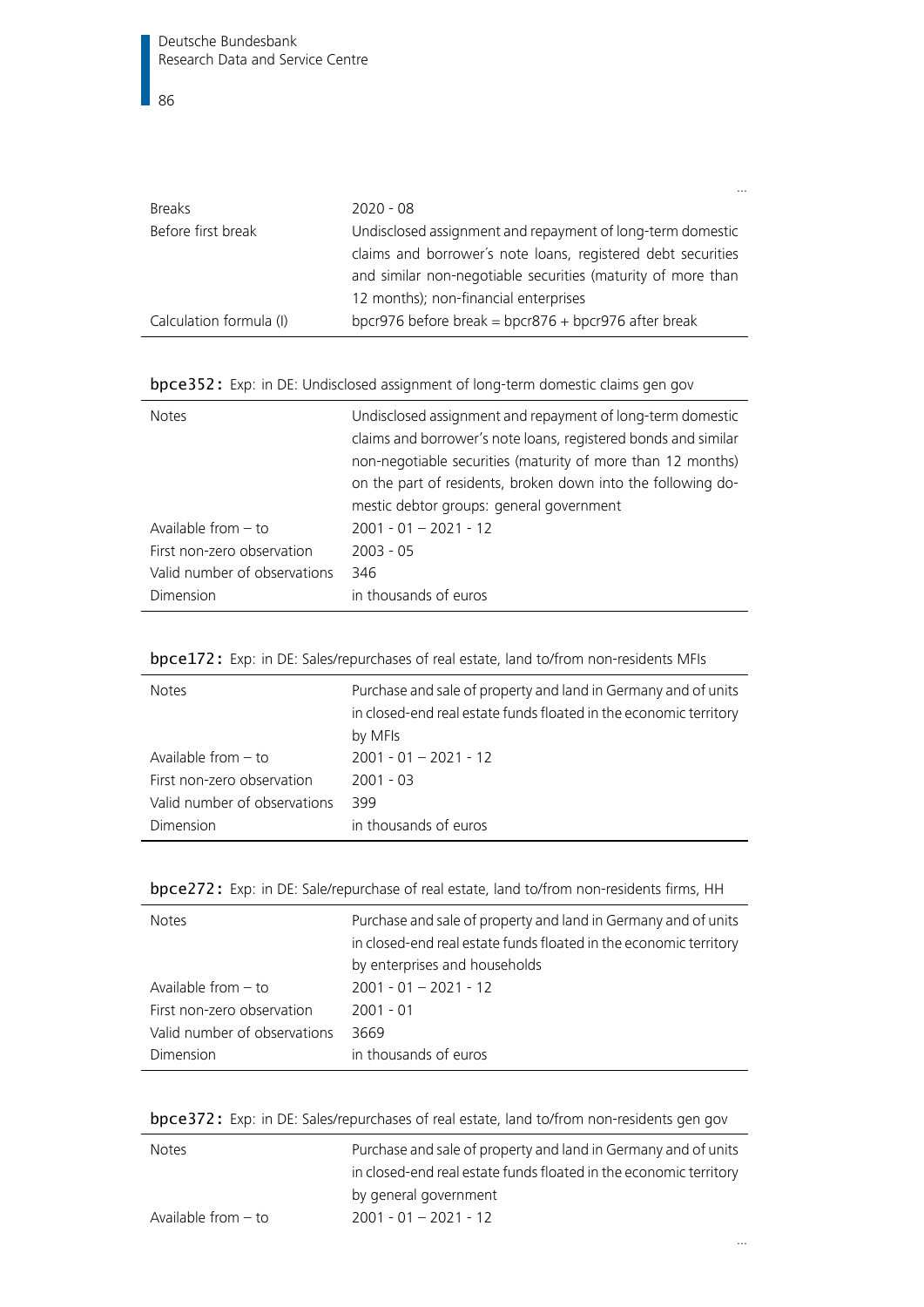…

| First non-zero observation       | 2001 - 06             |
|----------------------------------|-----------------------|
| Valid number of observations 302 |                       |
| Dimension                        | in thousands of euros |

## bpce178: Exp: in DE: Purchase/sale of shares in resident MFIs not reported elsewhere

| <b>Notes</b>                 | Purchase and sale of capital interests, capital contributions,<br>capital increases and reductions of corporate stakes, not se-<br>curitised by shares or to be reported under direct investments,<br>in resident MFIs |
|------------------------------|------------------------------------------------------------------------------------------------------------------------------------------------------------------------------------------------------------------------|
| Available from $-$ to        | $2001 - 01 - 2021 - 12$                                                                                                                                                                                                |
| First non-zero observation   | $2001 - 01$                                                                                                                                                                                                            |
| Valid number of observations | 12987                                                                                                                                                                                                                  |
| Dimension                    | in thousands of euros                                                                                                                                                                                                  |

## bpce278: Exp: in DE: Purchase/sale of shares in resident firms not reported elsewhere

| <b>Notes</b>                 | Purchase and sale of capital interests, capital contributions,<br>capital increases and reductions of corporate stakes, not se-<br>curitised by shares or to be reported under direct investments,<br>in resident enterprises |
|------------------------------|-------------------------------------------------------------------------------------------------------------------------------------------------------------------------------------------------------------------------------|
| Available from $-$ to        | $2001 - 01 - 2021 - 12$                                                                                                                                                                                                       |
| First non-zero observation   | $2001 - 02$                                                                                                                                                                                                                   |
| Valid number of observations | 8592                                                                                                                                                                                                                          |
| Dimension                    | in thousands of euros                                                                                                                                                                                                         |

#### bpce507: Exp: in DE: Domestic emission allowances

| <b>Notes</b>                 | Domestic emissions allowances |
|------------------------------|-------------------------------|
| Available from $-$ to        | $2001 - 01 - 2021 - 12$       |
| First non-zero observation   | $2012 - 03$                   |
| Valid number of observations | 5023                          |
| Dimension                    | in thousands of euros         |

#### bpce179: Exp: in DE: Other capital investment in Germany with MFIs

| <b>Notes</b>                 | Purchase and sale of other capital investments in Germany with<br>resident MFIs |
|------------------------------|---------------------------------------------------------------------------------|
| Available from $-$ to        | $2001 - 01 - 2021 - 12$                                                         |
| First non-zero observation   | 2001 - 01                                                                       |
| Valid number of observations | 1147                                                                            |
| Dimension                    | in thousands of euros                                                           |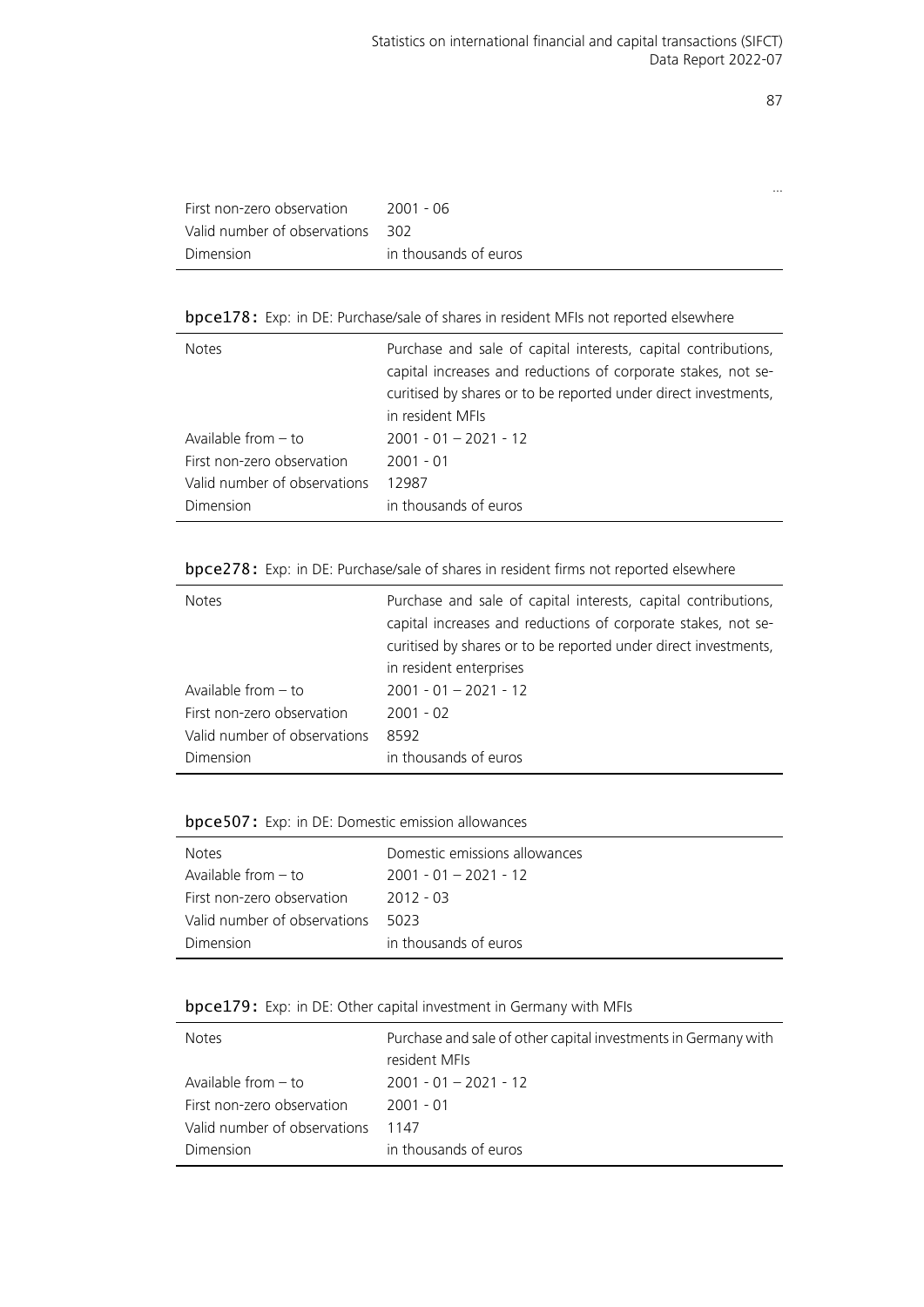$\overline{\phantom{1}}$ 88

| <b>Notes</b>                 | Purchase and sale of other capital investments in Germany with |
|------------------------------|----------------------------------------------------------------|
|                              | resident enterprises and households                            |
| Available from $-$ to        | $2001 - 01 - 2021 - 12$                                        |
| First non-zero observation   | $2001 - 03$                                                    |
| Valid number of observations | 599                                                            |
| Dimension                    | in thousands of euros                                          |
|                              |                                                                |

**bpce279:** Exp: in DE: Other capital investment in Germany with firms, HH

|  |  |  | bpce379: Exp: in DE: Other capital investment in Germany with general government |  |  |  |
|--|--|--|----------------------------------------------------------------------------------|--|--|--|
|  |  |  |                                                                                  |  |  |  |

| <b>Notes</b>                 | Purchase and sale of other capital investments in Germany with |
|------------------------------|----------------------------------------------------------------|
|                              | resident general government                                    |
| Available from $-$ to        | $2001 - 01 - 2021 - 12$                                        |
| First non-zero observation   | $2001 - 07$                                                    |
| Valid number of observations | 296                                                            |
| Dimension                    | in thousands of euros                                          |

## 2.9 Details of variables - wide version: III Financial derivatives

| bpcr882: Rec: Derivat: Financial futures listed on foreign derivative exchanges |  |  |  |  |  |
|---------------------------------------------------------------------------------|--|--|--|--|--|
|                                                                                 |  |  |  |  |  |

| <b>Notes</b>                 | Financial futures listed on foreign derivative exchanges |
|------------------------------|----------------------------------------------------------|
| Available from $-$ to        | $2001 - 01 - 2021 - 12$                                  |
| First non-zero observation   | 2001 - 01                                                |
| Valid number of observations | 62601                                                    |
| Dimension                    | in thousands of euros                                    |

| bpcr842: Rec: Derivat: Financial futures listed on domestic derivative exchanges |  |  |  |  |  |  |  |  |  |
|----------------------------------------------------------------------------------|--|--|--|--|--|--|--|--|--|
|----------------------------------------------------------------------------------|--|--|--|--|--|--|--|--|--|

| <b>Notes</b>                 | Financial futures listed on domestic derivative exchanges |
|------------------------------|-----------------------------------------------------------|
| Available from $-$ to        | $2001 - 01 - 2021 - 12$                                   |
| First non-zero observation   | $2001 - 01$                                               |
| Valid number of observations | 32938                                                     |
| Dimension                    | in thousands of euros                                     |

|  | bpcr821: Rec: Derivat: Options listed on foreign derivative exchanges |  |
|--|-----------------------------------------------------------------------|--|
|--|-----------------------------------------------------------------------|--|

| <b>Notes</b>                 | Options listed on foreign derivative exchanges |
|------------------------------|------------------------------------------------|
| Available from - to          | $2001 - 01 - 2021 - 12$                        |
| First non-zero observation   | 2001 - 01                                      |
| Valid number of observations | 25982                                          |
| Dimension                    | in thousands of euros                          |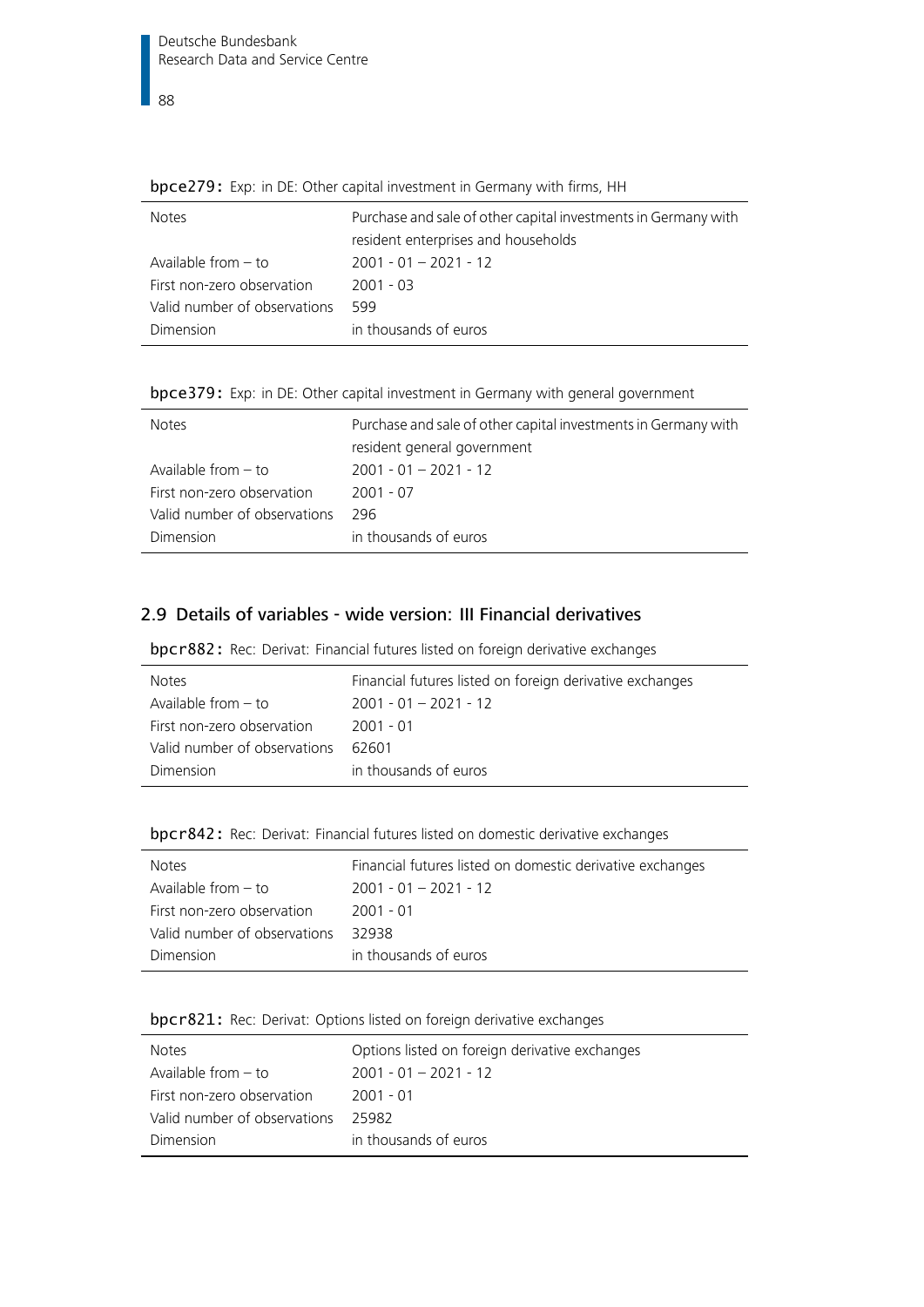| <b>SPCT 0011</b> Theo. Definate Options isted on domicstic dematric exchanges |                                                 |  |
|-------------------------------------------------------------------------------|-------------------------------------------------|--|
| <b>Notes</b>                                                                  | Options listed on domestic derivative exchanges |  |
| Available from $-$ to                                                         | $2001 - 01 - 2021 - 12$                         |  |
| First non-zero observation                                                    | $2001 - 01$                                     |  |
| Valid number of observations                                                  | 30976                                           |  |
| Dimension                                                                     | in thousands of euros                           |  |
|                                                                               |                                                 |  |

bpcr831: Rec: Derivat: Options listed on domestic derivative exchanges

## bpcr898: Rec: Derivat: Forward rate agreements

| <b>Notes</b>                 | Forward rate agreements |
|------------------------------|-------------------------|
| Available from $-$ to        | $2001 - 01 - 2021 - 12$ |
| First non-zero observation   | -2001 - 01              |
| Valid number of observations | 13268                   |
| Dimension                    | in thousands of euros   |

bpcr584: Rec: Derivat: Swap rates and compensatory payments from interest, foreign exchange swaps

| <b>Notes</b>                 | Swap rates and compensatory payments arising from interest<br>and foreign exchange swaps; Total return swaps |
|------------------------------|--------------------------------------------------------------------------------------------------------------|
| Available from – to          | $2001 - 01 - 2021 - 12$                                                                                      |
| First non-zero observation   | 2001 - 01                                                                                                    |
| Valid number of observations | 189203                                                                                                       |
| Dimension                    | in thousands of euros                                                                                        |

#### bpcr984: Rec: Derivat: Equity swaps

| <b>Notes</b>                 | Equity swaps            |
|------------------------------|-------------------------|
| Available from $-$ to        | $2001 - 01 - 2021 - 12$ |
| First non-zero observation   | $2001 - 01$             |
| Valid number of observations | 9082                    |
| Dimension                    | in thousands of euros   |

bpcr820: Rec: Derivat: OTC options with foreign option writers

| <b>Notes</b>                 | OTC options with foreign option writers              |
|------------------------------|------------------------------------------------------|
| Available from $-$ to        | $2001 - 01 - 2021 - 12$                              |
| First non-zero observation   | $2001 - 01$                                          |
| Valid number of observations | 31204                                                |
| Dimension                    | in thousands of euros                                |
| <b>Breaks</b>                | $2009 - 09$                                          |
| Before first break           | OTC options with foreign option writers              |
| Calculation formula (I)      | bpcr820 before break = bpcr820 +bpcr 833 after break |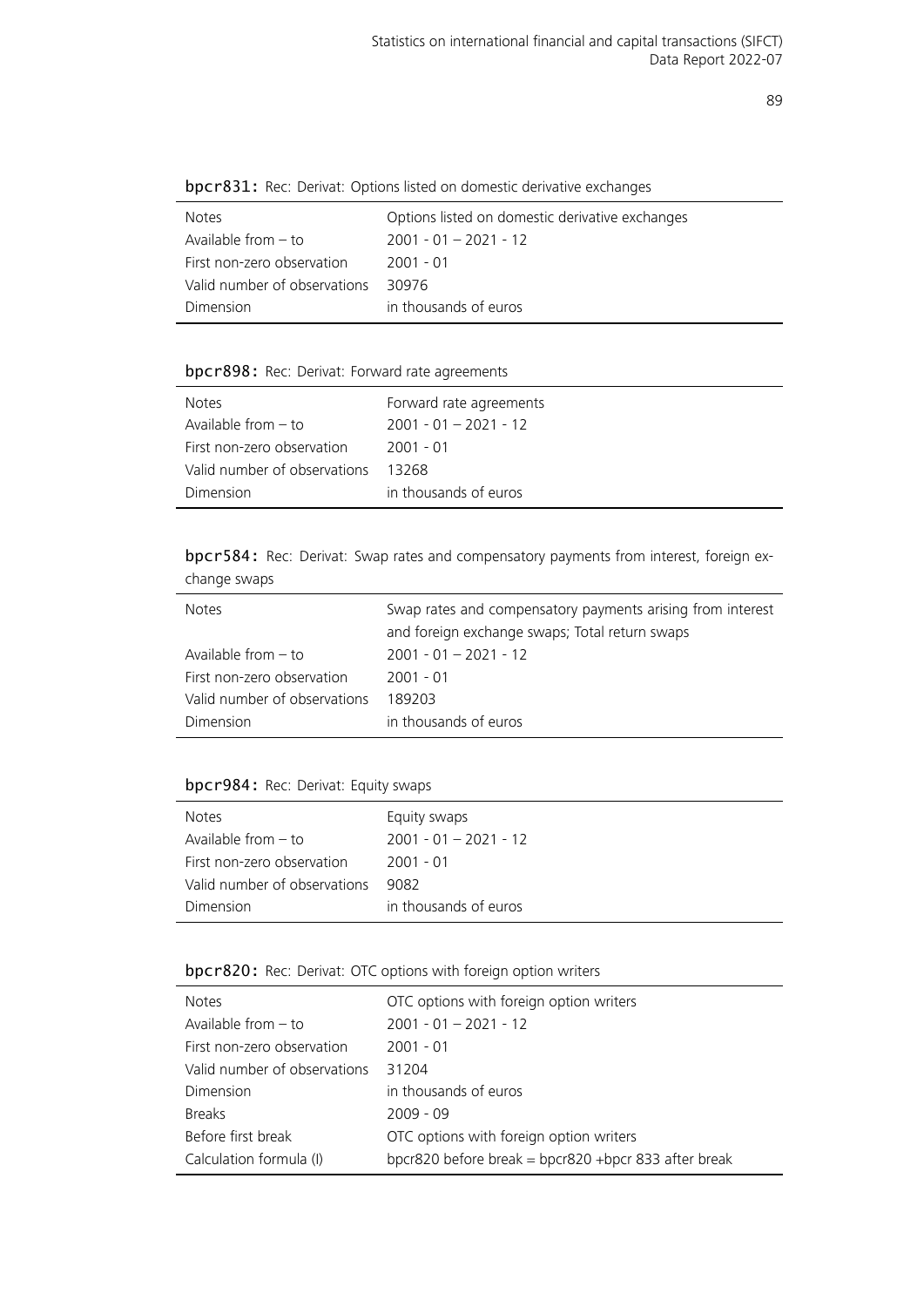| wper oper neer pentati ore options with resident option winters |                                                      |  |
|-----------------------------------------------------------------|------------------------------------------------------|--|
| <b>Notes</b>                                                    | OTC options with resident option writers             |  |
| Available from $-$ to                                           | $2001 - 01 - 2021 - 12$                              |  |
| First non-zero observation                                      | $2001 - 01$                                          |  |
| Valid number of observations                                    | 51971                                                |  |
| Dimension                                                       | in thousands of euros                                |  |
| <b>Breaks</b>                                                   | $2009 - 09$                                          |  |
| Before first break                                              | OTC options with resident option writers             |  |
| Calculation formula (I)                                         | bpcr830 before break = bpcr830 + bpcr832 after break |  |

bpcr830: Rec: Derivat: OTC options with resident option writers

| bpcr832: Rec: Derivat: Staff options issued by domestic companies |  |  |  |  |  |
|-------------------------------------------------------------------|--|--|--|--|--|
|-------------------------------------------------------------------|--|--|--|--|--|

| <b>Notes</b>                 | Staff options issued by domestic companies |
|------------------------------|--------------------------------------------|
| Available from $-$ to        | $2001 - 01 - 2021 - 12$                    |
| First non-zero observation   | 2013 - 07                                  |
| Valid number of observations | 170                                        |
| Dimension                    | in thousands of euros                      |

|  |  | bpcr833: Rec: Derivat: Staff options issued by non-resident companies |  |
|--|--|-----------------------------------------------------------------------|--|
|--|--|-----------------------------------------------------------------------|--|

| <b>Notes</b>                 | Staff options issued by non-resident companies |
|------------------------------|------------------------------------------------|
| Available from $-$ to        | $2009 - 09 - 2021 - 12$                        |
| First non-zero observation   | $2013 - 08$                                    |
| Valid number of observations | 687                                            |
| Dimension                    | in thousands of euros                          |

## bpcr840: Rec: Derivat: Credit default swaps

| <b>Notes</b>                 | Credit default swaps    |
|------------------------------|-------------------------|
| Available from $-$ to        | $2001 - 01 - 2021 - 12$ |
| First non-zero observation   | $2009 - 01$             |
| Valid number of observations | 12520                   |
| Dimension                    | in thousands of euros   |

## bpcr110: Rec: Derivat: Warrants issued by foreign borrowers

| <b>Notes</b>                 | Warrants issued by foreign borrowers |
|------------------------------|--------------------------------------|
| Available from $-$ to        | $2001 - 01 - 2021 - 12$              |
| First non-zero observation   | -2001 - 01                           |
| Valid number of observations | 10839                                |
| Dimension                    | in thousands of euros                |

bpcr150: Rec: Derivat: Warrants issued by resident borrowers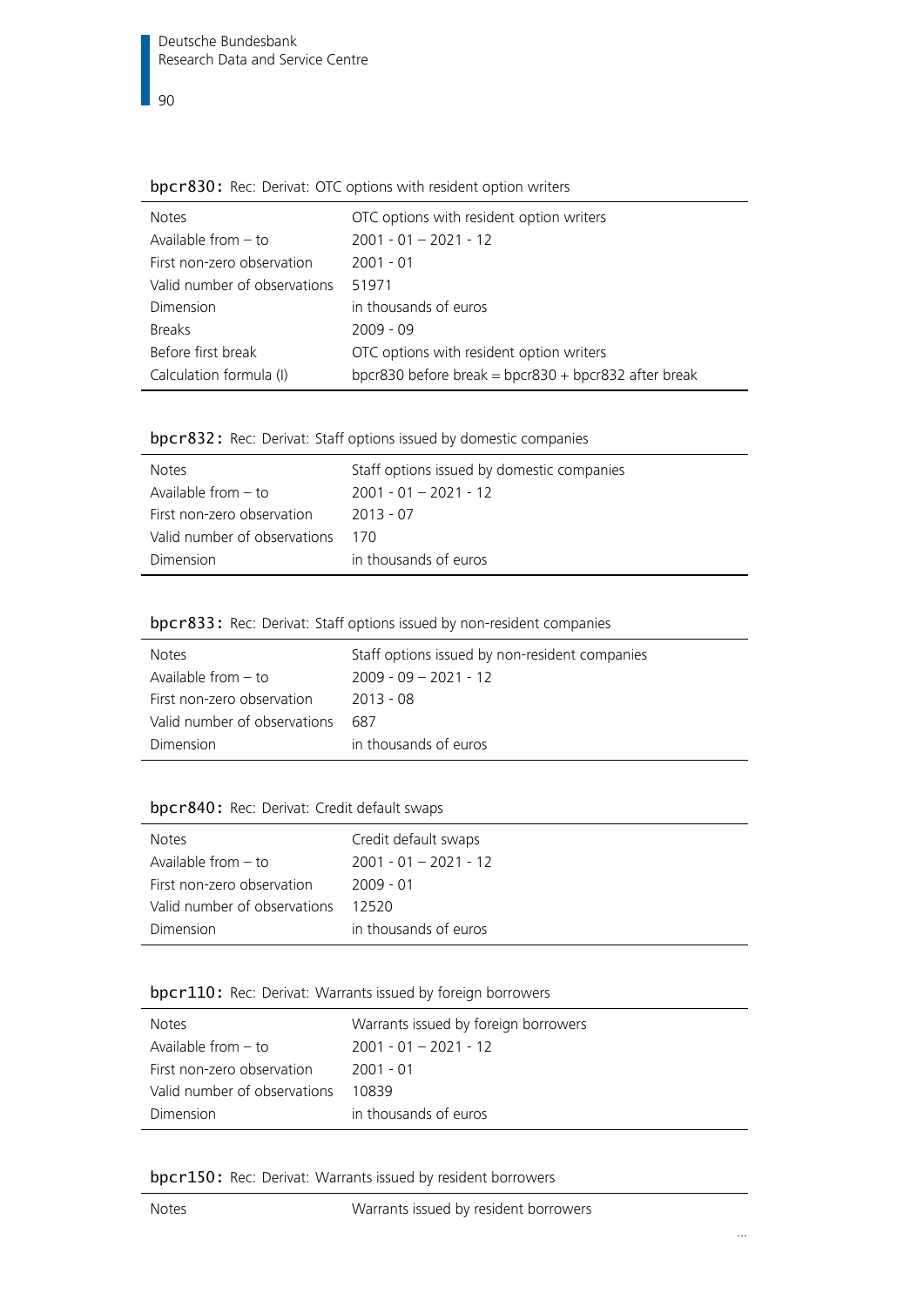…

| Available from $-$ to        | $2001 - 01 - 2021 - 12$ |
|------------------------------|-------------------------|
| First non-zero observation   | 2001 - 01               |
| Valid number of observations | 15964                   |
| Dimension                    | in thousands of euros   |

## bpcr883: Rec: Derivat: Other OTC forwards

| <b>Notes</b>                 | Other OTC forwards      |
|------------------------------|-------------------------|
| Available from $-$ to        | $2001 - 01 - 2021 - 12$ |
| First non-zero observation   | 2002 - 08               |
| Valid number of observations | 43814                   |
| Dimension                    | in thousands of euros   |

bpce882: Exp: Derivat: Financial futures listed on foreign derivative exchanges

| <b>Notes</b>                 | Financial futures listed on foreign derivative exchanges |
|------------------------------|----------------------------------------------------------|
| Available from $-$ to        | $2001 - 01 - 2021 - 12$                                  |
| First non-zero observation   | 2001 - 01                                                |
| Valid number of observations | 64034                                                    |
| Dimension                    | in thousands of euros                                    |

bpce842: Exp: Derivat: Financial futures listed on domestic derivative exchanges

| <b>Notes</b>                 | Financial futures listed on domestic derivative exchanges |
|------------------------------|-----------------------------------------------------------|
| Available from $-$ to        | $2001 - 01 - 2021 - 12$                                   |
| First non-zero observation   | -2001 - 01                                                |
| Valid number of observations | 32872                                                     |
| Dimension                    | in thousands of euros                                     |

|  |  |  |  | bpce821: Exp: Derivat: Options listed on foreign derivative exchanges |
|--|--|--|--|-----------------------------------------------------------------------|
|--|--|--|--|-----------------------------------------------------------------------|

l,

| <b>Notes</b>                 | Options listed on foreign derivative exchanges |
|------------------------------|------------------------------------------------|
| Available from - to          | $2001 - 01 - 2021 - 12$                        |
| First non-zero observation   | 2001 - 01                                      |
| Valid number of observations | 25184                                          |
| Dimension                    | in thousands of euros                          |

| bpce831: Exp: Derivat: Options listed on domestic derivative exchanges |  |
|------------------------------------------------------------------------|--|
|------------------------------------------------------------------------|--|

| <b>Notes</b>                 | Options listed on domestic derivative exchanges |
|------------------------------|-------------------------------------------------|
| Available from $-$ to        | $2001 - 01 - 2021 - 12$                         |
| First non-zero observation   | $2001 - 01$                                     |
| Valid number of observations | 32900.                                          |
| Dimension                    | in thousands of euros                           |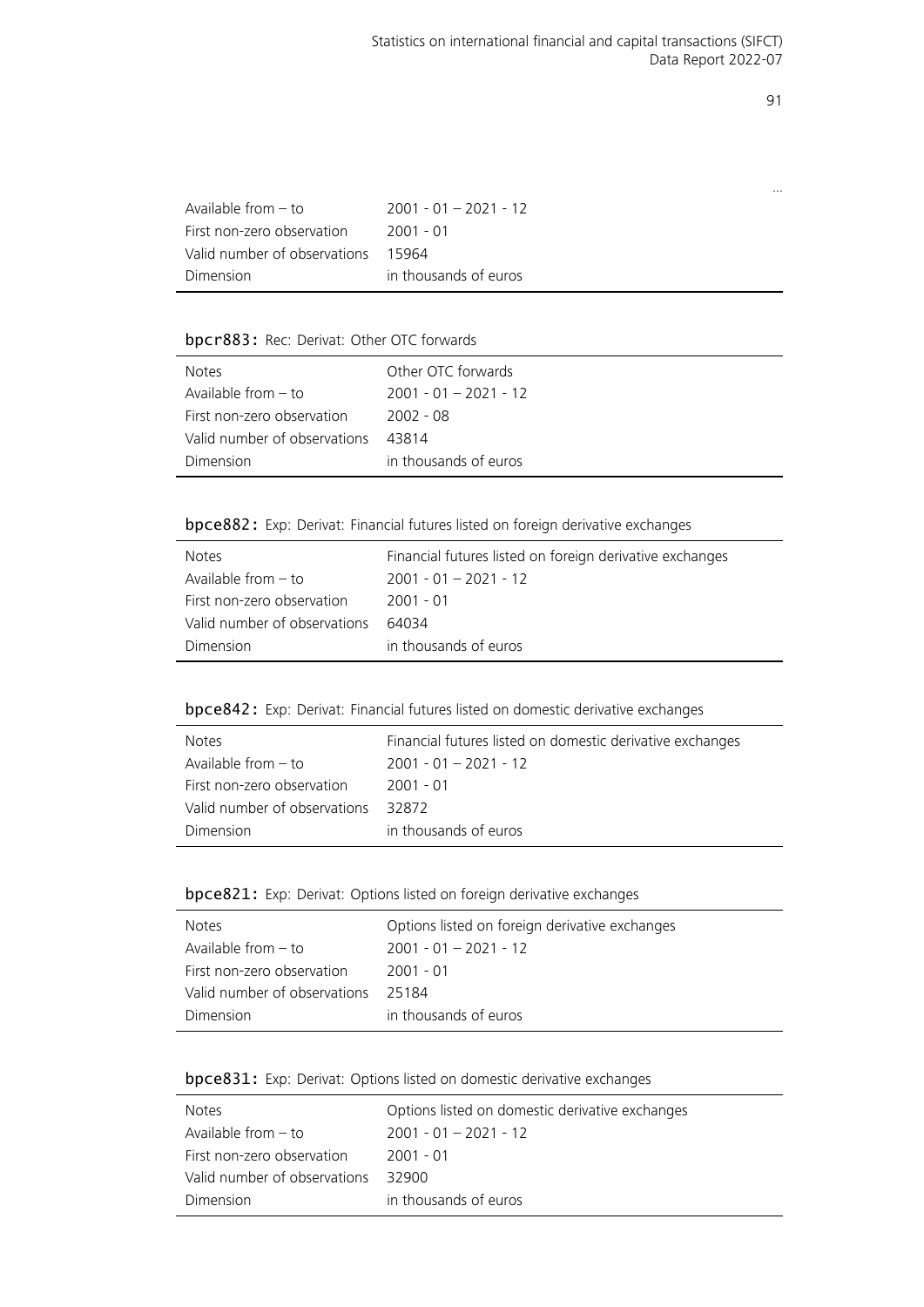| <b>SPECOSO:</b> EXP. DETIVAL: FORVATA TALE agreements |  |
|-------------------------------------------------------|--|
| Forward rate agreements                               |  |
| $2001 - 01 - 2021 - 12$                               |  |
| 2001 - 01                                             |  |
| 13003                                                 |  |
| in thousands of euros                                 |  |
|                                                       |  |

bpce898: Exp: Derivat: Forward rate agreements

bpce584: Exp: Derivat: Swap rates and compensatory payments from interest, foreign exchange swaps

| <b>Notes</b>                 | Swap rates and compensatory payments arising from interest<br>and foreign exchange swaps; Total return swaps |
|------------------------------|--------------------------------------------------------------------------------------------------------------|
| Available from $-$ to        | $2001 - 01 - 2021 - 12$                                                                                      |
| First non-zero observation   | $2001 - 01$                                                                                                  |
| Valid number of observations | 191277                                                                                                       |
| Dimension                    | in thousands of euros                                                                                        |

## bpce984: Exp: Derivat: Equity swaps

| <b>Notes</b>                 | Equity swaps            |
|------------------------------|-------------------------|
| Available from $-$ to        | $2001 - 01 - 2021 - 12$ |
| First non-zero observation   | 2001 - 01               |
| Valid number of observations | 9074                    |
| Dimension                    | in thousands of euros   |
|                              |                         |

## bpce820: Exp: Derivat: OTC options with foreign option writers

| <b>Notes</b>                 | OTC options with foreign option writers              |
|------------------------------|------------------------------------------------------|
| Available from $-$ to        | $2001 - 01 - 2021 - 12$                              |
| First non-zero observation   | $2001 - 01$                                          |
| Valid number of observations | 56400                                                |
| Dimension                    | in thousands of euros                                |
| <b>Breaks</b>                | $2009 - 09$                                          |
| Before first break           | OTC options with foreign option writers              |
| Calculation formula (I)      | bpce820 before break = bpce820 + bpce833 after break |

## bpce830: Exp: Derivat: OTC options with resident option writers

| <b>Notes</b>                 | OTC options with resident option writers |
|------------------------------|------------------------------------------|
| Available from $-$ to        | $2001 - 01 - 2021 - 12$                  |
| First non-zero observation   | $2001 - 01$                              |
| Valid number of observations | 26790                                    |
| Dimension                    | in thousands of euros                    |
| <b>Breaks</b>                | $2009 - 09$                              |
| Before first break           | OTC options with resident option writers |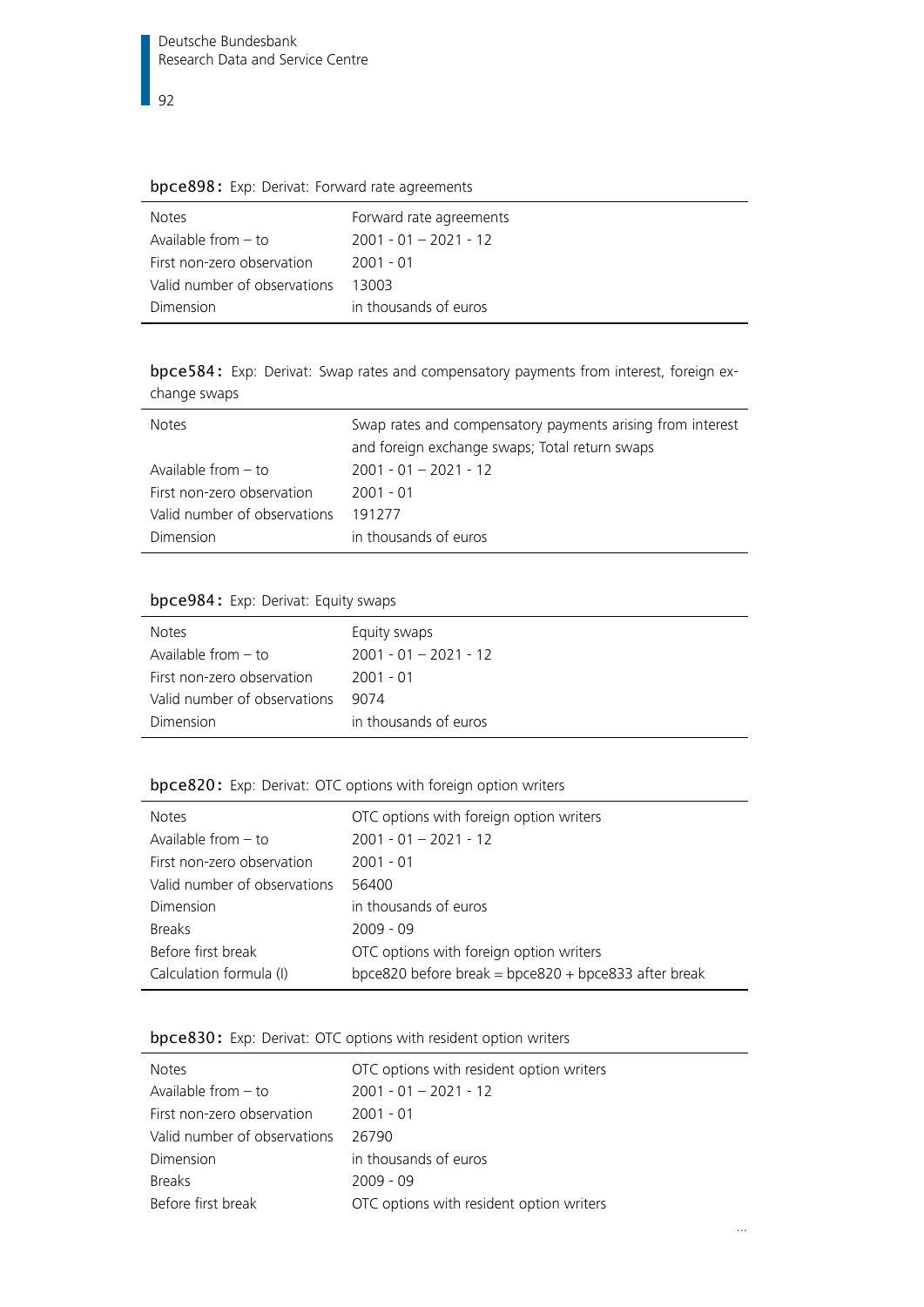…

bpce832: Exp: Derivat: Staff options issued by domestic companies

| <b>Notes</b>                 | Staff options issued by domestic companies |
|------------------------------|--------------------------------------------|
| Available from - to          | $2001 - 01 - 2021 - 12$                    |
| First non-zero observation   | $2013 - 07$                                |
| Valid number of observations | 180.                                       |
| Dimension                    | in thousands of euros                      |

|  |  |  |  |  |  |  | bpce833: Exp: Derivat: Staff options issued by non-resident companies |  |
|--|--|--|--|--|--|--|-----------------------------------------------------------------------|--|
|--|--|--|--|--|--|--|-----------------------------------------------------------------------|--|

| <b>Notes</b>                 | Staff options issued by non-resident companies |
|------------------------------|------------------------------------------------|
| Available from $-$ to        | $2009 - 09 - 2021 - 12$                        |
| First non-zero observation   | 2013 - 09                                      |
| Valid number of observations | 930.                                           |
| Dimension                    | in thousands of euros                          |

## bpce840: Exp: Derivat: Credit default swaps

| <b>Notes</b>                 | Credit default swaps    |
|------------------------------|-------------------------|
| Available from $-$ to        | $2001 - 01 - 2021 - 12$ |
| First non-zero observation   | 2009 - 01               |
| Valid number of observations | 13436                   |
| Dimension                    | in thousands of euros   |

## bpce110: Exp: Derivat: Warrants issued by foreign borrowers

| <b>Notes</b>                 | Warrants issued by foreign borrowers |
|------------------------------|--------------------------------------|
| Available from $-$ to        | $2001 - 01 - 2021 - 12$              |
| First non-zero observation   | $2001 - 01$                          |
| Valid number of observations | 9498                                 |
| Dimension                    | in thousands of euros                |

## bpce150: Exp: Derivat: Warrants issued by resident borrowers

| <b>Notes</b>                 | Warrants issued by resident borrowers |
|------------------------------|---------------------------------------|
| Available from $-$ to        | $2001 - 01 - 2021 - 12$               |
| First non-zero observation   | 2001 - 01                             |
| Valid number of observations | 16183                                 |
| Dimension                    | in thousands of euros                 |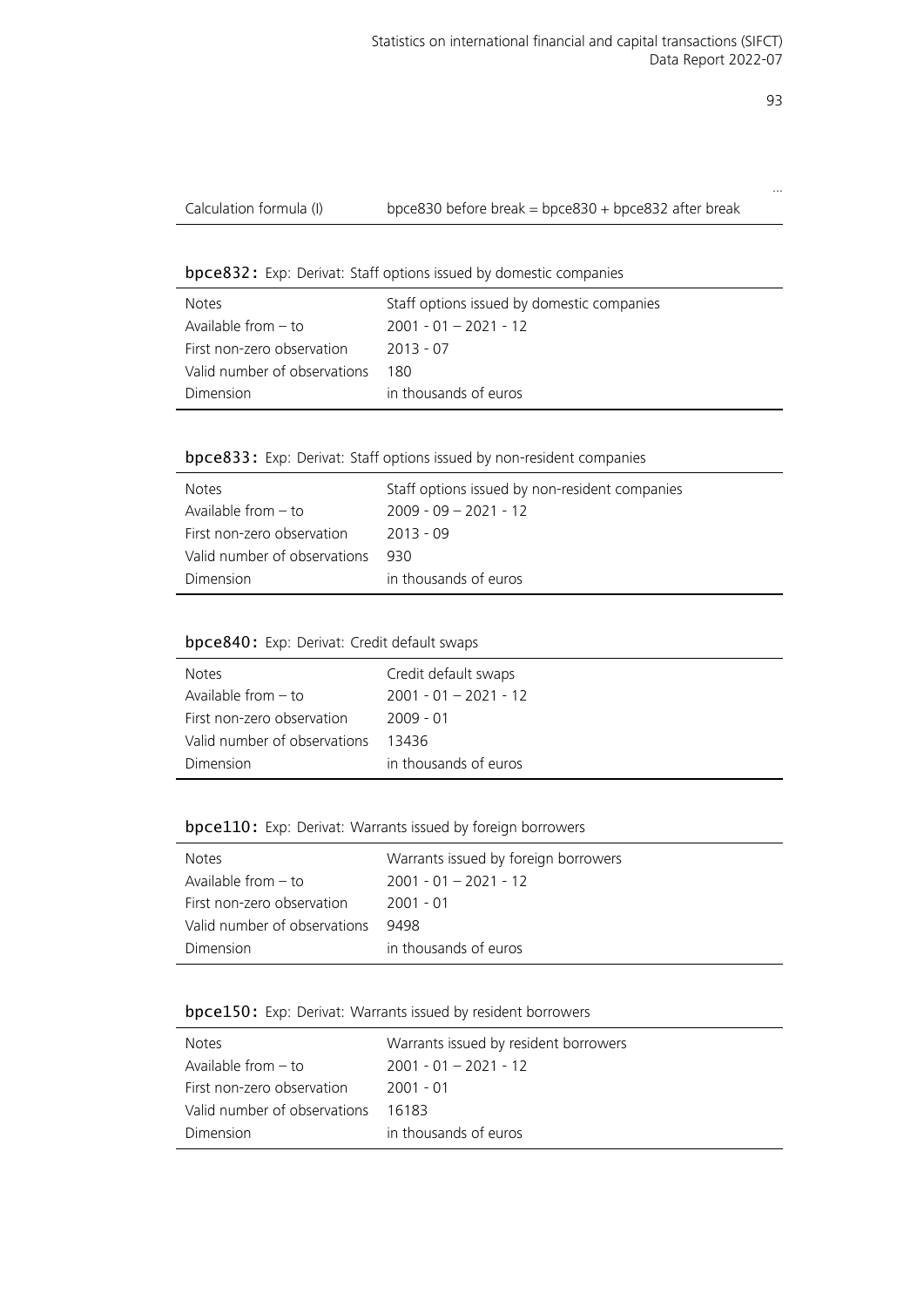| <b>Notes</b>                 | Other OTC forwards      |
|------------------------------|-------------------------|
| Available from - to          | $2001 - 01 - 2021 - 12$ |
| First non-zero observation   | $2002 - 06$             |
| Valid number of observations | 44858                   |
| Dimension                    | in thousands of euros   |

## bpce883: Exp: Derivat: Other OTC forwards

# 2.10 Details of variables - wide version: IV Investment income

bpcr182: Rec: Income: Interest on securities issued by publ sector collected by dom MFIs

| <b>Notes</b>                 | Interest on securities issued by the foreign public sector which<br>is collected by domestic <b>MFIs</b> |
|------------------------------|----------------------------------------------------------------------------------------------------------|
| Available from $-$ to        | $2001 - 01 - 2021 - 12$                                                                                  |
| First non-zero observation   | $2001 - 01$                                                                                              |
| Valid number of observations | 106464                                                                                                   |
| Dimension                    | in thousands of euros                                                                                    |

|  |  | bpcr282: Rec: Income: Interest on securities issued by foreign publ sect coll by firms/HH |
|--|--|-------------------------------------------------------------------------------------------|
|  |  |                                                                                           |

| <b>Notes</b>                 | Interest on securities issued by the foreign public sector which<br>is collected by domestic enterprises or households |
|------------------------------|------------------------------------------------------------------------------------------------------------------------|
| Available from - to          | $2001 - 01 - 2021 - 12$                                                                                                |
| First non-zero observation   | $2001 - 01$                                                                                                            |
| Valid number of observations | 193053                                                                                                                 |
| Dimension                    | in thousands of euros                                                                                                  |

|  |  |  | bpcr782: Rec: Income: Interest on securities issued by fore publ sect coll by dom gen gov |
|--|--|--|-------------------------------------------------------------------------------------------|
|--|--|--|-------------------------------------------------------------------------------------------|

| <b>Notes</b>                 | Interest on securities issued by the foreign public sector which<br>is collected by domestic general government |
|------------------------------|-----------------------------------------------------------------------------------------------------------------|
| Available from $-$ to        | $2001 - 01 - 2021 - 12$                                                                                         |
| First non-zero observation   | $2005 - 09$                                                                                                     |
| Valid number of observations | 2993                                                                                                            |
| Dimension                    | in thousands of euros                                                                                           |

|  |  |  |  |  |  |  | bpcr382: Rec: Income: Interest on securities issued by domestic public sector |
|--|--|--|--|--|--|--|-------------------------------------------------------------------------------|
|--|--|--|--|--|--|--|-------------------------------------------------------------------------------|

| <b>Notes</b>                 | Interest on securities issued by the domestic public sector that<br>is paid to non-residents or that residents as the first domestic<br>instance receive from non-resident depositories |
|------------------------------|-----------------------------------------------------------------------------------------------------------------------------------------------------------------------------------------|
| Available from $-$ to        | $2001 - 01 - 2021 - 12$                                                                                                                                                                 |
| First non-zero observation   | $2002 - 07$                                                                                                                                                                             |
| Valid number of observations | 11                                                                                                                                                                                      |
| Dimension                    | in thousands of euros                                                                                                                                                                   |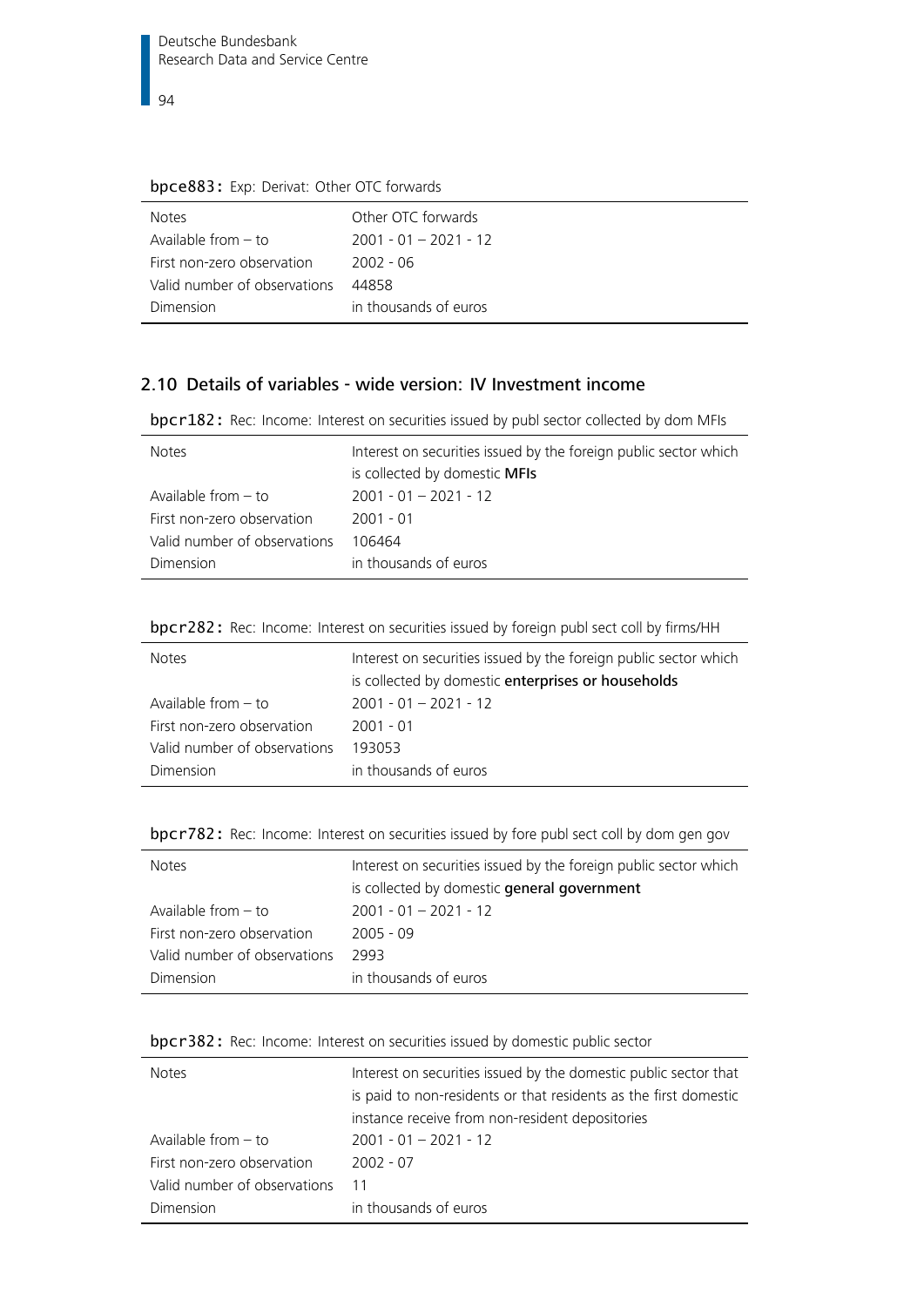| Interest on securities issued by the foreign private sector which |
|-------------------------------------------------------------------|
| is collected by domestic MFIs                                     |
| $2001 - 01 - 2021 - 12$                                           |
| $2001 - 01$                                                       |
| 481306                                                            |
| in thousands of euros                                             |
|                                                                   |

bpcr583: Rec: Income: Interest on securities issued by foreign priv sect coll by dom MFIs

bpcr283: Rec: Income: Interest on securities issued by foreign priv sect coll by firms/HH

| <b>Notes</b>                 | Interest on securities issued by the foreign private sector which |
|------------------------------|-------------------------------------------------------------------|
|                              | is collected by domestic enterprises and households               |
| Available from $-$ to        | $2001 - 01 - 2021 - 12$                                           |
| First non-zero observation   | $2001 - 01$                                                       |
| Valid number of observations | 350818                                                            |
| Dimension                    | in thousands of euros                                             |
|                              |                                                                   |

| bpcr783: Rec: Income: Interest on securities issued by fore priv sect coll by dom gen gov |  |
|-------------------------------------------------------------------------------------------|--|
|-------------------------------------------------------------------------------------------|--|

| <b>Notes</b>                 | Interest on securities issued by the foreign private sector which<br>is collected by domestic general government |
|------------------------------|------------------------------------------------------------------------------------------------------------------|
| Available from $-$ to        | $2001 - 01 - 2021 - 12$                                                                                          |
| First non-zero observation   | $2005 - 02$                                                                                                      |
| Valid number of observations | 6624                                                                                                             |
| Dimension                    | in thousands of euros                                                                                            |

| bpcr183: Rec: Income: Interest on securities issued by domestic private sector |  |  |  |  |
|--------------------------------------------------------------------------------|--|--|--|--|
|--------------------------------------------------------------------------------|--|--|--|--|

| <b>Notes</b>                 | Interest on securities issued by the domestic private sector that |
|------------------------------|-------------------------------------------------------------------|
|                              | is paid to non-residents or that residents as the first domestic  |
|                              | instance receive from non-resident depositories                   |
| Available from $-$ to        | $2001 - 01 - 2021 - 12$                                           |
| First non-zero observation   | $2001 - 06$                                                       |
| Valid number of observations | 174                                                               |
| Dimension                    | in thousands of euros                                             |

| bpcr185: Rec: Income: Receipts from foreign shares/participation certificates, by MFIs |  |  |  |
|----------------------------------------------------------------------------------------|--|--|--|
|                                                                                        |  |  |  |

| <b>Notes</b>                 | Receipts from foreign shares or participation certificates that |
|------------------------------|-----------------------------------------------------------------|
|                              | are collected by domestic MFIs                                  |
| Available from $-$ to        | $2001 - 01 - 2021 - 12$                                         |
| First non-zero observation   | $2001 - 01$                                                     |
| Valid number of observations | 33101                                                           |
| Dimension                    | in thousands of euros                                           |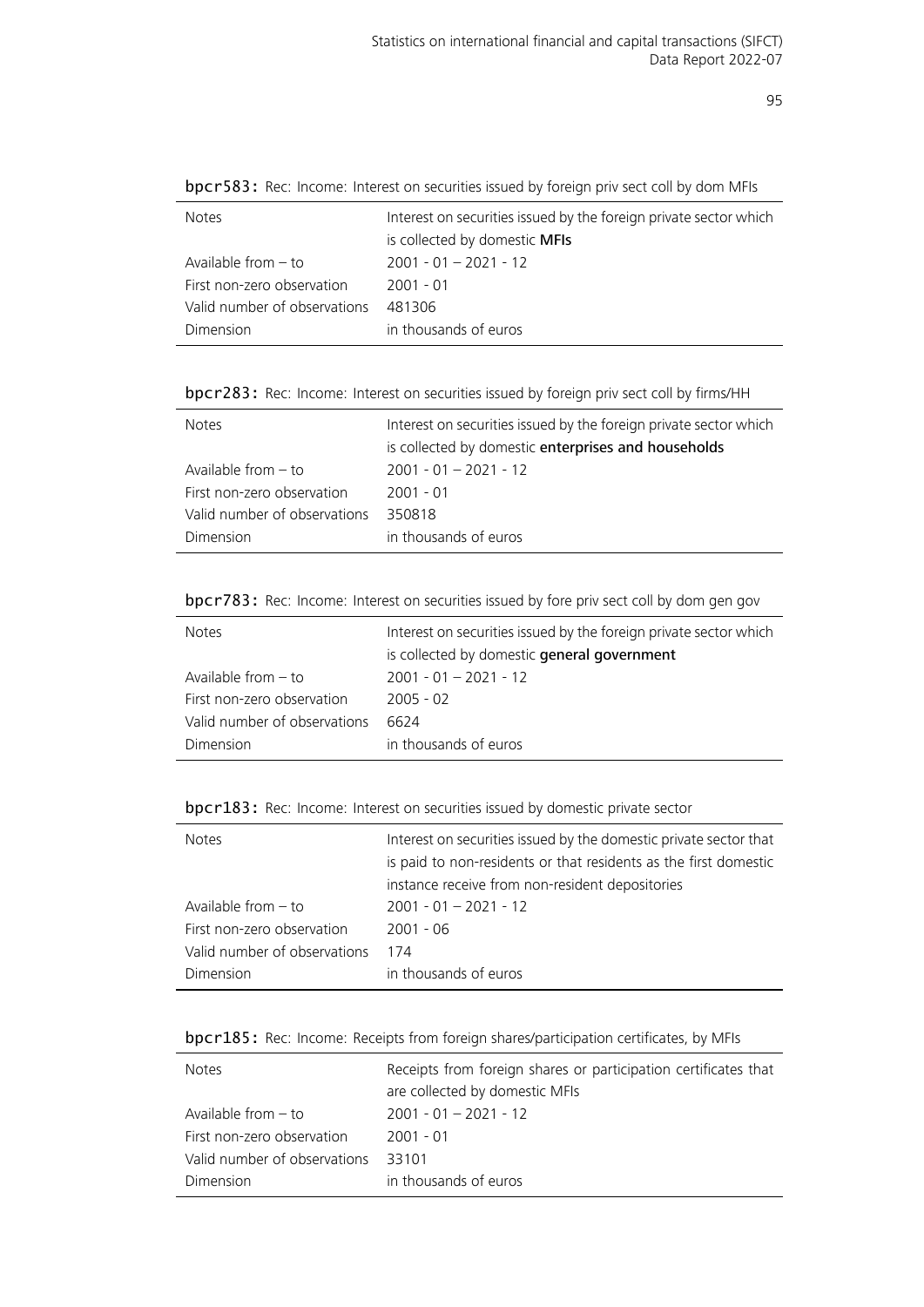| <b>Notes</b>                 | Receipts from shares in foreign investment funds (open-end     |
|------------------------------|----------------------------------------------------------------|
|                              | fund) that are collected by domestic MFIs, enterprises, house- |
|                              | holds and general government, interest >= 10 per cent          |
| Available from $-$ to        | $2001 - 01 - 2021 - 12$                                        |
| First non-zero observation   | $2015 - 12$                                                    |
| Valid number of observations | 576                                                            |
| Dimension                    | in thousands of euros                                          |
|                              |                                                                |

bpcr893: Rec: Income: Receipts from foreign open-end investment fund shares >=10%

| <b>Notes</b>                 | Receipts from shares in foreign investment funds (closed-end<br>fund) that are collected by domestic MFIs, enterprises, house-<br>holds and general government, interest $\geq$ 10 per cent |
|------------------------------|---------------------------------------------------------------------------------------------------------------------------------------------------------------------------------------------|
| Available from $-$ to        | $2001 - 01 - 2021 - 12$                                                                                                                                                                     |
| First non-zero observation   | $2015 - 11$                                                                                                                                                                                 |
| Valid number of observations | 1837                                                                                                                                                                                        |
| Dimension                    | in thousands of euros                                                                                                                                                                       |

| bpcr985: Rec: Income: Receipts from foreign shares/participation certificates, by non-MFIs |  |  |  |  |  |  |  |  |  |  |  |
|--------------------------------------------------------------------------------------------|--|--|--|--|--|--|--|--|--|--|--|
|--------------------------------------------------------------------------------------------|--|--|--|--|--|--|--|--|--|--|--|

| <b>Notes</b>                 | Receipts from foreign shares or participation certificates that<br>are collected by domestic enterprises, households and general |
|------------------------------|----------------------------------------------------------------------------------------------------------------------------------|
|                              | government                                                                                                                       |
| Available from $-$ to        | $2001 - 01 - 2021 - 12$                                                                                                          |
| First non-zero observation   | $2001 - 01$                                                                                                                      |
| Valid number of observations | 162450                                                                                                                           |
| Dimension                    | in thousands of euros                                                                                                            |

bpcr285: Rec: Income: Receipts from foreign shares/particip certificates paid to nonresidents

| <b>Notes</b>                 | Receipts from domestic shares or participation certificates that<br>are paid to non-residents or paid to residents via foreign de-<br>positories |
|------------------------------|--------------------------------------------------------------------------------------------------------------------------------------------------|
| Available from $-$ to        | $2001 - 01 - 2021 - 12$                                                                                                                          |
| First non-zero observation   | $2001 - 03$                                                                                                                                      |
| Valid number of observations | 84                                                                                                                                               |
| Dimension                    | in thousands of euros                                                                                                                            |

bpcr585: Rec: Income: Receipts from foreign investment fund shares, collected by dom MFIs

Notes Receipts from foreign investment fund shares that are collected by domestic MFIs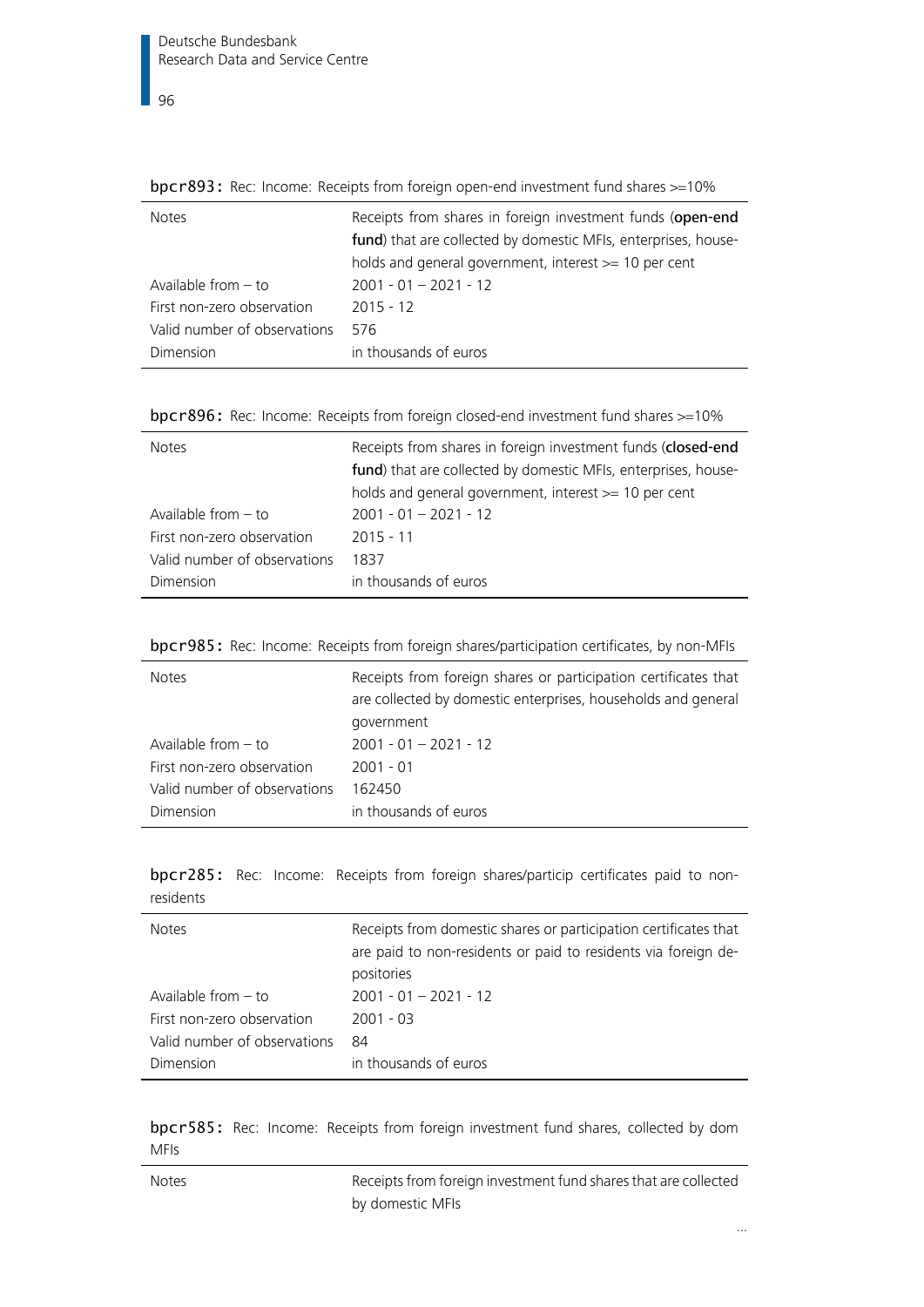…

| Available from $-$ to        | $2001 - 01 - 2021 - 12$ |
|------------------------------|-------------------------|
| First non-zero observation   | 2001 - 01               |
| Valid number of observations | - 25424                 |
| Dimension                    | in thousands of euros   |

bpcr885: Rec: Income: Receipts from foreign investment fund shares, coll by dom non-MFIs

| <b>Notes</b>                 | Receipts from foreign investment fund shares that are collected |  |  |
|------------------------------|-----------------------------------------------------------------|--|--|
|                              | by domestic enterprises, households and general government      |  |  |
| Available from $-$ to        | $2001 - 01 - 2021 - 12$                                         |  |  |
| First non-zero observation   | $2001 - 01$                                                     |  |  |
| Valid number of observations | 39025                                                           |  |  |
| Dimension                    | in thousands of euros                                           |  |  |

bpcr685: Rec: Income: Receipts from foreign investment fund shares paid to non-residents

Ĭ.

| <b>Notes</b>                 | Receipts from domestic investment fund shares that are paid<br>to non-residents or received by residents from non-resident de- |
|------------------------------|--------------------------------------------------------------------------------------------------------------------------------|
|                              | positories                                                                                                                     |
| Available from $-$ to        | $2001 - 01 - 2021 - 12$                                                                                                        |
| First non-zero observation   | 2002 - 11                                                                                                                      |
| Valid number of observations | 17                                                                                                                             |
| Dimension                    | in thousands of euros                                                                                                          |

bpcr188: Rec: Income: Receipts from shares in plc collected/paid by dom MFIs

| <b>Notes</b>                 | Receipts from shares in public limited companies that are col- |
|------------------------------|----------------------------------------------------------------|
|                              | lected or paid by domestic MFIs                                |
| Available from $-$ to        | $2001 - 01 - 2021 - 12$                                        |
| First non-zero observation   | $2001 - 01$                                                    |
| Valid number of observations | 1629                                                           |
| Dimension                    | in thousands of euros                                          |

bpcr288: Rec: Income: Receipts from shares in plc collected/paid by dom firms/HH

| <b>Notes</b>                 | Receipts from shares in public limited companies that are col- |
|------------------------------|----------------------------------------------------------------|
|                              | lected or paid by domestic enterprises and households          |
| Available from $-$ to        | $2001 - 01 - 2021 - 12$                                        |
| First non-zero observation   | 2001 - 01                                                      |
| Valid number of observations | 22433                                                          |
| Dimension                    | in thousands of euros                                          |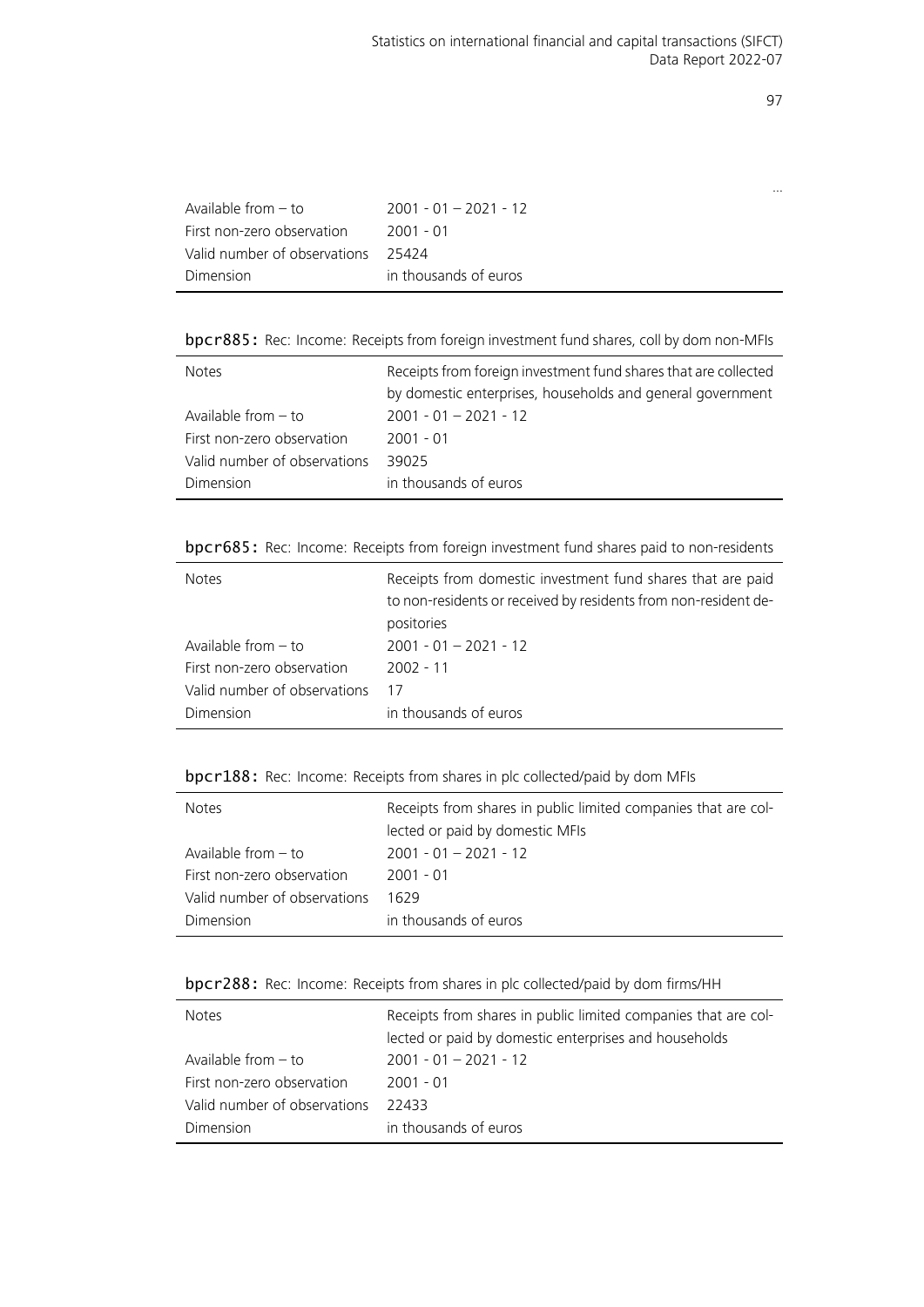| <b>Notes</b>                 | Receipts from shares in other corporations (e.g. shares in<br>private limited companies) that are collected or paid by do-<br>mestic MFIs |
|------------------------------|-------------------------------------------------------------------------------------------------------------------------------------------|
| Available from $-$ to        | $2001 - 01 - 2021 - 12$                                                                                                                   |
| First non-zero observation   | $2001 - 01$                                                                                                                               |
| Valid number of observations | 1009                                                                                                                                      |
| Dimension                    | in thousands of euros                                                                                                                     |

bpcr186: Rec: Income: Receipts from shares in other corp. collected/paid by dom MFIs

| bpcr286: Rec: Income: Receipts from shares in other corp. collected/paid by dom firms/HH |  |  |  |  |
|------------------------------------------------------------------------------------------|--|--|--|--|
|------------------------------------------------------------------------------------------|--|--|--|--|

| <b>Notes</b>                 | Receipts from shares in other corporations (e.g. shares in<br>private limited companies) that are collected or paid by do-<br>mestic enterprises and households |
|------------------------------|-----------------------------------------------------------------------------------------------------------------------------------------------------------------|
| Available from $-$ to        | $2001 - 01 - 2021 - 12$                                                                                                                                         |
| First non-zero observation   | $2001 - 01$                                                                                                                                                     |
| Valid number of observations | 69383                                                                                                                                                           |
| Dimension                    | in thousands of euros                                                                                                                                           |

|  |  | bpcr187: Rec: Income: Receipts from other business/cap.inv. collected/paid by dom MFIs |
|--|--|----------------------------------------------------------------------------------------|
|--|--|----------------------------------------------------------------------------------------|

| <b>Notes</b>                 | Receipts from other business and capital investments (e.g.<br>shares in private partnerships) as well as branches that are col-<br>lected or paid by domestic MFIs |
|------------------------------|--------------------------------------------------------------------------------------------------------------------------------------------------------------------|
| Available from $-$ to        | $2001 - 01 - 2021 - 12$                                                                                                                                            |
| First non-zero observation   | $2001 - 01$                                                                                                                                                        |
| Valid number of observations | 4546                                                                                                                                                               |
| Dimension                    | in thousands of euros                                                                                                                                              |

|  | bpcr287: Rec: Income: Receipts from other business/cap.inv collected/paid by dom firms/HH |  |  |
|--|-------------------------------------------------------------------------------------------|--|--|
|--|-------------------------------------------------------------------------------------------|--|--|

| <b>Notes</b>                                        | Receipts from other business and capital investments (e.g.<br>shares in private partnerships) as well as branches that are col-<br>lected or paid by domestic enterprises and households |
|-----------------------------------------------------|------------------------------------------------------------------------------------------------------------------------------------------------------------------------------------------|
| Available from $-$ to<br>First non-zero observation | $2001 - 01 - 2021 - 12$<br>$2001 - 01$                                                                                                                                                   |
| Valid number of observations                        | 9522                                                                                                                                                                                     |
| Dimension                                           | in thousands of euros                                                                                                                                                                    |

#### bpcr289: Rec: Income: Interest on loans from direct investors to subsidiaries

Loans from direct investors to subsidiaries: Interest on lending by resident direct investors to their non-resident subsidiaries as well as interest on resident subsidiaries' borrowing from their non-resident direct investors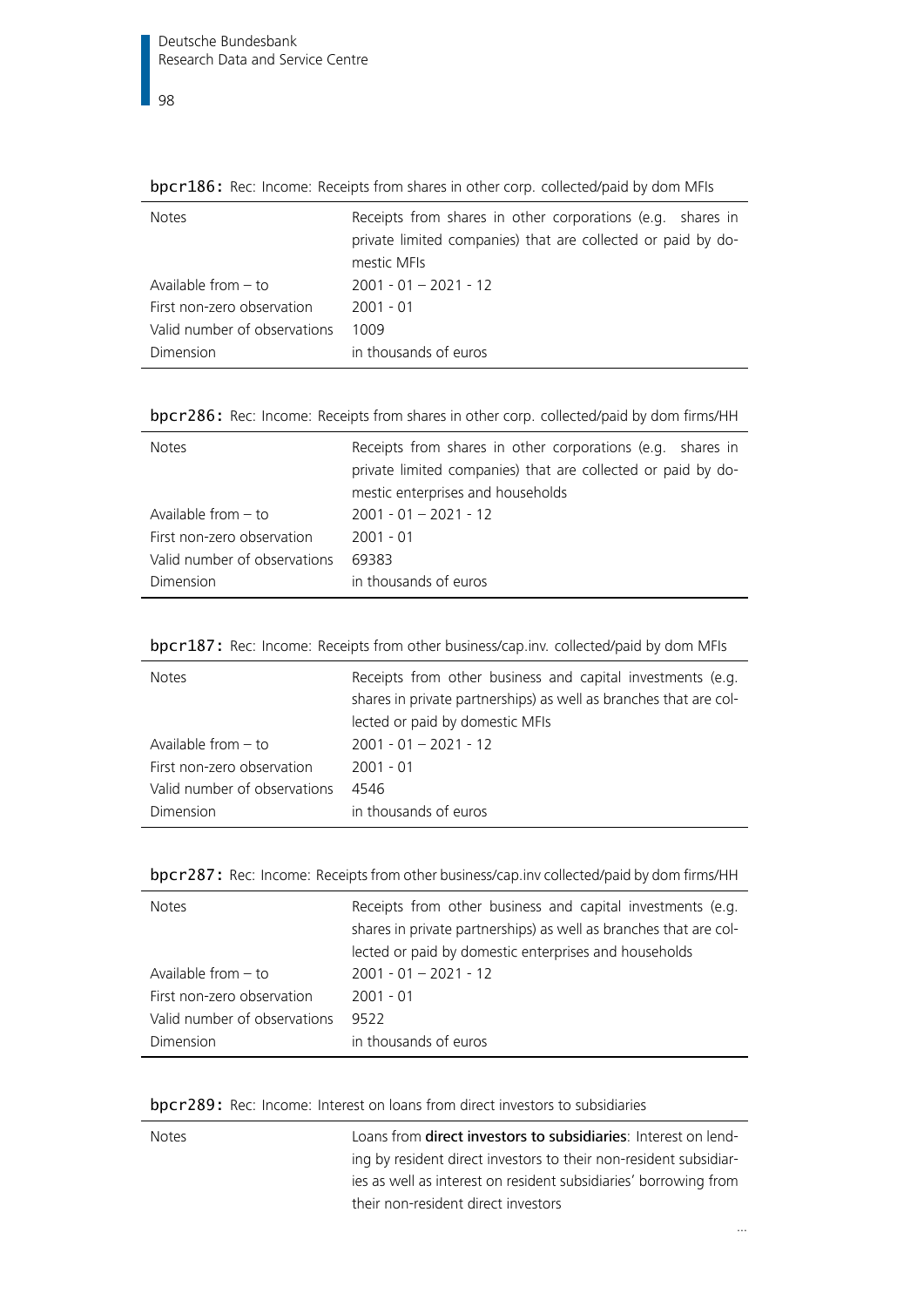…

| Available from $-$ to        | $2001 - 01 - 2021 - 12$ |
|------------------------------|-------------------------|
| First non-zero observation   | 2001 - 01               |
| Valid number of observations | 256197                  |
| Dimension                    | in thousands of euros   |

bpcr689: Rec: Income: Interest on loans from subsidiaries to direct investors

| <b>Notes</b>                 | Loans from subsidiaries to direct investors: Interest on lend-<br>ing by resident subsidiaries to their non-resident direct in-<br>vestors as well as interest on resident direct investors' borrow-<br>ing from their non-resident subsidiaries |
|------------------------------|--------------------------------------------------------------------------------------------------------------------------------------------------------------------------------------------------------------------------------------------------|
| Available from $-$ to        | $2001 - 01 - 2021 - 12$                                                                                                                                                                                                                          |
| First non-zero observation   | $2001 - 01$                                                                                                                                                                                                                                      |
| Valid number of observations | 22697                                                                                                                                                                                                                                            |
| Dimension                    | in thousands of euros                                                                                                                                                                                                                            |

bpcr789: Rec: Income: Interest on loans between fellow companies

| <b>Notes</b>                 | Loans between affiliated companies: interest on lending by<br>affiliated companies between which there exists no direct or<br>indirect holding, but which directly or indirectly share the same<br>direct investor |
|------------------------------|--------------------------------------------------------------------------------------------------------------------------------------------------------------------------------------------------------------------|
| Available from $-$ to        | $2001 - 01 - 2021 - 12$                                                                                                                                                                                            |
| First non-zero observation   | $2001 - 01$                                                                                                                                                                                                        |
| Valid number of observations | 46068                                                                                                                                                                                                              |
| Dimension                    | in thousands of euros                                                                                                                                                                                              |

bpcr889: Rec: Income: Interest on loans from financial subsidiaries to direct investors

| <b>Notes</b>                 | Loans from financial subsidiaries to direct investors: In-<br>terest on lending by resident financial subsidiaries to their non-<br>resident direct investors as well as interest on resident direct<br>investors' borrowing from their non-resident financial subsidi-<br>aries |
|------------------------------|----------------------------------------------------------------------------------------------------------------------------------------------------------------------------------------------------------------------------------------------------------------------------------|
| Available from $-$ to        | $2001 - 01 - 2021 - 12$                                                                                                                                                                                                                                                          |
| First non-zero observation   | $2001 - 05$                                                                                                                                                                                                                                                                      |
| Valid number of observations | 255                                                                                                                                                                                                                                                                              |
| Dimension                    | in thousands of euros                                                                                                                                                                                                                                                            |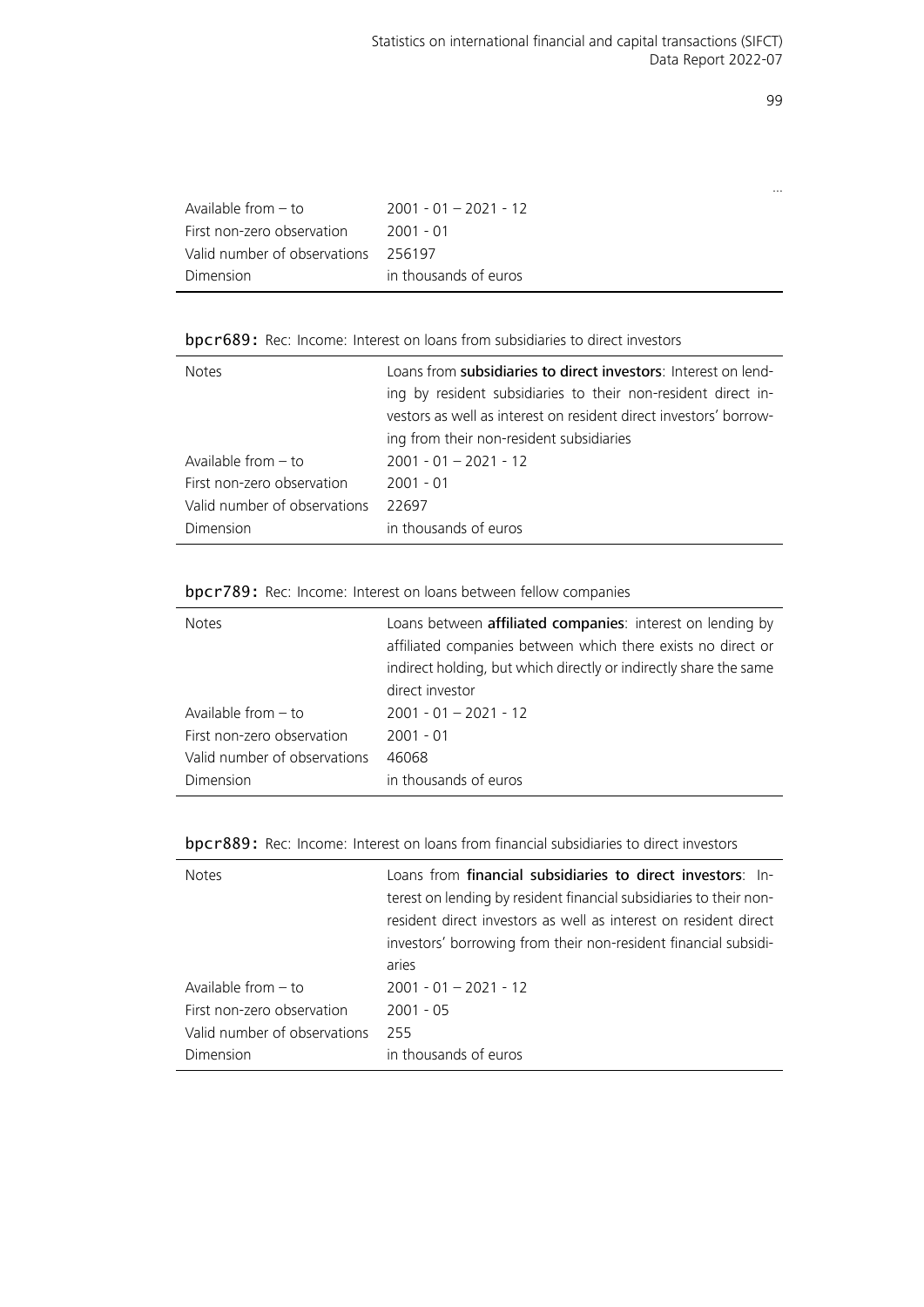| <b>Notes</b>                 | Grants collected or paid by MFIs to avoid losses carried for- |
|------------------------------|---------------------------------------------------------------|
|                              | ward or annual losses as well as the assumption of negative   |
|                              | operating results of branches and permanent establishments    |
|                              | inasmuch as they are included in the "outcome of normal busi- |
|                              | ness activities".                                             |
| Available from $-$ to        | $2001 - 01 - 2021 - 12$                                       |
| First non-zero observation   | $2001 - 01$                                                   |
| Valid number of observations | 799                                                           |
| Dimension                    | in thousands of euros                                         |
|                              |                                                               |

bpcr190: Rec: Income: Grants collected/paid by MFIs to avoid losses carried forward

|  | bpcr290: Rec: Income: Grants collected/paid by firms, HH to avoid losses carried forward |
|--|------------------------------------------------------------------------------------------|
|  |                                                                                          |

| <b>Notes</b>                 | Grants collected or paid by enterprises and households to avoid<br>losses carried forward or annual losses, as well as the assump-<br>tion of negative operating results of branches and permanent<br>establishments inasmuch as they are included in the "outcome<br>of normal business activities". |
|------------------------------|-------------------------------------------------------------------------------------------------------------------------------------------------------------------------------------------------------------------------------------------------------------------------------------------------------|
| Available from $-$ to        | $2001 - 01 - 2021 - 12$                                                                                                                                                                                                                                                                               |
| First non-zero observation   | $2001 - 01$                                                                                                                                                                                                                                                                                           |
| Valid number of observations | 4072                                                                                                                                                                                                                                                                                                  |
| Dimension                    | in thousands of euros                                                                                                                                                                                                                                                                                 |

| bpcr184: Rec: Income: Interest of MFIs on loans and bank balances (deposits) |  |  |  |  |  |
|------------------------------------------------------------------------------|--|--|--|--|--|
|------------------------------------------------------------------------------|--|--|--|--|--|

| <b>Notes</b>                 | Interest receipts and payments of MFIs arising from bank bal-<br>ances, loans etc. |
|------------------------------|------------------------------------------------------------------------------------|
| Available from $-$ to        | $2001 - 01 - 2021 - 12$                                                            |
| First non-zero observation   | $2001 - 01$                                                                        |
| Valid number of observations | 1090181                                                                            |
| Dimension                    | in thousands of euros                                                              |

bpcr284: Rec: Income: Interest on loans and bank balances (deposits)

| <b>Notes</b>                 | Interest receipts and payments of enterprises and households<br>arising from bank balances, loans etc. |
|------------------------------|--------------------------------------------------------------------------------------------------------|
| Available from $-$ to        | $2001 - 01 - 2021 - 12$                                                                                |
| First non-zero observation   | $2001 - 01$                                                                                            |
| Valid number of observations | 233913                                                                                                 |
| Dimension                    | in thousands of euros                                                                                  |

bpcr384: Rec: Income: Interest of gen government on loans and bank balances (deposits)

Notes **Interest receipts and payments of general government arising** from bank balances, loans etc.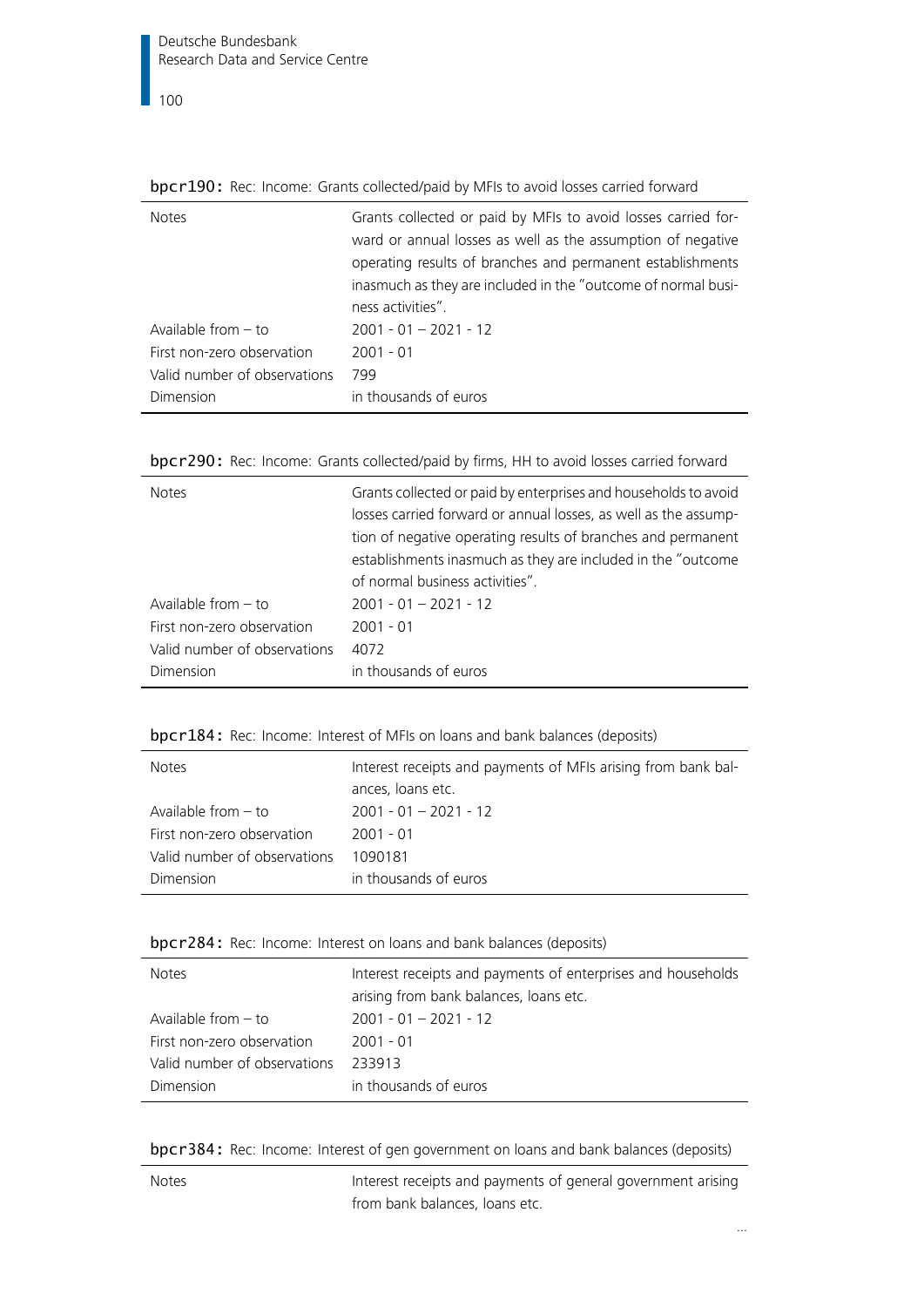|                              |                         | $\cdots$ |
|------------------------------|-------------------------|----------|
| Available from $-$ to        | $2001 - 01 - 2021 - 12$ |          |
| First non-zero observation   | 2001 - 01               |          |
| Valid number of observations | 15578                   |          |
| Dimension                    | in thousands of euros   |          |
|                              |                         |          |

bpcr181: Rec: Income: Negative interest of MFIs on loans and bank balances (deposits)

| <b>Notes</b>                 | Receipts and payments of negative interest of MFIs from bank<br>deposit, loans etc. From the point of view of the debtor neq-<br>ative interests are receipts due to liabilities. From the point of<br>view of the creditor neagtive interests are expenditure due to<br>claims. |
|------------------------------|----------------------------------------------------------------------------------------------------------------------------------------------------------------------------------------------------------------------------------------------------------------------------------|
| Available from $-$ to        | $2015 - 01 - 2021 - 12$                                                                                                                                                                                                                                                          |
| First non-zero observation   | $2015 - 11$                                                                                                                                                                                                                                                                      |
| Valid number of observations | 20170                                                                                                                                                                                                                                                                            |
| Dimension                    | in thousands of euros                                                                                                                                                                                                                                                            |

| bpcr281: Rec: Income: Negative interest on loans and bank balances (deposits) |  |  |  |
|-------------------------------------------------------------------------------|--|--|--|
|-------------------------------------------------------------------------------|--|--|--|

| <b>Notes</b>                 | Receipts and payments of negative interest of enterprises or<br>households from bank deposit, loans etc. From the point of<br>view of the debtor negative interests are receipts due to liabil-<br>ities. From the point of view of the creditor neagtive interests<br>are expenditure due to claims. |
|------------------------------|-------------------------------------------------------------------------------------------------------------------------------------------------------------------------------------------------------------------------------------------------------------------------------------------------------|
| Available from $-$ to        | $2015 - 01 - 2021 - 12$                                                                                                                                                                                                                                                                               |
| First non-zero observation   | $2015 - 12$                                                                                                                                                                                                                                                                                           |
| Valid number of observations | 4026                                                                                                                                                                                                                                                                                                  |
| Dimension                    | in thousands of euros                                                                                                                                                                                                                                                                                 |

| bpcr381: Rec: Income: Negative interest of gen gov on loans and bank balances (deposits) |  |  |  |  |  |
|------------------------------------------------------------------------------------------|--|--|--|--|--|
|                                                                                          |  |  |  |  |  |

| <b>Notes</b>                 | Receipts and payments of negative interest of general govern-<br>ment from bank deposit, loans etc. From the point of view<br>of the debtor negative interests are receipts due to liabilities.<br>From the point of view of the creditor neagtive interests are<br>expenditure due to claims. |
|------------------------------|------------------------------------------------------------------------------------------------------------------------------------------------------------------------------------------------------------------------------------------------------------------------------------------------|
| Available from $-$ to        | $2015 - 01 - 2021 - 12$                                                                                                                                                                                                                                                                        |
| First non-zero observation   | $2016 - 05$                                                                                                                                                                                                                                                                                    |
| Valid number of observations | 532                                                                                                                                                                                                                                                                                            |
| Dimension                    | in thousands of euros                                                                                                                                                                                                                                                                          |

bpcr481: Rec: Income: Interest of Bundesbank on loans and bank balances (deposits)

| <b>Notes</b> | Property income, interest on deposits and loans (excluding |  |  |  |
|--------------|------------------------------------------------------------|--|--|--|
|              | SZRe), Bundesbank                                          |  |  |  |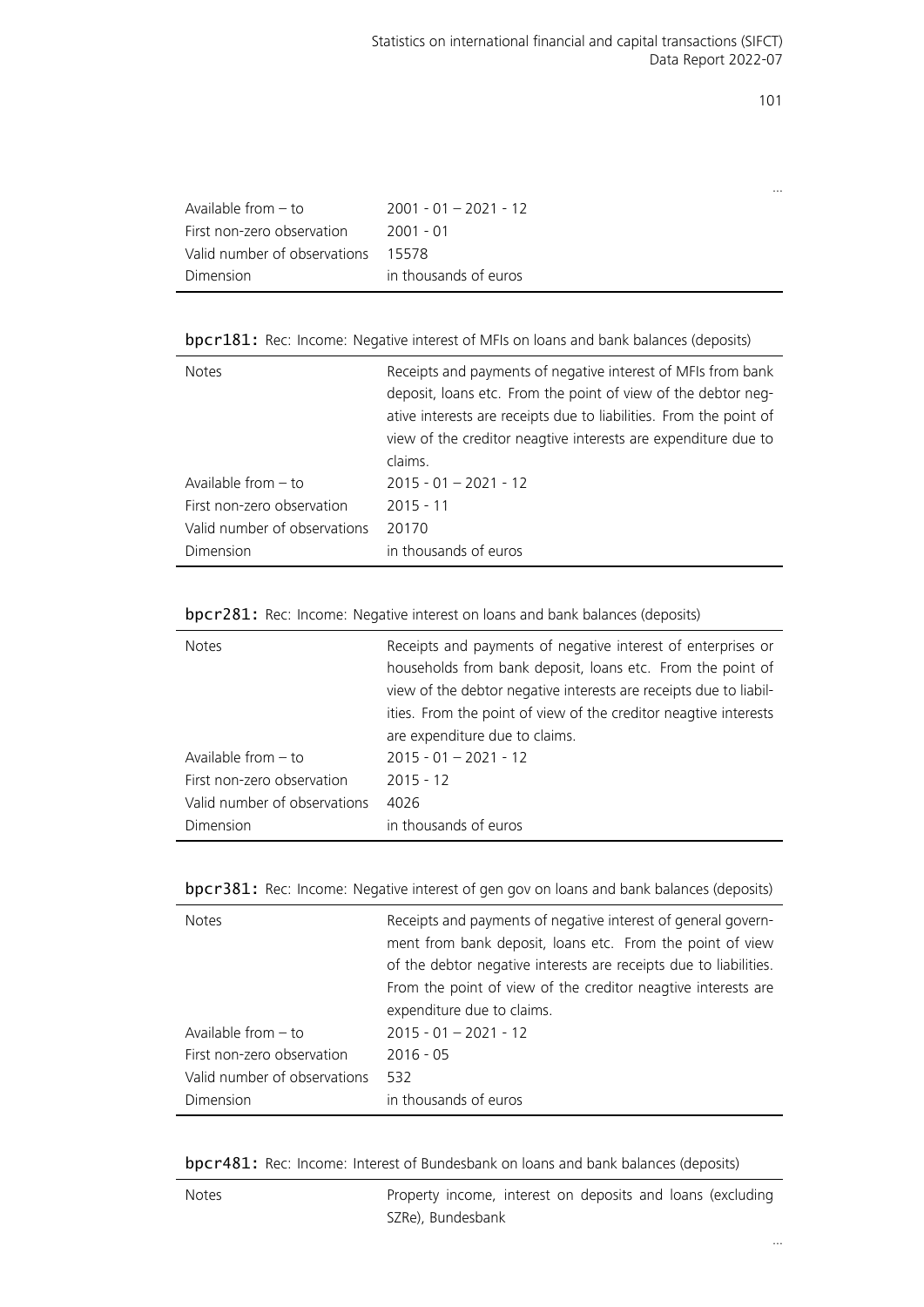| $2001 - 01 - 2021 - 12$        |
|--------------------------------|
| not yet observed               |
| Valid number of observations 0 |
| in thousands of euros          |
|                                |

bpcr485: Rec: Income: Income of Bundesbank from fin part in international organizations

| <b>Notes</b>                 | Income of the Bundesbank from financial participations in in-<br>ternational organizations |
|------------------------------|--------------------------------------------------------------------------------------------|
| Available from $-$ to        | $2001 - 01 - 2021 - 12$                                                                    |
| First non-zero observation   | not yet observed                                                                           |
| Valid number of observations | $\Omega$                                                                                   |
| Dimension                    | in thousands of euros                                                                      |

## bpcr180: Rec: Income: Leasing, rents on real estate from domestic MFIs

| <b>Notes</b>                 | Leasing and rental receipts and payments from domestic MFIs |
|------------------------------|-------------------------------------------------------------|
| Available from $-$ to        | $2001 - 01 - 2021 - 12$                                     |
| First non-zero observation   | 2002 - 05                                                   |
| Valid number of observations | 384                                                         |
| Dimension                    | in thousands of euros                                       |

## bpcr280: Rec: Income: Leasing, rents on real estate from domestic enterprises/HH

| <b>Notes</b>                 | Leasing and rental receipts and payments from domestic en-<br>terprises or households |
|------------------------------|---------------------------------------------------------------------------------------|
| Available from $-$ to        | $2001 - 01 - 2021 - 12$                                                               |
| First non-zero observation   | 2001 - 01                                                                             |
| Valid number of observations | 52492                                                                                 |
| Dimension                    | in thousands of euros                                                                 |

bpcr380: Rec: Income: Leasing, rents on real estate from domestic gen gov

| <b>Notes</b>                 | Leasing and rental receipts and payments from domestic gen- |
|------------------------------|-------------------------------------------------------------|
|                              | eral government                                             |
| Available from $-$ to        | $2001 - 01 - 2021 - 12$                                     |
| First non-zero observation   | $2012 - 09$                                                 |
| Valid number of observations | 1941                                                        |
| Dimension                    | in thousands of euros                                       |

…

…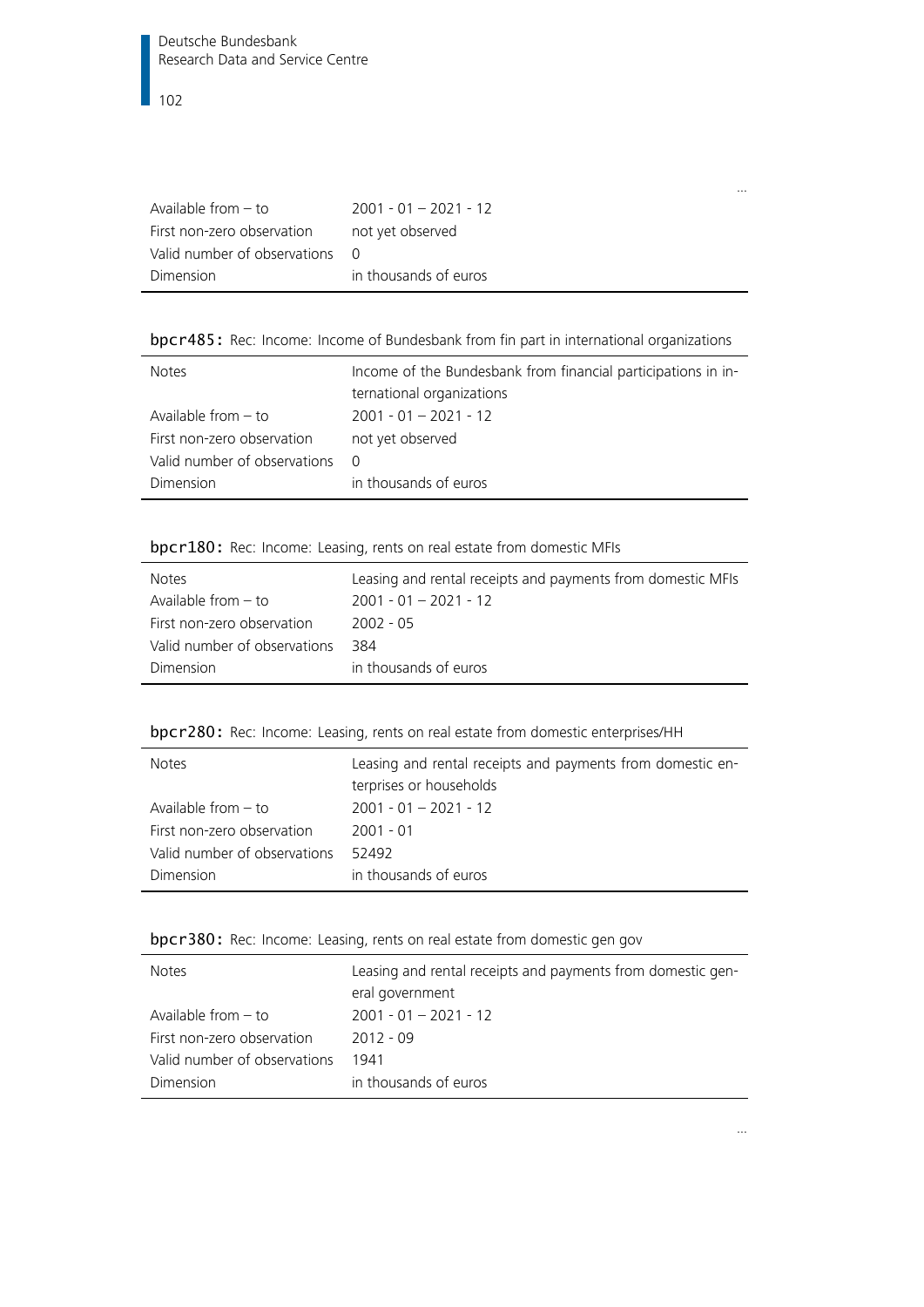…

bpcr197: Rec: Income: Receipts of MFIs from other capital investment

| <b>Notes</b>                 | Receipts and expenditures of MFIs arising from other company<br>shares in foreign or domestic non-public limited companies<br>that are not securitised |
|------------------------------|--------------------------------------------------------------------------------------------------------------------------------------------------------|
| Available from $-$ to        | $2001 - 01 - 2021 - 12$                                                                                                                                |
| First non-zero observation   | $2003 - 03$                                                                                                                                            |
| Valid number of observations | 1258                                                                                                                                                   |
| Dimension                    | in thousands of euros                                                                                                                                  |

bpcr297: Rec: Income: Receipts/expenditure of firms/HH/gov from other capital investment

| <b>Notes</b>                 | Receipts and expenditures of enterprises and households as<br>well as general government arising from other company shares<br>in foreign or domestic non-public limited companies that are<br>not securitised |
|------------------------------|---------------------------------------------------------------------------------------------------------------------------------------------------------------------------------------------------------------|
| Available from $-$ to        | $2001 - 01 - 2021 - 12$                                                                                                                                                                                       |
| First non-zero observation   | $2001 - 01$                                                                                                                                                                                                   |
| Valid number of observations | 50069                                                                                                                                                                                                         |
| Dimension                    | in thousands of euros                                                                                                                                                                                         |

## bpcr900: Rec: Income: Other transactions

| <b>Notes</b>                 | Other transactions that cannot be directly attributed to the<br>codes for trade in goods and services or financial transactions<br>(BPM5) |
|------------------------------|-------------------------------------------------------------------------------------------------------------------------------------------|
| Available from $-$ to        | $2001 - 01 - 2021 - 12$                                                                                                                   |
| First non-zero observation   | not yet observed                                                                                                                          |
| Valid number of observations | $\Omega$                                                                                                                                  |
| Dimension                    | in thousands of euros                                                                                                                     |

## bpcr951: Rec: Income: Other financial transactions

| <b>Notes</b>                 | Other transactions that cannot be directly attributed to the   |
|------------------------------|----------------------------------------------------------------|
|                              | codes for financial transactions, other financial transactions |
| Available from $-$ to        | $2001 - 01 - 2021 - 12$                                        |
| First non-zero observation   | not yet observed                                               |
| Valid number of observations | - റ                                                            |
| Dimension                    | in thousands of euros                                          |

bpce182: Exp: Income: Interest on securities issued by publ sector collected by dom MFIs

| <b>Notes</b> | Interest on securities issued by the foreign public sector which |
|--------------|------------------------------------------------------------------|
|              | is collected by domestic MFIs                                    |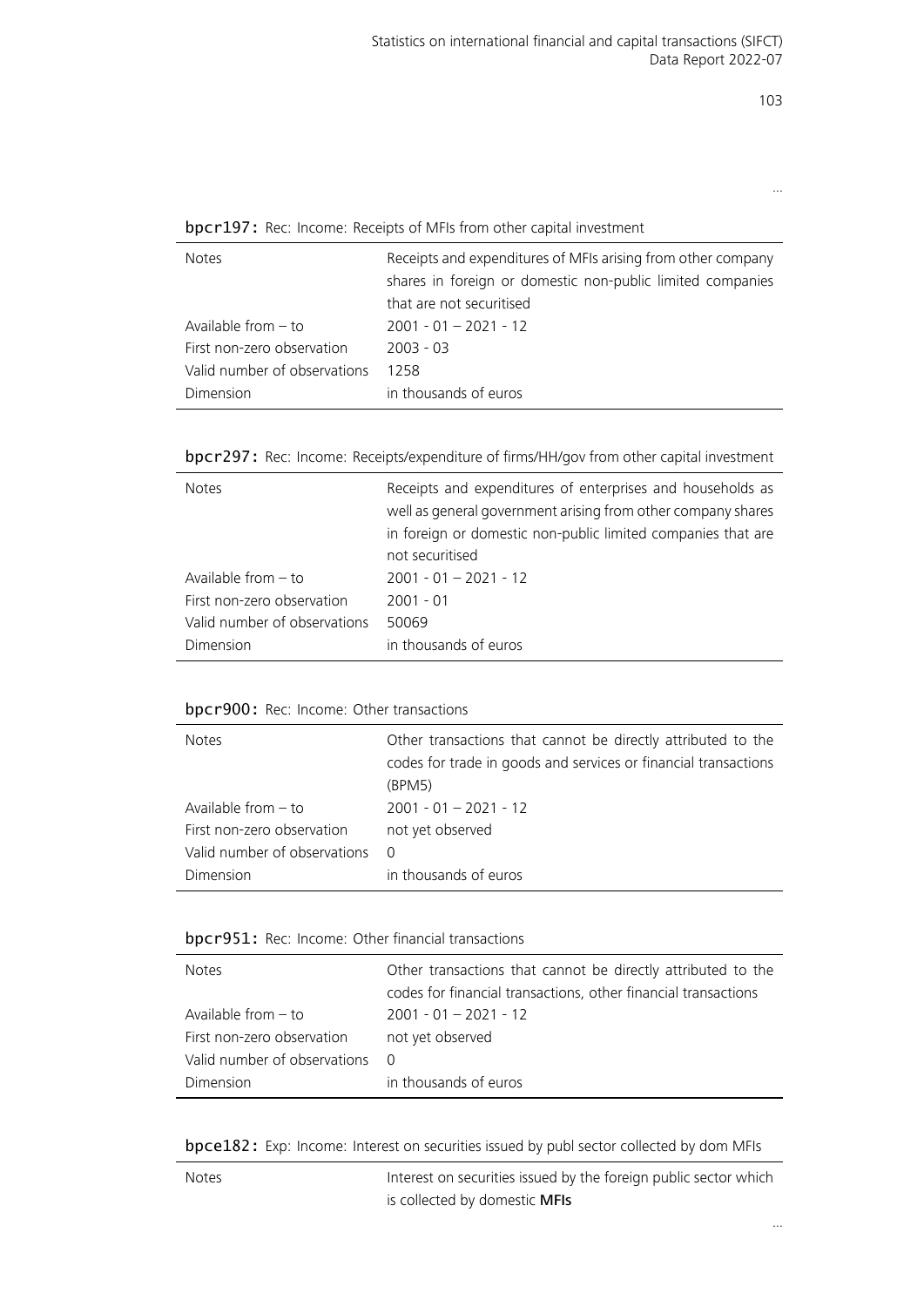| Available from $-$ to          | $2001 - 01 - 2021 - 12$ |
|--------------------------------|-------------------------|
| First non-zero observation     | not vet observed        |
| Valid number of observations 0 |                         |
| Dimension                      | in thousands of euros   |

…

bpce282: Exp: Income: Interest on securities issued by foreign publ sect coll by firms/HH

| <b>Notes</b>                 | Interest on securities issued by the foreign public sector which<br>is collected by domestic enterprises or households |
|------------------------------|------------------------------------------------------------------------------------------------------------------------|
| Available from $-$ to        | $2001 - 01 - 2021 - 12$                                                                                                |
| First non-zero observation   | not yet observed                                                                                                       |
| Valid number of observations | $\Omega$                                                                                                               |
| Dimension                    | in thousands of euros                                                                                                  |

bpce782: Exp: Income: Interest on securities issued by fore publ sect coll by dom gen gov

| <b>Notes</b>                 | Interest on securities issued by the foreign public sector which<br>is collected by domestic general government |
|------------------------------|-----------------------------------------------------------------------------------------------------------------|
| Available from $-$ to        | $2001 - 01 - 2021 - 12$                                                                                         |
| First non-zero observation   | not yet observed                                                                                                |
| Valid number of observations | $\Omega$                                                                                                        |
| Dimension                    | in thousands of euros                                                                                           |

|  |  | bpce382: Exp: Income: Interest on securities issued by domestic public sector |  |
|--|--|-------------------------------------------------------------------------------|--|
|--|--|-------------------------------------------------------------------------------|--|

| <b>Notes</b>                 | Interest on securities issued by the domestic public sector that |
|------------------------------|------------------------------------------------------------------|
|                              | is paid to non-residents or that residents as the first domestic |
|                              | instance receive from non-resident depositories                  |
| Available from $-$ to        | $2001 - 01 - 2021 - 12$                                          |
| First non-zero observation   | $2001 - 01$                                                      |
| Valid number of observations | 84003                                                            |
| Dimension                    | in thousands of euros                                            |

| bpce583: Exp: Income: Interest on securities issued by foreign priv sect coll by dom MFIs |  |  |  |  |  |  |  |  |  |
|-------------------------------------------------------------------------------------------|--|--|--|--|--|--|--|--|--|
|-------------------------------------------------------------------------------------------|--|--|--|--|--|--|--|--|--|

| <b>Notes</b>                 | Interest on securities issued by the foreign private sector which<br>is collected by domestic MFIs |
|------------------------------|----------------------------------------------------------------------------------------------------|
| Available from $-$ to        | $2001 - 01 - 2021 - 12$                                                                            |
| First non-zero observation   | not yet observed                                                                                   |
| Valid number of observations | $\Omega$                                                                                           |
| Dimension                    | in thousands of euros                                                                              |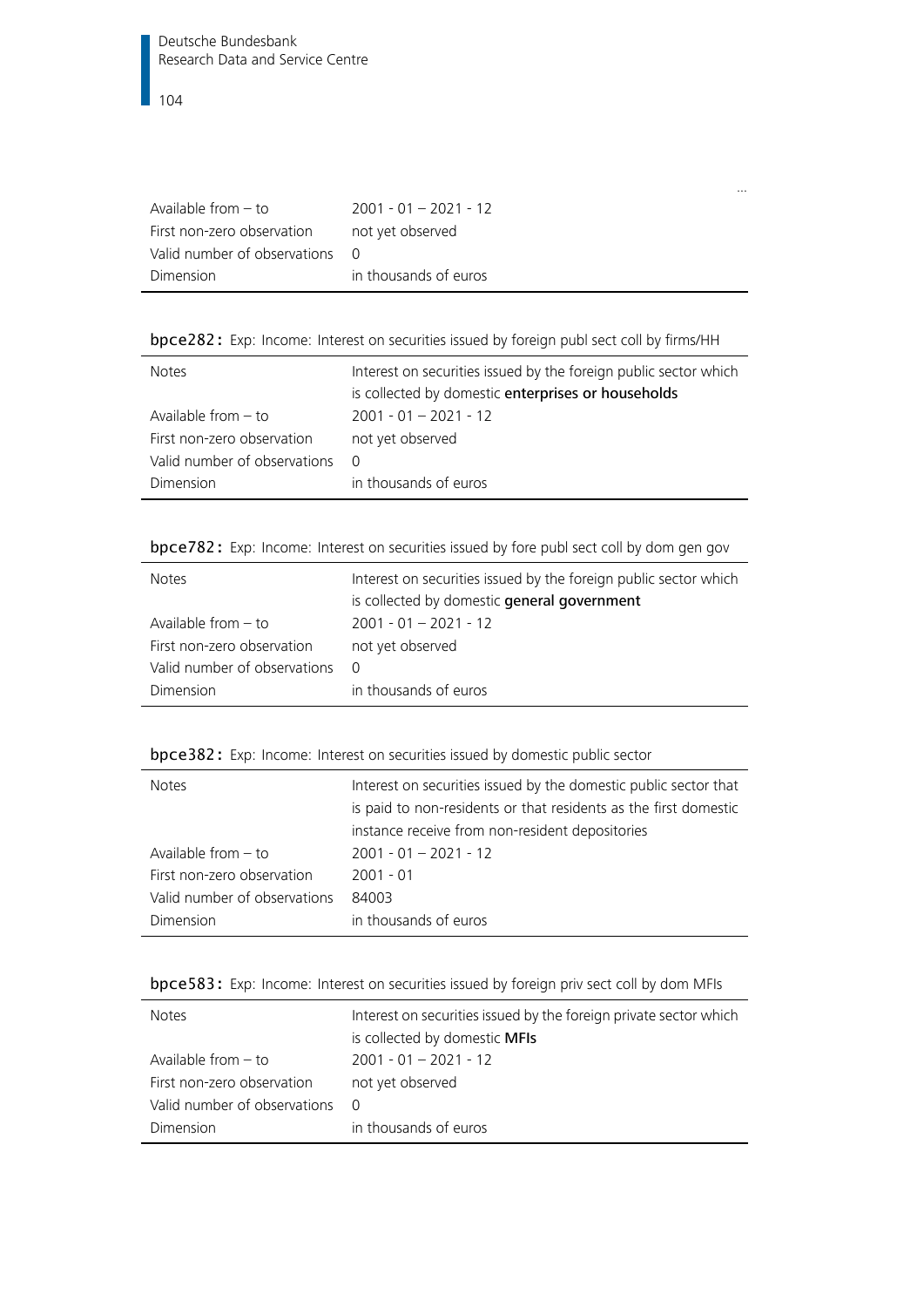| <b>Notes</b>                 | Interest on securities issued by the foreign private sector which |
|------------------------------|-------------------------------------------------------------------|
|                              | is collected by domestic enterprises and households               |
| Available from $-$ to        | $2001 - 01 - 2021 - 12$                                           |
| First non-zero observation   | $2001 - 01$                                                       |
| Valid number of observations | 117                                                               |
| Dimension                    | in thousands of euros                                             |
|                              |                                                                   |

bpce283: Exp: Income: Interest on securities issued by foreign priv sect coll by firms/HH

bpce783: Exp: Income: Interest on securities issued by fore priv sect coll by dom gen gov

| <b>Notes</b>                 | Interest on securities issued by the foreign private sector which |
|------------------------------|-------------------------------------------------------------------|
|                              | is collected by domestic general government                       |
| Available from $-$ to        | $2001 - 01 - 2021 - 12$                                           |
| First non-zero observation   | not yet observed                                                  |
| Valid number of observations | - 0                                                               |
| Dimension                    | in thousands of euros                                             |
|                              |                                                                   |

| bpce183: Exp: Income: Interest on securities issued by domestic private sector |  |  |  |  |  |  |  |
|--------------------------------------------------------------------------------|--|--|--|--|--|--|--|
|--------------------------------------------------------------------------------|--|--|--|--|--|--|--|

| <b>Notes</b>                 | Interest on securities issued by the domestic private sector that<br>is paid to non-residents or that residents as the first domestic |
|------------------------------|---------------------------------------------------------------------------------------------------------------------------------------|
|                              | instance receive from non-resident depositories                                                                                       |
| Available from $-$ to        | $2001 - 01 - 2021 - 12$                                                                                                               |
| First non-zero observation   | $2001 - 01$                                                                                                                           |
| Valid number of observations | 402942                                                                                                                                |
| Dimension                    | in thousands of euros                                                                                                                 |

| bpce185: Exp: Income: Receipts from foreign shares/participation certificates, by MFIs |  |  |  |  |
|----------------------------------------------------------------------------------------|--|--|--|--|
|                                                                                        |  |  |  |  |

| <b>Notes</b>                 | Receipts from foreign shares or participation certificates that<br>are collected by domestic MFIs |
|------------------------------|---------------------------------------------------------------------------------------------------|
| Available from $-$ to        | $2001 - 01 - 2021 - 12$                                                                           |
|                              |                                                                                                   |
| First non-zero observation   | $2001 - 01$                                                                                       |
| Valid number of observations | 94                                                                                                |
| Dimension                    | in thousands of euros                                                                             |

|  |  | bpce893: Exp: Income: Receipts from foreign open-end investment fund shares >=10% |  |
|--|--|-----------------------------------------------------------------------------------|--|
|  |  |                                                                                   |  |

Ĭ.

| <b>Notes</b>                 | Receipts from shares in foreign investment funds (open-end     |
|------------------------------|----------------------------------------------------------------|
|                              | fund) that are collected by domestic MFIs, enterprises, house- |
|                              | holds and general government, interest $\geq$ 10 per cent      |
| Available from $-$ to        | $2001 - 01 - 2021 - 12$                                        |
| First non-zero observation   | $2018 - 08$                                                    |
| Valid number of observations | 1                                                              |
| Dimension                    | in thousands of euros                                          |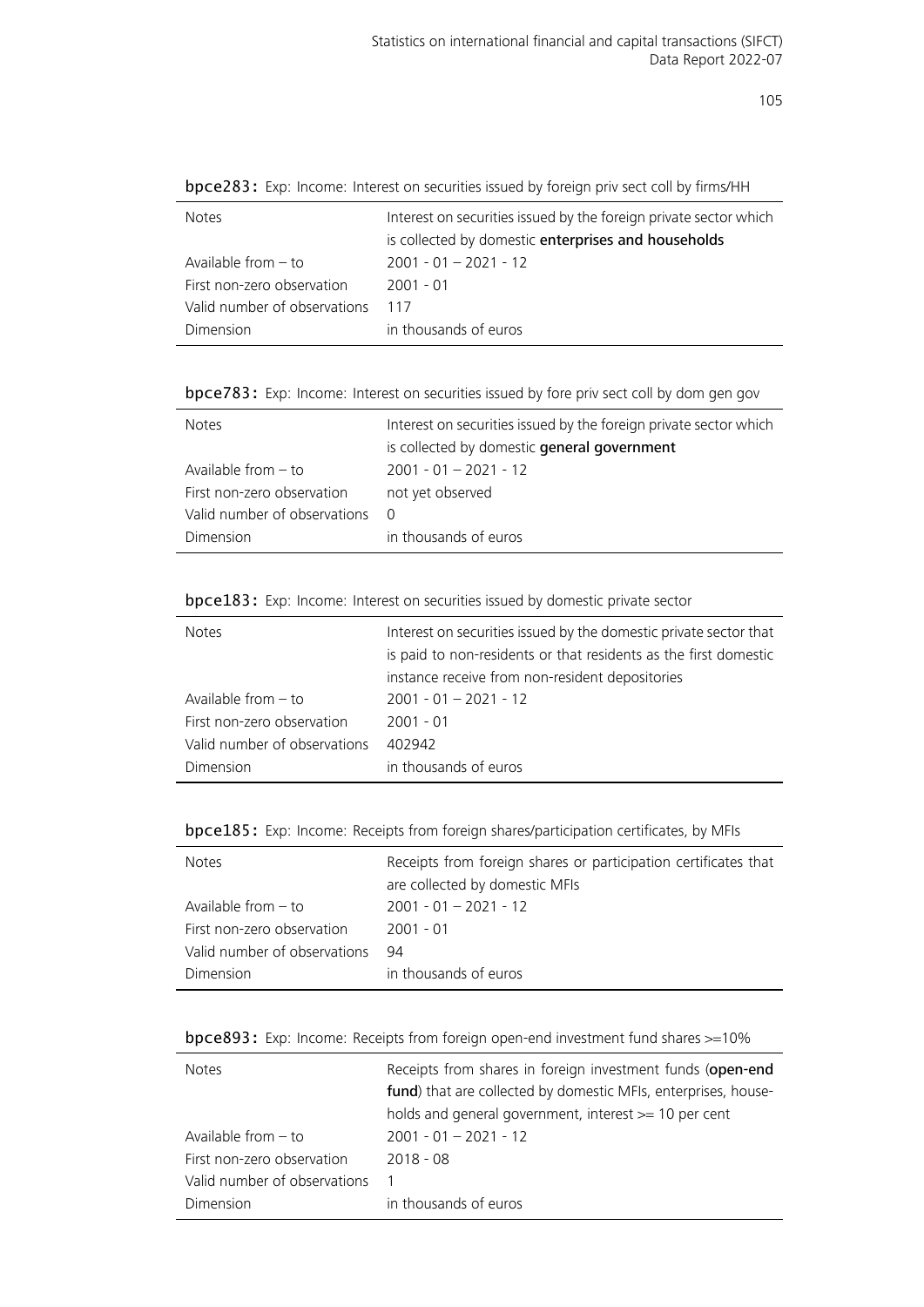|                              | who we want to the integration in a conference in our changes to the computation in the street of the context of the |
|------------------------------|----------------------------------------------------------------------------------------------------------------------|
| <b>Notes</b>                 | Receipts from shares in foreign investment funds (closed-end                                                         |
|                              | fund) that are collected by domestic MFIs, enterprises, house-                                                       |
|                              | holds and general government, interest $\geq$ 10 per cent                                                            |
| Available from $-$ to        | $2001 - 01 - 2021 - 12$                                                                                              |
| First non-zero observation   | $2018 - 06$                                                                                                          |
| Valid number of observations | 17                                                                                                                   |
| Dimension                    | in thousands of euros                                                                                                |
|                              |                                                                                                                      |

bpce896: Exp: Income: Receipts from foreign closed-end investment fund shares >=10%

|  |  | bpce985: Exp: Income: Receipts from foreign shares/participation certificates, by non-MFIs |  |  |
|--|--|--------------------------------------------------------------------------------------------|--|--|
|  |  |                                                                                            |  |  |

| <b>Notes</b>                 | Receipts from foreign shares or participation certificates that<br>are collected by domestic enterprises, households and general<br>government |
|------------------------------|------------------------------------------------------------------------------------------------------------------------------------------------|
| Available from $-$ to        | $2001 - 01 - 2021 - 12$                                                                                                                        |
| First non-zero observation   | $2002 - 12$                                                                                                                                    |
| Valid number of observations | 17                                                                                                                                             |
| Dimension                    | in thousands of euros                                                                                                                          |

bpce285: Exp: Income: Receipts from foreign shares/particip certificates paid to nonresidents

| <b>Notes</b>                 | Receipts from domestic shares or participation certificates that<br>are paid to non-residents or paid to residents via foreign de-<br>positories |
|------------------------------|--------------------------------------------------------------------------------------------------------------------------------------------------|
| Available from $-$ to        | $2001 - 01 - 2021 - 12$                                                                                                                          |
| First non-zero observation   | $2001 - 01$                                                                                                                                      |
| Valid number of observations | 247177                                                                                                                                           |
| Dimension                    | in thousands of euros                                                                                                                            |

bpce585: Exp: Income: Receipts from foreign investment fund shares, collected by dom MFIs

| <b>Notes</b>                 | Receipts from foreign investment fund shares that are collected |
|------------------------------|-----------------------------------------------------------------|
|                              | by domestic MFIs                                                |
| Available from $-$ to        | $2001 - 01 - 2021 - 12$                                         |
| First non-zero observation   | 2001 - 04                                                       |
| Valid number of observations | 167                                                             |
| <b>Dimension</b>             | in thousands of euros                                           |
|                              |                                                                 |

|  |  | <b>bpce885:</b> Exp: Income: Receipts from foreign investment fund shares, coll by dom non-MFIs |  |
|--|--|-------------------------------------------------------------------------------------------------|--|
|  |  |                                                                                                 |  |

| <b>Notes</b>        | Receipts from foreign investment fund shares that are collected |
|---------------------|-----------------------------------------------------------------|
|                     | by domestic enterprises, households and general government      |
| Available from – to | $2001 - 01 - 2021 - 12$                                         |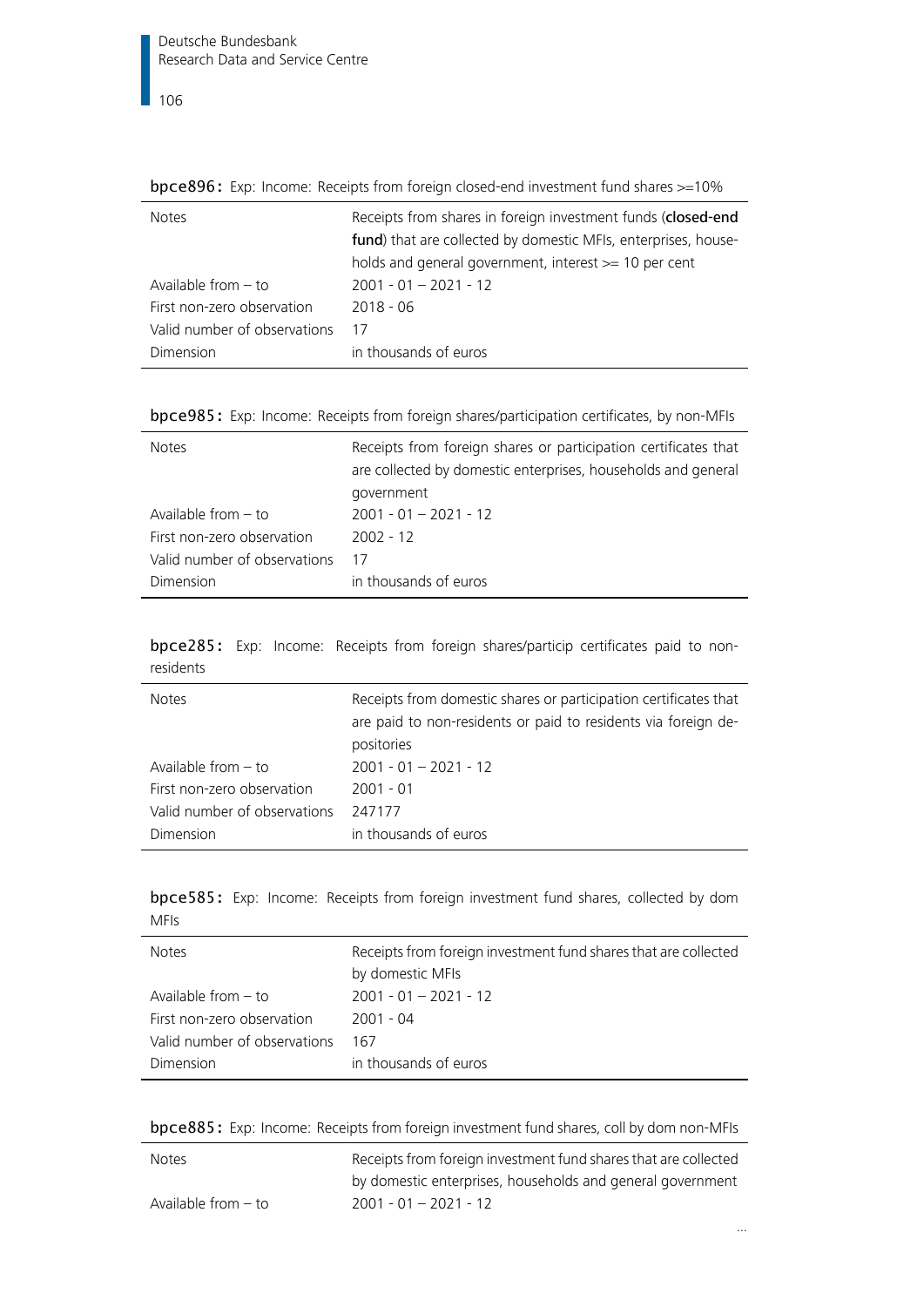…

| First non-zero observation     | 2006 - 11             |
|--------------------------------|-----------------------|
| Valid number of observations 8 |                       |
| Dimension                      | in thousands of euros |

bpce685: Exp: Income: Receipts from foreign investment fund shares paid to non-residents

| <b>Notes</b>                 | Receipts from domestic investment fund shares that are paid     |
|------------------------------|-----------------------------------------------------------------|
|                              | to non-residents or received by residents from non-resident de- |
|                              | positories                                                      |
| Available from $-$ to        | $2001 - 01 - 2021 - 12$                                         |
| First non-zero observation   | $2001 - 01$                                                     |
| Valid number of observations | 248074                                                          |
| Dimension                    | in thousands of euros                                           |

bpce188: Exp: Income: Receipts from shares in plc collected/paid by dom MFIs

| <b>Notes</b>                 | Receipts from shares in public limited companies that are col-<br>lected or paid by domestic MFIs |
|------------------------------|---------------------------------------------------------------------------------------------------|
| Available from – to          | $2001 - 01 - 2021 - 12$                                                                           |
|                              |                                                                                                   |
| First non-zero observation   | $2001 - 02$                                                                                       |
| Valid number of observations | -247                                                                                              |
| Dimension                    | in thousands of euros                                                                             |

|  |  |  |  | bpce288: Exp: Income: Receipts from shares in plc collected/paid by dom firms/HH |  |
|--|--|--|--|----------------------------------------------------------------------------------|--|
|--|--|--|--|----------------------------------------------------------------------------------|--|

| <b>Notes</b>                 | Receipts from shares in public limited companies that are col- |
|------------------------------|----------------------------------------------------------------|
|                              | lected or paid by domestic enterprises and households          |
| Available from $-$ to        | $2001 - 01 - 2021 - 12$                                        |
| First non-zero observation   | $2001 - 02$                                                    |
| Valid number of observations | 2394                                                           |
| Dimension                    | in thousands of euros                                          |

|  | bpce186: Exp: Income: Receipts from shares in other corp. collected/paid by dom MFIs |  |
|--|--------------------------------------------------------------------------------------|--|
|--|--------------------------------------------------------------------------------------|--|

| <b>Notes</b>                 | Receipts from shares in other corporations (e.g. shares in<br>private limited companies) that are collected or paid by do-<br>mestic MFIs |
|------------------------------|-------------------------------------------------------------------------------------------------------------------------------------------|
| Available from $-$ to        | $2001 - 01 - 2021 - 12$                                                                                                                   |
| First non-zero observation   | $2001 - 01$                                                                                                                               |
| Valid number of observations | 9601                                                                                                                                      |
| Dimension                    | in thousands of euros                                                                                                                     |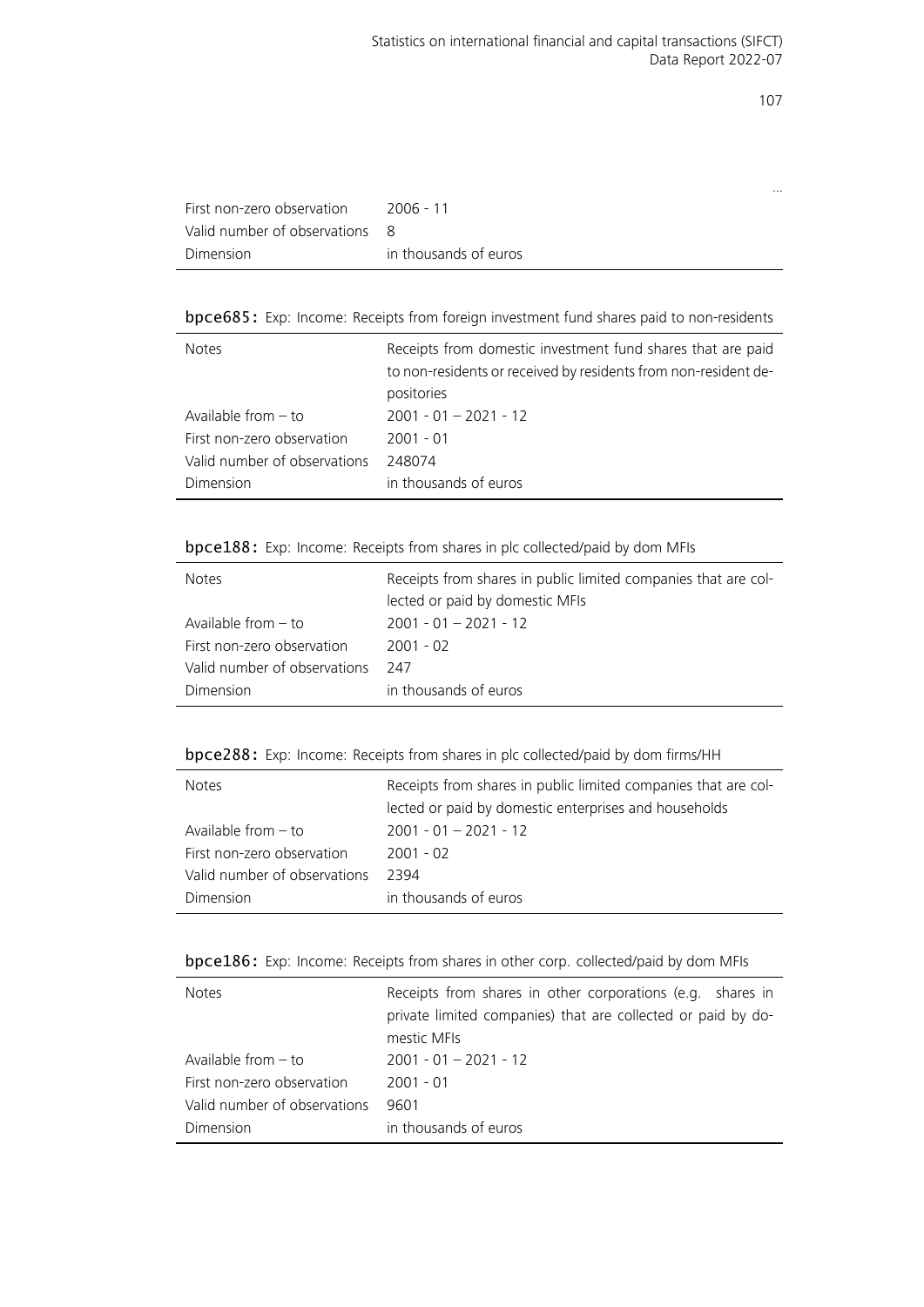Notes Receipts from shares in other corporations (e.g. shares in private limited companies) that are collected or paid by domestic enterprises and households Available from – to 2001 - 01 – 2021 - 12 First non-zero observation 2001 - 01 Valid number of observations 23783 Dimension in thousands of euros

bpce286: Exp: Income: Receipts from shares in other corp. collected/paid by dom firms/HH

|  |  |  |  |  |  | bpce187: Exp: Income: Receipts from other business/cap.inv. collected/paid by dom MFIs |  |
|--|--|--|--|--|--|----------------------------------------------------------------------------------------|--|
|--|--|--|--|--|--|----------------------------------------------------------------------------------------|--|

| <b>Notes</b>                 | Receipts from other business and capital investments (e.g.<br>shares in private partnerships) as well as branches that are col-<br>lected or paid by domestic MFIs |
|------------------------------|--------------------------------------------------------------------------------------------------------------------------------------------------------------------|
| Available from $-$ to        | $2001 - 01 - 2021 - 12$                                                                                                                                            |
| First non-zero observation   | $2001 - 01$                                                                                                                                                        |
| Valid number of observations | 1867                                                                                                                                                               |
| Dimension                    | in thousands of euros                                                                                                                                              |

| bpce287: Exp: Income: Receipts from other business/cap.inv collected/paid by dom firms/HH |  |  |  |  |
|-------------------------------------------------------------------------------------------|--|--|--|--|
|-------------------------------------------------------------------------------------------|--|--|--|--|

| <b>Notes</b>                 | Receipts from other business and capital investments (e.g.<br>shares in private partnerships) as well as branches that are col-<br>lected or paid by domestic enterprises and households |
|------------------------------|------------------------------------------------------------------------------------------------------------------------------------------------------------------------------------------|
| Available from $-$ to        | $2001 - 01 - 2021 - 12$                                                                                                                                                                  |
| First non-zero observation   | $2001 - 01$                                                                                                                                                                              |
| Valid number of observations | 13472                                                                                                                                                                                    |
| Dimension                    | in thousands of euros                                                                                                                                                                    |

| bpce289: Exp: Income: Interest on loans from direct investors to subsidiaries |  |  |  |  |  |  |  |  |  |
|-------------------------------------------------------------------------------|--|--|--|--|--|--|--|--|--|
|-------------------------------------------------------------------------------|--|--|--|--|--|--|--|--|--|

| <b>Notes</b>                              | Loans from <b>direct investors to subsidiaries</b> : Interest on lend-<br>ing by resident direct investors to their non-resident subsidiar-<br>ies as well as interest on resident subsidiaries' borrowing from<br>their non-resident direct investors |
|-------------------------------------------|--------------------------------------------------------------------------------------------------------------------------------------------------------------------------------------------------------------------------------------------------------|
| Available from $-$ to                     | $2001 - 01 - 2021 - 12$                                                                                                                                                                                                                                |
| First non-zero observation                | $2001 - 01$                                                                                                                                                                                                                                            |
| Valid number of observations<br>Dimension | 125795<br>in thousands of euros                                                                                                                                                                                                                        |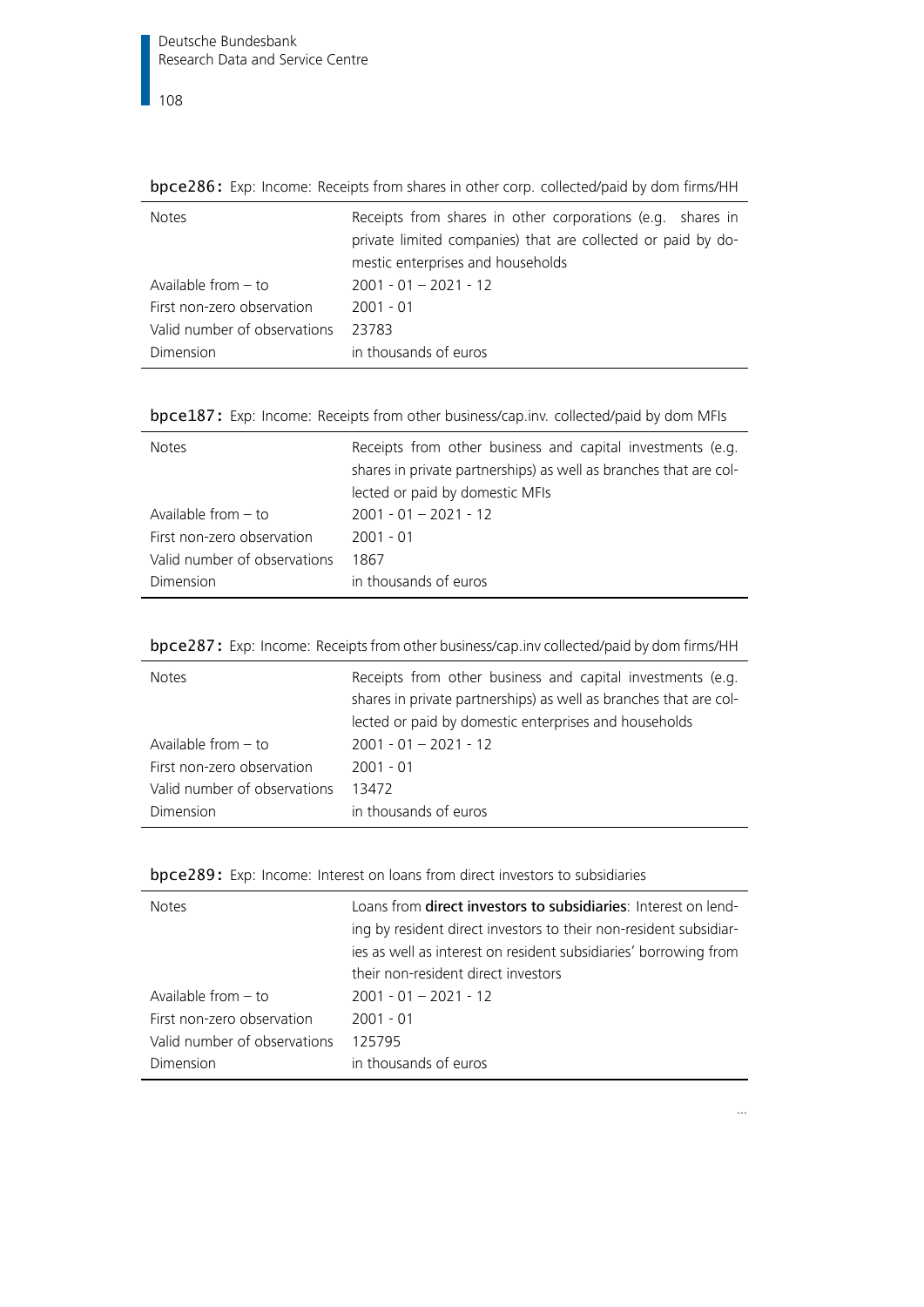…

bpce689: Exp: Income: Interest on loans from subsidiaries to direct investors

| <b>Notes</b>                 | Loans from subsidiaries to direct investors: Interest on lend-<br>ing by resident subsidiaries to their non-resident direct in-<br>vestors as well as interest on resident direct investors' borrow-<br>ing from their non-resident subsidiaries |
|------------------------------|--------------------------------------------------------------------------------------------------------------------------------------------------------------------------------------------------------------------------------------------------|
| Available from $-$ to        | $2001 - 01 - 2021 - 12$                                                                                                                                                                                                                          |
| First non-zero observation   | $2001 - 01$                                                                                                                                                                                                                                      |
| Valid number of observations | 90126                                                                                                                                                                                                                                            |
| Dimension                    | in thousands of euros                                                                                                                                                                                                                            |

bpce789: Exp: Income: Interest on loans between fellow companies

| <b>Notes</b>                 | Loans between affiliated companies: interest on lending by<br>affiliated companies between which there exists no direct or<br>indirect holding, but which directly or indirectly share the same<br>direct investor |
|------------------------------|--------------------------------------------------------------------------------------------------------------------------------------------------------------------------------------------------------------------|
| Available from $-$ to        | $2001 - 01 - 2021 - 12$                                                                                                                                                                                            |
| First non-zero observation   | $2001 - 01$                                                                                                                                                                                                        |
| Valid number of observations | 67901                                                                                                                                                                                                              |
| Dimension                    | in thousands of euros                                                                                                                                                                                              |

| <b>bpce889:</b> Exp: Income: Interest on loans from financial subsidiaries to direct investors |  |  |  |  |  |  |  |  |
|------------------------------------------------------------------------------------------------|--|--|--|--|--|--|--|--|
|------------------------------------------------------------------------------------------------|--|--|--|--|--|--|--|--|

| <b>Notes</b>                 | Loans from <b>financial subsidiaries to direct investors</b> : In-<br>terest on lending by resident financial subsidiaries to their non-<br>resident direct investors as well as interest on resident direct<br>investors' borrowing from their non-resident financial subsidi-<br>aries |
|------------------------------|------------------------------------------------------------------------------------------------------------------------------------------------------------------------------------------------------------------------------------------------------------------------------------------|
| Available from $-$ to        | $2001 - 01 - 2021 - 12$                                                                                                                                                                                                                                                                  |
| First non-zero observation   | $2001 - 01$                                                                                                                                                                                                                                                                              |
| Valid number of observations | 7066                                                                                                                                                                                                                                                                                     |
| Dimension                    | in thousands of euros                                                                                                                                                                                                                                                                    |

#### bpce190: Exp: Income: Grants collected/paid by MFIs to avoid losses carried forward

| <b>Notes</b>                 | Grants collected or paid by MFIs to avoid losses carried for-<br>ward or annual losses as well as the assumption of negative<br>operating results of branches and permanent establishments<br>inasmuch as they are included in the "outcome of normal busi-<br>ness activities". |
|------------------------------|----------------------------------------------------------------------------------------------------------------------------------------------------------------------------------------------------------------------------------------------------------------------------------|
| Available from $-$ to        | $2001 - 01 - 2021 - 12$                                                                                                                                                                                                                                                          |
| First non-zero observation   | $2001 - 01$                                                                                                                                                                                                                                                                      |
| Valid number of observations | 3987                                                                                                                                                                                                                                                                             |
| Dimension                    | in thousands of euros                                                                                                                                                                                                                                                            |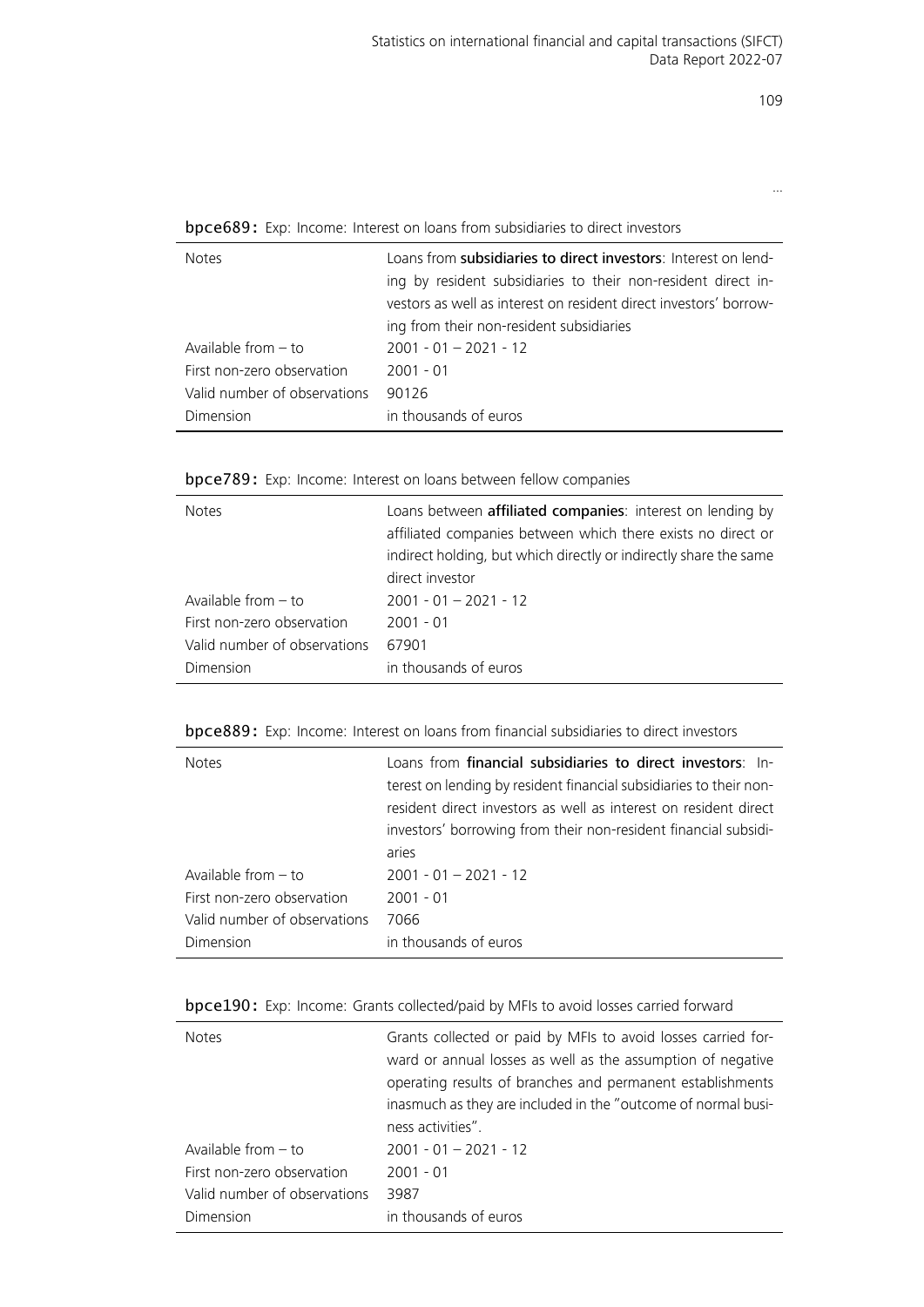|  | bpce290: Exp: Income: Grants collected/paid by firms, HH to avoid losses carried forward |  |  |  |
|--|------------------------------------------------------------------------------------------|--|--|--|
|--|------------------------------------------------------------------------------------------|--|--|--|

| <b>Notes</b>                 | Grants collected or paid by enterprises and households to avoid<br>losses carried forward or annual losses, as well as the assump-<br>tion of negative operating results of branches and permanent<br>establishments inasmuch as they are included in the "outcome"<br>of normal business activities". |
|------------------------------|--------------------------------------------------------------------------------------------------------------------------------------------------------------------------------------------------------------------------------------------------------------------------------------------------------|
| Available from $-$ to        | $2001 - 01 - 2021 - 12$                                                                                                                                                                                                                                                                                |
| First non-zero observation   | $2001 - 01$                                                                                                                                                                                                                                                                                            |
| Valid number of observations | 13192                                                                                                                                                                                                                                                                                                  |
| Dimension                    | in thousands of euros                                                                                                                                                                                                                                                                                  |

| bpce184: Exp: Income: Interest of MFIs on loans and bank balances (deposits) |  |
|------------------------------------------------------------------------------|--|
|------------------------------------------------------------------------------|--|

| <b>Notes</b>                 | Interest receipts and payments of MFIs arising from bank bal- |
|------------------------------|---------------------------------------------------------------|
|                              | ances, loans etc.                                             |
| Available from $-$ to        | $2001 - 01 - 2021 - 12$                                       |
| First non-zero observation   | 2001 - 01                                                     |
| Valid number of observations | 744931                                                        |
| Dimension                    | in thousands of euros                                         |

| bpce284: Exp: Income: Interest on loans and bank balances (deposits) |  |  |  |  |
|----------------------------------------------------------------------|--|--|--|--|
|                                                                      |  |  |  |  |

| <b>Notes</b>                 | Interest receipts and payments of enterprises and households<br>arising from bank balances, loans etc. |
|------------------------------|--------------------------------------------------------------------------------------------------------|
| Available from $-$ to        | $2001 - 01 - 2021 - 12$                                                                                |
| First non-zero observation   | $2001 - 01$                                                                                            |
| Valid number of observations | 201110                                                                                                 |
| Dimension                    | in thousands of euros                                                                                  |

| bpce384: Exp: Income: Interest of gen government on loans and bank balances (deposits) |  |  |  |  |  |  |  |
|----------------------------------------------------------------------------------------|--|--|--|--|--|--|--|
|----------------------------------------------------------------------------------------|--|--|--|--|--|--|--|

| Interest receipts and payments of general government arising |
|--------------------------------------------------------------|
| from bank balances, loans etc.                               |
| $2001 - 01 - 2021 - 12$                                      |
| 2001 - 01                                                    |
| 6567                                                         |
| in thousands of euros                                        |
|                                                              |

### bpce181: Exp: Income: Negative interest of MFIs on loans and bank balances (deposits)

| <b>Notes</b> | Receipts and payments of negative interest of MFIs from bank       |
|--------------|--------------------------------------------------------------------|
|              | deposit, loans etc. From the point of view of the debtor neg-      |
|              | ative interests are receipts due to liabilities. From the point of |
|              | view of the creditor neagtive interests are expenditure due to     |
|              | claims.                                                            |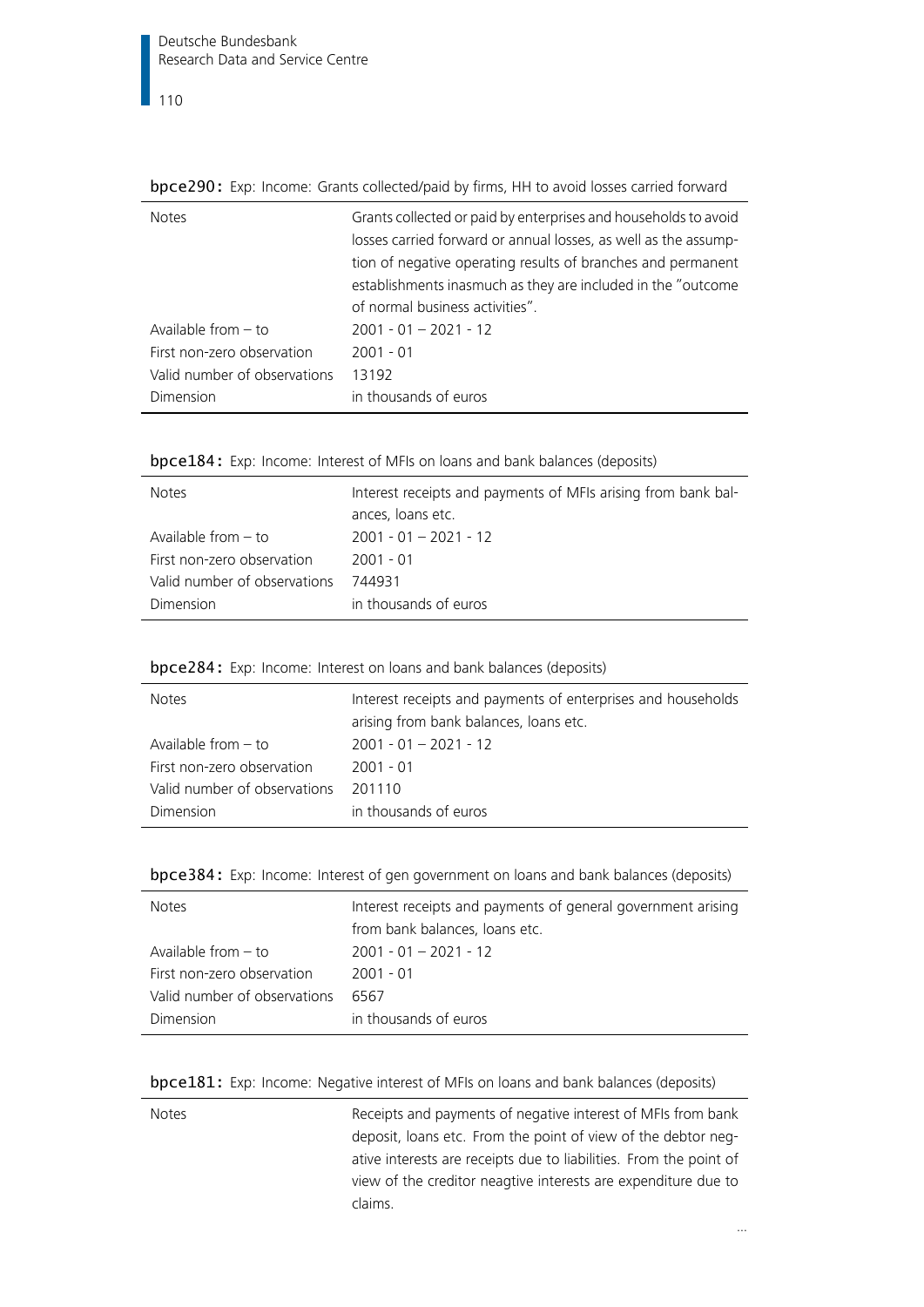|                              |                         | $\cdots$ |
|------------------------------|-------------------------|----------|
| Available from $-$ to        | $2015 - 01 - 2021 - 12$ |          |
| First non-zero observation   | $2015 - 01$             |          |
| Valid number of observations | 7666                    |          |
| Dimension                    | in thousands of euros   |          |
|                              |                         |          |

bpce281: Exp: Income: Negative interest on loans and bank balances (deposits)

| <b>Notes</b>                 | Receipts and payments of negative interest of enterprises or<br>households from bank deposit, loans etc. From the point of<br>view of the debtor negative interests are receipts due to liabil-<br>ities. From the point of view of the creditor neagtive interests<br>are expenditure due to claims. |
|------------------------------|-------------------------------------------------------------------------------------------------------------------------------------------------------------------------------------------------------------------------------------------------------------------------------------------------------|
| Available from $-$ to        | $2015 - 01 - 2021 - 12$                                                                                                                                                                                                                                                                               |
| First non-zero observation   | $2015 - 08$                                                                                                                                                                                                                                                                                           |
| Valid number of observations | 3674                                                                                                                                                                                                                                                                                                  |
| Dimension                    | in thousands of euros                                                                                                                                                                                                                                                                                 |

| bpce381: Exp: Income: Negative interest of gen gov on loans and bank balances (deposits) |  |  |  |  |  |  |  |  |  |  |  |  |
|------------------------------------------------------------------------------------------|--|--|--|--|--|--|--|--|--|--|--|--|
|------------------------------------------------------------------------------------------|--|--|--|--|--|--|--|--|--|--|--|--|

| <b>Notes</b>                 | Receipts and payments of negative interest of general govern-<br>ment from bank deposit, loans etc. From the point of view<br>of the debtor negative interests are receipts due to liabilities.<br>From the point of view of the creditor neagtive interests are<br>expenditure due to claims. |
|------------------------------|------------------------------------------------------------------------------------------------------------------------------------------------------------------------------------------------------------------------------------------------------------------------------------------------|
| Available from $-$ to        | $2015 - 01 - 2021 - 12$                                                                                                                                                                                                                                                                        |
| First non-zero observation   | $2016 - 05$                                                                                                                                                                                                                                                                                    |
| Valid number of observations | 440                                                                                                                                                                                                                                                                                            |
| Dimension                    | in thousands of euros                                                                                                                                                                                                                                                                          |

| bpce481: Exp: Income: Interest of Bundesbank on loans and bank balances (deposits) |  |  |  |  |  |
|------------------------------------------------------------------------------------|--|--|--|--|--|
|------------------------------------------------------------------------------------|--|--|--|--|--|

| <b>Notes</b>                 | Property income, interest on deposits and loans (excluding<br>SZRe), Bundesbank |
|------------------------------|---------------------------------------------------------------------------------|
| Available from - to          | $2001 - 01 - 2021 - 12$                                                         |
| First non-zero observation   | not yet observed                                                                |
| Valid number of observations | - 0                                                                             |
| Dimension                    | in thousands of euros                                                           |

bpce485: Exp: Income: Income of Bundesbank from fin part in international organizations

| Notes                        | Income of the Bundesbank from financial participations in in- |
|------------------------------|---------------------------------------------------------------|
|                              | ternational organizations                                     |
| Available from $-$ to        | $2001 - 01 - 2021 - 12$                                       |
| First non-zero observation   | not yet observed                                              |
| Valid number of observations |                                                               |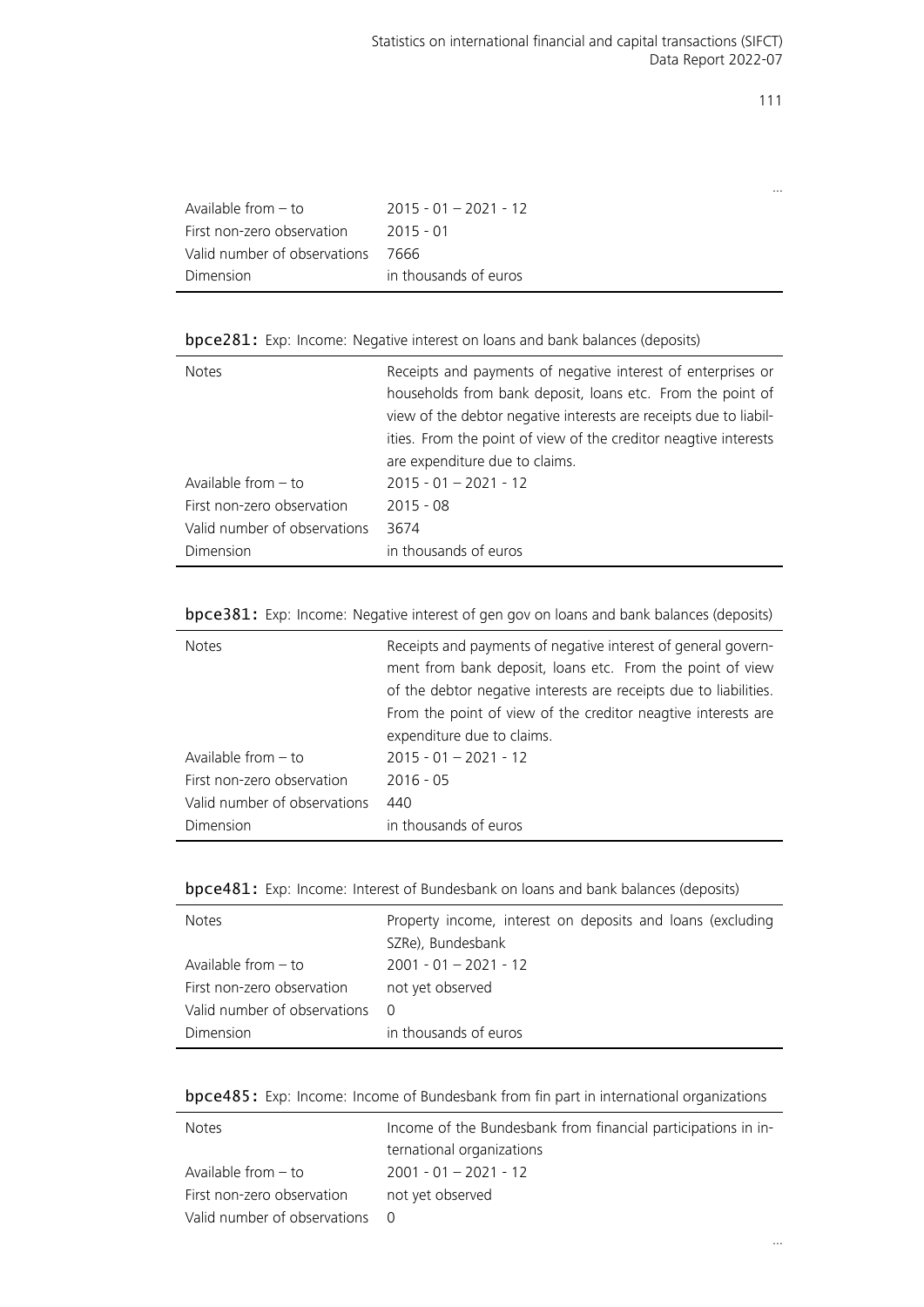|  | Dimension |  |
|--|-----------|--|
|--|-----------|--|

#### in thousands of euros

bpce180: Exp: Income: Leasing, rents on real estate from domestic MFIs

| <b>Notes</b>                 | Leasing and rental receipts and payments from domestic MFIs |
|------------------------------|-------------------------------------------------------------|
| Available from $-$ to        | $2001 - 01 - 2021 - 12$                                     |
| First non-zero observation   | 2001 - 01                                                   |
| Valid number of observations | 5773                                                        |
| Dimension                    | in thousands of euros                                       |

| bpce280: Exp: Income: Leasing, rents on real estate from domestic enterprises/HH |  |  |  |  |  |  |
|----------------------------------------------------------------------------------|--|--|--|--|--|--|
|                                                                                  |  |  |  |  |  |  |

| <b>Notes</b>                 | Leasing and rental receipts and payments from domestic en- |
|------------------------------|------------------------------------------------------------|
|                              | terprises or households                                    |
| Available from - to          | $2001 - 01 - 2021 - 12$                                    |
| First non-zero observation   | $2001 - 01$                                                |
| Valid number of observations | 84545                                                      |
| Dimension                    | in thousands of euros                                      |

| bpce380: Exp: Income: Leasing, rents on real estate from domestic gen gov |  |  |  |  |  |  |  |  |  |  |
|---------------------------------------------------------------------------|--|--|--|--|--|--|--|--|--|--|
|---------------------------------------------------------------------------|--|--|--|--|--|--|--|--|--|--|

| <b>Notes</b>                 | Leasing and rental receipts and payments from domestic gen- |
|------------------------------|-------------------------------------------------------------|
|                              | eral government                                             |
| Available from $-$ to        | $2001 - 01 - 2021 - 12$                                     |
| First non-zero observation   | $2002 - 02$                                                 |
| Valid number of observations | 6218                                                        |
| Dimension                    | in thousands of euros                                       |

|  |  |  |  | bpce197: Exp: Income: Receipts of MFIs from other capital investment |
|--|--|--|--|----------------------------------------------------------------------|
|--|--|--|--|----------------------------------------------------------------------|

| <b>Notes</b>                 | Receipts and expenditures of MFIs arising from other company |
|------------------------------|--------------------------------------------------------------|
|                              | shares in foreign or domestic non-public limited companies   |
|                              | that are not securitised                                     |
| Available from $-$ to        | $2001 - 01 - 2021 - 12$                                      |
| First non-zero observation   | 2004 - 04                                                    |
| Valid number of observations | 469                                                          |
| Dimension                    | in thousands of euros                                        |

bpce297: Exp: Income: Receipts/expenditure of firms/HH/gov from other capital investment

| Receipts and expenditures of enterprises and households as   |
|--------------------------------------------------------------|
| well as general government arising from other company shares |
| in foreign or domestic non-public limited companies that are |
|                                                              |
|                                                              |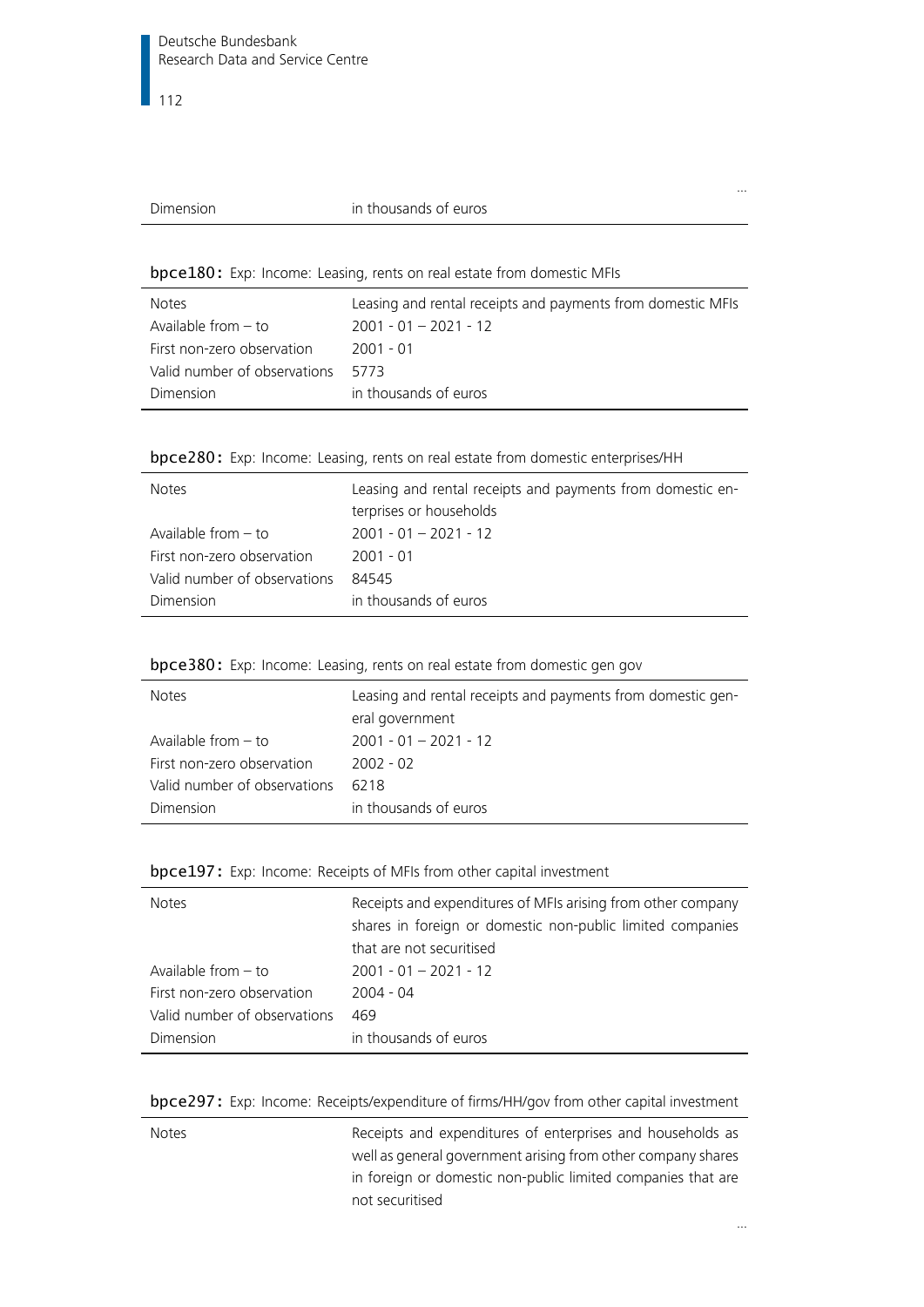…

| Available from $-$ to        | $2001 - 01 - 2021 - 12$ |
|------------------------------|-------------------------|
| First non-zero observation   | 2001 - 02               |
| Valid number of observations | 11857                   |
| Dimension                    | in thousands of euros   |

#### bpce900: Exp: Income: Other transactions

| Notes                        | Other transactions that cannot be directly attributed to the<br>codes for trade in goods and services or financial transactions<br>(BPM5) |
|------------------------------|-------------------------------------------------------------------------------------------------------------------------------------------|
| Available from $-$ to        | $2001 - 01 - 2021 - 12$                                                                                                                   |
| First non-zero observation   | not yet observed                                                                                                                          |
| Valid number of observations | $\Omega$                                                                                                                                  |
| Dimension                    | in thousands of euros                                                                                                                     |

### bpce951: Exp: Income: Other financial transactions

| <b>Notes</b>                 | Other transactions that cannot be directly attributed to the<br>codes for financial transactions, other financial transactions |
|------------------------------|--------------------------------------------------------------------------------------------------------------------------------|
| Available from $-$ to        | $2001 - 01 - 2021 - 12$                                                                                                        |
| First non-zero observation   | not yet observed                                                                                                               |
| Valid number of observations | $\Omega$                                                                                                                       |
| Dimension                    | in thousands of euros                                                                                                          |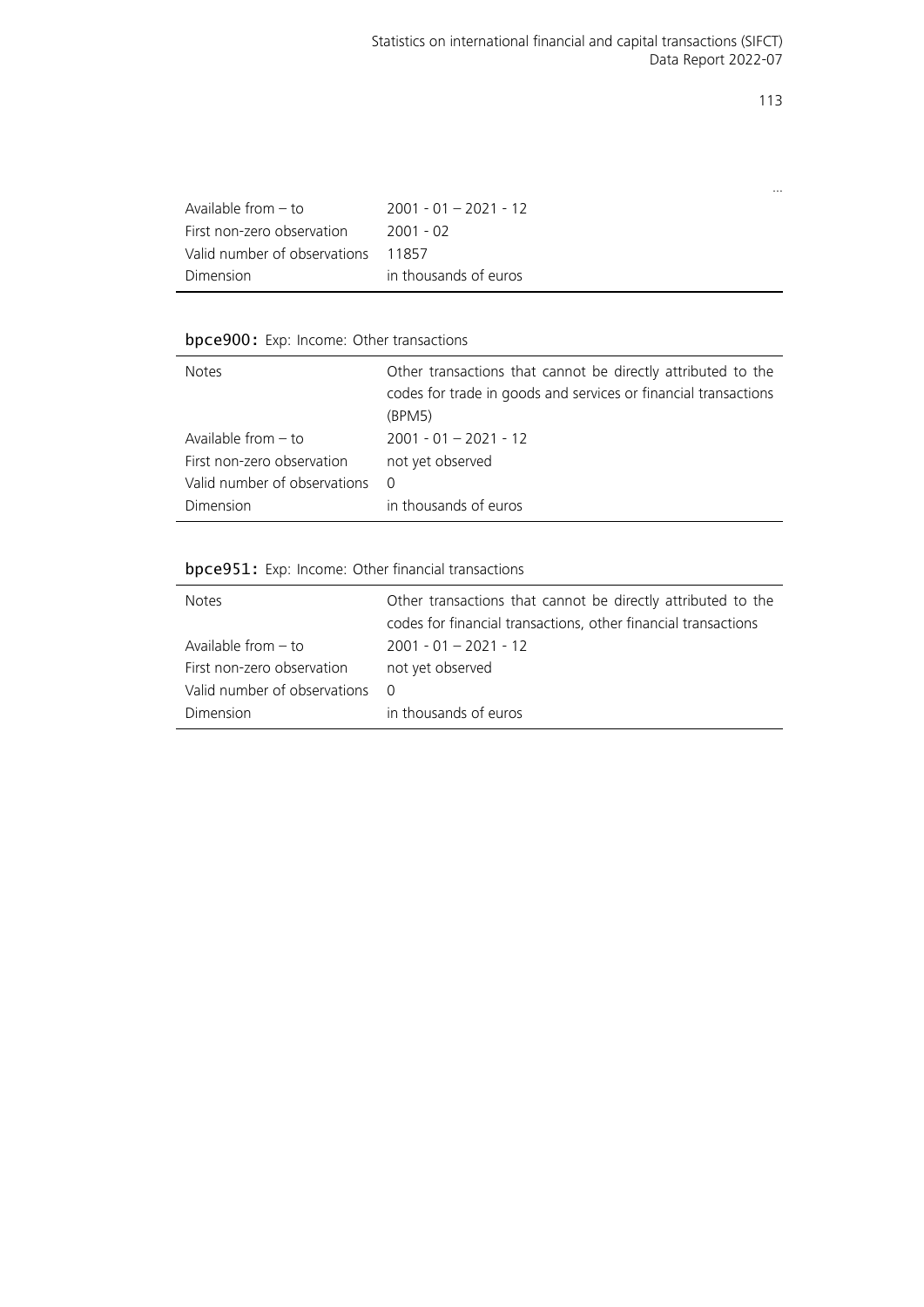# References

Besedes, T., S. Goldbach, and V. Nitsch (April 2017). "You're banned! The effect of sanctions on German cross-border financial flows, Economic Policy, pp. 263-318.

Deutsche Bundesbank (September 2013). "Notes on the coding list for the balance of payments statistics," Special Statistical Publication 7.

Deutsche Bundesbank (June 2014). "Changes in the methodology and classifications of the balance of payments and the international investment position," Monthly Report.

Frey, R. and M. Weth (June 2019). "Banks' holdings of risky sovereign bonds in the absence of the nexus - yield seeking with central bank funding or derisking?" Deutsche Bundesbank Discussion paper No 19/2019.

International Monetary Fund (2009). "Balance of Payments and International Investment Position Manual - Sixth Edition (BPM6)," Washington D.C.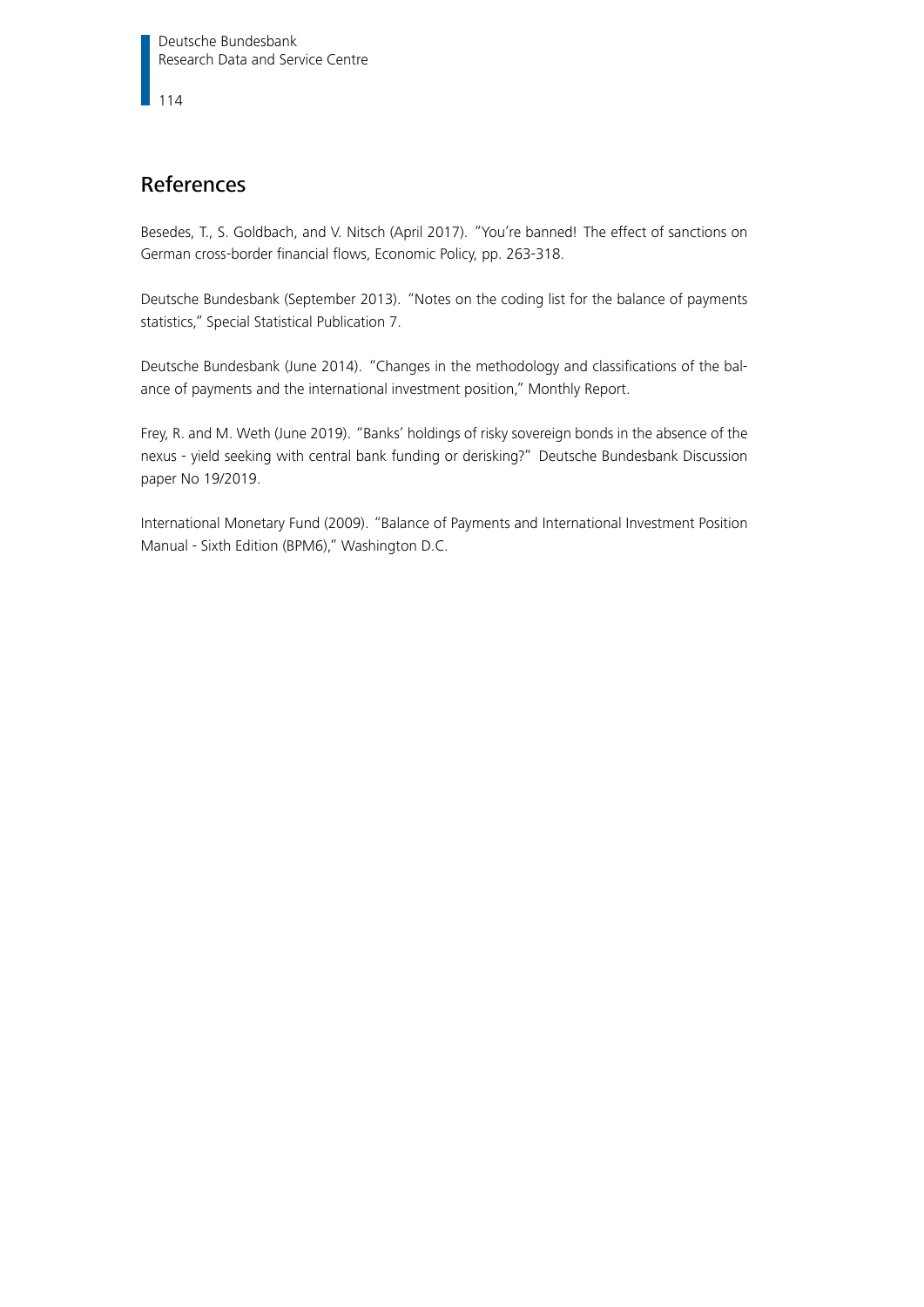# 3 Codelists

## 3.1 Codelist for kza

| Description of the code<br>kza |  |
|--------------------------------|--|
|--------------------------------|--|

For more detailed information see [https://www.bundesbank.de/](https://www.bundesbank.de/resource/blob/619232/ccc2e69e17f95057c3173c46f88a8104/mL/statso7-notes-on-the-coding-list-for-the-balance-of-payments-statistics-2013-data.pdf) [resource/blob/619232/ccc2e69e17f95057c3173c46f88a8104/mL/](https://www.bundesbank.de/resource/blob/619232/ccc2e69e17f95057c3173c46f88a8104/mL/statso7-notes-on-the-coding-list-for-the-balance-of-payments-statistics-2013-data.pdf) [statso7-notes-on-the-coding-list-for-the-balance-of-payments-statistics-2013-](https://www.bundesbank.de/resource/blob/619232/ccc2e69e17f95057c3173c46f88a8104/mL/statso7-notes-on-the-coding-list-for-the-balance-of-payments-statistics-2013-data.pdf)data. [pdf](https://www.bundesbank.de/resource/blob/619232/ccc2e69e17f95057c3173c46f88a8104/mL/statso7-notes-on-the-coding-list-for-the-balance-of-payments-statistics-2013-data.pdf)

## I Investments of residents in foreign economic territories

## 1 Foreign securities

| 100 | Foreign D-Mark bonds issued by foreign public sector (BPM5)                                                                                                                          |
|-----|--------------------------------------------------------------------------------------------------------------------------------------------------------------------------------------|
| 701 | Euro-denominated bonds issued by foreign public sector                                                                                                                               |
| 101 | Foreign currency bonds issued by foreign public sector                                                                                                                               |
| 103 | Foreign D-Mark bonds issued by foreign private sector (BPM5)                                                                                                                         |
| 702 | Euro-denominated bonds issued by foreign private sector                                                                                                                              |
| 102 | Foreign currency bonds issued by foreign private sector                                                                                                                              |
| 105 | Money market instruments issued by non-residents (original maturity of 12<br>months or less)                                                                                         |
| 104 | Shares and other equity issued by non-residents                                                                                                                                      |
| 606 | Money market fund shares issued by foreign borrowers with earnings distribu-<br>tion                                                                                                 |
| 607 | Money market fund shares issued by foreign borrowers with earnings retention                                                                                                         |
| 106 | Other mutual fund shares issued by foreign borrowers with earnings distribution                                                                                                      |
| 129 | Other mutual fund shares issued by foreign borrowers with earnings retention                                                                                                         |
|     | 2 Direct investment in foreign economic territories<br>2.1 Shares in the capital and reserves of non-resident enter-<br>prises, branches and permanent establishments                |
|     | Shares in foreign public limited companies, held by domestic MFIs                                                                                                                    |
| 107 | Purchase and sale of capital interests, capital contributions, capital increases and<br>capital reductions from/to foreign unlisted public limited companies                         |
| 827 | Purchase and sale of capital interests, capital contributions, capital increases and<br>capital reductions from/to foreign listed public limited companies                           |
| 108 | Inpayments to the capital reserves of foreign public limited companies and re-<br>payments to the latter including grants for the compensation of reported losses<br>carried forward |
|     | Shares in foreign public limited companies held by resident enterprises,                                                                                                             |
|     | households and general government                                                                                                                                                    |
| 207 | Purchase and sale of capital interests, capital contributions, capital increases and                                                                                                 |
|     | capital reductions from/to foreign unlisted public limited companies                                                                                                                 |
| 927 | Purchase and sale of capital interests, capital contributions, capital increases and<br>capital reductions from/to foreign listed public limited companies                           |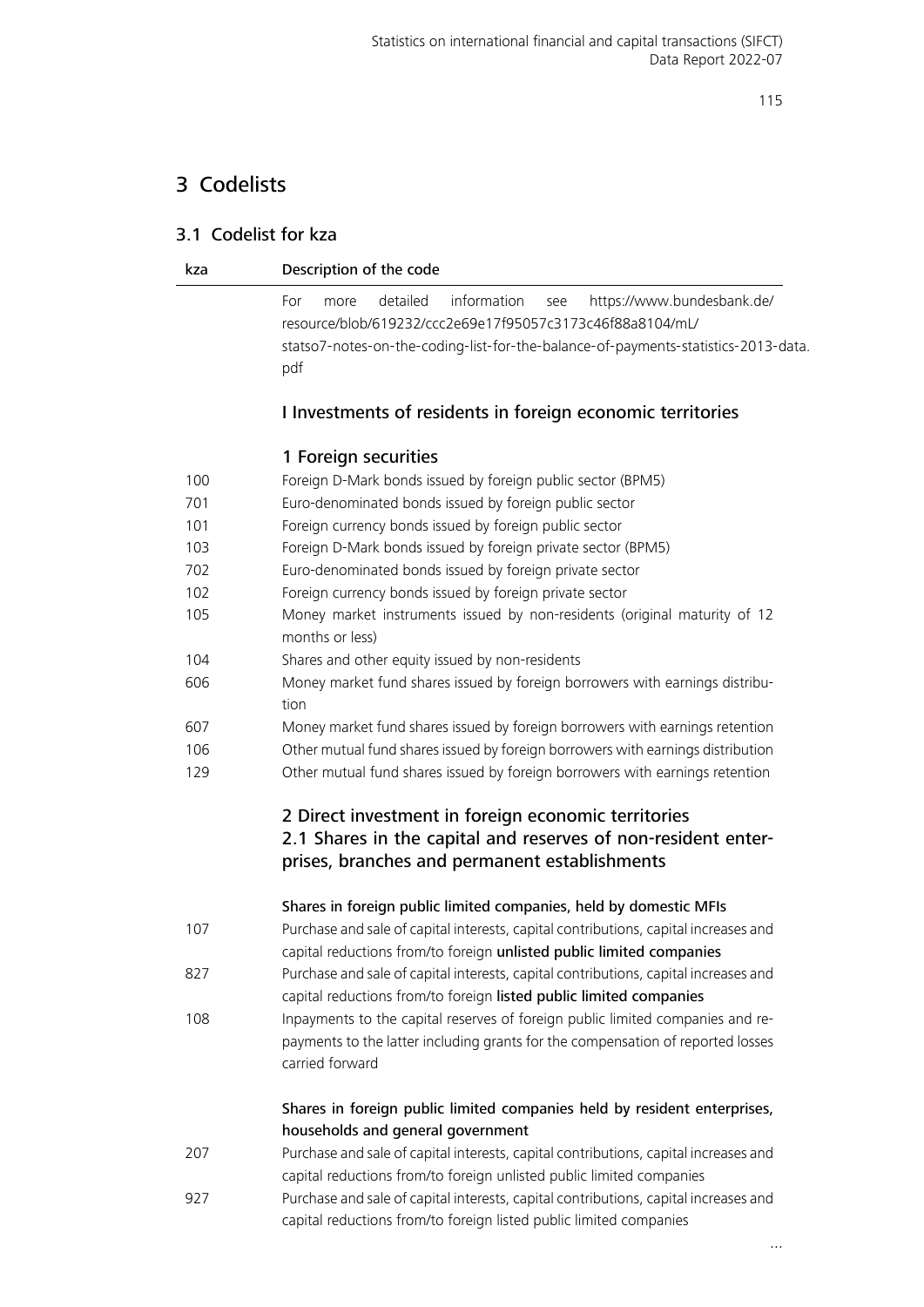| 208 | Inpayments to the capital reserves of foreign public limited companies and re-<br>payments to the latter including grants for the compensation of reported losses<br>carried forward                                                                                                               |  |
|-----|----------------------------------------------------------------------------------------------------------------------------------------------------------------------------------------------------------------------------------------------------------------------------------------------------|--|
|     | Shares in foreign enterprises in a legal form other than that of a public<br>limited company, held by domestic MFIs                                                                                                                                                                                |  |
| 111 | Purchase and sale of capital interests, capital contributions, capital increases and<br>capital reductions from/to foreign non-public limited companies - payments as-<br>sociated with the establishment and dissolution or purchase and sale of foreign<br>branches and permanent establishments |  |
| 112 | Inpayments to the capital reserves of foreign non-public limited companies and<br>repayments to the latter including grants for the compensation of reported<br>losses carried forward                                                                                                             |  |
|     | Shares in foreign companies other than that of a public limited company<br>held by resident enterprises, households and general government                                                                                                                                                         |  |
| 211 | Purchase and sale of capital interests, capital contributions, capital increases and<br>capital reductions from/to foreign non-public limited companies - payments as-<br>sociated with the establishment and dissolution or purchase and sale of foreign<br>branches and permanent establishments |  |
| 212 | Inpayments to the capital reserves of foreign non-public limited companies and<br>repayments to the latter including grants for the compensation of reported<br>losses carried forward                                                                                                             |  |
| 237 | Exploration costs abroad                                                                                                                                                                                                                                                                           |  |
|     | Shares in foreign investment funds (capital interest >= 10 per cent)                                                                                                                                                                                                                               |  |
| 890 | Purchase and sale of shares in foreign investment funds (open-end fund) in the<br>legal form of listed public limited companies (interest >= 10 per cent)                                                                                                                                          |  |
| 891 | Purchase and sale of shares in foreign investment funds (open-end fund) in the<br>legal form of unlisted public limited companies (interest >= 10 per cent)                                                                                                                                        |  |
| 892 | Purchase and sale of shares in foreign investment funds (open-end fund) in the<br>legal form of non-public limited companies (interest $>= 10$ per cent)                                                                                                                                           |  |
| 894 | Purchase and sale of shares in foreign investment funds (closed-end fund) in<br>the legal form of non-listed public limited companies (interest $>= 10$ per cent)                                                                                                                                  |  |
| 895 | Purchase and sale of shares in foreign investment funds (closed-end fund) in<br>the legal form of non-public limited companies (interest $>= 10$ per cent)                                                                                                                                         |  |
|     | 2.2 Direct investment loans of resident direct investors                                                                                                                                                                                                                                           |  |
| 222 | Granting and repayment of loans with a maturity of more than 12 months by<br>domestic enterprises and households and general government (as lenders) to<br>non-resident enterprises in which they have a direct or indirect stake and to<br>branches and permanent establishments                  |  |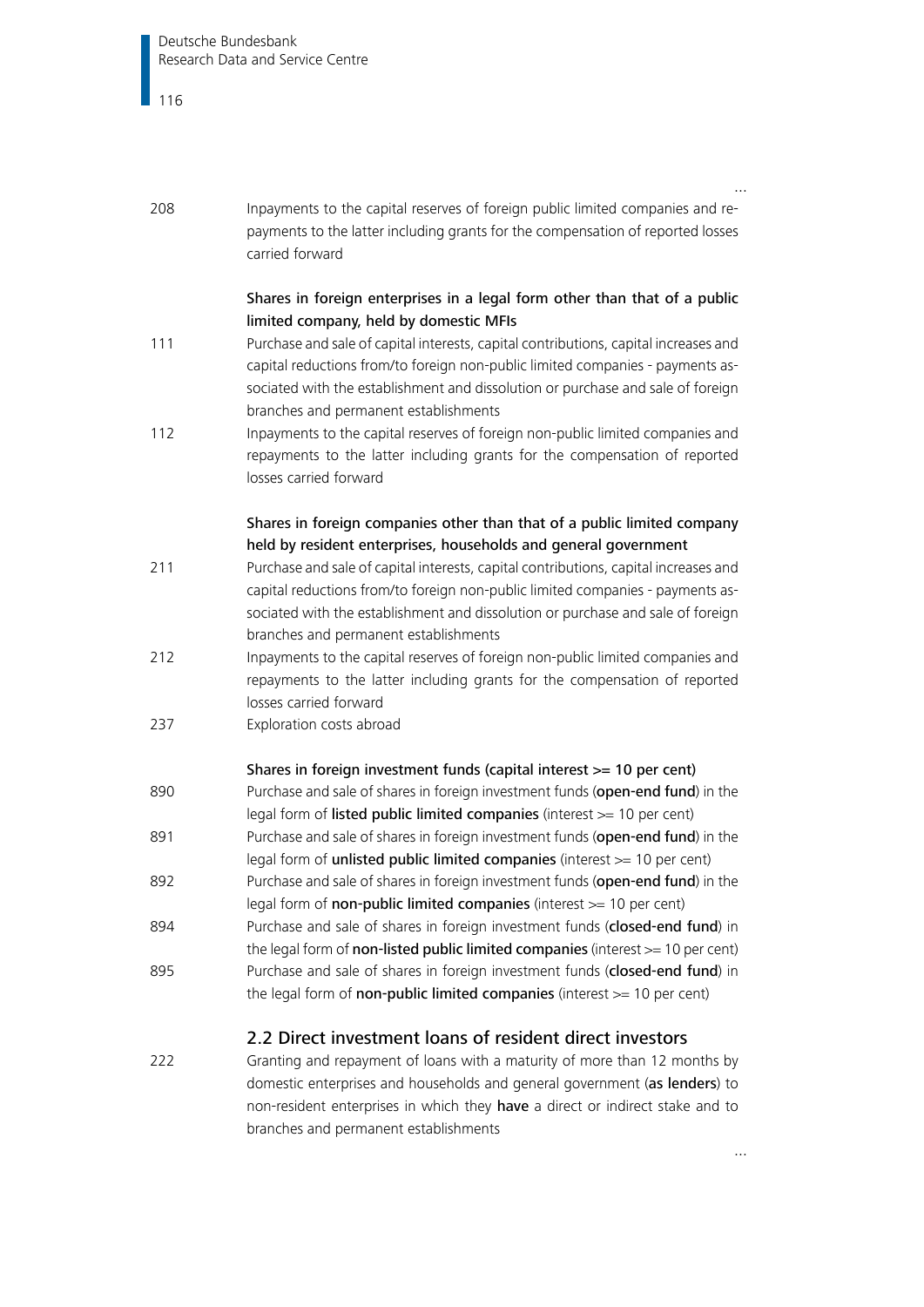| 267                                                                                          | Raising and repayment of loans with a maturity of more than 12 months by          |
|----------------------------------------------------------------------------------------------|-----------------------------------------------------------------------------------|
|                                                                                              | domestic enterprises and households and general government (as borrowers)         |
|                                                                                              | from non-resident enterprises in which they have a direct or indirect stake and   |
|                                                                                              | with non-resident branches and permanent establishments                           |
|                                                                                              |                                                                                   |
| 269                                                                                          | Raising and repayment of loans with a maturity of more than 12 months by          |
|                                                                                              | domestic enterprises and households and general government (as borrowers)         |
|                                                                                              | from non-resident financial subsidiaries in which they have a direct or indirect  |
|                                                                                              | stake                                                                             |
| 228                                                                                          | Granting and repayment of loans with a maturity of more than 12 months by         |
|                                                                                              | domestic enterprises (as lenders) to non-resident enterprises in which they do    |
|                                                                                              | not hold direct or indirect stakes (et vice versa), but with which they share,    |
|                                                                                              |                                                                                   |
|                                                                                              | directly or indirectly, a common direct investor                                  |
| 268                                                                                          | Raising and repayment of loans with a maturity of more than 12 months by do-      |
|                                                                                              | mestic enterprises (as borrowers) from non-resident enterprises in which they     |
|                                                                                              | do not hold direct or indirect stakes (et vice versa) but with which they share,  |
|                                                                                              | directly or indirectly a common direct investor                                   |
|                                                                                              |                                                                                   |
|                                                                                              | 3 Loans to non-residents and deposits at non-resident banks                       |
| Loans and bank balances with an original maturity of up to 12 months (short-<br>no reporting |                                                                                   |
|                                                                                              | term loans and deposits)                                                          |
|                                                                                              |                                                                                   |
|                                                                                              | The granting and repayment of loans to non-residents, the endowment and           |
|                                                                                              | repayment of credit balances at non-resident banks and the assignment (dis-       |
|                                                                                              | closed or undisclosed) of external claims with a period to maturity of more than  |
|                                                                                              | 12 months by                                                                      |
| 221                                                                                          | Enterprises and households                                                        |
|                                                                                              |                                                                                   |
| 321                                                                                          | General government                                                                |
|                                                                                              | Purchase and assignment (disclosed or undisclosed) and redemption of bor-         |
|                                                                                              | rower's note loans, registered debt securities, registered mortgage bonds and     |
|                                                                                              | similar non-negotiable securities of foreign issuers with a maturity of more than |
|                                                                                              |                                                                                   |
|                                                                                              | 12 months by resident                                                             |
| 123                                                                                          | <b>MFIs</b>                                                                       |
| 223                                                                                          | Enterprises and households                                                        |
| 323                                                                                          | General government                                                                |
|                                                                                              | 4 Land and land rights in foreign economic territories                            |
|                                                                                              |                                                                                   |
|                                                                                              | Purchase and sale of property and land abroad, and purchase and sale of units     |
|                                                                                              | in closed-end real estate funds by domestic                                       |
| 132                                                                                          | <b>MFIs</b>                                                                       |
| 232                                                                                          | Enterprises and households                                                        |
| 332                                                                                          | General government                                                                |
|                                                                                              |                                                                                   |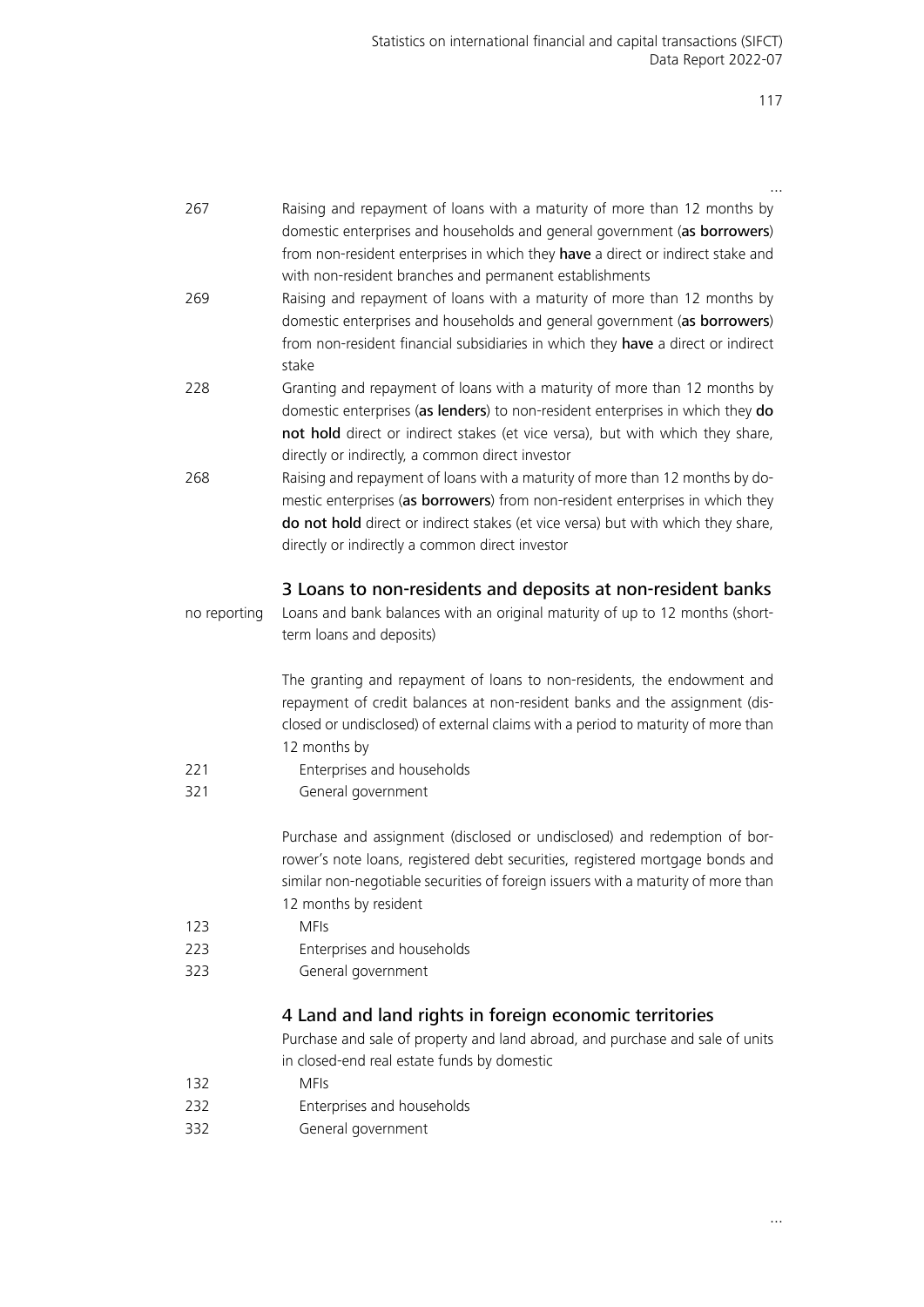## 5 Other capital investment abroad

### Shares in non-resident enterprises, where they are not securitised or to be reported under direct investments

Purchase and sale of capital interests, capital contributions, capital increases and capital reductions of corporate stakes, that are not securitised by shares, by domestic

- 136 MFIs
- 236 Enterprises and households
- 336 General government

Foreign emissions allowances

467 Foreign emissions allowances

#### Other capital investments

Purchase and sale of other capital investments abroad by domestic

- 139 MFIs
- 239 Enterprises and households
- 339 General government

### II Investment of non-residents in Germany

#### 1 Domestic securities

#### Bonds issued by domestic public sector

- 140 Federal Treasury notes 141 Fixed-interest bonds issued by domestic general government 641 Floating-rate bonds issued by domestic general government 133 Principal strips of strippable Federal bonds
- 134 Coupon strips of strippable Federal bonds
- 143 Foreign-currency bonds issued by domestic general government

#### Bonds and debt securities issued by domestic banks (MFIs)

- 461 Fixed-interest euro bonds issued by domestic MFIs
- 465 Floating-rate euro bonds issued by domestic MFIs
- 491 Fixed-interest foreign-currency bonds issued by domestic MFIs
- 495 Floating-rate foreign-currency bonds issued by domestic MFIs

#### Bonds and debt securities issued by domestic enterprises

- 462 Fixed-interest euro bonds issued by domestic enterprises
- 466 Floating-rate euro bonds issued by domestic enterprises
- 492 Fixed-interest foreign-currency bonds issued by domestic enterprises
- 496 Floating-rate foreign-currency bonds issued by domestic enterprises

#### Bonds issued by domestic private sector (BPM5)

142 Fixed-interest euro-denominated bonds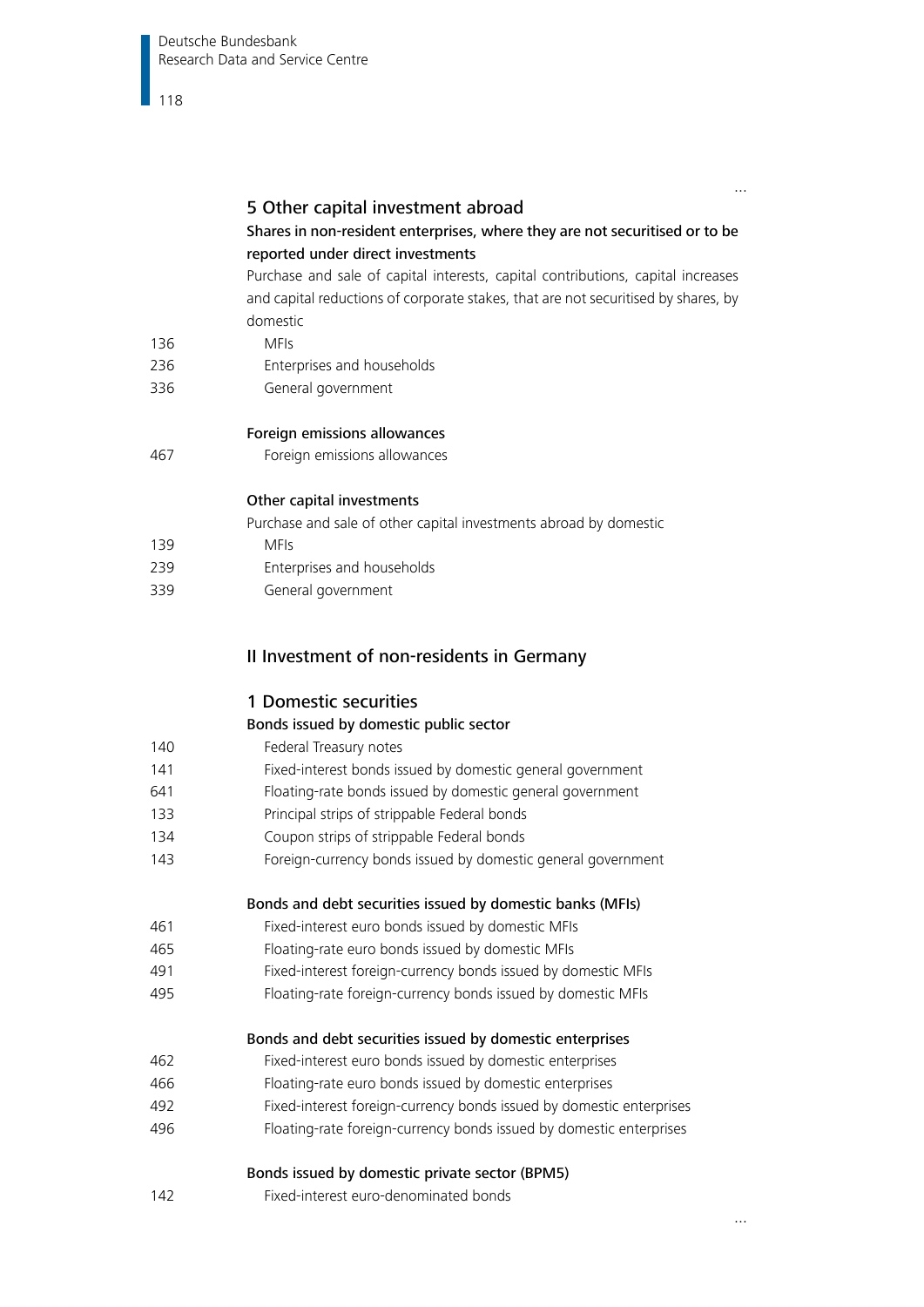|     | $\cdots$                                                                                                                                                                                                      |  |
|-----|---------------------------------------------------------------------------------------------------------------------------------------------------------------------------------------------------------------|--|
| 642 | Euro-denominated floating rate notes                                                                                                                                                                          |  |
| 149 | Fixed-interest foreign currency bonds                                                                                                                                                                         |  |
| 649 | Foreign currency floating rate notes                                                                                                                                                                          |  |
|     |                                                                                                                                                                                                               |  |
|     | Money market instruments                                                                                                                                                                                      |  |
| 145 | Money market instruments issued by domestic MFIs (original maturity of 12<br>months or less)                                                                                                                  |  |
| 245 | Money market instruments issued by domestic enterprises (original maturity<br>of 12 months or less)                                                                                                           |  |
| 344 | Federal Treasury discount paper (Bubills)                                                                                                                                                                     |  |
| 345 | Money market instruments issued by domestic general government (original                                                                                                                                      |  |
|     | maturity of 12 months or less)                                                                                                                                                                                |  |
|     | <b>Shares</b>                                                                                                                                                                                                 |  |
| 144 | Bank shares                                                                                                                                                                                                   |  |
| 258 | Non-bank shares                                                                                                                                                                                               |  |
|     | Participation certificates ("Genussscheine")                                                                                                                                                                  |  |
| 155 | Participation certificates                                                                                                                                                                                    |  |
|     |                                                                                                                                                                                                               |  |
|     | Investment fund shares                                                                                                                                                                                        |  |
| 646 | Money market fund shares issued by domestic borrowers with earnings dis-<br>tribution                                                                                                                         |  |
| 647 | Money market fund shares issued by domestic borrowers with earnings re-<br>tention                                                                                                                            |  |
| 146 | Other domestic mutual fund shares with earnings distribution                                                                                                                                                  |  |
| 157 | Other domestic mutual fund shares with earnings retention                                                                                                                                                     |  |
|     | 2 Direct investment in Germany                                                                                                                                                                                |  |
|     | 2.1 Shares in the capital and reserves of resident enterprises,                                                                                                                                               |  |
|     | branches and permanent establishments                                                                                                                                                                         |  |
|     |                                                                                                                                                                                                               |  |
|     | Shares in domestic MFIs in the legal form of a public limited company                                                                                                                                         |  |
| 147 | Purchase and sale of capital interests in domestic unlisted MFIs in the legal                                                                                                                                 |  |
|     | form of a public limited company, and capital contributions, capital increases                                                                                                                                |  |
|     | and capital reductions in the form of domestic shares, issued by unlisted MFIs                                                                                                                                |  |
| 847 | Purchase and sale of capital interests in domestic listed MFIs in the legal form                                                                                                                              |  |
|     | of a public limited company, and capital contributions, capital increases and<br>capital reductions in the form of domestic shares, issued by listed MFIs                                                     |  |
|     |                                                                                                                                                                                                               |  |
| 148 | Inpayments to the capital reserves and repayments including grants for the com-<br>pensation of reported losses carried forward in the case of domestic MFIs in the<br>legal form of a public limited company |  |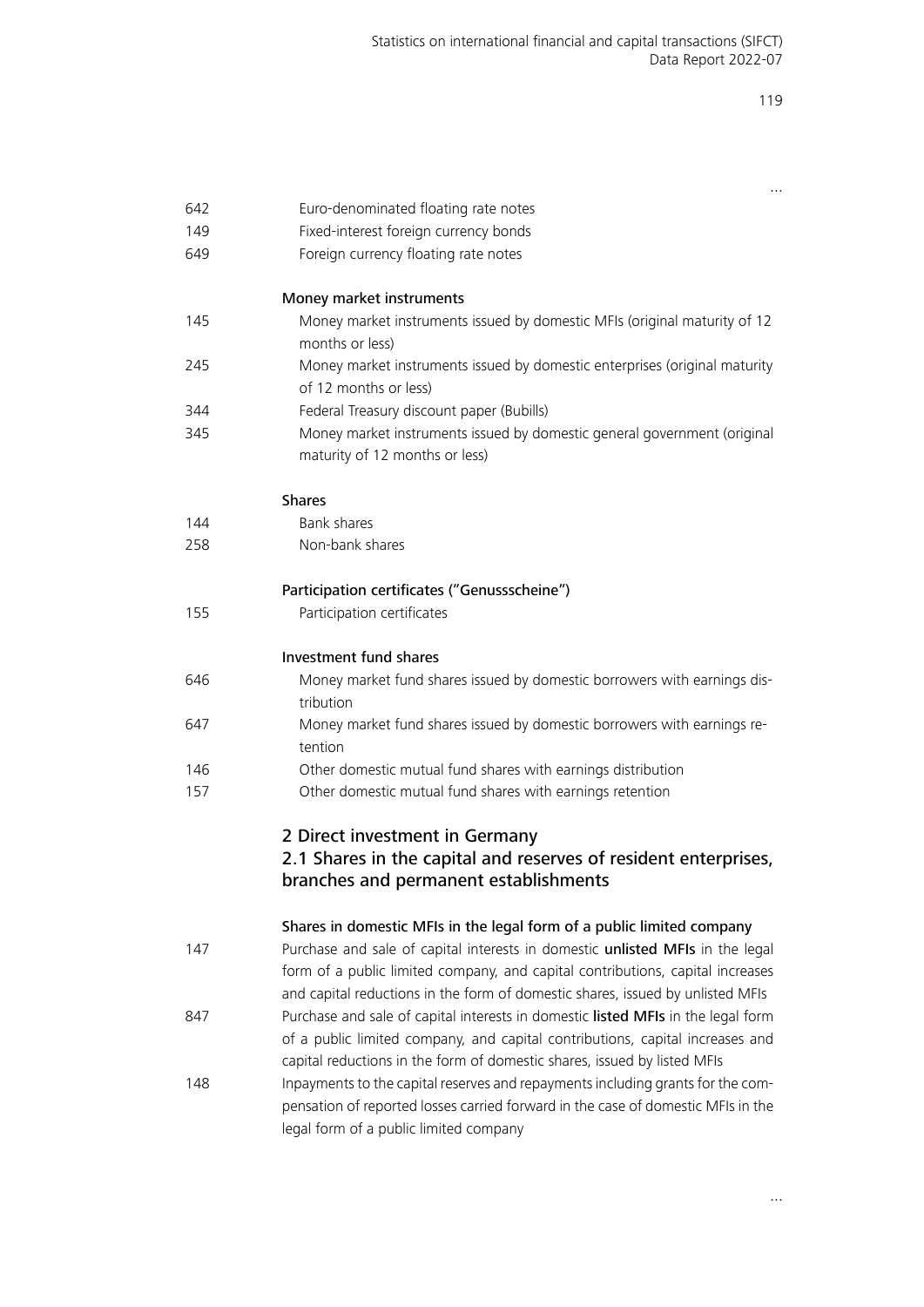## Shares in domestic enterprises in the legal form of a public limited company

- 247 Purchase and sale of capital interests in domestic unlisted enterprises in the legal form of a public limited company, and capital contributions, capital increases and capital reductions in the form of domestic shares, issued by unlisted enterprises
- 947 Purchase and sale of capital interests in domestic listed enterprises in the legal form of a public limited company, and capital contributions, capital increases and capital reductions in the form of domestic shares, issued by listed enterprises 248 Inpayments to the capital reserves and repayments including grants for the com-
- pensation of reported losses carried forward in the case of domestic enterprises in the legal form of a public limited company

## Shares in domestic MFIs in a legal form other than that of a public limited company

- 151 Purchase and sale of capital interests in domestic MFIs in the legal form of nonpublic limited companies, and capital contributions, capital increases and capital reductions with respect to these domestic MFIs. Payments associated with the establishment and dissolution or purchase and sale of domestic branches and permanent establishments of foreign banks that constitute domestic MFIs
- 152 Inpayments to the capital reserves and repayments to domestic MFIs in the legal form of non-public limited companies including grants for the compensation of their reported losses carried forward

## Shares in domestic enterprises in a legal form other than that of a public limited company

251 Purchase and sale of capital interests in domestic enterprises in the legal form of non-public limited companies, and capital contributions, capital increases and capital reductions with respect to these domestic enterprises. Payments associated with the establishment and dissolution or purchase and sale of domestic branches and permanent establishments of foreign enterprises and households 252 Inpayments to the capital reserves and repayments to domestic enterprises in the legal form of non-public limited companies including grants for the compensation of their reported losses carried forward

## 2.2 Direct investment loans of resident direct investment enterprises, branches and permanent establishments

262 Raising and repayment of loans with a maturity of more than 12 months by domestic enterprises (as borrowers) from/to non-resident enterprises which hold an indirect or direct stake in said domestic enterprises and borrowing by resident branches and permanent establishments from their non-resident head offices

…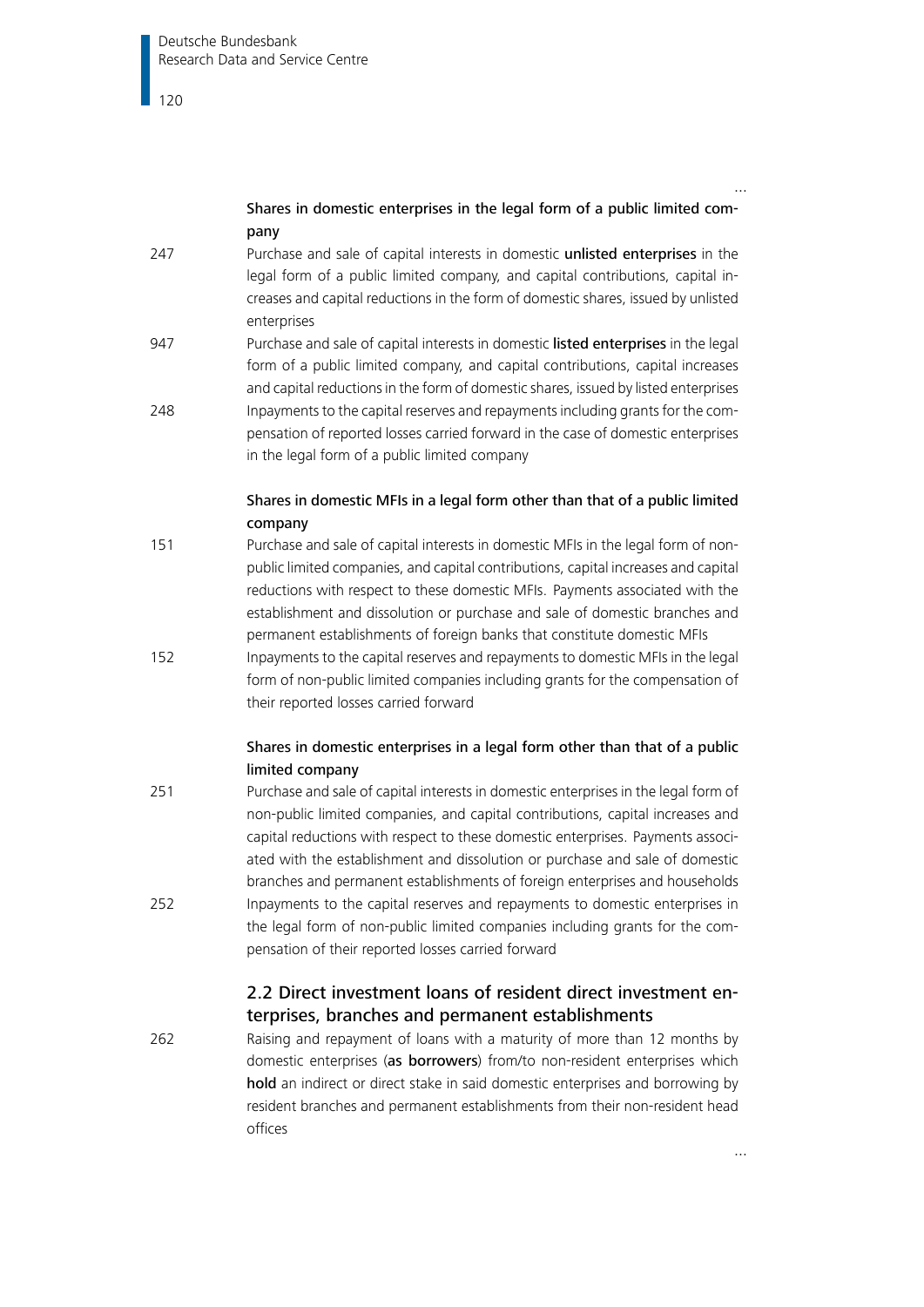| 227                                                                                                                         | Granting and repayment of loans with a maturity of more than 12 months by<br>domestic enterprises (as lenders) to non-resident enterprises and individuals<br>which hold an indirect or direct stake in said domestic enterprises and loans that<br>domestic branches and permanent establishments grant to their non-resident<br>head offices |  |
|-----------------------------------------------------------------------------------------------------------------------------|------------------------------------------------------------------------------------------------------------------------------------------------------------------------------------------------------------------------------------------------------------------------------------------------------------------------------------------------|--|
| 219                                                                                                                         | Granting and repayment of loans with a maturity of more than 12 months<br>by resident financial subsidiaries (as lenders) to non-resident enterprises and<br>households which hold an indirect or direct stake in them                                                                                                                         |  |
| 268                                                                                                                         | Raising and repayment of loans with a maturity of more than 12 months by do-<br>mestic enterprises (as borrowers) from non-resident enterprises in which they<br>do not hold indirect or direct stakes (et vice versa) but with which they share,<br>directly or indirectly a common direct investor                                           |  |
| 228                                                                                                                         | Granting and repayment of loans with a maturity of more than 12 months by<br>domestic enterprises (as lenders) to non-resident enterprises in which they do<br>not hold indirect or direct stakes (et vice versa) but with which they share,<br>directly or indirectly a common direct investor                                                |  |
| 3 Loans to residents and deposits at resident banks<br>Loans and bank balances with an original maturity of up to 12 months |                                                                                                                                                                                                                                                                                                                                                |  |
|                                                                                                                             | (short-term loans and deposits)<br>Undisclosed assignment and repayment of short-term domestic claims and bor-<br>rower's note loans, registered bonds and similar non-negotiable securities (ma-<br>turity of up to 12 months) on the part of residents, broken down into the fol-<br>lowing domestic debtor groups                           |  |
| 175                                                                                                                         | <b>MFIs</b>                                                                                                                                                                                                                                                                                                                                    |  |
| 075                                                                                                                         | Investment funds (without money market funds)                                                                                                                                                                                                                                                                                                  |  |
| 675                                                                                                                         | Insurance corporations and pension funds                                                                                                                                                                                                                                                                                                       |  |
| 275                                                                                                                         | Other financial enterprises (ESVG 2010 subsectors 125, 126 and 127)                                                                                                                                                                                                                                                                            |  |
| 975                                                                                                                         | Non-financial enterprises                                                                                                                                                                                                                                                                                                                      |  |
| 875                                                                                                                         | Individuals and non-profit organisations                                                                                                                                                                                                                                                                                                       |  |
| 373                                                                                                                         | General government                                                                                                                                                                                                                                                                                                                             |  |
|                                                                                                                             | Loans and bank balances with an original maturity of more than 12<br>months (long-term loans and deposits)                                                                                                                                                                                                                                     |  |
|                                                                                                                             | The granting and repayment of loans (and the disclosed assignment of domestic                                                                                                                                                                                                                                                                  |  |
|                                                                                                                             | claims) with a maturity of more than 12 months to resident:                                                                                                                                                                                                                                                                                    |  |
| 041                                                                                                                         | Investment funds (without money market funds)                                                                                                                                                                                                                                                                                                  |  |
| 541                                                                                                                         | Insurance corporations and pension funds                                                                                                                                                                                                                                                                                                       |  |
| 261                                                                                                                         | Other financial enterprises (ESVG 2010 subsectors 125, 126 and 127)                                                                                                                                                                                                                                                                            |  |
| 941                                                                                                                         | Non-financial enterprises                                                                                                                                                                                                                                                                                                                      |  |
| 841                                                                                                                         | Individuals and non-profit organisations                                                                                                                                                                                                                                                                                                       |  |
| 351                                                                                                                         | General government                                                                                                                                                                                                                                                                                                                             |  |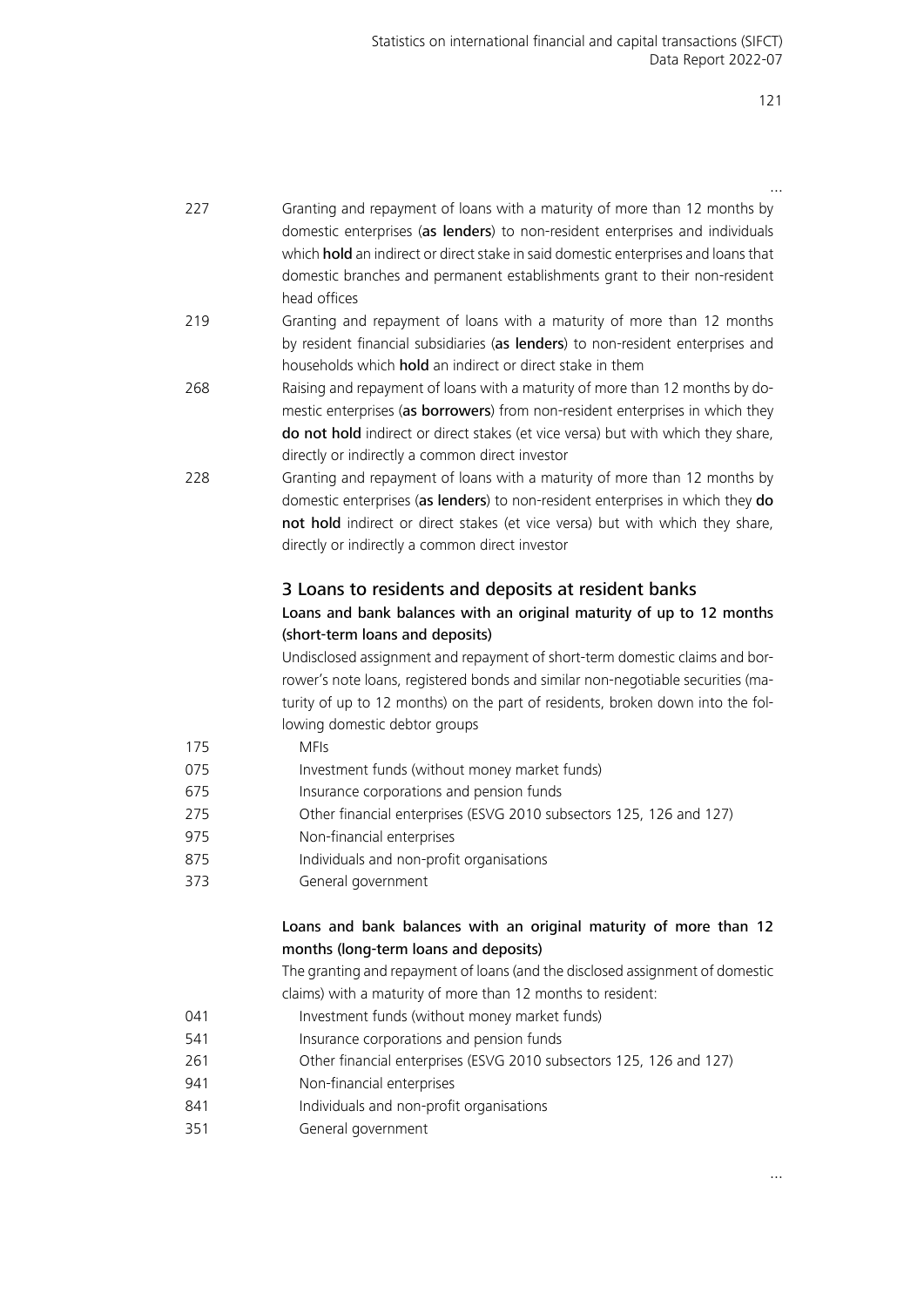New issues and disclosed assignment, repayment or repurchase of long-term borrower's note loans, registered bonds and similar non-negotiable securities (maturity of more than 12 months) on the part of residents

- 163 Issued by MFIs
- 663 Insurance corporations and pension funds
- 263 Other financial enterprises (ESVG 2010 subsectors 125, 126 and 127)
- 963 Issued by non-financial enterprises
- 366 Issued by general government
- 367 Issued by federal states (Länder)
- 368 Issued by cities and local authorities

Undisclosed assignment and repayment of long-term domestic claims and borrower's note loans, registered bonds and similar non-negotiable securities (maturity of more than 12 months) on the part of residents, broken down into the following domestic debtor groups

## 176 MFIs

- 076 Investment funds (without money market funds)
- 776 Insurance corporations and pension funds
- 276 Other financial enterprises (ESVG 2010 subsectors 125, 126 and 127)
- 976 Non-financial enterprises
- 876 Individuals and non-profit organisations
- 352 General government

## 4 Land and land rights in Germany

Purchase and sale of property and land in Germany and of units in closed-end real estate funds floated in the economic territory by:

- 172 MFIs
- 272 Enterprises and households
- 372 General government

## 5 Other domestic capital investment

## Shares in resident enterprises, where not securitised or to be reported under direct investments

Purchase and sale of capital interests, capital contributions, capital increases and reductions of corporate stakes, not securitised by shares, in resident:

- 178 MFIs
- 278 Enterprises

## Domestic emissions allowances

507 Domestic emissions allowances

## Other domestic capital investment

Purchase and sale of other capital investments in Germany with resident:

- 179 MFIs
- 279 Enterprises and households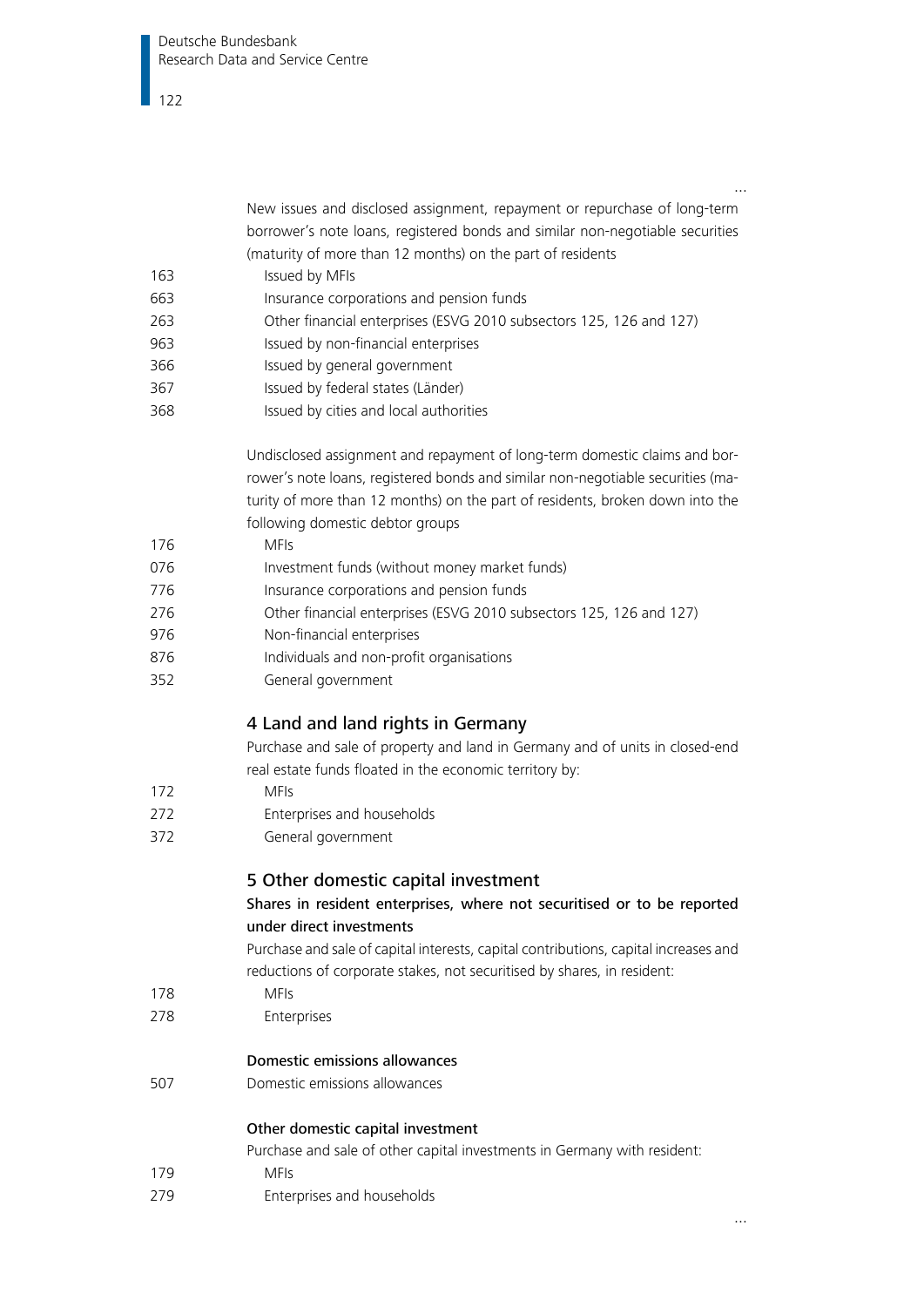…

#### 379 General government

#### III Financial derivatives

| 882 | Financial futures listed on foreign derivative exchanges                   |  |  |
|-----|----------------------------------------------------------------------------|--|--|
| 842 | Financial futures listed on domestic derivative exchanges                  |  |  |
| 821 | Options listed on foreign derivative exchanges                             |  |  |
| 831 | Options listed on domestic derivative exchanges                            |  |  |
| 898 | Forward rate agreements                                                    |  |  |
| 584 | Swap rates and compensatory payments arising from interest and foreign ex- |  |  |
|     | change swaps; Total return swaps                                           |  |  |
| 984 | Equity swaps                                                               |  |  |
| 820 | OTC options with foreign option writers                                    |  |  |
| 830 | OTC options with resident option writers                                   |  |  |
| 832 | Staff options issued by domestic companies                                 |  |  |
| 833 | Staff options issued by non-resident companies                             |  |  |
| 840 | Credit default swaps                                                       |  |  |
| 110 | Warrants issued by foreign borrowers                                       |  |  |
| 150 | Warrants issued by resident borrowers                                      |  |  |
| 883 | Other OTC forwards                                                         |  |  |
|     |                                                                            |  |  |

## IV Investment income (receipts and expenditure)

#### 1 Receipts from securities

#### Interest on securities issued by the public sector

| 182 | Interest on securities issued by the foreign public sector which is collected by |
|-----|----------------------------------------------------------------------------------|
|     | domestic <b>MFIs</b>                                                             |
| 282 | Interest on securities issued by the foreign public sector which is collected by |
|     | domestic enterprises or households                                               |
|     |                                                                                  |

- 782 Interest on securities issued by the foreign public sector which is collected by domestic general government
- 382 Interest on securities issued by the domestic public sector that is paid to nonresidents or that residents as the first domestic instance receive from nonresident depositories

### Interest on securities issued by the private sector

- 583 Interest on securities issued by the foreign private sector which is collected by domestic MFIs
- 283 Interest on securities issued by the foreign private sector which is collected by domestic enterprises and households
- 783 Interest on securities issued by the foreign private sector which is collected by domestic general government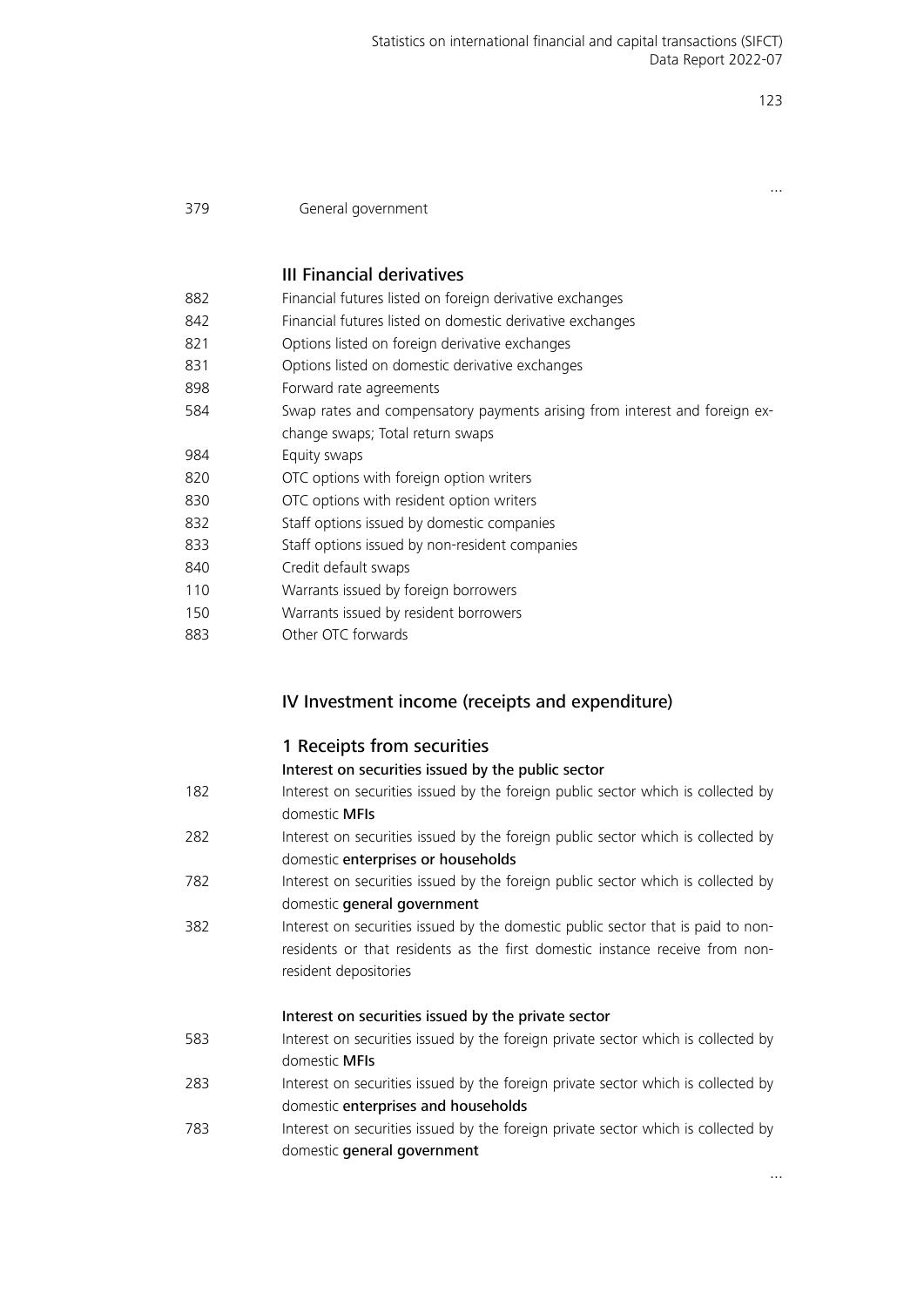| 183 | Interest on securities issued by the domestic private sector that is paid to non-<br>residents or that residents as the first domestic instance receive from non-<br>resident depositories |  |
|-----|--------------------------------------------------------------------------------------------------------------------------------------------------------------------------------------------|--|
|     | Dividends, income from participation certificates and investment fund<br>shares                                                                                                            |  |
| 185 | Receipts from foreign shares or participation certificates that are collected by<br>domestic MFIs                                                                                          |  |
| 893 | Receipts from shares in foreign investment funds (open-end fund) that are col-<br>lected by domestic MFIs, enterprises, households and general government, in-<br>terest $>= 10$ per cent  |  |
| 896 | Receipts from shares in foreign investment funds (closed-end fund) that are<br>collected by domestic MFIs, enterprises, households and general government,<br>interest >= 10 per cent      |  |
| 985 | Receipts from foreign shares or participation certificates that are collected by<br>domestic enterprises, households and general government                                                |  |
| 285 | Receipts from domestic shares or participation certificates that are paid to non-<br>residents or paid to residents via foreign depositories                                               |  |
| 585 | Receipts from foreign investment fund shares that are collected by domestic<br><b>MFIs</b>                                                                                                 |  |
| 885 | Receipts from foreign investment fund shares that are collected by domestic<br>enterprises, households and general government                                                              |  |
| 685 | Receipts from domestic investment fund shares that are paid to non-residents<br>or received by residents from non-resident depositories                                                    |  |
|     | 2 Receipts from direct investment<br>Receipts from shares                                                                                                                                  |  |
| 188 | Receipts from shares in public limited companies that are collected or paid by<br>domestic MFIs                                                                                            |  |
| 288 | Receipts from shares in public limited companies that are collected or paid by<br>domestic enterprises and households                                                                      |  |
|     | Receipts from other stakes                                                                                                                                                                 |  |
| 186 | Receipts from shares in other corporations (e.g. shares in private limited com-<br>panies) that are collected or paid by domestic MFIs                                                     |  |
| 286 | Receipts from shares in other corporations (e.g. shares in private limited com-<br>panies) that are collected or paid by domestic enterprises and households                               |  |
| 187 | Receipts from other business and capital investments (e.g. shares in private<br>partnerships) as well as branches that are collected or paid by domestic MFIs                              |  |
| 287 | Receipts from other business and capital investments (e.g. shares in private part-<br>nerships) as well as branches that are collected or paid by domestic enterprises<br>and households   |  |

#### Interest on direct investment loans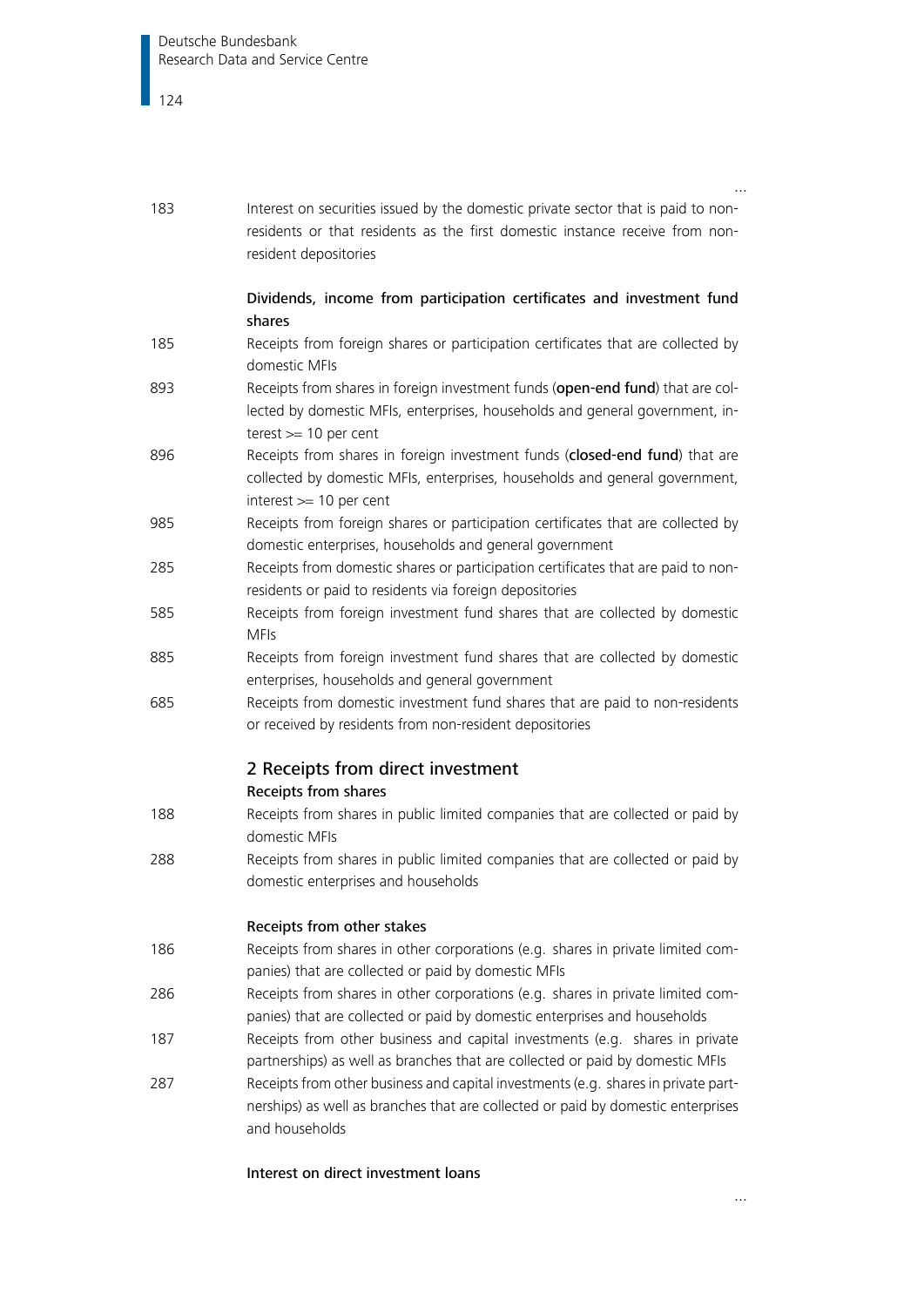| 289 | Loans from direct investors to subsidiaries: Interest on lending by resident                                                                                                                                      |
|-----|-------------------------------------------------------------------------------------------------------------------------------------------------------------------------------------------------------------------|
|     | direct investors to their non-resident subsidiaries as well as interest on resident<br>subsidiaries' borrowing from their non-resident direct investors                                                           |
| 689 | Loans from subsidiaries to direct investors: Interest on lending by resident                                                                                                                                      |
|     | subsidiaries to their non-resident direct investors as well as interest on resident                                                                                                                               |
|     | direct investors' borrowing from their non-resident subsidiaries                                                                                                                                                  |
| 789 | Loans between affiliated companies: interest on lending by affiliated compan-<br>ies between which there exists no direct or indirect holding, but which directly<br>or indirectly share the same direct investor |
| 889 | Loans from financial subsidiaries to direct investors: Interest on lending by                                                                                                                                     |
|     | resident financial subsidiaries to their non-resident direct investors as well as                                                                                                                                 |
|     | interest on resident direct investors' borrowing from their non-resident financial                                                                                                                                |
|     | subsidiaries                                                                                                                                                                                                      |
|     | Grants for avoiding losses carried forward                                                                                                                                                                        |
| 190 | Grants collected or paid by MFIs to avoid losses carried forward or annual losses                                                                                                                                 |
|     | as well as the assumption of negative operating results of branches and perman-                                                                                                                                   |
|     | ent establishments inasmuch as they are included in the "outcome of normal<br>business activities".                                                                                                               |
| 290 | Grants collected or paid by enterprises and households to avoid losses carried                                                                                                                                    |
|     | forward or annual losses, as well as the assumption of negative operating results                                                                                                                                 |
|     | of branches and permanent establishments inasmuch as they are included in the                                                                                                                                     |
|     | "outcome of normal business activities".                                                                                                                                                                          |
|     | 3 Interest on loans and bank balances (deposits)                                                                                                                                                                  |
| 184 | Interest receipts and payments of MFIs arising from bank balances, loans etc.                                                                                                                                     |
| 284 | Interest receipts and payments of enterprises and households arising from bank<br>balances, loans etc.                                                                                                            |
| 384 | Interest receipts and payments of general government arising from bank bal-                                                                                                                                       |
|     | ances, loans etc.                                                                                                                                                                                                 |
| 181 | Receipts and payments of negative interest of MFIs from bank deposit, loans                                                                                                                                       |
| 281 | etc.<br>Receipts and payments of negative interest of enterprises or households from                                                                                                                              |
|     | bank deposit, loans etc.                                                                                                                                                                                          |
| 381 | Receipts and payments of negative interest of general government from bank                                                                                                                                        |
|     | deposit, loans etc.                                                                                                                                                                                               |
| 481 | Property income, interest on deposits and loans (excluding SZRe), Bundesbank                                                                                                                                      |
| 485 | Income of the Bundesbank from financial participations in international organ-                                                                                                                                    |
|     | izations                                                                                                                                                                                                          |
|     | 4 Rents on real estate                                                                                                                                                                                            |
| 180 | Leasing and rental receipts and payments from domestic MFIs                                                                                                                                                       |
| 280 | Leasing and rental receipts and payments from domestic enterprises or house-<br>holds                                                                                                                             |
| 380 | Leasing and rental receipts and payments from domestic general government                                                                                                                                         |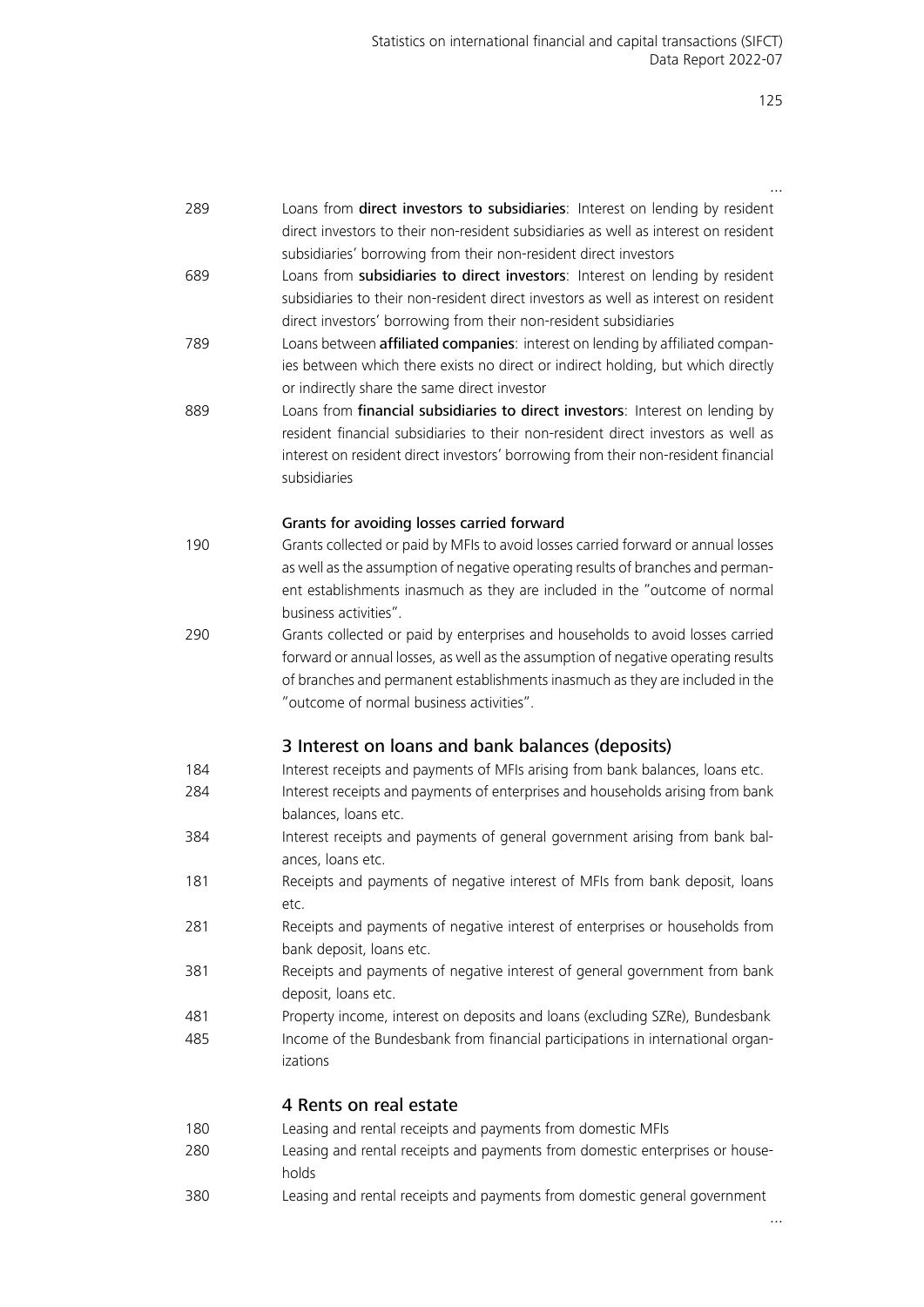## 5 Receipts from other capital investment

197 Receipts and expenditures of MFIs arising from other company shares in foreign or domestic non-public limited companies that are not securitised 297 Receipts and expenditures of enterprises and households as well as general government arising from other company shares in foreign or domestic non-public limited companies that are not securitised

## V Other transactions that cannot be directly attributed to the codes for financial transactions

| 900 | Other financial transactions (BPM5) |
|-----|-------------------------------------|
| 951 | Other financial transactions        |

## 3.2 Countries

| lan       | Description of the code    |
|-----------|----------------------------|
| AF        | Afghanistan                |
| AL        | Albania                    |
| DZ        | Algeria                    |
| AS        | American Samoa             |
| SC        | Amirante Isles, Seychelles |
| AD        | Andorra                    |
| AO        | Angola, Cabinda            |
| Al        | Anguilla                   |
| AQ        | Antarctica                 |
| AG        | Antigua and Barbuda        |
| AR        | Argentina                  |
| AM        | Armenia                    |
| AW        | Aruba                      |
| AU        | Australia, Tasmania        |
| AT        | Austria                    |
| AZ        | Azerbaijan                 |
| PT        | Azores, Madeira, Portugal  |
| <b>BS</b> | <b>Bahamas</b>             |
| BH        | Bahrain                    |
| BD        | Bangladesh                 |
| BB        | Barbados                   |
| BY        | <b>Belarus</b>             |
| BE        | Belgium                    |
| ΒZ        | Belize                     |
| BJ        | Benin                      |
| BM        | Bermuda                    |
| ВT        | Bhutan                     |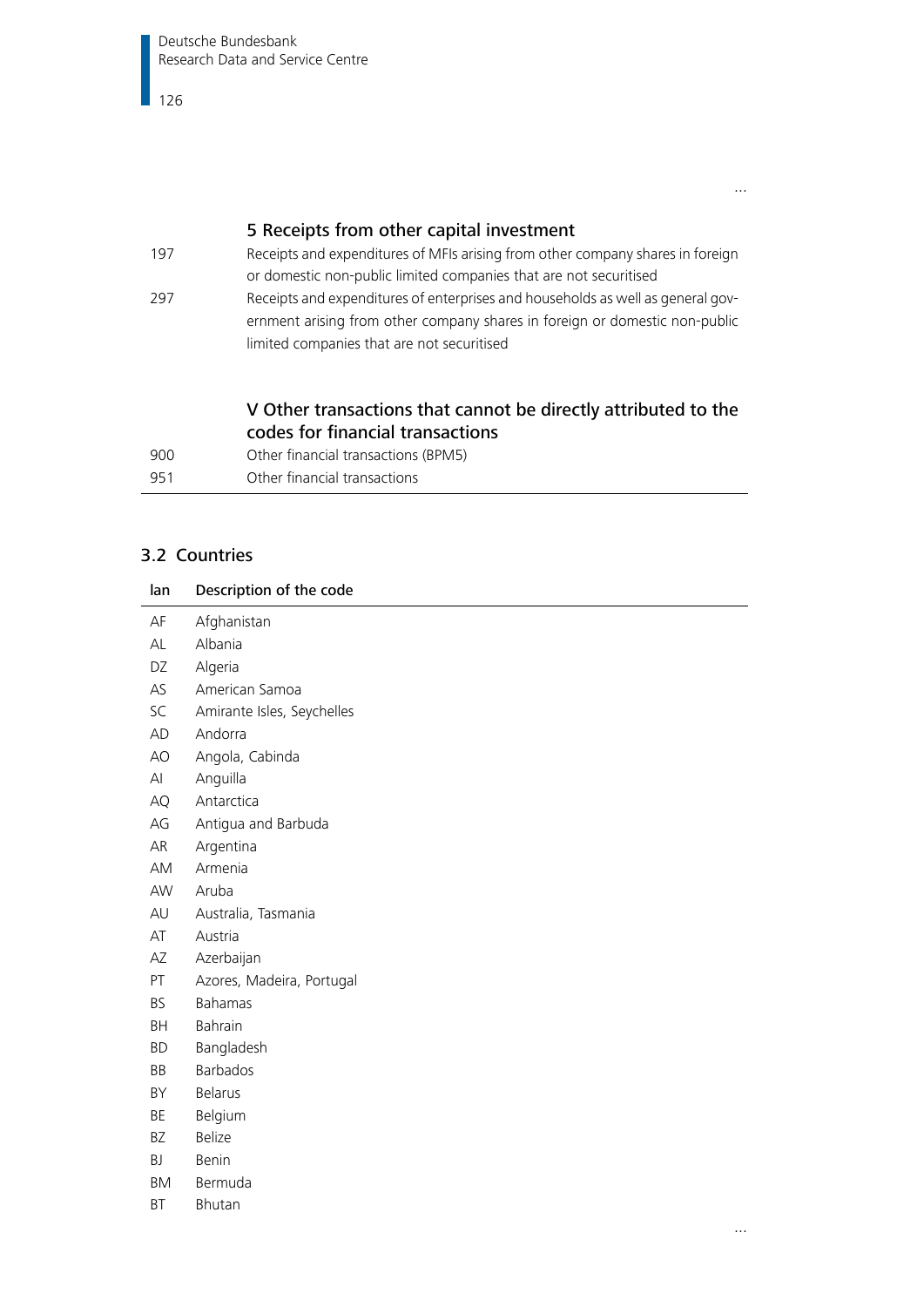- VE Bolivarian Republic of Venezuela
- AN Bonaire, Curacao Island, Netherlands Antilles, Saba, Sint Eustatius
- BQ Bonaire, Sint Eustatius and Saba
- BA Bosnia and Herzegovina
- BW Botswana
- BV Bouvet Island
- BR Brazil
- IO British Indian Ocean Territory
- VG British Virgin Islands
- BN Brunei Darussalam
- BG Bulgaria
- BF Burkina Faso
- BI Burundi
- CV Cabo Verde
- KH Cambodia
- CM Cameroon
- CA Canada
- KY Cayman Islands
- CF Central African Republic
- XC Ceuta
- TD Chad
- CL Chile
- CN China, Tibet
- CX Christmas Island (Indian Ocean)
- KI Christmas Island (Pacific Ocean), Kiribati
- CC Cocos (Keeling) Islands
- CO Colombia
- KM Comoros
- CK Cook-Islands
- CR Costa Rica
- CI Côte d'Ivoire
- QU Countries not identified
- HR Croatia
- CU Cuba
- CW Curacao Island
- CY Cyprus
- CZ Czech Republic
- KP Dem. People's Republic of Korea (former North Korea)
- CD Democratic Republic of the Congo
- DK Denmark
- DM Dominica
- DO Dominican Republic
- DJ Dschibouti
- MY Eastern Malaysia, Labuan, Malaysia, Sabah
- EC Ecuador, Galapagos Islands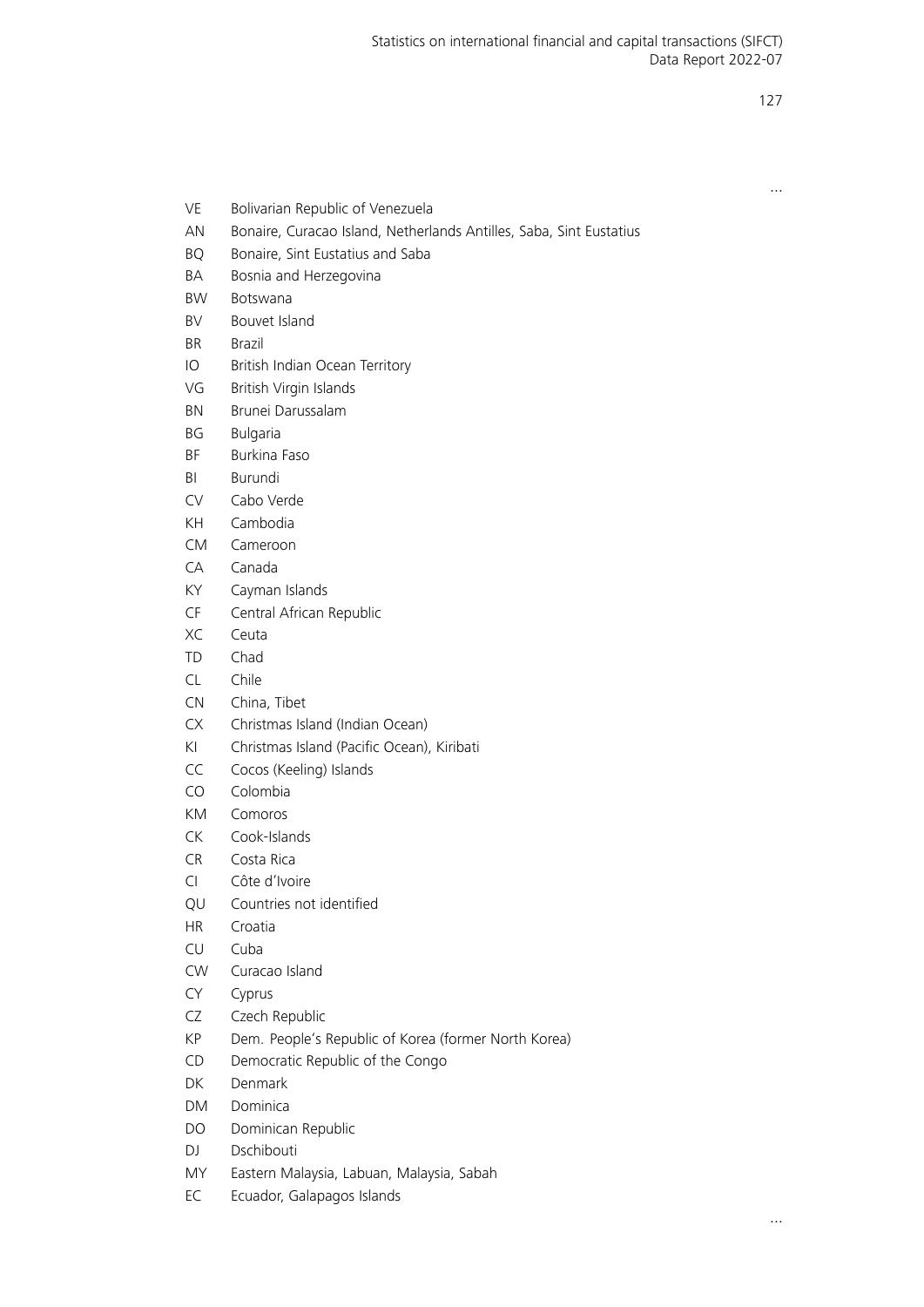- EG Egypt
- SV El Salvador
- GQ Equatorial Guinea
- ER Eritrea
- EE Estonia
- ET Ethiopia
- FK Falkland Islands (Islas Malvinas)
- FO Faroe Islands
- FM Federated States of Micronesia
- FJ Fiji
- FI Finland
- FR France, Désirade Island, French Guiana, Guadeloupe, Les Saintes Isles, Marie-Galante Islands, Martinique, Monaco, Réunion, Saint Barthélemy, Saint Martin (french)
- GF French Guiana
- PF French Polynesia, Society Islands, Tahiti, Tuamotu (Paumotu) Islands
- TF Gabon
- GA Gambia
- GM Georgia
- GE Ghana
- GH Ghana
- GI Gibraltar
- GR Greece
- GL Greenland
- GD Grenada
- GU Guam
- GT Guatemala
- GG Guernsey
- GN Guinea
- GW Guinea-Bissau
- GY Guyana
- HT Haiti
- HM Heard and the McDonald Islands
- HN Honduras, Swan-Islands
- HK Hongkong
- HU Hungary
- IS Iceland
- IN India
- 1A International organisations
- IR Iran
- IQ Iraq
- IE Ireland
- IM Isle of Man
- IL Israel
- IT Italy
- JM Jamaica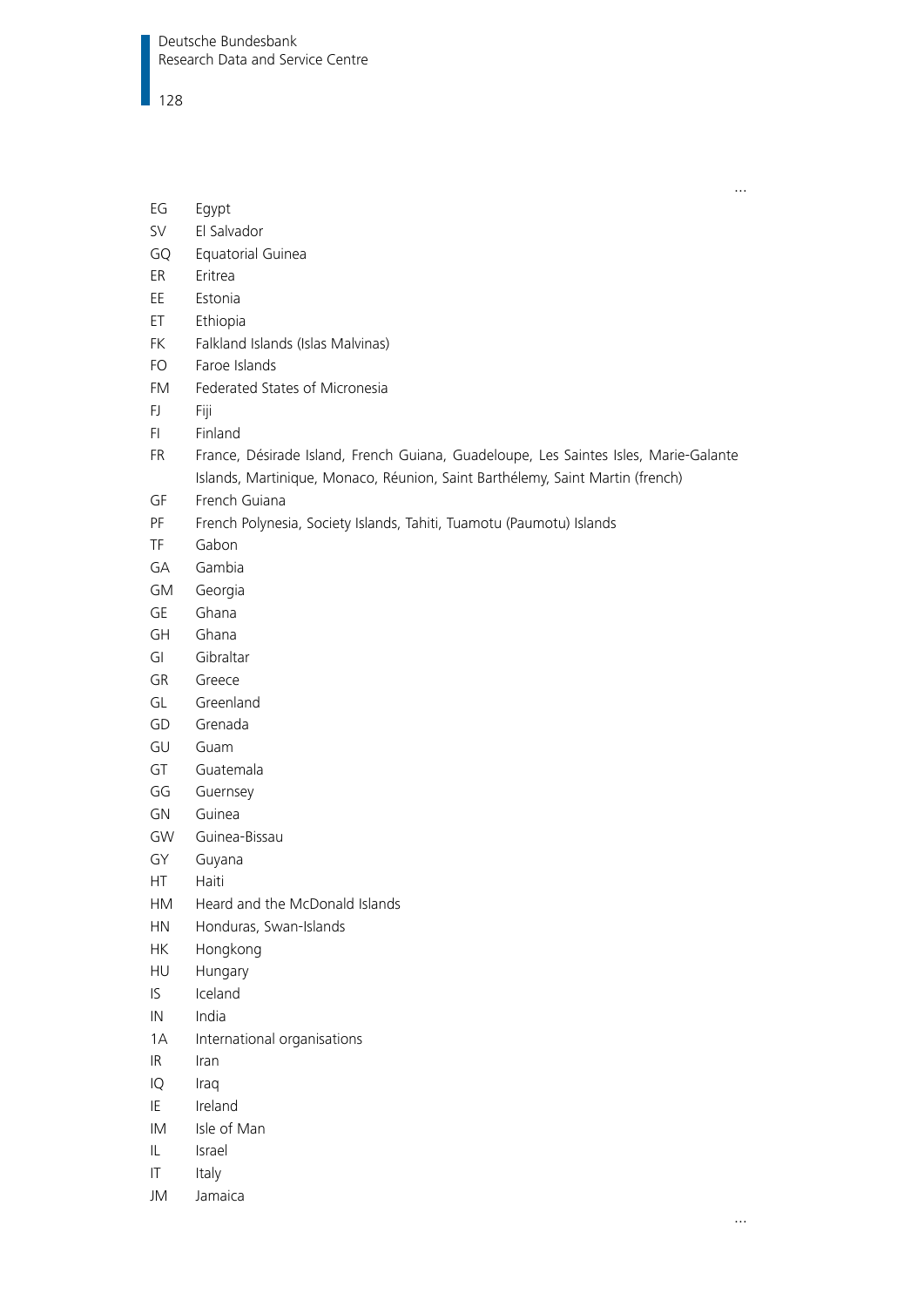| JP        | Japan                            |  |  |
|-----------|----------------------------------|--|--|
| JE        | Jersey                           |  |  |
| JO        | Jordan                           |  |  |
| ΚZ        | Kazakhstan                       |  |  |
| КE        | Kenya                            |  |  |
| XK        | Kosovo                           |  |  |
| KW        | Kuwait                           |  |  |
| КG        | Kyrgyzstan                       |  |  |
| LА        | Lao People's Demokratic Republic |  |  |
| LV        | Latvia                           |  |  |
| LB        | Lebanon                          |  |  |
| LS.       | Lesotho                          |  |  |
| LR        | Liberia                          |  |  |
| LY        | Libya                            |  |  |
| LI        | Liechtenstein                    |  |  |
| LT.       | Lithuania                        |  |  |
| LU        | Luxemburg                        |  |  |
| MO        | Macau                            |  |  |
| MG        | Madagascar                       |  |  |
| <b>MW</b> | Malawi                           |  |  |
| MV.       | Maldives                         |  |  |
| ML        | Mali                             |  |  |
| МT        | Malta                            |  |  |
| MH        | Marshall Islands                 |  |  |
| МR        | Mauritania                       |  |  |
| MU        | Mauritius                        |  |  |
| ΥT        | Mayotte                          |  |  |
| ХL        | Melilla                          |  |  |
| МX        | Mexico                           |  |  |
| MN        | Mongolia                         |  |  |
| ME        | Montenegro                       |  |  |
| <b>MS</b> | Montserrat                       |  |  |
| MA        | Morocco                          |  |  |
| ΜZ        | Mozambique                       |  |  |
| MМ        | Myanmar                          |  |  |
| <b>NA</b> | Namibia                          |  |  |
| ΝR        | Nauru                            |  |  |
| ΝP        | Nepal                            |  |  |
| NL        | Netherlands                      |  |  |
| ΝC        | New Caledonia                    |  |  |
| ΝZ        | New Zealand                      |  |  |
| G1        | New Zeeland Oceania              |  |  |
| NI        | Nicaragua                        |  |  |

- NE Niger
- NG Nigeria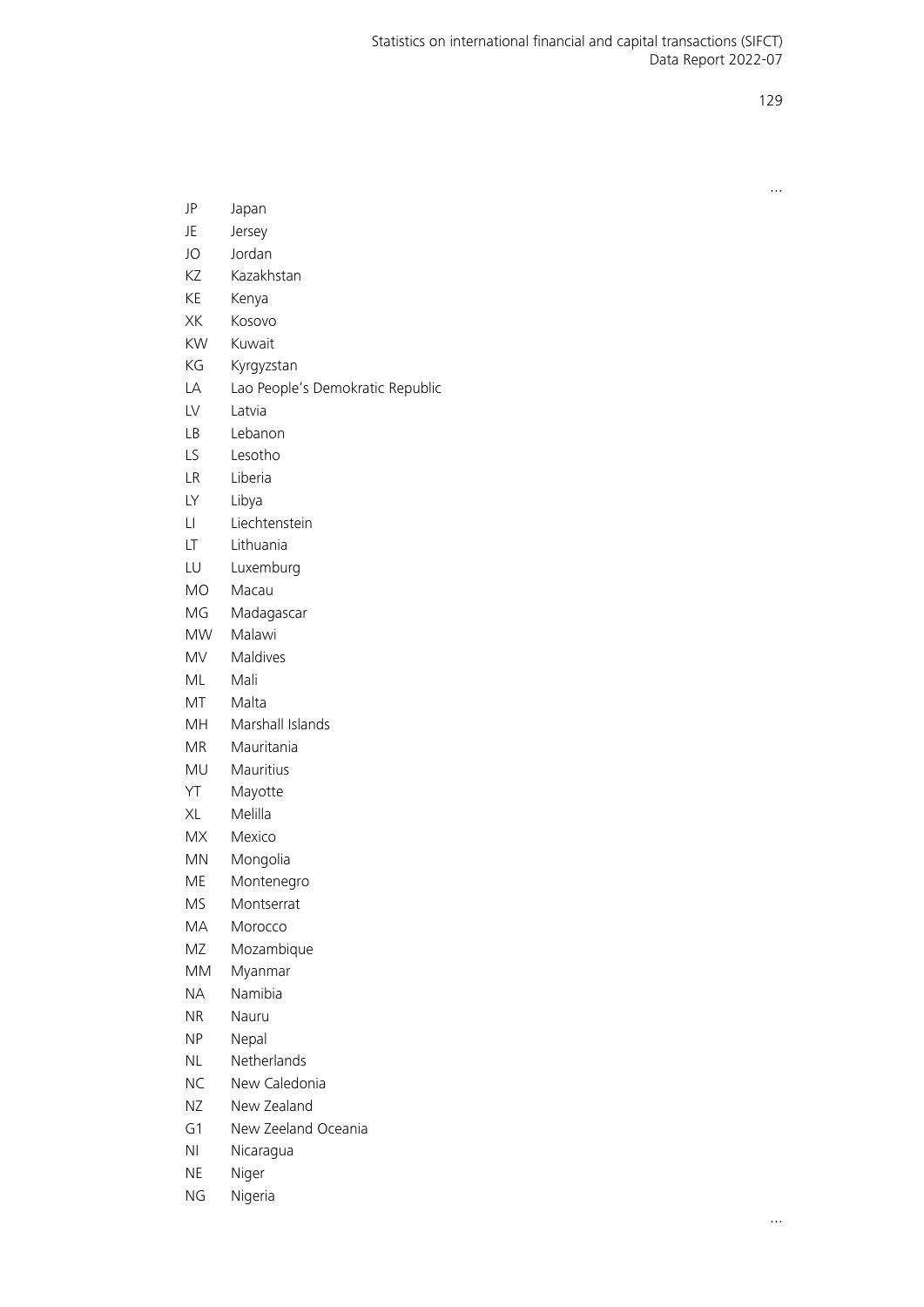## $\blacksquare$  130

| NU        | Niue                                          |  |  |
|-----------|-----------------------------------------------|--|--|
| ΝF        | Norfolk Island                                |  |  |
| ΜP        | Northern Mariana Islands                      |  |  |
| ΝO        | Norway, Spitsbergen, Svalbard                 |  |  |
| F8        | Oceania (AUS)                                 |  |  |
| F9        | Oceania (US)                                  |  |  |
| OM        | Oman                                          |  |  |
| РK        | Pakistan                                      |  |  |
| PW.       | Palau                                         |  |  |
| PS.       | Palestinian territories                       |  |  |
| PA        | Panama (including Canal Zone)                 |  |  |
| РG        | Papua New Guinea                              |  |  |
| PΥ        | Paraguay                                      |  |  |
| РE        | Peru                                          |  |  |
| PН        | Philippines                                   |  |  |
| ΡN        | Pitcairn Islands Group                        |  |  |
| BΟ        | Plurinational State of Bolivia                |  |  |
| PL        | Poland                                        |  |  |
| G2        | Polar Region                                  |  |  |
| QA        | Oatar                                         |  |  |
| KR        | Republic of Korea (former South Korea)        |  |  |
| МK        | Republic of Macedonia (the former Yugoslavia) |  |  |
| MD        | Republic of Moldova                           |  |  |
| CG        | Republic of the Congo                         |  |  |
| <b>RO</b> | Romania                                       |  |  |
| RU        | Russian Federation                            |  |  |
| <b>RW</b> | Rwanda                                        |  |  |
| <b>SH</b> | Saint Helena, Ascension and Tristan da Cunha  |  |  |
| KN        | Saint Kitts und Nevis                         |  |  |
| LC        | Saint Lucia                                   |  |  |
| PM        | Saint Pierre and Miquelon                     |  |  |
| VC        | Saint Vincent and the Grenadines              |  |  |
| <b>WS</b> | Samoa                                         |  |  |
| <b>SM</b> | San Marino                                    |  |  |
| ST.       | Sao Tome and Principe                         |  |  |
| SA        | Saudi-Arabia                                  |  |  |
| SN        | Senegal                                       |  |  |
| XS        | Serbia                                        |  |  |
| CS        | Serbia and Montenegro                         |  |  |
| RS.       | Serbia including Kosovo                       |  |  |
| SL        | Sierra Leone                                  |  |  |
| SG        | Singapore                                     |  |  |
| SХ        | Sint Maarten (Dutch)                          |  |  |
| SK        | Slovakia                                      |  |  |
| SI        | Slovenia                                      |  |  |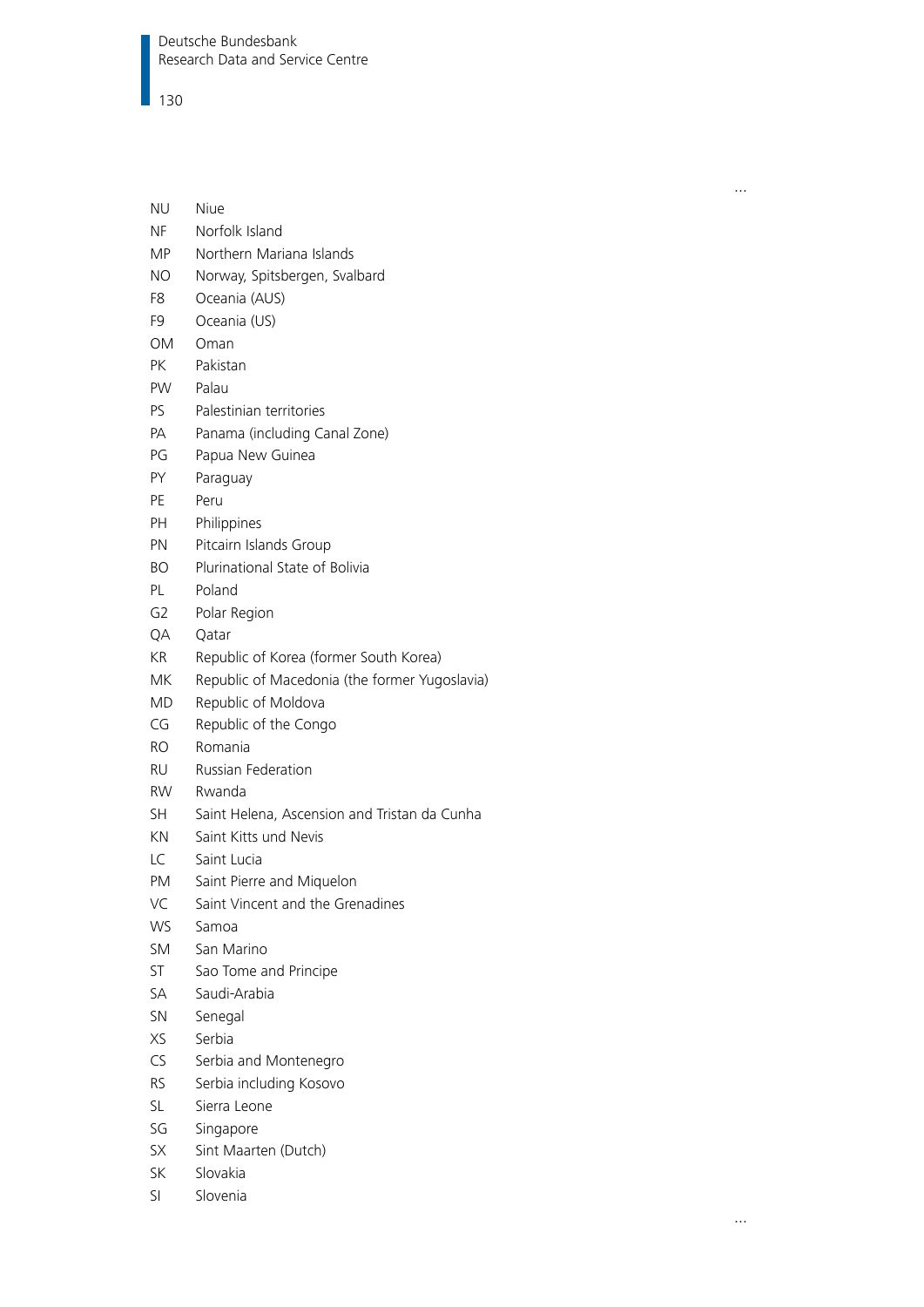| SΒ | Solomon Islands |  |
|----|-----------------|--|
|    |                 |  |

- SO Somalia
- ZA South Africa
- GS South Georgia and South Sandwich Islands
- SS South Sudan
- ID Southern Borneo, Indonesia
- ES Spain, Canary Islands, Tenerife
- LK Sri Lanka
- SD Sudan
- SR Suriname
- SZ Swaziland (=Eswatini)
- SE Sweden
- CH Switzerland, Busingen
- SY Syrien Arab Republic
- TW Taiwan
- TJ Tajikistan
- TH Thailand
- TL Timor-Leste
- TG Togo
- TK Tokelau
- TO Tonga
- TT Trinidad and Tobago
- TN Tunisia
- TR Turkey
- TM Turkmenistan
- TC Turks und Caicos Islands
- TV Tuvalu
- UG Uganda
- UA Ukraine
- AE United Arab Emirates, Abu Dhabi, Ajman, Dubai, Fujairah, Ras al Khaimah, Sharjah, Umm al-Qaiwain
- GB United Kingdom (exclud. Guernsey, Jersey und Isle of Man), Northern Ireland
- TZ United Republic of Tanzania, Zanzibar
- UM United States Minor Outlying Islands
- US United States of America, Puerto Rico
- UY Uruguay
- UZ Uzbekistan
- VU Vanuatu
- VA Vatican City State, Holy See
- VN Vietnam
- VI Virgin Islands of the United States
- WF Wallis and Futuna (Islands)
- YE Yemen
- YU Yugoslavia
- ZM Zambia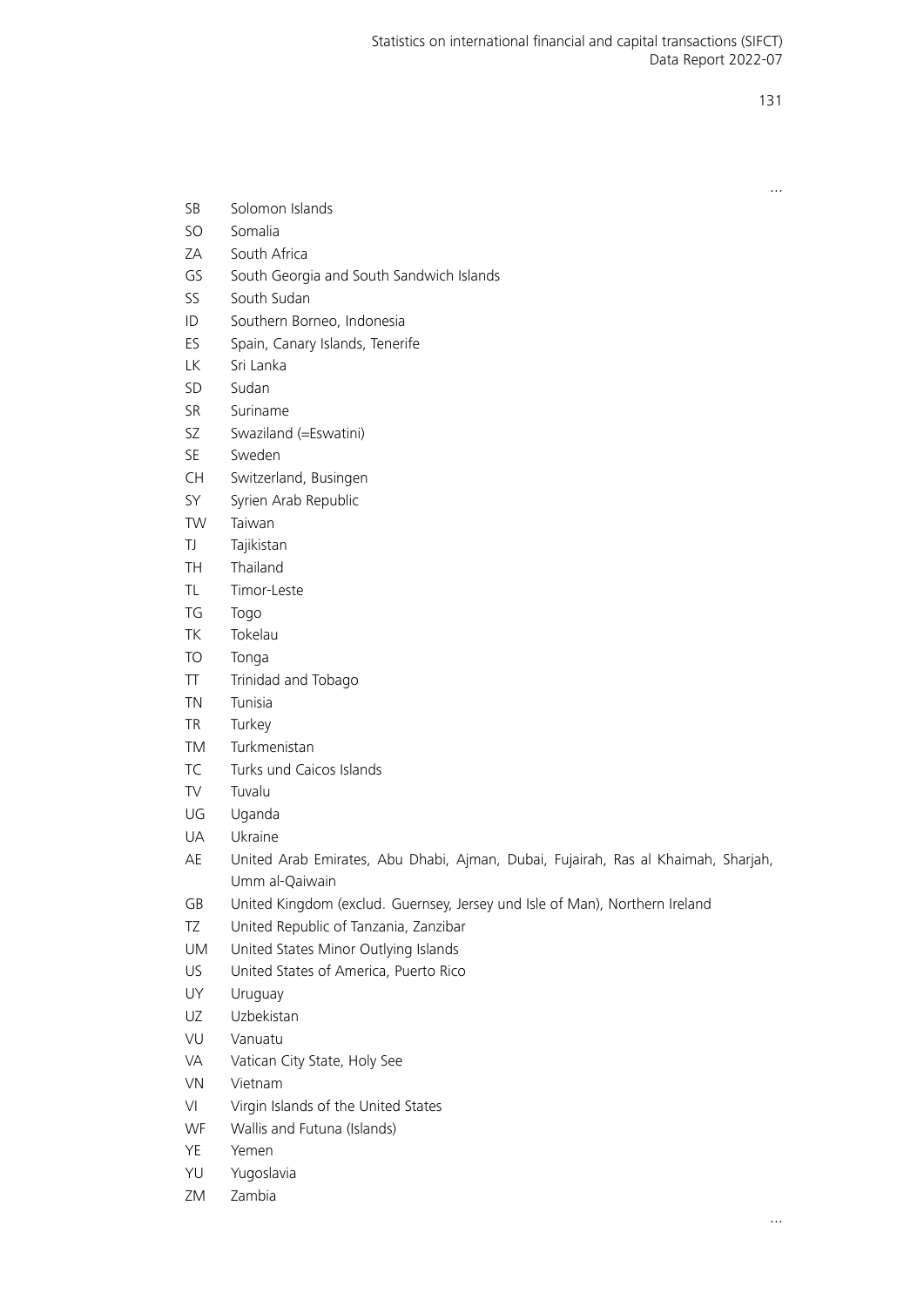## 3.3 Economic sectors - NACE Rev.1

| Description of the code<br>bra |
|--------------------------------|
|--------------------------------|

- 0 Not allocated
- 10 Agriculture, hunting and related service activities
- 20 Forestry, logging and related service activities
- 50 Fishing, fish farming and related service activities
- 100 Mining of coal and lignite; extraction of peat
- 110 Extraction of crude petroleum and natural gas; service activities incidental to oil and gas extraction, excluding surveying
- 120 Mining of uranium and thorium ores
- 130 Mining of metal ores
- 140 Other mining and quarrying
- 150 Manufacture of food products and beverages
- 160 Manufacture of tobacco products
- 170 Manufacture of textiles
- 180 Manufacture of wearing apparel; dressing and dyeing of fur
- 190 Tanning and dressing of leather; manufacture of luggage, handbags, saddlery, harness and footwear
- 200 Manufacture of wood and of products of wood and cork, except furniture; manufacture of articles of straw and plaiting materials
- 210 Manufacture of pulp, paper and paper products
- 220 Publishing, printing and reproduction of recorded media
- 230 Manufacture of coke, refined petroleum products and nuclear fuel
- 240 Manufacture of chemicals and chemical products, Manufacture of pharmaceuticals, medicinal chemicals and botanical products
- 244 Manufacture of pharmaceuticals, medicinal chemicals and botanical products
- 250 Manufacture of rubber and plastic products
- 260 Manufacture of other non-metallic mineral products
- 270 Manufacture of basic metals
- 280 Manufacture of fabricated metal products, except machinery and equipment
- 290 Manufacture of machinery and equipment n.e.c.
- 300 Manufacture of office machinery and computers
- 310 Manufacture of electrical machinery and apparatus n.e.c.
- 320 Manufacture of radio, television and communication equipment and apparatus
- 330 Manufacture of medical, precision and optical instruments, watches and clocks
- 340 Manufacture of motor vehicles, trailers and semi-trailers
- 350 Manufacture of other transport equipment
- 351 Building and repairing of ships and boats
- 352 Manufacture of railway and tramway locomotives and rolling stock
- 353 Manufacture of aircraft and spacecraft
- 354 Manufacture of motorcycles and bicycles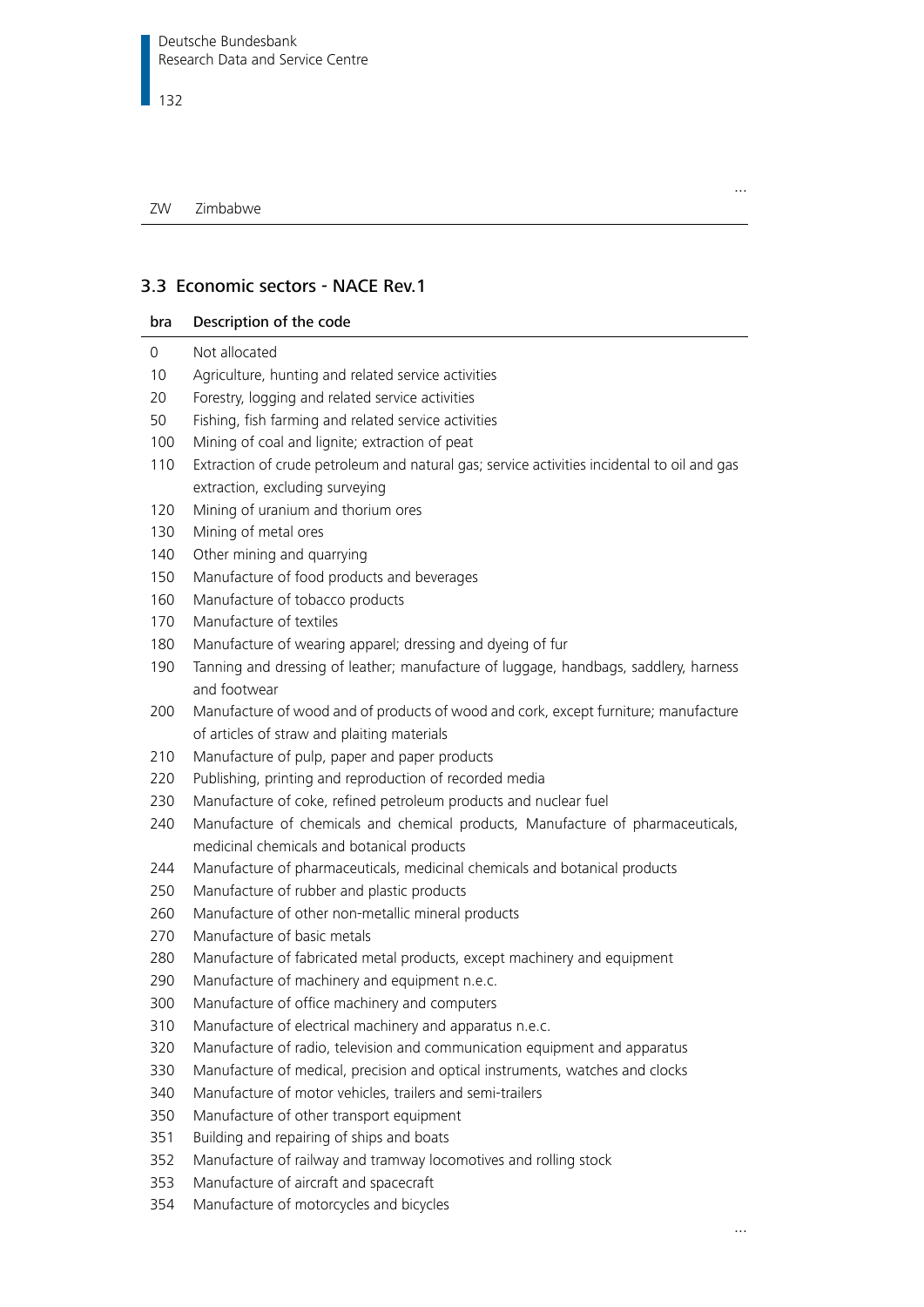- 355 Manufacture of other transport equipment n.e.c.
- 360 Manufacture of furniture; manufacturing n.e.c.
- 370 Recycling
- 400 Electricity, gas, steam and hot water supply
- 410 Collection, purification and distribution of water
- 450 Construction
- 500 Sale, maintenance and repair of motor vehicles and motorcycles; retail sale of automotive fuel
- 510 Wholesale and commission trade, except of motor vehicles and motorcycles
- 520 Retail trade, except of motor vehicles and motorcycles; repair of personal and household goods
- 550 Hotels and restaurants
- 600 Land transport; transport via pipelines
- 610 Water transport
- 620 Air transport
- 630 Supporting and auxiliary transport activities; activities of travel agencies
- 640 Post and telecommunications
- 641 Post and courier activities
- 642 Telecommunications
- 656 Other credit institutions
- 657 Financial leasing
- 658 Other financial intermediaries
- 659 Investment funds
- 660 Insurance and pension funding, except compulsory social security
- 670 Activities auxiliary to financial intermediation
- 705 Housing enterprises
- 706 Other real estate activities
- 710 Renting of machinery and equipment without operator and of personal and household goods
- 720 Computer and related activities
- 730 Research and development
- 740 Other business activities
- 741 Legal, accounting, book-keeping and auditing activities; tax consultancy; market research and public opinion polling; business and management consultancy; holdings
- 742 Architectural and engineering activities and related technical consultancy
- 743 Technical testing and analysis
- 744 Advertising
- 745 Labour recruitment and provision of personnel
- 746 Investigation and security activities
- 747 Industrial cleaning
- 748 Miscellaneous business activities n.e.c.
- 749 Management activities of holding companies
- 756 Federal government
- 757 Federal states
- 758 Local government and local authority associations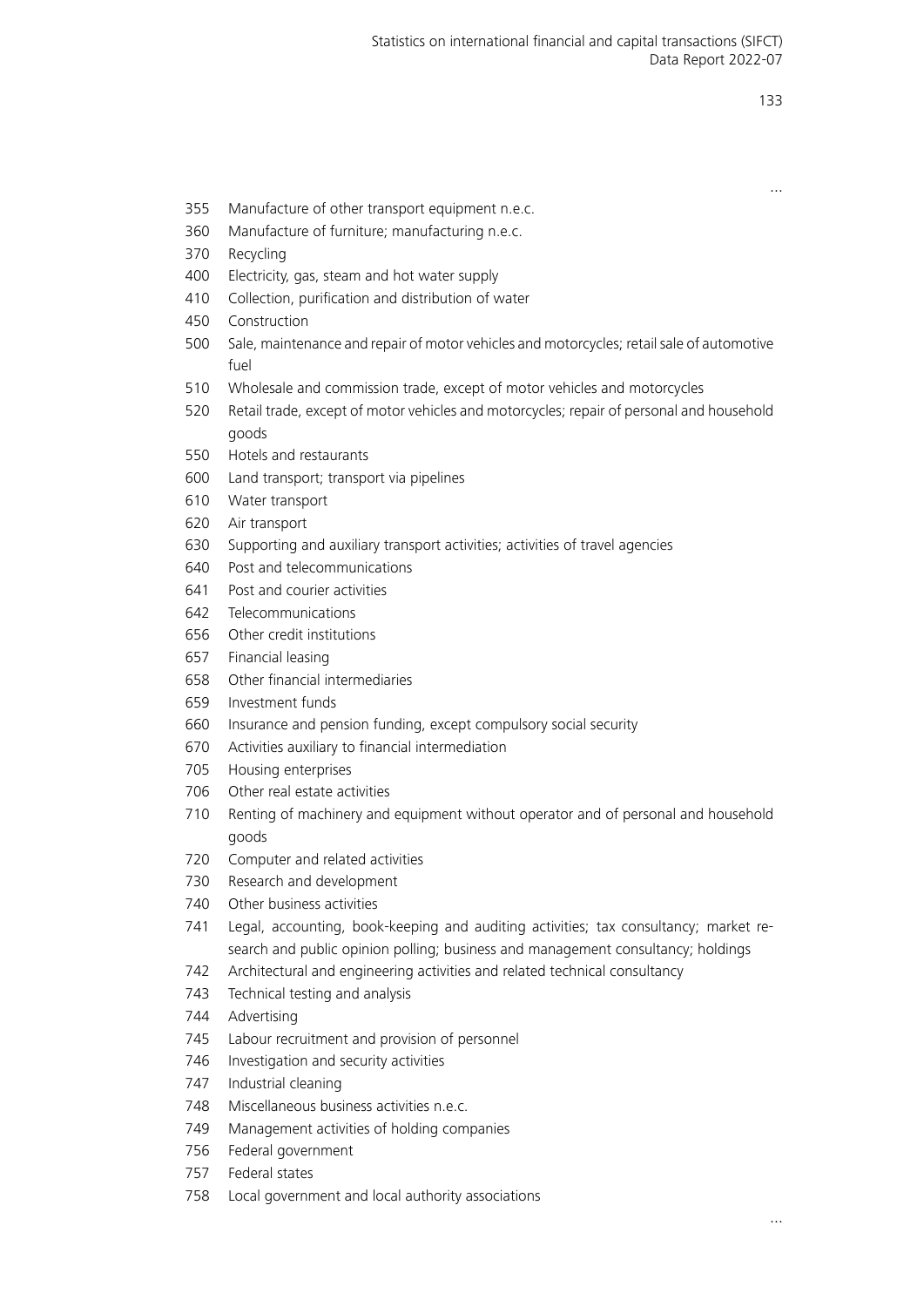- 759 Social security and employment promotion
- 800 Education
- 850 Health and social work
- 900 Sewage and refuse disposal, sanitation and similar activities
- 910 Activities of membership organizations n.e.c.
- 920 Recreational, cultural and sporting activities
- 921 Motion picture and video activit
- 922 Radio and television activities
- 923 Other entertainment activities
- 924 News agency activities
- 925 Library, archives, museums and other cultural activities
- 926 Sporting activities
- 927 Other recreational activities
- 930 Other service activities
- 955 Private households with employed persons
- 956 Other households
- 960 Undifferentiated goods producing activities of private households for own use
- 999 Not allocated

#### 3.4 Economic sectors - NACE Rev.2

## bra2 Description of the code 0 Not allocated 100 Crop and animal production, hunting and related service activities 200 Forestry and logging 300 Fishing and aquaculture 500 Mining of coal and lignite 600 Extraction of crude petroleum and natural gas 700 Mining of metal ores 800 Other mining and quarrying 900 Mining support service activities 1000 Manufacture of food products 1100 Manufacture of beverages 1200 Manufacture of tobacco products 1300 Manufacture of textiles 1400 Manufacture of wearing apparel 1500 Manufacture of leather and related products 1600 Manufacture of wood and of products of wood and cork, except furniture; manufacture of articles of straw and plaiting materials 1700 Manufacture of paper and paper products 1800 Printing and reproduction of recorded media 1900 Manufacture of coke and refined petroleum products 2000 Manufacture of chemicals and chemical products 2100 Manufacture of basic pharmaceutical products and pharmaceutical preparations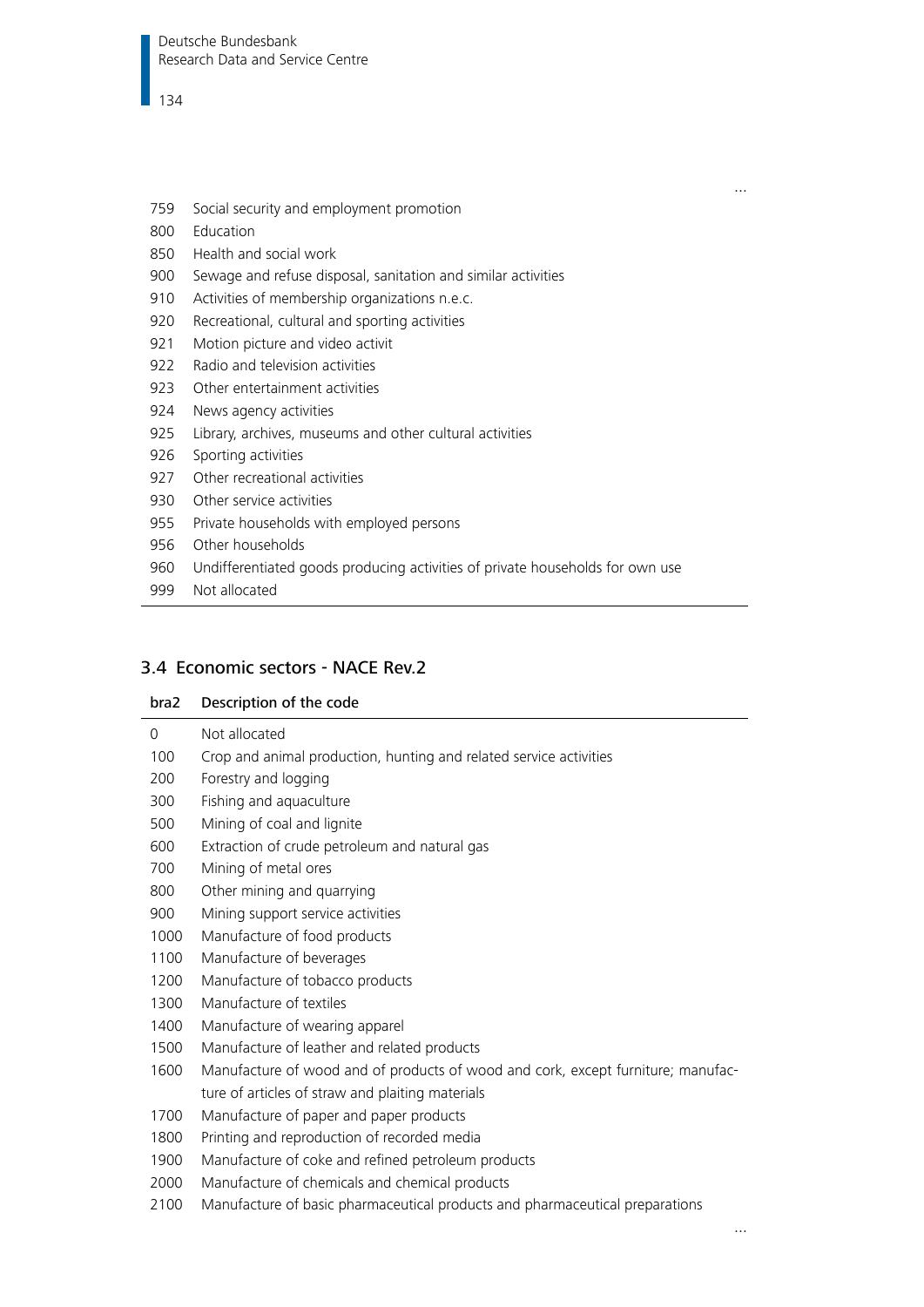- 2200 Manufacture of rubber and plastic products
- 2300 Manufacture of other non-metallic mineral products
- 2400 Manufacture of basic metals
- 2500 Manufacture of fabricated metal products, except machinery and equipment
- 2600 Manufacture of computer, electronic and optical products
- 2610 Manufacture of electronic components and boards
- 2620 Manufacture of computers and peripheral equipment
- 2635 Manufacture of communication equipment; manufacture of consumer electronics
- 2655 Manufacture of instruments and appliances for measuring, testing and navigation; watches and clocks; manufacture of irradiation, electromedical and electrotherapeutic equipment
- 2675 Manufacture of optical instruments and photographic equipment; manufacture of magnetic and optical media
- 2700 Manufacture of electrical equipment
- 2800 Manufacture of machinery and equipment n.e.c.
- 2900 Manufacture of motor vehicles, trailers and semi-trailers
- 3010 Building of ships and boats
- 3020 Manufacture of railway locomotives and rolling stock
- 3030 Manufacture of air and spacecraft and related machinery
- 3040 Manufacture of military fighting vehicles
- 3090 Manufacture of transport equipment n.e.c.
- 3100 Manufacture of furniture
- 3200 Other manufacturing
- 3300 Repair and installation of machinery and equipment
- 3500 Electricity, gas, steam and air conditioning supply
- 3600 Water collection, treatment and supply
- 3700 Sewerage
- 3800 Waste collection, treatment and disposal activities; materials recovery
- 3900 Remediation activities and other waste management services
- 4100 Construction of buildings
- 4200 Civil engineering
- 4300 Specialised construction activities
- 4500 Wholesale and retail trade and repair of motor vehicles and motorcycles
- 4600 Wholesale trade, except of motor vehicles and motorcycles
- 4700 Retail trade, except of motor vehicles and motorcycles
- 4900 Land transport and transport via pipelines
- 5000 Water transport
- 5100 Air transport
- 5200 Warehousing and support activities for transportation
- 5300 Postal and courier activities
- 5500 Hotels and similar accommodation (accommodation)
- 5600 Food and beverage service activities
- 5800 Publishing activities
- 5900 Motion picture, video and television programme production, sound recording and music publishing activities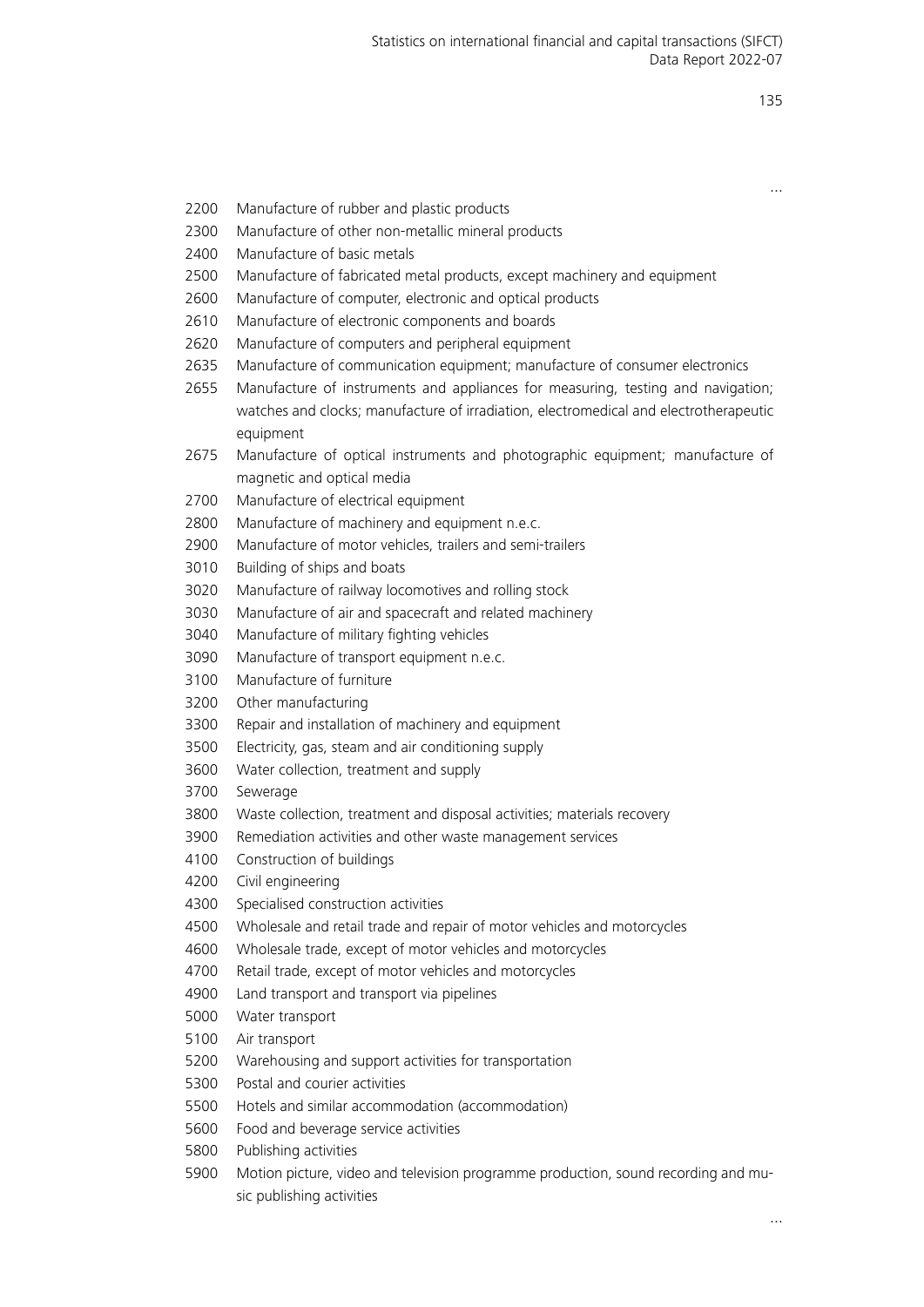- 6000 Programming and broadcasting activities
- 6100 Telecommunications
- 6200 Computer programming, consultancy and related activities
- 6300 Information service activities
- 6411 Central banking
- 6419 Other monetary intermediation
- 6421 Activities of holding companies, not engaged in managing
- 6422 Funds
- 6430 Trusts, funds and similar financial entities
- 6490 Other financial service activities, except insurance and pension funding
- 6491 Financial leasing
- 6492 Other credit granting
- 6500 Insurance, reinsurance and pension funding, except compulsory social security
- 6510 Insurance
- 6530 Pension funding
- 6600 Activities auxiliary to financial services and insurance activities
- 6801 Housing enterprises
- 6802 Other real estate activities
- 6910 Legal activities
- 6920 Accounting, bookkeeping and auditing activities; tax consultancy
- 7010 Activities of head offices
- 7011 Holding companies with active insurance business
- 7012 Holding companies with predominantly shareholdings
- 7020 Management consultancy activities
- 7110 Architectural and engineering activities and related technical consultancy
- 7120 Technical testing and analysis
- 7200 Scientific research and development
- 7310 Advertising
- 7320 Market research and public opinion polling
- 7400 Other professional, scientific and technical activities
- 7500 Veterinary activities
- 7700 Rental and leasing activities
- 7800 Employment activities
- 7900 Travel agency, tour operator reservation service and related activities
- 8000 Security and investigation activities
- 8110 Combined facilities support activities
- 8120 Cleaning activities
- 8130 Landscape service activities
- 8200 Office administrative, office support and other business support activities
- 8430 Compulsory social security activities
- 8460 Public administration and defence (federal government)
- 8470 Federal states
- 8480 Local government and local authority associations
- 8500 Education
- 8600 Human health activities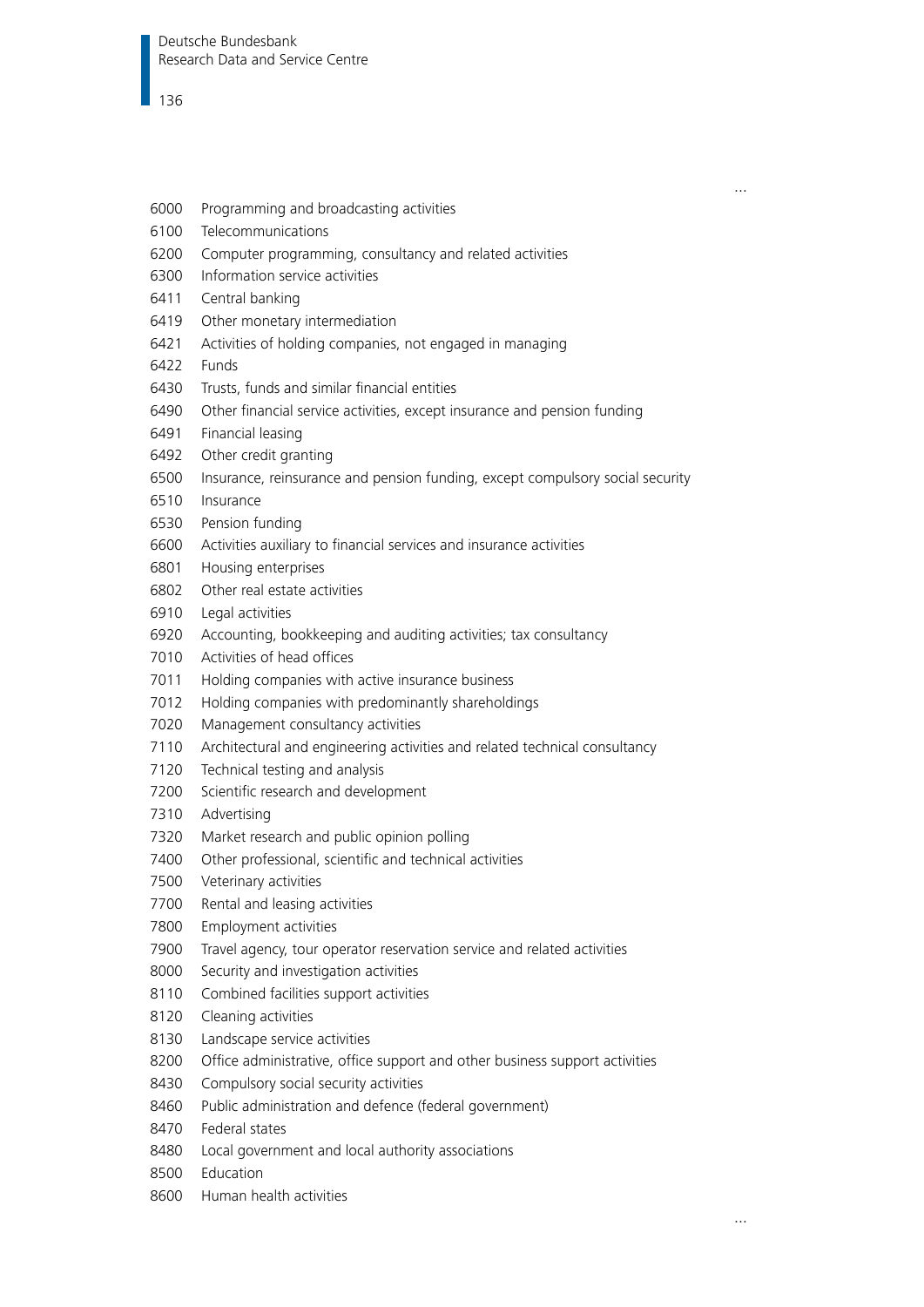|      |                                                                                         | . |
|------|-----------------------------------------------------------------------------------------|---|
| 8700 | Residential care activities                                                             |   |
| 8800 | Social work activities without accommodation                                            |   |
| 9000 | Creative, arts and entertainment activities                                             |   |
| 9100 | Libraries, archives, museums and other cultural activities                              |   |
| 9200 | Gambling and betting activities                                                         |   |
| 9310 | Sports activities                                                                       |   |
| 9320 | Amusement and recreation activities                                                     |   |
| 9400 | Activities of membership organisations                                                  |   |
| 9500 | Repair of computers and personal and household goods                                    |   |
| 9600 | Other personal service activities                                                       |   |
| 9700 | Activities of households as employers of domestic personnel                             |   |
| 9800 | Undifferentiated goods- and services-producing activities of private households for own |   |
|      | use                                                                                     |   |

# 3.5 Conversion NACE Rev.1 - Rev.2

| NACE Rev. 1 | NACE Rev. 2 |
|-------------|-------------|
| 10          | 100         |
| 20          | 200         |
| 50          | 300         |
| 100         | 500         |
| 110         | 600         |
| 130         | 700         |
| 140         | 800         |
| 150         | 1000        |
| 160         | 1200        |
| 170         | 1300        |
| 180         | 1400        |
| 190         | 1500        |
| 200         | 1600        |
| 210         | 1700        |
| 220         | 1800        |
| 230         | 1900        |
| 240         | 2000        |
| 244         | 2100        |
| 250         | 2200        |
| 260         | 2300        |
| 270         | 2400        |
| 280         | 2500        |
| 290         | 2800        |
| 300         | 2620        |
| 310         | 2700        |
| 320         | 2635        |
| 330         | 2655        |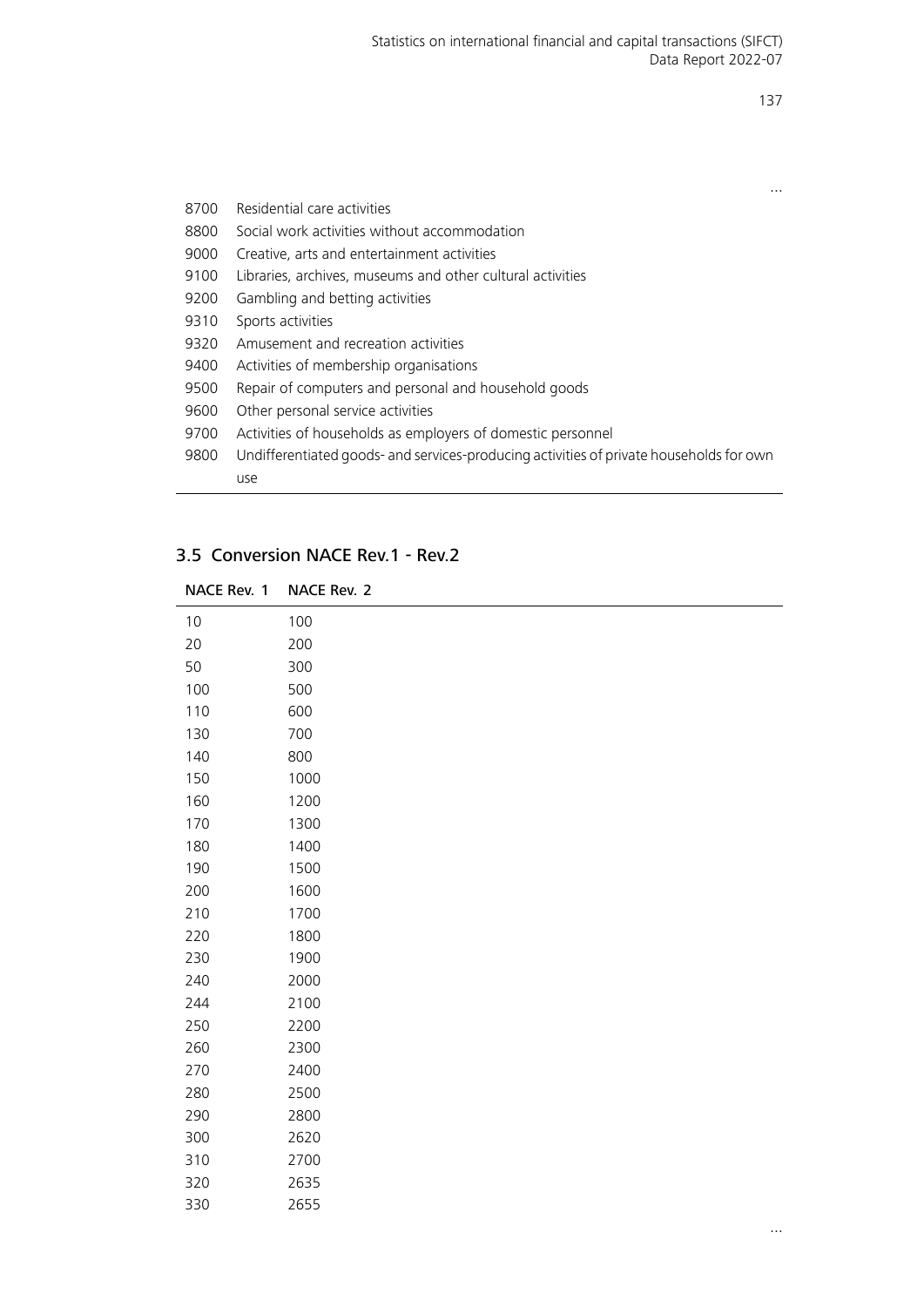Deutsche Bundesbank Research Data and Service Centre

 $|$  138

| 350<br>3030<br>352<br>3020<br>360<br>3100<br>370<br>3800<br>400<br>3500<br>410<br>3600<br>450<br>4100<br>500<br>4500<br>510<br>4600<br>520<br>4700<br>550<br>5500<br>600<br>4900<br>610<br>5000<br>620<br>5100<br>630<br>5200<br>640<br>6100<br>641<br>5300<br>642<br>6100<br>656<br>6490<br>657<br>6490<br>658<br>6490<br>659<br>6600<br>660<br>6510<br>670<br>6600<br>705<br>6801<br>706<br>6802<br>710<br>7700<br>720<br>6200<br>730<br>7200<br>740<br>8200<br>741<br>7020<br>7310<br>744<br>745<br>7800<br>748<br>8200<br>749<br>7010<br>756<br>8460<br>757<br>8470<br>758<br>8480<br>759<br>8430<br>800<br>8500<br>850<br>8600<br>900<br>3800<br>910<br>9400<br>920<br>5900 | 340 | 2900 |
|----------------------------------------------------------------------------------------------------------------------------------------------------------------------------------------------------------------------------------------------------------------------------------------------------------------------------------------------------------------------------------------------------------------------------------------------------------------------------------------------------------------------------------------------------------------------------------------------------------------------------------------------------------------------------------|-----|------|
|                                                                                                                                                                                                                                                                                                                                                                                                                                                                                                                                                                                                                                                                                  |     |      |
|                                                                                                                                                                                                                                                                                                                                                                                                                                                                                                                                                                                                                                                                                  |     |      |
|                                                                                                                                                                                                                                                                                                                                                                                                                                                                                                                                                                                                                                                                                  |     |      |
|                                                                                                                                                                                                                                                                                                                                                                                                                                                                                                                                                                                                                                                                                  |     |      |
|                                                                                                                                                                                                                                                                                                                                                                                                                                                                                                                                                                                                                                                                                  |     |      |
|                                                                                                                                                                                                                                                                                                                                                                                                                                                                                                                                                                                                                                                                                  |     |      |
|                                                                                                                                                                                                                                                                                                                                                                                                                                                                                                                                                                                                                                                                                  |     |      |
|                                                                                                                                                                                                                                                                                                                                                                                                                                                                                                                                                                                                                                                                                  |     |      |
|                                                                                                                                                                                                                                                                                                                                                                                                                                                                                                                                                                                                                                                                                  |     |      |
|                                                                                                                                                                                                                                                                                                                                                                                                                                                                                                                                                                                                                                                                                  |     |      |
|                                                                                                                                                                                                                                                                                                                                                                                                                                                                                                                                                                                                                                                                                  |     |      |
|                                                                                                                                                                                                                                                                                                                                                                                                                                                                                                                                                                                                                                                                                  |     |      |
|                                                                                                                                                                                                                                                                                                                                                                                                                                                                                                                                                                                                                                                                                  |     |      |
|                                                                                                                                                                                                                                                                                                                                                                                                                                                                                                                                                                                                                                                                                  |     |      |
|                                                                                                                                                                                                                                                                                                                                                                                                                                                                                                                                                                                                                                                                                  |     |      |
|                                                                                                                                                                                                                                                                                                                                                                                                                                                                                                                                                                                                                                                                                  |     |      |
|                                                                                                                                                                                                                                                                                                                                                                                                                                                                                                                                                                                                                                                                                  |     |      |
|                                                                                                                                                                                                                                                                                                                                                                                                                                                                                                                                                                                                                                                                                  |     |      |
|                                                                                                                                                                                                                                                                                                                                                                                                                                                                                                                                                                                                                                                                                  |     |      |
|                                                                                                                                                                                                                                                                                                                                                                                                                                                                                                                                                                                                                                                                                  |     |      |
|                                                                                                                                                                                                                                                                                                                                                                                                                                                                                                                                                                                                                                                                                  |     |      |
|                                                                                                                                                                                                                                                                                                                                                                                                                                                                                                                                                                                                                                                                                  |     |      |
|                                                                                                                                                                                                                                                                                                                                                                                                                                                                                                                                                                                                                                                                                  |     |      |
|                                                                                                                                                                                                                                                                                                                                                                                                                                                                                                                                                                                                                                                                                  |     |      |
|                                                                                                                                                                                                                                                                                                                                                                                                                                                                                                                                                                                                                                                                                  |     |      |
|                                                                                                                                                                                                                                                                                                                                                                                                                                                                                                                                                                                                                                                                                  |     |      |
|                                                                                                                                                                                                                                                                                                                                                                                                                                                                                                                                                                                                                                                                                  |     |      |
|                                                                                                                                                                                                                                                                                                                                                                                                                                                                                                                                                                                                                                                                                  |     |      |
|                                                                                                                                                                                                                                                                                                                                                                                                                                                                                                                                                                                                                                                                                  |     |      |
|                                                                                                                                                                                                                                                                                                                                                                                                                                                                                                                                                                                                                                                                                  |     |      |
|                                                                                                                                                                                                                                                                                                                                                                                                                                                                                                                                                                                                                                                                                  |     |      |
|                                                                                                                                                                                                                                                                                                                                                                                                                                                                                                                                                                                                                                                                                  |     |      |
|                                                                                                                                                                                                                                                                                                                                                                                                                                                                                                                                                                                                                                                                                  |     |      |
|                                                                                                                                                                                                                                                                                                                                                                                                                                                                                                                                                                                                                                                                                  |     |      |
|                                                                                                                                                                                                                                                                                                                                                                                                                                                                                                                                                                                                                                                                                  |     |      |
|                                                                                                                                                                                                                                                                                                                                                                                                                                                                                                                                                                                                                                                                                  |     |      |
|                                                                                                                                                                                                                                                                                                                                                                                                                                                                                                                                                                                                                                                                                  |     |      |
|                                                                                                                                                                                                                                                                                                                                                                                                                                                                                                                                                                                                                                                                                  |     |      |
|                                                                                                                                                                                                                                                                                                                                                                                                                                                                                                                                                                                                                                                                                  |     |      |
|                                                                                                                                                                                                                                                                                                                                                                                                                                                                                                                                                                                                                                                                                  |     |      |
|                                                                                                                                                                                                                                                                                                                                                                                                                                                                                                                                                                                                                                                                                  |     |      |
|                                                                                                                                                                                                                                                                                                                                                                                                                                                                                                                                                                                                                                                                                  |     |      |
|                                                                                                                                                                                                                                                                                                                                                                                                                                                                                                                                                                                                                                                                                  |     |      |
|                                                                                                                                                                                                                                                                                                                                                                                                                                                                                                                                                                                                                                                                                  |     |      |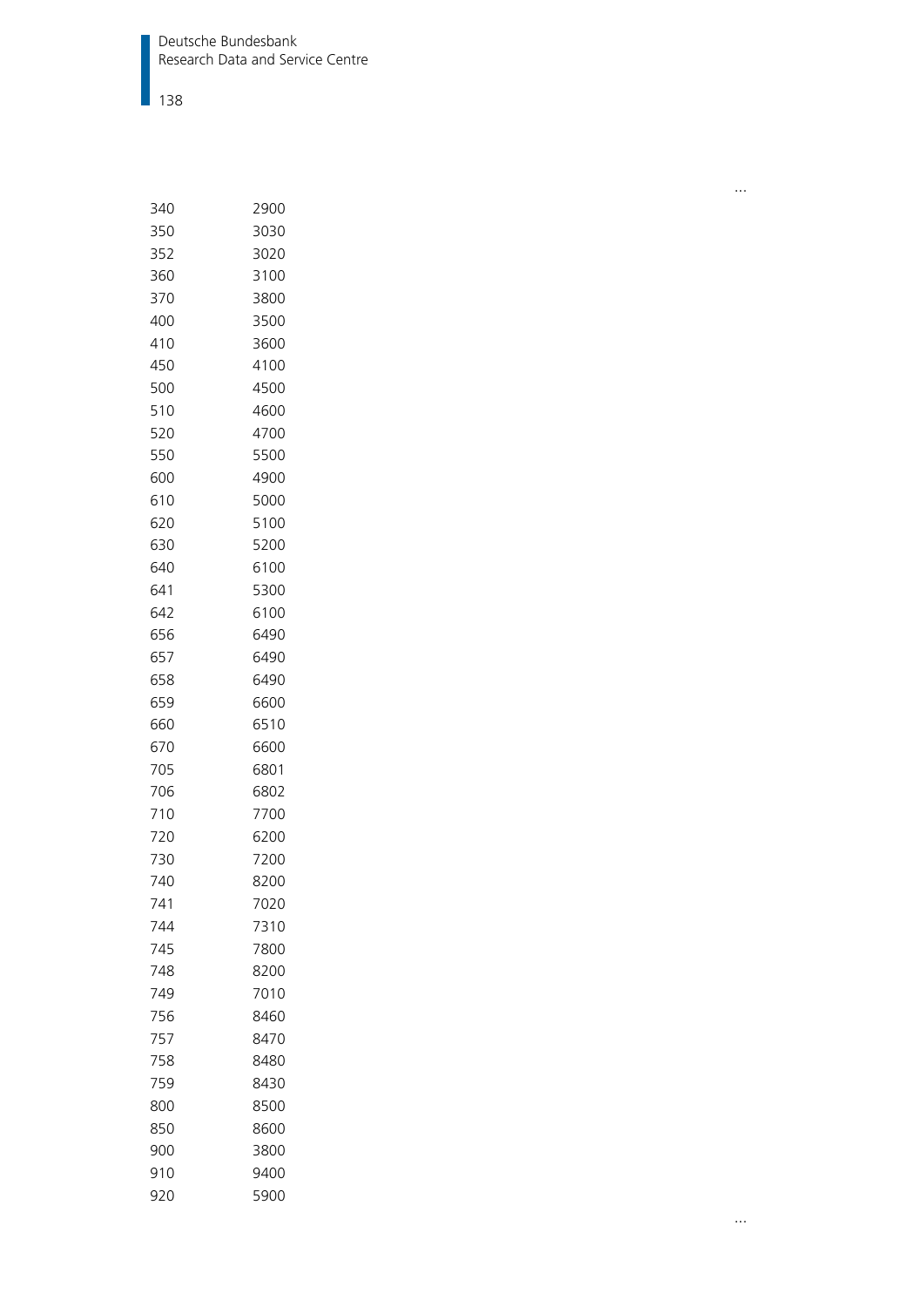|     |      | $\cdots$ |
|-----|------|----------|
| 921 | 5900 |          |
| 922 | 6000 |          |
| 923 | 9000 |          |
| 927 | 9320 |          |
| 930 | 9600 |          |
| 955 | 9700 |          |
| 956 | 9700 |          |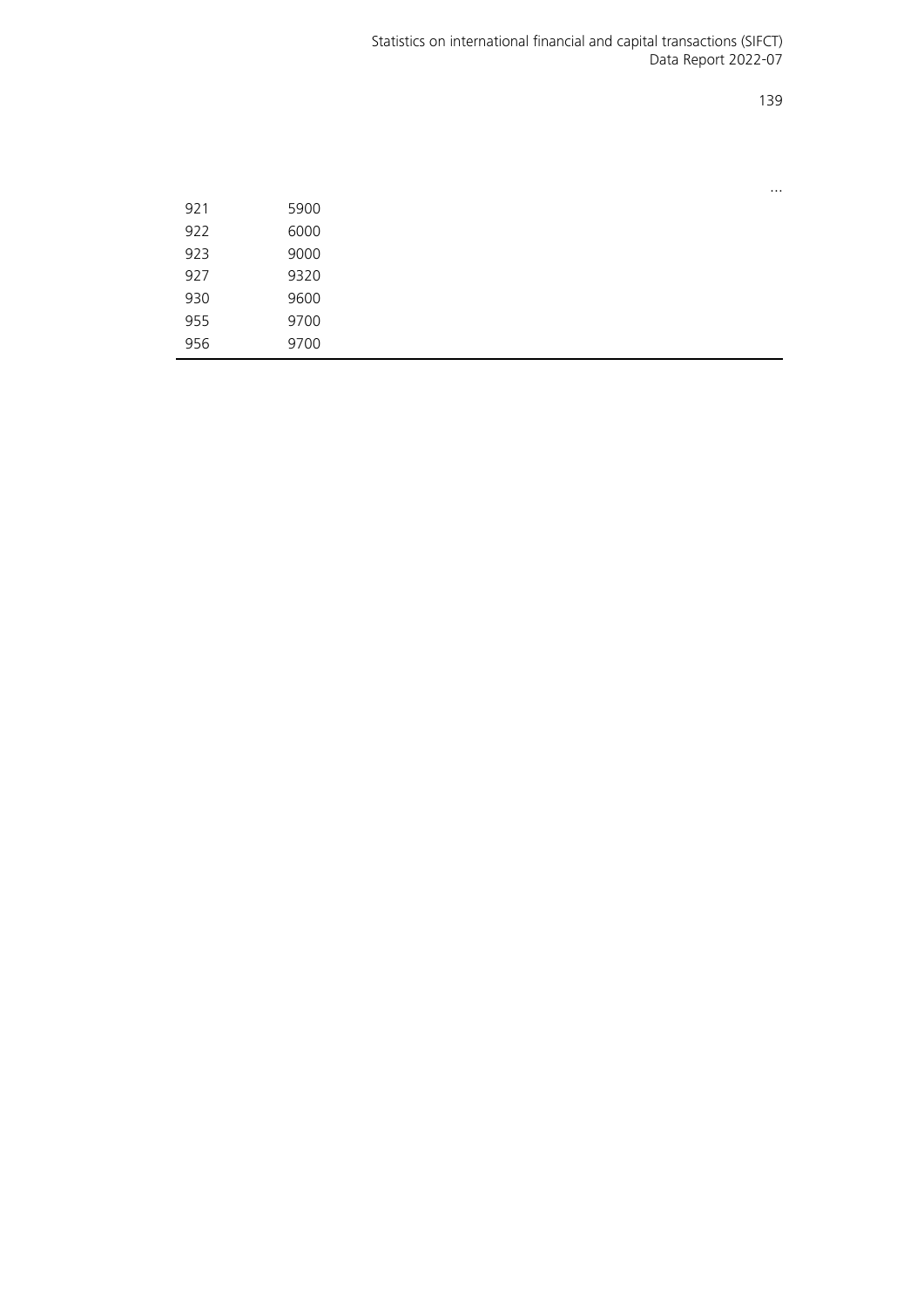# A Definitions

Capital account According to 2008 SNA the capital account in the international accounts shows (a) capital transfers receivable and payable between residents and nonresidents and (b) the acquisition and disposal of nonproduced, nonfinancial assets between residents and nonresidents. The capital account comprises non-recurring unrequited transfers which do not have any direct effect on income or expenditure (eg debt forgiveness).

In economic literature, "capital account" is often used to refer to what is called the financial account since the fifth edition the Balance of Payments Manual and in the SNA. The term "capital account" was also used in the Balance of Payments Manual prior to the fifth edition. The use of the term "capital account" here is designed to be consistent with the SNA, which distinguishes between capital transactions and financial transactions.

The SNA capital account shows capital formation for the full range of produced and nonproduced assets. The corresponding parts of the international accounts show only transactions in nonproduced, nonfinancial assets (natural resources; contracts, leases, and licenses; and marketing assets (and goodwill)). Transactions in produced assets are included in the goods and services account, which does not distinguish whether those goods or services are destined for capital or current purposes.

Financial account According to 2008 SNA the financial account records transactions that involve financial assets and liabilities and that take place between residents and nonresidents. The financial account indicates the functional categories, sectors, instruments, and maturities used for net international financing transactions.

Financial instruments Financial instruments consist of the full range of financial contracts made between institutional units. Financial instruments may give rise to financial claims or not. Monetary and financial statistics primarily use the instruments classification.

Functional categories The functional categories are the primary classification used for each of financial transactions, positions, and income in the international accounts.<sup>[5\)](#page-139-0)</sup> Five functional categories of investment are distinguished in the international accounts: (a) direct investment, (b) portfolio investment, (c) financial derivatives (other than reserves) and employee stock options, (d) other investment, and (e) reserve assets.

The functional categories are built on the classification of financial assets and liabilities discussed according to instruments, but with an additional dimension that takes into account some aspects of the relationship between the parties and the motivation for investment. The functional categories are designed to facilitate analysis by distinguishing categories that exhibit different economic motivations and patterns of behavior.

While linked to the classification of financial assets and liabilities, the functional categories highlight features that are particularly relevant for understanding cross-border financial flows and positions. For example, a loan can appear under direct investment or other investment, but the different

<span id="page-139-0"></span>5 The term functional classification is also used in different contexts in other areas of statistics, such as the classification of the functions of government.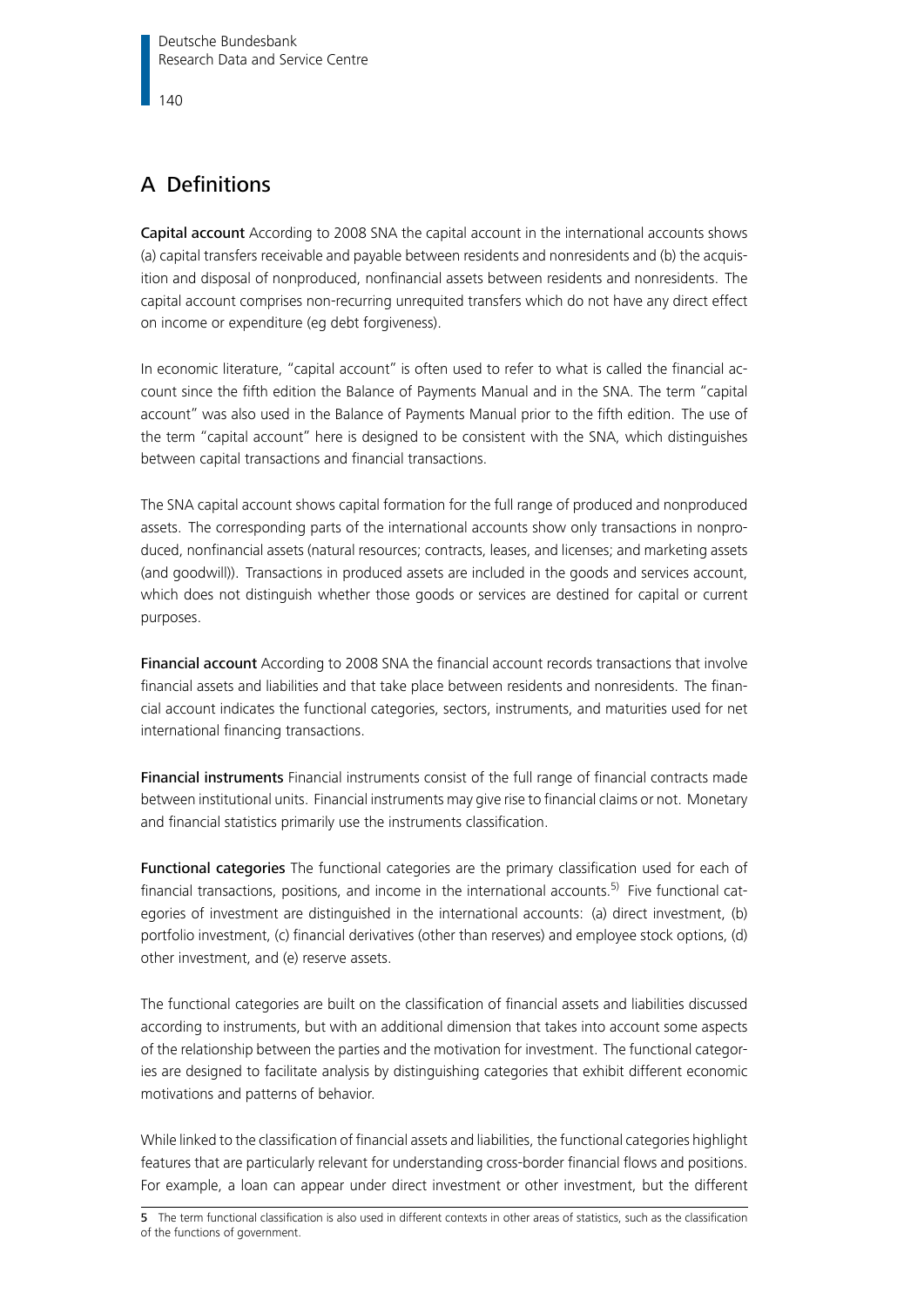nature of the relationship between the parties in these two cases has analytical significance because the risks and motivations behind the transaction may be different.

A different relationship exists between the counterparties for portfolio investors compared with direct investors. Direct investment is related to control or a significant degree of influence, and tends to be associated with a lasting relationship. As well as funds, direct investors may supply additional contributions such as know-how, technology, management, and marketing. Furthermore, enterprises in a direct investment relationship are more likely to trade with and finance each other.

In contrast to direct investors, portfolio investors typically have less of a role in the decision making of the enterprise with potentially important implications for future flows and for the volatility of the price and volume of positions. Portfolio investment differs from other investment in that it provides a direct way to access financial markets, and thus it can provide liquidity and flexibility. It is associated with financial markets and with their specialized service providers, such as exchanges, dealers, and regulators. The nature of financial derivatives as instruments through which risk is traded in its own right in financial markets sets them apart from other types of investment. Whereas other instruments may also have risk transfer elements, these other instruments also provide financial or other resources.

Reserve assets are shown separately because they serve a different function and thus are managed in different ways from other assets. Reserve assets include a range of instruments that are shown under other categories when not owned by monetary authorities. As reserve assets, however, they have the distinct motive to meet balance of payments financing needs and undertake market intervention to influence the exchange rate. Since the Deutsche Bundesbank is not part of the research dataset neither are reserve assets.

Resident A natural or legal person is deemed to be a resident of one and only one country when it has a centre of economic interest in the economic territory of that country, irrespective of its nationality.

The residence of individual persons is determined by that of the household to which they belong.

Unincorporated enterprises that are not quasi-corporations are not separate institutional units from their owners and, therefore, have the same residence as their owners.

Corporations and nonprofit institutions normally may be expected to have a center of economic interest in the economy in which they are legally constituted and registered. Corporations may be resident in economies different from their shareholders and subsidiaries may be resident in different economies from their parent corporations.

When a corporation, or unincorporated enterprise, maintains a branch, office, or production site in another territory to engage in a significant amount of production over a long period of time (usually one year or more) but without creating a corporation for the purpose, the branch, office, or site is considered to be a quasi-corporation (i.e., a separate institutional unit) resident in the territory in which it is located.